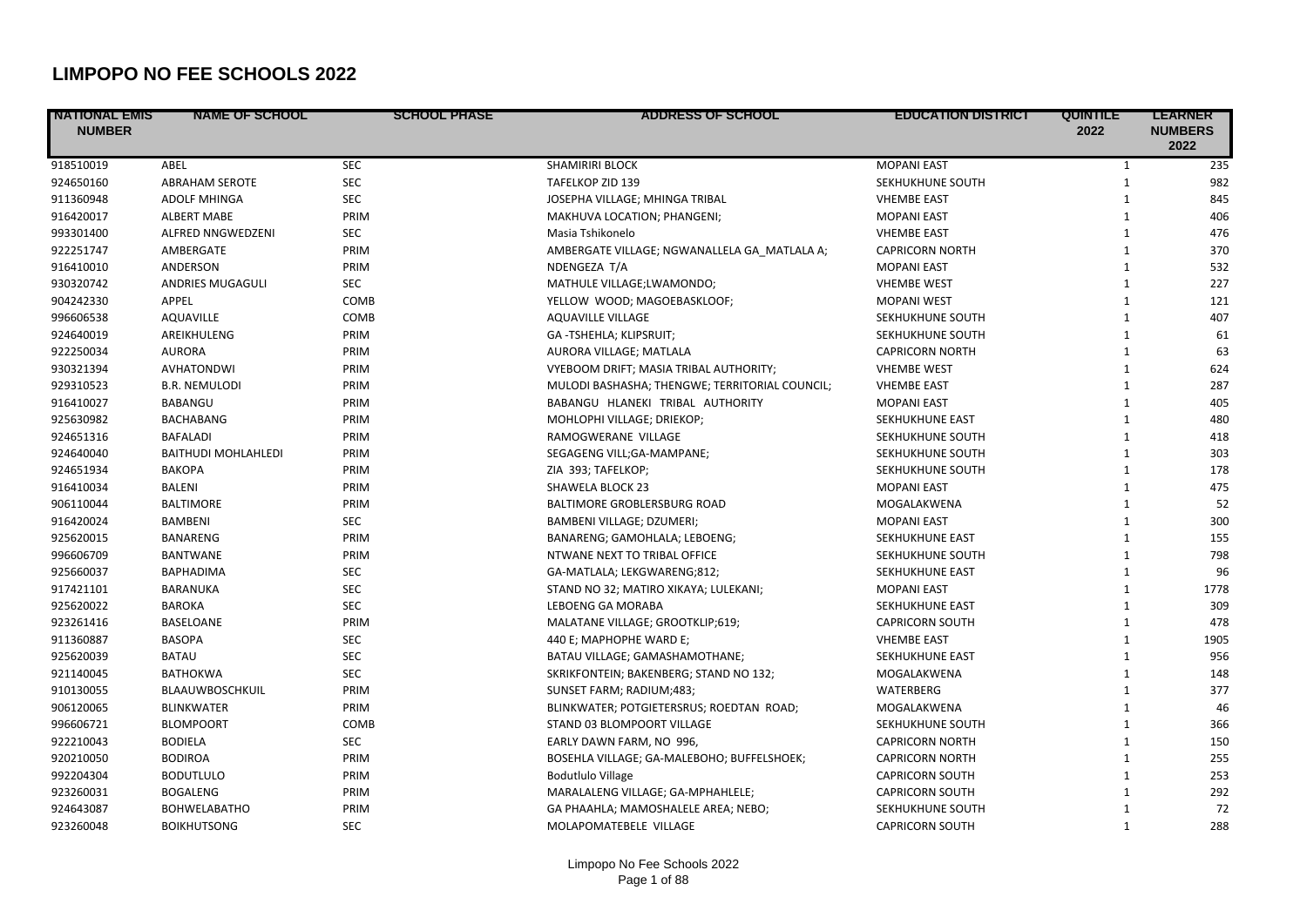| <b>NATIONAL EMIS</b><br><b>NUMBER</b> | <b>NAME OF SCHOOL</b>   | <b>SCHOOL PHASE</b> | <b>ADDRESS OF SCHOOL</b>                                    | <b>EDUCATION DISTRICT</b> | <b>QUINTILE</b><br>2022 | <b>LEARNER</b><br><b>NUMBERS</b><br>2022 |
|---------------------------------------|-------------------------|---------------------|-------------------------------------------------------------|---------------------------|-------------------------|------------------------------------------|
| 906110099                             | <b>BOITHUTO</b>         | COMB                | EENVOGELSDRIFT                                              | WATERBERG                 | $\mathbf{1}$            | 106                                      |
| 918510026                             | <b>BOKE</b>             | <b>SEC</b>          | BOKHUTA VILLAGE; P.O DEERPARK; TZANEEN;850                  | <b>MOPANI WEST</b>        | $\mathbf{1}$            | 581                                      |
| 918510033                             | <b>BOLOBEDU</b>         | PRIM                | MODJADJI HEADKRAAL; MODJAJDI;837;                           | <b>MOPANI EAST</b>        | $\mathbf{1}$            | 458                                      |
| 923260062                             | <b>BOLOPA</b>           | PRIM                | HWELESHANENG VILLAGE; GA MPHAHLELE;                         | <b>CAPRICORN SOUTH</b>    | $\mathbf{1}$            | 517                                      |
| 918510040                             | <b>BOLOTSWI</b>         | <b>SEC</b>          | BLOCK 17; GA- SEAPHOLE; BOLOBEDU;                           | <b>MOPANI EAST</b>        | $\mathbf{1}$            | 172                                      |
| 924651323                             | <b>BONANG BONANI</b>    | PRIM                | SITE 412; FARM LEGOLANENG; TRIBAL NDEBELE;1057              | SEKHUKHUNE SOUTH          | $\mathbf{1}$            | 471                                      |
| 925630340                             | <b>BONWANKWE</b>        | PRIM                | MOOIHOEK VILLAGE; GA-MAROGA; DRIEKOP;                       | SEKHUKHUNE EAST           | $\mathbf{1}$            | 844                                      |
| 996603102                             | <b>BOPANANG</b>         | PRIM                | <b>HLOGOTLOU UNIT B</b>                                     | SEKHUKHUNE SOUTH          | $\mathbf{1}$            | 872                                      |
| 923262047                             | <b>BOREDI</b>           | PRIM                | GA MATHABATHA; LEKGWARENG; MASIONENG;                       | <b>CAPRICORN SOUTH</b>    | $\mathbf{1}$            | 110                                      |
| 918510057                             | <b>BORELETSANE</b>      | PRIM                | SHAMERIRI BLOCK E; MODJADJI;                                | <b>MOPANI EAST</b>        | $\mathbf{1}$            | 426                                      |
| 920210074                             | <b>BORWALATHOTO</b>     | PRIM                | 274 DIEPSLOOT;BOCHUM;                                       | <b>CAPRICORN NORTH</b>    | $\mathbf{1}$            | 296                                      |
| 915340586                             | <b>BOSHATOLO</b>        | PRIM                | CHURCH STREET; SOEKMEKAAR;                                  | <b>CAPRICORN NORTH</b>    | $\mathbf{1}$            | 634                                      |
| 918510064                             | <b>BOTLUDI</b>          | PRIM                | BOTLUDI VILLAGE; BOLOBEDU AREA; MODJADJI;                   | <b>MOPANI WEST</b>        | $\mathbf{1}$            | 321                                      |
| 922251594                             | <b>BOTSHOLLA</b>        | SEC                 | 513 FAIRLOURIE; MOLETJIE;                                   | <b>CAPRICORN NORTH</b>    | $\mathbf{1}$            | 244                                      |
| 920210098                             | <b>BOTSHWA</b>          | PRIM                | SWEET HOME VILLAGE; BOCHUM;                                 | <b>CAPRICORN NORTH</b>    | $\mathbf{1}$            | 345                                      |
| 911360368                             | <b>BOXAHUKU</b>         | PRIM                | NTLHAVENI BLOCK J; SITE NO 248; MALULEKE TRIBAL;            | <b>VHEMBE EAST</b>        | $\mathbf{1}$            | 666                                      |
| 996606534                             | <b>BUFFELSVALLEI</b>    | COMB                | <b>GROBLERSDAL</b>                                          | SEKHUKHUNE SOUTH          | $\mathbf{1}$            | 137                                      |
| 926540508                             | <b>BUTSHWANA</b>        | PRIM                | BUTSHWANA VILLAGE; GA-SEKORORO; WORCESTER;                  | <b>MOPANI WEST</b>        | $\mathbf{1}$            | 484                                      |
| 916410058                             | <b>BVUMA</b>            | PRIM                | LOLOKA BLOCK 29E; GIYANI;                                   | <b>MOPANI EAST</b>        | $\mathbf{1}$            | 343                                      |
| 923260086                             | <b>BYLDRIFT</b>         | PRIM                | BYLDRIFT VILLAGE; SITE NO 317; GA SELOANE;                  | <b>CAPRICORN SOUTH</b>    | $\mathbf{1}$            | 376                                      |
| 912520382                             | CALEDON                 | PRIM                | STAND NO 15 CALEDON VILLAGE; KHOMANANI TRIBAL<br>AUTHORITY; | <b>VHEMBE WEST</b>        | 1                       | 538                                      |
| 921410065                             | CHAMANDU                | <b>SEC</b>          | MAPUVE VILLAGE; BLOCK 18;                                   | <b>MOPANI EAST</b>        | $\mathbf{1}$            | 419                                      |
| 916410072                             | <b>CHAMETI</b>          | <b>SEC</b>          | MUSHIYANI VILLAGE; DZUMERI; GIYANI AREA;                    | <b>MOPANI EAST</b>        | $\mathbf{1}$            | 219                                      |
| 916420048                             | <b>CHARLIE RHANGANI</b> | PRIM                | MAGEVA SETTLEMENT                                           | <b>MOPANI EAST</b>        | $\mathbf{1}$            | 740                                      |
| 930351737                             | <b>CHRIST THE KING</b>  | PRIM                | PLOT 2834; MAKWERELA; SIBASA;                               | <b>VHEMBE EAST</b>        | $\mathbf{1}$            | 956                                      |
| 909130109                             | <b>CHROME MINE</b>      | PRIM                | <b>ZWARTKOP</b>                                             | WATERBERG                 | $\mathbf{1}$            | 842                                      |
| 917420055                             | CHUCHEKANI              | PRIM                | HUMULANI SETTLEMENT; LULEKANI;                              | <b>MOPANI EAST</b>        | $\mathbf{1}$            | 948                                      |
| 922250140                             | CRACOUW                 | PRIM                | CRACOUW VILLAGE; MATLALA                                    | <b>CAPRICORN NORTH</b>    | $\mathbf{1}$            | 128                                      |
| 901540546                             | CRAIGHEAD               | PRIM                | CRAIGHEAD ESTATE; LETSITELE VALLEY;                         | <b>MOPANI WEST</b>        | $\mathbf{1}$            | 338                                      |
| 929310042                             | <b>DAMBALE</b>          | PRIM                | <b>DAMBALE</b>                                              | <b>VHEMBE EAST</b>        | $\mathbf{1}$            | 57                                       |
| 929311564                             | DAVID MUTSHINYALO       | <b>SEC</b>          | <b>TSWERA VILLAGE</b>                                       | <b>VHEMBE EAST</b>        | $\mathbf{1}$            | 765                                      |
| 996606532                             | DE WAGENDRIFT           | COMB                | DEWAGENDRIFT                                                | SEKHUKHUNE SOUTH          | $\mathbf{1}$            | 245                                      |
| 909130154                             | <b>DEO GLORIA</b>       | PRIM                | MONARENG STREET, THABAZIMBI                                 | WATERBERG                 | $\mathbf{1}$            | 915                                      |
| 930350491                             | <b>DIDIDI</b>           | PRIM                | <b>DIDIDI</b>                                               | <b>VHEMBE EAST</b>        | $\mathbf{1}$            | 499                                      |
| 925630357                             | DIHLABAKELA             | <b>SEC</b>          | GA MOHLALA; MAGABANENG; BURGERSFORT;                        | SEKHUKHUNE EAST           | $\mathbf{1}$            | 834                                      |
| 996606400                             | DIHLABANENG             | PRIM                | DIHLABANENG VILLAGE, SCHOONOORD                             | SEKHUKHUNE EAST           | $\mathbf{1}$            | 1099                                     |
| 925660075                             | DIKANKATLA              | PRIM                | MABULE VILLAGE; SEKHUKHUNE;1124;                            | SEKHUKHUNE EAST           | $\mathbf{1}$            | 43                                       |
| 925630364                             | <b>DIKETEPE</b>         | PRIM                | FORESTHILL; GAKGWETE; DRIEKOP;                              | SEKHUKHUNE EAST           | $\mathbf{1}$            | 180                                      |
| 924660082                             | <b>DIKGABJE</b>         | PRIM                | <b>MOKWETE</b>                                              | SEKHUKHUNE EAST           | $\mathbf{1}$            | 1182                                     |
| 925660099                             | DIKGAGENG               | PRIM                | GA MAEPA; DROOGHOEK 882;                                    | SEKHUKHUNE EAST           | $\mathbf{1}$            | 575                                      |
| 924650023                             | DIKGALAOPENG            | PRIM                | POTGIETERSHOOP; DIKGALAOPENG; NO 285;                       | SEKHUKHUNE SOUTH          | $\mathbf{1}$            | 361                                      |
| 923260116                             | <b>DIKGEU</b>           | PRIM                | MASHADI; GA MATHABATHA;                                     | <b>CAPRICORN SOUTH</b>    | $\mathbf{1}$            | 269                                      |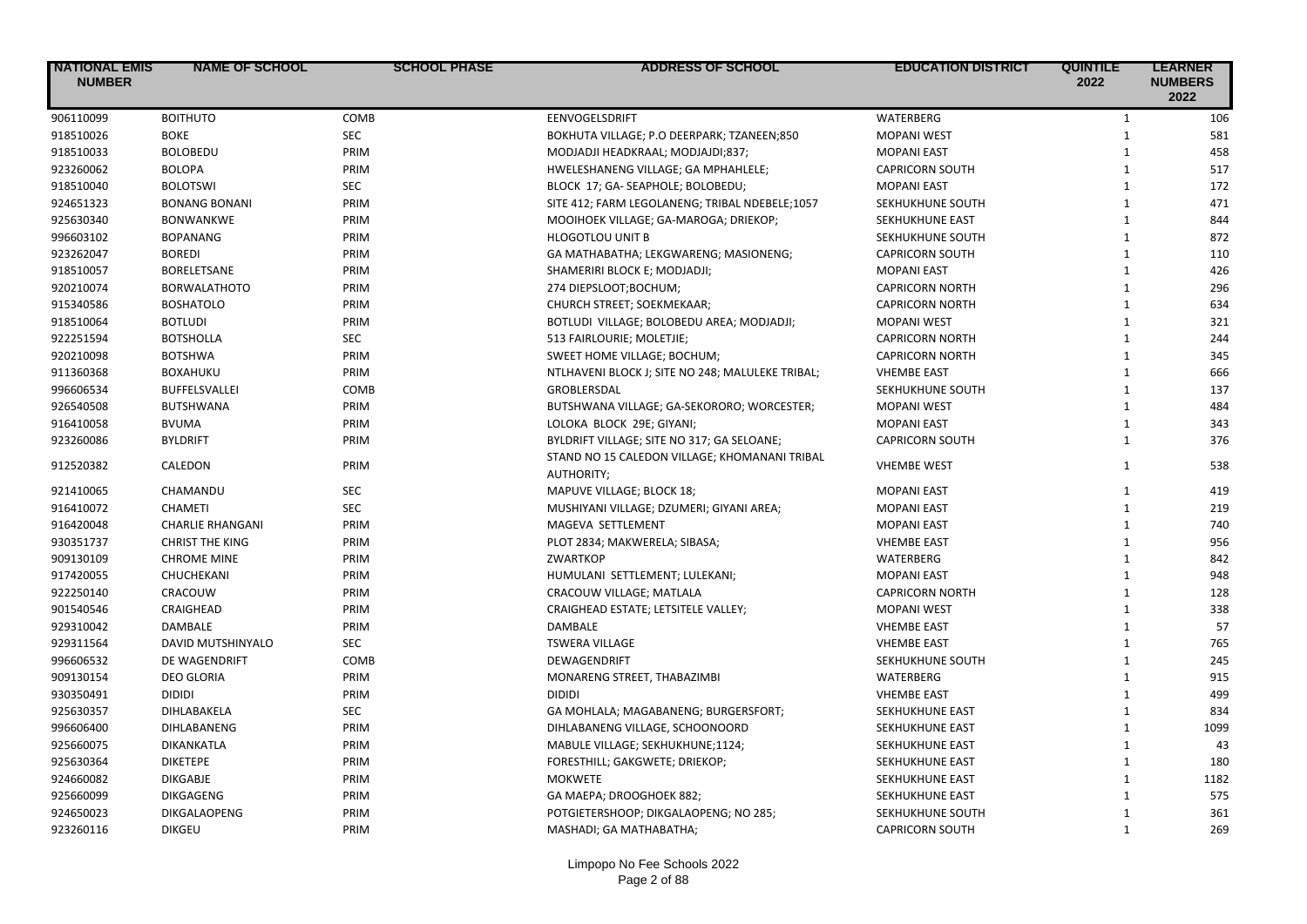| <b>NATIONAL EMIS</b><br><b>NUMBER</b> | <b>NAME OF SCHOOL</b> | <b>SCHOOL PHASE</b> | <b>ADDRESS OF SCHOOL</b>                          | <b>EDUCATION DISTRICT</b> | <b>QUINTILE</b><br>2022 | <b>LEARNER</b><br><b>NUMBERS</b><br>2022 |
|---------------------------------------|-----------------------|---------------------|---------------------------------------------------|---------------------------|-------------------------|------------------------------------------|
| 920210111                             | <b>DIKGOALE</b>       | PRIM                | LOMONSSIDE VILLAGE; GALEKGOARA; BOCHUM;           | <b>CAPRICORN NORTH</b>    | $\mathbf{1}$            | 256                                      |
| 920210128                             | <b>DIKOLOI</b>        | <b>SEC</b>          | MILTONDUFF; SITE NO 322; BOCHUM;                  | <b>CAPRICORN NORTH</b>    | $\mathbf{1}$            | 433                                      |
| 925620060                             | <b>DIKOTOPE</b>       | <b>SEC</b>          | GA MOTODI VILLAGE; STASIE SECTION;                | SEKHUKHUNE EAST           | $\mathbf{1}$            | 248                                      |
| 924640101                             | <b>DIKWETSE</b>       | PRIM                | <b>SETEBONG VILLAGE</b>                           | SEKHUKHUNE SOUTH          | $\mathbf{1}$            | 77                                       |
| 925610179                             | <b>DINAKANYANE</b>    | <b>SEC</b>          | ROKALEBEA; GA-SEROKA; SEKHUKHUNE;                 | SEKHUKHUNE EAST           | $\mathbf{1}$            | 412                                      |
| 925620077                             | DINKWANYANE           | <b>SEC</b>          | PHIRING; STERKSTAD; OHRIGSTAD;                    | SEKHUKHUNE EAST           | $\mathbf{1}$            | 186                                      |
| 920212421                             | <b>DINOKO</b>         | PRIM                | BRODIHILL FARM B; SESAOPE; GA NAILANA;            | <b>CAPRICORN NORTH</b>    | $\mathbf{1}$            | 181                                      |
| 925610438                             | <b>DINOTSI</b>        | PRIM                | DINOTSI SCHOOL; MAILA SEGOLO; SEKHUKHUNE;         | SEKHUKHUNE EAST           | $\mathbf{1}$            | 160                                      |
| 924650030                             | DIPAKAPAKENG          | PRIM                | DIPAKAPAKENG; GA-MATSEPE; TAFELKOP;               | SEKHUKHUNE SOUTH          | $\mathbf{1}$            | 449                                      |
| 925631343                             | <b>DIPHALA</b>        | PRIM                | MADIFAHLANE; MAGAKALA;                            | SEKHUKHUNE EAST           | $\mathbf{1}$            | 604                                      |
| 924640118                             | <b>DIPHALE</b>        | <b>SEC</b>          | VLAAKPLAAS (MASEMOLA)                             | SEKHUKHUNE SOUTH          | $\mathbf{1}$            | 162                                      |
| 925620084                             | <b>DIPITSI</b>        | PRIM                | 237 RIETFONTEIN MAKGWARENG; KGAUTSWANE;           | <b>SEKHUKHUNE EAST</b>    | $\mathbf{1}$            | 449                                      |
| 921230030                             | <b>DIPOFUNG</b>       | PRIM                | GEDROOGTE VILLAGE; ZEBEDIELA; PLOT;228            | <b>CAPRICORN SOUTH</b>    | $\mathbf{1}$            | 680                                      |
| 926540034                             | <b>DIPONE</b>         | <b>SEC</b>          | MABINS B; GA-MAMETJA; BOCHABELO.;                 | <b>MOPANI WEST</b>        | $\mathbf{1}$            | 329                                      |
| 921140106                             | DIRETSANENG           | PRIM                | RAADSLID VILLAGE; STAND NO 76; BAKENBERG DIST;    | MOGALAKWENA               | $\mathbf{1}$            | 131                                      |
| 923260147                             | <b>DITHABANENG</b>    | PRIM                | DITABANENG-GA-MPHAHLELE                           | <b>CAPRICORN SOUTH</b>    | $\mathbf{1}$            | 749                                      |
| 996606313                             | <b>DITHAMAGA</b>      | PRIM                | 45                                                | SEKHUKHUNE EAST           | $\mathbf{1}$            | 131                                      |
| 925610018                             | <b>DITHOTHWANENG</b>  | <b>SEC</b>          | MPHANAMA; APEL;                                   | SEKHUKHUNE EAST           | $\mathbf{1}$            | 679                                      |
| 921140120                             | <b>DITLOU</b>         | PRIM                | THABALESHOBA NEXT TO GILEAD POLICE STATION        | MOGALAKWENA               | $\mathbf{1}$            | 373                                      |
| 925630012                             | <b>DJATE</b>          | PRIM                | NTSOANENG VILLAGE; DRIEKOP;                       | SEKHUKHUNE EAST           | $\mathbf{1}$            | 611                                      |
| 925660105                             | <b>DLAMINI</b>        | PRIM                | SOUPIANA; EMKHONDWENI;                            | SEKHUKHUNE EAST           | $\mathbf{1}$            | 123                                      |
| 929310189                             | <b>DOMBONI</b>        | PRIM                | DOMBONI VILLAGE; MUTALE; VENDA;                   | <b>VHEMBE EAST</b>        | $\mathbf{1}$            | 92                                       |
| 902332561                             | DOREEN-BRIDGE         | COMB                | DOREEN-ESTATE                                     | <b>VHEMBE WEST</b>        | $\mathbf{1}$            | 227                                      |
| 929310257                             | <b>DOVHO</b>          | PRIM                | DOVHO VILLAGE; P O MASISI;989;                    | <b>VHEMBE EAST</b>        | $\mathbf{1}$            | 204                                      |
| 904242569                             | <b>DRIEHOEK</b>       | PRIM                | WESTWOOD FARM; HAENERTSBURG;                      | <b>MOPANI WEST</b>        | $\mathbf{1}$            | 260                                      |
| 918520405                             | <b>DULANG</b>         | PRIM                | BOCHABELO VILLAGE; MAMAILA WARD 8 stand no 159    | <b>MOPANI EAST</b>        | $\mathbf{1}$            | 288                                      |
| 916410096                             | <b>DUMAZI</b>         | <b>SEC</b>          | XIVULANI VILLAGE; BLOCK 5A THOMO; GIYANI;         | <b>MOPANI EAST</b>        | $\mathbf{1}$            | 628                                      |
| 915540041                             | <b>DUMELA</b>         | <b>SEC</b>          | <b>JULESBURG</b>                                  | <b>MOPANI WEST</b>        | $\mathbf{1}$            | 521                                      |
| 909130512                             | <b>DWAALBOM</b>       | PRIM                | PLAAS DWAALBOOM; DWAALBOOM;                       | WATERBERG                 | $\mathbf{1}$            | 149                                      |
| 929310417                             | DYELAMANAVHA          | <b>SEC</b>          | MURALUWE; MUTALE; TSHIKUNDAMALEMA;                | <b>VHEMBE EAST</b>        | $\mathbf{1}$            | 196                                      |
| 930350507                             | <b>DZIVHANI</b>       | PRIM                | <b>MPHEGO</b>                                     | <b>VHEMBE EAST</b>        | $\mathbf{1}$            | 319                                      |
| 916420062                             | <b>DZUMERI</b>        | PRIM                | NDHAMBI VILLAGE; P O BOX 629; GIYANI;826          | <b>MOPANI EAST</b>        | $\mathbf{1}$            | 770                                      |
| 907130208                             | E.A. DAVIDSON         | PRIM                | 24 RIVERS FARM; VAALWATER;                        | WATERBERG                 | $\mathbf{1}$            | 332                                      |
| 906120171                             | EILAND                | PRIM                | MAKAPANSGAT FARM; POTGIETERSRUS;                  | MOGALAKWENA               | $\mathbf{1}$            | 95                                       |
| 924640156                             | <b>EKELE</b>          | PRIM                | NEBO; GA MASEMOLA; MANARE;                        | SEKHUKHUNE SOUTH          | $\mathbf{1}$            | 413                                      |
| 906120188                             | ELANDSKRAAL           | PRIM                | ELANDSKRAAL;762; ELANDSKRAAL;                     | SEKHUKHUNE SOUTH          | $\mathbf{1}$            | 600                                      |
| 996606533                             | <b>EMBHOKODWENI</b>   | COMB                | Stand No 767                                      | SEKHUKHUNE SOUTH          | $\mathbf{1}$            | 683                                      |
| 916410119                             | <b>FAMANDHA</b>       | <b>SEC</b>          | SIYANDAHANI; SETTLEMENT;                          | <b>MOPANI EAST</b>        | $\mathbf{1}$            | 843                                      |
| 915530471                             | <b>FAVASI</b>         | PRIM                | WYK D; MANDLHAKAKAZI VILLAGE; NWAMITWA;           | <b>MOPANI WEST</b>        | $\mathbf{1}$            | 888                                      |
| 916410287                             | FAZA                  | PRIM                | NSAVULANI VILLAGE                                 | <b>MOPANI EAST</b>        | $\mathbf{1}$            | 551                                      |
| 918510085                             | <b>FEMANE</b>         | PRIM                | FEMANE VILLAGE BOLOBEDU DISTRICT NEXT MOKWAKWAILA | <b>MOPANI EAST</b>        | 1                       | 482                                      |
| 925610186                             | <b>FETAKGOMO</b>      | <b>SEC</b>          | MOHLALETSE VILLAGE; P O TSATE;                    | SEKHUKHUNE EAST           | $\mathbf{1}$            | 1171                                     |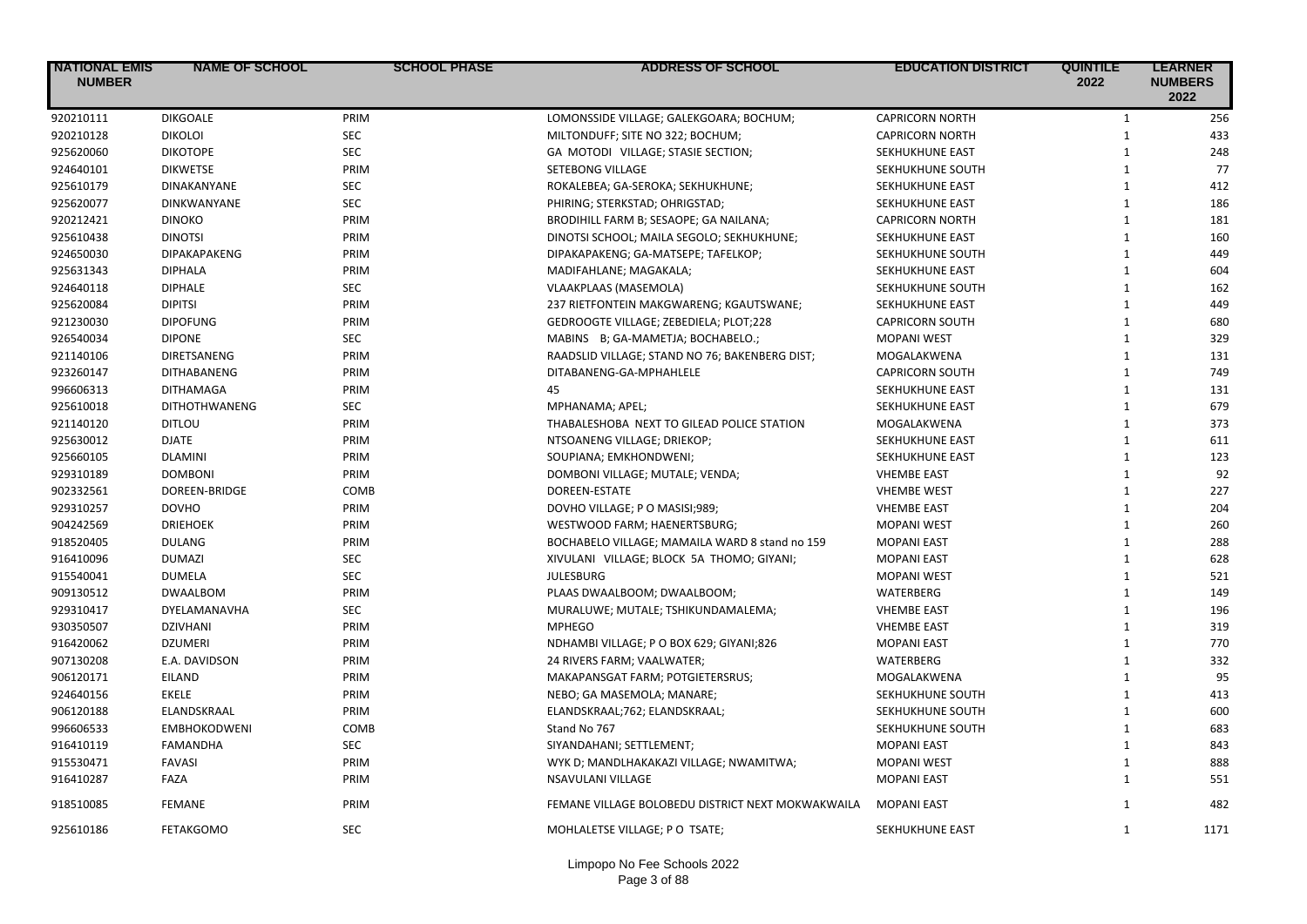| <b>NATIONAL EMIS</b><br><b>NUMBER</b> | <b>NAME OF SCHOOL</b>    | <b>SCHOOL PHASE</b> | <b>ADDRESS OF SCHOOL</b>                                  | <b>EDUCATION DISTRICT</b> | <b>QUINTILE</b><br>2022 | <b>LEARNER</b><br><b>NUMBERS</b><br>2022 |
|---------------------------------------|--------------------------|---------------------|-----------------------------------------------------------|---------------------------|-------------------------|------------------------------------------|
| 905350095                             | <b>FHATUWANI</b>         | <b>SEC</b>          | MALAVUWE VILLAGE; HA- MPHAPHULI; THOHOYANDOU;             | <b>VHEMBE EAST</b>        | $\mathbf{1}$            | 642                                      |
| 905331629                             | FHEMBELEDZANI            | PRIM                | DORFSRIVIER FARM; WATERPOORT;                             | <b>VHEMBE WEST</b>        | $\mathbf{1}$            | 15                                       |
| 929310400                             | <b>FHETANI</b>           | <b>SEC</b>          | MUTELE TRIBAL; COUNCIL;                                   | <b>VHEMBE EAST</b>        | $\mathbf{1}$            | 778                                      |
| 915530488                             | <b>FOFOZA</b>            | PRIM                | KHUBU VILLAGE                                             | <b>MOPANI WEST</b>        | $\mathbf{1}$            | 860                                      |
| 925610094                             | <b>FRANK MASHILE</b>     | <b>SEC</b>          | MASHUNG VILLAGE; GA NKWANA;                               | SEKHUKHUNE EAST           | $\mathbf{1}$            | 597                                      |
| 925661712                             | <b>FREDDY MOKGABUDI</b>  | PRIM                | MADIBONG VILLAGE; LORDSKRAAL; NEXT TO MOKWALE;            | SEKHUKHUNE EAST           | $\mathbf{1}$            | 180                                      |
| 916410126                             | <b>FUYATHA</b>           | PRIM                | SIYANDANI; VILLAGE;                                       | <b>MOPANI EAST</b>        | $\mathbf{1}$            | 335                                      |
| 921141826                             | <b>GALAKWINSTROOM</b>    | PRIM                | GAMOLEKWA VILLAGE; GALAKWINSTROOM; POTGIETERSRUS;         | MOGALAKWENA               | $\mathbf{1}$            | 249                                      |
| 924640194                             | GAMMALEBESE              | PRIM                | EENZAAM TRUST; VIA VLEIBOOM; NEBO;1963                    | SEKHUKHUNE SOUTH          | $\mathbf{1}$            | 478                                      |
| 925630029                             | GANGADZA                 | <b>SEC</b>          | SEALANE (TWICKENHAM); DILOKONG;                           | SEKHUKHUNE EAST           | $\mathbf{1}$            | 147                                      |
| 916410133                             | GAWULA                   | <b>SEC</b>          | GAWULA VILLAGE;GIYANI;                                    | <b>MOPANI EAST</b>        | $\mathbf{1}$            | 444                                      |
| 924640217                             | <b>GEORGE CLIFFORD</b>   | PRIM                | NEBO; GA MARISHANE; MAWESELENG;                           | SEKHUKHUNE SOUTH          | $\mathbf{1}$            | 56                                       |
| 921141932                             | <b>GEORGE MASIBE</b>     | <b>SEC</b>          | RAPADI VILLAGE; MARKEN;                                   | MOGALAKWENA               | $\mathbf{1}$            | 265                                      |
| 912521543                             | <b>GIDELA</b>            | <b>SEC</b>          | BLINKWATER VILLAGE STAND NO 656                           | <b>MOPANI EAST</b>        | $\mathbf{1}$            | 384                                      |
| 914610157                             | GIVA-MAHLATHI            | <b>SEC</b>          | MAHLATHI VILLAGE; BLOCK 10; SITE NO 447;                  | <b>MOPANI EAST</b>        | $\mathbf{1}$            | 266                                      |
| 904242323                             | <b>GLENSHIEL</b>         | PRIM                | GLENSHIEL FARM; HAENERTSBURG;                             | <b>MOPANI WEST</b>        | $\mathbf{1}$            | 117                                      |
| 925661467                             | <b>GOBETSE</b>           | <b>SEC</b>          | STEERPOORTDRIFT; GA-MALEKANE VILL;                        | SEKHUKHUNE EAST           | $\mathbf{1}$            | 1023                                     |
| 921120249                             | <b>GODWIN MASIBE</b>     | PRIM                | PHAFOLA VILLAGE; MAPELA; SITE 225;                        | MOGALAKWENA               | $\mathbf{1}$            | 427                                      |
| 930351210                             | <b>GOLE</b>              | <b>SEC</b>          | <b>MANGONDI VILLAGE</b>                                   | <b>VHEMBE EAST</b>        | $\mathbf{1}$            | 732                                      |
| 924650047                             | GOSHETSENG               | PRIM                | BRAKFONTEIN; GAKGOSHI RAHLAGANE;                          | SEKHUKHUNE SOUTH          | $\mathbf{1}$            | 430                                      |
| 916420109                             | <b>GOVANI</b>            | PRIM                | <b>MPHAKANE VILLLAGE</b>                                  | <b>MOPANI EAST</b>        | $\mathbf{1}$            | 1466                                     |
| 925630999                             | GOWE                     | PRIM                | GOWE VILLAGE; DRIEKOP;                                    | SEKHUKHUNE EAST           | $\mathbf{1}$            | 543                                      |
| 909132044                             | <b>GROENVLEI</b>         | <b>SEC</b>          | 87 GROENVLEI SENTRUM                                      | <b>WATERBERG</b>          | $\mathbf{1}$            | 271                                      |
| 929310080                             | <b>GUMBU</b>             | PRIM                | GUMBU VILLAGE                                             | <b>VHEMBE EAST</b>        | $\mathbf{1}$            | 322                                      |
| 930361026                             | <b>GUNDA</b>             | PRIM                | GUNDA SCHOOL; BOX 59; MATIDZE;988                         | <b>VHEMBE EAST</b>        | $\mathbf{1}$            | 233                                      |
| 911360566                             | <b>GUWELA</b>            | PRIM                | PHAPHAZELA VILLAGE                                        | <b>VHEMBE EAST</b>        | $\mathbf{1}$            | 400                                      |
| 915530082                             | <b>GWAMBENI</b>          | <b>SEC</b>          | STAND NUMBER 991; XIHOKO VILLAGE; XIHOKO;872              | <b>MOPANI WEST</b>        | $\mathbf{1}$            | 1086                                     |
| 925260192                             | GWARA-GWARA              | PRIM                | NKOTOKWANE; GA-MPHAHLELE;                                 | <b>CAPRICORN SOUTH</b>    | $\mathbf{1}$            | 135                                      |
| 912520443                             | <b>HAAKA</b>             | PRIM                | STAND NUMBER 16; NOBELHOEK VILLAGE;                       | <b>MOPANI EAST</b>        | $\mathbf{1}$            | 448                                      |
| 925610100                             | <b>HANS KOMANE</b>       | <b>SEC</b>          | GA NCHABELENG; SEKHUKHUNE;                                | SEKHUKHUNE EAST           | $\mathbf{1}$            | 340                                      |
| 921410195                             | HANYANYANI               | PRIM                | SHIVULANI VILLAGE                                         | <b>MOPANI EAST</b>        | $\mathbf{1}$            | 725                                      |
| 911320896                             | HASANI                   | PRIM                | HASANI VILLAGE; MDABULA AUTHORITY;                        | <b>VHEMBE EAST</b>        | $\mathbf{1}$            | 394                                      |
| 911360573                             | <b>HASANI LAWRENCE</b>   | PRIM                | MOKHOMI TRIBAL AUTHORITY; MALAMULELE WEST;                | <b>VHEMBE EAST</b>        | $\mathbf{1}$            | 371                                      |
| 916411402                             | <b>HASANI MNINGINISI</b> | <b>SEC</b>          | <b>MNINGINISI VILLAGE; BLOCK 3;</b>                       | <b>MOPANI EAST</b>        | $\mathbf{1}$            | 530                                      |
| 916410218                             | <b>HATLANI MUYEXE</b>    | <b>SEC</b>          | <b>OMUYEXE SETTLEMENT</b>                                 | <b>MOPANI EAST</b>        | $\mathbf{1}$            | 396                                      |
| 902971823                             | HAWUKA                   | <b>SEC</b>          | BASANI SETTLEMENT; STAND NO 99; HLANEKI TRIBAL;           | <b>MOPANI EAST</b>        | $\mathbf{1}$            | 440                                      |
| 991104201                             | <b>HECTOR PETERSON</b>   | PRIM                | 5312 RAMAHLODI STREET, PHAGAMENG, MODIMOLLE, 0510         | WATERBERG                 | $\mathbf{1}$            | 1183                                     |
| 909130291                             | <b>HEUNINGVLEI</b>       | PRIM                | HEUNINGVLEI FARM; THABAZIMBI SENTRUM ROAD;<br>THABAZIMBI; | <b>WATERBERG</b>          | $\mathbf{1}$            | 286                                      |
| 917420970                             | <b>HINKHESILE</b>        | <b>SEC</b>          | XITLAKATI VILLAGE; BLOCK 33J;                             | <b>MOPANI EAST</b>        | 1                       | 428                                      |
| 924640255                             | HLABJE                   | PRIM                | MORGENZONI; NEW STANDS; GLEN COWIE;                       | SEKHUKHUNE SOUTH          | $\mathbf{1}$            | 920                                      |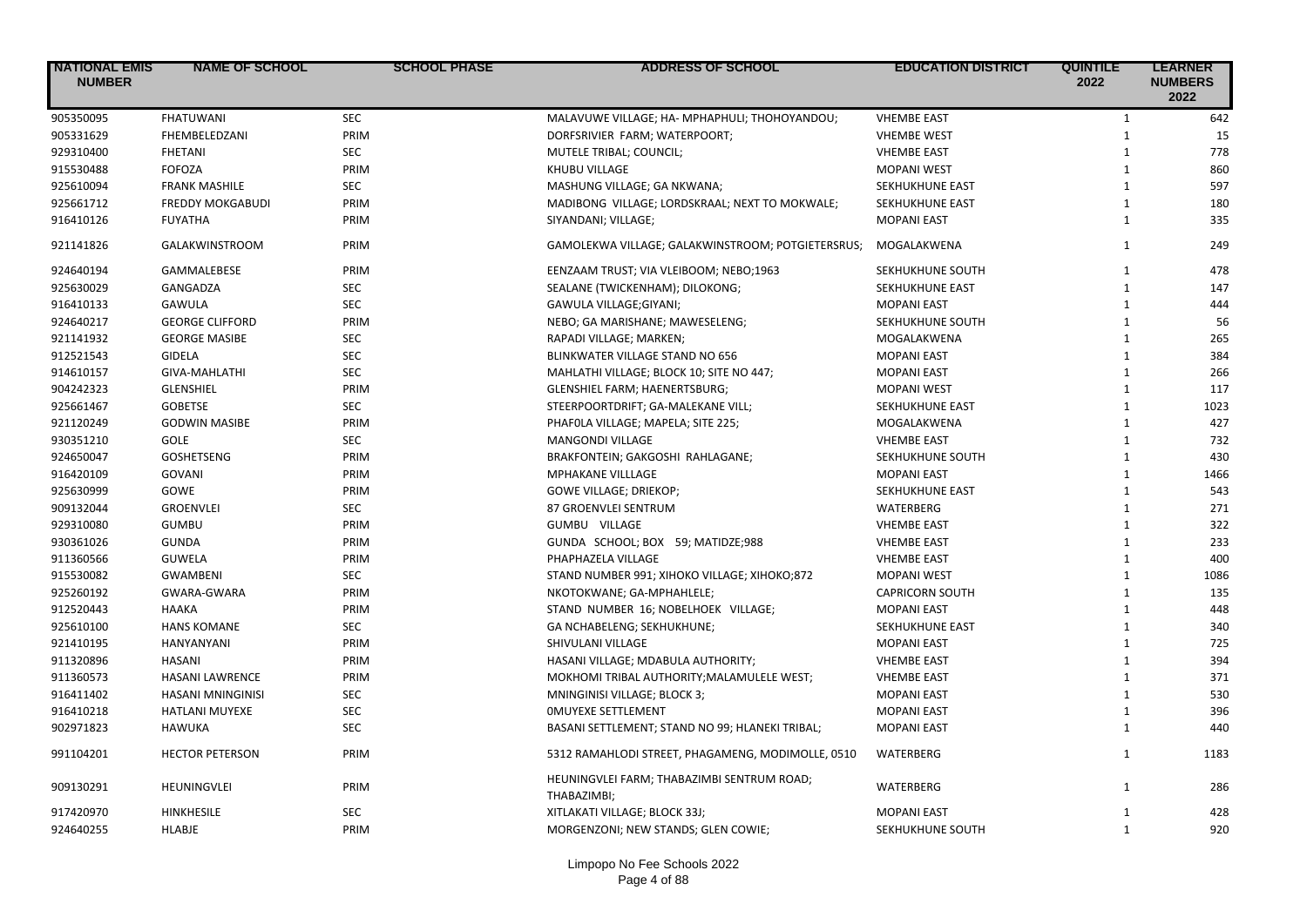| <b>NATIONAL EMIS</b><br><b>NUMBER</b> | <b>NAME OF SCHOOL</b>    | <b>SCHOOL PHASE</b> | <b>ADDRESS OF SCHOOL</b>                            | <b>EDUCATION DISTRICT</b> | <b>QUINTILE</b><br>2022 | <b>LEARNER</b><br><b>NUMBERS</b><br>2022 |
|---------------------------------------|--------------------------|---------------------|-----------------------------------------------------|---------------------------|-------------------------|------------------------------------------|
| 923260208                             | <b>HLAGATSE</b>          | PRIM                | MARULANENG; HARTEBEESLAAGTE; GA MPHAHLELE;          | <b>CAPRICORN SOUTH</b>    | $\mathbf{1}$            | 523                                      |
| 925631008                             | HLAHLANA                 | PRIM                | GA MANYAKA; MADILANE DRIEKOP;                       | SEKHUKHUNE EAST           | $\mathbf{1}$            | 287                                      |
| 996604401                             | <b>HLAKANANG</b>         | PRIM                | 130 MAGOBADING VILLAGE                              | SEKHUKHUNE EAST           | $\mathbf{1}$            | 690                                      |
| 916410256                             | <b>HLAKHETO</b>          | PRIM                | BASANI; HLANEKI; GIYANI;                            | <b>MOPANI EAST</b>        | $\mathbf{1}$            | 590                                      |
| 924651569                             | <b>HLAKUDI</b>           | PRIM                | STANDNO 473 MA; MATSHI TANENG; GA- MATSEPE;         | SEKHUKHUNE SOUTH          | $\mathbf{1}$            | 234                                      |
| 916410263                             | <b>HLANEKI</b>           | PRIM                | HLANEKI TRIBAL AUTHORITY GIYANI                     | <b>MOPANI EAST</b>        | $\mathbf{1}$            | 821                                      |
| 924651286                             | HLANGANANI               | <b>SEC</b>          | SEPHAKU(KGAPHAMADI); DENKELDOORING;                 | SEKHUKHUNE SOUTH          | $\mathbf{1}$            | 400                                      |
| 925630036                             | <b>HLAPOGADI</b>         | PRIM                | GAMASHABELA VILLAGE; HACKNEY;                       | SEKHUKHUNE EAST           | $\mathbf{1}$            | 151                                      |
| 911360580                             | HLAWULEKANI              | PRIM                | GUMBANI VILLAGE; MALAMULELE;                        | <b>VHEMBE EAST</b>        | $\mathbf{1}$            | 500                                      |
| 994401102                             | HLOMELA                  | <b>SEC</b>          | <b>HLOMELA VILLAGE</b>                              | <b>MOPANI EAST</b>        | $\mathbf{1}$            | 117                                      |
| 925630371                             | <b>HLONG</b>             | PRIM                | TSOKUNG SECTION; DIPHALE VILLAGE; DRIEKOP;          | SEKHUKHUNE EAST           | $\mathbf{1}$            | 117                                      |
| 924651330                             | <b>HLOPHA</b>            | PRIM                | GA-HLOPHA                                           | SEKHUKHUNE SOUTH          | $\mathbf{1}$            | 228                                      |
| 916410317                             | HONOKA                   | COMB                | RIVALA VILLAGE; NDENGEZA BLOCK D;                   | <b>MOPANI EAST</b>        | $\mathbf{1}$            | 481                                      |
| 925661573                             | <b>HONOKO</b>            | PRIM                | MOHLAKE                                             | SEKHUKHUNE EAST           | $\mathbf{1}$            | 73                                       |
| 902331605                             | <b>HOPE</b>              | PRIM                | HOPE FARM; MESSINA;                                 | <b>VHEMBE WEST</b>        | $\mathbf{1}$            | 193                                      |
| 924640279                             | HOPEFIELD                | PRIM                | SEHUSWANE; GA MARISHANE; NEBO;                      | SEKHUKHUNE SOUTH          | $\mathbf{1}$            | 208                                      |
| 920210210                             | <b>HOSEA MOCHEMI</b>     | PRIM                | 32 MILTON DUFF; GA-MALEBOHO;                        | <b>CAPRICORN NORTH</b>    | $\mathbf{1}$            | 570                                      |
| 996606612                             | <b>HOSIA APHANE</b>      | COMB                | STAND NO 35 WALKRAAL A                              | SEKHUKHUNE SOUTH          | $\mathbf{1}$            | 1079                                     |
| 911361774                             | <b>HUMULA</b>            | <b>SEC</b>          | MUKHOMI TRIBAL AUTHORITY                            | <b>VHEMBE EAST</b>        | $\mathbf{1}$            | 234                                      |
| 924651910                             | <b>HUTUTU</b>            | <b>SEC</b>          | MAKGATLE VILLAGE; KLIPSPRUIT; MATLALA TRIBAL AUTHO; | SEKHUKHUNE SOUTH          | $\mathbf{1}$            | 995                                      |
| 924651247                             | <b>IKHUTSENG</b>         | PRIM                | <b>BOEKENHOUTKLOOF</b>                              | SEKHUKHUNE SOUTH          | $\mathbf{1}$            | 334                                      |
| 906120348                             | <b>IMMERPAN</b>          | PRIM                | WELTVREDE                                           | SEKHUKHUNE SOUTH          | $\mathbf{1}$            | 339                                      |
| 906610650                             | <b>INDIE</b>             | PRIM                | INDIA VILLAGE; GA MAESELA 474;                      | SEKHUKHUNE EAST           | $\mathbf{1}$            | 282                                      |
| 909130369                             | <b>ISTORES</b>           | PRIM                | FERROLAND KUMBA RESOURCE FARM; THABAZIMBI;          | <b>WATERBERG</b>          | $\mathbf{1}$            | 173                                      |
| 925621247                             | <b>ITSOSENG</b>          | PRIM                | MAFARAFARA VILLAGE                                  | SEKHUKHUNE EAST           | $\mathbf{1}$            | 116                                      |
| 924650603                             | <b>IZIKHALI ZEMFUNDO</b> | <b>SEC</b>          | 658 JERUSALEM; NDEBELE TRIBAL AUTHORITY;            | SEKHUKHUNE SOUTH          | $\mathbf{1}$            | 400                                      |
| 923260239                             | J.K. TABANE              | <b>SEC</b>          | HWELESHANEG; GA MPHAHLELE;                          | <b>CAPRICORN SOUTH</b>    | $\mathbf{1}$            | 591                                      |
| 925610322                             | <b>JACOB MARWAE</b>      | PRIM                | GA - NCHABELENG; DEBEILA SECTION;                   | <b>SEKHUKHUNE EAST</b>    | $\mathbf{1}$            | 418                                      |
| 924651590                             | JAFTA-BANTABETHU         | PRIM                | DINDELA VILL; NEXT TO PHUTHUMA STORE; PAARDEPLAATS; | SEKHUKHUNE SOUTH          | $\mathbf{1}$            | 199                                      |
| 918520450                             | JAMELA                   | PRIM                | JAMELA VILLAGE; MOLOTOTSI; STAND NO 1027            | <b>MOPANI EAST</b>        | $\mathbf{1}$            | 725                                      |
| 993301204                             | <b>JILONGO</b>           | <b>SEC</b>          | JILONGO VILLAGE STAND NO:501                        | <b>VHEMBE EAST</b>        | $\mathbf{1}$            | 973                                      |
| 916410324                             | <b>JIM RHANGANI</b>      | <b>SEC</b>          | NGHALALUME; GIYANI;                                 | <b>MOPANI EAST</b>        | $\mathbf{1}$            | 276                                      |
| 911360399                             | <b>JOAS PHAHLELA</b>     | PRIM                | MAKULEKE; TLHAVENI BLOCK I;                         | <b>VHEMBE EAST</b>        | $\mathbf{1}$            | 810                                      |
| 912520467                             | <b>JOE MABEDLHE</b>      | PRIM                | NWAMATATANI VILLAGE                                 | <b>VHEMBE WEST</b>        | $\mathbf{1}$            | 318                                      |
| 920210227                             | JOHN MOLOKOMME           | PRIM                | 53; INVERAAN VILLAGE;                               | <b>CAPRICORN NORTH</b>    | $\mathbf{1}$            | 1064                                     |
| 993301300                             | <b>JOHN XIKUNDU</b>      | PRIM                | Saselamani B, Malamulele, 0928                      | <b>VHEMBE EAST</b>        | $\mathbf{1}$            | 949                                      |
| 911321660                             | <b>JULIUS</b>            | <b>SEC</b>          | HASANI DAKARI; VILLAGE MALAMULELE;982;              | <b>VHEMBE EAST</b>        | $\mathbf{1}$            | 295                                      |
| 921142317                             | K.K. MONARE              | PRIM                | BAKENBERG TRIBAL AUTHORITY; GA-MONARE;              | MOGALAKWENA               | $\mathbf{1}$            | 373                                      |
| 906120416                             | KAALLEEGTE               | PRIM                | <b>KAALLEEGTE FARM</b>                              | MOGALAKWENA               | $\mathbf{1}$            | 90                                       |
| 925621438                             | <b>KABISHI</b>           | PRIM                | GA-RAMASHAMOTHAMA; BATAU VILLAGE;                   | SEKHUKHUNE EAST           | $\mathbf{1}$            | 974                                      |
| 996606619                             | <b>KAITSWE</b>           | COMB                | 37 KGOBOKWANE                                       | SEKHUKHUNE SOUTH          | $\mathbf{1}$            | 564                                      |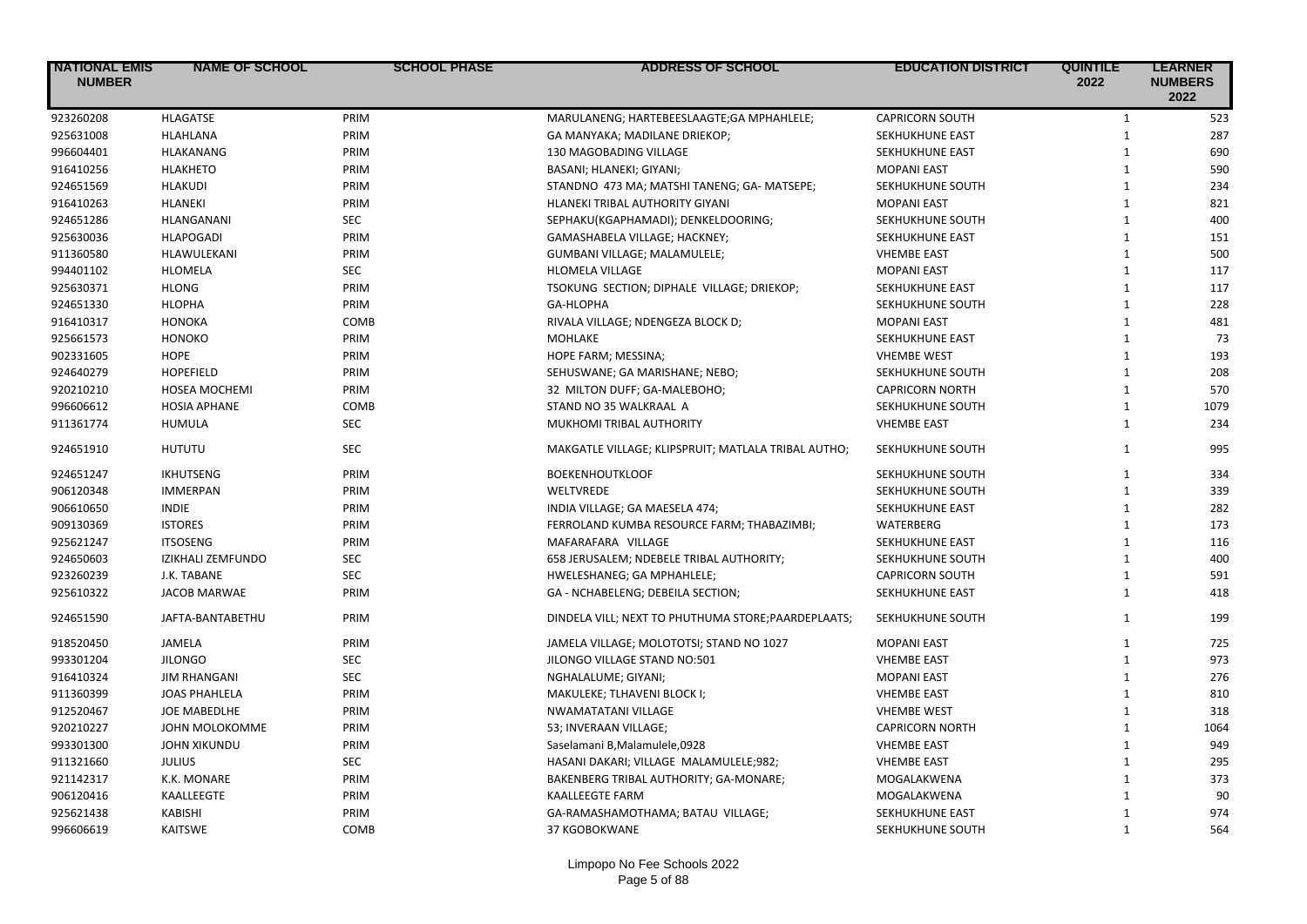| <b>NATIONAL EMIS</b><br><b>NUMBER</b> | <b>NAME OF SCHOOL</b>   | <b>SCHOOL PHASE</b> | <b>ADDRESS OF SCHOOL</b>                         | <b>EDUCATION DISTRICT</b> | <b>QUINTILE</b><br>2022 | <b>LEARNER</b><br><b>NUMBERS</b><br>2022 |
|---------------------------------------|-------------------------|---------------------|--------------------------------------------------|---------------------------|-------------------------|------------------------------------------|
| 906121884                             | KALAKENG                | PRIM                | ELANSKRAAL VILLAGE; NEXT TO OTRAH'S DESCO;       | SEKHUKHUNE SOUTH          | $\mathbf{1}$            | 498                                      |
| 922250225                             | <b>KARABI</b>           | <b>SEC</b>          | PHAGO VILLAGE; MOLETJIE; SESHEGO;                | <b>CAPRICORN NORTH</b>    | $\mathbf{1}$            | 290                                      |
| 924640316                             | <b>KATANG</b>           | PRIM                | MAKHUTSO VILLAGE NEXT TO MOGALADI AND GAMAMPANA  | SEKHUKHUNE SOUTH          | $\mathbf{1}$            | 255                                      |
| 916420123                             | KATEKANI                | PRIM                | NWA-MARHANGA VILLAGE; BLOCK 32;                  | <b>MOPANI EAST</b>        | $\mathbf{1}$            | 242                                      |
| 924640330                             | <b>KATISI</b>           | PRIM                | NEBO; GA -MASHA; MOOMANE;                        | SEKHUKHUNE SOUTH          | $\mathbf{1}$            | 158                                      |
| 924640347                             | <b>KATUDI</b>           | PRIM                | THOTO MAJAKANENG; GLEN LOWIE;1061;               | SEKHUKHUNE SOUTH          | $\mathbf{1}$            | 202                                      |
| 920210241                             | <b>KAWENE</b>           | PRIM                | MY-DARLING VILLAGE; BOCHUM;                      | <b>CAPRICORN NORTH</b>    | $\mathbf{1}$            | 396                                      |
| 916410331                             | <b>KAYANENE</b>         | PRIM                | GONONO SETTLEMENT; HLANEKI; GIYANI;              | <b>MOPANI EAST</b>        | $\mathbf{1}$            | 243                                      |
| 924640378                             | <b>KEDIKETSE</b>        | PRIM                | NEBO AREA; MOGALADI VILLAGE;                     | SEKHUKHUNE SOUTH          | $\mathbf{1}$            | 349                                      |
| 918510095                             | <b>KELEKESE</b>         | <b>SEC</b>          | TZANEEN; SITE NO;                                | <b>MOPANI WEST</b>        | $\mathbf{1}$            | 420                                      |
| 924650337                             | <b>KENNETH MASEKELA</b> | PRIM                | TAFELKOP ZID 29; GA RAMMUPUDU;                   | SEKHUKHUNE SOUTH          | $\mathbf{1}$            | 1109                                     |
| 909130406                             | <b>KESARONA</b>         | PRIM                | 60042; STRATFORD FARM;                           | WATERBERG                 | $\mathbf{1}$            | 316                                      |
| 905331278                             | <b>KETLANE</b>          | PRIM                | STAND 64A VALDEZIA                               | <b>VHEMBE WEST</b>        | $\mathbf{1}$            | 619                                      |
| 920212384                             | <b>KETUDI</b>           | <b>SEC</b>          | KIRTENSPRUIT VILLAGE; SITE NO. 305;BOCHUM;       | <b>CAPRICORN NORTH</b>    | $\mathbf{1}$            | 180                                      |
| 923260246                             | <b>KGADIMO</b>          | <b>SEC</b>          | KGADIMO SECONDARY; GAMAMPA; MAFEFE;              | <b>CAPRICORN SOUTH</b>    | $\mathbf{1}$            | 211                                      |
| 996606821                             | <b>KGAGA TLOU</b>       | <b>SEC</b>          | <b>MALEBITSA</b>                                 | SEKHUKHUNE SOUTH          | $\mathbf{1}$            | 543                                      |
| 925631350                             | KGAGUDI                 | PRIM                | SEOKODIBENG; WATERKOP;                           | SEKHUKHUNE EAST           | $\mathbf{1}$            | 377                                      |
| 924640354                             | KGAHLANAMORULANA        | SEC                 | NGWARITSI; RIETFONTEIN; NEBO;                    | SEKHUKHUNE SOUTH          | $\mathbf{1}$            | 729                                      |
| 996606300                             | KGAHLANONG              | <b>SEC</b>          | eerstegeluk                                      | SEKHUKHUNE EAST           | $\mathbf{1}$            | 1489                                     |
| 921230092                             | KGAKALA                 | <b>SEC</b>          | NTAMATIES VILLAGE; SITE 2/93; NDUNA APHANE MF;   | <b>CAPRICORN SOUTH</b>    | $\mathbf{1}$            | 422                                      |
| 924640385                             | <b>KGALADI</b>          | PRIM                | MAMONE VILLAGE; PEDI MAMONE; LOCAL GOVERNMENT;   | SEKHUKHUNE SOUTH          | $\mathbf{1}$            | 1153                                     |
| 925660150                             | KGALATLOU               | <b>SEC</b>          | SCHOONOORD; GA MASHEGOANA;                       | SEKHUKHUNE EAST           | $\mathbf{1}$            | 547                                      |
| 923260277                             | <b>KGALEMA</b>          | <b>SEC</b>          | NGOANAME; MAFEFE;                                | <b>CAPRICORN SOUTH</b>    | $\mathbf{1}$            | 481                                      |
| 920210258                             | KGALUSHI                | <b>SEC</b>          | TOWERFONTEIN VILLAGE; RADITSHABA;                | <b>CAPRICORN NORTH</b>    | $\mathbf{1}$            | 195                                      |
| 925620176                             | <b>KGAOLA</b>           | <b>SEC</b>          | <b>MOKUTUNG (ARDWICK)</b>                        | <b>SEKHUKHUNE EAST</b>    | $\mathbf{1}$            | 91                                       |
| 924651491                             | <b>KGAPHOLA MATLALA</b> | <b>SEC</b>          | MMAKGATLE VILLAGE; MPUDULLE;                     | SEKHUKHUNE SOUTH          | $\mathbf{1}$            | 52                                       |
| 924640408                             | KGARUTHUTHU             | PRIM                | KGARUTHUTHU; WELDEVREDEN; NEBO;                  | SEKHUKHUNE SOUTH          | $\mathbf{1}$            | 78                                       |
| 918510118                             | KGOBAKANANE             | PRIM                | GA KURANTA VILLAGE; SENOBELA BLOCK 19; BOLOBEDU; | <b>MOPANI EAST</b>        | $\mathbf{1}$            | 237                                      |
| 925620183                             | <b>KGOBALALE</b>        | PRIM                | GA- MATOKOMANE VILLAGE; BURGERSFORT              | SEKHUKHUNE EAST           | $\mathbf{1}$            | 141                                      |
| 925660181                             | <b>KGOBISE</b>          | PRIM                | GA MASHEGOANA; LEGARE; KONI LEGARE;              | SEKHUKHUNE EAST           | $\mathbf{1}$            | 558                                      |
| 925660198                             | <b>KGOBOKO</b>          | PRIM                | MARIBIRI; GA- PHASHA;                            | SEKHUKHUNE EAST           | $\mathbf{1}$            | 369                                      |
| 925610667                             | <b>KGOEDI</b>           | PRIM                | GA - MAESELA; MAHLABAPHOKO;                      | SEKHUKHUNE EAST           | $\mathbf{1}$            | 140                                      |
| 925631022                             | KGOKODIBENG             | <b>SEC</b>          | GROOTHOEK; MOTLOLO VILLAGE; DRIEKOP;             | SEKHUKHUNE EAST           | $\mathbf{1}$            | 695                                      |
| 922210302                             | KGOKONYANE              | <b>SEC</b>          | LEWANENG, JUNO                                   | <b>CAPRICORN NORTH</b>    | $\mathbf{1}$            | 84                                       |
| 920210319                             | <b>KGOKWANA</b>         | <b>SEC</b>          | WEGDRAAI VILLAGE; GA-RAPHUKULA; BOCHUM;          | <b>CAPRICORN NORTH</b>    | $\mathbf{1}$            | 256                                      |
| 901340449                             | KGOLAKALELEME           | <b>SEC</b>          | 19 BLOCK C; GA-RAMOADI; SEKGOPO;                 | <b>MOPANI WEST</b>        | $\mathbf{1}$            | 669                                      |
| 925631367                             | KGOLANE -1              | <b>SEC</b>          | HABENG WISMAR GA-PHASHA SELATOLE                 | <b>SEKHUKHUNE EAST</b>    | $\mathbf{1}$            | 125                                      |
| 925660211                             | KGOLOKO                 | <b>SEC</b>          | LORDS KRAAL; MADIBONG; MAROTA MADIBONG;810       | SEKHUKHUNE EAST           | $\mathbf{1}$            | 533                                      |
| 925620190                             | KGOMATAU                | PRIM                | EDENDALE ; PIDIMA; GA MAKOFANE;                  | SEKHUKHUNE EAST           | $\mathbf{1}$            | 186                                      |
| 924640422                             | KGOOGO                  | PRIM                | KGOOGO; MAMOKGATSANE; PSHIRING;                  | SEKHUKHUNE SOUTH          | $\mathbf{1}$            | 532                                      |
| 926540584                             | <b>KGOPONG</b>          | PRIM                | MABINS B; GAMAMETJA;                             | <b>MOPANI WEST</b>        | $\mathbf{1}$            | 480                                      |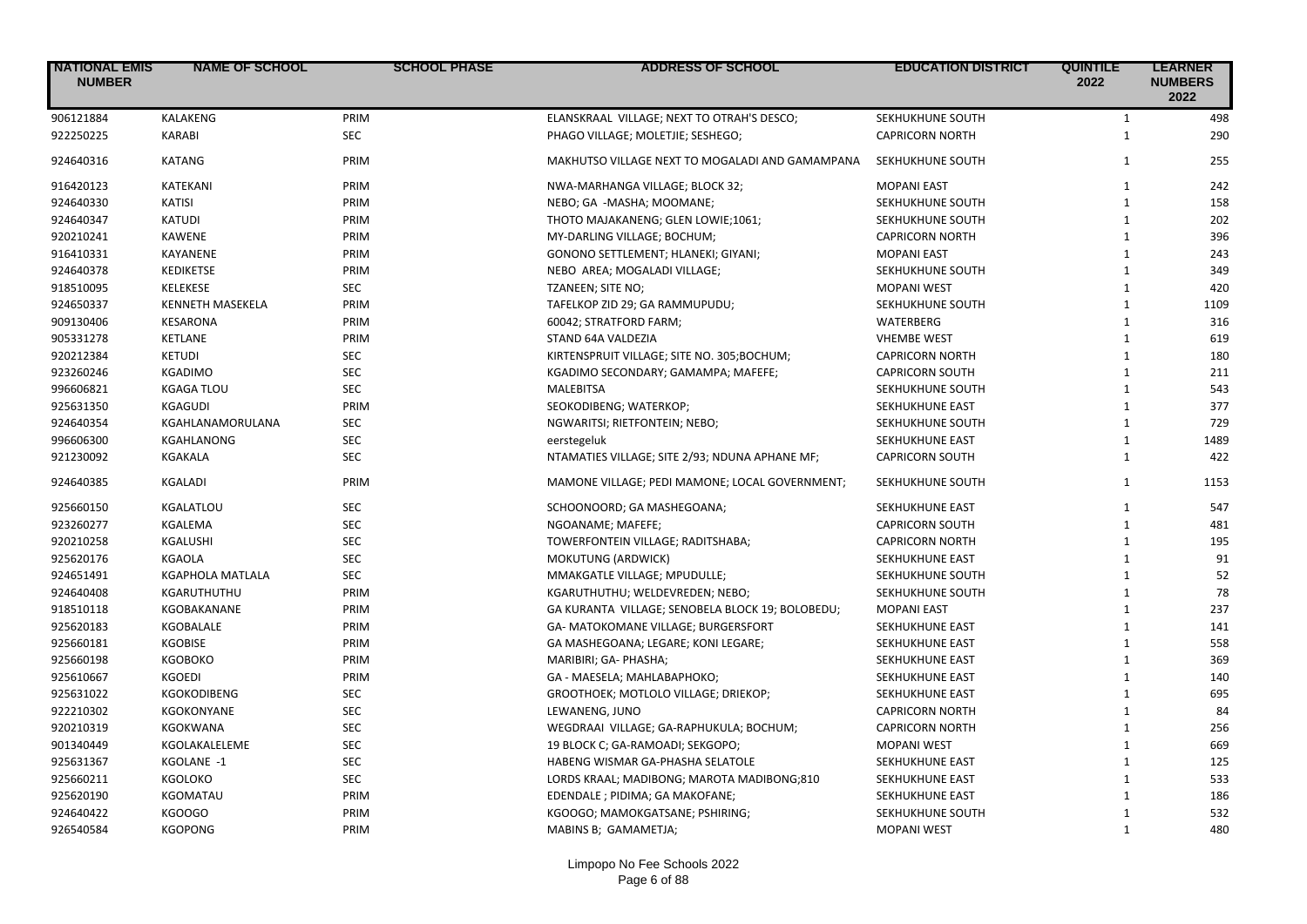| <b>NATIONAL EMIS</b><br><b>NUMBER</b> | <b>NAME OF SCHOOL</b>          | <b>SCHOOL PHASE</b> | <b>ADDRESS OF SCHOOL</b>                          | <b>EDUCATION DISTRICT</b> | <b>QUINTILE</b><br>2022 | <b>LEARNER</b><br><b>NUMBERS</b><br>2022 |
|---------------------------------------|--------------------------------|---------------------|---------------------------------------------------|---------------------------|-------------------------|------------------------------------------|
| 920210333                             | <b>KGOPUDI</b>                 | <b>SEC</b>          | 542 MOKGOENG VILLAGE                              | <b>CAPRICORN NORTH</b>    | $\mathbf{1}$            | 381                                      |
| 924640446                             | <b>KGOSHIMOROANGOATO</b>       | <b>SEC</b>          | GA TISANE; OPPOSITE MARISHANE NEXT TO MAMONE;     | SEKHUKHUNE SOUTH          | $\mathbf{1}$            | 832                                      |
| 925620206                             | <b>KGOTLOPONG</b>              | PRIM                | KGOTLOPONG VILLAGE                                | <b>SEKHUKHUNE EAST</b>    | $\mathbf{1}$            | 269                                      |
| 924640453                             | <b>KGOTSWANE</b>               | SEC                 | KGARUTHUTHU; VILLAGE; SITE 822;                   | SEKHUKHUNE SOUTH          | $\mathbf{1}$            | 90                                       |
| 926540058                             | <b>KGWANA</b>                  | <b>SEC</b>          | MABINSA; GA- MAMETSA;                             | <b>MOPANI WEST</b>        | $\mathbf{1}$            | 831                                      |
| 923260345                             | KGWARATLOU                     | <b>SEC</b>          | MASHITE; GAMPHAHLELE;                             | <b>CAPRICORN SOUTH</b>    | $\mathbf{1}$            | 580                                      |
| 916410348                             | KHAKHALA                       | PRIM                | KHAKHALA VILLAGE; THOMO TRIBAL AUTHORITY; GIYANI; | <b>MOPANI EAST</b>        | $\mathbf{1}$            | 497                                      |
| 930361743                             | <b>KHAKHANWA</b>               | PRIM                | KHAKHANWA; MULENZE;                               | <b>VHEMBE EAST</b>        | $\mathbf{1}$            | 233                                      |
| 918520085                             | <b>KHATHOLA</b>                | <b>SEC</b>          | MAMOKGADI VILLAGE                                 | <b>MOPANI EAST</b>        | $\mathbf{1}$            | 114                                      |
| 911361224                             | <b>KHATISA</b>                 | <b>SEC</b>          | GUMBANI VILLAGE; MUKHOMI;                         | <b>VHEMBE EAST</b>        | $\mathbf{1}$            | 956                                      |
| 918520092                             | <b>KHEALE</b>                  | <b>SEC</b>          | MOHLABANENG; VILL;STAND NO 356                    | <b>MOPANI EAST</b>        | $\mathbf{1}$            | 217                                      |
| 918510132                             | <b>KHEKHUTINI</b>              | PRIM                | MOHLAKAMOSOMO                                     | <b>MOPANI EAST</b>        | $\mathbf{1}$            | 585                                      |
| 918520108                             | <b>KHEODI</b>                  | <b>SEC</b>          | BELLEVUE BLOCK 12; MOLOTOTSI;                     | <b>MOPANI EAST</b>        | $\mathbf{1}$            | 343                                      |
| 918510149                             | <b>KHEOPENI</b>                | PRIM                | <b>KHEOPENI VILLAGE</b>                           | <b>MOPANI WEST</b>        | $\mathbf{1}$            | 187                                      |
| 918510156                             | KHESETHWANE                    | <b>SEC</b>          | MAWA BLOCK 8; BOLOBEDU;                           | <b>MOPANI WEST</b>        | $\mathbf{1}$            | 620                                      |
| 918510163                             | <b>KHETHAPOYE</b>              | PRIM                | 642; KGWEKGWE; TZANEEN;                           | <b>MOPANI WEST</b>        | $\mathbf{1}$            | 152                                      |
| 916410379                             | KHETO NXUMAYO AGRICULTURAL SEC |                     | SIYANDHANI VILLAGE                                | <b>MOPANI EAST</b>        | $\mathbf{1}$            | 451                                      |
| 916410386                             | KHEYI                          | PRIM                | KHEYI VILLAGE; DZUMERI T. AUTHORITY;              | <b>MOPANI EAST</b>        | $\mathbf{1}$            | 382                                      |
| 916410393                             | <b>KHOMANI MBHALATI</b>        | <b>SEC</b>          | MUNGHONGHOMA; GIYANI;                             | <b>MOPANI EAST</b>        | $\mathbf{1}$            | 233                                      |
| 918510170                             | <b>KHUBUDI</b>                 | <b>SEC</b>          | SITE NO 424; GA -RAPITSI VILLAGE;                 | <b>MOPANI EAST</b>        | $\mathbf{1}$            | 216                                      |
| 924640460                             | <b>KHUDU TSEKE</b>             | PRIM                | NEBO AREA; MASEMOLA; MOLELEMA;                    | SEKHUKHUNE SOUTH          | $\mathbf{1}$            | 129                                      |
| 911361514                             | KHUPUKANI                      | PRIM                | MATSALALI VILLAGE STANG NO:36                     | <b>VHEMBE EAST</b>        | $\mathbf{1}$            | 371                                      |
| 921230108                             | <b>KHURENG</b>                 | PRIM                | <b>KHURENG VILLAGE</b>                            | <b>CAPRICORN SOUTH</b>    | $\mathbf{1}$            | 367                                      |
| 930321608                             | <b>KHWARA</b>                  | <b>SEC</b>          | HAMASHAU DOLI                                     | <b>VHEMBE WEST</b>        | $\mathbf{1}$            | 412                                      |
| 922250287                             | <b>KHWINANA</b>                | <b>SEC</b>          | SITE 374; CRADOCK VILLAGE; MOLETJIE;              | <b>CAPRICORN NORTH</b>    | $\mathbf{1}$            | 111                                      |
| 905340548                             | <b>KILETSA</b>                 | PRIM                | KILETSA; LEHLARENG VILLAGE; SEKGOPO VILLAGE;9053  | <b>MOPANI WEST</b>        | $\mathbf{1}$            | 504                                      |
| 920210364                             | <b>KOBE</b>                    | PRIM                | BLACK HILL VILLAGE; BOCHUM;                       | <b>CAPRICORN NORTH</b>    | $\mathbf{1}$            | 295                                      |
| 926540607                             | KOBJANAME                      | PRIM                | ENABLE VILLAGE; GA SEKORORO;                      | <b>MOPANI WEST</b>        | $\mathbf{1}$            | 581                                      |
| 919341039                             | <b>KOLOBETONA</b>              | <b>SEC</b>          | ZIA SEPHUKHUBJE VILLAGE; GA MAMAIKLA; SOEKMEKAAR; | <b>MOPANI EAST</b>        | $\mathbf{1}$            | 184                                      |
| 923260314                             | <b>KOMANE</b>                  | PRIM                | MAFEFE GA MAMPA; MAFEFE T AUTHORITY;              | <b>CAPRICORN SOUTH</b>    | $\mathbf{1}$            | 293                                      |
| 924650184                             | <b>KOPA</b>                    | <b>SEC</b>          | TAFELKOP; GA-MATSEPE; NEBO DISTRICT;              | SEKHUKHUNE SOUTH          | $\mathbf{1}$            | 1013                                     |
| 919340302                             | <b>KOPANANG</b>                | PRIM                | SEPHOKUBJE VILLAGE; MAMAILA AREA;                 | <b>MOPANI EAST</b>        | $\mathbf{1}$            | 279                                      |
| 924640491                             | <b>KOPANONG</b>                | PRIM                | RIVERSIDE VILLAGE; GAMALEETSE; JANEFURSE;         | SEKHUKHUNE SOUTH          | $\mathbf{1}$            | 1363                                     |
| 996606311                             | <b>KOPI</b>                    | PRIM                | 55                                                | SEKHUKHUNE EAST           | $\mathbf{1}$            | 68                                       |
| 902331582                             | <b>KRANENBURG</b>              | PRIM                | <b>KRANENBURG FARM MESSINA</b>                    | <b>VHEMBE WEST</b>        | $\mathbf{1}$            | 304                                      |
| 909130475                             | <b>KRAUSE</b>                  | PRIM                | DE PUT PLOT; STEENMAKER PLE; NORTHAM;             | <b>WATERBERG</b>          | $\mathbf{1}$            | 1050                                     |
| 991102501                             | KUBELA                         | <b>SEC</b>          | K7 OF 646 KS                                      | SEKHUKHUNE SOUTH          | $\mathbf{1}$            | 449                                      |
| 918520498                             | <b>KUBUNE</b>                  | PRIM                | MAMAILA THOTO; PHAPHADI WARD 22                   | <b>MOPANI EAST</b>        | $\mathbf{1}$            | 531                                      |
| 994402102                             | KULANI                         | PRIM                | <b>ZAVA VILLAGE</b>                               | <b>MOPANI EAST</b>        | $\mathbf{1}$            | 541                                      |
| 905321462                             | <b>KURULEN</b>                 | PRIM                | ONGEDACHT L52 FARM                                | <b>VHEMBE WEST</b>        | $\mathbf{1}$            | 236                                      |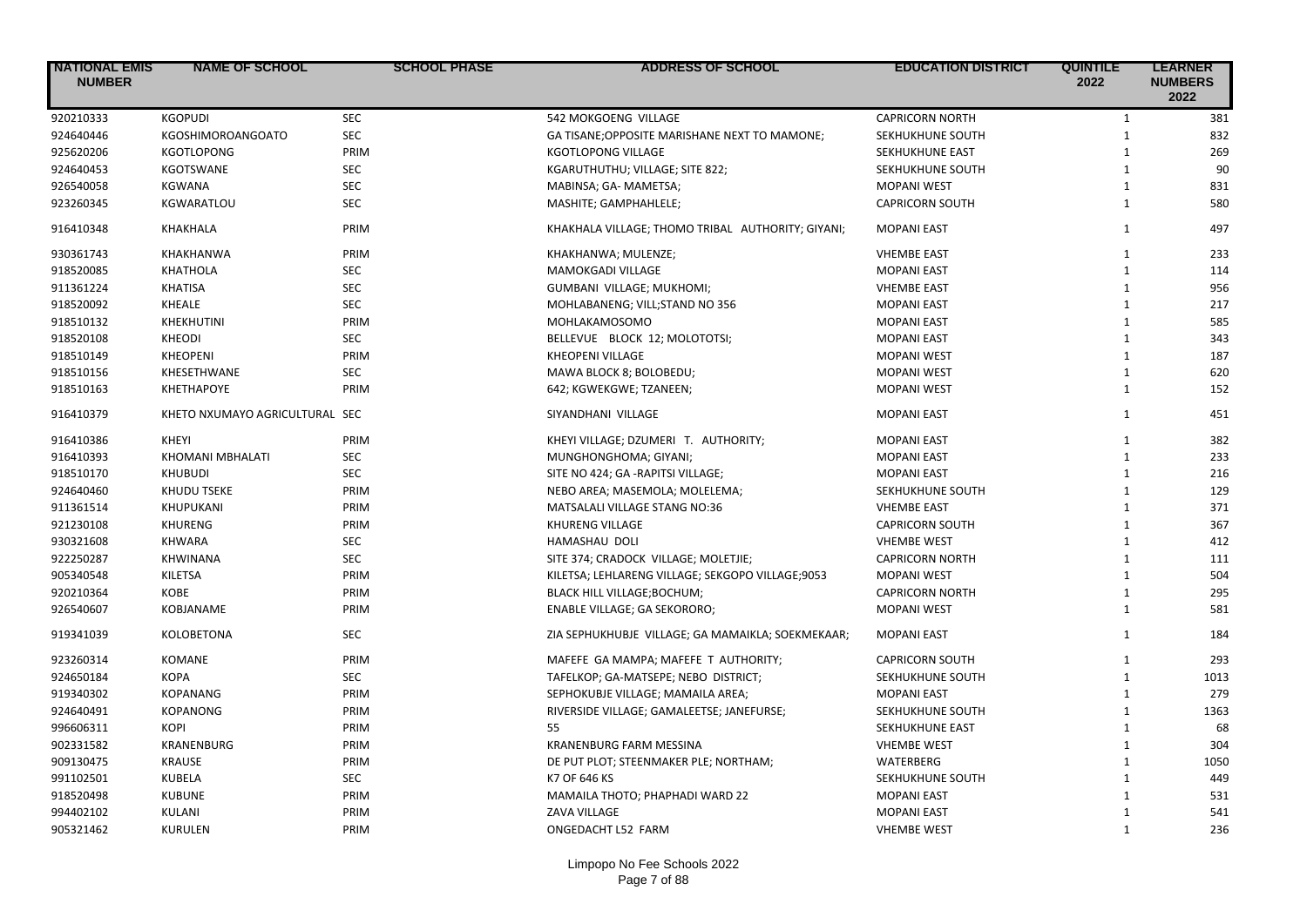| <b>NATIONAL EMIS</b><br><b>NUMBER</b> | <b>NAME OF SCHOOL</b>      | <b>SCHOOL PHASE</b> | <b>ADDRESS OF SCHOOL</b>                           | <b>EDUCATION DISTRICT</b> | <b>QUINTILE</b><br>2022 | <b>LEARNER</b><br><b>NUMBERS</b><br>2022 |
|---------------------------------------|----------------------------|---------------------|----------------------------------------------------|---------------------------|-------------------------|------------------------------------------|
| 916410430                             | KUTSAKENI                  | PRIM                | KHANI VILLLAGE; GANDLANANI;                        | <b>MOPANI EAST</b>        | $\mathbf{1}$            | 472                                      |
| 925631374                             | <b>KWANO</b>               | PRIM                | MAHLABENG JOBSKOP FARM                             | SEKHUKHUNE EAST           | $\mathbf{1}$            | 91                                       |
| 925630715                             | <b>KWATA</b>               | PRIM                | GA-PHALA VILLAGE; MALOKELA; PUTNEY;                | SEKHUKHUNE EAST           | $\mathbf{1}$            | 344                                      |
| 924640514                             | KWENATSHWENE               | PRIM                | RIETFONTEIN; VILLAGE;                              | SEKHUKHUNE SOUTH          | $\mathbf{1}$            | 479                                      |
| 996606524                             | LAERSDRIF LAERSKOOL        | COMB                | 1 Main Street                                      | SEKHUKHUNE SOUTH          | $\mathbf{1}$            | 624                                      |
| 907130505                             | LAERSKOOL ALMA             | PRIM                | KNOPFONTEIN PLAAS; ALMA;                           | WATERBERG                 | $\mathbf{1}$            | 409                                      |
| 907132228                             | LAERSKOOL DOORNFONTEIN 839 | PRIM                | <b>DOORNFORNTEIN</b>                               | WATERBERG                 | $\mathbf{1}$            | 53                                       |
| 910130635                             | LAERSKOOL LEEUPOORT        | PRIM                | EAGLE STR 1.; LEEUPOORT;                           | WATERBERG                 | $\mathbf{1}$            | 59                                       |
| 930361040                             | LAMBANI                    | PRIM                | <b>LAMBANI THONDONI</b>                            | <b>VHEMBE EAST</b>        | $\mathbf{1}$            | 296                                      |
| 925660235                             | LAMDZANDVO                 | <b>SEC</b>          | SOUPIANA FARM; EMKHONDWENI; SEKHUKHUNE;            | SEKHUKHUNE EAST           | $\mathbf{1}$            | 120                                      |
| 930310578                             | LAMVI                      | PRIM                | NWIINI VILLAGE; THE MPHAPHULI; TERITORIAL COUNCIL; | <b>VHEMBE EAST</b>        | $\mathbf{1}$            | 244                                      |
| 916410454                             | LANGUTELANI                | PRIM                | NDENGEZA BLOCK C; MAVHUZA VILLAGE;                 | <b>MOPANI EAST</b>        | $\mathbf{1}$            | 264                                      |
| 918520511                             | LEBAKA                     | PRIM                | MOHLABANENG; VILLAGE;                              | <b>MOPANI EAST</b>        | $\mathbf{1}$            | 625                                      |
| 925620237                             | LEBOENG                    | PRIM                | <b>LEBOENG VILLAGE</b>                             | SEKHUKHUNE EAST           | $\mathbf{1}$            | 411                                      |
| 901340524                             | LEBOWAGANYANE              | PRIM                | SEKGOPO; GA MOGANO; NEXT TO RAMASALA CAFE;         | <b>MOPANI WEST</b>        | $\mathbf{1}$            | 543                                      |
| 924640521                             | <b>LEDIITSE</b>            | PRIM                | MOLEBELEDI; GA- MASEMOLA AT NEBO AREA;             | SEKHUKHUNE SOUTH          | $\mathbf{1}$            | 212                                      |
| 925631398                             | <b>LEDINGWE</b>            | PRIM                | DITHABANENG VILLAGE; HABENG                        | SEKHUKHUNE EAST           | $\mathbf{1}$            | 296                                      |
| 925630043                             | LEFAKGOMO                  | <b>SEC</b>          | SELEPE VILLAGE; ATOK;                              | SEKHUKHUNE EAST           | $\mathbf{1}$            | 471                                      |
| 925620244                             | LEGABENG                   | PRIM                | MAPARENG VILLAGE; NEXT TO CALIFORNIA GENERAL DEAL; | SEKHUKHUNE EAST           | $\mathbf{1}$            | 219                                      |
| 924640538                             | LEGALETLWA                 | <b>SEC</b>          | NEBO; GA-MOLOI VILLAGE; KWENA-MADIHLABA;           | SEKHUKHUNE SOUTH          | $\mathbf{1}$            | 279                                      |
| 925610759                             | LEGANABATHO                | PRIM                | MOHLALETSE VILLAGE                                 | SEKHUKHUNE EAST           | $\mathbf{1}$            | 167                                      |
| 925660242                             | LEGAPANA                   | PRIM                | LEGAPANA SCHOOL; STOCKING VILLAGE; STEELPOORT;     | SEKHUKHUNE EAST           | $\mathbf{1}$            | 472                                      |
| 925660259                             | LEGARE                     | <b>SEC</b>          | JANE FURSE; SCHOONOORD; MASHEGOANA;                | SEKHUKHUNE EAST           | $\mathbf{1}$            | 265                                      |
| 923260383                             | <b>LEGOBOLE</b>            | PRIM                | MASESELENG VILLAGE; NEXT TO MALIPS STORE;          | <b>CAPRICORN SOUTH</b>    | $\mathbf{1}$            | 93                                       |
| 925620251                             | LEGOLENG                   | PRIM                | LEGOLENGOGAUSWAN; ERIETFONTEIN; OHRIGSTAD;1122     | SEKHUKHUNE EAST           | $\mathbf{1}$            | 326                                      |
| 901530587                             | LEHLABA                    | PRIM                | GEORGE'S VALLEY; ROAD; REDBANK FARM;               | <b>MOPANI WEST</b>        | $\mathbf{1}$            | 41                                       |
| 925620268                             | LEHLABA                    | SEC                 | RIBA CROSS VILLAGE; DRIEKOP; BAKONE-PHUTI TRIBAL;  | SEKHUKHUNE EAST           | $\mathbf{1}$            | 605                                      |
| 925620275                             | LEHLABILE                  | <b>SEC</b>          | 147; KHALANYONI SECTION ; ALVERTON;                | SEKHUKHUNE EAST           | $\mathbf{1}$            | 1072                                     |
| 923260308                             | LEHLAGA                    | <b>SEC</b>          | BOGALENG MARALALENG; GA-MPHAHLELE;                 | <b>CAPRICORN SOUTH</b>    | $\mathbf{1}$            | 564                                      |
| 996606623                             | LEHLAGARE                  | PRIM                | E0115 GA-MATLALA THABENG SECTION                   | SEKHUKHUNE SOUTH          | $\mathbf{1}$            | 110                                      |
| 924640149                             | LEHLAGARE MARISHANE        | PRIM                | NEBO; EENSGEVONDEN R69; MATHIPISA;                 | SEKHUKHUNE SOUTH          | $\mathbf{1}$            | 247                                      |
| 924640545                             | LEHLAKE                    | PRIM                | NEBO; PHOKOANE VILLAGE; TOISHI;                    | SEKHUKHUNE SOUTH          | $\mathbf{1}$            | 761                                      |
| 924640552                             | LEHLAKONG                  | PRIM                | EENZAAM TRIBALFARM; GA KGOLOKO; NEXT TO CLINIC;    | SEKHUKHUNE SOUTH          | $\mathbf{1}$            | 281                                      |
| 996606606                             | LEHWELERE                  | COMB                | P.O. BOX 409                                       | SEKHUKHUNE SOUTH          | $\mathbf{1}$            | 323                                      |
| 921230122                             | LEHWELERE MATLALA          | <b>SEC</b>          | DICHOEUNG VILLAGE NEXT TO ELANDSKRAAL              | SEKHUKHUNE SOUTH          | $\mathbf{1}$            | 291                                      |
| 924651231                             | LEKALA                     | <b>SEC</b>          | <b>VLAKFONTEIN</b>                                 | SEKHUKHUNE SOUTH          | $\mathbf{1}$            | 162                                      |
| 926540638                             | LEKANE                     | PRIM                | MADEIRA; GA SEKORORO;                              | <b>MOPANI WEST</b>        | $\mathbf{1}$            | 378                                      |
| 925610025                             | LEKENTLE                   | <b>SEC</b>          | MADIBANENG; GASEKHUKHUNE;                          | <b>SEKHUKHUNE EAST</b>    | $\mathbf{1}$            | 429                                      |
| 924651050                             | LEKGOLANE                  | PRIM                | N0100; MAKGATLE-KLIPSPRUIT;                        | SEKHUKHUNE SOUTH          | $\mathbf{1}$            | 530                                      |
| 931340296                             | LEKGOLO -2                 | PRIM                | MAMAILA LOCAL GOVT; P/BAG 1324; SOEKMEKAAR;810     | <b>MOPANI EAST</b>        | $\mathbf{1}$            | 514                                      |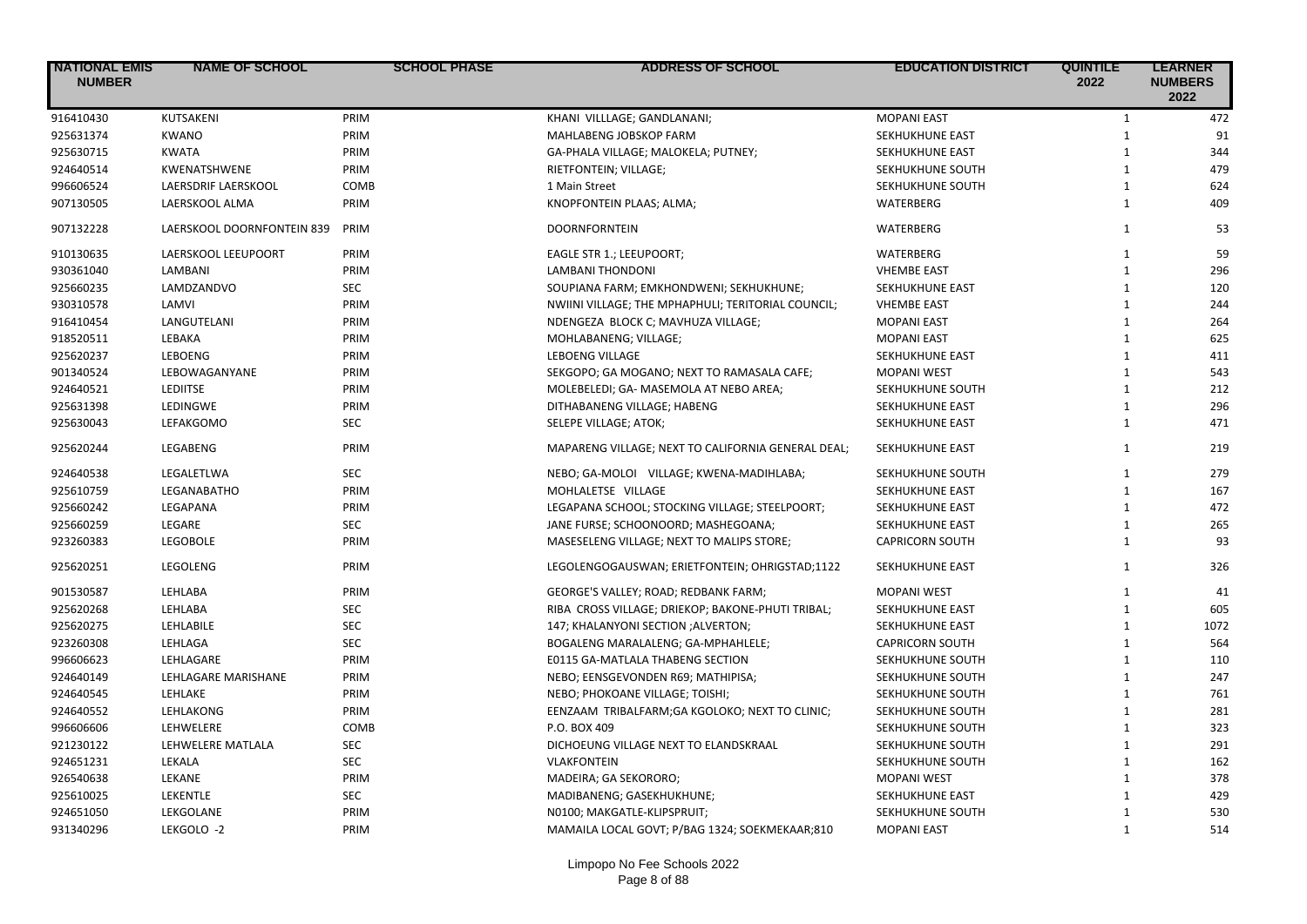| <b>NATIONAL EMIS</b><br><b>NUMBER</b> | <b>NAME OF SCHOOL</b> | <b>SCHOOL PHASE</b> | <b>ADDRESS OF SCHOOL</b>                            | <b>EDUCATION DISTRICT</b> | <b>QUINTILE</b><br>2022 | <b>LEARNER</b><br><b>NUMBERS</b><br>2022 |
|---------------------------------------|-----------------------|---------------------|-----------------------------------------------------|---------------------------|-------------------------|------------------------------------------|
| 918510224                             | LEKGWARENG            | PRIM                | LEKGWARENG; CHARLIE RANGAAN;                        | <b>MOPANI EAST</b>        | $\mathbf{1}$            | 389                                      |
| 924640583                             | <b>LEKHINE</b>        | <b>SEC</b>          | EENKATAAN; GA MAMPANE;318;                          | SEKHUKHUNE SOUTH          | $\mathbf{1}$            | 167                                      |
| 924640590                             | <b>LEKOKO</b>         | <b>SEC</b>          | EENSGEVONDEN; MARISHANE;                            | SEKHUKHUNE SOUTH          | $\mathbf{1}$            | 358                                      |
| 924651897                             | LEKOMETSE             | PRIM                | MABITSITLATSE; SERITHING; GA-RAKGODI;               | SEKHUKHUNE SOUTH          | $\mathbf{1}$            | 566                                      |
| 925620282                             | LEKUBOSHAI            | PRIM                | <b>TAUNG VILLAGE</b>                                | SEKHUKHUNE EAST           | $\mathbf{1}$            | 183                                      |
| 918510217                             | LEKUKELA              | PRIM                | MOLLONG VILLAGE; BOLOBEDU DISTRICT; GA KGAPANE;     | <b>MOPANI EAST</b>        | $\mathbf{1}$            | 186                                      |
| 916410461                             | LELENI                | PRIM                | SHIKHUMBA VILLAGE; BLOCK 24; MAHUMANI               | <b>MOPANI EAST</b>        | $\mathbf{1}$            | 777                                      |
| 921142393                             | LEMETJA               | <b>SEC</b>          | STAND NUMBER 665; RUETFIBTEIN VILLAGE; POTGIETERSR; | MOGALAKWENA               | $\mathbf{1}$            | 256                                      |
| 921140403                             | LENKWANE              | PRIM                | SKRIFONTEIN; P O SKRIKFONTEIN; NO 5;                | MOGALAKWENA               | $\mathbf{1}$            | 235                                      |
| 924640620                             | LEOKENG               | <b>SEC</b>          | PATANTSHWANA; ROODEPOORT; NEBO;1059                 | SEKHUKHUNE SOUTH          | $\mathbf{1}$            | 251                                      |
| 926540652                             | LEPELLE               | PRIM                | THE WOLLOWS; GA MAMETJA;                            | <b>MOPANI WEST</b>        | $\mathbf{1}$            | 884                                      |
| 906120591                             | LEPELLE               | <b>SEC</b>          | ELANDSKRAAL; SITE NO. 611;                          | SEKHUKHUNE SOUTH          | $\mathbf{1}$            | 828                                      |
| 919340364                             | LEPHAI                | <b>SEC</b>          | KLIPKRAAL NO 4; SOEKMEKAAR;810;                     | <b>MOPANI EAST</b>        | $\mathbf{1}$            | 560                                      |
| 925630067                             | LEPHENYE              | <b>SEC</b>          | GA MASHABELA; ROKA MASHABELA; TRIBAL AUTHORITY;     | <b>SEKHUKHUNE EAST</b>    | $\mathbf{1}$            | 255                                      |
| 926540102                             | LEPONO                | <b>SEC</b>          | BISMARK VILLAGE; TRICHARDTSDAL MAKHUTSWE;           | <b>MOPANI WEST</b>        | $\mathbf{1}$            | 384                                      |
| 925610766                             | LERAJANE              | PRIM                | LERAJANE VILLAGE; MOHLALETSE; GA TLADI;             | SEKHUKHUNE EAST           | $\mathbf{1}$            | 456                                      |
| 918510231                             | LERALE                | PRIM                | GA-BOQA; BLOCK F;                                   | <b>MOPANI EAST</b>        | $\mathbf{1}$            | 495                                      |
| 908110389                             | LEREKHURENG           | COMB                | STEENBOKPAN                                         | <b>WATERBERG</b>          | $\mathbf{1}$            | 362                                      |
| 925630050                             | LESAILANE             | <b>SEC</b>          | GA MASHABELA; HACKYNEY; GA MONGATANE;               | SEKHUKHUNE EAST           | $\mathbf{1}$            | 281                                      |
| 923260420                             | <b>LESETSI</b>        | PRIM                | LESETSI VILLAGE; MPHAHLELE;                         | <b>CAPRICORN SOUTH</b>    | $\mathbf{1}$            | 266                                      |
| 924640675                             | LESHALABE             | PRIM                | NEBO; PHOKOANE VILLAGE;                             | SEKHUKHUNE SOUTH          | $\mathbf{1}$            | 152                                      |
| 925630388                             | <b>LESIBE PRMARY</b>  | PRIM                | DIPHALE LEGABENG; MOHLALA TRIBAL; AUTHORITY;        | SEKHUKHUNE EAST           | $\mathbf{1}$            | 125                                      |
| 906120621                             | LETAMONG              | COMB                | SUPERMARK OLIFANT; BUFFELSDORING; NABOOMSPRUIT;     | WATERBERG                 | $\mathbf{1}$            | 139                                      |
| 925620329                             | LETAU                 | <b>SEC</b>          | GA-RIBA VILLAGE; DRIEKOP (MOSHATE);                 | SEKHUKHUNE EAST           | $\mathbf{1}$            | 287                                      |
| 924640699                             | LETEBELE MARISHANE    | <b>SEC</b>          | STAND 240A; KA- MANGANENG; GA- MARISHANE;           | SEKHUKHUNE SOUTH          | $\mathbf{1}$            | 372                                      |
| 921230139                             | LETJATJI PRESIDENTIAL | PRIM                | ZEBEDIELA; GA-MADISHA LEOLO;                        | <b>CAPRICORN SOUTH</b>    | $\mathbf{1}$            | 505                                      |
| 920210432                             | LETLHOEDI             | PRIM                | SEHLONG VILLAGE; LIEPZIEG; BAHANANWA TRIBAL;        | <b>CAPRICORN NORTH</b>    | $\mathbf{1}$            | 158                                      |
| 922250379                             | LETLHOTLHONG          | PRIM                | FAIRLOURIE; MOLETJIE;440;                           | <b>CAPRICORN NORTH</b>    | $\mathbf{1}$            | 340                                      |
| 925630722                             | LETOLWANE             | PRIM                | SHAKUNG VILLAGE; CRAYDON;                           | SEKHUKHUNE EAST           | $\mathbf{1}$            | 292                                      |
| 918510248                             | LETSEKU               | PRIM                | RASEWANA VILLAGE; MADJADJI;                         | <b>MOPANI EAST</b>        | $\mathbf{1}$            | 452                                      |
| 920210449                             | LETSWATLA             | PRIM                | ZIEST VILLAGE; BOCHUM AREA; NEAR MPHELA HIGH;       | <b>CAPRICORN NORTH</b>    | $\mathbf{1}$            | 308                                      |
| 924640712                             | LEWALEMOLOMO          | <b>SEC</b>          | MAMATJEKELE; MASEMOLA; NEBO;                        | SEKHUKHUNE SOUTH          | $\mathbf{1}$            | 63                                       |
| 922250409                             | LEWENG                | PRIM                | MOLETJI GAPHAGO;460; P/BAG X25;                     | <b>CAPRICORN NORTH</b>    | $\mathbf{1}$            | 423                                      |
| 930360979                             | LIMBEDZI              | <b>SEC</b>          | GATHONI; GUNDA; MPHAPHULI;                          | <b>VHEMBE EAST</b>        | $\mathbf{1}$            | 136                                      |
| 921120638                             | LIMBURG               | PRIM                | STIRUM FARM                                         | MOGALAKWENA               | $\mathbf{1}$            | 300                                      |
| 925660327                             | LOBAMBA               | <b>SEC</b>          | GA KOBE; HOEPAKRANS; SEKHUKHUNELAND;                | SEKHUKHUNE EAST           | $\mathbf{1}$            | 436                                      |
| 924640736                             | LOBETHAL              | PRIM                | NEBO; GA-PHAAHLA; LOBETHAL;                         | SEKHUKHUNE SOUTH          | $\mathbf{1}$            | 71                                       |
| 924650627                             | <b>LOBOLI</b>         | <b>SEC</b>          | DINTELA ; MANDELA; (PERDEPLAAS);                    | SEKHUKHUNE SOUTH          | $\mathbf{1}$            | 264                                      |
| 901530631                             | <b>LORETTO</b>        | PRIM                | <b>LORETTO FARM</b>                                 | <b>MOPANI WEST</b>        | $\mathbf{1}$            | 233                                      |
| 924651354                             | LUCKAU                | PRIM                | STAND NO. 147P2; LUCKAU B; NEBO;                    | SEKHUKHUNE SOUTH          | $\mathbf{1}$            | 1094                                     |
| 930361057                             | LUKALO                | PRIM                | LUKALO VILLAGE; ALONG MUKULA LAMBANI ROAD;          | <b>VHEMBE EAST</b>        | $\mathbf{1}$            | 286                                      |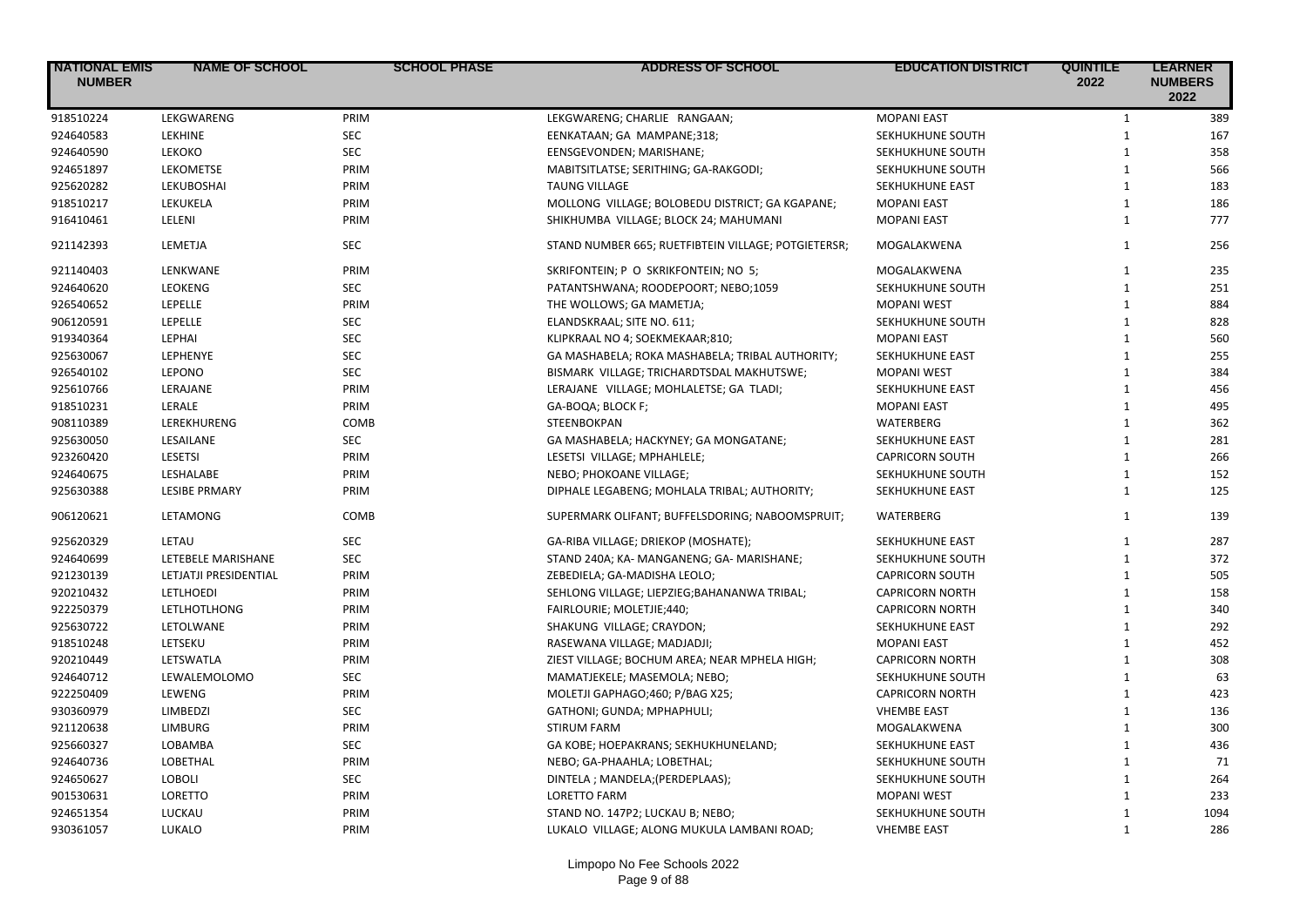| <b>NATIONAL EMIS</b><br><b>NUMBER</b> | <b>NAME OF SCHOOL</b>  | <b>SCHOOL PHASE</b> | <b>ADDRESS OF SCHOOL</b>                            | <b>EDUCATION DISTRICT</b> | <b>QUINTILE</b><br>2022 | <b>LEARNER</b><br><b>NUMBERS</b><br>2022 |
|---------------------------------------|------------------------|---------------------|-----------------------------------------------------|---------------------------|-------------------------|------------------------------------------|
| 930350965                             | LUKHAIMANE             | PRIM                | MUKOMA; THOHOYANDOU;950;                            | <b>VHEMBE EAST</b>        | $\mathbf{1}$            | 171                                      |
| 931521046                             | LUMUKA                 | <b>SEC</b>          | RIVERPLAATS VILLAGE; NKHENSANI TRIBAL; AUTHORITY;   | <b>VHEMBE WEST</b>        | $\mathbf{1}$            | 206                                      |
| 930321400                             | LUPEDZE                | PRIM                | MUKHORO VILLAGE                                     | <b>VHEMBE WEST</b>        | $\mathbf{1}$            | 257                                      |
| 996606628                             | LUSAKA                 | PRIM                | <b>LUSAKA VILLAGE</b>                               | SEKHUKHUNE SOUTH          | $\mathbf{1}$            | 358                                      |
| 929310462                             | LUVHONE                | PRIM                | VUVHA THENGWE; THENGWE TERRITORIAL; MUTALE;         | <b>VHEMBE EAST</b>        | $\mathbf{1}$            | 428                                      |
| 906120645                             | LUXEMBURG              | PRIM                | GILLIMBURG; BOERDERY;                               | MOGALAKWENA               | $\mathbf{1}$            | 557                                      |
| 930321233                             | LWENZHE TECHNICAL HIGH | <b>SEC</b>          | <b>TSHIMBUPFE</b>                                   | <b>VHEMBE EAST</b>        | $\mathbf{1}$            | 79                                       |
| 921120959                             | M.C. LANGA             | <b>SEC</b>          | MAPELA- MMAHLOGO                                    | MOGALAKWENA               | $\mathbf{1}$            | 93                                       |
| 918520535                             | M.R. MAMAILA           | PRIM                | REFILWE VILLAGE; STAND NO 502;                      | <b>MOPANI EAST</b>        | $\mathbf{1}$            | 446                                      |
| 931340012                             | MAANDAMAHULU           | PRIM                | PFANANANI VILLAGE                                   | <b>VHEMBE WEST</b>        | $\mathbf{1}$            | 373                                      |
| 926540713                             | MAANGWAKO              | PRIM                | MADEIRA; GA-SEKORORO;                               | <b>MOPANI WEST</b>        | $\mathbf{1}$            | 378                                      |
| 925620336                             | MAATSEREPE             | PRIM                | MOTLAILANE VILLAGE                                  | SEKHUKHUNE EAST           | $\mathbf{1}$            | 67                                       |
| 922210470                             | <b>MABETWA</b>         | PRIM                | NORMA A                                             | <b>CAPRICORN NORTH</b>    | $\mathbf{1}$            | 60                                       |
| 924651101                             | <b>MABITSI</b>         | PRIM                | MABITSI MAHLAKANTSHELEN; G;                         | SEKHUKHUNE SOUTH          | $\mathbf{1}$            | 109                                      |
| 918510255                             | MABJE-A-KGORO          | PRIM                | RELELA VILLAGE GAMOTUPA                             | <b>MOPANI WEST</b>        | $\mathbf{1}$            | 662                                      |
| 918510262                             | <b>MABJEPILONG</b>     | PRIM                | SENOPELWA BLOCK 5; MODJADJI; VIA MOKWAKWAILA;       | <b>MOPANI WEST</b>        | $\mathbf{1}$            | 219                                      |
| 996604202                             | <b>MABOA</b>           | <b>SEC</b>          | NO 146, FRANCE VILLAGE, DRIEKOP                     | SEKHUKHUNE EAST           | $\mathbf{1}$            | 804                                      |
| 924640750                             | <b>MABODIBENG</b>      | <b>SEC</b>          | GA MOLOI; GLEN COWIE;                               | SEKHUKHUNE SOUTH          | $\mathbf{1}$            | 332                                      |
| 925610742                             | <b>MABOE</b>           | PRIM                | MPHANAMA VILLAGE; NEXT TO MAREI CAFE;               | SEKHUKHUNE EAST           | $\mathbf{1}$            | 438                                      |
| 925630395                             | <b>MABOELETSE</b>      | PRIM                | MOOIHOEK; GAMOROGA;                                 | <b>SEKHUKHUNE EAST</b>    | $\mathbf{1}$            | 335                                      |
| 909132006                             | <b>MABOGOPEDI</b>      | <b>SEC</b>          | 1 SHAI DRIVE EXT 1                                  | WATERBERG                 | $\mathbf{1}$            | 1254                                     |
| 920210487                             | <b>MABOI</b>           | PRIM                | KROMHOEK; GA-MAKGATO BLOCK B;                       | <b>CAPRICORN NORTH</b>    | $\mathbf{1}$            | 522                                      |
| 901361590                             | <b>MABOKE</b>          | PRIM                | SEKGOPO BLOCK C; STAND NO 2990; GA-MATLOU;          | <b>MOPANI WEST</b>        | $\mathbf{1}$            | 246                                      |
| 924643655                             | <b>MABOOE</b>          | PRIM                | VLAKPLAATS VILLAGE; MASEMOLA AREA;                  | SEKHUKHUNE SOUTH          | $\mathbf{1}$            | 92                                       |
| 925630081                             | <b>MABORAGANE</b>      | <b>SEC</b>          | MODIMOLLE VILLAGE; GA-MASHABELA; DRIEKOP;           | SEKHUKHUNE EAST           | $\mathbf{1}$            | 160                                      |
| 920210494                             | <b>MABOTHA</b>         | <b>SEC</b>          | ROYSTON VILLAGE; RADITSHABA; GA -KIBI;              | <b>CAPRICORN NORTH</b>    | $\mathbf{1}$            | 270                                      |
| 925620343                             | <b>MABOTSHA</b>        | PRIM                | MABOTSHA VILLAGE; ROOIBOKLAAGTE;                    | SEKHUKHUNE EAST           | $\mathbf{1}$            | 308                                      |
| 925630739                             | <b>MABU</b>            | PRIM                | SEHUNYANE                                           | SEKHUKHUNE EAST           | $\mathbf{1}$            | 326                                      |
| 921120669                             | MABUELA-RAMORULANE     | PRIM                | 1615-35; MABUELA VILLAGE NEXT TO MACHOROMA;         | MOGALAKWENA               | $\mathbf{1}$            | 744                                      |
| 996606818                             | <b>MABULE</b>          | PRIM                | MALEBITSA VILLAGE                                   | SEKHUKHUNE SOUTH          | $\mathbf{1}$            | 605                                      |
| 916420246                             | <b>MABUNDA</b>         | PRIM                | PHALAUBENI; MABUNDA TRIBAL;                         | <b>MOPANI EAST</b>        | $\mathbf{1}$            | 415                                      |
| 916410478                             | <b>MACEMA</b>          | <b>SEC</b>          | NHLANIKI VILLAGE GIYANI                             | <b>MOPANI EAST</b>        | $\mathbf{1}$            | 876                                      |
| 924640774                             | MACHELANE              | PRIM                | GA MASEMOLA; THABAMPSHE; DITHABANENG;               | SEKHUKHUNE SOUTH          | $\mathbf{1}$            | 71                                       |
| 919341145                             | MACHEPELELE            | <b>SEC</b>          | GA- RAPHAHLELO VILLAGE; SOETFONTEIN;                | <b>MOPANI EAST</b>        | $\mathbf{1}$            | 447                                      |
| 996606303                             | <b>MADIBENG</b>        | PRIM                | 58                                                  | SEKHUKHUNE EAST           | $\mathbf{1}$            | 354                                      |
| 921230849                             | <b>MADIBO</b>          | <b>SEC</b>          | VOLOP VILLAGE                                       | <b>CAPRICORN SOUTH</b>    | $\mathbf{1}$            | 421                                      |
| 925660372                             | <b>MADIBONG</b>        | PRIM                | MADIBONG VILLAGE; NEXT TO LORD 'S CAFE; LORDSKRAAL; | SEKHUKHUNE EAST           | 1                       | 657                                      |
| 926540140                             | <b>MADIE</b>           | <b>SEC</b>          | STAND NO369; THE WILLOWS; TRI CHARDTSDAL;           | <b>MOPANI WEST</b>        | $\mathbf{1}$            | 511                                      |
| 925660389                             | <b>MADIETE</b>         | PRIM                | GA---MAKUA NGWAABE; SEKHUKHUNE;                     | SEKHUKHUNE EAST           | $\mathbf{1}$            | 260                                      |
| 921230153                             | <b>MADIKA</b>          | PRIM                | MAKHUSHOANENG; ZEBEDIELA;                           | <b>CAPRICORN SOUTH</b>    | $\mathbf{1}$            | 654                                      |
| 924640781                             | MADIKALEPUDI           | <b>SEC</b>          | GAMARODI NEBO; MOGOBELALA;                          | SEKHUKHUNE SOUTH          | $\mathbf{1}$            | 90                                       |
| 925660396                             | <b>MADIKANONO</b>      | PRIM                | KOTSIRI VILLAGE; GA MASHEGOANE; SCHOONOORD;         | SEKHUKHUNE EAST           | $\mathbf{1}$            | 772                                      |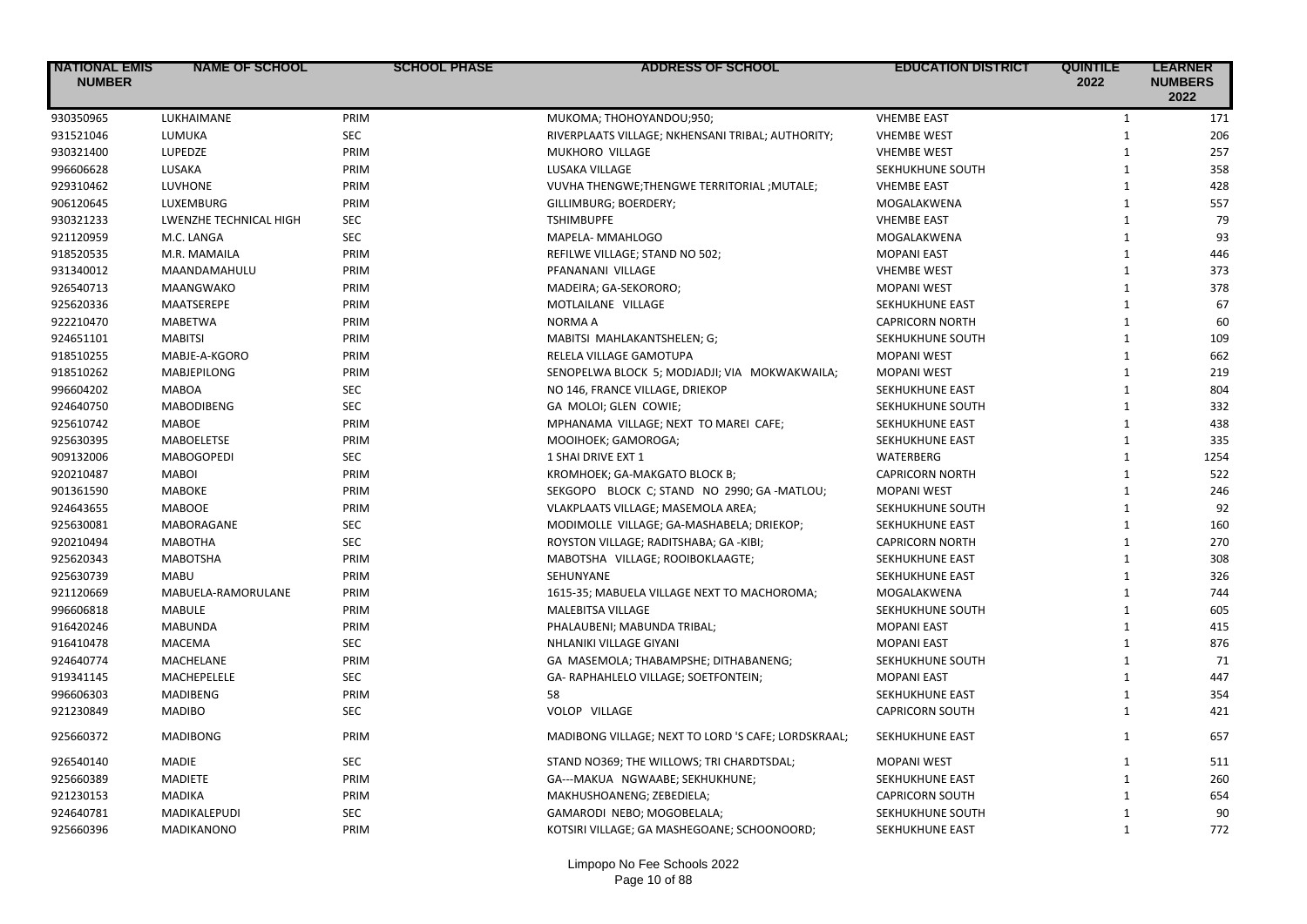| <b>NATIONAL EMIS</b><br><b>NUMBER</b> | <b>NAME OF SCHOOL</b>  | <b>SCHOOL PHASE</b> | ADDRESS OF SCHOOL                                   | <b>EDUCATION DISTRICT</b> | <b>QUINTILE</b><br>2022 | <b>LEARNER</b><br><b>NUMBERS</b><br>2022 |
|---------------------------------------|------------------------|---------------------|-----------------------------------------------------|---------------------------|-------------------------|------------------------------------------|
| 996606518                             | <b>MADIKOTI</b>        | PRIM                | <b>MARBLE HALL</b>                                  | SEKHUKHUNE SOUTH          | $\mathbf{1}$            | 81                                       |
| 921120683                             | <b>MADIKOTI PUTSOA</b> | PRIM                | SANDSLOOT GAMABUSELA                                | MOGALAKWENA               | $\mathbf{1}$            | 561                                      |
| 928310356                             | <b>MADIMBO</b>         | PRIM                | <b>MADIMBO VILLAGE</b>                              | <b>VHEMBE EAST</b>        | $\mathbf{1}$            | 980                                      |
| 925620361                             | <b>MADINOGE</b>        | PRIM                | GA-KGOSHI RAMAUBE BOTHASHOEK                        | SEKHUKHUNE EAST           | $\mathbf{1}$            | 800                                      |
| 996606202                             | MADINOGE KGOLOKO       | PRIM                | <b>MADIBONG VILLAGE</b>                             | SEKHUKHUNE EAST           | $\mathbf{1}$            | 222                                      |
| 923260468                             | <b>MADISEI</b>         | PRIM                | MASHITE ( MALEHLAGE ); SONDERNAAM;                  | <b>CAPRICORN SOUTH</b>    | $\mathbf{1}$            | 215                                      |
| 925610254                             | <b>MADITHAME</b>       | <b>SEC</b>          | MANKOTSWONA VILLAGE; EERSTERECT FARM;               | SEKHUKHUNE EAST           | $\mathbf{1}$            | 118                                      |
| 912520542                             | <b>MADOBI</b>          | PRIM                | MADOBI VILLAGE; SITE NUMBER 104;                    | <b>VHEMBE WEST</b>        | $\mathbf{1}$            | 426                                      |
| 911361439                             | <b>MADONSI</b>         | <b>SEC</b>          | GIDJAMHANDENI VILLAGE                               | <b>VHEMBE EAST</b>        | $\mathbf{1}$            | 102                                      |
| 918511258                             | <b>MADUMANE</b>        | PRIM                | GA - MADUMANE VILLAGE; MODJADJI;                    | <b>MOPANI WEST</b>        | $\mathbf{1}$            | 221                                      |
| 925610773                             | MAEBE                  | PRIM                | MAROTA TRIBAL AUTHO; RITY; MOHLALETSI;              | SEKHUKHUNE EAST           | $\mathbf{1}$            | 558                                      |
| 996606310                             | <b>MAELEBE</b>         | PRIM                | Stand no 91, Tukakgomo Village, Steelpoort          | SEKHUKHUNE EAST           | $\mathbf{1}$            | 1022                                     |
| 996602202                             | MAEPA                  | PRIM                | MAEPA VILLAGE, OHRIGSTAD                            | SEKHUKHUNE EAST           | $\mathbf{1}$            | 226                                      |
| 925631428                             | MAEPA                  | PRIM                | GAMATHULE; MAGAKALA A NTWAMPE;                      | SEKHUKHUNE EAST           | $\mathbf{1}$            | 232                                      |
| 925610346                             | <b>MAESELA</b>         | PRIM                | GA-MAESELA MAIME; PARADISE;                         | SEKHUKHUNE EAST           | $\mathbf{1}$            | 89                                       |
| 916411455                             | MAFANELE               | PRIM                | <b>MBATLO VILLAGE</b>                               | <b>MOPANI EAST</b>        | 1                       | 361                                      |
| 923260482                             | MAFEFE                 | PRIM                | <b>MAFEFE BETLE</b>                                 | <b>CAPRICORN SOUTH</b>    | $\mathbf{1}$            | 174                                      |
| 925620404                             | MAFEMANE               | PRIM                | APIESDORINGDRAAI; GA-MANOKE;                        | SEKHUKHUNE EAST           | $\mathbf{1}$            | 819                                      |
| 925611035                             | <b>MAFENE</b>          | PRIM                | MALOMANE VILLAGE; GA-NKWANA; ATOK AREA;             | SEKHUKHUNE EAST           | $\mathbf{1}$            | 126                                      |
| 930350972                             | MAFENYA                | PRIM                | MPHAPHULI TRIBAL; AUTHORITY;                        | <b>VHEMBE EAST</b>        | $\mathbf{1}$            | 330                                      |
| 924640804                             | MAFETATSUBELA          | PRIM                | NEBO; MARE VILLAGE;213;                             | SEKHUKHUNE SOUTH          | $\mathbf{1}$            | 188                                      |
| 925630401                             | MAFETE                 | PRIM                | MAFETE; WINNAARSHOEK;                               | SEKHUKHUNE EAST           | $\mathbf{1}$            | 363                                      |
| 922250454                             | <b>MAFIFING</b>        | PRIM                | HARRIETSWISH FARM, MATLALA                          | <b>CAPRICORN NORTH</b>    | $\mathbf{1}$            | 164                                      |
| 924640811                             | <b>MAFOKO</b>          | PRIM                | NEBO AREA; MOTSOLOPE DRIEKOP; MARISHANE;            | SEKHUKHUNE SOUTH          | $\mathbf{1}$            | 63                                       |
| 925631077                             | <b>MAFOLO</b>          | PRIM                | MOTLOLO; GROOTHOEK; GA-MAFOLO;                      | SEKHUKHUNE EAST           | $\mathbf{1}$            | 601                                      |
| 921230177                             | MAFSIAKGOMO            | <b>SEC</b>          | MADISHA-A-LEOLO; ZEBEDIELA;                         | <b>CAPRICORN SOUTH</b>    | $\mathbf{1}$            | 287                                      |
| 926540737                             | MAGAINGWANA            | PRIM                | SEKORORODISTRICT; TURKEY ZONE 4; CHABELENG VILAAGE; | <b>MOPANI WEST</b>        | $\mathbf{1}$            | 626                                      |
| 996604500                             | <b>MAGOBANYE</b>       | SEC                 | 236 MAGOBADING VILLAGE                              | SEKHUKHUNE EAST           | 1                       | 312                                      |
| 925660419                             | MAGOMARELE             | PRIM                | MALEGALE VILLAGE; SEKHUKHUNE;1124;                  | SEKHUKHUNE EAST           | 1                       | 311                                      |
| 916410508                             | <b>MAGOME</b>          | PRIM                | NDINDANI VILLAGE; GIYANI;                           | <b>MOPANI EAST</b>        | $\mathbf{1}$            | 494                                      |
| 924650672                             | <b>MAGUKUBJANE</b>     | SEC                 | MAGUKUBJANE; SPITSKOP; NEBO;                        | SEKHUKHUNE SOUTH          | $\mathbf{1}$            | 197                                      |
| 916420260                             | MAGULASAVI             | <b>SEC</b>          | MAKHUVA                                             | <b>MOPANI EAST</b>        | $\mathbf{1}$            | 555                                      |
| 930361064                             | MAHAGALA               | PRIM                | MAHAGALA VILLAGE; LAMBANI;8220;                     | <b>VHEMBE EAST</b>        | $\mathbf{1}$            | 327                                      |
| 918510286                             | MAHEKGWE               | PRIM                | MAHEKGWE VILLAGE; BOLOBEDU;                         | <b>MOPANI WEST</b>        | $\mathbf{1}$            | 132                                      |
| 915530662                             | MAHLABEZULU            | PRIM                | BABANANA VILLAGE; NWAMITWA;                         | <b>MOPANI WEST</b>        | $\mathbf{1}$            | 490                                      |
| 925620428                             | MAHLAGAUME             | PRIM                | BOTHSHOEK; BURGERSFORT;1150;                        | SEKHUKHUNE EAST           | $\mathbf{1}$            | 607                                      |
| 925620435                             | MAHLAHLE               | PRIM                | KGAUTSWANE; RIETFONTEIN;                            | SEKHUKHUNE EAST           | $\mathbf{1}$            | 419                                      |
| 996606808                             | MAHLAKODISHE           | <b>SEC</b>          | MATLALA RAMOSHEBO                                   | SEKHUKHUNE SOUTH          | $\mathbf{1}$            | 461                                      |
| 924651001                             | MAHLARE                | <b>SEC</b>          | SERITHING VILLAGE; GA RAKGOADI;                     | SEKHUKHUNE SOUTH          | $\mathbf{1}$            | 349                                      |
| 920210548                             | MAHLASE                | <b>SEC</b>          | MONGALO VILLAGE; ADDNEY; BOCHUM;                    | <b>CAPRICORN NORTH</b>    | $\mathbf{1}$            | 699                                      |
| 925620442                             | MAHLASHI               | PRIM                | MAHLASHI VILLAGE; BABINA NARE; TRIBAL AUTHORITY;    | SEKHUKHUNE EAST           | $\mathbf{1}$            | 277                                      |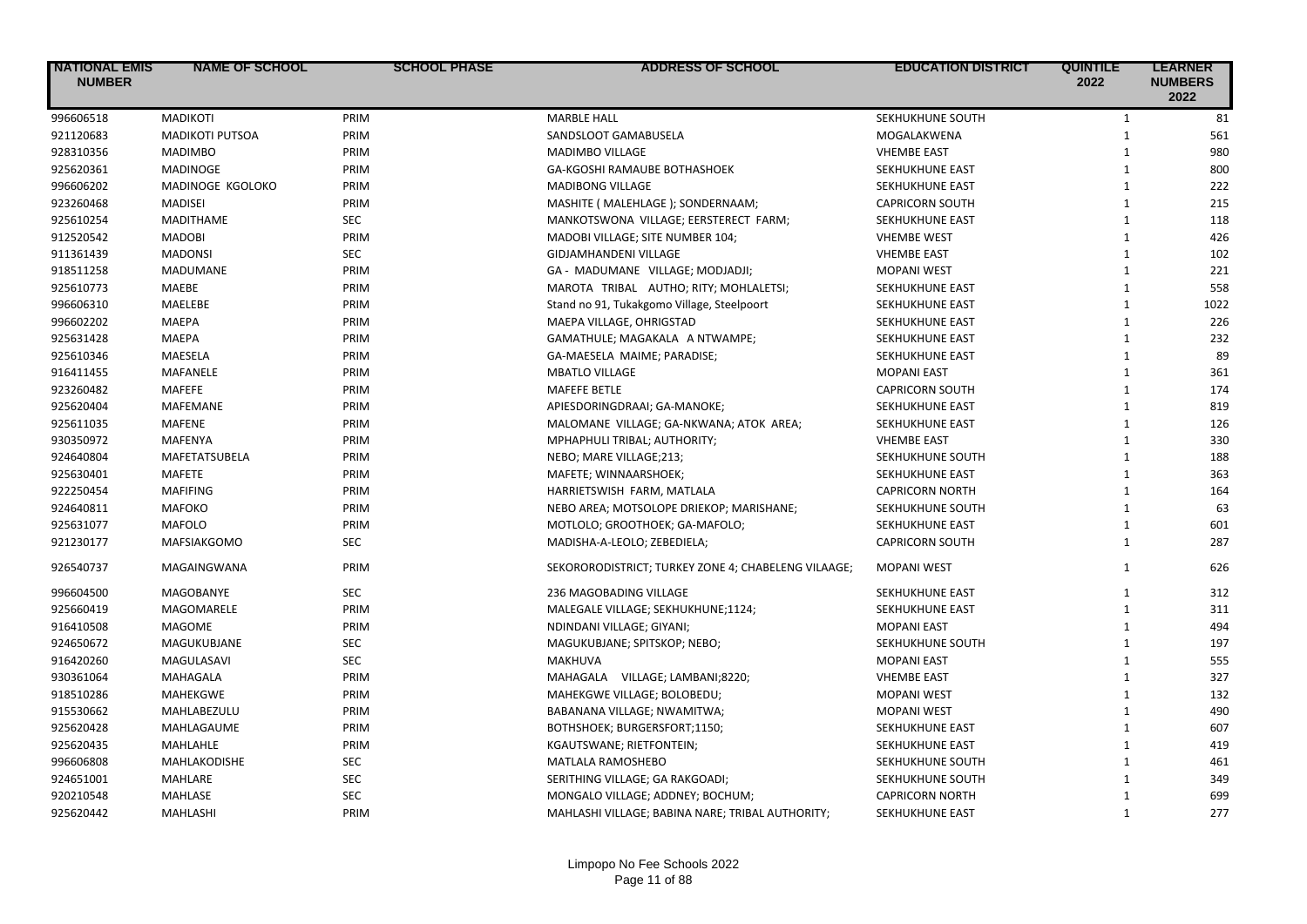| <b>NATIONAL EMIS</b><br><b>NUMBER</b> | <b>NAME OF SCHOOL</b> | <b>SCHOOL PHASE</b> | <b>ADDRESS OF SCHOOL</b>                            | <b>EDUCATION DISTRICT</b> | <b>QUINTILE</b><br>2022 | <b>LEARNER</b><br><b>NUMBERS</b><br>2022 |
|---------------------------------------|-----------------------|---------------------|-----------------------------------------------------|---------------------------|-------------------------|------------------------------------------|
| 923260512                             | MAHLATJANE            | PRIM                | MAHLATJANE VILLAGE; MAFEFE TRIBAL AUTHORITY; THABA; | <b>CAPRICORN SOUTH</b>    | $\mathbf{1}$            | 610                                      |
| 925630746                             | <b>MAHLO</b>          | PRIM                | MALOKELA;967;                                       | <b>SEKHUKHUNE EAST</b>    | 1                       | 573                                      |
| 924640873                             | <b>MAHLOELE</b>       | PRIM                | NEBO; MOHLOTSI VILLAGE;                             | SEKHUKHUNE SOUTH          | $\mathbf{1}$            | 108                                      |
| 911360429                             | MAHLOHLWANI           | PRIM                | SASELAMANI VILLAGE;HEADMAN SASELAMANI;              | <b>VHEMBE EAST</b>        | $\mathbf{1}$            | 343                                      |
| 924640880                             | MAHLOLWANENG          | PRIM                | MAHLOLWANENG; GA-MASEMOLA;                          | SEKHUKHUNE SOUTH          | $\mathbf{1}$            | 132                                      |
| 921140526                             | <b>MAHLOMA</b>        | PRIM                | WYDHOEK VILLAGE; POTGIETERSRUS;                     | MOGALAKWENA               | $\mathbf{1}$            | 270                                      |
| 924650191                             | <b>MAHLONTEBE</b>     | <b>SEC</b>          | 813; MOGANYAKA TOWN SHIP; LEEUFONTEIN;              | SEKHUKHUNE SOUTH          | $\mathbf{1}$            | 711                                      |
| 921140533                             | <b>MAHLORA</b>        | PRIM                | 20; STERKWATER; BAKONE TRIBAL AUTHORITY;            | MOGALAKWENA               | $\mathbf{1}$            | 229                                      |
| 919341046                             | MAHUDU                | <b>SEC</b>          | GA-RAPHAHLELO;SOETFONTEIN;                          | <b>MOPANI EAST</b>        | 1                       | 409                                      |
| 925630111                             | MAHUDU                | PRIM                | NKOANA STAD; ATOK;749;                              | <b>SEKHUKHUNE EAST</b>    | $\mathbf{1}$            | 104                                      |
| 930310776                             | MAHUNGUHWI            | PRIM                | MAKONDE TSHITHUTHUNI VILLAGE                        | <b>VHEMBE EAST</b>        | $\mathbf{1}$            | 122                                      |
| 926540782                             | <b>MAHUPJE</b>        | PRIM                | SEDAWA VILLAGE; TRICHARDTSDAL; GA;                  | <b>MOPANI WEST</b>        | $\mathbf{1}$            | 833                                      |
| 924640897                             | <b>MAHWETSE</b>       | <b>SEC</b>          | MOSHATE; GAKGOOGO; MASEMOLA;                        | SEKHUKHUNE SOUTH          | $\mathbf{1}$            | 884                                      |
| 925610445                             | MAILA -1              | PRIM                | MAILA-SEGOLO; SEKHUKHUNE;                           | SEKHUKHUNE EAST           | $\mathbf{1}$            | 359                                      |
| 996606633                             | MAILANKONONO          | <b>SEC</b>          | STAND NO 341                                        | SEKHUKHUNE SOUTH          | $\mathbf{1}$            | 225                                      |
| 920210555                             | MAIMELA               | PRIM                | SLAAPHOEK; GA- MOTLAPEMA; SITE NO 40;               | <b>CAPRICORN NORTH</b>    | $\mathbf{1}$            | 668                                      |
| 924651958                             | <b>MAJANE MATLALA</b> | <b>SEC</b>          | NGWALEMONA VILLAGE; GAHLOPHA;                       | SEKHUKHUNE SOUTH          | 1                       | 218                                      |
| 921230191                             | <b>MAJATLADI</b>      | <b>SEC</b>          | TSANTSABELA; VAN DER MERWESKRAAL;                   | SEKHUKHUNE SOUTH          | $\mathbf{1}$            | 522                                      |
| 925631060                             | MAJOE A KGORO         | PRIM                | FOREST HILL; BURGERSFORT GA- KGOETE VILLAGE;        | SEKHUKHUNE EAST           | $\mathbf{1}$            | 644                                      |
| 924650092                             | MAKAEPEA -2           | PRIM                | MAKAEPEA VILLAGE; MATSEPE SECTION D; TAFELKOP;      | SEKHUKHUNE SOUTH          | $\mathbf{1}$            | 355                                      |
| 919341619                             | MAKALA                | <b>SEC</b>          | SEPHUKUBJE VILLAGE                                  | <b>MOPANI EAST</b>        | $\mathbf{1}$            | 572                                      |
| 920210562                             | MAKALANG              | PRIM                | 54; GROOTDRAAI FARM; MATEKERENG;                    | <b>CAPRICORN NORTH</b>    | $\mathbf{1}$            | 238                                      |
| 924610353                             | <b>MAKANTANE</b>      | PRIM                | TSWAING; GA MASEMOLA; APEL LINE;                    | SEKHUKHUNE SOUTH          | $\mathbf{1}$            | 126                                      |
| 925661443                             | <b>MAKATANE</b>       | <b>SEC</b>          | KONI-MALOMA TRIBA; LAUTHORITY;                      | SEKHUKHUNE EAST           | $\mathbf{1}$            | 490                                      |
| 924651361                             | <b>MAKEKE</b>         | PRIM                | LUCKAU EXTENSION B; MAHLANGU TRIBAL; AUTHORITY;     | SEKHUKHUNE SOUTH          | $\mathbf{1}$            | 432                                      |
| 925610032                             | MAKELEPENG            | <b>SEC</b>          | SEPAKAPAKENG; MPHANAMA VILLAGE; TAU-KGAPHOLA;       | SEKHUKHUNE EAST           | $\mathbf{1}$            | 257                                      |
| 993303206                             | MAKELLE               | PRIM                | STAND NO. 44, GOUDPLAAS, SOEKMEKAAR, 0810           | <b>MOPANI EAST</b>        | $\mathbf{1}$            | 200                                      |
| 920210586                             | MAKGAFELA             | PRIM                |                                                     | <b>CAPRICORN NORTH</b>    | $\mathbf{1}$            | 216                                      |
|                                       |                       |                     | THE GLEN; BOCHUM;                                   |                           |                         |                                          |
| 925620466                             | MAKGALANE             | PRIM                | PRAKTISEER; DISTRICT; LEBOENG AREA;                 | SEKHUKHUNE EAST           | $\mathbf{1}$            | 147                                      |
| 925631435                             | <b>MAKGALANOTO</b>    | PRIM                | GA-PHASHA; WATERKOP;                                | SEKHUKHUNE EAST           | $\mathbf{1}$            | 632                                      |
| 925631084                             | MAKGAMATHU            | <b>SEC</b>          | GAMASHISHI; FORESTHILL; ROKAMASHISHI;               | SEKHUKHUNE EAST           | 1                       | 448                                      |
| 925660440                             | <b>MAKGANE</b>        | PRIM                | MAGNETHEIHTS; TSHEHLWANENG                          | <b>SEKHUKHUNE EAST</b>    | $\mathbf{1}$            | 1049                                     |
| 924640934                             | MAKGATSIKE            | PRIM                | GA MARISHANE; LEOPENG; NEBO;                        | SEKHUKHUNE SOUTH          | $\mathbf{1}$            | 611                                      |
| 926540805                             | MAKGAUNG              | PRIM                | STAND NO. 150; MAKGAUNG VILLAGE;                    | <b>MOPANI WEST</b>        | $\mathbf{1}$            | 599                                      |
| 921120751                             | MAKGENENE             | <b>SEC</b>          | MAPELA PHAFOLA VILLAGE                              | MOGALAKWENA               | $\mathbf{1}$            | 255                                      |
| 924640941                             | <b>MAKGOABE</b>       | PRIM                | MAKGOABE VILLAGE; MASEMOLA;                         | SEKHUKHUNE SOUTH          | $\mathbf{1}$            | 178                                      |
| 925631442                             | <b>MAKGOPA</b>        | PRIM                | GA-MAKGOPA; DRIEKOP;                                | SEKHUKHUNE EAST           | $\mathbf{1}$            | 205                                      |
| 918510293                             | <b>MAKGOPE</b>        | PRIM                | GA MOOKGO VILLAGE; BLOCK 6;                         | <b>MOPANI WEST</b>        | $\mathbf{1}$            | 211                                      |
| 918521309                             | <b>MAKGOPELE</b>      | <b>SEC</b>          | WARD F SEKHIMINI                                    | <b>MOPANI EAST</b>        | $\mathbf{1}$            | 300                                      |
| 924640958                             | MAKGOPHENG            | PRIM                | MAKGOPHENG; SPITZKOP; GAPHETLA;                     | SEKHUKHUNE SOUTH          | $\mathbf{1}$            | 106                                      |
| 920210609                             | <b>MAKGOTLHO</b>      | PRIM                | 346; BUFFELSHOEK;                                   | <b>CAPRICORN NORTH</b>    | $\mathbf{1}$            | 260                                      |
| 921230207                             | <b>MAKGWADING</b>     | <b>SEC</b>          | MOLAPO VILLAGE; ZEBEDIOELA;                         | <b>CAPRICORN SOUTH</b>    | $\mathbf{1}$            | 362                                      |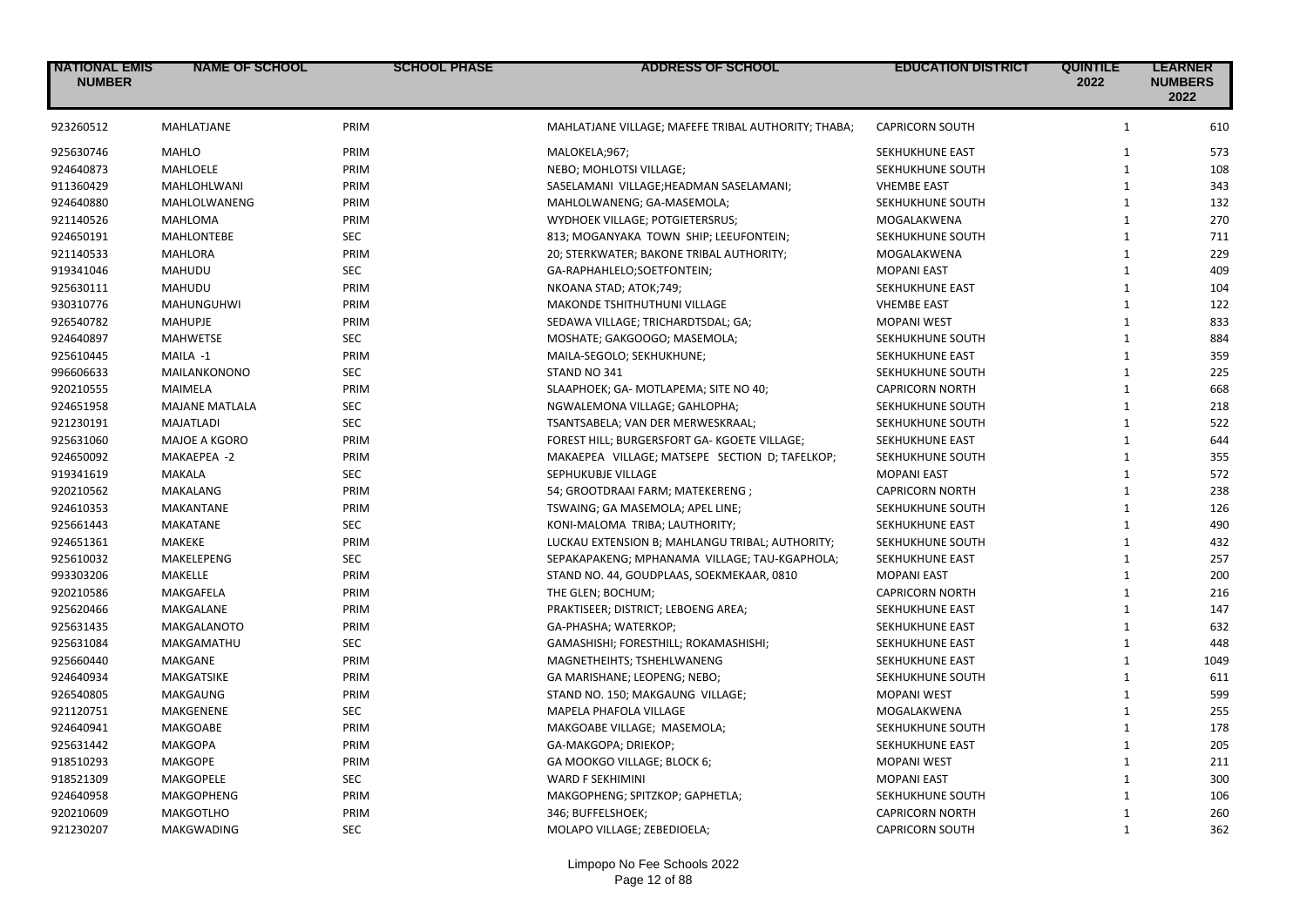| <b>NATIONAL EMIS</b><br><b>NUMBER</b> | <b>NAME OF SCHOOL</b> | <b>SCHOOL PHASE</b> | <b>ADDRESS OF SCHOOL</b>                         | <b>EDUCATION DISTRICT</b> | <b>QUINTILE</b><br>2022 | <b>LEARNER</b><br><b>NUMBERS</b><br>2022 |
|---------------------------------------|-----------------------|---------------------|--------------------------------------------------|---------------------------|-------------------------|------------------------------------------|
| 925660457                             | MAKGWALE              | <b>SEC</b>          | GA-MAGOLEGO MASEVEN                              | SEKHUKHUNE EAST           | $\mathbf{1}$            | 510                                      |
| 901340531                             | <b>MAKHABENI</b>      | PRIM                | GA-SEKGOPO; MAKHABENI VILLAGE;                   | <b>MOPANI WEST</b>        | $\mathbf{1}$            | 394                                      |
| 918521385                             | MAKHAKA               | <b>SEC</b>          | MAKGAKGAPATSE; VILLAGE; MAMAILA AREA;            | <b>MOPANI EAST</b>        | $\mathbf{1}$            | 341                                      |
| 915530686                             | MAKHANANA             | PRIM                | MABELE VILLAGE; MAMITWA TRIBAL; AUTHORITY;       | <b>MOPANI WEST</b>        | $\mathbf{1}$            | 184                                      |
| 915530167                             | MAKHANYA              | <b>SEC</b>          | MBHEKWANA VILLAGE; VALOYI;                       | <b>MOPANI WEST</b>        | $\mathbf{1}$            | 396                                      |
| 911361569                             | <b>MAKHAPULE</b>      | PRIM                | 384; MACHIPISI VILLAGE; MALAMULELE;              | <b>VHEMBE EAST</b>        | $\mathbf{1}$            | 645                                      |
| 911360184                             | <b>MAKHASA</b>        | PRIM                | SHIGALO T/A                                      | <b>VHEMBE EAST</b>        | $\mathbf{1}$            | 270                                      |
| 918510309                             | MAKHEALA              | PRIM                | <b>BOSHAKGE VILLAGE; BOLOBEDU;</b>               | <b>MOPANI EAST</b>        | $\mathbf{1}$            | 178                                      |
| 916412031                             | <b>MAKHETO</b>        | <b>SEC</b>          | PHALAUBENI                                       | <b>MOPANI EAST</b>        | $\mathbf{1}$            | 295                                      |
| 920210616                             | MAKHUTLA              | PRIM                | <b>GA KGATLA VAREDIG</b>                         | <b>CAPRICORN NORTH</b>    | $\mathbf{1}$            | 128                                      |
| 916420284                             | MAKHUVA               | PRIM                | MAKHUVA; SETTLEMENT; GIYANE;                     | <b>MOPANI EAST</b>        | $\mathbf{1}$            | 421                                      |
| 994402101                             | <b>MAKHWIVIRINI</b>   | SEC                 | DANIEL VILLAGE                                   | <b>MOPANI EAST</b>        | $\mathbf{1}$            | 343                                      |
| 925620473                             | MAKIDI                | <b>SEC</b>          | BURGERSFORT; PENGE; GA -MAMOGOLO;                | SEKHUKHUNE EAST           | $\mathbf{1}$            | 30                                       |
| 918510323                             | МАКОВО                | <b>SEC</b>          | GA-WALLY VILLAGE; BLOCK 13;                      | <b>MOPANI WEST</b>        | $\mathbf{1}$            | 341                                      |
| 925630753                             | <b>MAKOFANE</b>       | PRIM                | SHAKUNG VILLAGE; CROYDON;                        | SEKHUKHUNE EAST           | $\mathbf{1}$            | 279                                      |
| 918510330                             | <b>MAKOMA</b>         | <b>SEC</b>          | <b>GA KURANTA VILLAGE</b>                        | <b>MOPANI EAST</b>        | $\mathbf{1}$            | 245                                      |
| 925631091                             | <b>MAKOPI</b>         | <b>SEC</b>          | FORESTHILL; GA-KGWETE; NARENG THOKWANE;          | <b>SEKHUKHUNE EAST</b>    | $\mathbf{1}$            | 634                                      |
| 924610124                             | <b>MAKOPOLE I</b>     | <b>SEC</b>          | STRYDKRAAL A; APEL;                              | SEKHUKHUNE EAST           | $\mathbf{1}$            | 130                                      |
| 925661436                             | <b>MAKOPOLE II</b>    | <b>SEC</b>          | GA MAMPURU VILLAGE                               | SEKHUKHUNE EAST           | $\mathbf{1}$            | 967                                      |
| 925620497                             | <b>MAKOPUNG</b>       | PRIM                | <b>CHARLTON MAKOPUNG</b>                         | SEKHUKHUNE EAST           | $\mathbf{1}$            | 241                                      |
| 925630760                             | <b>MAKUANE</b>        | <b>SEC</b>          | MOSHIRA VILLAGE; DE-PAARL;924949;                | SEKHUKHUNE EAST           | $\mathbf{1}$            | 246                                      |
| 924641029                             | <b>MAKUBARATE</b>     | PRIM                | NEBO; MAMONE; GA MOHLALA SEEPE SECTION;          | SEKHUKHUNE SOUTH          | $\mathbf{1}$            | 275                                      |
| 911360443                             | MAKULEKE              | PRIM                | MAKULEKE VILLAGE; MAKULEKE;                      | <b>VHEMBE EAST</b>        | $\mathbf{1}$            | 407                                      |
| 919340517                             | <b>MAKWA</b>          | PRIM                | BOSBOKHOEK; THAKGALANE NO2; SITE 236;            | <b>MOPANI EAST</b>        | $\mathbf{1}$            | 213                                      |
| 924641036                             | MALABE                | <b>SEC</b>          | NEBO; GA-MASHABELA; MAOLOLO VILLAGE;             | SEKHUKHUNE SOUTH          | $\mathbf{1}$            | 38                                       |
| 901340500                             | MALADUMA              | PRIM                | 628 BLOCK A; SETASENG; GA SEKGOPO;               | <b>MOPANI WEST</b>        | $\mathbf{1}$            | 262                                      |
| 925660488                             | MALAKENG-SEROTELE     | PRIM                | MAKGANE-GA-RATAU                                 | SEKHUKHUNE EAST           | $\mathbf{1}$            | 292                                      |
| 930350705                             | MALAMANGWA            | PRIM                | MALAMAGWA VILLAGE; NEXT TO TSHIKHUDO RESTAURANT; | <b>VHEMBE EAST</b>        | $\mathbf{1}$            | 151                                      |
| 919340494                             | MALEBALA              | PRIM                | STAND NO. 957; GA-PHEEHA; SOEKMEKAAR;            | <b>MOPANI EAST</b>        | $\mathbf{1}$            | 426                                      |
| 926540829                             | MALEBALONG            | PRIM                | BISMARCK VILLAGE; GA - SEKORORO;                 | <b>MOPANI WEST</b>        | $\mathbf{1}$            | 618                                      |
| 920210630                             | <b>MALEBOHO</b>       | <b>SEC</b>          | BUFFELSHOEK; GA- MALEBOHO;                       | <b>CAPRICORN NORTH</b>    | $\mathbf{1}$            | 571                                      |
| 910130765                             | <b>MALEBONE</b>       | PRIM                | 76 DOUGLAS FARM; NOODHULP;                       | WATERBERG                 | $\mathbf{1}$            | 152                                      |
| 925660495                             | MALEGALE              | PRIM                | MADIBANENG                                       | SEKHUKHUNE EAST           | $\mathbf{1}$            | 636                                      |
| 925631459                             | MALEGASE              | PRIM                | WATERKOP GAMAMPA; MAGAKALA NTWAMPE;              | SEKHUKHUNE EAST           | $\mathbf{1}$            | 168                                      |
| 925630777                             | <b>MALEGODI</b>       | PRIM                | MOSHIRA; MAGAKALA NTWAMPE;                       | SEKHUKHUNE EAST           | $\mathbf{1}$            | 205                                      |
| 925660501                             | MALEKANA              | PRIM                | BAHLAKWANABAMALEKANA; GAMALEKANA; NGWAABE;       | SEKHUKHUNE EAST           | $\mathbf{1}$            | 499                                      |
| 923260598                             | MALEKAPANE            | PRIM                | MALEKAPANE VILLAGE; SEMILOANE; GA MPHAHLELE;100  | <b>CAPRICORN SOUTH</b>    | $\mathbf{1}$            | 86                                       |
| 925620527                             | <b>MALEKGOBO</b>      | PRIM                | ALVERTON VILLAGE; LEBOWA SECTION, BURGERSFORT    | SEKHUKHUNE EAST           | $\mathbf{1}$            | 785                                      |
| 924641067                             | MALEKUTU              | <b>SEC</b>          | PEDIMAMONE LOCAL; GOVERNMENT; SEKWATI;           | SEKHUKHUNE SOUTH          | $\mathbf{1}$            | 468                                      |
| 925631107                             | MALELENG              | PRIM                | GA MATHIPA GROOTHOEK; DRIEKOP;                   | SEKHUKHUNE EAST           | $\mathbf{1}$            | 410                                      |
| 918510347                             | MALEMATSHA            | PRIM                | MALEMATSH A VILLAGE; VIA MEDINGEN;               | <b>MOPANI EAST</b>        | $\mathbf{1}$            | 200                                      |
| 918510354                             | MALEMELA              | PRIM                | THAKO VILLAGE; BOLOBEDU;                         | <b>MOPANI WEST</b>        | $\mathbf{1}$            | 168                                      |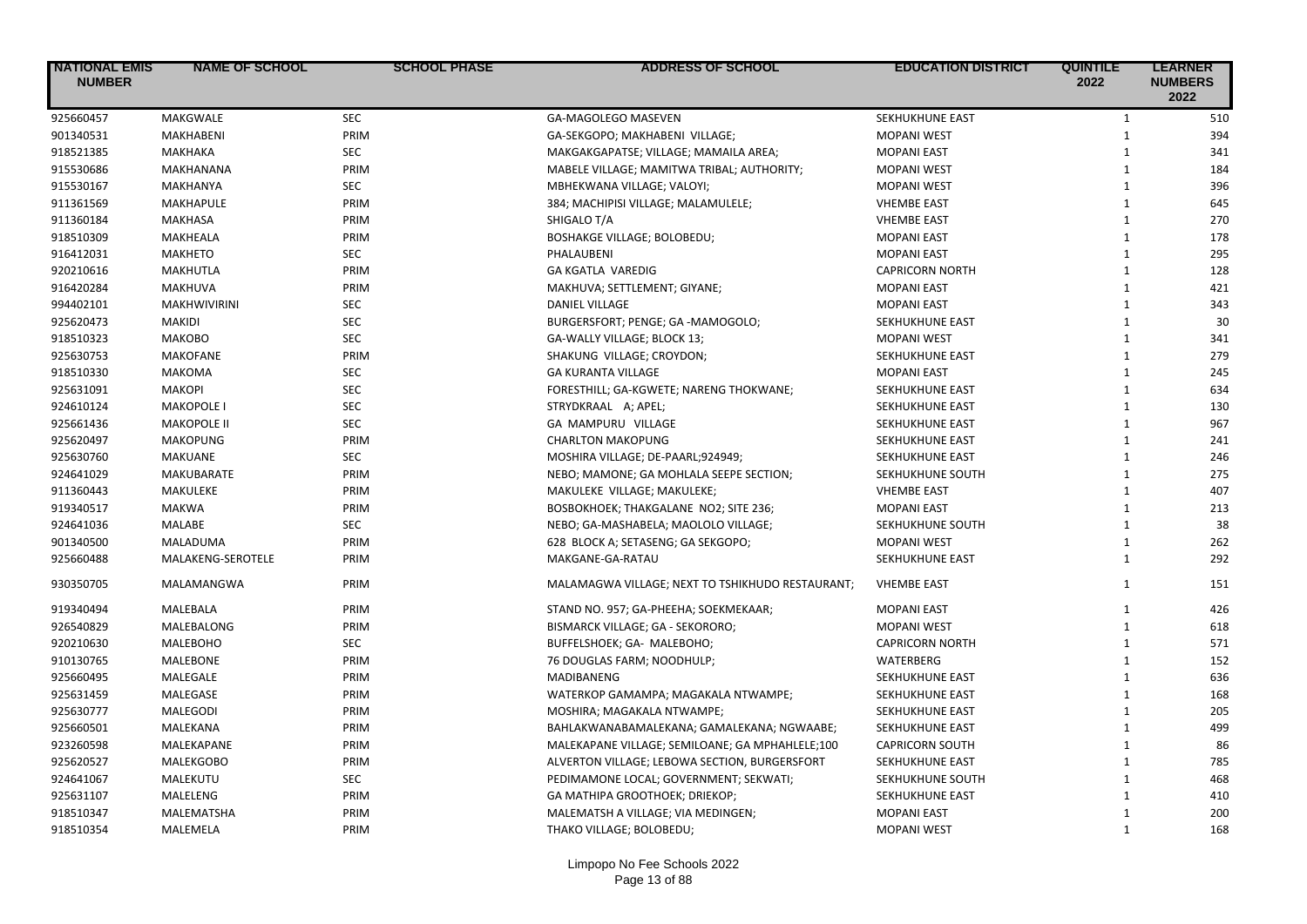| <b>NATIONAL EMIS</b><br><b>NUMBER</b> | <b>NAME OF SCHOOL</b> | <b>SCHOOL PHASE</b> | <b>ADDRESS OF SCHOOL</b>                                            | <b>EDUCATION DISTRICT</b> | <b>QUINTILE</b><br>2022 | <b>LEARNER</b><br><b>NUMBERS</b><br>2022 |
|---------------------------------------|-----------------------|---------------------|---------------------------------------------------------------------|---------------------------|-------------------------|------------------------------------------|
| 920210647                             | MALENKWANA            | PRIM                | WEGDRAAI VILLAGE;GA- RAPHUKULA;                                     | <b>CAPRICORN NORTH</b>    | $\mathbf{1}$            | 437                                      |
| 924651378                             | <b>MALESE</b>         | PRIM                | STERKFONTEIN NO 2; GA--NKADIMENG;                                   | SEKHUKHUNE SOUTH          | $\mathbf{1}$            | 53                                       |
| 918510361                             | <b>MALOBA</b>         | PRIM                | MAMAILA WARD F; SEKHIMING VILLAGE; YERSFONTEIN FAR;                 | <b>MOPANI EAST</b>        | $\mathbf{1}$            | 503                                      |
| 925660518                             | <b>MALOKE</b>         | PRIM                | MANGANENG GA TONA;175; TAU NKADIMENG;                               | SEKHUKHUNE EAST           | $\mathbf{1}$            | 99                                       |
| 924641074                             | <b>MALOPE</b>         | PRIM                | GAMASEMOLA; NOOITGESIEN;                                            | SEKHUKHUNE SOUTH          | $\mathbf{1}$            | 173                                      |
| 918510378                             | <b>MALOTI</b>         | <b>SEC</b>          | BOLOBEDU DISTRICT; LERETJENG VILLAGE;                               | <b>MOPANI WEST</b>        | $\mathbf{1}$            | 255                                      |
| 924651507                             | <b>MAMADI</b>         | <b>SEC</b>          | MOTSEPHIRI VILLAGE; GERMSBOKSPRUIT;                                 | SEKHUKHUNE SOUTH          | $\mathbf{1}$            | 316                                      |
| 923260611                             | MAMAGOGO              | <b>SEC</b>          | BYLDRIFT; GASELOANE; THABAMOOPO;316                                 | <b>CAPRICORN SOUTH</b>    | $\mathbf{1}$            | 292                                      |
| 919340289                             | <b>MAMAILA</b>        | PRIM                | 139 HARTBEESFONTEIN; SOEKMEKAAR;                                    | <b>MOPANI EAST</b>        | $\mathbf{1}$            | 607                                      |
| 924643216                             | MAMAKGATLAPE          | PRIM                | MOGALADI VILLAGE; NEXT TO LESWIKENG BUS STOP;                       | SEKHUKHUNE SOUTH          | $\mathbf{1}$            | 263                                      |
| 918512121                             | MAMANYOHA             | PRIM                | MAMANYOHA VILLAGE; BOLOBEDU;                                        | <b>MOPANI WEST</b>        | $\mathbf{1}$            | 250                                      |
| 924650832                             | MAMASEGARE            | PRIM                | MATILO VILLAGE; GA-RAKGWADI;1068;                                   | SEKHUKHUNE SOUTH          | $\mathbf{1}$            | 107                                      |
| 930350439                             | MAMATHIELEDZHA        | PRIM                | SIDOU MUTAVHANANI; MPHAPHULI TRIBAL AUTHORITY;                      | <b>VHEMBE EAST</b>        | $\mathbf{1}$            | 287                                      |
| 901341176                             | <b>MAMERIRI</b>       | <b>SEC</b>          | 177 EXTA MOTSEKETLA; SEKGOPO;802                                    | <b>MOPANI WEST</b>        | $\mathbf{1}$            | 759                                      |
| 926540850                             | <b>MAMETJA</b>        | PRIM                | MABINS A VILLAGE; GA MAMETJA;                                       | <b>MOPANI WEST</b>        | $\mathbf{1}$            | 258                                      |
| 920210708                             | MAMMOKA               | <b>SEC</b>          | BOCHUM; SPRINGFIELD;                                                | <b>CAPRICORN NORTH</b>    | $\mathbf{1}$            | 661                                      |
| 918512213                             | <b>MAMODING</b>       | <b>SEC</b>          | MOOKGO VILLAGE; BLOCK 7;                                            | <b>MOPANI WEST</b>        | $\mathbf{1}$            | 214                                      |
| 925631114                             | <b>MAMOGEGE</b>       | <b>SEC</b>          | GA--MAAPEA MPHETHI; GROOTHOEK;                                      | SEKHUKHUNE EAST           | $\mathbf{1}$            | 474                                      |
| 921230221                             | MAMOGOASHA            | PRIM                | NTAMATLE VILLAGE;127;                                               | <b>CAPRICORN SOUTH</b>    | $\mathbf{1}$            | 469                                      |
| 925620534                             | <b>MAMOGOLO</b>       | PRIM                | MAMOGOLO VILLAGE, PENGE                                             | SEKHUKHUNE EAST           | $\mathbf{1}$            | 55                                       |
| 926540867                             | MAMOKAILE             | PRIM                | MAKGAUNG VILLEGE; MOETLADIMO;                                       | <b>MOPANI WEST</b>        | $\mathbf{1}$            | 519                                      |
| 918520603                             | <b>MAMOKGADI</b>      | PRIM                | MAMOKGADI VILLAGE                                                   | <b>MOPANI EAST</b>        | $\mathbf{1}$            | 245                                      |
| 925630142                             | MAMOKGALAKE           | PRIM                | SELEPE VILLAGE; BRAKFONTEIN; ATOK;                                  | SEKHUKHUNE EAST           | $\mathbf{1}$            | 582                                      |
| 925610452                             | <b>MAMOLOBE</b>       | PRIM                | MALEGALE; SEBITSANE;812;                                            | SEKHUKHUNE EAST           | $\mathbf{1}$            | 673                                      |
| 924641128                             | <b>MAMORITHING</b>    | PRIM                | NEBO; MAOLOLO; GA MASHABELA;                                        | SEKHUKHUNE SOUTH          | $\mathbf{1}$            | 80                                       |
| 920210739                             | <b>MAMOSHIA</b>       | PRIM                | 132 BLACKHILL; GA-RAMASHAKO;                                        | <b>CAPRICORN NORTH</b>    | $\mathbf{1}$            | 212                                      |
| 920210746                             | <b>MAMOYAHABO</b>     | PRIM                | 28 MOKWENA MASWIKENG GLENFERNIS                                     | <b>CAPRICORN NORTH</b>    | $\mathbf{1}$            | 166                                      |
| 924641104                             | <b>MAMPANA</b>        | PRIM                | GA MAMPANE; NEBO;467;                                               | SEKHUKHUNE SOUTH          | $\mathbf{1}$            | 343                                      |
| 918521347                             | <b>MAMPEULE</b>       | <b>SEC</b>          | MPEPULE VILLAGE; GIYANI;                                            | <b>MOPANI EAST</b>        | $\mathbf{1}$            | 179                                      |
| 924650115                             | <b>MAMPHOKGO</b>      | PRIM                | RAHLAGANE TERRITORIAL AUTHORITY; MAMPHOGKO VILLAG; SEKHUKHUNE SOUTH |                           | $\mathbf{1}$            | 491                                      |
| 920210753                             | <b>MAMPOTE</b>        | PRIM                | <b>SEKIDING ADDENEY</b>                                             | <b>CAPRICORN NORTH</b>    | $\mathbf{1}$            | 235                                      |
| 921230238                             | <b>MAMPOTJANE</b>     | <b>SEC</b>          | KLIPHEUWEL VILLAGE; ZEBEDIELA BATAU BA SELOA; NA T;                 | <b>CAPRICORN SOUTH</b>    | $\mathbf{1}$            | 450                                      |
| 926540874                             | <b>MAMPSHE</b>        | PRIM                | TURKEY GA-SEKORORO; STAND NO. 474;                                  | <b>MOPANI WEST</b>        | $\mathbf{1}$            | 462                                      |
| 925660563                             | MAMPURU -1            | PRIM                | MASHITE VILLAGE; TAU NKADIMENG; LOCAL GOVERNMEN;                    | SEKHUKHUNE EAST           | $\mathbf{1}$            | 340                                      |
| 925660570                             | MAMPURU -2            | PRIM                | GA MAMPURU VILLAGE; P O BOX 66; STEELPOORT;                         | SEKHUKHUNE EAST           | $\mathbf{1}$            | 599                                      |
| 925610544                             | MAMPURU-THULARE       | PRIM                | MOHLALETSE VILLAGE; P.O TSATE; SEKHUKHUNE;1121                      | SEKHUKHUNE EAST           | $\mathbf{1}$            | 162                                      |
| 920210760                             | MANAKA                | PRIM                | THE BUL BUL; MALEBOHO TRIBAL;                                       | <b>CAPRICORN NORTH</b>    | $\mathbf{1}$            | 227                                      |
| 925630784                             | <b>MANAWE</b>         | <b>SEC</b>          | GAMATSIRI; ROKA-MALEPE AUTH; PEGE;                                  | SEKHUKHUNE EAST           | $\mathbf{1}$            | 87                                       |
| 925660587                             | MANCHAKGATHE          | PRIM                | <b>GA-SEKELE VILLAGE</b>                                            | SEKHUKHUNE EAST           | $\mathbf{1}$            | 148                                      |
| 925660594                             | MANGANENG             | PRIM                | MANGANENG VILLAGE;99; TAU NKADIMENG;                                | SEKHUKHUNE EAST           | $\mathbf{1}$            | 697                                      |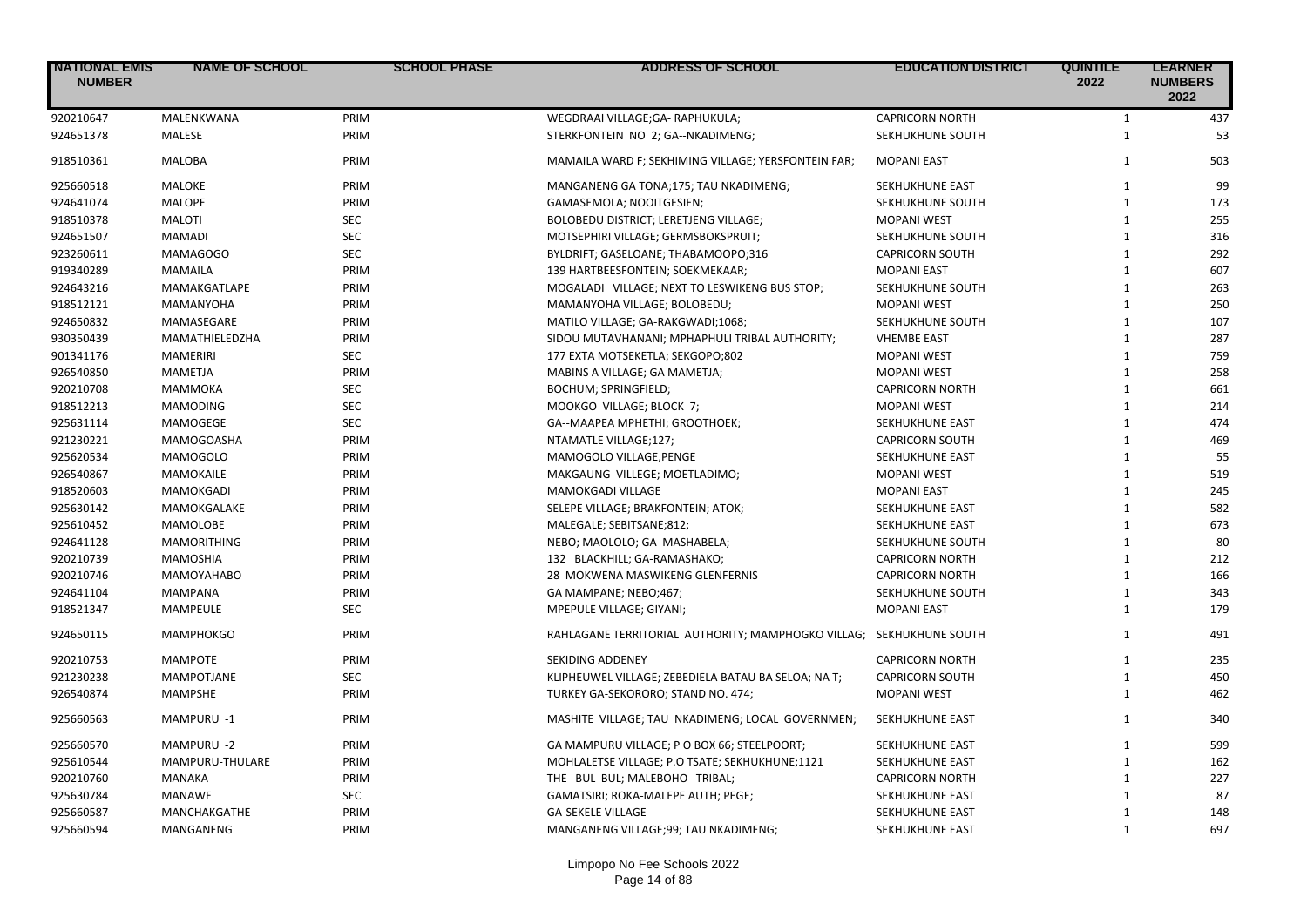| <b>NATIONAL EMIS</b><br><b>NUMBER</b> | <b>NAME OF SCHOOL</b> | <b>SCHOOL PHASE</b> | <b>ADDRESS OF SCHOOL</b>                             | <b>EDUCATION DISTRICT</b> | <b>QUINTILE</b><br>2022 | <b>LEARNER</b><br><b>NUMBERS</b><br>2022 |
|---------------------------------------|-----------------------|---------------------|------------------------------------------------------|---------------------------|-------------------------|------------------------------------------|
| 916410553                             | <b>MANGHEZI</b>       | <b>SEC</b>          | NSAVULANI VILLAGE; BLOCK 25; GIYANI DISTRICT;        | <b>MOPANI EAST</b>        | $\mathbf{1}$            | 305                                      |
| 924650207                             | MANG-LE-MANG          | <b>SEC</b>          | RAMOGWERANE; SUIKERBOSCH PLAATS; STAND NO.124;       | SEKHUKHUNE SOUTH          | $\mathbf{1}$            | 453                                      |
| 924641142                             | MANGOLWANE            | <b>SEC</b>          | NEBO; MOGALADI; LEGOTONG;                            | SEKHUKHUNE SOUTH          | $\mathbf{1}$            | 234                                      |
| 930350415                             | <b>MANGONDI</b>       | PRIM                | MANGONDI VILLAGE;970;                                | <b>VHEMBE EAST</b>        | $\mathbf{1}$            | 366                                      |
| 925620565                             | MANKELE               | PRIM                | MANKELE VILLAGE; VIA GA MAMOGOLO; OSTEND;            | SEKHUKHUNE EAST           | $\mathbf{1}$            | 46                                       |
| 919340760                             | <b>MANKETE</b>        | PRIM                | SEPHUKUBJE VILLAGE; MONATE SECTION; P.O. SEPHUKUBJ;  | <b>MOPANI EAST</b>        | $\mathbf{1}$            | 442                                      |
| 921230252                             | MANKHOLE              | <b>SEC</b>          | GEDROOGTE VILLAGE; ZEBEDIELA;                        | <b>CAPRICORN SOUTH</b>    | $\mathbf{1}$            | 327                                      |
| 918610360                             | MANKOPANE             | PRIM                | GA- NCHABELENG MOTHOPONG; NEXT TO MOSHATE;           | SEKHUKHUNE EAST           | $\mathbf{1}$            | 566                                      |
| 925610551                             | <b>MANKOPODI</b>      | PRIM                | MANOGE; GAPHAAHLA;                                   | SEKHUKHUNE EAST           | $\mathbf{1}$            | 128                                      |
| 925631466                             | <b>MANKU</b>          | PRIM                | SEOKODIBEBNG VILLAGE; WATERKOP;                      | SEKHUKHUNE EAST           | $\mathbf{1}$            | 649                                      |
| 924641227                             | <b>MANNYETHA</b>      | PRIM                | NEBO; MASEMOLA; WONDERBOOM;                          | SEKHUKHUNE SOUTH          | $\mathbf{1}$            | 1326                                     |
| 920210791                             | <b>MANOE</b>          | <b>SEC</b>          | BLACKHILL (GAKOBE); BOCHUM;                          | <b>CAPRICORN NORTH</b>    | $\mathbf{1}$            | 764                                      |
| 925620572                             | <b>MANOKE</b>         | SEC                 | DITHABANENG; GA-MANOKE;                              | SEKHUKHUNE EAST           | $\mathbf{1}$            | 810                                      |
| 918510415                             | MANONYANENG           | <b>SEC</b>          | BOLOBEDU; MOHLABANENG; VILLAGE;                      | <b>MOPANI EAST</b>        | $\mathbf{1}$            | 491                                      |
| 901530716                             | MANORVLEI             | PRIM                | 556 T MANORVLEI FARM; TZANEEN;                       | <b>MOPANI WEST</b>        | $\mathbf{1}$            | 495                                      |
| 924641180                             | <b>MANOTONG</b>       | PRIM                | MANOTONG VILLAGE VIA GA-MALAKA                       | SEKHUKHUNE SOUTH          | $\mathbf{1}$            | 107                                      |
| 925630074                             | <b>MANOTWANE</b>      | PRIM                | GA-MANOTWANE; KLIPFONTEIN NEXT TO ATOK MINES;        | SEKHUKHUNE EAST           | $\mathbf{1}$            | 235                                      |
| 925660617                             | MANTE                 | PRIM                | GA PHASHA; STEELPOORT;                               | SEKHUKHUNE EAST           | $\mathbf{1}$            | 602                                      |
| 925660624                             | <b>MANTIMO</b>        | PRIM                | GA MAKGERU; NEXT TO MAKGERU TRIBAL OFFICE;           | SEKHUKHUNE EAST           | $\mathbf{1}$            | 71                                       |
| 924641203                             | MANTLATLE             | <b>SEC</b>          | LOOPSPRUIT; GAPHAAHLA; MAKADIKWE;                    | SEKHUKHUNE SOUTH          | $\mathbf{1}$            | 331                                      |
| 924641210                             | MANTLHANYANE          | <b>SEC</b>          | NEBO; GLEN-COWIE; GA- MANTLHANYANE;                  | SEKHUKHUNE SOUTH          | $\mathbf{1}$            | 58                                       |
| 901340470                             | <b>MANTSHA</b>        | PRIM                | <b>BLOCK C RAMOADI</b>                               | <b>MOPANI WEST</b>        | $\mathbf{1}$            | 597                                      |
| 918512145                             | MANWAGAE              | <b>SEC</b>          | JOKONG VILLAGE; WARD C; SHAMIRIRI;                   | <b>MOPANI EAST</b>        | $\mathbf{1}$            | 341                                      |
| 925631145                             | <b>MANYAKA</b>        | PRIM                | MANYAKA VILLAGE; CLAPHAM; DRIEKOP;                   | SEKHUKHUNE EAST           | $\mathbf{1}$            | 657                                      |
| 924651019                             | MANYAKU               | <b>SEC</b>          | MMOTWANENG VILLAGE; GA RAKGWADI; NEBO;               | SEKHUKHUNE SOUTH          | $\mathbf{1}$            | 386                                      |
| 925620602                             | <b>MAOKENG</b>        | <b>SEC</b>          | RIETFONTEIN MAKGWARENG; KGAUTSWANE;                  | SEKHUKHUNE EAST           | $\mathbf{1}$            | 448                                      |
| 918510422                             | <b>MAOLWE</b>         | <b>SEC</b>          | MODUBUNG VILLAGE; BOLOBEDU AREA; MODJADJI;           | <b>MOPANI EAST</b>        | $\mathbf{1}$            | 469                                      |
| 924641234                             | MAPALAGADI            | PRIM                | MORGENSON; GLENCOWIE; GA- MOLOI;                     | SEKHUKHUNE SOUTH          | $\mathbf{1}$            | 808                                      |
| 921120836                             | <b>MAPANOLLA</b>      | <b>SEC</b>          | <b>GAMOKABA</b>                                      | MOGALAKWENA               | $\mathbf{1}$            | 389                                      |
| 911361378                             | <b>MAPAPILA</b>       | PRIM                | MAPAPILA VILLAGE STAND NO:302                        | <b>VHEMBE EAST</b>        | $\mathbf{1}$            | 511                                      |
| 925630791                             | <b>MAPE</b>           | <b>SEC</b>          | SEHUNYANE                                            | SEKHUKHUNE EAST           | $\mathbf{1}$            | 147                                      |
| 924641258                             | <b>MAPHADIME</b>      | SEC                 | MAKGOABE VILLAGE; MASEMOLA;                          | SEKHUKHUNE SOUTH          | $\mathbf{1}$            | 91                                       |
| 925610469                             | MAPHALE               | PRIM                | MAROTASEGOLO; MOOIHOEK808 K S; GA MAILA SEGOLO;      | SEKHUKHUNE EAST           | $\mathbf{1}$            | 92                                       |
| 924650429                             | <b>МАРНЕРНА</b>       | PRIM                | GOEDGEDACHT; ENKOSINI;                               | SEKHUKHUNE SOUTH          | $\mathbf{1}$            | 86                                       |
| 915530181                             | <b>MAPHETO</b>        | <b>SEC</b>          | XIHOKO VILLAGE                                       | <b>MOPANI WEST</b>        | $\mathbf{1}$            | 283                                      |
| 992201501                             | <b>MAPHETSA</b>       | PRIM                | Ga-Mareis                                            | <b>CAPRICORN NORTH</b>    | $\mathbf{1}$            | 1556                                     |
| 925660631                             | <b>MAPHOOKO</b>       | PRIM                | MASEVEN VILLAGE;449;                                 | SEKHUKHUNE EAST           | $\mathbf{1}$            | 681                                      |
| 925660648                             | МАРНОРНА              | PRIM                | MAPHOPHA VILLAGE; IRONSTONE;<br>BAHLAKWANABAMAPHOPH; | <b>SEKHUKHUNE EAST</b>    | $\mathbf{1}$            | 1030                                     |
| 911360474                             | <b>MAPHOPHE</b>       | PRIM                | SASELAMANI; MHINGA TRIBAL;                           | <b>VHEMBE EAST</b>        | 1                       | 553                                      |
| 925610681                             | <b>MAPHOTLE</b>       | PRIM                | GA-NKWANA TRIBALAV; HOERAROEP;99;                    | SEKHUKHUNE EAST           | $\mathbf{1}$            | 261                                      |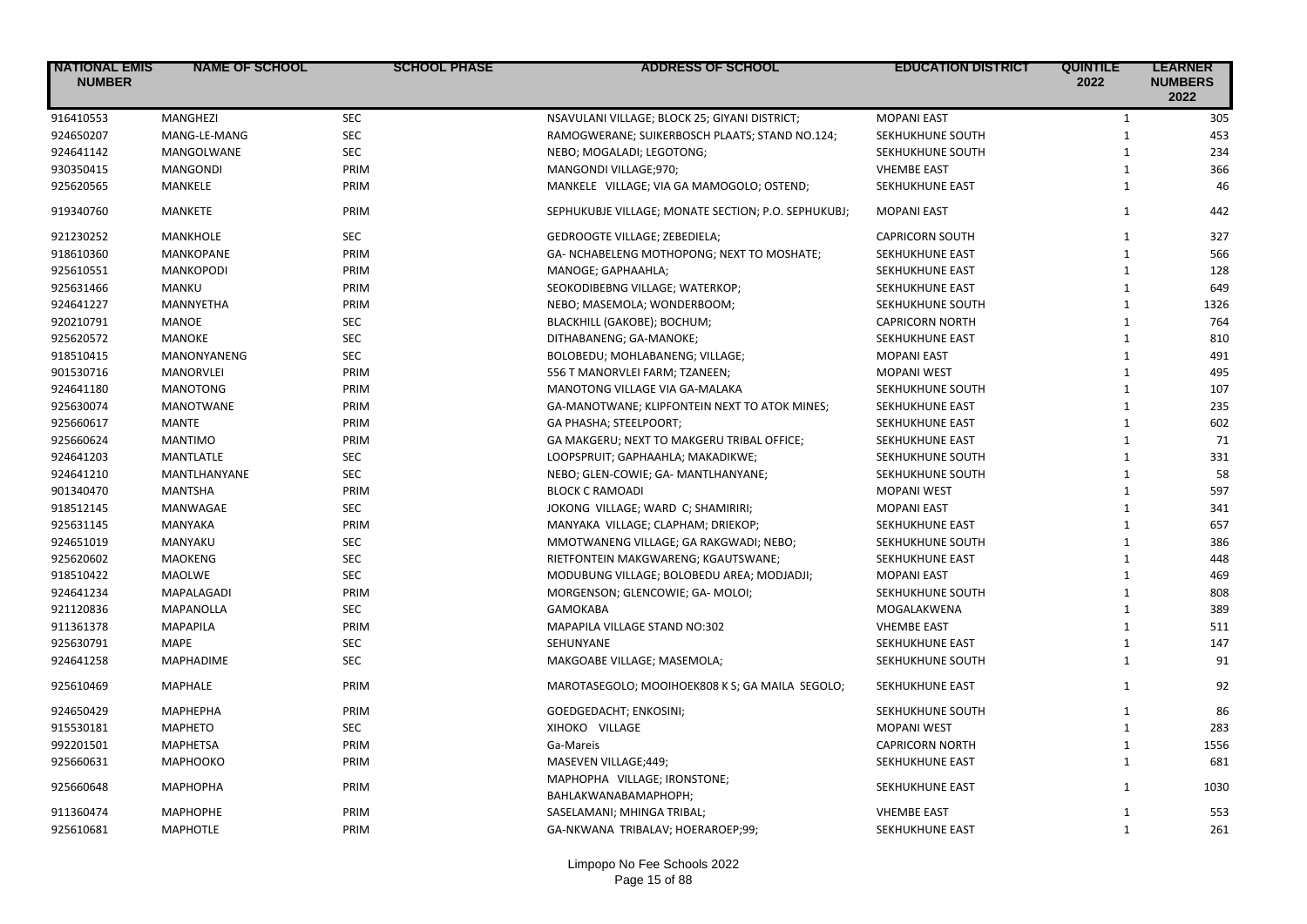| <b>NATIONAL EMIS</b><br><b>NUMBER</b> | <b>NAME OF SCHOOL</b> | <b>SCHOOL PHASE</b> | <b>ADDRESS OF SCHOOL</b>                            | <b>EDUCATION DISTRICT</b> | <b>QUINTILE</b><br>2022 | <b>LEARNER</b><br><b>NUMBERS</b><br>2022 |
|---------------------------------------|-----------------------|---------------------|-----------------------------------------------------|---------------------------|-------------------------|------------------------------------------|
| 916410560                             | <b>MAPHUSHA</b>       | <b>SEC</b>          | SHIKHUMBA VILLAGE; MAHUMANE;                        | <b>MOPANI EAST</b>        | $\mathbf{1}$            | 374                                      |
| 925610568                             | <b>MAPHUTHE</b>       | PRIM                | MOHLALELETSE VILLAGE; PO TSATE; SEKHUKHUNE;1121     | SEKHUKHUNE EAST           | $\mathbf{1}$            | 391                                      |
| 925620619                             | <b>MAPITI</b>         | PRIM                | SEKOPUNG VILLAGE; BURGERSFORT;9245                  | SEKHUKHUNE EAST           | $\mathbf{1}$            | 259                                      |
| 996606302                             | <b>MAPOGHS</b>        | COMB                | makwane nkankaboleng village                        | SEKHUKHUNE SOUTH          | $\mathbf{1}$            | 211                                      |
| 924641272                             | <b>MAPOGO</b>         | PRIM                | MAMONE; MOGORWANE VILLAGE;                          | SEKHUKHUNE SOUTH          | $\mathbf{1}$            | 284                                      |
| 926541471                             | <b>MAPONYA</b>        | PRIM                | NO 798;SEDAN 18KT; MOKGAPENE;                       | <b>MOPANI WEST</b>        | $\mathbf{1}$            | 276                                      |
| 920210838                             | <b>MAPOTLA</b>        | PRIM                | GA MONYEBODI ; MILLBANK; SITE NO 323;               | <b>CAPRICORN NORTH</b>    | $\mathbf{1}$            | 349                                      |
| 918510453                             | <b>MAPULA</b>         | PRIM                | LERETJENI VILLAGE; BOLOBEDU; MODJADJI AREA;         | <b>MOPANI WEST</b>        | $\mathbf{1}$            | 623                                      |
| 924641111                             | <b>MAPURU TSEKE</b>   | SEC                 | GA MASEMOLA; GATAAN;                                | SEKHUKHUNE SOUTH          | $\mathbf{1}$            | 81                                       |
| 921120850                             | <b>MAPUSO</b>         | PRIM                | MMAHLOGO; MOORDKOPPIE;1615189;                      | MOGALAKWENA               | $\mathbf{1}$            | 123                                      |
| 925630449                             | <b>MAPUTLE</b>        | <b>SEC</b>          | MOOIHOEK; GA-MAROGA; DRIEKOP;                       | SEKHUKHUNE EAST           | $\mathbf{1}$            | 1228                                     |
| 905332004                             | <b>MARA</b>           | COMB                | <b>BUYSDORP</b>                                     | <b>VHEMBE WEST</b>        | $\mathbf{1}$            | 99                                       |
| 921230279                             | MARAGANE              | PRIM                | SERULENG VILLAGE; ZEBEDIELA; ROOI BOS FONTEIN;400   | <b>CAPRICORN SOUTH</b>    | $\mathbf{1}$            | 287                                      |
| 996602103                             | MARAKABELA            | PRIM                | 304 KT DRESDEN VILLAGE                              | SEKHUKHUNE EAST           | $\mathbf{1}$            | 816                                      |
| 996606712                             | MARAPONG              | PRIM                | STAND 576                                           | SEKHUKHUNE SOUTH          | $\mathbf{1}$            | 597                                      |
| 924641289                             | <b>MAREI</b>          | PRIM                | MAKOPA SECTION; GA-MASHABELA; NEBO DISTRICT;        | SEKHUKHUNE SOUTH          | $\mathbf{1}$            | 372                                      |
| 925660655                             | <b>MAREMELE</b>       | PRIM                | GA MALEKANE - KUTULLO; BAHLAKWANA BA MALEKANA; TRI; | SEKHUKHUNE EAST           | $\mathbf{1}$            | 631                                      |
| 925620626                             | MAREMISHA             | <b>SEC</b>          | SITE NO 924897; LEBOENG VILLAGE; CARLIFORNIA;       | SEKHUKHUNE EAST           | $\mathbf{1}$            | 214                                      |
| 925620633                             | MAREOLOGE             | PRIM                | LEBOENG GA-MABELELANE; MABOLOKE;                    | SEKHUKHUNE EAST           | $\mathbf{1}$            | 403                                      |
| 924651255                             | MARESELENG            | <b>SEC</b>          | LEGOLANENG; VILLAGE; NEBO DISTIRCT;                 | SEKHUKHUNE SOUTH          | $\mathbf{1}$            | 294                                      |
| 924641319                             | MARETELE              | <b>SEC</b>          | PATANTSHWANE; NEBO;                                 | SEKHUKHUNE SOUTH          | $\mathbf{1}$            | 100                                      |
| 924641326                             | MARISHANE             | PRIM                | MOOIFONTEIN; GA-MARISHANE; NEBO;                    | SEKHUKHUNE SOUTH          | $\mathbf{1}$            | 569                                      |
| 924650436                             | <b>MAROBE</b>         | PRIM                | SYFERFONTEIN B                                      | SEKHUKHUNE SOUTH          | $\mathbf{1}$            | 612                                      |
| 925630456                             | <b>MAROGA</b>         | PRIM                | MAROGA VILLAGE; NEXT TO DILOKONG CHROME MINE;       | SEKHUKHUNE EAST           | $\mathbf{1}$            | 459                                      |
| 902332554                             | <b>MAROI</b>          | COMB                | <b>MAROI FARM</b>                                   | <b>VHEMBE WEST</b>        | $\mathbf{1}$            | 174                                      |
| 925630463                             | <b>MAROLE</b>         | <b>SEC</b>          | SEHLAKU VILLAGE; MAANDAGSHOEK;                      | SEKHUKHUNE EAST           | $\mathbf{1}$            | 280                                      |
| 925620640                             | <b>MAROTA</b>         | PRIM                | 01 MOSHATE SECTION, GA-MOTODI, BURGERSFORT          | SEKHUKHUNE EAST           | $\mathbf{1}$            | 934                                      |
| 925660662                             | <b>MAROTA MAKGANE</b> | PRIM                | MAGNET HEIGHTS; GA MAKGERU;                         | SEKHUKHUNE EAST           | $\mathbf{1}$            | 615                                      |
| 924641357                             | <b>MAROTOBALE</b>     | PRIM                | MAMONE VILLAGE; GA MOHLALA; SITE 0441;              | SEKHUKHUNE SOUTH          | $\mathbf{1}$            | 717                                      |
| 925661702                             | <b>MASAGO</b>         | PRIM                | GAMASHA NKOTWANE; NGWAAABE; SEKHUKHUNE;             | SEKHUKHUNE EAST           | $\mathbf{1}$            | 507                                      |
| 918510477                             | <b>MASALANABO</b>     | <b>SEC</b>          | MODJADJI HEAD; KRAAL; MODJADJI;                     | <b>MOPANI EAST</b>        | $\mathbf{1}$            | 264                                      |
| 922210869                             | MASEBE                | PRIM                | SWARTZ                                              | <b>CAPRICORN NORTH</b>    | $\mathbf{1}$            | 158                                      |
| 925630470                             | <b>MASEBUDI</b>       | PRIM                | MAOTSI VILLAGE; SURBITON;                           | SEKHUKHUNE EAST           | $\mathbf{1}$            | 339                                      |
| 918510484                             | <b>MASEFORA</b>       | PRIM                | MAWA BLOCK 9                                        | <b>MOPANI WEST</b>        | $\mathbf{1}$            | 291                                      |
| 925610575                             | MASEHLENG             | PRIM                | MASEHLENG VILLAGE                                   | SEKHUKHUNE EAST           | $\mathbf{1}$            | 204                                      |
| 926541563                             | MASEKANE              | PRIM                | WORCESTER VILLAGE; GA- SEKORORO; TRICHARDTSDAL;     | <b>MOPANI WEST</b>        | $\mathbf{1}$            | 286                                      |
| 918510490                             | MASEKWANE             | PRIM                | PJAPJAMELA VILLAGE; MODJADJI;                       | <b>MOPANI WEST</b>        | $\mathbf{1}$            | 92                                       |
| 918510507                             | MASELEKWANE           | <b>SEC</b>          | MORAPALALA VILLAGE; BLOCK 4;                        | <b>MOPANI WEST</b>        | $\mathbf{1}$            | 145                                      |
| 925661723                             | MASELESELENG          | PRIM                | MASELESELENG VILLAGE                                | SEKHUKHUNE EAST           | $\mathbf{1}$            | 70                                       |
| 924641364                             | MASEMOLA              | <b>SEC</b>          | <b>MAROGOE MASEMOLA</b>                             | SEKHUKHUNE SOUTH          | $\mathbf{1}$            | 160                                      |
| 925630814                             | MASENYELETJE          | PRIM                | WIMBLEDON;KGOPANENG;                                | SEKHUKHUNE EAST           | $\mathbf{1}$            | 151                                      |
| 925660693                             | MASERALA              | PRIM                | <b>MAKGANE VILLAGE</b>                              | <b>SEKHUKHUNE EAST</b>    | $\mathbf{1}$            | 280                                      |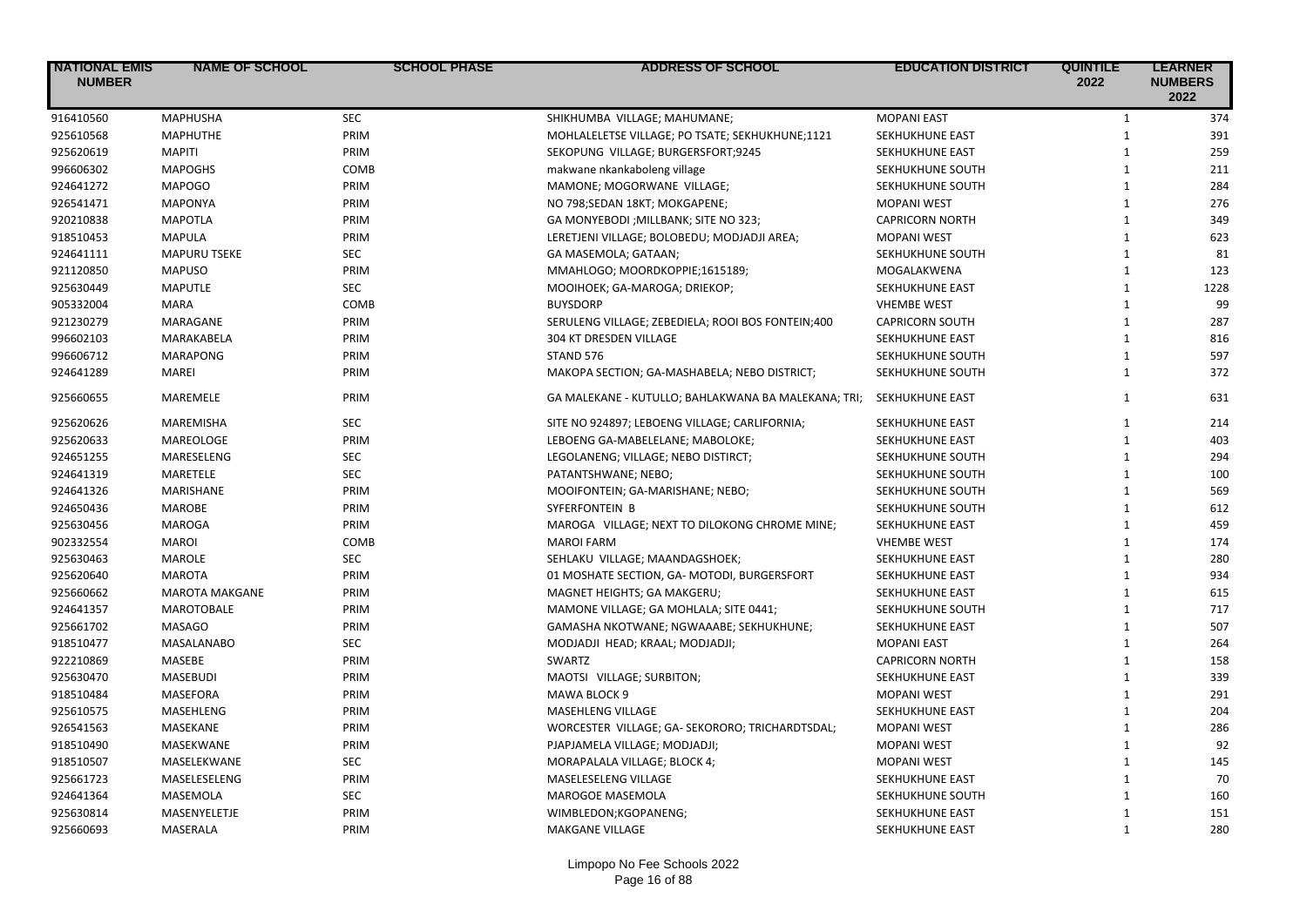| <b>NATIONAL EMIS</b><br><b>NUMBER</b> | <b>NAME OF SCHOOL</b>  | <b>SCHOOL PHASE</b> | <b>ADDRESS OF SCHOOL</b>                         | <b>EDUCATION DISTRICT</b> | <b>QUINTILE</b><br>2022 | <b>LEARNER</b><br><b>NUMBERS</b><br>2022 |
|---------------------------------------|------------------------|---------------------|--------------------------------------------------|---------------------------|-------------------------|------------------------------------------|
| 924641371                             | MASERUMULE             | <b>SEC</b>          | MASERUMULE; PLATKLIP; GA MABINTANE;              | SEKHUKHUNE SOUTH          | $\mathbf{1}$            | 575                                      |
| 925630807                             | MASETE                 | PRIM                | <b>GAMASETE CROYDON</b>                          | SEKHUKHUNE EAST           | $\mathbf{1}$            | 80                                       |
| 930361002                             | <b>MASETONI</b>        | PRIM                | TSHAMULAVHU; BOX 338; MATIDZE;                   | <b>VHEMBE EAST</b>        | $\mathbf{1}$            | 245                                      |
| 925660709                             | MASHA                  | PRIM                | 6 A MASHA VILLAGE; IN NGWAABE AREA;              | SEKHUKHUNE EAST           | $\mathbf{1}$            | 984                                      |
| 930321332                             | MASHAA                 | PRIM                | MASIA-TSHIKWARANI                                | <b>VHEMBE WEST</b>        | $\mathbf{1}$            | 284                                      |
| 923260697                             | MASHABASHABA           | PRIM                | KAPA VILLAQGE; MAFEFE;                           | <b>CAPRICORN SOUTH</b>    | $\mathbf{1}$            | 141                                      |
| 924641388                             | MASHABELA              | PRIM                | GA MASHABELA; NEXT TO ROMAN CATHOLIC; CHURCH;    | SEKHUKHUNE SOUTH          | $\mathbf{1}$            | 423                                      |
| 925620657                             | MASHAKWANENG           | <b>SEC</b>          | MAFARAFARA VILLAGE; BURGERSFORT                  | SEKHUKHUNE EAST           | $\mathbf{1}$            | 79                                       |
| 921140632                             | <b>MASHAMAITE</b>      | <b>SEC</b>          | 232; MUSHI VILLAGE;                              | MOGALAKWENA               | $\mathbf{1}$            | 234                                      |
| 918510521                             | <b>MASHAO</b>          | <b>SEC</b>          | GA NTATA VILLAGE                                 | <b>MOPANI EAST</b>        | $\mathbf{1}$            | 230                                      |
| 925660716                             | <b>MASHEGO</b>         | <b>SEC</b>          | GA-MAKUA; DROOGHOEK; 884KS;                      | SEKHUKHUNE EAST           | $\mathbf{1}$            | 359                                      |
| 921661412                             | MASHEGOANYANE          | PRIM                | <b>TLHAKANO VILLAGE</b>                          | SEKHUKHUNE EAST           | $\mathbf{1}$            | 393                                      |
| 923260703                             | <b>MASHIANYANE</b>     | <b>SEC</b>          | GA-MATHABATHA                                    | <b>CAPRICORN SOUTH</b>    | $\mathbf{1}$            | 339                                      |
| 920210883                             | <b>MASHIE</b>          | PRIM                | ESSAURINCA;363;                                  | <b>CAPRICORN NORTH</b>    | $\mathbf{1}$            | 258                                      |
| 925610582                             | MASHILABELE            | PRIM                | MASHILABELE; GA-ORIA;                            | SEKHUKHUNE EAST           | $\mathbf{1}$            | 418                                      |
| 924141401                             | <b>MASHILE</b>         | PRIM                | GA MABINTANE; PHOKOANE; NEBO;                    | SEKHUKHUNE SOUTH          | $\mathbf{1}$            | 471                                      |
| 922250591                             | <b>MASHILO</b>         | PRIM                | BAYSWATER VILLAGE; PIETERSBURG; SITE NUMBER 301; | <b>CAPRICORN NORTH</b>    | $\mathbf{1}$            | 216                                      |
| 920213157                             | MASHILOMPANA           | PRIM                | MASHILOMPANA SK; GENOA VILLAGE; BOCHUM;          | <b>CAPRICORN NORTH</b>    | $\mathbf{1}$            | 209                                      |
| 925631121                             | <b>MASHISHI</b>        | PRIM                | GA MASHISHI; FOREST HILL;                        | SEKHUKHUNE EAST           | $\mathbf{1}$            | 235                                      |
| 923260710                             | <b>MASHITE</b>         | PRIM                | MASHITE VILLAGE; GA_MPHAHLELE;1802;              | <b>CAPRICORN SOUTH</b>    | $\mathbf{1}$            | 409                                      |
| 905650443                             | <b>MASHIYANE</b>       | PRIM                | <b>PAARDEPLATS</b>                               | SEKHUKHUNE SOUTH          | $\mathbf{1}$            | 216                                      |
| 918510538                             | <b>MASHOORO</b>        | <b>SEC</b>          | GA MOKGWATHI VILLAGE BLOCK 10                    | <b>MOPANI WEST</b>        | $\mathbf{1}$            | 739                                      |
| 925660730                             | <b>MASHUPJE</b>        | <b>SEC</b>          | PHASHA-PHOKOANE VILLAGE; GA-PHASHA STEELPOORT;   | SEKHUKHUNE EAST           | $\mathbf{1}$            | 431                                      |
| 916412042                             | MASIZA                 | <b>SEC</b>          | 300 MAINROAD MBAULA VILLAGE                      | <b>MOPANI EAST</b>        | $\mathbf{1}$            | 463                                      |
| 918510552                             | <b>MASOKISI</b>        | PRIM                | <b>MADIBENG VILLAGE</b>                          | <b>MOPANI EAST</b>        | $\mathbf{1}$            | 101                                      |
| 996606804                             | <b>MATABANE</b>        | PRIM                | STAND 116 RABASOTHO SECTION                      | SEKHUKHUNE SOUTH          | $\mathbf{1}$            | 298                                      |
| 923260727                             | <b>MATALANE</b>        | PRIM                | MAFEFE TRIBAL AUTHORITY; MALAKABANENG;           | <b>CAPRICORN SOUTH</b>    | $\mathbf{1}$            | 408                                      |
| 918512138                             | <b>MATARAPANE</b>      | <b>SEC</b>          | LEKGWARENG                                       | <b>MOPANI EAST</b>        | $\mathbf{1}$            | 204                                      |
| 996606803                             | MATATADIBENG           | PRIM                | PLOT NO 424                                      | SEKHUKHUNE SOUTH          | $\mathbf{1}$            | 673                                      |
| 925620664                             | <b>MATHAFENG</b>       | <b>SEC</b>          | STAND NO 100, KGOTLOPONG VILLAGE, BURGERSFORT    | <b>SEKHUKHUNE EAST</b>    | $\mathbf{1}$            | 283                                      |
| 920210906                             | <b>MATHEKO</b>         | PRIM                | GALLSHIELS FARM; BOCHUM;                         | <b>CAPRICORN NORTH</b>    | $\mathbf{1}$            | 295                                      |
| 919341077                             | <b>MATHIBADIFATE</b>   | <b>SEC</b>          | MAMAILA TRIBAL AUTHORITY; MAMAILA VILLAGE;       | <b>MOPANI EAST</b>        | $\mathbf{1}$            | 332                                      |
| 925610476                             | <b>MATHIBENG</b>       | PRIM                | MAROTA MATHIBENG; MATHIBENG VILLAGE; MALEGALE;   | SEKHUKHUNE EAST           | $\mathbf{1}$            | 179                                      |
| 920210913                             | <b>MATHIPA MAKGATO</b> | <b>SEC</b>          | MAKGATO VILLAGE; KROMHOEK;                       | <b>CAPRICORN NORTH</b>    | $\mathbf{1}$            | 639                                      |
| 925630487                             | <b>MATHOLENI</b>       | PRIM                | <b>MATIMATSATSI</b>                              | SEKHUKHUNE EAST           | $\mathbf{1}$            | 53                                       |
| 924650450                             | <b>MATHULA</b>         | PRIM                | <b>MATHULA STAND</b>                             | SEKHUKHUNE SOUTH          | $\mathbf{1}$            | 389                                      |
| 924641432                             | <b>MATHUME</b>         | <b>SEC</b>          | MMOTWANENG; MAHLOLOANENG; GA-MASEMOLA;           | SEKHUKHUNE SOUTH          | $\mathbf{1}$            | 92                                       |
| 924651903                             | <b>MATHUNG</b>         | PRIM                | MOEDING WA MAHLALERWA                            | SEKHUKHUNE SOUTH          | $\mathbf{1}$            | 172                                      |
| 920210920                             | <b>MATHUWE</b>         | PRIM                | NEW JERUSALEM; BOCHUM;                           | <b>CAPRICORN NORTH</b>    | $\mathbf{1}$            | 104                                      |
| 925660747                             | <b>MATIME</b>          | PRIM                | GA MALOMA; BOX 480; SEKHUKHUNE;                  | SEKHUKHUNE EAST           | $\mathbf{1}$            | 239                                      |
| 920212452                             | MATJEKETLANE           | PRIM                | BOGNAFARM VILLAGE; MALEBOGO AREA;BOCHUM;         | <b>CAPRICORN NORTH</b>    | $\mathbf{1}$            | 239                                      |
| 925621223                             | <b>MATLABONG</b>       | PRIM                | PHRING MALAENENG VILLAGE                         | SEKHUKHUNE EAST           | $\mathbf{1}$            | 209                                      |
| 924641463                             | MATLEBJOANE            | <b>SEC</b>          | THABAMPSHE; MASEMOLA;                            | SEKHUKHUNE SOUTH          | $\mathbf{1}$            | 301                                      |
|                                       |                        |                     |                                                  |                           |                         |                                          |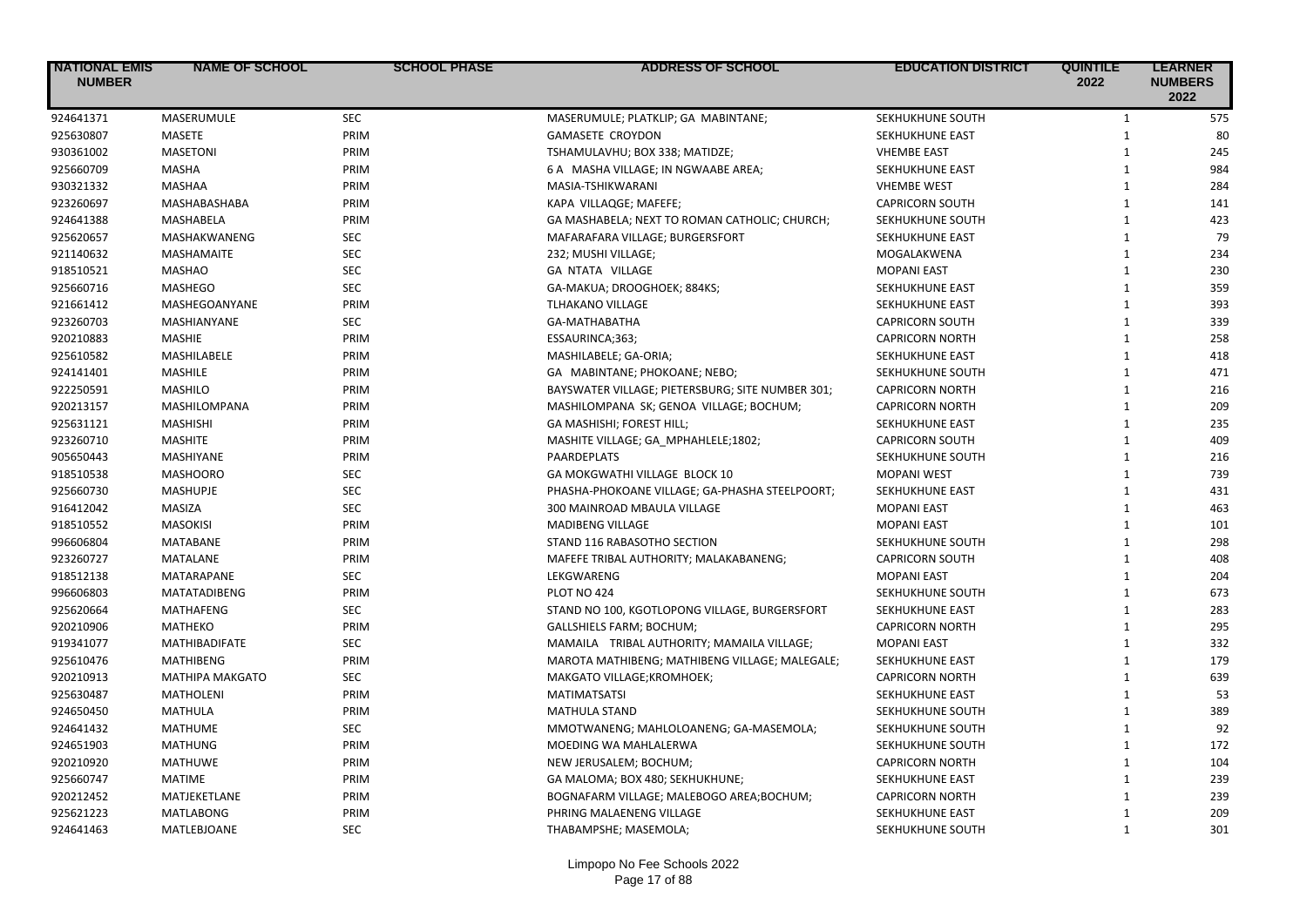| <b>NATIONAL EMIS</b><br><b>NUMBER</b> | <b>NAME OF SCHOOL</b>  | <b>SCHOOL PHASE</b> | <b>ADDRESS OF SCHOOL</b>                            | <b>EDUCATION DISTRICT</b> | <b>QUINTILE</b><br>2022      | <b>LEARNER</b><br><b>NUMBERS</b><br>2022 |
|---------------------------------------|------------------------|---------------------|-----------------------------------------------------|---------------------------|------------------------------|------------------------------------------|
| 925610599                             | <b>MATLEU</b>          | PRIM                | GA-MMAKOPA VILLAGE; MALEKASKRAAL;                   | SEKHUKHUNE EAST           | $\mathbf{1}$                 | 185                                      |
| 921141925                             | <b>MATLOU MEMORIAL</b> | PRIM                | <b>RAPADI VILLAGE</b>                               | MOGALAKWENA               | $\mathbf{1}$                 | 267                                      |
| 924641487                             | <b>MATOBULE</b>        | PRIM                | MATOBULE; MAMONE VILLAGE; GA-SEKWATI;               | SEKHUKHUNE SOUTH          | $\mathbf{1}$                 | 321                                      |
| 918510576                             | <b>MATOKANE</b>        | <b>SEC</b>          | RELELA VILLAGE; BOLOBEDU;                           | <b>MOPANI WEST</b>        | $\mathbf{1}$                 | 238                                      |
| 911410591                             | MATSAMBU               | SEC                 | SIFASONKE; SETTLEMENT; UNDER NKURI TRIBAL;          | <b>MOPANI EAST</b>        | $\mathbf{1}$                 | 593                                      |
| 924551125                             | <b>MATSEDI</b>         | PRIM                | MOTLAKAOTOANE; GA RAKGOADI;                         | SEKHUKHUNE SOUTH          | $\mathbf{1}$                 | 418                                      |
| 918510590                             | MATSEKE                | <b>SEC</b>          | 424LT MODJADJI; MOHLAKONG VILLAGE; BOLOBEDU DISTRI; | <b>MOPANI WEST</b>        | $\mathbf{1}$                 | 166                                      |
| 924650313                             | MATSEPE                | PRIM                | GA - MATSEPE; TAFELKOP;                             | SEKHUKHUNE SOUTH          | $\mathbf{1}$                 | 389                                      |
| 925620671                             | MATSHAILE              | <b>SEC</b>          | RIETJONTEIN; PAENG; KGAUTSWANE;                     | SEKHUKHUNE EAST           | $\mathbf{1}$                 | 335                                      |
| 924320468                             | MATSHELE               | <b>SEC</b>          | <b>MASHOANYANENG VILLA</b>                          | SEKHUKHUNE SOUTH          | $\mathbf{1}$                 | 203                                      |
| 918510606                             | <b>MATSHWI</b>         | PRIM                | GA MATSHWI VILLAGE; BOLOBEDU;                       | <b>MOPANI EAST</b>        | $\mathbf{1}$                 | 977                                      |
| 930350699                             | <b>MATSIKA</b>         | PRIM                | MATSIKA VILLAGE; MALAVUWE;                          | <b>VHEMBE EAST</b>        | $\mathbf{1}$                 | 272                                      |
| 926540936                             | MATSIKINYANE           | PRIM                | SEDAWA VILLAGE; GA MAMETJA;                         | <b>MOPANI WEST</b>        | $\mathbf{1}$                 | 422                                      |
| 923260765                             | <b>MATSIMELA</b>       | <b>SEC</b>          | GA-MAKGOBA VILLAGE; NEAR MALIPSDRIFT; POLICE STATI; | <b>CAPRICORN SOUTH</b>    | $\mathbf{1}$                 | 435                                      |
| 925630821                             | <b>MATSIRI</b>         | PRIM                | MAAKUBU VILLAGE; PENGE;                             | SEKHUKHUNE EAST           | $\mathbf{1}$                 | 428                                      |
| 924651422                             | <b>MATSITSI</b>        | PRIM                | <b>STERKFONTEIN</b>                                 | SEKHUKHUNE SOUTH          | $\mathbf{1}$                 | 463                                      |
| 916420369                             | MATSOTSOSELA           | PRIM                | MATSOTSOSELA VILLLAGE; BLOCK 332; DZUMERI-GIYA;     | <b>MOPANI EAST</b>        | $\mathbf{1}$                 | 214                                      |
| 920210951                             | MATSUOKWANE            | <b>SEC</b>          | ARCHIBULT VILLAGE; MOKHURUMELA; BOCHUM;             | <b>CAPRICORN NORTH</b>    | $\mathbf{1}$                 | 277                                      |
| 920210968                             | <b>MATSWAKE</b>        | <b>SEC</b>          | 5; THE BULL BULL; GA-MANAKA;                        | <b>CAPRICORN NORTH</b>    | $\mathbf{1}$                 | 433                                      |
| 901340746                             | <b>MATSWIDIKANYE</b>   | PRIM                | GA-SEKGOPO; MOSATE;1456                             | <b>MOPANI WEST</b>        | $\mathbf{1}$                 | 427                                      |
| 922212407                             | MATUNTUNYANE           | PRIM                | <b>MONTZ FARM</b>                                   | <b>CAPRICORN NORTH</b>    | $\mathbf{1}$                 | 302                                      |
| 918520665                             | <b>MAUFOTA</b>         | PRIM                | MAUPA VILLAGE                                       | <b>MOPANI EAST</b>        | $\mathbf{1}$                 | 341                                      |
| 918510996                             | MAULOKO                | PRIM                | SENOPELA BLOCK 5; GA-MOLOKO; BOLOBEDU AREA;         | <b>MOPANI WEST</b>        | $\mathbf{1}$                 | 264                                      |
| 995501502                             | <b>MAUPA</b>           | PRIM                | Mokgoba village                                     | <b>MOPANI WEST</b>        | $\mathbf{1}$                 | 184                                      |
| 915530778                             | MAVABAZA               | PRIM                | <b>JOPPIE VILLAGE</b>                               | <b>MOPANI WEST</b>        | $\mathbf{1}$                 | 581                                      |
| 916410607                             | <b>MAVALANI</b>        | <b>SEC</b>          | MAVALANI VILLAGE; SHIVITI TRIBAL; AUTHORITY;        | <b>MOPANI EAST</b>        | $\mathbf{1}$                 | 890                                      |
| 915530761                             | MAVELE                 | PRIM                | <b>NAVELE VILLAGE</b>                               | <b>MOPANI WEST</b>        | $\mathbf{1}$                 | 525                                      |
| 930310660                             | <b>MAVUNDE</b>         | PRIM                | MAVUNDE VILLAGE; THOHOYANDOU;                       | <b>VHEMBE EAST</b>        | $\mathbf{1}$                 | 337                                      |
| 918511005                             | <b>MAWA</b>            | PRIM                | MAWA BLOCK 8; BOLOBEDU; MODJADJI;                   | <b>MOPANI WEST</b>        | $\mathbf{1}$                 | 467                                      |
| 921140755                             | <b>MAWELE</b>          | <b>SEC</b>          | DITLOTSWANE HALT; BAKENBERG; SITE 642;              | MOGALAKWENA               | $\mathbf{1}$                 | 155                                      |
| 916420376                             | MAYEPHU                | PRIM                | MAYEPHU VILLAGE                                     | <b>MOPANI EAST</b>        | $\mathbf{1}$                 | 167                                      |
| 930350675                             | <b>MBAHE</b>           | PRIM                | MBAHE VILLAGE; MALAVUWE;                            | <b>VHEMBE EAST</b>        | $\mathbf{1}$                 | 126                                      |
| 915530198                             | MBHEKWANA              | <b>SEC</b>          | 127 MANDLAKAZI; NWAMATI;871;                        | <b>MOPANI WEST</b>        | $\mathbf{1}$                 | 904                                      |
| 916410621                             | <b>MBHURENI</b>        | PRIM                | MASHAVELE; HLANEKI;                                 | <b>MOPANI EAST</b>        | $\mathbf{1}$                 | 529                                      |
|                                       | <b>MDANISI</b>         | PRIM                |                                                     | <b>VHEMBE EAST</b>        | $\mathbf{1}$                 | 606                                      |
| 911361361                             |                        | <b>SEC</b>          | STAD339; MADONSI BOLTMAN A;                         |                           |                              |                                          |
| 918530204                             | <b>MDINGAZI</b>        |                     | 929 Xihoko, Nwamitwa, Tzaneen 0871                  | <b>MOPANI WEST</b>        | $\mathbf{1}$<br>$\mathbf{1}$ | 234                                      |
| 925660785                             | <b>MEFOLO</b>          | PRIM                | TAU NKADIMENG; MANGANENG NEW STAND;                 | SEKHUKHUNE EAST           |                              | 615                                      |
| 907130840                             | <b>MELKRIVIER</b>      | PRIM                | BUFFELSHOEK; MELKRIVIER;                            | WATERBERG                 | $\mathbf{1}$                 | 197                                      |
| 996606823                             | METSANANGWANA          | PRIM                | STAND NO. A386                                      | SEKHUKHUNE SOUTH          | $\mathbf{1}$                 | 427                                      |
| 918511029                             | METSI-A-PHEPA          | PRIM                | SHAMERIRI D; GA-KGAPANE; MOHLELE VILLAGE;           | <b>MOPANI EAST</b>        | $\mathbf{1}$                 | 294                                      |
| 916420390                             | <b>MHITLWA</b>         | PRIM                | KHAXANI VILLAGE; DZUMERI; GIYANI SOUTH;             | <b>MOPANI EAST</b>        | $\mathbf{1}$                 | 538                                      |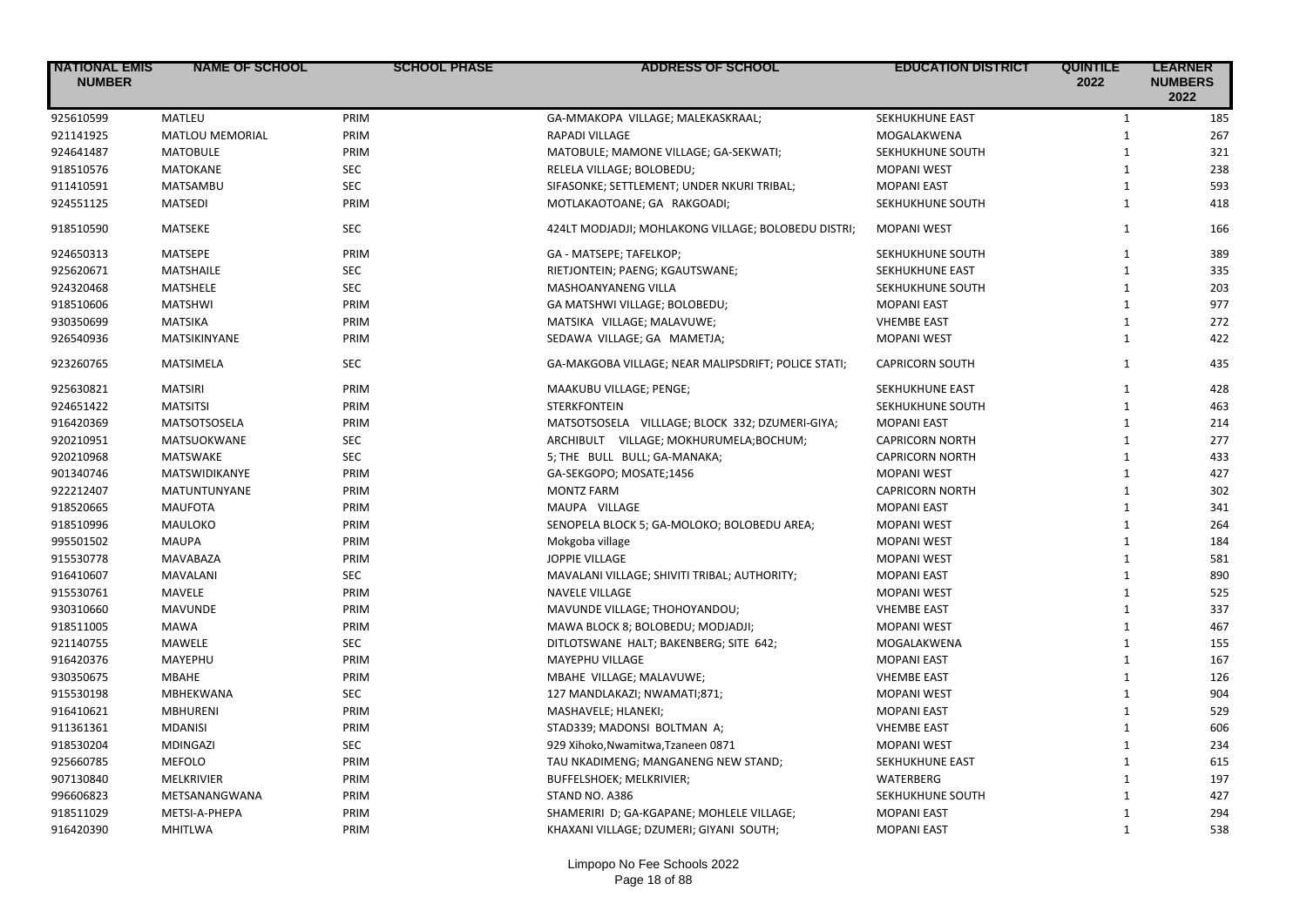| <b>NATIONAL EMIS</b><br><b>NUMBER</b> | <b>NAME OF SCHOOL</b>  | <b>SCHOOL PHASE</b> | <b>ADDRESS OF SCHOOL</b>                                           | <b>EDUCATION DISTRICT</b> | <b>QUINTILE</b><br>2022 | <b>LEARNER</b><br><b>NUMBERS</b><br>2022 |
|---------------------------------------|------------------------|---------------------|--------------------------------------------------------------------|---------------------------|-------------------------|------------------------------------------|
| 918530884                             | <b>MHLAVASI</b>        | PRIM                | STAND NO 996; XIHOKO VILLAGE;872;                                  | <b>MOPANI WEST</b>        | $\mathbf{1}$            | 289                                      |
| 918510460                             | <b>MIRAGOMA</b>        | PRIM                | 518; RAMOTSHINYADI VILLAGE;                                        | <b>MOPANI WEST</b>        | $\mathbf{1}$            | 1157                                     |
| 916420406                             | <b>MIZUZWANA</b>       | PRIM                | NDHAMBI SETTLEMENT; DZUMERI;                                       | <b>MOPANI EAST</b>        | $\mathbf{1}$            | 840                                      |
| 993301301                             | MKHACANI MZAMANI       | PRIM                | STAND NO 464 E; MAPHOPHE VILLAGE                                   | <b>VHEMBE EAST</b>        | $\mathbf{1}$            | 895                                      |
| 918521408                             | <b>MMABA</b>           | <b>SEC</b>          | GA-MAUPA VILLAGE; BELLEVIEN 13; MODJADJI;                          | <b>MOPANI EAST</b>        | $\mathbf{1}$            | 563                                      |
| 996606308                             | MMAHLAGARE             | COMB                | steelpoort                                                         | SEKHUKHUNE EAST           | $\mathbf{1}$            | 709                                      |
| 924641531                             | <b>MMAKADIKWE</b>      | PRIM                | GA PHAAHLA SEKABING; NEXT TO PHAHLA LIBRARY; NEBO;                 | SEKHUKHUNE SOUTH          | $\mathbf{1}$            | 354                                      |
| 920210982                             | <b>MMAKGOMO</b>        | PRIM                | 55; GIDEON FARM;                                                   | <b>CAPRICORN NORTH</b>    | $\mathbf{1}$            | 246                                      |
| 996606825                             | <b>MMAKOLA</b>         | PRIM                | Stand No. 445                                                      | SEKHUKHUNE SOUTH          | $\mathbf{1}$            | 423                                      |
| 924641555                             | <b>MMAKOPI</b>         | <b>SEC</b>          | WONDERBOOM VILLAGE; GA MASEMOLA.; MASEMOLA TRIBA; SEKHUKHUNE SOUTH |                           | $\mathbf{1}$            | 170                                      |
| 924643209                             | MMAKUBU                | PRIM                | MASRUMSTAD; VIA GLEN COWIE;                                        | SEKHUKHUNE SOUTH          | $\mathbf{1}$            | 113                                      |
| 926541488                             | MMALAHLA               | PRIM                | MOGAPENG VILLAGE; MAAKE AREA;904;                                  | <b>MOPANI WEST</b>        | $\mathbf{1}$            | 322                                      |
| 926540232                             | MMALESIBA              | <b>SEC</b>          | ENABLE VILLAGE; GA SEKORORO; TRICHARDTSDAL;                        | <b>MOPANI WEST</b>        | $\mathbf{1}$            | 626                                      |
| 920211015                             | <b>MMALOTLO</b>        | <b>SEC</b>          | MOKUMURU VILLAGE, RITTERSHOUSE                                     | <b>CAPRICORN NORTH</b>    | $\mathbf{1}$            | 137                                      |
| 924641593                             | <b>MMAMOKGOKOLUSHI</b> | <b>SEC</b>          | NEBO; VEIRFONTEIN;                                                 | SEKHUKHUNE SOUTH          | $\mathbf{1}$            | 754                                      |
| 921142515                             | <b>MMAMOPI</b>         | <b>SEC</b>          | THABALESHOBA VILL; STEILOOP NEXT TO GILEAD POLIC;                  | MOGALAKWENA               | $\mathbf{1}$            | 204                                      |
| 918511036                             | MMANKOPANA             | PRIM                | <b>IKETLENG VILLAGE GA MOTJATJI</b>                                | <b>MOPANI EAST</b>        | $\mathbf{1}$            | 235                                      |
| 920211022                             | <b>MMANTOTOLE</b>      | PRIM                | BROADIEHILL FARM                                                   | <b>CAPRICORN NORTH</b>    | $\mathbf{1}$            | 336                                      |
| 920210814                             | MMANTSHAKO             | <b>SEC</b>          | ESSAURINCA ; RADITSHABA;                                           | <b>CAPRICORN NORTH</b>    | $\mathbf{1}$            | 237                                      |
| 922250652                             | MMASEHLONG             | PRIM                | GAMMASEHLONG; GRADOCK;                                             | <b>CAPRICORN NORTH</b>    | $\mathbf{1}$            | 214                                      |
| 921121006                             | <b>MMATEDU</b>         | <b>SEC</b>          | MAPELA; GA MABUELA-RAMORULANA;                                     | MOGALAKWENA               | $\mathbf{1}$            | 338                                      |
| 925660792                             | <b>MMATHABENG</b>      | PRIM                | MAILA MAPITSANE; GA-MOKADI;                                        | SEKHUKHUNE EAST           | $\mathbf{1}$            | 145                                      |
| 924650344                             | <b>MMATHOLO</b>        | PRIM                | MMATHOLO SCHOOL; GA-MATSEPE; TAFELKOP;                             | SEKHUKHUNE SOUTH          | $\mathbf{1}$            | 488                                      |
| 915510569                             | <b>MMATJATJI</b>       | PRIM                | LEOKWE VILLAGE BOLOBEDU                                            | <b>MOPANI WEST</b>        | $\mathbf{1}$            | 190                                      |
| 924643193                             | <b>MMAUWANE</b>        | <b>SEC</b>          | NEBO; GA MOLOI; PHUSULANG VILLAGE;                                 | SEKHUKHUNE SOUTH          | $\mathbf{1}$            | 113                                      |
| 996603501                             | MMAZWI A NAPE          | PRIM                | MAMPHOKGO VILLAGE                                                  | SEKHUKHUNE SOUTH          | $\mathbf{1}$            | 723                                      |
| 930361125                             | <b>MMBOFHENI</b>       | PRIM                | LAMBANI SATANI                                                     | <b>VHEMBE EAST</b>        | $\mathbf{1}$            | 501                                      |
| 925620701                             | <b>MMIDITSI</b>        | <b>SEC</b>          | <b>BOTHASHOEK</b>                                                  | SEKHUKHUNE EAST           | $\mathbf{1}$            | 1259                                     |
| 921121013                             | MMOLAWA                | <b>SEC</b>          | <b>GA MOKABA VILLAGE</b>                                           | MOGALAKWENA               | $\mathbf{1}$            | 194                                      |
| 925610483                             | <b>MMOTONG</b>         | PRIM                | GA RADINGWANA; PHAGENG;                                            | SEKHUKHUNE EAST           | $\mathbf{1}$            | 78                                       |
| 921230337                             | MMUDI NAREADI          | PRIM                | KLIPHEUWEL VILLAGE; ZEBEDIELA; GOMPIES;                            | <b>CAPRICORN SOUTH</b>    | $\mathbf{1}$            | 573                                      |
| 925630845                             | MMUTLANE               | SEC                 | BANARENG TRIBAL; MALOKELA; PUTNEY;                                 | SEKHUKHUNE EAST           | $\mathbf{1}$            | 576                                      |
| 924650474                             | MNINWAMAHLANGU         | PRIM                | TALANE VILLAGE; SPITZKOP B;                                        | SEKHUKHUNE SOUTH          | $\mathbf{1}$            | 182                                      |
| 925630159                             | <b>MNYAMANE</b>        | PRIM                | SWAZI MNYAMANE; TRIBAL AUTHORITY; SEELANE;1129                     | SEKHUKHUNE EAST           | $\mathbf{1}$            | 233                                      |
| 910130932                             | MODDERSPRUIT           | PRIM                | <b>MARULANI FARM</b>                                               | WATERBERG                 | $\mathbf{1}$            | 162                                      |
| 925631497                             | <b>MODIADIE</b>        | <b>SEC</b>          | WATERKOP; MAGAKALA NTWAMPE; LEDINGWE VILLAGE;                      | SEKHUKHUNE EAST           | $\mathbf{1}$            | 131                                      |
| 901510620                             | <b>MODIKA</b>          | <b>SEC</b>          | <b>KHEKHUGINI VILLAGE</b>                                          | <b>MOPANI EAST</b>        | $\mathbf{1}$            | 199                                      |
| 925660808                             | <b>MODIKETSE</b>       | PRIM                | MAILA MAPITSANE; VILLAGE;                                          | SEKHUKHUNE EAST           | $\mathbf{1}$            | 810                                      |
| 906610780                             | MODIMOLLE -2           | PRIM                | Modimolle                                                          | SEKHUKHUNE EAST           | $\mathbf{1}$            | 118                                      |
| 924610131                             | <b>MODIPA</b>          | <b>SEC</b>          | STRYDKRAAL: MASHA MAKOPOLE: TRIBAL AUTHORITY:                      | <b>SEKHUKHUNE EAST</b>    | $\mathbf{1}$            | 231                                      |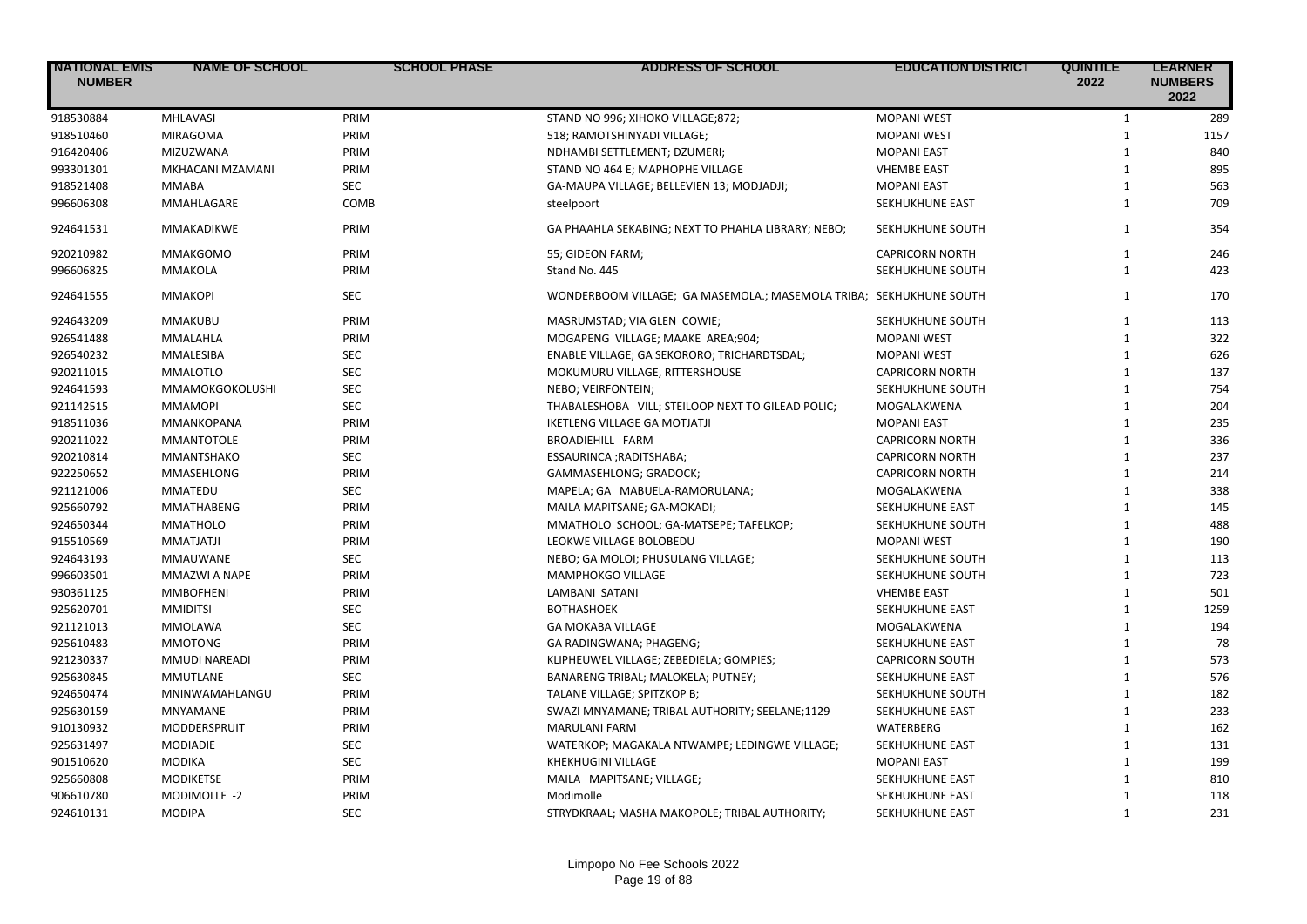| <b>NATIONAL EMIS</b><br><b>NUMBER</b> | <b>NAME OF SCHOOL</b> | <b>SCHOOL PHASE</b> | ADDRESS OF SCHOOL                                                  | <b>EDUCATION DISTRICT</b> | <b>QUINTILE</b><br>2022 | <b>LEARNER</b><br><b>NUMBERS</b><br>2022 |
|---------------------------------------|-----------------------|---------------------|--------------------------------------------------------------------|---------------------------|-------------------------|------------------------------------------|
| 925610490                             | <b>MODIPADI</b>       | PRIM                | MPHANAMA VILLAGE; NEXT TO DITHOTHWANENG HIGH SCHO; SEKHUKHUNE EAST |                           | $\mathbf{1}$            | 643                                      |
| 924643124                             | <b>MODIPADI</b>       | <b>SEC</b>          | NEBO AREA; GA MASHABELA; MOHWELERE;                                | SEKHUKHUNE SOUTH          | $\mathbf{1}$            | 266                                      |
| 918510637                             | <b>MODIPE</b>         | <b>SEC</b>          | MOTHOMENG VILLAGE; GA MOTJATJI;                                    | <b>MOPANI WEST</b>        | $\mathbf{1}$            | 411                                      |
| 918521378                             | <b>MODISHA</b>        | <b>SEC</b>          | MODISHA SCHOOL; GA-MAPHALLE; BOLOBEDU;                             | <b>MOPANI EAST</b>        | $\mathbf{1}$            | 567                                      |
| 924643233                             | MODISHANE             | PRIM                | NEBO AREA; GOOD HOPE VILLAGE; MARISHANE;                           | SEKHUKHUNE SOUTH          | $\mathbf{1}$            | 155                                      |
| 920211060                             | MODULATHOKO           | PRIM                | N 354MR; ARCHIBULT; BOCHUM;                                        | <b>CAPRICORN NORTH</b>    | $\mathbf{1}$            | 83                                       |
| 918510668                             | MODUMAANE             | <b>SEC</b>          | POLASENG VILLAGE; MODJADJI;                                        | <b>MOPANI EAST</b>        | $\mathbf{1}$            | 267                                      |
| 924610377                             | <b>MOENYANE</b>       | PRIM                | STRYDKRAAL A; MASHAMAKOPOLE; TRIBAL AUTHOTITY;                     | SEKHUKHUNE EAST           | $\mathbf{1}$            | 369                                      |
| 925610049                             | MOEPADIRA             | <b>SEC</b>          | MATHIBENG VILLAGE; MALEGALE; SEKHUKHUNE;1124                       | SEKHUKHUNE EAST           | $\mathbf{1}$            | 369                                      |
| 906111658                             | <b>MOEPEL</b>         | <b>SEC</b>          | TOUCH STONE GAME RANCH; R.M.S; MARKEN;                             | MOGALAKWENA               | $\mathbf{1}$            | 218                                      |
| 924650924                             | <b>MOGADIME</b>       | <b>SEC</b>          | MOEDING VILLAGE; GA RAKGOADI;                                      | SEKHUKHUNE SOUTH          | $\mathbf{1}$            | 163                                      |
| 924641678                             | <b>MOGAILE</b>        | PRIM                | NEBO; GA MASEMOLA; MAHLAKOLE;                                      | SEKHUKHUNE SOUTH          | $\mathbf{1}$            | 215                                      |
| 924641685                             | MOGALATLADI           | PRIM                | STAND 173; RIETFONTEIN; NGWARITSI;                                 | SEKHUKHUNE SOUTH          | $\mathbf{1}$            | 714                                      |
| 925631503                             | MOGALE                | PRIM                | MOOILYK VILLAGE;                                                   | SEKHUKHUNE EAST           | $\mathbf{1}$            | 384                                      |
| 924641692                             | MOGALETLWA            | PRIM                | VLAKPLAAS; GA-MARISHANE; NEBO;                                     | SEKHUKHUNE SOUTH          | $\mathbf{1}$            | 260                                      |
| 926540997                             | <b>MOGAPENG</b>       | PRIM                | STAND 820; MOGAPENG;                                               | <b>MOPANI WEST</b>        | $\mathbf{1}$            | 618                                      |
| 923260796                             | <b>MOGAPUTJI</b>      | <b>SEC</b>          | GA MATHABATHA; LEKGWARENG;                                         | <b>CAPRICORN SOUTH</b>    | $\mathbf{1}$            | 440                                      |
| 925660815                             | MOGASHOA              | PRIM                | GA-MOGASHOA; MAGNET HEIGHTS;                                       | SEKHUKHUNE EAST           | $\mathbf{1}$            | 450                                      |
| 925641708                             | MOGOBELALA            | PRIM                | NEBO AREA; GA - MMACHACHA; MARODI VILLAGE;                         | SEKHUKHUNE SOUTH          | $\mathbf{1}$            | 363                                      |
| 923260802                             | <b>MOGODI</b>         | PRIM                | MOGODI VILLAGE; MPHAHLELE;                                         | <b>CAPRICORN SOUTH</b>    | $\mathbf{1}$            | 605                                      |
| 922211084                             | <b>MOGOHLONG</b>      | PRIM                | GOEDETROUW, KGATLU                                                 | <b>CAPRICORN NORTH</b>    | $\mathbf{1}$            | 78                                       |
| 925620718                             | MOGOHLWANE            | <b>SEC</b>          | <b>STRYDOM TUNNEL</b>                                              | SEKHUKHUNE EAST           | $\mathbf{1}$            | 76                                       |
| 925630852                             | MOGOLAHLOGO           | <b>SEC</b>          | GA-MATLAKALA; KGOPANENG; WIMBLENDON;                               | SEKHUKHUNE EAST           | $\mathbf{1}$            | 250                                      |
| 925621308                             | <b>MOGOLO</b>         | <b>SEC</b>          | DERDEGELID; RIBA- CROSS;                                           | SEKHUKHUNE EAST           | $\mathbf{1}$            | 1487                                     |
| 921230344                             | MOGOLOGOLO            | PRIM                | SMUGGLERS UNION; ZEBEDIELA; MEHLARENG;                             | <b>CAPRICORN SOUTH</b>    | $\mathbf{1}$            | 611                                      |
| 918511043                             | MOHALE                | PRIM                | SITE NO.460; MAWA BLOCK 12; BOLOBEDU;                              | <b>MOPANI WEST</b>        | $\mathbf{1}$            | 514                                      |
| 995502103                             | MOHLABANENG           | PRIM                | 640 MPS, MOHLABANENG VILLAGE                                       | <b>MOPANI EAST</b>        | $\mathbf{1}$            | 400                                      |
| 996606618                             | <b>MOHLABETSI</b>     | <b>SEC</b>          | <b>PLOT 51</b>                                                     | SEKHUKHUNE SOUTH          | $\mathbf{1}$            | 101                                      |
| 921230368                             | MOHLAHLANE            | PRIM                | 1736 TSANTSABELA                                                   | SEKHUKHUNE SOUTH          | $\mathbf{1}$            | 534                                      |
| 924644315                             | MOHLAHLEDI            | PRIM                | MAKGOPHONG; GATISANE; NEBO;                                        | SEKHUKHUNE SOUTH          | $\mathbf{1}$            | 142                                      |
| 920211107                             | MOHLAKENG             | COMB                | 128 DEVILLIERSDALE;GA- MOJELA;                                     | <b>CAPRICORN NORTH</b>    | $\mathbf{1}$            | 453                                      |
| 925620725                             | MOHLAKENG             | <b>SEC</b>          | TSWENYANE VILLAGE; (PERKEO) OHRIGSTAD;                             | SEKHUKHUNE EAST           | $\mathbf{1}$            | 106                                      |
| 996606611                             | MOHLAKO               | PRIM                | 323 Soetmelkfontein                                                | SEKHUKHUNE SOUTH          | $\mathbf{1}$            | 745                                      |
| 925630869                             | MOHLALA               | PRIM                | MOTLOULELA; ROKA PHASHA TRIBAL; DEPAARL;                           | SEKHUKHUNE EAST           | $\mathbf{1}$            | 115                                      |
| 925630524                             | MOHLALAMORUDI         | <b>SEC</b>          | DIPHALE VILLAGE; DRIEKOP; MOHLALA TRIBA;                           | SEKHUKHUNE EAST           | $\mathbf{1}$            | 396                                      |
| 925610193                             | <b>MOHLALETSE</b>     | <b>SEC</b>          | MOHLALETSE; VILLAGE;                                               | SEKHUKHUNE EAST           | $\mathbf{1}$            | 276                                      |
| 996606309                             | MOHLAREKOMA           | <b>SEC</b>          | STAND NO 343                                                       | SEKHUKHUNE SOUTH          | $\mathbf{1}$            | 416                                      |
| 925621421                             | MOHLARUTSE            | <b>SEC</b>          | GA MADISENG; DERDEGELID NO 3;                                      | SEKHUKHUNE EAST           | $\mathbf{1}$            | 1039                                     |
| 925620749                             | MOHLATSENGWANE        | <b>SEC</b>          | <b>MAPARENG</b>                                                    | SEKHUKHUNE EAST           | $\mathbf{1}$            | 140                                      |
| 924641746                             | <b>MOHLODI</b>        | <b>SEC</b>          | NEBO; SEKWATI; NARE VILLAGE;                                       | SEKHUKHUNE SOUTH          | $\mathbf{1}$            | 109                                      |
| 925631152                             | <b>MOHLOPE</b>        | PRIM                | GAMPHETHI THE; SHELTER DRIEKOP; BURGERSFORT;                       | SEKHUKHUNE EAST           | $\mathbf{1}$            | 217                                      |
| 925630876                             | <b>MOHLOPING</b>      | PRIM                |                                                                    | SEKHUKHUNE EAST           | $\mathbf{1}$            | 227                                      |
|                                       |                       |                     | MOTLOULELA; DEPAARL;                                               |                           |                         |                                          |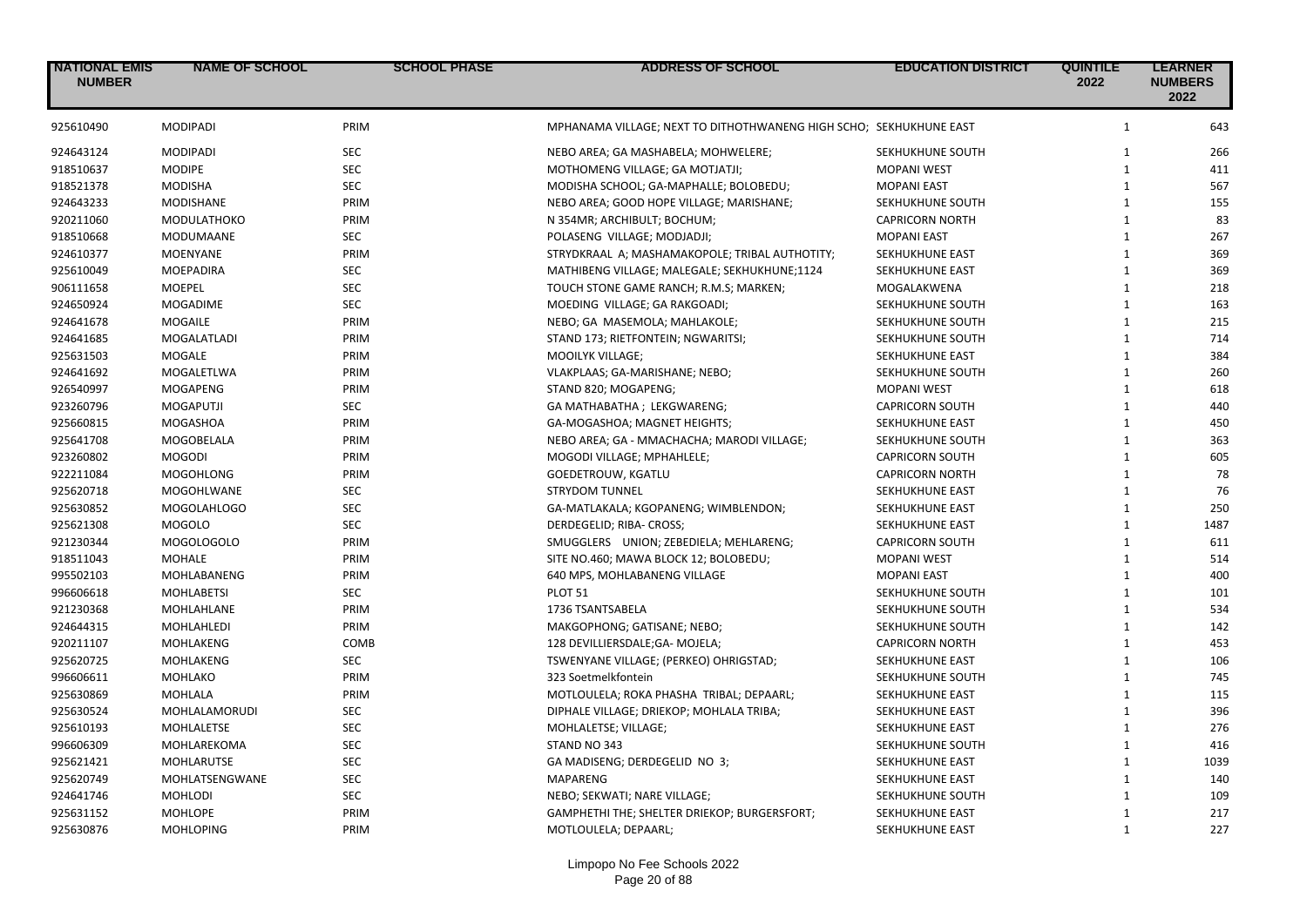| <b>NATIONAL EMIS</b><br><b>NUMBER</b> | <b>NAME OF SCHOOL</b> | <b>SCHOOL PHASE</b> | <b>ADDRESS OF SCHOOL</b>                         | <b>EDUCATION DISTRICT</b> | <b>QUINTILE</b><br>2022 | <b>LEARNER</b><br><b>NUMBERS</b><br>2022 |
|---------------------------------------|-----------------------|---------------------|--------------------------------------------------|---------------------------|-------------------------|------------------------------------------|
| 925610261                             | MOHLOTLWANE           | <b>SEC</b>          | <b>INDIE GA MAESELA</b>                          | SEKHUKHUNE EAST           | $\mathbf{1}$            | 108                                      |
| 918511050                             | <b>MOHOKONE</b>       | PRIM                | MOHOKONE VILLAGE; STAND NO 194; GA - KGAPANE;83  | <b>MOPANI EAST</b>        | $\mathbf{1}$            | 259                                      |
| 901340401                             | <b>MOHUMI</b>         | <b>SEC</b>          | MOSHATE; GA-SEKGOPO;                             | <b>MOPANI WEST</b>        | $\mathbf{1}$            | 603                                      |
| 925610056                             | <b>MOHWADUBA</b>      | <b>SEC</b>          | GAMMELA; SOETVELDEN; SEKHUKHUNELAND;             | SEKHUKHUNE EAST           | $\mathbf{1}$            | 216                                      |
| 924641753                             | <b>MOHWELERE</b>      | PRIM                | MOHWELERE VILLAGE; MASHABELA; NEBO DISTRICT;     | SEKHUKHUNE SOUTH          | $\mathbf{1}$            | 272                                      |
| 925630883                             | <b>MOILA</b>          | <b>SEC</b>          | BUGERSFORT; DRIEKOP; GRAYDON;                    | SEKHUKHUNE EAST           | $\mathbf{1}$            | 117                                      |
| 925620756                             | <b>MOISELE</b>        | PRIM                | GAMAKOFANE VILLAGE; BURGERSFORT                  | SEKHUKHUNE EAST           | $\mathbf{1}$            | 396                                      |
| 924641777                             | <b>MOKALAPA</b>       | PRIM                | MOHLOGWE BUSSTOP; MASEMOLA VILLAGE; GA MOKALAPA; | SEKHUKHUNE SOUTH          | $\mathbf{1}$            | 285                                      |
| 925660839                             | <b>MOKALE</b>         | PRIM                | <b>GA SEOPELA</b>                                | SEKHUKHUNE EAST           | $\mathbf{1}$            | 173                                      |
| 925620763                             | <b>MOKGABUDI</b>      | PRIM                | MAHUBAHUBA VILLAGE; BOTHASHOEK; 01 BAPEDI;       | SEKHUKHUNE EAST           | $\mathbf{1}$            | 1048                                     |
| 924650498                             | MOKGALABJE            | COMB                | NO 0313C; THABALEBOTO VILL; KGOZI MAPHEPHA II;   | SEKHUKHUNE SOUTH          | $\mathbf{1}$            | 222                                      |
| 924641791                             | <b>MOKGAPI</b>        | <b>SEC</b>          | MALOPE VILLAGE; NOOITGESIEN; MASEMOLA;           | SEKHUKHUNE SOUTH          | $\mathbf{1}$            | 107                                      |
| 924641784                             | <b>MOKGERETLI</b>     | <b>SEC</b>          | DITLADING SECTION; PHOKWANE VILLAGE; NEBO;       | SEKHUKHUNE SOUTH          | $\mathbf{1}$            | 400                                      |
| 925643186                             | <b>MOKGOKO</b>        | PRIM                | SCHEEPERERUST FARM; GA MASHABELA NEBO;           | SEKHUKHUNE SOUTH          | $\mathbf{1}$            | 160                                      |
| 924641807                             | MOKGOMA PHOKOANE      | PRIM                | NEBO; PHOKWANE VILLAGE; MALEGALE;                | SEKHUKHUNE SOUTH          | $\mathbf{1}$            | 1014                                     |
| 924641821                             | <b>MOKGUBI</b>        | <b>SEC</b>          | NEBO AREA; GAPHAAHLA; MASEHLANENG;               | SEKHUKHUNE SOUTH          | $\mathbf{1}$            | 105                                      |
| 918511074                             | <b>MOKGWATHI</b>      | PRIM                | MOGWATHI BLOCK 11; BOLOBEDU DISTRICT;            | <b>MOPANI WEST</b>        | $\mathbf{1}$            | 504                                      |
| 906121051                             | <b>MOKHARI</b>        | <b>SEC</b>          | VLAKFONTEIN FARM; NABOOMSPRUIT;                  | WATERBERG                 | $\mathbf{1}$            | 455                                      |
| 925610209                             | <b>MOKHINE</b>        | SEC                 | PHAHLAMANOGE; VILLAGE; GEENEINDE;                | SEKHUKHUNE EAST           | $\mathbf{1}$            | 514                                      |
| 920211121                             | MOKIDIANE MORUKHU     | PRIM                | NORMANDY VILLAGE; MADIBENG;                      | <b>CAPRICORN NORTH</b>    | $\mathbf{1}$            | 153                                      |
| 925620770                             | <b>MOKOBOLA</b>       | PRIM                | MOKOBOLA VILLAGE; GA-MAKOFANE;                   | SEKHUKHUNE EAST           | $\mathbf{1}$            | 317                                      |
| 910133078                             | <b>MOKOLO</b>         | PRIM                | 527; EXT 1; LESEDING LOCATION;                   | WATERBERG                 | $\mathbf{1}$            | 1018                                     |
| 923260857                             | MOKOLOBANE            | PRIM                | MOLOKOBANE; SUCCESS VILLAGE; MATHABATHA TRIBAL;  | <b>CAPRICORN SOUTH</b>    | $\mathbf{1}$            | 113                                      |
| 921230399                             | <b>MOKONE</b>         | PRIM                | <b>MOTANTANYANE</b>                              | <b>CAPRICORN SOUTH</b>    | $\mathbf{1}$            | 148                                      |
| 924651927                             | MOKONEAMABULA         | <b>SEC</b>          | NEBO; GA-RAKGOADI; MOHLALAOTWANE;                | SEKHUKHUNE SOUTH          | $\mathbf{1}$            | 254                                      |
| 918510699                             | <b>MOKOPE</b>         | <b>SEC</b>          | GA - MATSHWI VILLAGE; MODJADJI;                  | <b>MOPANI EAST</b>        | $\mathbf{1}$            | 832                                      |
| 918510705                             | МОКОТО                | <b>SEC</b>          | <b>BOQA VILLAGE</b>                              | <b>MOPANI EAST</b>        | $\mathbf{1}$            | 401                                      |
| 920211138                             | <b>MOKUMURU</b>       | PRIM                | RITTERS HOUSE, MOKUMURU, BOCHUM                  | <b>CAPRICORN NORTH</b>    | $\mathbf{1}$            | 209                                      |
| 918521361                             | <b>MOKUTU</b>         | SEC                 | GA NAKAMPE; BOLOBEDU; DUIWELSKLOOF;              | <b>MOPANI EAST</b>        | $\mathbf{1}$            | 613                                      |
| 925620787                             | <b>MOKUTUNG</b>       | PRIM                | ARDWICK; MOKUTUNG; OHRIGSTAD;                    | SEKHUKHUNE EAST           | $\mathbf{1}$            | 155                                      |
| 925631176                             | <b>MOKWADIBE</b>      | <b>SEC</b>          | CLAPHAM; GA-MANYAKA; DRIEKOP;                    | SEKHUKHUNE EAST           | $\mathbf{1}$            | 353                                      |
| 926540256                             | <b>MOKWANE</b>        | <b>SEC</b>          | MOGAPENG VILLAGE                                 | <b>MOPANI WEST</b>        | $\mathbf{1}$            | 249                                      |
| 918511098                             | MOKWASELE             | PRIM                | MODUBUNG VILLAGE; BOLOBEDU;                      | <b>MOPANI EAST</b>        | $\mathbf{1}$            | 520                                      |
| 918510712                             | <b>MOLAI JUBILEE</b>  | <b>SEC</b>          | <b>SENOBELA</b>                                  | <b>MOPANI EAST</b>        | $\mathbf{1}$            | 475                                      |
| 925630500                             | MOLAKA                | PRIM                | SEKITI VILLAGE; MAANDAGSHOEK;                    | SEKHUKHUNE EAST           | $\mathbf{1}$            | 189                                      |
| 926541020                             | MOLALANA              | PRIM                | MOLALANA VILLAGE; NEAR MABINS CROSS;             | <b>MOPANI WEST</b>        | $\mathbf{1}$            | 296                                      |
| 923260864                             | MOLAPOMATEBELE        | PRIM                | STAANPLAAS                                       | <b>CAPRICORN SOUTH</b>    | $\mathbf{1}$            | 438                                      |
| 918521354                             | <b>MOLATE</b>         | <b>SEC</b>          | JAMELA VILLAGE; MOLOTOTSI;                       | <b>MOPANI EAST</b>        | $\mathbf{1}$            | 504                                      |
| 924641846                             | <b>MOLEBELEDI</b>     | <b>SEC</b>          | MOLEBELEDI VILLAGE; BOX 719; MASEMOLA;           | SEKHUKHUNE SOUTH          | $\mathbf{1}$            | 87                                       |
| 923260871                             | <b>MOLEKE</b>         | PRIM                | LEKGWARENG; GA MATHABATHA NEXT TO MOSHATE;       | <b>CAPRICORN SOUTH</b>    | $\mathbf{1}$            | 471                                      |
| 918511104                             | MOLEKETLA             | PRIM                | MOLEKETLA VILLAGE; BOLOBEDU; TZANEEN;            | <b>MOPANI WEST</b>        | $\mathbf{1}$            | 636                                      |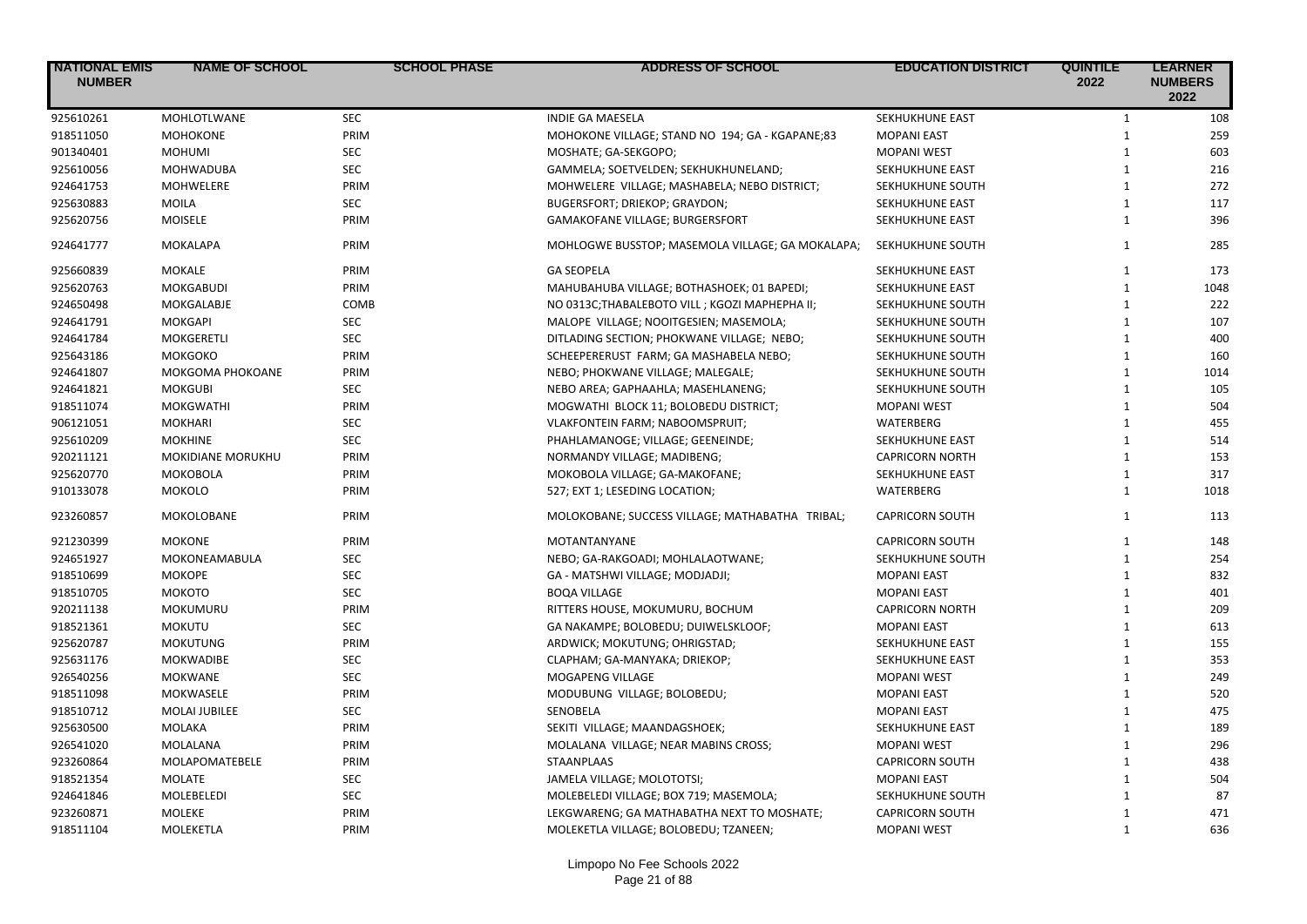| <b>INATIONAL EMIS</b><br><b>NUMBER</b> | <b>NAME OF SCHOOL</b> | <b>SCHOOL PHASE</b> | <b>ADDRESS OF SCHOOL</b>                          | <b>EDUCATION DISTRICT</b> | <b>QUINTILE</b><br>2022 | <b>LEARNER</b><br><b>NUMBERS</b><br>2022 |
|----------------------------------------|-----------------------|---------------------|---------------------------------------------------|---------------------------|-------------------------|------------------------------------------|
| 921230405                              | <b>MOLEMO</b>         | PRIM                | <b>BOLAHLAKGOMO VILLAGE</b>                       | <b>CAPRICORN SOUTH</b>    | $\mathbf{1}$            | 239                                      |
| 924661429                              | MOLEPANE              | SEC                 | GA MOLEPANE; JANE FURSE;                          | SEKHUKHUNE EAST           | $\mathbf{1}$            | 346                                      |
| 925660853                              | MOLESHATLOU           | <b>SEC</b>          | MAILA MAPITSANE VILLAGE; SEKHUKHUNELAND;          | SEKHUKHUNE EAST           | $\mathbf{1}$            | 484                                      |
| 925610605                              | <b>MOLETSE</b>        | PRIM                | PHAHLAMANOGE; 10 GEENEINDE; TAUPHAHLAMOHLAKA;     | SEKHUKHUNE EAST           | $\mathbf{1}$            | 219                                      |
| 925611042                              | MOLOKE                | PRIM                | NEXT TO APEL POST OFFICE; MANK;                   | SEKHUKHUNE EAST           | $\mathbf{1}$            | 962                                      |
| 920212377                              | <b>MOLOKO</b>         | <b>SEC</b>          | PAPPEGAAI VILLAGE; MALEBOGO TRIBAL AUTHORITY;     | <b>CAPRICORN NORTH</b>    | $\mathbf{1}$            | 215                                      |
| 918511111                              | MOLOKWANE             | PRIM                | MOOKGO VILLAGE; BLOCK 7;                          | <b>MOPANI WEST</b>        | $\mathbf{1}$            | 336                                      |
| 912531587                              | MOLOMAHLAPI           | <b>SEC</b>          | BOTSWANA (WORCESTER)                              | <b>MOPANI WEST</b>        | $\mathbf{1}$            | 790                                      |
| 924641906                              | MOLOMOTOATAU          | SEC                 | GAMASEMOLA; MABOPANE SECTION;                     | SEKHUKHUNE SOUTH          | $\mathbf{1}$            | 121                                      |
| 925630890                              | <b>MOLOPO</b>         | PRIM                | MALOKELA VILLAGE; PUTNEY;                         | SEKHUKHUNE EAST           | $\mathbf{1}$            | 219                                      |
| 923260888                              | <b>MOLOTOADI</b>      | PRIM                | MOLOTOADI SCHOOL;NEW STANDS; NGWANAME;            | <b>CAPRICORN SOUTH</b>    | $\mathbf{1}$            | 323                                      |
| 924641913                              | <b>MOLWETSI</b>       | <b>SEC</b>          | NEBO; MOGALADI;                                   | SEKHUKHUNE SOUTH          | $\mathbf{1}$            | 438                                      |
| 925660204                              | MONAMOLEDI            | <b>SEC</b>          | MANGANENG; SEKHUKHUNE;99;                         | SEKHUKHUNE EAST           | $\mathbf{1}$            | 1055                                     |
| 925630180                              | MONAMPANE             | PRIM                | ROKA MASHABELA; TRIBAL AUTHORITY; GAMONGATANE;    | SEKHUKHUNE EAST           | $\mathbf{1}$            | 292                                      |
| 924661641                              | MONAPANAPE            | PRIM                | GA MOLEPANE; JANE FURSE;                          | SEKHUKHUNE EAST           | $\mathbf{1}$            | 445                                      |
| 921142225                              | <b>MONENE</b>         | PRIM                | PAULOS FARM                                       | MOGALAKWENA               | $\mathbf{1}$            | 215                                      |
| 924650146                              | <b>MONTSOSABOSEGO</b> | PRIM                | MANAPJANE VILLAGE                                 | SEKHUKHUNE SOUTH          | $\mathbf{1}$            | 1040                                     |
| 924641937                              | <b>MONYAKU</b>        | <b>SEC</b>          | THABAMPSHE; GA-MASEMOLA; NEBO;                    | SEKHUKHUNE SOUTH          | $\mathbf{1}$            | 153                                      |
| 920211145                              | <b>MONYEBODI</b>      | PRIM                | MILBANK FARM; MALEBOHO LOCATION; GA MONYEBODI;    | <b>CAPRICORN NORTH</b>    | $\mathbf{1}$            | 721                                      |
| 918512220                              | <b>MOOKGO</b>         | <b>SEC</b>          | GA-MOOKGO; BLOCK 6; P.O.XIHOKO;                   | <b>MOPANI WEST</b>        | $\mathbf{1}$            | 141                                      |
| 925660877                              | <b>MOOKWANE</b>       | PRIM                | MADIBONG VILLAGE; MALAENENG;99;                   | SEKHUKHUNE EAST           | $\mathbf{1}$            | 315                                      |
| 924641944                              | <b>MOOMANE</b>        | PRIM                | NEBO; GA MARISHANE; MOOMANE VILLAGE;              | SEKHUKHUNE SOUTH          | $\mathbf{1}$            | 233                                      |
| 996606522                              | <b>MOOSRIVIER</b>     | COMB                | SCHOEMAN CITRUS FARM                              | SEKHUKHUNE SOUTH          | $\mathbf{1}$            | 278                                      |
| 920211176                              | MOPHAMAMONA           | PRIM                | BROADIEHILL; GA MOCHEMI;                          | <b>CAPRICORN NORTH</b>    | $\mathbf{1}$            | 271                                      |
| 918510743                              | <b>MOPYE</b>          | <b>SEC</b>          | MOPYE VILLAGE; MODJADJI;                          | <b>MOPANI WEST</b>        | $\mathbf{1}$            | 486                                      |
| 925620817                              | <b>MORABA</b>         | PRIM                | GA-MORABA; LEBOENG; OHRIGSTAD;                    | SEKHUKHUNE EAST           | $\mathbf{1}$            | 255                                      |
| 918511128                              | MORAPALALA            | PRIM                | MORAPALALA; VILLAGE; SENOBELA NO 4;               | <b>MOPANI WEST</b>        | $\mathbf{1}$            | 417                                      |
| 906121075                              | MORARELA              | PRIM                | MORARELA VILLAGE; HINLOPEN;                       | SEKHUKHUNE SOUTH          | $\mathbf{1}$            | 578                                      |
| 992207100                              | <b>MOREBENG</b>       | <b>SEC</b>          | <b>CAPRICORN PARK</b>                             | <b>CAPRICORN NORTH</b>    | $\mathbf{1}$            | 373                                      |
| 921230429                              | <b>MOREMOTSE</b>      | <b>SEC</b>          | SERULENG VILLAGE; ROOIBOSCHFONTEIN; ZEBEDIELA;417 | <b>CAPRICORN SOUTH</b>    | $\mathbf{1}$            | 131                                      |
| 925620824                              | <b>MORETHUSHE</b>     | PRIM                | ALVERTON VILLAGE; STASIE SECTION, BURGERSFORT;    | SEKHUKHUNE EAST           | $\mathbf{1}$            | 472                                      |
| 925620831                              | <b>MOREWANE</b>       | PRIM                | DERDEGELID GA RIBA; MADITHONGWANA; RIBA CROSS;    | SEKHUKHUNE EAST           | $\mathbf{1}$            | 474                                      |
| 924641999                              | <b>MORITI</b>         | <b>SEC</b>          | NEBO; PHOKWANE; SEKOTI;                           | SEKHUKHUNE SOUTH          | $\mathbf{1}$            | 109                                      |
| 925610612                              | MOROAMOCHE            | PRIM                | MOHLALETSE VILLAGE                                | SEKHUKHUNE EAST           | $\mathbf{1}$            | 97                                       |
| 996606717                              | MOROATHEBE            | COMB                | P O BOX 36                                        | SEKHUKHUNE SOUTH          | $\mathbf{1}$            | 719                                      |
| 925630531                              | MOROKADIETA           | PRIM                | GA MAAPEA VILLAGE; DRIEKOP;                       | SEKHUKHUNE EAST           | $\mathbf{1}$            | 168                                      |
| 925610285                              | MOROKALEBOLE          | <b>SEC</b>          | GA NKWANA; MAPULANENG;5152;                       | SEKHUKHUNE EAST           | $\mathbf{1}$            | 106                                      |
| 925631510                              | <b>MOROKE</b>         | PRIM                | MOROKE VILLAGE; MECKLENBERURG;                    | SEKHUKHUNE EAST           | $\mathbf{1}$            | 705                                      |
| 925630906                              | <b>MOROLENG</b>       | PRIM                | MOROLENG SHAKUNG; DRIEKOP;                        | SEKHUKHUNE EAST           | $\mathbf{1}$            | 167                                      |
| 905651132                              | MOROPE-MATLALA        | PRIM                | VAALBANK VILLAGE; GA-RAKGWADI;                    | SEKHUKHUNE SOUTH          | $\mathbf{1}$            | 233                                      |
| 925630548                              | MORULADILEPE          | PRIM                | SEHLAKU VILLAGE; MAANDAGSHOEK;                    | SEKHUKHUNE EAST           | $\mathbf{1}$            | 599                                      |
|                                        |                       |                     |                                                   |                           |                         |                                          |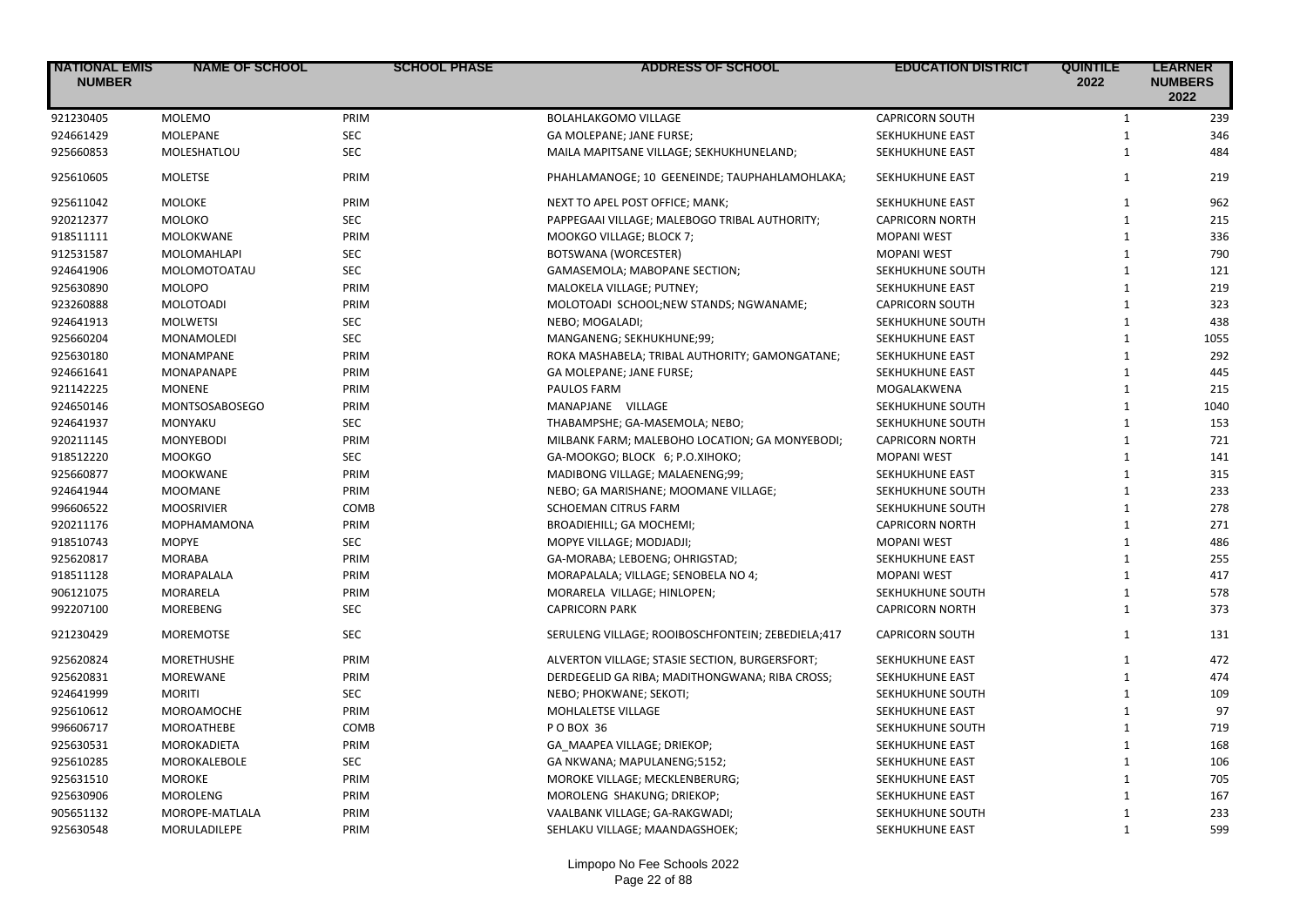| <b>INATIONAL EMIS</b><br><b>NUMBER</b> | <b>NAME OF SCHOOL</b> | <b>SCHOOL PHASE</b> | <b>ADDRESS OF SCHOOL</b>                        | <b>EDUCATION DISTRICT</b> | <b>QUINTILE</b><br>2022 | <b>LEARNER</b><br><b>NUMBERS</b><br>2022 |
|----------------------------------------|-----------------------|---------------------|-------------------------------------------------|---------------------------|-------------------------|------------------------------------------|
| 924642008                              | <b>MORULANA</b>       | PRIM                | PATANTSHAWANE; VILLAGE; NEBO;                   | SEKHUKHUNE SOUTH          | $\mathbf{1}$            | 250                                      |
| 918511135                              | <b>MORUTSI</b>        | PRIM                | MORUTSI VILLAGE; MODJADJI;                      | <b>MOPANI WEST</b>        | $\mathbf{1}$            | 794                                      |
| 925620848                              | <b>MORWAKGWADI</b>    | PRIM                | MATSHIRETSANE                                   | SEKHUKHUNE EAST           | $\mathbf{1}$            | 317                                      |
| 918510750                              | MORWATSHEHLA          | <b>SEC</b>          | SENOPEIWA WARDI; BOLOBEDU;                      | <b>MOPANI EAST</b>        | $\mathbf{1}$            | 398                                      |
| 996602405                              | <b>MOSEBU</b>         | PRIM                | ZONE 7, GAMASHAMOTHANE                          | SEKHUKHUNE EAST           | $\mathbf{1}$            | 1656                                     |
| 925630555                              | <b>MOSEDI</b>         | SEC                 | GAMAHLOKOANE                                    | SEKHUKHUNE EAST           | $\mathbf{1}$            | 332                                      |
| 925630203                              | <b>MOSEGO</b>         | <b>SEC</b>          | NTSWANENG VILLAGE; DRIEKOP;                     | SEKHUKHUNE EAST           | $\mathbf{1}$            | 180                                      |
| 925631534                              | <b>MOSEKI</b>         | <b>SEC</b>          | GA- MAKGOPA VILLAGE; DRIEKOP;                   | SEKHUKHUNE EAST           | $\mathbf{1}$            | 191                                      |
| 992204302                              | <b>MOSHABI</b>        | PRIM                | MADIKELENG                                      | <b>CAPRICORN SOUTH</b>    | $\mathbf{1}$            | 233                                      |
| 918511142                              | MOSHAKGA              | PRIM                | MOSHAKGA VILLAGE; BOLOBEDU DISTRICT;            | <b>MOPANI EAST</b>        | $\mathbf{1}$            | 629                                      |
| 924650221                              | <b>MOSHATE</b>        | SEC                 | GA- MATSEPE VILLAGE; TAFELKOP; STAND NO 676;    | SEKHUKHUNE SOUTH          | $\mathbf{1}$            | 288                                      |
| 924651149                              | <b>MOSHEGE</b>        | PRIM                | SELEBANENG                                      | SEKHUKHUNE SOUTH          | $\mathbf{1}$            | 44                                       |
| 907131065                              | <b>MOSHIA</b>         | <b>SEC</b>          | KNOPFONNTEIN; ALMA INFORMAL SETTLEMENT;         | WATERBERG                 | $\mathbf{1}$            | 259                                      |
| 925260925                              | <b>MOSHIANE</b>       | PRIM                | GA PHASHA; MOHLALETSE;                          | SEKHUKHUNE EAST           | $\mathbf{1}$            | 222                                      |
| 921121099                              | <b>MOSHIBUDI</b>      | PRIM                | GA MOKABA VILLAGE; TWEEFOTEIN;238;              | MOGALAKWENA               | $\mathbf{1}$            | 448                                      |
| 920211190                              | <b>MOSHOKOA</b>       | <b>SEC</b>          | 135; SLAAPHOEK VILLAGE; RADITSHABA;             | <b>CAPRICORN NORTH</b>    | $\mathbf{1}$            | 557                                      |
| 996606621                              | <b>MOTETI</b>         | PRIM                | STAND NO. 267                                   | SEKHUKHUNE SOUTH          | $\mathbf{1}$            | 536                                      |
| 924650153                              | <b>MOTHEONG</b>       | PRIM                | SITE NO 812; LEEUFONTEIN; MOGANYAKA;            | SEKHUKHUNE SOUTH          | $\mathbf{1}$            | 1320                                     |
| 918512497                              | <b>MOTHOBEKHI</b>     | PRIM                | MOTHOBEKHI VILLAGE; GAMOTHOBEKHI; MODJADJI;837  | <b>MOPANI EAST</b>        | $\mathbf{1}$            | 246                                      |
| 918511166                              | <b>MOTHOMENG</b>      | PRIM                | MOTHOMENG VILLAGE; MODJADJI;                    | <b>MOPANI WEST</b>        | $\mathbf{1}$            | 523                                      |
| 924651859                              | <b>MOTJEDI</b>        | <b>SEC</b>          | DIPAKAPAKENG; VILLAGE; TEFELKOP;                | SEKHUKHUNE SOUTH          | $\mathbf{1}$            | 1025                                     |
| 925620855                              | <b>MOTLAILANE</b>     | <b>SEC</b>          | MOTLAILANE VILLAGE; ALVERTON; BURGERSFORT;      | <b>SEKHUKHUNE EAST</b>    | $\mathbf{1}$            | 66                                       |
| 925630210                              | MOTLAMOTSE            | PRIM                | MASHABELA DILOKONG; HACKNEY;                    | SEKHUKHUNE EAST           | $\mathbf{1}$            | 623                                      |
| 921140854                              | <b>MOTLARE</b>        | PRIM                | UITZICH VILL; STEILOOP;                         | MOGALAKWENA               | $\mathbf{1}$            | 600                                      |
| 918512183                              | <b>MOTLOBONI</b>      | COMB                | SENOPELWA VILLAGE; MODJADJI;                    | <b>MOPANI EAST</b>        | $\mathbf{1}$            | 1169                                     |
| 924642077                              | MOTLOKWE              | PRIM                | NEBO; MAMONE; GA SEKWATI;                       | SEKHUKHUNE SOUTH          | $\mathbf{1}$            | 499                                      |
| 925630913                              | MOTLOULELA            | SEC                 | MOTLOULELA VILLAGE; MAGAKALA AREA; DRIEKOP;     | SEKHUKHUNE EAST           | $\mathbf{1}$            | 189                                      |
| 925630227                              | MOTSATSANA            | PRIM                | MOSOTSE VILLAGE; NEAR ATOK MINE;                | SEKHUKHUNE EAST           | $\mathbf{1}$            | 147                                      |
| 924643414                              | <b>MOTSATSI</b>       | PRIM                | KROKODILEHEUWEL; GA MAMPANA;                    | SEKHUKHUNE SOUTH          | $\mathbf{1}$            | 321                                      |
| 901340623                              | MOTSEKETLA            | PRIM                | HEADMAN MAMERIRI; SEKGOPO VILLAGE; MOOKETSI;    | <b>MOPANI WEST</b>        | $\mathbf{1}$            | 876                                      |
| 924642091                              | <b>MOTSEMOGOLO</b>    | PRIM                | GA TISANE MOSHATE;NEBO;                         | SEKHUKHUNE SOUTH          | $\mathbf{1}$            | 192                                      |
| 924650504                              | <b>MOTSEPHIRI</b>     | PRIM                | GEMBOKSPRUIT; MOTSEPHIRI;                       | SEKHUKHUNE SOUTH          | $\mathbf{1}$            | 280                                      |
| 921231064                              | MOTSERERENG           | PRIM                | MOTSERERENG VILLAGE; INDUNA WILSON; MAHLOMOTJA; | <b>CAPRICORN SOUTH</b>    | $\mathbf{1}$            | 147                                      |
| 901340425                              | <b>MOTSHUEDI</b>      | <b>SEC</b>          | MAROTHOLONG; GA-SEKGOPO;                        | <b>MOPANI WEST</b>        | $\mathbf{1}$            | 919                                      |
| 918510767                              | <b>MOTSIPA</b>        | <b>SEC</b>          | RAMAROKA VILLAGE; DUIWELSKLOOF;                 | <b>MOPANI EAST</b>        | $\mathbf{1}$            | 275                                      |
| 919340265                              | MOTSOKOTSA            | PRIM                | KWATANE VILLAGE; GA-PHOOKO; PAULUSWEG;          | <b>MOPANI EAST</b>        | $\mathbf{1}$            | 510                                      |
| 924642114                              | <b>MOTSWALEDI</b>     | <b>SEC</b>          | GREENSIDE VILLAGE; PHOKWANE; NEBO;              | SEKHUKHUNE SOUTH          | $\mathbf{1}$            | 100                                      |
| 924642121                              | <b>MOTUBATSE</b>      | <b>SEC</b>          | NEBO AREA; GA- MASEMOLA; MAHLAKOLE;             | SEKHUKHUNE SOUTH          | $\mathbf{1}$            | 354                                      |
| 918511173                              | <b>MOTUPAKGOMO</b>    | PRIM                | MOTUPA VILLAGE                                  | <b>MOPANI WEST</b>        | $\mathbf{1}$            | 1255                                     |
| 925620879                              | MOUKANGOE             | <b>SEC</b>          | <b>GA MOTODI;</b>                               | SEKHUKHUNE EAST           | $\mathbf{1}$            | 362                                      |
| 930361217                              | <b>MOVHE</b>          | <b>SEC</b>          | PIET BOOI; MULENZHE;                            | <b>VHEMBE EAST</b>        | $\mathbf{1}$            | 145                                      |
| 918530853                              | <b>MPAPALATI</b>      | PRIM                | STAND NUMBER 410; XIHOKO VILLAGE;               | <b>MOPANI WEST</b>        | $\mathbf{1}$            | 327                                      |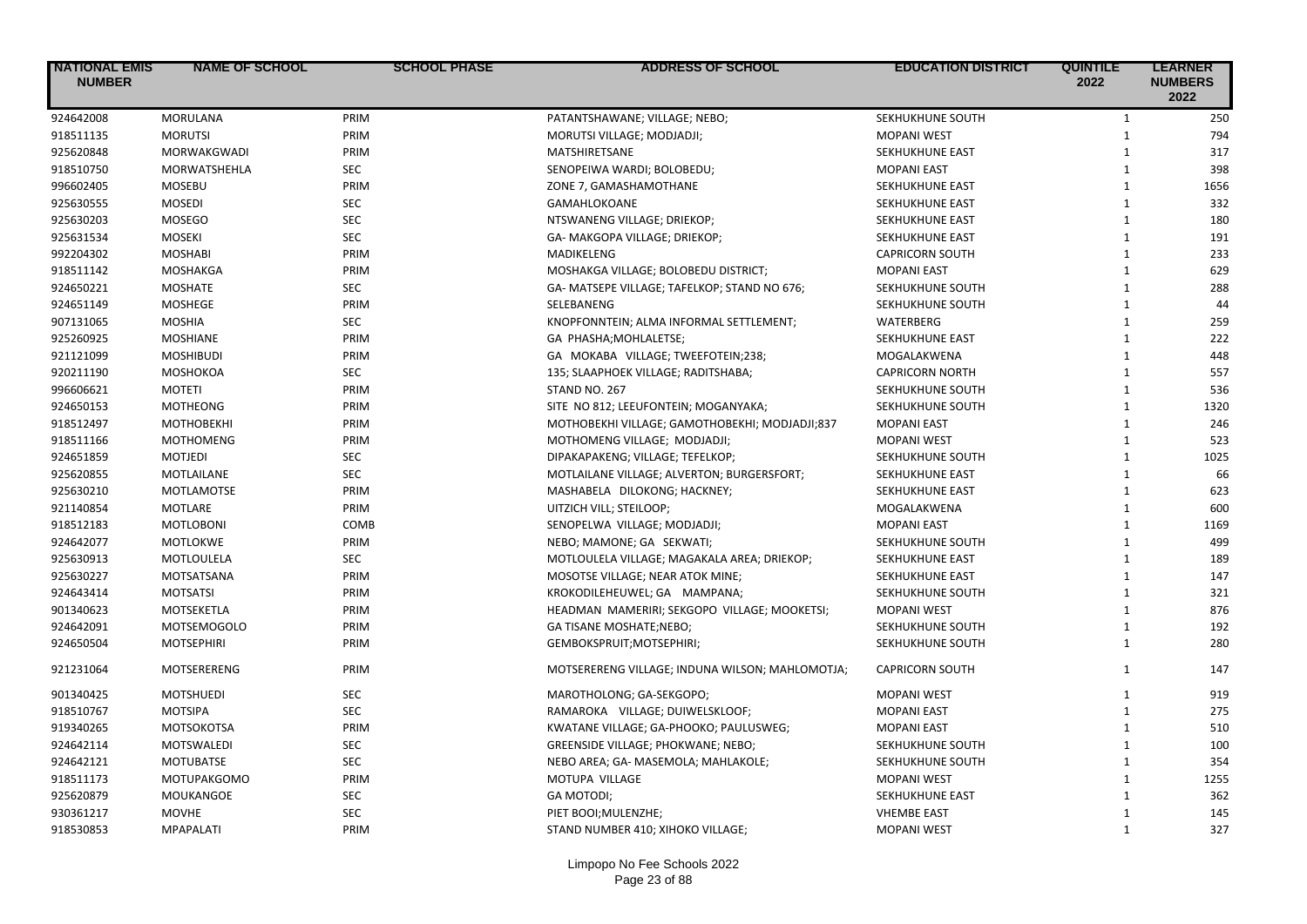| <b>NATIONAL EMIS</b><br><b>NUMBER</b> | <b>NAME OF SCHOOL</b>    | <b>SCHOOL PHASE</b> | <b>ADDRESS OF SCHOOL</b>                                     | <b>EDUCATION DISTRICT</b> | <b>QUINTILE</b><br>2022 | <b>LEARNER</b><br><b>NUMBERS</b><br>2022 |
|---------------------------------------|--------------------------|---------------------|--------------------------------------------------------------|---------------------------|-------------------------|------------------------------------------|
| 918512623                             | <b>MPAPATLA</b>          | <b>SEC</b>          | MAMANNOHA VILLAGE                                            | <b>MOPANI WEST</b>        | $\mathbf{1}$            | 187                                      |
| 924642138                             | <b>MPELEGENG</b>         | PRIM                | NEBO; GA MADIHLABA;                                          | SEKHUKHUNE SOUTH          | $\mathbf{1}$            | 634                                      |
| 921230481                             | <b>MPELEGENG MATLALA</b> | PRIM                | GA MATLALA DICHOEUNG; ZEBEDIELA;                             | SEKHUKHUNE SOUTH          | $\mathbf{1}$            | 398                                      |
| 915530860                             | <b>MPENYISI</b>          | PRIM                | ST. NO. 274; MBHEKWANA VILLAGE; NWAMITA;                     | <b>MOPANI WEST</b>        | $\mathbf{1}$            | 585                                      |
| 918511180                             | MPEPULE -2               | PRIM                | SHAAMIRIRI WARD B                                            | <b>MOPANI EAST</b>        | $\mathbf{1}$            | 372                                      |
| 925631541                             | <b>MPETJE</b>            | PRIM                | SURBITON; MORAPANENG;                                        | SEKHUKHUNE EAST           | $\mathbf{1}$            | 232                                      |
| 930350071                             | MPFARISENI               | <b>SEC</b>          | MALAMANGWA VT 1296; STERKSTROOM FARM; MPHAPHULI; VHEMBE EAST |                           | $\mathbf{1}$            | 173                                      |
| 925610704                             | MPHAANENG                | PRIM                | <b>MPHAANENG GANKOANA</b>                                    | SEKHUKHUNE EAST           | $\mathbf{1}$            | 146                                      |
| 923260949                             | <b>MPHACHUE</b>          | <b>SEC</b>          | MOGODI GA MPHAHLELE                                          | <b>CAPRICORN SOUTH</b>    | $\mathbf{1}$            | 428                                      |
| 924650290                             | MPHAHLELE                | <b>SEC</b>          | MAMPHOKGO VILLAGE; RAHLAGANE LOCAL; GOVERMENT;               | SEKHUKHUNE SOUTH          | $\mathbf{1}$            | 389                                      |
| 925610506                             | <b>MPHANAMA</b>          | PRIM                | MPHANAMA VILLAGE; TAU KGAPOLA;                               | SEKHUKHUNE EAST           | $\mathbf{1}$            | 574                                      |
| 921110815                             | <b>MPHARI</b>            | SEC                 | STAND 38 VIANA; VILLAGE; BAKENBERG;                          | MOGALAKWENA               | $\mathbf{1}$            | 443                                      |
| 924642145                             | <b>MPHEGOLLE</b>         | <b>SEC</b>          | SETLABOSWANA; VOGELSTRUISKOPIES; GAMASEMOLA;                 | SEKHUKHUNE SOUTH          | $\mathbf{1}$            | 194                                      |
| 920211220                             | <b>MPHELA</b>            | <b>SEC</b>          | MAPHELA SCHOOL; ZIESTICLETS WATLAD; BOCHUM;                  | <b>CAPRICORN NORTH</b>    | $\mathbf{1}$            | 252                                      |
| 996601400                             | MPHELA 'A MARUMO         | <b>SEC</b>          | <b>MANKOTSANE VILLAGE</b>                                    | SEKHUKHUNE EAST           | $\mathbf{1}$            | 1071                                     |
| 925610063                             | <b>MPHELE</b>            | <b>SEC</b>          | <b>MAILA SEGOLO</b>                                          | SEKHUKHUNE EAST           | $\mathbf{1}$            | 403                                      |
| 924642152                             | MPHELE A MPHELE          | <b>SEC</b>          | NEBO; GA-MOLOI; SATEBONG VILLAGE;                            | SEKHUKHUNE SOUTH          | $\mathbf{1}$            | 264                                      |
| 996606620                             | <b>MPHELENG</b>          | PRIM                | STAND No. 39                                                 | SEKHUKHUNE SOUTH          | $\mathbf{1}$            | 710                                      |
| 920211237                             | MPHENGWA                 | <b>SEC</b>          | MALEBOHO POLICE STATION; (ELDORADO); BOCHUM;                 | <b>CAPRICORN NORTH</b>    | $\mathbf{1}$            | 347                                      |
| 918510781                             | MPHIRI-O-TEE             | <b>SEC</b>          | GAPITISONI; SENOPELA BLOCK 18; BOX 5021;                     | <b>MOPANI EAST</b>        | $\mathbf{1}$            | 334                                      |
| 925630937                             | <b>MPHOGO</b>            | PRIM                | GA-MPHOGO; CROYDON;                                          | SEKHUKHUNE EAST           | $\mathbf{1}$            | 142                                      |
| 919341084                             | <b>MPHUMA</b>            | <b>SEC</b>          | MAMAILA LOCAL GOVERNMENT                                     | <b>MOPANI EAST</b>        | $\mathbf{1}$            | 434                                      |
| 925660945                             | <b>MPILO</b>             | SEC                 | MARULANENG; GROENLAND;                                       | SEKHUKHUNE EAST           | $\mathbf{1}$            | 478                                      |
| 921121174                             | <b>MPIRWABIRWA</b>       | <b>SEC</b>          | 352                                                          | MOGALAKWENA               | $\mathbf{1}$            | 281                                      |
| 924643407                             | <b>MPOLE</b>             | <b>SEC</b>          | VLAKPLAAS; MARISHANE;                                        | SEKHUKHUNE SOUTH          | $\mathbf{1}$            | 171                                      |
| 921230924                             | <b>MPOTLA</b>            | <b>SEC</b>          | MAKGOPHONG VILLAGE; ZEBEDIELA;                               | <b>CAPRICORN SOUTH</b>    | $\mathbf{1}$            | 79                                       |
| 929310851                             | MUDZIDZIDZI              | PRIM                | MUDZIDZIDZI VILLAGE; P O BOX 475; MAKONDE;984                | <b>VHEMBE EAST</b>        | $\mathbf{1}$            | 36                                       |
| 916410669                             | MUHAWU                   | <b>SEC</b>          | KHAKHALA VILLAGE; GIYANI; SITE NO.392;                       | <b>MOPANI EAST</b>        | $\mathbf{1}$            | 198                                      |
| 911360696                             | <b>MUKHOMI</b>           | PRIM                | MUKHOMI VILLAGE; MALAMULELE;                                 | <b>VHEMBE EAST</b>        | $\mathbf{1}$            | 495                                      |
| 930351227                             | MUKHWANTHELI             | <b>SEC</b>          | <b>DIDIDI</b>                                                | <b>VHEMBE EAST</b>        | $\mathbf{1}$            | 880                                      |
| 929310912                             | <b>MUKONDENI</b>         | PRIM                | MUKONDENI VILLEGE                                            | <b>VHEMBE EAST</b>        | $\mathbf{1}$            | 134                                      |
| 930360719                             | <b>MULENZHE</b>          | PRIM                | MULENZHE VILLAGE; PIETBOOI;                                  | <b>VHEMBE EAST</b>        | $\mathbf{1}$            | 495                                      |
| 916410683                             | MUNGHONGHOMA             | PRIM                | MUNGHONGHOMA; VILLAGE; GIYANI;                               | <b>MOPANI EAST</b>        | $\mathbf{1}$            | 327                                      |
| 916410690                             | <b>MUNINGINISI</b>       | PRIM                | MUNINGINISI BLOCK 03                                         | <b>MOPANI EAST</b>        | $\mathbf{1}$            | 1017                                     |
| 904340739                             | <b>MUNNIK</b>            | PRIM                | <b>BLOEMTUIN</b>                                             | <b>MOPANI WEST</b>        | $\mathbf{1}$            | 333                                      |
| 930350408                             | <b>MURAGA</b>            | PRIM                | HA-MURAGA; THOHOYANDOU;                                      | <b>VHEMBE EAST</b>        | $\mathbf{1}$            | 299                                      |
| 921140885                             | <b>MUSHI</b>             | PRIM                | MUSHI VILLAGE; NEXT TO MADJADJI STORE; MARKEN;               | MOGALAKWENA               | $\mathbf{1}$            | 389                                      |
| 930361149                             | <b>MUSHIRU</b>           | PRIM                | MUSHIRU; VT 1573; MPHAPHULI;                                 | <b>VHEMBE EAST</b>        | $\mathbf{1}$            | 184                                      |
| 916410706                             | <b>MUSHIYANI</b>         | PRIM                | MUSHIYANI VILLAGE; DZUMERI TRIBAL OFFICE;                    | <b>MOPANI EAST</b>        | $\mathbf{1}$            | 339                                      |
| 916410713                             | MUSWANAMA                | PRIM                | DZUMERI TAUTHORITY; MAPHATA VILLAGE;                         | <b>MOPANI EAST</b>        | $\mathbf{1}$            | 557                                      |
| 930360733                             | <b>MUTOTI</b>            | PRIM                | MUTOTI VILLAGE; THOHOYANDOU;                                 | <b>VHEMBE EAST</b>        | $\mathbf{1}$            | 160                                      |
|                                       |                          |                     |                                                              |                           |                         |                                          |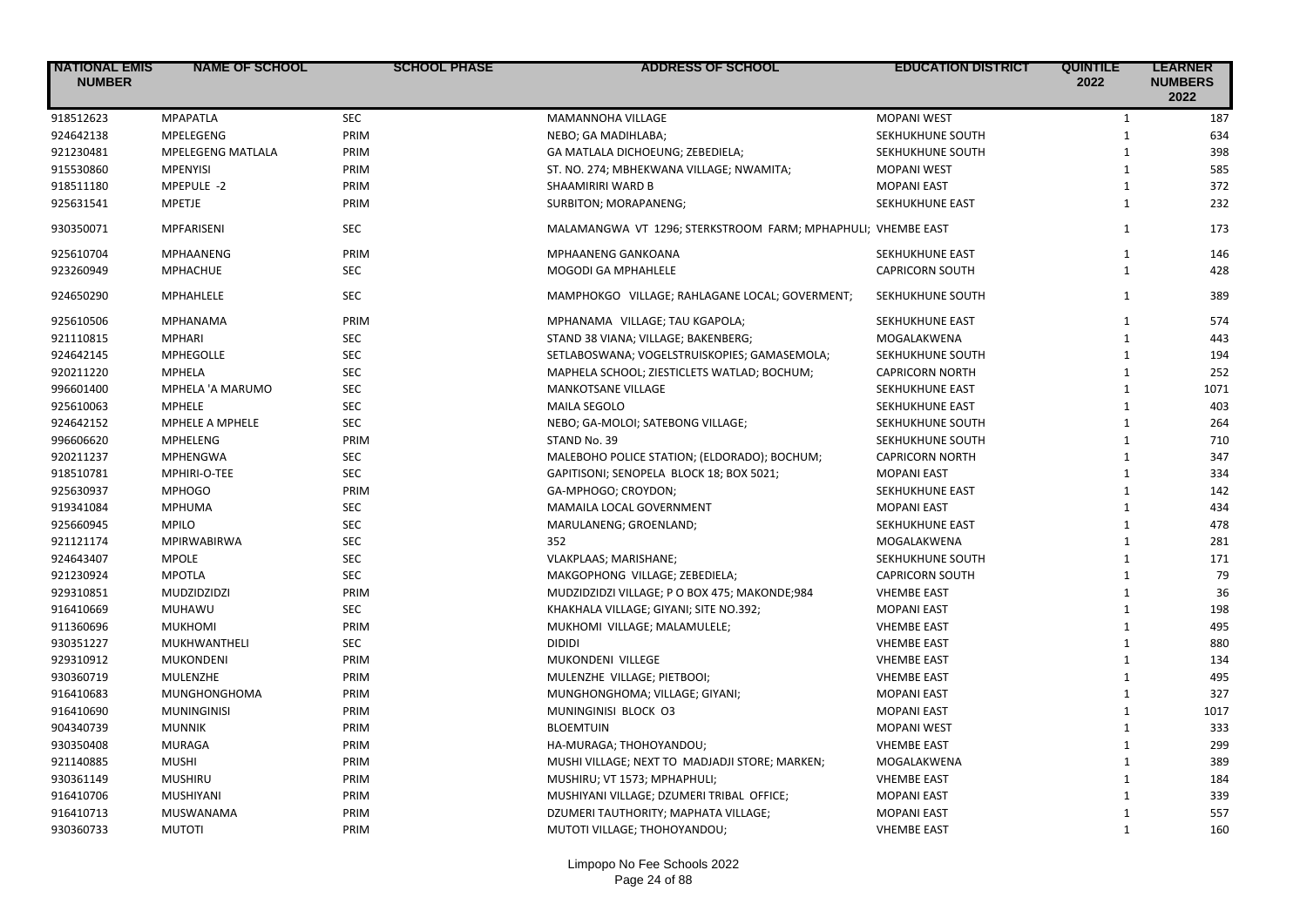| 930361354<br><b>MUTSHENA</b><br>MULENZHE; MULENZHE TRIBAL;<br><b>VHEMBE EAST</b><br>83<br>PRIM<br>$\mathbf{1}$<br>996606515<br><b>MUTSI</b><br>PRIM<br><b>MARBLE HALL</b><br>SEKHUKHUNE SOUTH<br>$\mathbf{1}$<br>317<br>916410720<br>772<br><b>MUYEXE</b><br>PRIM<br>MUYEXE VILLAGE; SHIVITI TRIBAL AUTHORITY;<br><b>MOPANI EAST</b><br>$\mathbf{1}$<br><b>SEC</b><br>321<br>920211268<br><b>MY DARLING</b><br>MY DARLING VILLAGE; BOCHU;<br><b>CAPRICORN NORTH</b><br>$\mathbf{1}$<br>924651439<br>PRIM<br>$\mathbf{1}$<br>410<br><b>MZIMHLOPHE</b><br><b>FRISGEWAGHT</b><br>SEKHUKHUNE SOUTH<br>919341091<br><b>SEC</b><br>434<br><b>NAHAKWE</b><br>LEMONDOKOP VILLAGE; GA MAMAILA;<br><b>MOPANI EAST</b><br>$\mathbf{1}$<br>PRIM<br>918520764<br>$\mathbf{1}$<br>524<br><b>NAKAMPE</b><br>GA- NAKAMPE VILLAGE; MAMAILA WARD;<br><b>MOPANI EAST</b><br>920211275<br><b>NAKEDI</b><br><b>SEC</b><br>$\mathbf{1}$<br>344<br>DE VREDE; GA-KIBI BLOUBURG; BOCHUM;<br><b>CAPRICORN NORTH</b><br>PRIM<br>921142089<br>NAKEDI-KOBE<br>R 200; VERSTOTELING; BAKONE TRIBAL AUTHORITY;<br>$\mathbf{1}$<br>301<br>MOGALAKWENA<br><b>SEC</b><br>1278<br>925630562<br><b>NAKGWADI</b><br>MOOIHOEK; MALAHLENG; DRIEKOP;<br>SEKHUKHUNE EAST<br>$\mathbf{1}$<br>924642206<br>PRIM<br>GA-SELEPE NEXT TO GA-MASHABELA<br>SEKHUKHUNE SOUTH<br>$\mathbf{1}$<br>60<br><b>NALA</b><br>924650238<br><b>SEC</b><br>NALEDI-YA-MESO<br>DIKGALAOPENG; POTGIETERSHOOP;<br>SEKHUKHUNE SOUTH<br>$\mathbf{1}$<br>135<br>909131164<br>COMB<br>$\mathbf{1}$<br>736<br>NALETSANA<br>FARM DOORNFONTEIN; KOEDOESKOP; DIST THABAZIMBI;<br>WATERBERG<br>617<br>919341919<br><b>NAMATSABO</b><br>PRIM<br>LEMONDDROP VILLAGE;MAMAILA-KOLOBETONA; SEKGOSESE;<br>$\mathbf{1}$<br>MOPANI EAST<br>924642213<br><b>SEC</b><br>105<br><b>NAMUDI</b><br>MAKGOPHNG; NEBO;<br>SEKHUKHUNE SOUTH<br>$\mathbf{1}$<br><b>SEC</b><br>429<br>926540294<br><b>NAPSADI</b><br>MAKGAUNG VILLAGE; STAND NO 720;<br><b>MOPANI WEST</b><br>$\mathbf{1}$<br>930310714<br><b>SEC</b><br>362<br>NDARIENI<br>VHURIVHURI VILLAGE; MPHAPHULI TERRITORIAL; COUNCIL;<br><b>VHEMBE EAST</b><br>$\mathbf{1}$<br><b>SEC</b><br>317<br>924651293<br>NDENDEKA<br>STERKFONTEIN VILLAGE; EMARATHENI;<br>SEKHUKHUNE SOUTH<br>$\mathbf{1}$<br>916410737<br><b>SEC</b><br>$\mathbf{1}$<br>358<br>NDENGEZA<br>NDENGEZA TRIBAL; AUTHORITY BLOCK A;<br><b>MOPANI EAST</b><br>916420451<br><b>SEC</b><br>$\mathbf{1}$<br>472<br><b>NDHAMBI</b><br><b>MZILELA VILLAGE</b><br><b>MOPANI EAST</b><br>916410744<br><b>SEC</b><br><b>MOPANI EAST</b><br>$\mathbf{1}$<br>322<br>NDINDANI-HLOMELA<br>NDINDANI VILLAGE<br>916420468<br>PRIM<br>$\mathbf{1}$<br>543<br>NDZHOVELA<br>DZUMERI BLOCK 31 ; DANIEL VILLAGE;<br><b>MOPANI EAST</b><br>908110822<br>PRIM<br>1367<br>NELSONSKOP<br>NO 522 MARAPONG; MOHWILIRI STREET; BOX 4665;<br><b>WATERBERG</b><br>$\mathbf{1}$<br>924642237<br><b>SEC</b><br>330<br>NGALE<br>NEBO; MOOMANE;<br>SEKHUKHUNE SOUTH<br>$\mathbf{1}$<br>916410867<br>PRIM<br>376<br><b>NGCECHE</b><br>NDENGEZA BLOCK B PHIKELA VILLAGE<br><b>MOPANI EAST</b><br>$\mathbf{1}$<br>916410768<br>PRIM<br>627<br>NGHALALUME<br>NGHALALUME VILLAGE<br><b>MOPANI EAST</b><br>$\mathbf{1}$<br>916410775<br><b>NGHATSANI</b><br>PRIM<br>MHLAVA VHELEMU; GIYANI AREA; THOMO TRIBAL;<br>$\mathbf{1}$<br>274<br><b>MOPANI EAST</b><br>228<br>916410782<br>$\mathbf{1}$<br><b>NGHILAZI</b><br>PRIM<br><b>GUWELA VILLAGE</b><br><b>MOPANI EAST</b><br>1515<br>916420475<br><b>SEC</b><br>MAGEVA VILLAGE; DZUMERI TRIBAL A; GIYANI;<br><b>MOPANI EAST</b><br>$\mathbf{1}$<br><b>NGHONYAMA</b><br>915531320<br>PRIM<br>$\mathbf{1}$<br>101<br>NGHWAZANA<br>RUNNYMEDE VILLAGE; NWAMITWA; LETABA;<br><b>MOPANI WEST</b><br>924642244<br><b>SEC</b><br>46<br><b>NGOATOANAPE</b><br>MOHLOTSI VILLAGE; NEBO;<br>SEKHUKHUNE SOUTH<br>$\mathbf{1}$<br>924651279<br><b>SEC</b><br>627<br><b>NGULU</b><br>FRISGEWAGHT; SEPHAKU VILLAGE;165;<br>SEKHUKHUNE SOUTH<br>$\mathbf{1}$<br>925660952<br><b>SEC</b><br>$\mathbf{1}$<br>586<br>NGWAABE COMPREHENSIVE<br>GA MASHA; AAPIESBOOM 869; NGWAABE;<br>SEKHUKHUNE EAST<br>923260987<br><b>SEC</b><br>$\mathbf{1}$<br>120<br><b>NGWAMOREI</b><br>BOX 214; MATHABATHA MPHAANENG; GROOTFONTEIN;<br><b>CAPRICORN SOUTH</b><br>924642251<br>PRIM<br>PEBA TRADING STORE MAMATJEKELE VILLAGE<br>$\mathbf{1}$<br>176<br>NGWANABEKANE<br>SEKHUKHUNE SOUTH | <b>INATIONAL EMIS</b><br><b>NUMBER</b> | <b>NAME OF SCHOOL</b> | <b>SCHOOL PHASE</b> | <b>ADDRESS OF SCHOOL</b>                     | <b>EDUCATION DISTRICT</b> | <b>QUINTILE</b><br>2022 | <b>LEARNER</b><br><b>NUMBERS</b><br>2022 |
|----------------------------------------------------------------------------------------------------------------------------------------------------------------------------------------------------------------------------------------------------------------------------------------------------------------------------------------------------------------------------------------------------------------------------------------------------------------------------------------------------------------------------------------------------------------------------------------------------------------------------------------------------------------------------------------------------------------------------------------------------------------------------------------------------------------------------------------------------------------------------------------------------------------------------------------------------------------------------------------------------------------------------------------------------------------------------------------------------------------------------------------------------------------------------------------------------------------------------------------------------------------------------------------------------------------------------------------------------------------------------------------------------------------------------------------------------------------------------------------------------------------------------------------------------------------------------------------------------------------------------------------------------------------------------------------------------------------------------------------------------------------------------------------------------------------------------------------------------------------------------------------------------------------------------------------------------------------------------------------------------------------------------------------------------------------------------------------------------------------------------------------------------------------------------------------------------------------------------------------------------------------------------------------------------------------------------------------------------------------------------------------------------------------------------------------------------------------------------------------------------------------------------------------------------------------------------------------------------------------------------------------------------------------------------------------------------------------------------------------------------------------------------------------------------------------------------------------------------------------------------------------------------------------------------------------------------------------------------------------------------------------------------------------------------------------------------------------------------------------------------------------------------------------------------------------------------------------------------------------------------------------------------------------------------------------------------------------------------------------------------------------------------------------------------------------------------------------------------------------------------------------------------------------------------------------------------------------------------------------------------------------------------------------------------------------------------------------------------------------------------------------------------------------------------------------------------------------------------------------------------------------------------------------------------------------------------------------------------------------------------------------------------------------------------------------------------------------------------------------------------------------------------------------------------------------------------------------------------------------------------------------------------------------------------------------------------------------------------------------------------------------------------|----------------------------------------|-----------------------|---------------------|----------------------------------------------|---------------------------|-------------------------|------------------------------------------|
|                                                                                                                                                                                                                                                                                                                                                                                                                                                                                                                                                                                                                                                                                                                                                                                                                                                                                                                                                                                                                                                                                                                                                                                                                                                                                                                                                                                                                                                                                                                                                                                                                                                                                                                                                                                                                                                                                                                                                                                                                                                                                                                                                                                                                                                                                                                                                                                                                                                                                                                                                                                                                                                                                                                                                                                                                                                                                                                                                                                                                                                                                                                                                                                                                                                                                                                                                                                                                                                                                                                                                                                                                                                                                                                                                                                                                                                                                                                                                                                                                                                                                                                                                                                                                                                                                                                                                                                                    |                                        |                       |                     |                                              |                           |                         |                                          |
|                                                                                                                                                                                                                                                                                                                                                                                                                                                                                                                                                                                                                                                                                                                                                                                                                                                                                                                                                                                                                                                                                                                                                                                                                                                                                                                                                                                                                                                                                                                                                                                                                                                                                                                                                                                                                                                                                                                                                                                                                                                                                                                                                                                                                                                                                                                                                                                                                                                                                                                                                                                                                                                                                                                                                                                                                                                                                                                                                                                                                                                                                                                                                                                                                                                                                                                                                                                                                                                                                                                                                                                                                                                                                                                                                                                                                                                                                                                                                                                                                                                                                                                                                                                                                                                                                                                                                                                                    |                                        |                       |                     |                                              |                           |                         |                                          |
|                                                                                                                                                                                                                                                                                                                                                                                                                                                                                                                                                                                                                                                                                                                                                                                                                                                                                                                                                                                                                                                                                                                                                                                                                                                                                                                                                                                                                                                                                                                                                                                                                                                                                                                                                                                                                                                                                                                                                                                                                                                                                                                                                                                                                                                                                                                                                                                                                                                                                                                                                                                                                                                                                                                                                                                                                                                                                                                                                                                                                                                                                                                                                                                                                                                                                                                                                                                                                                                                                                                                                                                                                                                                                                                                                                                                                                                                                                                                                                                                                                                                                                                                                                                                                                                                                                                                                                                                    |                                        |                       |                     |                                              |                           |                         |                                          |
|                                                                                                                                                                                                                                                                                                                                                                                                                                                                                                                                                                                                                                                                                                                                                                                                                                                                                                                                                                                                                                                                                                                                                                                                                                                                                                                                                                                                                                                                                                                                                                                                                                                                                                                                                                                                                                                                                                                                                                                                                                                                                                                                                                                                                                                                                                                                                                                                                                                                                                                                                                                                                                                                                                                                                                                                                                                                                                                                                                                                                                                                                                                                                                                                                                                                                                                                                                                                                                                                                                                                                                                                                                                                                                                                                                                                                                                                                                                                                                                                                                                                                                                                                                                                                                                                                                                                                                                                    |                                        |                       |                     |                                              |                           |                         |                                          |
|                                                                                                                                                                                                                                                                                                                                                                                                                                                                                                                                                                                                                                                                                                                                                                                                                                                                                                                                                                                                                                                                                                                                                                                                                                                                                                                                                                                                                                                                                                                                                                                                                                                                                                                                                                                                                                                                                                                                                                                                                                                                                                                                                                                                                                                                                                                                                                                                                                                                                                                                                                                                                                                                                                                                                                                                                                                                                                                                                                                                                                                                                                                                                                                                                                                                                                                                                                                                                                                                                                                                                                                                                                                                                                                                                                                                                                                                                                                                                                                                                                                                                                                                                                                                                                                                                                                                                                                                    |                                        |                       |                     |                                              |                           |                         |                                          |
|                                                                                                                                                                                                                                                                                                                                                                                                                                                                                                                                                                                                                                                                                                                                                                                                                                                                                                                                                                                                                                                                                                                                                                                                                                                                                                                                                                                                                                                                                                                                                                                                                                                                                                                                                                                                                                                                                                                                                                                                                                                                                                                                                                                                                                                                                                                                                                                                                                                                                                                                                                                                                                                                                                                                                                                                                                                                                                                                                                                                                                                                                                                                                                                                                                                                                                                                                                                                                                                                                                                                                                                                                                                                                                                                                                                                                                                                                                                                                                                                                                                                                                                                                                                                                                                                                                                                                                                                    |                                        |                       |                     |                                              |                           |                         |                                          |
|                                                                                                                                                                                                                                                                                                                                                                                                                                                                                                                                                                                                                                                                                                                                                                                                                                                                                                                                                                                                                                                                                                                                                                                                                                                                                                                                                                                                                                                                                                                                                                                                                                                                                                                                                                                                                                                                                                                                                                                                                                                                                                                                                                                                                                                                                                                                                                                                                                                                                                                                                                                                                                                                                                                                                                                                                                                                                                                                                                                                                                                                                                                                                                                                                                                                                                                                                                                                                                                                                                                                                                                                                                                                                                                                                                                                                                                                                                                                                                                                                                                                                                                                                                                                                                                                                                                                                                                                    |                                        |                       |                     |                                              |                           |                         |                                          |
|                                                                                                                                                                                                                                                                                                                                                                                                                                                                                                                                                                                                                                                                                                                                                                                                                                                                                                                                                                                                                                                                                                                                                                                                                                                                                                                                                                                                                                                                                                                                                                                                                                                                                                                                                                                                                                                                                                                                                                                                                                                                                                                                                                                                                                                                                                                                                                                                                                                                                                                                                                                                                                                                                                                                                                                                                                                                                                                                                                                                                                                                                                                                                                                                                                                                                                                                                                                                                                                                                                                                                                                                                                                                                                                                                                                                                                                                                                                                                                                                                                                                                                                                                                                                                                                                                                                                                                                                    |                                        |                       |                     |                                              |                           |                         |                                          |
|                                                                                                                                                                                                                                                                                                                                                                                                                                                                                                                                                                                                                                                                                                                                                                                                                                                                                                                                                                                                                                                                                                                                                                                                                                                                                                                                                                                                                                                                                                                                                                                                                                                                                                                                                                                                                                                                                                                                                                                                                                                                                                                                                                                                                                                                                                                                                                                                                                                                                                                                                                                                                                                                                                                                                                                                                                                                                                                                                                                                                                                                                                                                                                                                                                                                                                                                                                                                                                                                                                                                                                                                                                                                                                                                                                                                                                                                                                                                                                                                                                                                                                                                                                                                                                                                                                                                                                                                    |                                        |                       |                     |                                              |                           |                         |                                          |
|                                                                                                                                                                                                                                                                                                                                                                                                                                                                                                                                                                                                                                                                                                                                                                                                                                                                                                                                                                                                                                                                                                                                                                                                                                                                                                                                                                                                                                                                                                                                                                                                                                                                                                                                                                                                                                                                                                                                                                                                                                                                                                                                                                                                                                                                                                                                                                                                                                                                                                                                                                                                                                                                                                                                                                                                                                                                                                                                                                                                                                                                                                                                                                                                                                                                                                                                                                                                                                                                                                                                                                                                                                                                                                                                                                                                                                                                                                                                                                                                                                                                                                                                                                                                                                                                                                                                                                                                    |                                        |                       |                     |                                              |                           |                         |                                          |
|                                                                                                                                                                                                                                                                                                                                                                                                                                                                                                                                                                                                                                                                                                                                                                                                                                                                                                                                                                                                                                                                                                                                                                                                                                                                                                                                                                                                                                                                                                                                                                                                                                                                                                                                                                                                                                                                                                                                                                                                                                                                                                                                                                                                                                                                                                                                                                                                                                                                                                                                                                                                                                                                                                                                                                                                                                                                                                                                                                                                                                                                                                                                                                                                                                                                                                                                                                                                                                                                                                                                                                                                                                                                                                                                                                                                                                                                                                                                                                                                                                                                                                                                                                                                                                                                                                                                                                                                    |                                        |                       |                     |                                              |                           |                         |                                          |
|                                                                                                                                                                                                                                                                                                                                                                                                                                                                                                                                                                                                                                                                                                                                                                                                                                                                                                                                                                                                                                                                                                                                                                                                                                                                                                                                                                                                                                                                                                                                                                                                                                                                                                                                                                                                                                                                                                                                                                                                                                                                                                                                                                                                                                                                                                                                                                                                                                                                                                                                                                                                                                                                                                                                                                                                                                                                                                                                                                                                                                                                                                                                                                                                                                                                                                                                                                                                                                                                                                                                                                                                                                                                                                                                                                                                                                                                                                                                                                                                                                                                                                                                                                                                                                                                                                                                                                                                    |                                        |                       |                     |                                              |                           |                         |                                          |
|                                                                                                                                                                                                                                                                                                                                                                                                                                                                                                                                                                                                                                                                                                                                                                                                                                                                                                                                                                                                                                                                                                                                                                                                                                                                                                                                                                                                                                                                                                                                                                                                                                                                                                                                                                                                                                                                                                                                                                                                                                                                                                                                                                                                                                                                                                                                                                                                                                                                                                                                                                                                                                                                                                                                                                                                                                                                                                                                                                                                                                                                                                                                                                                                                                                                                                                                                                                                                                                                                                                                                                                                                                                                                                                                                                                                                                                                                                                                                                                                                                                                                                                                                                                                                                                                                                                                                                                                    |                                        |                       |                     |                                              |                           |                         |                                          |
|                                                                                                                                                                                                                                                                                                                                                                                                                                                                                                                                                                                                                                                                                                                                                                                                                                                                                                                                                                                                                                                                                                                                                                                                                                                                                                                                                                                                                                                                                                                                                                                                                                                                                                                                                                                                                                                                                                                                                                                                                                                                                                                                                                                                                                                                                                                                                                                                                                                                                                                                                                                                                                                                                                                                                                                                                                                                                                                                                                                                                                                                                                                                                                                                                                                                                                                                                                                                                                                                                                                                                                                                                                                                                                                                                                                                                                                                                                                                                                                                                                                                                                                                                                                                                                                                                                                                                                                                    |                                        |                       |                     |                                              |                           |                         |                                          |
|                                                                                                                                                                                                                                                                                                                                                                                                                                                                                                                                                                                                                                                                                                                                                                                                                                                                                                                                                                                                                                                                                                                                                                                                                                                                                                                                                                                                                                                                                                                                                                                                                                                                                                                                                                                                                                                                                                                                                                                                                                                                                                                                                                                                                                                                                                                                                                                                                                                                                                                                                                                                                                                                                                                                                                                                                                                                                                                                                                                                                                                                                                                                                                                                                                                                                                                                                                                                                                                                                                                                                                                                                                                                                                                                                                                                                                                                                                                                                                                                                                                                                                                                                                                                                                                                                                                                                                                                    |                                        |                       |                     |                                              |                           |                         |                                          |
|                                                                                                                                                                                                                                                                                                                                                                                                                                                                                                                                                                                                                                                                                                                                                                                                                                                                                                                                                                                                                                                                                                                                                                                                                                                                                                                                                                                                                                                                                                                                                                                                                                                                                                                                                                                                                                                                                                                                                                                                                                                                                                                                                                                                                                                                                                                                                                                                                                                                                                                                                                                                                                                                                                                                                                                                                                                                                                                                                                                                                                                                                                                                                                                                                                                                                                                                                                                                                                                                                                                                                                                                                                                                                                                                                                                                                                                                                                                                                                                                                                                                                                                                                                                                                                                                                                                                                                                                    |                                        |                       |                     |                                              |                           |                         |                                          |
|                                                                                                                                                                                                                                                                                                                                                                                                                                                                                                                                                                                                                                                                                                                                                                                                                                                                                                                                                                                                                                                                                                                                                                                                                                                                                                                                                                                                                                                                                                                                                                                                                                                                                                                                                                                                                                                                                                                                                                                                                                                                                                                                                                                                                                                                                                                                                                                                                                                                                                                                                                                                                                                                                                                                                                                                                                                                                                                                                                                                                                                                                                                                                                                                                                                                                                                                                                                                                                                                                                                                                                                                                                                                                                                                                                                                                                                                                                                                                                                                                                                                                                                                                                                                                                                                                                                                                                                                    |                                        |                       |                     |                                              |                           |                         |                                          |
|                                                                                                                                                                                                                                                                                                                                                                                                                                                                                                                                                                                                                                                                                                                                                                                                                                                                                                                                                                                                                                                                                                                                                                                                                                                                                                                                                                                                                                                                                                                                                                                                                                                                                                                                                                                                                                                                                                                                                                                                                                                                                                                                                                                                                                                                                                                                                                                                                                                                                                                                                                                                                                                                                                                                                                                                                                                                                                                                                                                                                                                                                                                                                                                                                                                                                                                                                                                                                                                                                                                                                                                                                                                                                                                                                                                                                                                                                                                                                                                                                                                                                                                                                                                                                                                                                                                                                                                                    |                                        |                       |                     |                                              |                           |                         |                                          |
|                                                                                                                                                                                                                                                                                                                                                                                                                                                                                                                                                                                                                                                                                                                                                                                                                                                                                                                                                                                                                                                                                                                                                                                                                                                                                                                                                                                                                                                                                                                                                                                                                                                                                                                                                                                                                                                                                                                                                                                                                                                                                                                                                                                                                                                                                                                                                                                                                                                                                                                                                                                                                                                                                                                                                                                                                                                                                                                                                                                                                                                                                                                                                                                                                                                                                                                                                                                                                                                                                                                                                                                                                                                                                                                                                                                                                                                                                                                                                                                                                                                                                                                                                                                                                                                                                                                                                                                                    |                                        |                       |                     |                                              |                           |                         |                                          |
|                                                                                                                                                                                                                                                                                                                                                                                                                                                                                                                                                                                                                                                                                                                                                                                                                                                                                                                                                                                                                                                                                                                                                                                                                                                                                                                                                                                                                                                                                                                                                                                                                                                                                                                                                                                                                                                                                                                                                                                                                                                                                                                                                                                                                                                                                                                                                                                                                                                                                                                                                                                                                                                                                                                                                                                                                                                                                                                                                                                                                                                                                                                                                                                                                                                                                                                                                                                                                                                                                                                                                                                                                                                                                                                                                                                                                                                                                                                                                                                                                                                                                                                                                                                                                                                                                                                                                                                                    |                                        |                       |                     |                                              |                           |                         |                                          |
|                                                                                                                                                                                                                                                                                                                                                                                                                                                                                                                                                                                                                                                                                                                                                                                                                                                                                                                                                                                                                                                                                                                                                                                                                                                                                                                                                                                                                                                                                                                                                                                                                                                                                                                                                                                                                                                                                                                                                                                                                                                                                                                                                                                                                                                                                                                                                                                                                                                                                                                                                                                                                                                                                                                                                                                                                                                                                                                                                                                                                                                                                                                                                                                                                                                                                                                                                                                                                                                                                                                                                                                                                                                                                                                                                                                                                                                                                                                                                                                                                                                                                                                                                                                                                                                                                                                                                                                                    |                                        |                       |                     |                                              |                           |                         |                                          |
|                                                                                                                                                                                                                                                                                                                                                                                                                                                                                                                                                                                                                                                                                                                                                                                                                                                                                                                                                                                                                                                                                                                                                                                                                                                                                                                                                                                                                                                                                                                                                                                                                                                                                                                                                                                                                                                                                                                                                                                                                                                                                                                                                                                                                                                                                                                                                                                                                                                                                                                                                                                                                                                                                                                                                                                                                                                                                                                                                                                                                                                                                                                                                                                                                                                                                                                                                                                                                                                                                                                                                                                                                                                                                                                                                                                                                                                                                                                                                                                                                                                                                                                                                                                                                                                                                                                                                                                                    |                                        |                       |                     |                                              |                           |                         |                                          |
|                                                                                                                                                                                                                                                                                                                                                                                                                                                                                                                                                                                                                                                                                                                                                                                                                                                                                                                                                                                                                                                                                                                                                                                                                                                                                                                                                                                                                                                                                                                                                                                                                                                                                                                                                                                                                                                                                                                                                                                                                                                                                                                                                                                                                                                                                                                                                                                                                                                                                                                                                                                                                                                                                                                                                                                                                                                                                                                                                                                                                                                                                                                                                                                                                                                                                                                                                                                                                                                                                                                                                                                                                                                                                                                                                                                                                                                                                                                                                                                                                                                                                                                                                                                                                                                                                                                                                                                                    |                                        |                       |                     |                                              |                           |                         |                                          |
|                                                                                                                                                                                                                                                                                                                                                                                                                                                                                                                                                                                                                                                                                                                                                                                                                                                                                                                                                                                                                                                                                                                                                                                                                                                                                                                                                                                                                                                                                                                                                                                                                                                                                                                                                                                                                                                                                                                                                                                                                                                                                                                                                                                                                                                                                                                                                                                                                                                                                                                                                                                                                                                                                                                                                                                                                                                                                                                                                                                                                                                                                                                                                                                                                                                                                                                                                                                                                                                                                                                                                                                                                                                                                                                                                                                                                                                                                                                                                                                                                                                                                                                                                                                                                                                                                                                                                                                                    |                                        |                       |                     |                                              |                           |                         |                                          |
|                                                                                                                                                                                                                                                                                                                                                                                                                                                                                                                                                                                                                                                                                                                                                                                                                                                                                                                                                                                                                                                                                                                                                                                                                                                                                                                                                                                                                                                                                                                                                                                                                                                                                                                                                                                                                                                                                                                                                                                                                                                                                                                                                                                                                                                                                                                                                                                                                                                                                                                                                                                                                                                                                                                                                                                                                                                                                                                                                                                                                                                                                                                                                                                                                                                                                                                                                                                                                                                                                                                                                                                                                                                                                                                                                                                                                                                                                                                                                                                                                                                                                                                                                                                                                                                                                                                                                                                                    |                                        |                       |                     |                                              |                           |                         |                                          |
|                                                                                                                                                                                                                                                                                                                                                                                                                                                                                                                                                                                                                                                                                                                                                                                                                                                                                                                                                                                                                                                                                                                                                                                                                                                                                                                                                                                                                                                                                                                                                                                                                                                                                                                                                                                                                                                                                                                                                                                                                                                                                                                                                                                                                                                                                                                                                                                                                                                                                                                                                                                                                                                                                                                                                                                                                                                                                                                                                                                                                                                                                                                                                                                                                                                                                                                                                                                                                                                                                                                                                                                                                                                                                                                                                                                                                                                                                                                                                                                                                                                                                                                                                                                                                                                                                                                                                                                                    |                                        |                       |                     |                                              |                           |                         |                                          |
|                                                                                                                                                                                                                                                                                                                                                                                                                                                                                                                                                                                                                                                                                                                                                                                                                                                                                                                                                                                                                                                                                                                                                                                                                                                                                                                                                                                                                                                                                                                                                                                                                                                                                                                                                                                                                                                                                                                                                                                                                                                                                                                                                                                                                                                                                                                                                                                                                                                                                                                                                                                                                                                                                                                                                                                                                                                                                                                                                                                                                                                                                                                                                                                                                                                                                                                                                                                                                                                                                                                                                                                                                                                                                                                                                                                                                                                                                                                                                                                                                                                                                                                                                                                                                                                                                                                                                                                                    |                                        |                       |                     |                                              |                           |                         |                                          |
|                                                                                                                                                                                                                                                                                                                                                                                                                                                                                                                                                                                                                                                                                                                                                                                                                                                                                                                                                                                                                                                                                                                                                                                                                                                                                                                                                                                                                                                                                                                                                                                                                                                                                                                                                                                                                                                                                                                                                                                                                                                                                                                                                                                                                                                                                                                                                                                                                                                                                                                                                                                                                                                                                                                                                                                                                                                                                                                                                                                                                                                                                                                                                                                                                                                                                                                                                                                                                                                                                                                                                                                                                                                                                                                                                                                                                                                                                                                                                                                                                                                                                                                                                                                                                                                                                                                                                                                                    |                                        |                       |                     |                                              |                           |                         |                                          |
|                                                                                                                                                                                                                                                                                                                                                                                                                                                                                                                                                                                                                                                                                                                                                                                                                                                                                                                                                                                                                                                                                                                                                                                                                                                                                                                                                                                                                                                                                                                                                                                                                                                                                                                                                                                                                                                                                                                                                                                                                                                                                                                                                                                                                                                                                                                                                                                                                                                                                                                                                                                                                                                                                                                                                                                                                                                                                                                                                                                                                                                                                                                                                                                                                                                                                                                                                                                                                                                                                                                                                                                                                                                                                                                                                                                                                                                                                                                                                                                                                                                                                                                                                                                                                                                                                                                                                                                                    |                                        |                       |                     |                                              |                           |                         |                                          |
|                                                                                                                                                                                                                                                                                                                                                                                                                                                                                                                                                                                                                                                                                                                                                                                                                                                                                                                                                                                                                                                                                                                                                                                                                                                                                                                                                                                                                                                                                                                                                                                                                                                                                                                                                                                                                                                                                                                                                                                                                                                                                                                                                                                                                                                                                                                                                                                                                                                                                                                                                                                                                                                                                                                                                                                                                                                                                                                                                                                                                                                                                                                                                                                                                                                                                                                                                                                                                                                                                                                                                                                                                                                                                                                                                                                                                                                                                                                                                                                                                                                                                                                                                                                                                                                                                                                                                                                                    |                                        |                       |                     |                                              |                           |                         |                                          |
|                                                                                                                                                                                                                                                                                                                                                                                                                                                                                                                                                                                                                                                                                                                                                                                                                                                                                                                                                                                                                                                                                                                                                                                                                                                                                                                                                                                                                                                                                                                                                                                                                                                                                                                                                                                                                                                                                                                                                                                                                                                                                                                                                                                                                                                                                                                                                                                                                                                                                                                                                                                                                                                                                                                                                                                                                                                                                                                                                                                                                                                                                                                                                                                                                                                                                                                                                                                                                                                                                                                                                                                                                                                                                                                                                                                                                                                                                                                                                                                                                                                                                                                                                                                                                                                                                                                                                                                                    |                                        |                       |                     |                                              |                           |                         |                                          |
|                                                                                                                                                                                                                                                                                                                                                                                                                                                                                                                                                                                                                                                                                                                                                                                                                                                                                                                                                                                                                                                                                                                                                                                                                                                                                                                                                                                                                                                                                                                                                                                                                                                                                                                                                                                                                                                                                                                                                                                                                                                                                                                                                                                                                                                                                                                                                                                                                                                                                                                                                                                                                                                                                                                                                                                                                                                                                                                                                                                                                                                                                                                                                                                                                                                                                                                                                                                                                                                                                                                                                                                                                                                                                                                                                                                                                                                                                                                                                                                                                                                                                                                                                                                                                                                                                                                                                                                                    |                                        |                       |                     |                                              |                           |                         |                                          |
|                                                                                                                                                                                                                                                                                                                                                                                                                                                                                                                                                                                                                                                                                                                                                                                                                                                                                                                                                                                                                                                                                                                                                                                                                                                                                                                                                                                                                                                                                                                                                                                                                                                                                                                                                                                                                                                                                                                                                                                                                                                                                                                                                                                                                                                                                                                                                                                                                                                                                                                                                                                                                                                                                                                                                                                                                                                                                                                                                                                                                                                                                                                                                                                                                                                                                                                                                                                                                                                                                                                                                                                                                                                                                                                                                                                                                                                                                                                                                                                                                                                                                                                                                                                                                                                                                                                                                                                                    |                                        |                       |                     |                                              |                           |                         |                                          |
|                                                                                                                                                                                                                                                                                                                                                                                                                                                                                                                                                                                                                                                                                                                                                                                                                                                                                                                                                                                                                                                                                                                                                                                                                                                                                                                                                                                                                                                                                                                                                                                                                                                                                                                                                                                                                                                                                                                                                                                                                                                                                                                                                                                                                                                                                                                                                                                                                                                                                                                                                                                                                                                                                                                                                                                                                                                                                                                                                                                                                                                                                                                                                                                                                                                                                                                                                                                                                                                                                                                                                                                                                                                                                                                                                                                                                                                                                                                                                                                                                                                                                                                                                                                                                                                                                                                                                                                                    |                                        |                       |                     |                                              |                           |                         |                                          |
|                                                                                                                                                                                                                                                                                                                                                                                                                                                                                                                                                                                                                                                                                                                                                                                                                                                                                                                                                                                                                                                                                                                                                                                                                                                                                                                                                                                                                                                                                                                                                                                                                                                                                                                                                                                                                                                                                                                                                                                                                                                                                                                                                                                                                                                                                                                                                                                                                                                                                                                                                                                                                                                                                                                                                                                                                                                                                                                                                                                                                                                                                                                                                                                                                                                                                                                                                                                                                                                                                                                                                                                                                                                                                                                                                                                                                                                                                                                                                                                                                                                                                                                                                                                                                                                                                                                                                                                                    |                                        |                       |                     |                                              |                           |                         |                                          |
|                                                                                                                                                                                                                                                                                                                                                                                                                                                                                                                                                                                                                                                                                                                                                                                                                                                                                                                                                                                                                                                                                                                                                                                                                                                                                                                                                                                                                                                                                                                                                                                                                                                                                                                                                                                                                                                                                                                                                                                                                                                                                                                                                                                                                                                                                                                                                                                                                                                                                                                                                                                                                                                                                                                                                                                                                                                                                                                                                                                                                                                                                                                                                                                                                                                                                                                                                                                                                                                                                                                                                                                                                                                                                                                                                                                                                                                                                                                                                                                                                                                                                                                                                                                                                                                                                                                                                                                                    | 921142232                              | NGWANAKWADI           | PRIM                | DIPERE VILLAGE; NEXT TO BAR LOUNGE; 23/1461; | MOGALAKWENA               | $\mathbf{1}$            | 212                                      |
| 908<br>924651866<br>NGWANAKWENA<br><b>SEC</b><br>$\mathbf{1}$<br>NEW STAND; MANAPJANE-MOGANYAKA;<br>SEKHUKHUNE SOUTH                                                                                                                                                                                                                                                                                                                                                                                                                                                                                                                                                                                                                                                                                                                                                                                                                                                                                                                                                                                                                                                                                                                                                                                                                                                                                                                                                                                                                                                                                                                                                                                                                                                                                                                                                                                                                                                                                                                                                                                                                                                                                                                                                                                                                                                                                                                                                                                                                                                                                                                                                                                                                                                                                                                                                                                                                                                                                                                                                                                                                                                                                                                                                                                                                                                                                                                                                                                                                                                                                                                                                                                                                                                                                                                                                                                                                                                                                                                                                                                                                                                                                                                                                                                                                                                                               |                                        |                       |                     |                                              |                           |                         |                                          |
| 922251815<br><b>SEC</b><br>NGWANALLELA<br>AMBERGATE; MATLALA THABA;450;<br><b>CAPRICORN NORTH</b><br>$\mathbf{1}$<br>250                                                                                                                                                                                                                                                                                                                                                                                                                                                                                                                                                                                                                                                                                                                                                                                                                                                                                                                                                                                                                                                                                                                                                                                                                                                                                                                                                                                                                                                                                                                                                                                                                                                                                                                                                                                                                                                                                                                                                                                                                                                                                                                                                                                                                                                                                                                                                                                                                                                                                                                                                                                                                                                                                                                                                                                                                                                                                                                                                                                                                                                                                                                                                                                                                                                                                                                                                                                                                                                                                                                                                                                                                                                                                                                                                                                                                                                                                                                                                                                                                                                                                                                                                                                                                                                                           |                                        |                       |                     |                                              |                           |                         |                                          |
| 925610162<br><b>SEC</b><br>427<br>NGWANAMALA<br>LEFALANE; GA-NCHABELENG; MOTHOPONG;<br><b>SEKHUKHUNE EAST</b><br>$\mathbf{1}$                                                                                                                                                                                                                                                                                                                                                                                                                                                                                                                                                                                                                                                                                                                                                                                                                                                                                                                                                                                                                                                                                                                                                                                                                                                                                                                                                                                                                                                                                                                                                                                                                                                                                                                                                                                                                                                                                                                                                                                                                                                                                                                                                                                                                                                                                                                                                                                                                                                                                                                                                                                                                                                                                                                                                                                                                                                                                                                                                                                                                                                                                                                                                                                                                                                                                                                                                                                                                                                                                                                                                                                                                                                                                                                                                                                                                                                                                                                                                                                                                                                                                                                                                                                                                                                                      |                                        |                       |                     |                                              |                           |                         |                                          |
| 924642268<br>PRIM<br>190<br>NGWANAMASHILE<br>GA PHAAHLA MMAKADIKWE NEBO<br>SEKHUKHUNE SOUTH<br>$\mathbf{1}$                                                                                                                                                                                                                                                                                                                                                                                                                                                                                                                                                                                                                                                                                                                                                                                                                                                                                                                                                                                                                                                                                                                                                                                                                                                                                                                                                                                                                                                                                                                                                                                                                                                                                                                                                                                                                                                                                                                                                                                                                                                                                                                                                                                                                                                                                                                                                                                                                                                                                                                                                                                                                                                                                                                                                                                                                                                                                                                                                                                                                                                                                                                                                                                                                                                                                                                                                                                                                                                                                                                                                                                                                                                                                                                                                                                                                                                                                                                                                                                                                                                                                                                                                                                                                                                                                        |                                        |                       |                     |                                              |                           |                         |                                          |
| 277<br>924642281<br><b>SEC</b><br>MOHLALAOTWANA<br>SEKHUKHUNE SOUTH<br>NGWANAMASHILE<br>$\mathbf{1}$                                                                                                                                                                                                                                                                                                                                                                                                                                                                                                                                                                                                                                                                                                                                                                                                                                                                                                                                                                                                                                                                                                                                                                                                                                                                                                                                                                                                                                                                                                                                                                                                                                                                                                                                                                                                                                                                                                                                                                                                                                                                                                                                                                                                                                                                                                                                                                                                                                                                                                                                                                                                                                                                                                                                                                                                                                                                                                                                                                                                                                                                                                                                                                                                                                                                                                                                                                                                                                                                                                                                                                                                                                                                                                                                                                                                                                                                                                                                                                                                                                                                                                                                                                                                                                                                                               |                                        |                       |                     |                                              |                           |                         |                                          |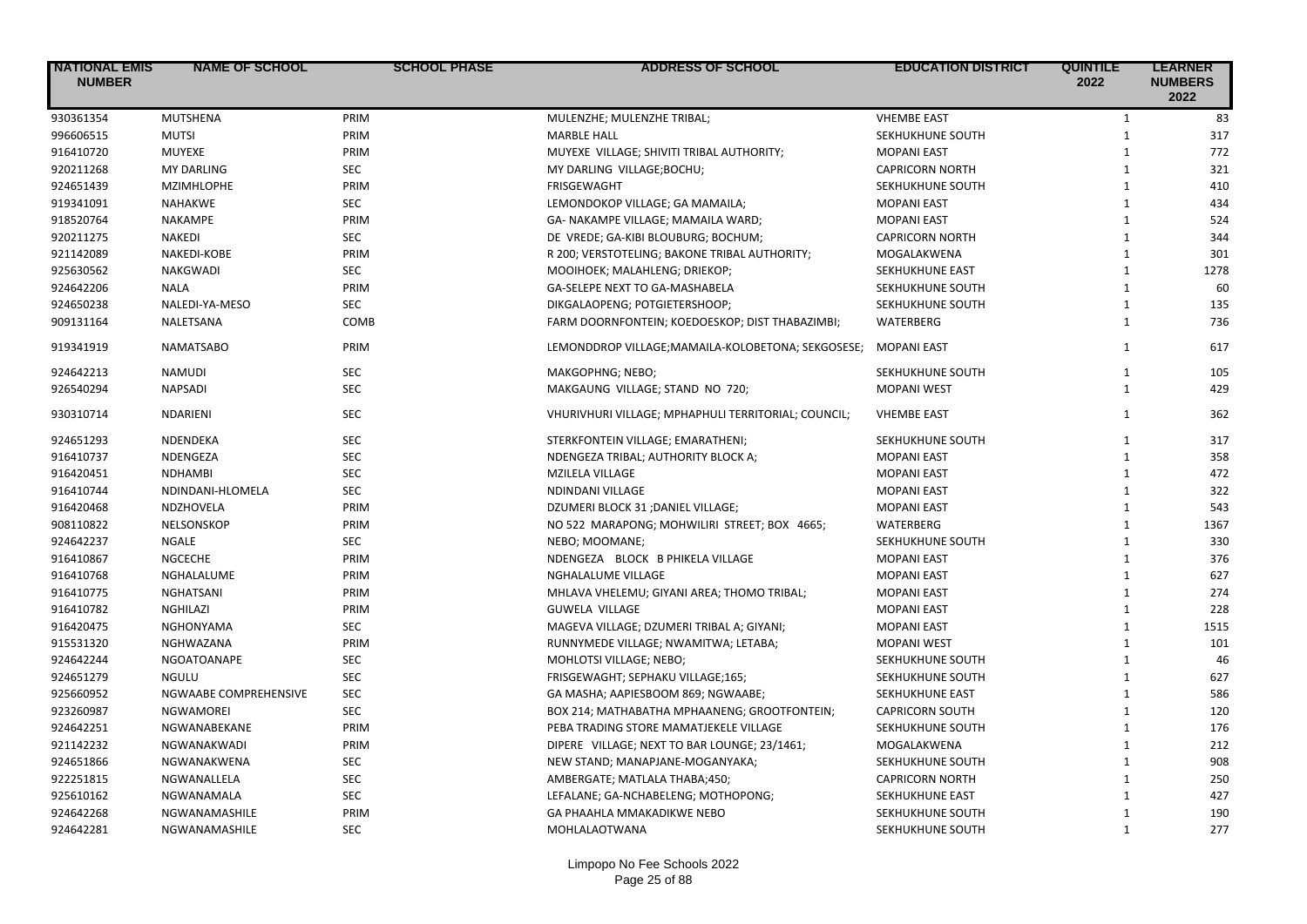| <b>NATIONAL EMIS</b><br><b>NUMBER</b> | <b>NAME OF SCHOOL</b> | <b>SCHOOL PHASE</b> | <b>ADDRESS OF SCHOOL</b>                        | <b>EDUCATION DISTRICT</b> | <b>QUINTILE</b><br>2022 | <b>LEARNER</b><br><b>NUMBERS</b><br>2022 |
|---------------------------------------|-----------------------|---------------------|-------------------------------------------------|---------------------------|-------------------------|------------------------------------------|
| 924661528                             | NGWANAMATLANG         | <b>SEC</b>          | MOKWETE-VILLAGE                                 | SEKHUKHUNE EAST           | $\mathbf{1}$            | 1239                                     |
| 925660976                             | NGWANANGWATO          | <b>SEC</b>          | GA RANTHO; NGWAABE; SEKHUKHUNE;                 | SEKHUKHUNE EAST           | $\mathbf{1}$            | 719                                      |
| 925660983                             | NGWANATHEKO           | PRIM                | NGWANATHEKO; GA MAMPURU; BOSCHKLOOF;            | SEKHUKHUNE EAST           | $\mathbf{1}$            | 639                                      |
| 925660990                             | NGWANATHULARE         | PRIM                | MAKAKATELA GA MALEKANA                          | SEKHUKHUNE EAST           | $\mathbf{1}$            | 410                                      |
| 924642305                             | NGWANATSHWANE         | <b>SEC</b>          | MAMONE VILLAGE; NEBO;                           | SEKHUKHUNE SOUTH          | $\mathbf{1}$            | 601                                      |
| 994402205                             | NINAKHULU             | PRIM                | STAND NUMBER 5005 QUAGGA HUMULANI               | <b>MOPANI EAST</b>        | $\mathbf{1}$            | 1040                                     |
| 924651446                             | <b>NJOMA</b>          | PRIM                | KGAPHAMADI; ENKELDOORN;                         | SEKHUKHUNE SOUTH          | $\mathbf{1}$            | 1004                                     |
| 916410812                             | <b>NKAMI</b>          | <b>SEC</b>          | NWADZEKUDZEKU VILLAGE                           | <b>MOPANI EAST</b>        | $\mathbf{1}$            | 266                                      |
| 924642312                             | <b>NKGARI</b>         | PRIM                | THABAMPSHE; GA MASEMOLA NEBO;                   | SEKHUKHUNE SOUTH          | $\mathbf{1}$            | 239                                      |
| 925631206                             | NKGOMELENG            | <b>SEC</b>          | MAFOLO TRIBAL AUTHORITY; GAPODILE;              | SEKHUKHUNE EAST           | $\mathbf{1}$            | 169                                      |
| 924642329                             | NKGONYELETSE          | <b>SEC</b>          | NEBO; GA-MASHABELA; MALEGASANE;                 | SEKHUKHUNE SOUTH          | $\mathbf{1}$            | 290                                      |
| 921230528                             | <b>NKGOSO</b>         | PRIM                | GA-MOLAPO VILLAGE ZEBEDIELA AREA                | <b>CAPRICORN SOUTH</b>    | $\mathbf{1}$            | 352                                      |
| 925661009                             | NKOKOANE              | PRIM                | STEELPOORT; GAMAMPURU;                          | SEKHUKHUNE EAST           | $\mathbf{1}$            | 508                                      |
| 916410843                             | <b>NKOMO</b>          | PRIM                | NKOMO BLOCK 22B; GIYANI;                        | <b>MOPANI EAST</b>        | $\mathbf{1}$            | 1074                                     |
| 925621315                             | <b>NKOTA</b>          | <b>SEC</b>          | MABOTSHA VILLAGE; MOKOBOLA SECTION, BURGERSFORT | <b>SEKHUKHUNE EAST</b>    | $\mathbf{1}$            | 270                                      |
| 925610711                             | <b>NKOTSANE</b>       | PRIM                | <b>GA-MANKOTSANA VILLAGE</b>                    | SEKHUKHUNE EAST           | $\mathbf{1}$            | 332                                      |
| 925661023                             | <b>NKOTWANE</b>       | <b>SEC</b>          | GA MASHA IN; NGWAABE AREA;                      | SEKHUKHUNE EAST           | $\mathbf{1}$            | 685                                      |
| 911410850                             | <b>NKURI</b>          | PRIM                | P.O BOX 65; NKURI;                              | <b>MOPANI EAST</b>        | $\mathbf{1}$            | 460                                      |
| 925610728                             | <b>NKWANA</b>         | PRIM                | GA_NKWANA VILLAGE; P.O GA_NKWANA;740;           | SEKHUKHUNE EAST           | $\mathbf{1}$            | 174                                      |
| 928330473                             | NNDITSHENI            | <b>SEC</b>          | TSHITHUTHUNI VILLAGE                            | <b>VHEMBE WEST</b>        | $\mathbf{1}$            | 131                                      |
| 912521521                             | <b>NOBLEHOEK</b>      | <b>SEC</b>          | SITE NO 400; NOBLEHOEK;                         | <b>MOPANI EAST</b>        | $\mathbf{1}$            | 303                                      |
| 918520825                             | <b>NOKANE</b>         | PRIM                | STAND NO 159; SHAWELA VILLAGE, WARD 20 MODJADJI | <b>MOPANI EAST</b>        | $\mathbf{1}$            | 671                                      |
| 925661030                             | <b>NOKOMEETSE</b>     | PRIM                | SCHOONOORD PHASE 4; SEKHUKHUNE;                 | SEKHUKHUNE EAST           | $\mathbf{1}$            | 531                                      |
| 923261010                             | <b>NOKOTLOU</b>       | <b>SEC</b>          | NOKO TLOU SCHOOL; MAFEFE; MAHLAJANE;            | <b>CAPRICORN SOUTH</b>    | $\mathbf{1}$            | 404                                      |
| 920211305                             | <b>NONYANA</b>        | PRIM                | MOKWENA NALEDI; EDWINSDALE VILLAGE; BABIRWA;    | <b>CAPRICORN NORTH</b>    | $\mathbf{1}$            | 215                                      |
| 910133033                             | NORTHAM COMPREHENSIVE | <b>SEC</b>          | STAND NO.2 THABAZIMBI ROAD KOEDOESDORING        | WATERBERG                 | $\mathbf{1}$            | 720                                      |
| 918511230                             | <b>NORTHAMPTON</b>    | PRIM                | BLOCK 18; GA-MAMATLEPA;                         | <b>MOPANI EAST</b>        | $\mathbf{1}$            | 468                                      |
| 925620893                             | <b>NTABANE</b>        | <b>SEC</b>          | KGAUTSWANE; RIETFONTEIN;                        | SEKHUKHUNE EAST           | $\mathbf{1}$            | 324                                      |
| 925661047                             | <b>NTAKE</b>          | PRIM                | GA NTAKE NEAR MALAUNG; SHOP; NGWAABE AREA;      | SEKHUKHUNE EAST           | $\mathbf{1}$            | 246                                      |
| 921141970                             | NTEBELELENG           | PRIM                | SENITA VILLAGE;45161;                           | MOGALAKWENA               | $\mathbf{1}$            | 179                                      |
| 925620909                             | <b>NTEPANE</b>        | PRIM                | 151; SCHLICKMAANSKLOOF (GARIBA);                | SEKHUKHUNE EAST           | $\mathbf{1}$            | 527                                      |
| 925620916                             | <b>NTIBANENG</b>      | <b>SEC</b>          | SEKOPUNG; PRAKTISEER; BURGERSFORT;              | <b>SEKHUKHUNE EAST</b>    | $\mathbf{1}$            | 50                                       |
| 918521293                             | NTLAGENE              | <b>SEC</b>          | GA MAMAILA; BOTSHABELO; WARD4;                  | <b>MOPANI EAST</b>        | $\mathbf{1}$            | 97                                       |
| 925620923                             | NTLAISHENG            | PRIM                | TAUNG VILLAGE; BURGERSFORT                      | SEKHUKHUNE EAST           | $\mathbf{1}$            | 377                                      |
| 925630579                             | <b>NTOSHANG</b>       | PRIM                | MOKOROPO; GA MAHLOKOANE;                        | SEKHUKHUNE EAST           | $\mathbf{1}$            | 224                                      |
| 916411273                             | NTSAKOMATSAKALI       | <b>SEC</b>          | <b>MATSAKALI VILLAGE</b>                        | <b>VHEMBE EAST</b>        | $\mathbf{1}$            | 272                                      |
| 924642374                             | <b>NTSHEBELE</b>      | <b>SEC</b>          | NTSHEBELE SCHOOL; EENZAAM VILLAGE; NEBO;        | SEKHUKHUNE SOUTH          | $\mathbf{1}$            | 610                                      |
| 925661078                             | <b>NTSHITSHIMALE</b>  | PRIM                | GAMOELA SCHOONOORD SEKHUKHUNE                   | <b>SEKHUKHUNE EAST</b>    | $\mathbf{1}$            | 186                                      |
| 924651873                             | <b>NTSHOENG</b>       | PRIM                | NGWALEMONG VILLAGE                              | SEKHUKHUNE SOUTH          | $\mathbf{1}$            | 207                                      |
| 920211329                             | <b>NTSOSE</b>         | <b>SEC</b>          | MOKWENA;EDWINSDALE;GA-KIBI;                     | <b>CAPRICORN NORTH</b>    | $\mathbf{1}$            | 176                                      |
| 925631565                             | <b>NTWAMPE</b>        | <b>SEC</b>          | MOROKE VILLAGE; MAGAKALA-NTWAMPE; SITE NO. 59;  | SEKHUKHUNE EAST           | $\mathbf{1}$            | 394                                      |
| 916411466                             | NWAKHADA              | <b>SEC</b>          | KHEYI VILLAGE; DZUMERI;                         | <b>MOPANI EAST</b>        | $\mathbf{1}$            | 218                                      |
|                                       |                       |                     |                                                 |                           |                         |                                          |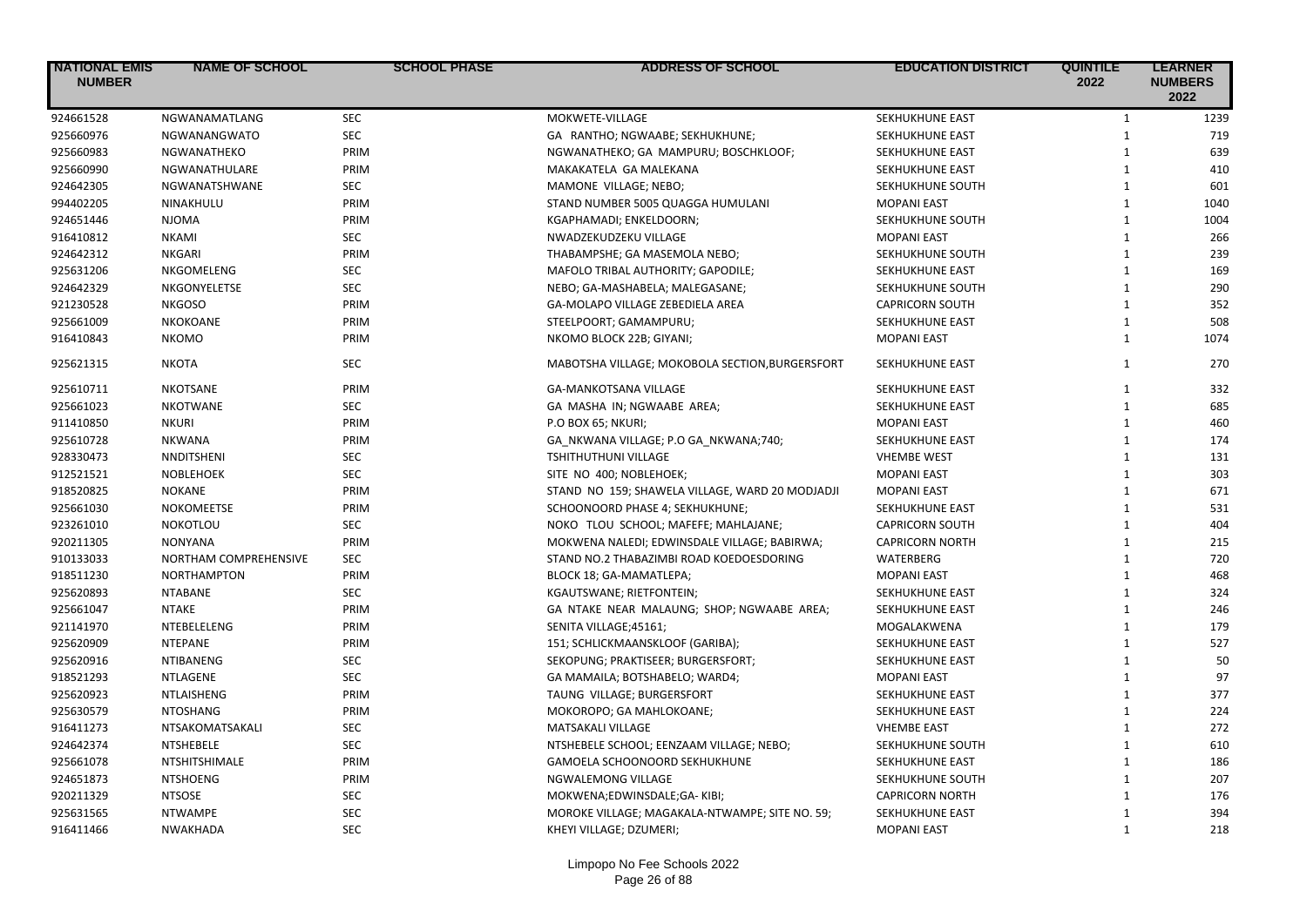| <b>NATIONAL EMIS</b><br><b>NUMBER</b> | <b>NAME OF SCHOOL</b> | <b>SCHOOL PHASE</b> | <b>ADDRESS OF SCHOOL</b>                           | <b>EDUCATION DISTRICT</b> | <b>QUINTILE</b><br>2022 | <b>LEARNER</b><br><b>NUMBERS</b><br>2022 |
|---------------------------------------|-----------------------|---------------------|----------------------------------------------------|---------------------------|-------------------------|------------------------------------------|
| 912520252                             | <b>NWAMAVIMBI</b>     | <b>SEC</b>          | XIMAUSA VILLAGE                                    | <b>MOPANI EAST</b>        | $\mathbf{1}$            | 573                                      |
| 915531382                             | NWAMUNGOLOLO          | PRIM                | RIKHTSO VILLAGE; BOX 2132; TZANEEN;850             | <b>MOPANI WEST</b>        | $\mathbf{1}$            | 672                                      |
| 911360917                             | <b>NWANATI</b>        | <b>SEC</b>          | MAKULEKE VILLAGE                                   | <b>VHEMBE EAST</b>        | $\mathbf{1}$            | 1460                                     |
| 910651880                             | <b>NYAANE</b>         | PRIM                | BOEKENHOUTLAAGTE; GA-RAKGWADI; NEGO;               | SEKHUKHUNE SOUTH          | $\mathbf{1}$            | 255                                      |
| 916410881                             | <b>NYANISI</b>        | <b>SEC</b>          | HLANEKI VILLAGE; GIYANI;                           | <b>MOPANI EAST</b>        | $\mathbf{1}$            | 101                                      |
| 915530983                             | <b>NYAVANA</b>        | PRIM                | STAND NUMBER 72; XIHOKO TRIBAL;872;                | <b>MOPANI WEST</b>        | $\mathbf{1}$            | 773                                      |
| 916420512                             | <b>NYIKO</b>          | PRIM                | <b>MBAULA VILLAGE; BLOCK 27:</b>                   | <b>MOPANI EAST</b>        | $\mathbf{1}$            | 761                                      |
| 924650528                             | ONANE                 | PRIM                | MPUDULLE VILLAGE; MMOTWANENG-BOSELE;               | SEKHUKHUNE SOUTH          | $\mathbf{1}$            | 1337                                     |
| 918511210                             | <b>OOGHOEK</b>        | PRIM                | BLOCK 13; SENOPELWA; GA-WALLE;                     | <b>MOPANI WEST</b>        | $\mathbf{1}$            | 699                                      |
| 911360849                             | P.P. HLUNGWANI        | <b>SEC</b>          | GREEN FARM VILLAGE; MADONSI TRIBAL AUTHORITY;      | <b>VHEMBE EAST</b>        | $1\,$                   | 1431                                     |
| 925661399                             | PAAPA                 | PRIM                | TSWELE VILLAGE; LEOLO; SEKHUKHUNE;1124             | SEKHUKHUNE EAST           | $\mathbf{1}$            | 221                                      |
| 925620930                             | PAEPAE                | <b>SEC</b>          | MABOCHA VILLAGE; ROOIBOKLAAGTE;                    | SEKHUKHUNE EAST           | $\mathbf{1}$            | 143                                      |
| 925611202                             | <b>PAKENG</b>         | PRIM                | GARADINGWANA                                       | SEKHUKHUNE EAST           | $\mathbf{1}$            | 176                                      |
| 904221234                             | PAPKUIL               | PRIM                | PAPKUILFARM; SITE NO 855 LS;                       | <b>CAPRICORN SOUTH</b>    | $1\,$                   | 138                                      |
| 925661092                             | <b>PAPONG</b>         | PRIM                | GA MALEKANE; MOOIMEISIESFONTEIN; BAHLAKWANA;       | SEKHUKHUNE EAST           | $1\,$                   | 318                                      |
| 925630944                             | <b>PATANENG</b>       | PRIM                | 924842; PUTNEY PATANENG; MOTLOUNLELA;              | SEKHUKHUNE EAST           | $\mathbf{1}$            | 147                                      |
| 924642435                             | PATANTSHWANA          | PRIM                | PATANTSHWANA; NEBO;                                | SEKHUKHUNE SOUTH          | $1\,$                   | 299                                      |
| 925610513                             | PEBETSE               | PRIM                | MADIBANENG PARYS; MALEGALENG; MATOLOKWANENG;       | SEKHUKHUNE EAST           | $\mathbf{1}$            | 407                                      |
| 925610735                             | PELANGWE              | PRIM                | 429 DALTOSPHAT FARM; PELANGWE VILLAGE; GA- NKWANA; | SEKHUKHUNE EAST           | $\mathbf{1}$            | 266                                      |
| 919341107                             | PELO YA KGOMO         | <b>SEC</b>          | HA PHOOKO VILLAGE; PAULSWEG; SOETFONTEIN;          | <b>MOPANI EAST</b>        | $\mathbf{1}$            | 262                                      |
| 912520870                             | PEMBELANI             | PRIM                | XIMAUSA VILLAGE                                    | <b>MOPANI EAST</b>        | $\mathbf{1}$            | 565                                      |
| 925610216                             | PEU                   | <b>SEC</b>          | MALEKASKRAAL; LEFALANE;741;                        | SEKHUKHUNE EAST           | $\mathbf{1}$            | 88                                       |
| 996606801                             | PEZUNGA               | SEC                 | Plot no 108                                        | SEKHUKHUNE SOUTH          | $\mathbf{1}$            | 192                                      |
| 916410898                             | PFUNANI               | PRIM                | MNINGINISI BLOCK2; GIYANI;                         | <b>MOPANI EAST</b>        | $\mathbf{1}$            | 649                                      |
| 911321066                             | PFUNEKANI             | PRIM                | HASANI - DAKARI; MADABULA TRIBAL AUTHORITY;        | <b>VHEMBE EAST</b>        | $\mathbf{1}$            | 276                                      |
| 916410904                             | PFUXETANI             | PRIM                | MAVALANI VILLAGE; P.O BOX 124; GIYANI;826          | <b>MOPANI EAST</b>        | $\mathbf{1}$            | 528                                      |
| 925620954                             | PHAAHLA               | <b>SEC</b>          | POLOGONG; BOTHASHOEK;                              | SEKHUKHUNE EAST           | $\mathbf{1}$            | 708                                      |
| 916420536                             | PHADI                 | PRIM                | <b>BAMBENI VILLAGE; GIYANI;</b>                    | <b>MOPANI EAST</b>        | $\mathbf{1}$            | 477                                      |
| 925631589                             | <b>PHAFANE</b>        | <b>SEC</b>          | MADIFAHLANE VILLAGE;                               | SEKHUKHUNE EAST           | $\mathbf{1}$            | 928                                      |
| 918521255                             | <b>PHAKENG</b>        | PRIM                | MAKHAKHAPATSE; MAMAILA;                            | <b>MOPANI EAST</b>        | $\mathbf{1}$            | 580                                      |
| 924651545                             | PHAKGAMANG            | PRIM                | KLIPSTRUIT; GA-MAKENA; LEGOLANENG;                 | SEKHUKHUNE SOUTH          | $\mathbf{1}$            | 325                                      |
| 921230535                             | PHALAKGORO MOTHOA     | <b>SEC</b>          | KHURENG VILLAGE; ZEBEDIELA AREA;                   | <b>CAPRICORN SOUTH</b>    | $\mathbf{1}$            | 474                                      |
| 924650535                             | PHAPHAMANI            | PRIM                | JERUSALEM VILLAGE; KGOSI MAHLANGU;                 | SEKHUKHUNE SOUTH          | $\mathbf{1}$            | 321                                      |
| 911360757                             | PHAPHAZELA            | PRIM                | PHAPHAZELA VILLAGE; SITE NO 1000; MUKHOMI TRIBAL;  | <b>VHEMBE EAST</b>        | $\mathbf{1}$            | 552                                      |
| 923261041                             | PHASOANE              | <b>SEC</b>          | GROOTKLIP; MALATANE; GASELOANE;                    | <b>CAPRICORN SOUTH</b>    | $\mathbf{1}$            | 208                                      |
| 924642411                             | PHASWANE              | PRIM                | MASHABELA VILLAGE; GA-MASHABELA; NEBO;             | SEKHUKHUNE SOUTH          | $\mathbf{1}$            | 251                                      |
| 924642442                             | PHATLANE              | <b>SEC</b>          | MOGORWANE VILLAGE                                  | SEKHUKHUNE SOUTH          | $\mathbf{1}$            | 42                                       |
| 922250881                             | PHAUDI                | PRIM                | GA-PHAUDI VILLAGE; MOLETJIE; SESHEGO DISTRICT;     | <b>CAPRICORN NORTH</b>    | $\mathbf{1}$            | 257                                      |
| 993301402                             | PHAWENI               | PRIM                | PHAWENI VILLAGE                                    | <b>VHEMBE EAST</b>        | $\mathbf{1}$            | 510                                      |
| 916410911                             | PHAYIZANI             | <b>SEC</b>          | MAPHATA VILLAGE; DZUMERI TRIBAL AUTHORITY; GIYANI; | <b>MOPANI EAST</b>        | $\mathbf{1}$            | 316                                      |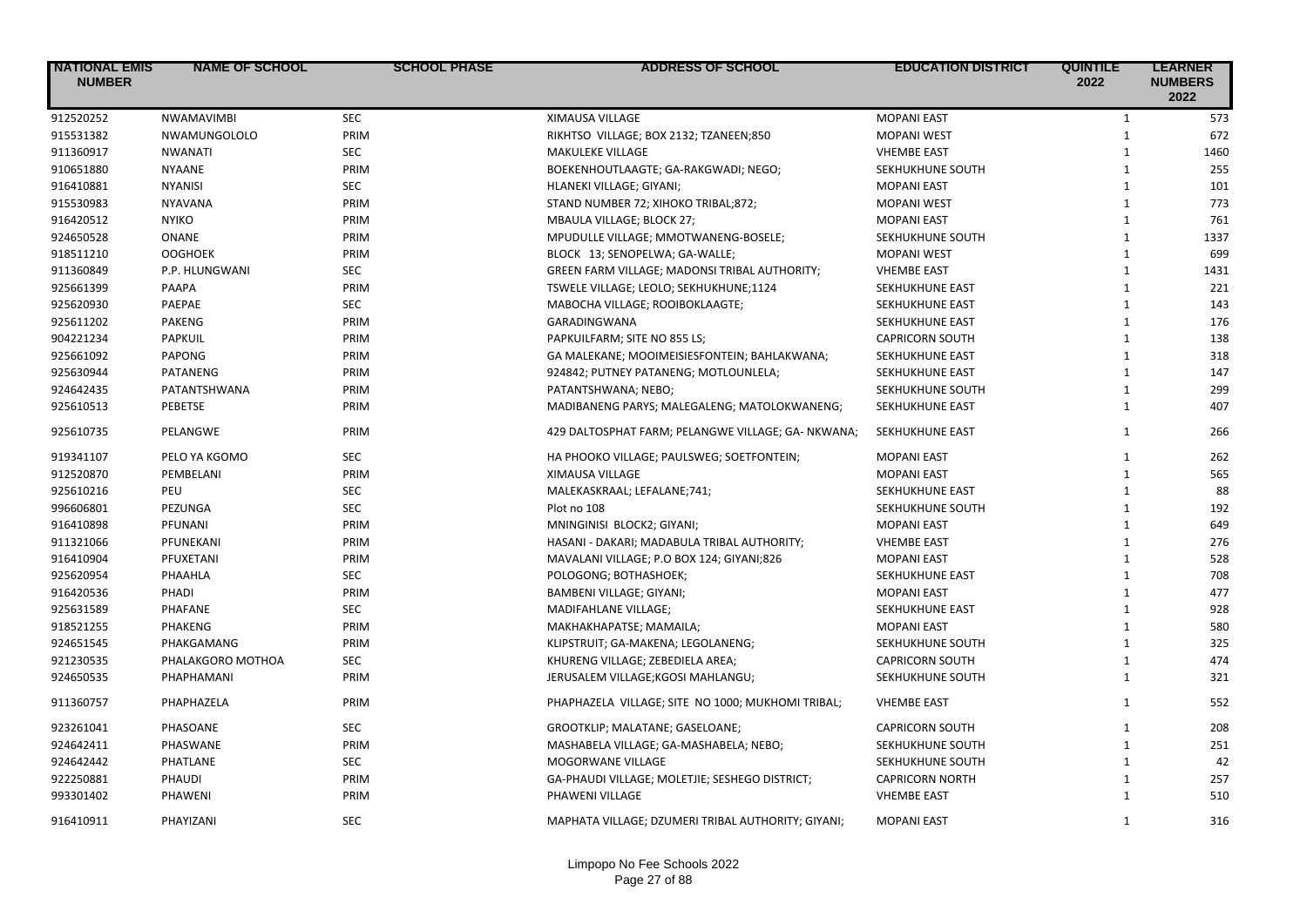| <b>NATIONAL EMIS</b><br><b>NUMBER</b> | <b>NAME OF SCHOOL</b> | <b>SCHOOL PHASE</b> | <b>ADDRESS OF SCHOOL</b>                          | <b>EDUCATION DISTRICT</b> | <b>QUINTILE</b><br>2022 | <b>LEARNER</b><br><b>NUMBERS</b><br>2022 |
|---------------------------------------|-----------------------|---------------------|---------------------------------------------------|---------------------------|-------------------------|------------------------------------------|
| 919340715                             | PHEEHA                | PRIM                | THKLGALANE; 540 THAKGALANE;                       | <b>MOPANI EAST</b>        | $\mathbf{1}$            | 257                                      |
| 908110860                             | PHEGELELO             | <b>SEC</b>          | NO 1 MOSETLHA STR; MARAPONG; ELLISRAS;            | <b>WATERBERG</b>          | $\mathbf{1}$            | 690                                      |
| 925610520                             | PHEPANE               | PRIM                | <b>GARADINGWANA MOSHATE</b>                       | SEKHUKHUNE EAST           | $\mathbf{1}$            | 352                                      |
| 919340241                             | <b>PHETOLE</b>        | PRIM                | LEMONDOKOP; VILLAGE; GA MAMAILA;                  | <b>MOPANI EAST</b>        | $\mathbf{1}$            | 345                                      |
| 924642466                             | PHIRIAGAE             | <b>SEC</b>          | NTWANE; TWEEFONTEIN; GLEN COWIE EAST;             | SEKHUKHUNE SOUTH          | $\mathbf{1}$            | 129                                      |
| 925630586                             | PHOGOLE               | PRIM                | GA MAHLOKOANE; NEXT TO MAAPEA STORE; DRIEKOP;     | SEKHUKHUNE EAST           | $\mathbf{1}$            | 340                                      |
| 924651262                             | PHOKANOKA             | <b>SEC</b>          | LUCKAU B VILLAGE                                  | SEKHUKHUNE SOUTH          | $\mathbf{1}$            | 795                                      |
| 925630258                             | PHOKO                 | PRIM                | MOGABANE; NEAR PHOKO; GENERAL DEALER;             | SEKHUKHUNE EAST           | $\mathbf{1}$            | 283                                      |
| 996606719                             | PHOOKO                | PRIM                | 450 Jabulane D3 Phooko Village                    | SEKHUKHUNE SOUTH          | $\mathbf{1}$            | 509                                      |
| 923261065                             | PHOPHEDI              | <b>SEC</b>          | MAFEFE DUBLIN; MATSOONG;                          | <b>CAPRICORN SOUTH</b>    | $\mathbf{1}$            | 107                                      |
| 924642480                             | PHOROANE              | <b>SEC</b>          | NEBO; MASEMOLA; MAHWIBITSWANE;                    | SEKHUKHUNE SOUTH          | $\mathbf{1}$            | 179                                      |
| 923261072                             | PHOSANE               | <b>SEC</b>          | MAFEFE MOTSANE                                    | <b>CAPRICORN SOUTH</b>    | $\mathbf{1}$            | 123                                      |
| 924642497                             | PHOTO                 | PRIM                | MADIHLABA TRIBAL AUTHORITY                        | SEKHUKHUNE SOUTH          | $\mathbf{1}$            | 1025                                     |
| 925610384                             | PHUKUBJANE            | PRIM                | GAMATLALA LEGOPANE; LEPELLANE;                    | SEKHUKHUNE EAST           | $\mathbf{1}$            | 58                                       |
| 925610223                             | PHUTAKWE              | <b>SEC</b>          | MOHLALETSE; GAMATSIMELA;                          | SEKHUKHUNE EAST           | $\mathbf{1}$            | 327                                      |
| 922211381                             | PHUTI MOKWENA         | PRIM                | JUNO; KITTING, LEWANENG VILLAGE;                  | <b>CAPRICORN NORTH</b>    | $\mathbf{1}$            | 134                                      |
| 996606605                             | PHUTIKWENA            | COMB                | Stand No 400                                      | SEKHUKHUNE SOUTH          | $\mathbf{1}$            | 1208                                     |
| 924643315                             | PHUTI-KWENA           | <b>SEC</b>          | NEBO; GA- MACHCHA;                                | SEKHUKHUNE SOUTH          | $\mathbf{1}$            | 317                                      |
| 925630593                             | PHUTINARE             | <b>SEC</b>          | MAANDAGSHOEK                                      | <b>SEKHUKHUNE EAST</b>    | $\mathbf{1}$            | 294                                      |
| 925610308                             | PHUTITLOU             | <b>SEC</b>          | MALOGENG VILLAGE; GANKWANA; BB KLOOF;             | SEKHUKHUNE EAST           | $\mathbf{1}$            | 213                                      |
| 923261096                             | PHUTLO                | <b>SEC</b>          | 01 TJIANE; GAMPHAHLELE;                           | <b>CAPRICORN SOUTH</b>    | $\mathbf{1}$            | 149                                      |
| 925661115                             | PHUTLOTAU             | <b>SEC</b>          | KOTSIRI-MASHEGONA; SCHOONOORD;                    | SEKHUKHUNE EAST           | $\mathbf{1}$            | 493                                      |
| 908521262                             | PIPA                  | PRIM                | <b>MAPHALLE VILLAGE</b>                           | <b>MOPANI EAST</b>        | $\mathbf{1}$            | 1409                                     |
| 925620985                             | PITSANENG             | PRIM                | MATSHEKGWENG VILLAGE; OHRIGSTAD AREA; PRAKTISEER; | SEKHUKHUNE EAST           | $\mathbf{1}$            | 139                                      |
| 923261102                             | PITSENG YA THUTO      | PRIM                | MASHITE VILLAGE; MORAKANENG; MPHAHLELE;           | <b>CAPRICORN SOUTH</b>    | $\mathbf{1}$            | 617                                      |
| 925661122                             | <b>PITSI</b>          | PRIM                | <b>MAILA MAPITSANE</b>                            | SEKHUKHUNE EAST           | $\mathbf{1}$            | 256                                      |
| 901511265                             | PLATLAND              | PRIM                | MONTINA; PLATLAND FARM; DUIVELSKLOOF;             | <b>MOPANI WEST</b>        | $\mathbf{1}$            | 85                                       |
| 901531016                             | POLITSI FACTORY       | PRIM                | VERGELEGEN ROAD; POLITSI;                         | <b>MOPANI WEST</b>        | $\mathbf{1}$            | 98                                       |
| 924642527                             | <b>PONTI</b>          | <b>SEC</b>          | NEBO; GLEN COWIE; MORGENSON;                      | SEKHUKHUNE SOUTH          | $\mathbf{1}$            | 598                                      |
| 925631596                             | POO                   | <b>SEC</b>          | SEOKODIBENG VILLAGE; WATERKOP; GA PHASHA;         | SEKHUKHUNE EAST           | $\mathbf{1}$            | 1446                                     |
| 920211404                             | POTOKELA              | PRIM                | <b>18 SPRINGFIELD</b>                             | <b>CAPRICORN NORTH</b>    | $\mathbf{1}$            | 613                                      |
| 925630951                             | РОТОКО                | <b>SEC</b>          | SHAKUNG VILLAGE; CROYDON; BURGERSFORT;            | SEKHUKHUNE EAST           | $\mathbf{1}$            | 564                                      |
| 918510835                             | PULANE                | <b>SEC</b>          | MABJEPRLONG BLOCS; BOLOBEDU; MODJADJI;            | <b>MOPANI WEST</b>        | $\mathbf{1}$            | 116                                      |
| 918510842                             | R.S.B. MOTSINONI      | <b>SEC</b>          | 424 LT 565; MOLLONG VILLAGE; MODJADJI;838         | <b>MOPANI EAST</b>        | $\mathbf{1}$            | 144                                      |
| 919341921                             | RABATSWANA            | PRIM                | MAMAILA VILLAGE; SOEKMEKAAR;                      | <b>MOPANI EAST</b>        | $\mathbf{1}$            | 158                                      |
| 909131324                             | RABUGALE              | PRIM                | BETHANIE FARM; VAN WYKSKRAA; MAKOPPA;             | WATERBERG                 | $\mathbf{1}$            | 116                                      |
| 920211428                             | RADIKGOBETHE          | <b>SEC</b>          | INVERAAN VILLAGE; BOCHUM;                         | <b>CAPRICORN NORTH</b>    | $\mathbf{1}$            | 719                                      |
| 925610537                             | RADIMELA              | PRIM                | <b>GA RADINGWANA</b>                              | SEKHUKHUNE EAST           | $\mathbf{1}$            | 282                                      |
| 920211435                             | RADIRA                | <b>SEC</b>          | 323; LEMONSIDE; BOCHUM;                           | <b>CAPRICORN NORTH</b>    | $\mathbf{1}$            | 394                                      |
| 996606622                             | RAHLAGANE             | PRIM                | <b>GA-MATLALA LEHWELERE</b>                       | SEKHUKHUNE SOUTH          | $\mathbf{1}$            | 647                                      |
| 996606526                             | RAKEDIWANE            | PRIM                | <b>GROBLERSDAL</b>                                | SEKHUKHUNE SOUTH          | $\mathbf{1}$            | 187                                      |
| 992201602                             | RAKGARI               | <b>SEC</b>          | STAND NO 38 - 40, MONTZ VILLAGE, BOCHUM           | <b>CAPRICORN NORTH</b>    | $\mathbf{1}$            | 148                                      |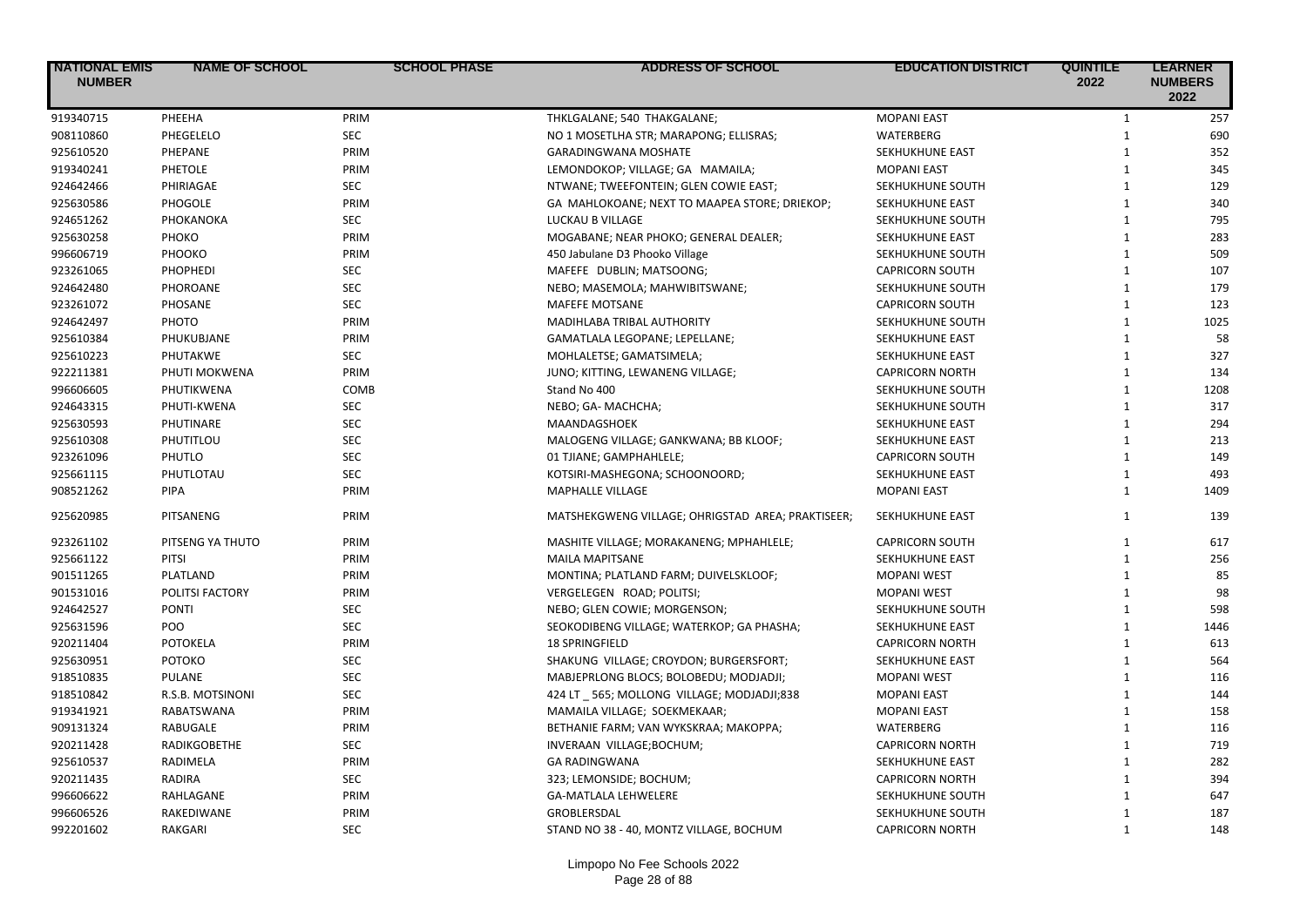| <b>NATIONAL EMIS</b><br><b>NUMBER</b> | <b>NAME OF SCHOOL</b> | <b>SCHOOL PHASE</b> | <b>ADDRESS OF SCHOOL</b>                             | <b>EDUCATION DISTRICT</b> | <b>QUINTILE</b><br>2022 | <b>LEARNER</b><br><b>NUMBERS</b><br>2022 |
|---------------------------------------|-----------------------|---------------------|------------------------------------------------------|---------------------------|-------------------------|------------------------------------------|
| 923651170                             | RAKGOADI              | PRIM                | MATLALA TRIBAL; MOHLALAOTWANE; VOORUITZICHT;         | SEKHUKHUNE SOUTH          | $\mathbf{1}$            | 263                                      |
| 926540379                             | RAKGOLOKWANA          | <b>SEC</b>          | ENABLE VILLAGE; TRICHARDTSDAL; 454 ENABLE;           | <b>MOPANI WEST</b>        | $\mathbf{1}$            | 890                                      |
| 921141079                             | RAKUDUBANE            | <b>SEC</b>          | <b>WYDHOEK VILLAGE</b>                               | MOGALAKWENA               | $\mathbf{1}$            | 145                                      |
| 995501300                             | RALERUMO              | <b>SEC</b>          | STAND 400, TAULUME VILLAGE                           | <b>MOPANI WEST</b>        | $\mathbf{1}$            | 84                                       |
| 918510866                             | <b>RAMA</b>           | <b>SEC</b>          | LT MAHEKGWE 362; BOLOBEDU;                           | <b>MOPANI WEST</b>        | $\mathbf{1}$            | 258                                      |
| 918510873                             | RAMABOLELA            | <b>SEC</b>          | GA _MOROKO _RAMPEPE; VILLAGE; BLOCK 16;              | <b>MOPANI EAST</b>        | $\mathbf{1}$            | 277                                      |
| 996606829                             | RAMAGOHU              | <b>INT</b>          | Stand No. 27, Section I                              | SEKHUKHUNE SOUTH          | $\mathbf{1}$            | 322                                      |
| 919340234                             | RAMAITE               | PRIM                | SETASENG SOETFONTEIN; GA-PHOOKO; SOEKMEKAAR;         | <b>MOPANI EAST</b>        | $\mathbf{1}$            | 606                                      |
| 918511272                             | RAMAKHUMA             | PRIM                | RABOTHATA VILLAGE; MASALAUWE; ACROSS MOLOTOTSI R;    | <b>MOPANI EAST</b>        | $\mathbf{1}$            | 185                                      |
| 996603305                             | RAMANARE-MAGAMPA      | PRIM                | <b>TAFELKOP STADIUM VIEW</b>                         | SEKHUKHUNE SOUTH          | $\mathbf{1}$            | 194                                      |
| 918511289                             | RAMAROKA              | PRIM                | POLASENG VILLAGE; BOLOBEDI DISRICT;835;              | <b>MOPANI EAST</b>        | $\mathbf{1}$            | 334                                      |
| 920211466                             | <b>RAMARULA</b>       | PRIM                | BOCHUM DISTRICT; NEXT TO BLOUBERG; DANTZIG VILLAGE;  | <b>CAPRICORN NORTH</b>    | $\mathbf{1}$            | 442                                      |
| 995504204                             | RAMASETE              | <b>SEC</b>          | <b>TURKEY ZONE 4</b>                                 | <b>MOPANI WEST</b>        | $\mathbf{1}$            | 412                                      |
| 921230603                             | <b>RAMASODI</b>       | PRIM                | MOKGOPHONG VILLAGE; LEPELLE; GOMPIES;                | <b>CAPRICORN SOUTH</b>    | $\mathbf{1}$            | 449                                      |
| 918520917                             | RAMATIMANA            | PRIM                | SEFOFOTSE VILLAGE; MOLOTOTSI;                        | <b>MOPANI EAST</b>        | $\mathbf{1}$            | 382                                      |
| 923261133                             | <b>RAMATSEDI</b>      | PRIM                | MAFEFE; MOTSANE;                                     | <b>CAPRICORN SOUTH</b>    | $\mathbf{1}$            | 216                                      |
| 996606624                             | RAMATSETSE            | PRIM                | STAND 369                                            | SEKHUKHUNE SOUTH          | $\mathbf{1}$            | 397                                      |
| 996606607                             | RAMATSHAGALALA        | <b>SEC</b>          | <b>STAND NO.148 B41</b>                              | SEKHUKHUNE SOUTH          | $\mathbf{1}$            | 1155                                     |
| 918521316                             | RAMMILA               | <b>SEC</b>          | SEDIBENG VILLAGE; BOLOBEDU;                          | <b>MOPANI EAST</b>        | $\mathbf{1}$            | 80                                       |
| 924650351                             | RAMMUPUDU             | PRIM                | BAKOPA TRIBAL AUTHORIT; TAFELKOP<br>VILLAGE;         | SEKHUKHUNE SOUTH          | $\mathbf{1}$            | 447                                      |
| 920211497                             | RAMOHLAKANA           | <b>SEC</b>          | 306; DRIEKOPPIES VILLAGE; BOCHUM;                    | <b>CAPRICORN NORTH</b>    | $\mathbf{1}$            | 299                                      |
| 996606615                             | RAMOKHUTLWANE         | COMB                | TEN MORGAN DENNILTON                                 | SEKHUKHUNE SOUTH          | $\mathbf{1}$            | 285                                      |
| 925630272                             | RAMOKO                | PRIM                | MAGOKUBUNG; PHASHASKRAAL;                            | SEKHUKHUNE EAST           | $\mathbf{1}$            | 242                                      |
| 918520924                             | RAMOLLO               | PRIM                | STAND NO 449; BELLVYE BLOCK 12;                      | <b>MOPANI EAST</b>        | $\mathbf{1}$            | 807                                      |
| 996606604                             | RAMONOKANE            | PRIM                | <b>48 UITSPANNING B</b>                              | SEKHUKHUNE SOUTH          | $\mathbf{1}$            | 635                                      |
| 918510903                             | RAMOTSHINYADI         | SEC                 | RAMOTSHINYADI VILLAGE; P.O GAKGAPANE; BOLOBEDU;      | <b>MOPANI WEST</b>        | $\mathbf{1}$            | 514                                      |
| 925661139                             | RAMPHELANE            | <b>SEC</b>          | MANGANENG; SEKHUKHUNE;                               | SEKHUKHUNE EAST           | $\mathbf{1}$            | 640                                      |
| 924610339                             | RAMPHELANE MABOOE     | PRIM                | MMOTWANENG VILLAGE; HAAKDORINGDRAAI;<br>GA MASEMOLA; | SEKHUKHUNE SOUTH          | $\mathbf{1}$            | 267                                      |
| 920211527                             | RANKHUMANENG          | PRIM                | BORGNAFURUM; GA MATOANE;                             | <b>CAPRICORN NORTH</b>    | $\mathbf{1}$            | 206                                      |
| 930361095                             | RANNDOGWANA           | <b>SEC</b>          | MAHAGALA; LAMBANI; THOHOYANDOU;                      | <b>VHEMBE EAST</b>        | $\mathbf{1}$            | 463                                      |
| 921111726                             | <b>RANOKO</b>         | PRIM                | VIANA VILLAGE; MARKEN;                               | MOGALAKWENA               | $\mathbf{1}$            | 523                                      |
| 924642565                             | RANONG                | PRIM                | NEBO; GA MAMPANA; THABENG;                           | SEKHUKHUNE SOUTH          | $\mathbf{1}$            | 128                                      |
| 924642572                             | <b>RANTOBENG</b>      | <b>SEC</b>          | NEBO; DIPHAGANE VILLAGE;                             | SEKHUKHUNE SOUTH          | $\mathbf{1}$            | 1283                                     |
| 991102204                             | RAOWELE               | <b>SEC</b>          | RAUWELE VILLAGE                                      | MOGALAKWENA               | $\mathbf{1}$            | 383                                      |
| 920211534                             | <b>RAPETSWA</b>       | <b>SEC</b>          | GROOTDRAAI VILLAGE; MALIKIRING; BOCHUM;              | <b>CAPRICORN NORTH</b>    | $\mathbf{1}$            | 141                                      |
| 920211541                             | RAPHATLHA             | <b>SEC</b>          | SEFIHLAMPYANA VILLAGE                                | <b>CAPRICORN NORTH</b>    | $\mathbf{1}$            | 297                                      |
| 920211589                             | RASEASALA             | PRIM                | BAHANANWA TRIBAL; THALAANE BUFFELSHOEK; BOCHUM;      | <b>CAPRICORN NORTH</b>    | $\mathbf{1}$            | 489                                      |
| 920211596                             | RASEBILU              | PRIM                | 99 KROOMHOEK; GA-MAKGATO; BLOCK A;                   | <b>CAPRICORN NORTH</b>    | $\mathbf{1}$            | 691                                      |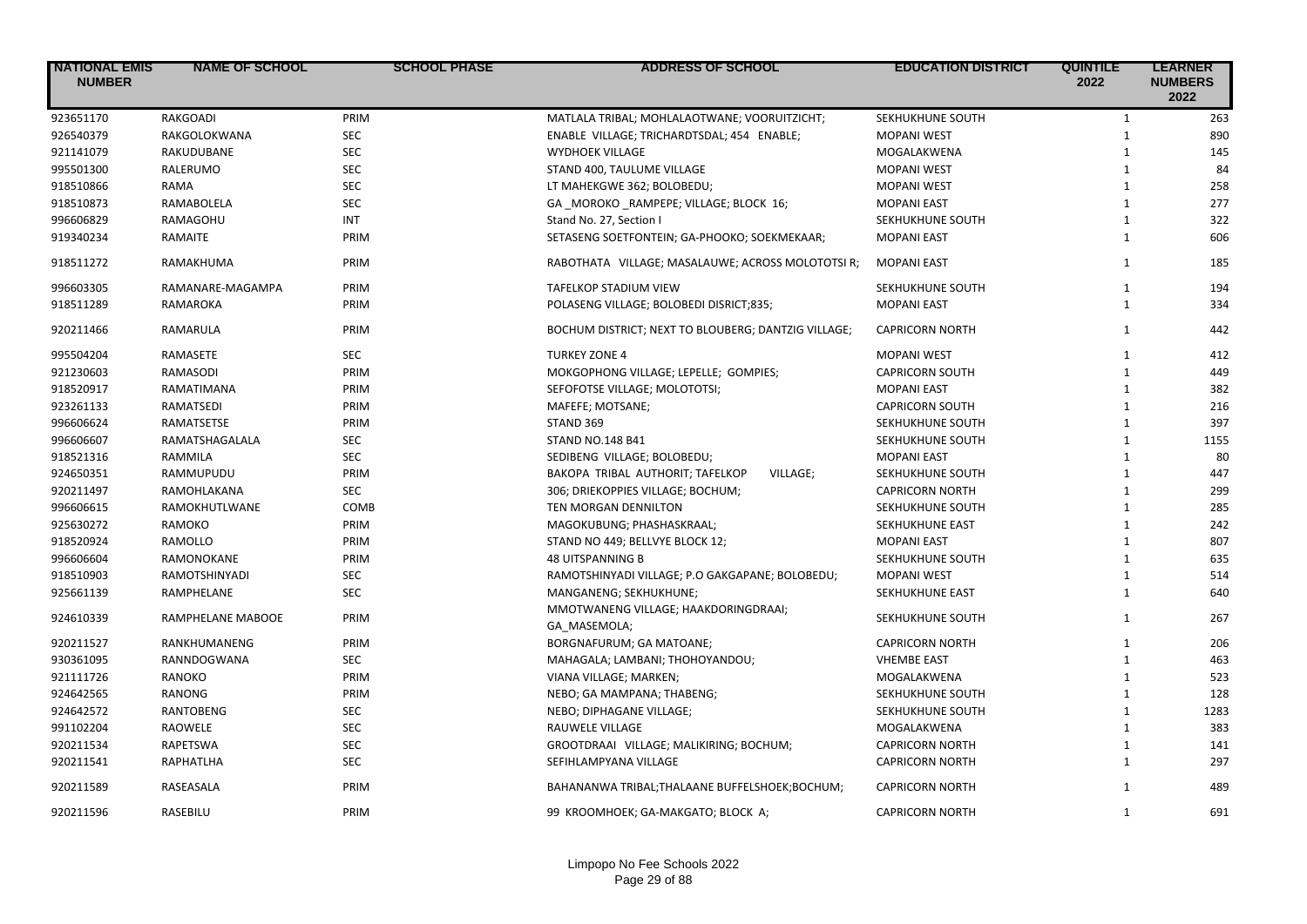| <b>NATIONAL EMIS</b><br><b>NUMBER</b> | <b>NAME OF SCHOOL</b>         | <b>SCHOOL PHASE</b> | <b>ADDRESS OF SCHOOL</b>                            | <b>EDUCATION DISTRICT</b> | <b>QUINTILE</b><br>2022      | <b>LEARNER</b><br><b>NUMBERS</b><br>2022 |
|---------------------------------------|-------------------------------|---------------------|-----------------------------------------------------|---------------------------|------------------------------|------------------------------------------|
| 920213168                             | RASEKGALA                     | <b>SEC</b>          | BOGNAFARM; MOHLABENG - MOLOKELA; BAHANANWA LOCAL;   | <b>CAPRICORN NORTH</b>    | $\mathbf{1}$                 | 236                                      |
| 920211602                             | RASEKGALE                     | PRIM                | 76 ELDORADO FARM                                    | <b>CAPRICORN NORTH</b>    | $\mathbf{1}$                 | 431                                      |
| 920212469                             | RASEKHUTA                     | PRIM                | THORP; RASEKHUTA VILLAGE;                           | <b>CAPRICORN NORTH</b>    | $\mathbf{1}$                 | 115                                      |
| 925631220                             | <b>RASUPI</b>                 | PRIM                | GA MAAPEA VILLAGE; GA MAFOLO; DRIEKOP;              | SEKHUKHUNE EAST           | $\mathbf{1}$                 | 329                                      |
| 925631237                             | <b>RATANANG</b>               | <b>SEC</b>          | GA-SELALA; TWYFELAAR; DRIEKOP;                      | <b>SEKHUKHUNE EAST</b>    | $\mathbf{1}$                 | 396                                      |
| 925630609                             | RATAU                         | PRIM                | MAANDAGSHOEK; GA-MPURU;                             | SEKHUKHUNE EAST           | $\mathbf{1}$                 | 415                                      |
| 918511320                             | <b>RATSEKE</b>                | PRIM                | GARATSEKE VILLLAGE; BOLOBEDI; MODJADJA;838          | <b>MOPANI WEST</b>        | $\mathbf{1}$                 | 217                                      |
| 907111832                             | REAHLAHLWA                    | PRIM                | OLIFANTSBEEN FARM; VAALWATER;                       | WATERBERG                 | $\mathbf{1}$                 | 249                                      |
| 918521323                             | <b>REALEDISHA</b>             | <b>SEC</b>          | <b>DITSHOSING</b>                                   | <b>MOPANI EAST</b>        | $\mathbf{1}$                 | 602                                      |
| 924642589                             | <b>REBONE</b>                 | SEC                 | NEBO; RIVERSIDE;                                    | SEKHUKHUNE SOUTH          | $\mathbf{1}$                 | 1141                                     |
| 909131423                             | <b>REENPAN</b>                | PRIM                | <b>REENPAN FARM</b>                                 | WATERBERG                 | $\mathbf{1}$                 | 229                                      |
| 921230627                             | REGAE                         | PRIM                | TSANTSABELA VILLAGE NEXT TO MAJATLADI SECONDARY SC  | SEKHUKHUNE SOUTH          | $\mathbf{1}$                 | 499                                      |
|                                       | <b>REKGONNE</b>               |                     | <b>PLOT 108</b>                                     |                           | $\mathbf{1}$                 |                                          |
| 996606822<br>995501403                |                               | PRIM                |                                                     | SEKHUKHUNE SOUTH          | $\mathbf{1}$                 | 119<br>838                               |
| 918510927                             | RELELA<br><b>RETHUSHEGILE</b> | PRIM<br><b>SEC</b>  | RELELA VILLAGE GAMOTUPA                             | <b>MOPANI WEST</b>        | $\mathbf{1}$                 | 52                                       |
|                                       |                               |                     | SHAAMERIRI D; GA MOHLELE; BOLOBEDU;                 | <b>MOPANI EAST</b>        | $\mathbf{1}$                 |                                          |
| 915541167                             | RHULANI                       | PRIM                | RHULANI VILLAGE ; JULESBURG FARM;                   | <b>MOPANI WEST</b>        |                              | 689                                      |
| 925621025                             | <b>RIBA</b>                   | PRIM                | RIBA CROSS; DERDEGELID;                             | SEKHUKHUNE EAST           | $\mathbf{1}$                 | 1457                                     |
| 916410959                             | RIRHANDZU                     | PRIM                | NKOMO VILLAGE, BLOCK 22A                            | <b>MOPANI EAST</b>        | $\mathbf{1}$<br>$\mathbf{1}$ | 617                                      |
| 916410966                             | <b>RISENGA</b>                | PRIM                | SIYANDHANI; GIYANI;                                 | <b>MOPANI EAST</b>        |                              | 635                                      |
| 924650368                             | RITE                          | PRIM                | MB 535; TAFELKOP; BAKWENA TRIBAL;                   | SEKHUKHUNE SOUTH          | $\mathbf{1}$                 | 853                                      |
| 925631244                             | <b>ROOTSE</b>                 | PRIM                | THE SHELTER; GA- PODILE DRIEKOP; BURGERSFORT;       | SEKHUKHUNE EAST           | $\mathbf{1}$                 | 514                                      |
| 915531078                             | RUNNYMEDE                     | PRIM                | STAND NO 351; RUNNYMEDE VILLAGE; NEXT TO MACKERY;   | <b>MOPANI WEST</b>        | $\mathbf{1}$                 | 438                                      |
| 924623704                             | S. M. NKOANA                  | PRIM                | LEBOENG VILLAGE; GA-NKOANA;                         | SEKHUKHUNE EAST           | $\mathbf{1}$                 | 309                                      |
| 922211619                             | SADU                          | PRIM                | KIRSTENSPRUIT; BOCHUM;                              | <b>CAPRICORN NORTH</b>    | $\mathbf{1}$                 | 179                                      |
| 929310820                             | SAMBANDOU                     | PRIM                | TSHITAVHA VILLAGE                                   | <b>VHEMBE EAST</b>        | $\mathbf{1}$                 | 592                                      |
| 923261157                             | SAMPSE                        | PRIM                | TSOAING; GA-MPHAHLELE;                              | <b>CAPRICORN SOUTH</b>    | $\mathbf{1}$                 | 96                                       |
| 916410997                             | <b>SAMSON SHIVITI</b>         | PRIM                | MAVALANI BLOCK 6; GIYANI; SHIVITI TRIBAL AUTHORITY; | <b>MOPANI EAST</b>        | $\mathbf{1}$                 | 792                                      |
| 996606509                             | SANGO                         | COMB                | Stand 16, Sango Village                             | SEKHUKHUNE SOUTH          | $\mathbf{1}$                 | 920                                      |
| 995504201                             | SANTENG                       | PRIM                | <b>SANTENG VILLAGE</b>                              | <b>MOPANI WEST</b>        | $\mathbf{1}$                 | 314                                      |
| 916420659                             | SASEKANI                      | <b>SEC</b>          | SITE 260 C MPHAKANE VILLAGE                         | <b>MOPANI EAST</b>        | $\mathbf{1}$                 | 711                                      |
| 923261164                             | <b>SCHEIDING</b>              | PRIM                | STAND 115; GA MAKGOBA;                              | <b>CAPRICORN SOUTH</b>    | $\mathbf{1}$                 | 504                                      |
| 925661153                             | <b>SCHOONOORD</b>             | PRIM                | TAU-TSWALEDI; TRIBAL AUTHORITY; 16/1/5-5;           | SEKHUKHUNE EAST           | $\mathbf{1}$                 | 297                                      |
| 902331667                             | <b>SCHUITDRIFT</b>            | COMB                | SCHUITDRIFT FARM                                    | <b>VHEMBE WEST</b>        | $\mathbf{1}$                 | 114                                      |
| 923261171                             | SEALANE                       | PRIM                | MAFEFE; DUBLIN;                                     | <b>CAPRICORN SOUTH</b>    | $\mathbf{1}$                 | 230                                      |
| 920211633                             | <b>SEANEHO</b>                | PRIM                | DRIEKOPPIES VILLAGE; MALEBOHO; BOCHUM;              | <b>CAPRICORN NORTH</b>    | $\mathbf{1}$                 | 186                                      |
| 925661160                             | SEBASE                        | <b>SEC</b>          | MASHITE VILLAGE; SEKHUKHUNE;                        | SEKHUKHUNE EAST           | $\mathbf{1}$                 | 601                                      |
| 921230658                             | <b>SEBITJA</b>                | <b>SEC</b>          | MEHLARENG VILLAGE; SMUGGLERS' UNION;480;            | <b>CAPRICORN SOUTH</b>    | $\mathbf{1}$                 | 748                                      |
| 925661177                             | <b>SEBOENG</b>                | PRIM                | 812; MANGANENG; TAU NKADIMENG LG;                   | SEKHUKHUNE EAST           | $\mathbf{1}$                 | 221                                      |
| 925631251                             | <b>SEBOPE</b>                 | PRIM                | MOOIHOEK; DRIEKOP; GARAGOPOLA VILLAGE;              | <b>SEKHUKHUNE EAST</b>    | $\mathbf{1}$                 | 590                                      |
| 904230665                             | <b>SEBOTSI</b>                | COMB                | <b>WATERVAL BERGNEK</b>                             | <b>CAPRICORN SOUTH</b>    | $\mathbf{1}$                 | 541                                      |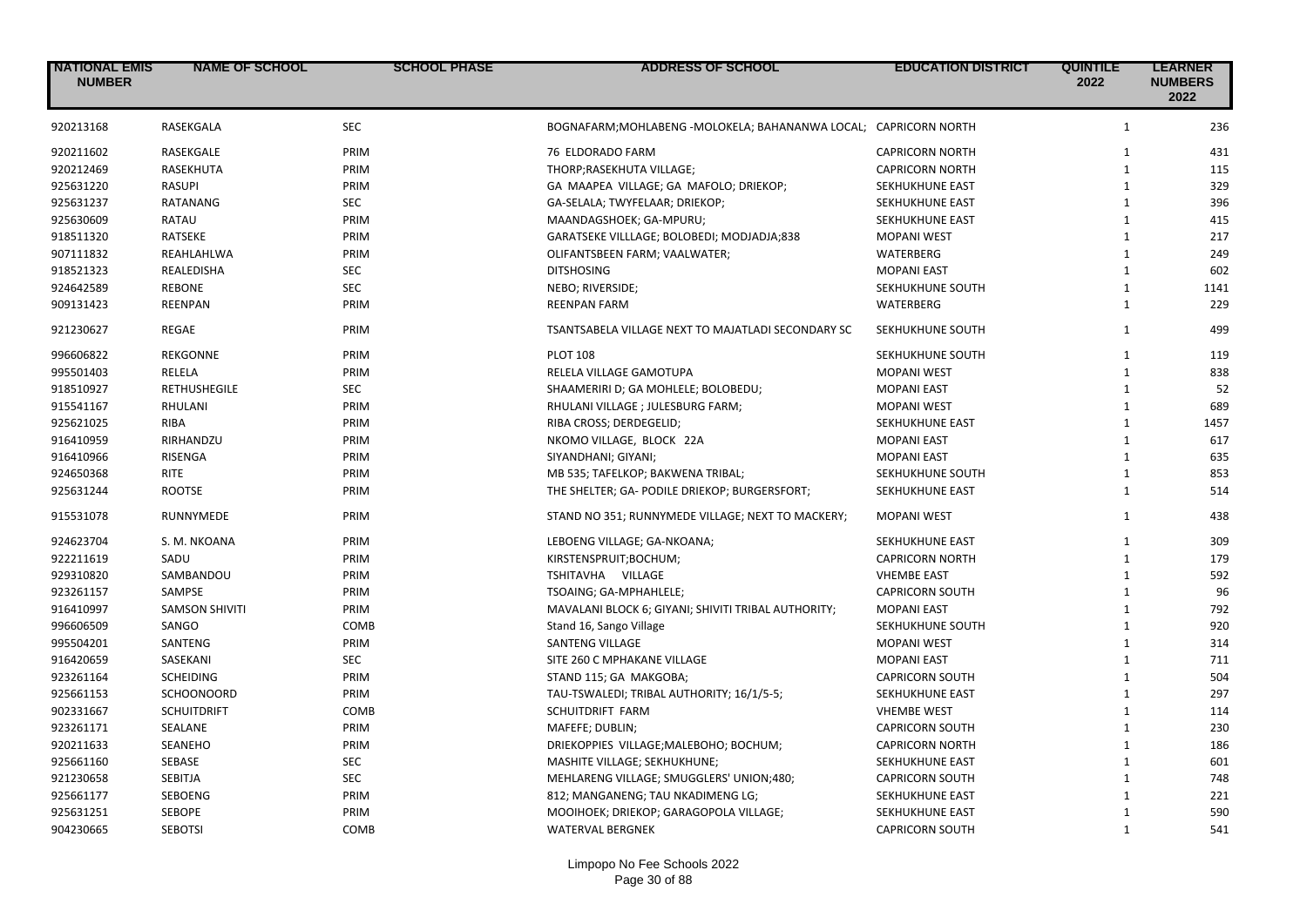| <b>INATIONAL EMIS</b><br><b>NUMBER</b> | <b>NAME OF SCHOOL</b>   | <b>SCHOOL PHASE</b> | <b>ADDRESS OF SCHOOL</b>                           | <b>EDUCATION DISTRICT</b> | <b>QUINTILE</b><br>2022 | <b>LEARNER</b><br><b>NUMBERS</b><br>2022 |
|----------------------------------------|-------------------------|---------------------|----------------------------------------------------|---------------------------|-------------------------|------------------------------------------|
| 921230672                              | SECHICHI                | <b>SEC</b>          | MAKUSHOANENG; ZEBEDIELA;                           | <b>CAPRICORN SOUTH</b>    | $\mathbf{1}$            | 333                                      |
| 925621049                              | SEDIBENG                | <b>SEC</b>          | MAHLASHI VILLAGE; BURGERSFORT;                     | SEKHUKHUNE EAST           | $\mathbf{1}$            | 193                                      |
| 924642640                              | <b>SEDIKWE</b>          | PRIM                | NEBO; GA MALAKA; GLEN COWIE;                       | SEKHUKHUNE SOUTH          | $\mathbf{1}$            | 356                                      |
| 996606722                              | SEETSENG                | PRIM                | Dennilton                                          | SEKHUKHUNE SOUTH          | $\mathbf{1}$            | 144                                      |
| 918511326                              | <b>SEFAHONE</b>         | PRIM                | GA RAPITSI; VILLAGE;                               | <b>MOPANI EAST</b>        | $\mathbf{1}$            | 884                                      |
| 920211640                              | SEFIHLAMPYANA           | PRIM                | <b>NAIRN FARM</b>                                  | <b>CAPRICORN NORTH</b>    | $\mathbf{1}$            | 208                                      |
| 925661184                              | <b>SEFOGOLE SEPEKE</b>  | <b>SEC</b>          | GA MAKGERU; MAKGANE; SITE NO .99;                  | SEKHUKHUNE EAST           | $\mathbf{1}$            | 498                                      |
| 920212391                              | <b>SEFOTO</b>           | PRIM                | <b>45 PAPE GAAI</b>                                | <b>CAPRICORN NORTH</b>    | $\mathbf{1}$            | 621                                      |
| 920211657                              | SEFOTWANE               | PRIM                | VERGELEGEN (106); GA - RAMMUTLA;                   | <b>CAPRICORN NORTH</b>    | $\mathbf{1}$            | 270                                      |
| 925630616                              | <b>SEFUFULE</b>         | PRIM                | MODIMOLLE VILLAGE; GA MASHABELA;                   | SEKHUKHUNE EAST           | $\mathbf{1}$            | 591                                      |
| 921230689                              | SEGAENG                 | <b>SEC</b>          | BOLAHLAKGOMO VILLAGE; ZEBEDIELA;                   | <b>CAPRICORN SOUTH</b>    | $\mathbf{1}$            | 167                                      |
| 923621056                              | SEGASHIFE               | <b>SEC</b>          | MANKELE VILLAGE; PENGE;                            | SEKHUKHUNE EAST           | $\mathbf{1}$            | 89                                       |
| 921142195                              | <b>SEGOBOKO</b>         | <b>SEC</b>          | SITE NO328; BUFFELSHOEK; BAKENBERG;                | MOGALAKWENA               | $\mathbf{1}$            | 169                                      |
| 924650733                              | SEGOLOLA                | <b>SEC</b>          | SYFERFONTEIN B (GREATER HLOGOTLOU AREA)            | SEKHUKHUNE SOUTH          | $\mathbf{1}$            | 433                                      |
| 923261881                              | <b>SEGOPOTJE</b>        | <b>SEC</b>          | MADISEI MASHITE; GA MPHAHLELE;                     | <b>CAPRICORN SOUTH</b>    | $\mathbf{1}$            | 780                                      |
| 925631268                              | SEHLAKU                 | <b>SEC</b>          | MOOIHOEK; GA MAROGA; DRIEKOP;                      | SEKHUKHUNE EAST           | $\mathbf{1}$            | 1490                                     |
| 925621070                              | SEHLOI                  | PRIM                | MABOTSHA VILLAGE, BURGERSFORT                      | SEKHUKHUNE EAST           | $\mathbf{1}$            | 217                                      |
| 918520979                              | <b>SEHONWE</b>          | PRIM                | BOLOBEDU; GA - GEDIBENG;                           | <b>MOPANI EAST</b>        | $\mathbf{1}$            | 438                                      |
| 920211664                              | SEIKGONI                | <b>SEC</b>          | DIEPSLOOT VILLAGE                                  | <b>CAPRICORN NORTH</b>    | $\mathbf{1}$            | 162                                      |
| 920211671                              | <b>SEIPHI</b>           | <b>SEC</b>          | BROADIE HILL; GA MOCHEMI;                          | <b>CAPRICORN NORTH</b>    | $\mathbf{1}$            | 277                                      |
| 925630289                              | SEJADIPUDI              | PRIM                | GA SELEPE; ATOK;749;                               | SEKHUKHUNE EAST           | $\mathbf{1}$            | 129                                      |
| 925621087                              | <b>SEKABATE</b>         | PRIM                | <b>GA - MADISENG</b>                               | SEKHUKHUNE EAST           | $\mathbf{1}$            | 849                                      |
| 925621094                              | SEKAKATE                | PRIM                | RIBA CROSS VILLAGE; MANDELA; DRIEKOP;              | SEKHUKHUNE EAST           | $\mathbf{1}$            | 1002                                     |
| 924642671                              | SEKALE                  | PRIM                | <b>MAHUBITSWANE</b>                                | SEKHUKHUNE SOUTH          | $\mathbf{1}$            | 266                                      |
| 926540530                              | SEKGALABJANA            | <b>SEC</b>          | Madeira village; GA KGOSI SEKORORO; TRICHARDTSDAL; | <b>MOPANI WEST</b>        | $\mathbf{1}$            | 554                                      |
| 921230696                              | <b>SEKGOPHOKGOPHONG</b> | PRIM                | VOLOP VILLAGE; ZEBEDIELA; MOLETLANE TRIBAL;        | <b>CAPRICORN SOUTH</b>    | $\mathbf{1}$            | 514                                      |
| 901340654                              | <b>SEKGOPO</b>          | PRIM                | MOSHATE; GA-MAILULA;                               | <b>MOPANI WEST</b>        | $\mathbf{1}$            | 232                                      |
| 918511340                              | <b>SEKGOTHI</b>         | PRIM                | GA-MABULANA; P.O. BOX 6019; MODJADJI;              | <b>MOPANI EAST</b>        | $\mathbf{1}$            | 217                                      |
| 918510934                              | SEKGWARE                | <b>SEC</b>          | SEGOTHI VILLAGE                                    | <b>MOPANI EAST</b>        | $\mathbf{1}$            | 387                                      |
| 909131539                              | SEKGWENG                | <b>INT</b>          | ROOIBOKKRAAL FARM; THABAZIMBI;                     | WATERBERG                 | $\mathbf{1}$            | 73                                       |
| 906111672                              | <b>SEKHUNG</b>          | COMB                | WELGEDACHT; TOLWE;690;                             | MOGALAKWENA               | $\mathbf{1}$            | 143                                      |
| 920211701                              | SEKHWIDITSANE           | PRIM                | 5; BUL BUL;                                        | <b>CAPRICORN NORTH</b>    | $\mathbf{1}$            | 161                                      |
| 925621100                              | <b>SEKIBIDI</b>         | PRIM                | TSHWENYANE VILLAGE                                 | SEKHUKHUNE EAST           | $\mathbf{1}$            | 177                                      |
| 926541181                              | <b>SEKOLO</b>           | PRIM                | TURKEY ZONE ONE; 661 SITE NO;                      | <b>MOPANI WEST</b>        | $\mathbf{1}$            | 794                                      |
| 923261225                              | SEKURWANENG             | PRIM                | 1011 SEKURUNG VILLAGE GA MPHAHLELE                 | <b>CAPRICORN SOUTH</b>    | $\mathbf{1}$            | 568                                      |
| 924642701                              | <b>SEKWATI</b>          | PRIM                | SEKWATI VILLAGE; MAMONE TRIBAL AUTHORITY;          | SEKHUKHUNE SOUTH          | $\mathbf{1}$            | 227                                      |
| 924642718                              | <b>SEKWENA</b>          | PRIM                | NTOANE VILLAGE; NEBO;                              | SEKHUKHUNE SOUTH          | $\mathbf{1}$            | 46                                       |
| 920211725                              | SELAELO                 | PRIM                | MAROBJANE DIKGOMONG; PO INNES; BOX 22;             | <b>CAPRICORN NORTH</b>    | $\mathbf{1}$            | 376                                      |
| 925631275                              | SELALA                  | PRIM                | GASELALA; SELALA TRIBAL; AUTHORITY;                | SEKHUKHUNE EAST           | $\mathbf{1}$            | 815                                      |
| 925631602                              | SELATOLE                | <b>SEC</b>          | GA PHASHA; WATERKOP; 924792 PHASHA;                | SEKHUKHUNE EAST           | $\mathbf{1}$            | 285                                      |
| 925610315                              | SELEBALO                | <b>SEC</b>          | MPHAANENG; GA-NKOANA; ATOK;                        | <b>SEKHUKHUNE EAST</b>    | $\mathbf{1}$            | 273                                      |
| 920211732                              | SELELO                  | PRIM                | SITE NUMBER 1; DEVREDE VILLAGE;GA KIBI;            | <b>CAPRICORN NORTH</b>    | $\mathbf{1}$            | 583                                      |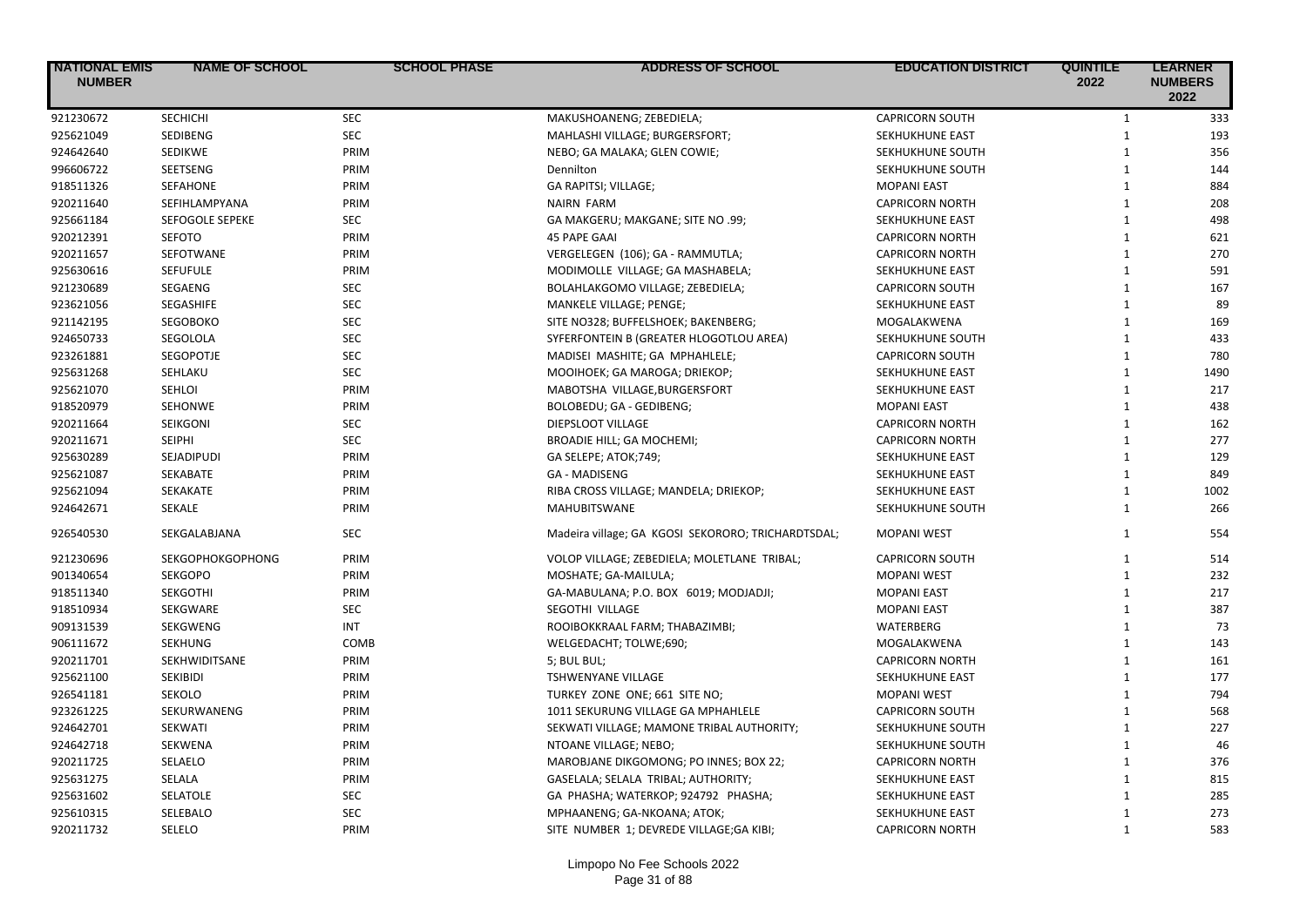| <b>NATIONAL EMIS</b><br><b>NUMBER</b> | <b>NAME OF SCHOOL</b> | <b>SCHOOL PHASE</b> | <b>ADDRESS OF SCHOOL</b>                           | <b>EDUCATION DISTRICT</b> | <b>QUINTILE</b><br>2022 | <b>LEARNER</b><br><b>NUMBERS</b><br>2022 |
|---------------------------------------|-----------------------|---------------------|----------------------------------------------------|---------------------------|-------------------------|------------------------------------------|
| 925630296                             | SELEPE                | PRIM                | GA SELEPE VILLAGE; BRAKFONTEIN; NEXT TO ATOK MINE; | SEKHUKHUNE EAST           | $\mathbf{1}$            | 296                                      |
| 992201601                             | SELOWE                | PRIM                | KGWALE SCHOOL; BOCHUM                              | <b>CAPRICORN NORTH</b>    | $\mathbf{1}$            | 159                                      |
| 918510958                             | SEMARELA              | <b>SEC</b>          | STAND NO. 424LT; SEMARELA VILLAGE; MODJADJI;       | <b>MOPANI WEST</b>        | $\mathbf{1}$            | 376                                      |
| 925661214                             | SEMASHEGO             | PRIM                | SCHOONOORD; GA-- MASHEGOANA;                       | SEKHUKHUNE EAST           | $\mathbf{1}$            | 753                                      |
| 916411013                             | SEMENDHE              | <b>SEC</b>          | <b>MBHEDLE VILLAGE</b>                             | <b>MOPANI EAST</b>        | $\mathbf{1}$            | 539                                      |
| 925621117                             | SEMORIRI              | <b>SEC</b>          | MAKOPUNG VILLAGE; OHRIGSTAD;                       | SEKHUKHUNE EAST           | $\mathbf{1}$            | 153                                      |
| 918511357                             | <b>SENAKWE</b>        | PRIM                | SENAKWE VILLAGE; BOLOBEDU;                         | <b>MOPANI EAST</b>        | $\mathbf{1}$            | 1347                                     |
| 925661221                             | SENGANGE              | SEC                 | GA MAPHOPHA                                        | SEKHUKHUNE EAST           | $\mathbf{1}$            | 422                                      |
| 918511364                             | <b>SENOPELWA</b>      | PRIM                | <b>MATIPANE VILLAGI</b>                            | <b>MOPANI EAST</b>        | $\mathbf{1}$            | 592                                      |
| 918510965                             | SENWABAKGOLOLO        | <b>SEC</b>          | MABJEPILONG; BLOCK 5; GAPATAMEDI;                  | <b>MOPANI WEST</b>        | $\mathbf{1}$            | 119                                      |
| 921142773                             | SENWANE               | <b>SEC</b>          | GA-MOLEKWA HALT; GALANKWINSTROOM;                  | MOGALAKWENA               | $\mathbf{1}$            | 91                                       |
| 925631688                             | <b>SEOKE</b>          | PRIM                | MASHISHI VILLAGE; FORESTHILL; DRIEKOP;             | SEKHUKHUNE EAST           | $\mathbf{1}$            | 704                                      |
| 925661238                             | SEOKGOME              | <b>SEC</b>          | STOCKING VILLAGE; STEELPOORT; BE-NGWENYAMA-TRIS;   | SEKHUKHUNE EAST           | $\mathbf{1}$            | 346                                      |
| 924642749                             | SEOPO                 | <b>SEC</b>          | NEBO; GLEN COWIE; THOTO;                           | SEKHUKHUNE SOUTH          | $\mathbf{1}$            | 299                                      |
| 922211787                             | SEPHAOWENG            | PRIM                | 60; NONPARELLA FARM; MATLALA;                      | <b>CAPRICORN NORTH</b>    | $\mathbf{1}$            | 89                                       |
| 924642756                             | <b>SEPHEU MOLEKE</b>  | <b>SEC</b>          | GAMAMPANA VILLAGE                                  | SEKHUKHUNE SOUTH          | $\mathbf{1}$            | 451                                      |
| 919340210                             | SEPHUKUBJE            | PRIM                | SEPHUKUBJE VILLAGE; GA-MAMAILA;                    | <b>MOPANI EAST</b>        | $\mathbf{1}$            | 460                                      |
| 925661252                             | SERAKI                | <b>SEC</b>          | <b>TJATANE</b>                                     | SEKHUKHUNE EAST           | $\mathbf{1}$            | 125                                      |
| 918511371                             | <b>SERIPE</b>         | PRIM                | RAMAROKA VILLAGE; BOLOBEDU;                        | <b>MOPANI EAST</b>        | $\mathbf{1}$            | 446                                      |
| 923261249                             | SEROBANENG            | PRIM                | SEROBANENG VILLAGE; MPHAHLELE;28;                  | <b>CAPRICORN SOUTH</b>    | $\mathbf{1}$            | 310                                      |
| 925610636                             | <b>SEROKA</b>         | PRIM                | GA-SEROKA;1255;DINGAANSKOP;                        | SEKHUKHUNE EAST           | $\mathbf{1}$            | 606                                      |
| 924642763                             | SEROKOLOANA           | PRIM                | DIPHAGANE VILLAGE; NEBO;                           | SEKHUKHUNE SOUTH          | $\mathbf{1}$            | 767                                      |
| 923261256                             | SEROKOLOSENYANE       | PRIM                | MALEMANG VILLAGE                                   | <b>CAPRICORN SOUTH</b>    | $\mathbf{1}$            | 124                                      |
| 925631633                             | SEROLETSHIDI          | <b>SEC</b>          | GA- MAMPA; WATERKOP; MAGAKALA- NTWAMPE939647;      | SEKHUKHUNE EAST           | $\mathbf{1}$            | 28                                       |
| 921141246                             | <b>SERUPA</b>         | PRIM                | 110; TEVREDENHEID; GA-CHERE VILLAGE;               | MOGALAKWENA               | $\mathbf{1}$            | 215                                      |
| 921230733                             | <b>SERUTLE</b>        | <b>SEC</b>          | MAKGOPHONG VILLAGE; MALEUPANE SECTION; ZEBEDIELA;  | <b>CAPRICORN SOUTH</b>    | $\mathbf{1}$            | 241                                      |
| 920211800                             | SESALONG              | PRIM                | LEIPZIG (MALEBOHO)                                 | <b>CAPRICORN NORTH</b>    | $\mathbf{1}$            | 440                                      |
| 922211817                             | SESHANE               | PRIM                | EARLY DAWN FARM, MAKGABENG                         | <b>CAPRICORN NORTH</b>    | $\mathbf{1}$            | 183                                      |
| 918511388                             | <b>SETHONG</b>        | PRIM                | SETHONG VILLAGE                                    | <b>MOPANI WEST</b>        | $\mathbf{1}$            | 516                                      |
| 920211824                             | <b>SETHUNYA</b>       | PRIM                | LESFONTEIN FARM; SITE NO H 2;                      | <b>CAPRICORN NORTH</b>    | $\mathbf{1}$            | 322                                      |
| 925630647                             | <b>SETLAMORAGO</b>    | PRIM                | SERAFA VILLAGE; MAGAKALA;                          | SEKHUKHUNE EAST           | $1\,$                   | 140                                      |
| 925630623                             | SETLOPONG             | PRIM                | MAANDAGS HOEK; GA MAMPHAHLANE;                     | SEKHUKHUNE EAST           | $\mathbf{1}$            | 463                                      |
| 918511395                             | <b>SETLOUMANE</b>     | PRIM                | <b>GA RAMPEPE</b>                                  | <b>MOPANI EAST</b>        | $\mathbf{1}$            | 218                                      |
| 912361606                             | SETSEKANA             | PRIM                | MAMAILA VILLAGE; GA-KOLOBETONA;                    | <b>MOPANI EAST</b>        | $\mathbf{1}$            | 495                                      |
| 921230764                             | SEULA MMAKO           | PRIM                | KHURENG VILLAGE; MOLETLANE TRIBAL; ZEBEDIELA A;    | <b>CAPRICORN SOUTH</b>    | $\mathbf{1}$            | 747                                      |
| 995501200                             | SEUNANE               | <b>SEC</b>          | STAND NO 193, GA-KGAPANE                           | <b>MOPANI EAST</b>        | $\mathbf{1}$            | 78                                       |
| 915530310                             | SEVENGWANA            | SEC                 | MAVELE VILLAGE; NWAMITWA;                          | <b>MOPANI WEST</b>        | $\mathbf{1}$            | 657                                      |
| 925630968                             | SHAI                  | PRIM                | GA- SHAI; MODUBENG; HAVERCROFT;                    | SEKHUKHUNE EAST           | $\mathbf{1}$            | 209                                      |
| 925630975                             | SHAKUNG               | <b>SEC</b>          | SHAKUNG VILLAGE; CROYDON; BURGERSFORT;             | SEKHUKHUNE EAST           | $\mathbf{1}$            | 74                                       |
| 918511401                             | SHAMIRIRI             | COMB                | SHAMFANA VILLAGE; BOLOBEDU AREA;                   | <b>MOPANI EAST</b>        | $\mathbf{1}$            | 366                                      |
| 916420697                             | SHIHLOMULE            | <b>SEC</b>          | KHASHANE VILLAGE; MABUNDA TRIBAL AUTHORITY;        | <b>MOPANI EAST</b>        | $\mathbf{1}$            | 298                                      |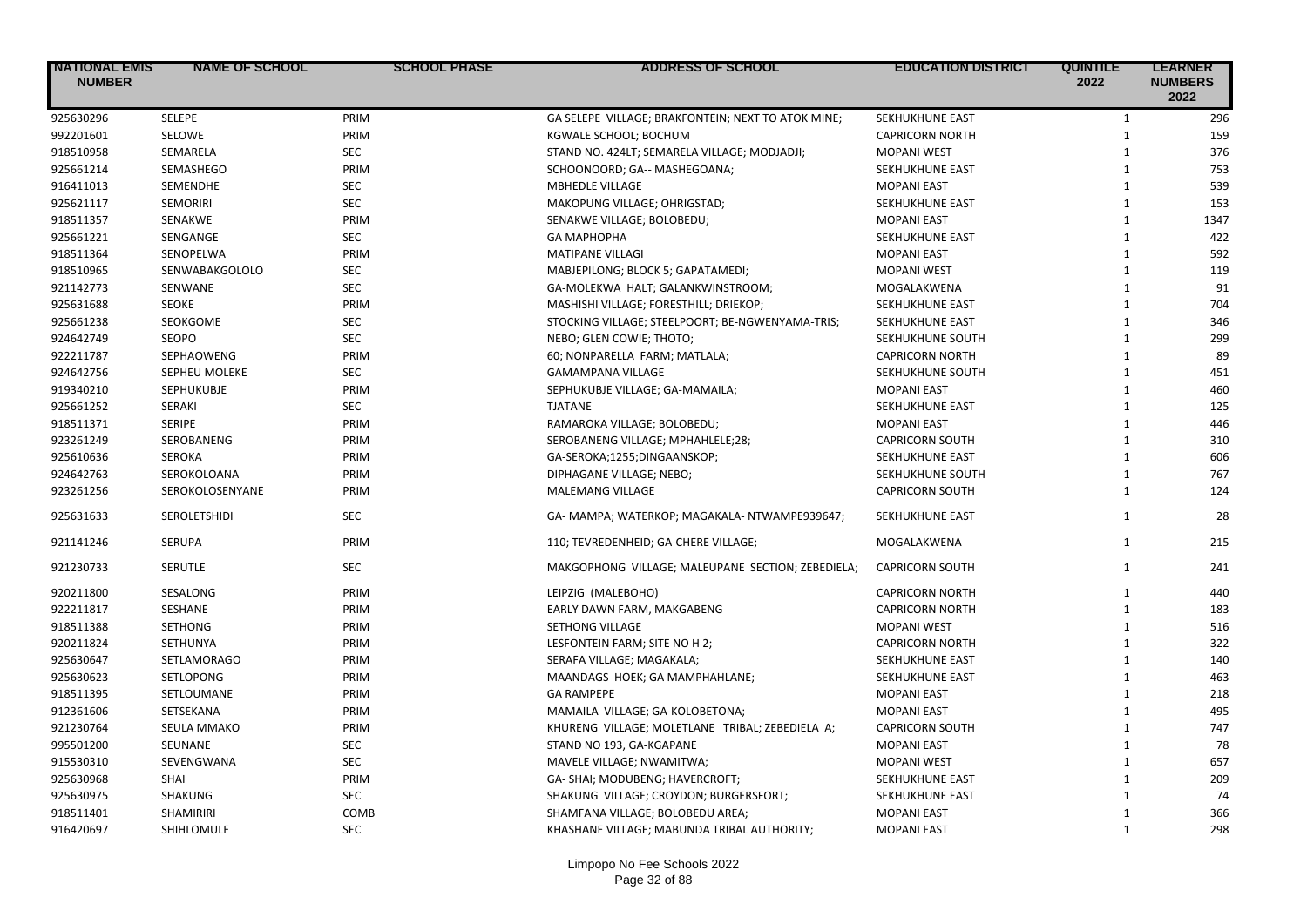| <b>NATIONAL EMIS</b><br><b>NUMBER</b> | <b>NAME OF SCHOOL</b>   | <b>SCHOOL PHASE</b> | <b>ADDRESS OF SCHOOL</b>                        | <b>EDUCATION DISTRICT</b> | <b>QUINTILE</b><br>2022 | <b>LEARNER</b><br><b>NUMBERS</b><br>2022 |
|---------------------------------------|-------------------------|---------------------|-------------------------------------------------|---------------------------|-------------------------|------------------------------------------|
| 911360085                             | <b>SHILUME</b>          | PRIM                | PHUGWANI VILLAGE                                | <b>VHEMBE EAST</b>        | $\mathbf{1}$            | 223                                      |
| 917420703                             | SHIPHAMELE              | PRIM                | STAND NO. 636 ZONEA; MATIKOXIKAYA; LULEKANI;    | <b>MOPANI EAST</b>        | $\mathbf{1}$            | 1372                                     |
| 996606305                             | <b>SHOPIANE</b>         | PRIM                | 391 EERSTEGELUK                                 | SEKHUKHUNE EAST           | $\mathbf{1}$            | 1521                                     |
| 925361276                             | SHORWANE                | <b>SEC</b>          | SITE NUMBER 884; DROOGHOEK; SEKHUKHUNE;         | SEKHUKHUNE EAST           | $\mathbf{1}$            | 301                                      |
| 924642770                             | SHUSHU                  | PRIM                | MASEMOLA TRIBAL; AUTHORITY; MASHOANYANENG;      | SEKHUKHUNE SOUTH          | $\mathbf{1}$            | 220                                      |
| 929310264                             | SIGONDE                 | PRIM                | <b>SIGONDE VILLAGE</b>                          | <b>VHEMBE EAST</b>        | $\mathbf{1}$            | 245                                      |
| 901531108                             | SILWERSEE               | PRIM                | MIELIEKLOOF FARMS; BROODERSTROOMDRIFT; TZANEEN; | <b>MOPANI WEST</b>        | $\mathbf{1}$            | 119                                      |
| 924650542                             | SINDILE                 | PRIM                | 414:MOGAUNG                                     | SEKHUKHUNE SOUTH          | $\mathbf{1}$            | 1369                                     |
| 996606301                             | SISABONGA               | PRIM                | ROOSSENEKAL                                     | SEKHUKHUNE SOUTH          | $\mathbf{1}$            | 544                                      |
| 921141284                             | SIYAKHELENI             | <b>SEC</b>          | <b>NELLY VILLAGE</b>                            | MOGALAKWENA               | $\mathbf{1}$            | 170                                      |
| 916411044                             | SIYANDHANI              | PRIM                | MABUNDA TRIBAL; GIYANI;                         | <b>MOPANI EAST</b>        | $\mathbf{1}$            | 402                                      |
| 996606507                             | SIZANI                  | COMB                | <b>WATERVAAL FARM</b>                           | SEKHUKHUNE SOUTH          | $\mathbf{1}$            | 223                                      |
| 907111092                             | SKUINSKLOOF             | PRIM                | SKUINSKLOOF FARM; VAALWATER;                    | <b>WATERBERG</b>          | $\mathbf{1}$            | 308                                      |
| 996606626                             | <b>SLOVO PARK</b>       | PRIM                | <b>645 B SLOVO PARK</b>                         | SEKHUKHUNE SOUTH          | $\mathbf{1}$            | 697                                      |
| 925621124                             | SOGANE                  | <b>SEC</b>          | GA MAKOFANE; KOEDOESKRAAL FARM;                 | SEKHUKHUNE EAST           | $\mathbf{1}$            | 898                                      |
| 924650559                             | SOKALI                  | PRIM                | <b>VLAKFONTEIN</b>                              | SEKHUKHUNE SOUTH          | $\mathbf{1}$            | 195                                      |
| 916411051                             | SOLANI                  | PRIM                | <b>GAWULA VILLAGE</b>                           | <b>MOPANI EAST</b>        | $\mathbf{1}$            | 598                                      |
| 995503302                             | SOLANI SAMSON N'WAMITWA | <b>SEC</b>          | RWANDA VILLAGE, N'WAMITWA                       | <b>MOPANI WEST</b>        | $\mathbf{1}$            | 420                                      |
| 924650566                             | SOMAKATA                | PRIM                | <b>SPITSKOP</b>                                 | SEKHUKHUNE SOUTH          | $\mathbf{1}$            | 316                                      |
| 921121976                             | <b>STERKRIVIER</b>      | <b>SEC</b>          | 20192 SEKGAKGAPENG VILLAGE                      | MOGALAKWENA               | $\mathbf{1}$            | 209                                      |
| 924610391                             | STRYDKRAAL              | PRIM                | STRYDKRAAL; VILLAGE;                            | SEKHUKHUNE EAST           | $\mathbf{1}$            | 238                                      |
| 930310707                             | SUMBANA                 | <b>SEC</b>          | LAMUI STORE; LAMVI LOCATION; SIBASA;970         | <b>VHEMBE EAST</b>        | $\mathbf{1}$            | 289                                      |
| 924642824                             | <b>SWIKE</b>            | PRIM                | BOTSHABELO; TWEEFONTEIN; GLEN COWIE;            | SEKHUKHUNE SOUTH          | $\mathbf{1}$            | 137                                      |
| 996606720                             | <b>TAGANE</b>           | PRIM                | <b>MASWIKANENG SECTION</b>                      | SEKHUKHUNE SOUTH          | $\mathbf{1}$            | 665                                      |
| 930310455                             | TAKALANI NYAWEDZENI     | PRIM                | SAMBADOU VILLAGE                                | <b>VHEMBE EAST</b>        | $\mathbf{1}$            | 143                                      |
| 905331063                             | TANGANEDZWA             | PRIM                | MISS M.B.NOAKES; STONE HENGE; LOUIS TRICHARDT;  | <b>VHEMBE WEST</b>        | $\mathbf{1}$            |                                          |
| 925621131                             | TANTANYANE              | PRIM                | SCHLICMANSKLOOF GA RIBA VILLAGE                 | SEKHUKHUNE EAST           | $\mathbf{1}$            | 72                                       |
| 918511425                             | <b>TAULOME</b>          | PRIM                | TAULOME VILLAGE SENOPELE VILLAGE BLOCK 25       | <b>MOPANI WEST</b>        | $\mathbf{1}$            | 255                                      |
| 925621148                             | <b>TAUNG</b>            | <b>SEC</b>          | <b>TAUNG VILLAGE</b>                            | SEKHUKHUNE EAST           | $\mathbf{1}$            | 343                                      |
| 920211855                             | <b>TEFU</b>             | PRIM                | SCHOERLEN FARM; BOCHUM; SITE NUMBER 13;         | <b>CAPRICORN NORTH</b>    | $\mathbf{1}$            | 443                                      |
| 925630654                             | <b>TEKANANG</b>         | <b>SEC</b>          | MORAPANENG; SURBITON; MAGAKALA;                 | SEKHUKHUNE EAST           | $\mathbf{1}$            | 345                                      |
| 925630661                             | <b>TELEKI</b>           | PRIM                | DITHABENG; SURBITON;                            | SEKHUKHUNE EAST           | $\mathbf{1}$            | 33                                       |
| 924642831                             | <b>TEME</b>             | PRIM                | NEBO; GA-MARISHANE; KA LEBESANENG;              | SEKHUKHUNE SOUTH          | $\mathbf{1}$            | 313                                      |
| 924642848                             | <b>TENYANE</b>          | <b>SEC</b>          | MAMONE VILLAGE GA SEKWATI                       | SEKHUKHUNE SOUTH          | $\mathbf{1}$            | 344                                      |
| 924643384                             | <b>THABADIPHIRI</b>     | PRIM                | MAMATSHEKELE; GA-PHAAHLA; NEBO;                 | SEKHUKHUNE SOUTH          | $\mathbf{1}$            | 33                                       |
| 924642862                             | <b>THABAMPHSE</b>       | PRIM                | THABAMPHSE VILLAGE; MARISHANE;                  | SEKHUKHUNE SOUTH          | $\mathbf{1}$            | 438                                      |
| 924642879                             | <b>THABANAPITSI</b>     | PRIM                | MPHANE GA-TAAN; GA- MASEMOLA; SITE NO.27;       | SEKHUKHUNE SOUTH          | $\mathbf{1}$            | 219                                      |
| 996605501                             | THABANASWANA            | PRIM                | moji-sekale village                             | SEKHUKHUNE SOUTH          | $\mathbf{1}$            | 407                                      |
| 925621162                             | <b>THABANE</b>          | PRIM                | MABOTSHA; MAPARENG SECTION;                     | SEKHUKHUNE EAST           | $\mathbf{1}$            | 605                                      |
| 920211879                             | <b>THABANTSHO</b>       | PRIM                | AULANGSYNE VILLAGE, MAKGABENG                   | <b>CAPRICORN NORTH</b>    | $\mathbf{1}$            | 105                                      |
| 918511432                             | <b>THABISONG</b>        | PRIM                | <b>JOKONG VILLAGE</b>                           | <b>MOPANI EAST</b>        | $\mathbf{1}$            | 447                                      |
| 924642893                             | <b>THABONG</b>          | PRIM                | VLEESCHBOOM; VIERFONTEIN; METRO MALAITA;        | SEKHUKHUNE SOUTH          | $\mathbf{1}$            | 1317                                     |
| 921231026                             | THADUKU                 | PRIM                | GA---MOLAPO VILLAGE                             | <b>CAPRICORN SOUTH</b>    | $\mathbf{1}$            | 764                                      |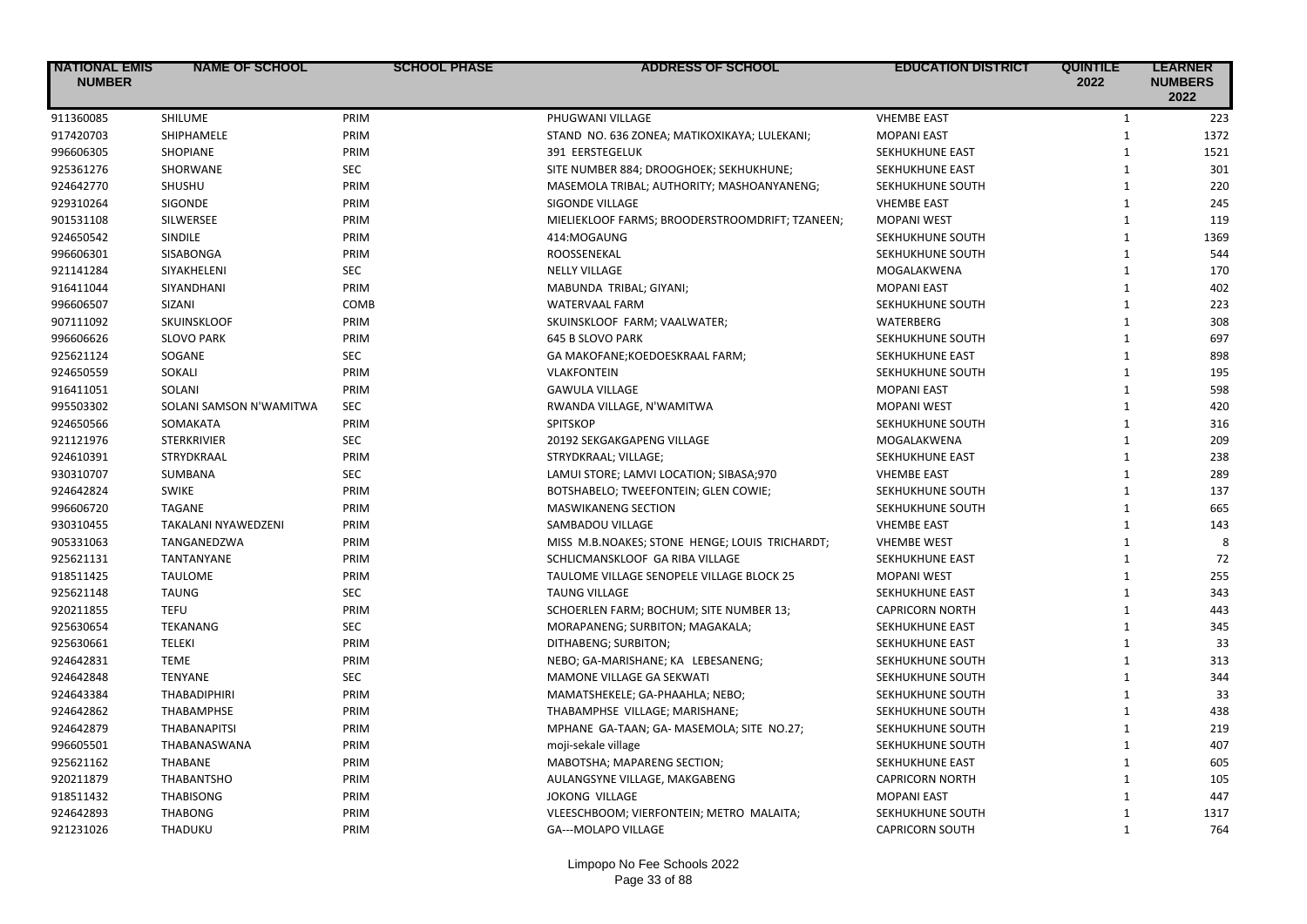| <b>INATIONAL EMIS</b><br><b>NUMBER</b> | <b>NAME OF SCHOOL</b>     | <b>SCHOOL PHASE</b> | <b>ADDRESS OF SCHOOL</b>                       | <b>EDUCATION DISTRICT</b> | <b>QUINTILE</b><br>2022 | <b>LEARNER</b><br><b>NUMBERS</b><br>2022 |
|----------------------------------------|---------------------------|---------------------|------------------------------------------------|---------------------------|-------------------------|------------------------------------------|
| 923261300                              | THAGAETALA                | <b>SEC</b>          | MAKURUNG VILLAGE; GA MPHAHLELE;                | <b>CAPRICORN SOUTH</b>    | $\mathbf{1}$            | 242                                      |
| 924643148                              | <b>THAKGUDI</b>           | <b>SEC</b>          | <b>GA-MALEKA</b>                               | SEKHUKHUNE SOUTH          | $\mathbf{1}$            | 179                                      |
| 930351258                              | <b>THASE</b>              | <b>SEC</b>          | MURAGA VILLAGE; THOHOYANDOU;                   | <b>VHEMBE EAST</b>        | $\mathbf{1}$            | 370                                      |
| 901531122                              | THE JUNCTION              | PRIM                | MAHAHELA FARMING; LETSITELE;                   | <b>MOPANI WEST</b>        | $\mathbf{1}$            | 187                                      |
| 996606630                              | <b>THEJANE</b>            | <b>SEC</b>          | Ten Morgan                                     | SEKHUKHUNE SOUTH          | $\mathbf{1}$            | 570                                      |
| 909131699                              | THEKGANANG                | <b>SEC</b>          | RETHABILE TOWNSHIP; AMANDELBULT;               | WATERBERG                 | $\mathbf{1}$            | 459                                      |
| 925631305                              | <b>THIBEDI</b>            | PRIM                | THIBEDI PRIMARY SCHOOL; MOTLOLO; GA MAFOLO;    | SEKHUKHUNE EAST           | $\mathbf{1}$            | 358                                      |
| 930350644                              | <b>THIFHURIWI</b>         | PRIM                | GONDENI STERKSTROOM; THOHOYANDOU;              | <b>VHEMBE EAST</b>        | $\mathbf{1}$            | 163                                      |
| 924642909                              | <b>THINGWA</b>            | PRIM                | DEUGVLEI; MARISHANE;                           | SEKHUKHUNE SOUTH          | $\mathbf{1}$            | 142                                      |
| 925610407                              | THOBEHLALE                | PRIM                | NO 1; VLAAKPLAAS; GA NCHABELENG;               | SEKHUKHUNE EAST           | $\mathbf{1}$            | 120                                      |
| 996603101                              | <b>THOBELA</b>            | PRIM                | HLALANIKAHLE                                   | SEKHUKHUNE SOUTH          | $\mathbf{1}$            | 1129                                     |
| 924651514                              | <b>THOKE</b>              | PRIM                | PULENG; GA-RAKGWADI;                           | SEKHUKHUNE SOUTH          | $\mathbf{1}$            | 39                                       |
| 925630678                              | <b>THOKWANE</b>           | PRIM                | THOKWANE VILLAGE; GA-KGWETE CROYDON; DRIEKOP;  | SEKHUKHUNE EAST           | $\mathbf{1}$            | 702                                      |
| 924642923                              | <b>THOLONG</b>            | PRIM                | NEBO; GA PHAAHLA; MASEHLANENG;247              | SEKHUKHUNE SOUTH          | $\mathbf{1}$            | 222                                      |
| 925621179                              | THOROMETSANE              | PRIM                | PHIRING TRUST                                  | SEKHUKHUNE EAST           | $\mathbf{1}$            | 230                                      |
| 924642947                              | <b>THOTO</b>              | PRIM                | NEBO; PEDI MAMONE; THOTO VILLAGE;              | SEKHUKHUNE SOUTH          | $\mathbf{1}$            | 418                                      |
| 925661313                              | <b>THULARE</b>            | PRIM                | MARULANENG                                     | SEKHUKHUNE EAST           | $\mathbf{1}$            | 739                                      |
| 924642961                              | THUTLWAMAKWA              | PRIM                | NEBO; GA MARISHANE; MANGWANYANE;               | SEKHUKHUNE SOUTH          | $\mathbf{1}$            | 179                                      |
| 915530334                              | <b>TIAKENI</b>            | <b>SEC</b>          | JOPPIE VILLAGE; NWAMITWA;                      | <b>MOPANI WEST</b>        | $\mathbf{1}$            | 326                                      |
| 925661320                              | TIBAMOSHITO               | PRIM                | GARAMANTHO VILLAGE; SEKHUKHUNELAND;            | SEKHUKHUNE EAST           | $\mathbf{1}$            | 1052                                     |
| 906111559                              | <b>TIELELO</b>            | <b>SEC</b>          | 30 MOTSWIRI STREET; MARAPONG;                  | WATERBERG                 | $\mathbf{1}$            | 1010                                     |
| 924642978                              | <b>TIITSANE</b>           | PRIM                | NEBO; GA MASEMOLA; DIAFORA;                    | SEKHUKHUNE SOUTH          | $\mathbf{1}$            | 168                                      |
| 911411105                              | <b>TIRHANI</b>            | PRIM                | TOMU VILLAGE; NKURI;                           | <b>MOPANI EAST</b>        | $\mathbf{1}$            | 700                                      |
| 924642985                              | TISANA                    | PRIM                | NEBO; GA-MAMPANE; MASANTENG;                   | SEKHUKHUNE SOUTH          | $\mathbf{1}$            | 320                                      |
| 923261362                              | <b>TJIANE</b>             | PRIM                | TJIANE VILLAGE; GA-MPHAHLELE;                  | <b>CAPRICORN SOUTH</b>    | $\mathbf{1}$            | 276                                      |
| 925610414                              | <b>TLAKALE NCHABELENG</b> | PRIM                | GA-NCHBELENG; P.O LEFALANE;                    | SEKHUKHUNE EAST           | $\mathbf{1}$            | 547                                      |
| 916411112                              | <b>TLAKULANI</b>          | <b>SEC</b>          | MNIGINISI BLICK 2; SHIVITI TRIBAL AUTHORITY;   | <b>MOPANI EAST</b>        | $\mathbf{1}$            | 459                                      |
| 918512190                              | TLHABELENI                | PRIM                | TLHABELENI VILLAGE; MODJADJI;BOLOBEDU;         | <b>MOPANI EAST</b>        | $\mathbf{1}$            | 623                                      |
| 996606810                              | TLHAKANANG                | <b>SEC</b>          | Plot no 217                                    | SEKHUKHUNE SOUTH          | $\mathbf{1}$            | 581                                      |
| 920211893                              | TLHAKAUMA                 | PRIM                | BERGENDAL; SITE NUMBER 276;                    | <b>CAPRICORN NORTH</b>    | $\mathbf{1}$            | 407                                      |
| 901531139                              | <b>TLHALEFA</b>           | COMB                | AMORENTIA ESTATES; POLITSI VALLEY;             | <b>MOPANI WEST</b>        | $\mathbf{1}$            | 78                                       |
| 918511463                              | <b>TLHAPEDI</b>           | PRIM                | MOPJE VILLAGE                                  | <b>MOPANI WEST</b>        | $\mathbf{1}$            | 844                                      |
| 916411129                              | TLHARIHANI                | PRIM                | <b>MAPUVE VILLAGE</b>                          | <b>MOPANI EAST</b>        | $\mathbf{1}$            | 949                                      |
| 920211886                              | <b>TLHONA SEDIMONG</b>    | PRIM                | TOWERFONTEIN; GA -MAELA;                       | <b>CAPRICORN NORTH</b>    | $\mathbf{1}$            | 499                                      |
| 918511470                              | <b>TLHOTLHOKWE</b>        | PRIM                | SITE NO 113; TLHOTLHOKWE;                      | <b>MOPANI WEST</b>        | $\mathbf{1}$            | 276                                      |
| 925610087                              | <b>TLOU NARE</b>          | <b>SEC</b>          | GA-RADINGWANA; SOUTVEIDEN;                     | SEKHUKHUNE EAST           | $\mathbf{1}$            | 448                                      |
| 923261379                              | <b>TLOUATIBA</b>          | PRIM                | GA- MATHABATHA; MPHAANENG;                     | <b>CAPRICORN SOUTH</b>    | $\mathbf{1}$            | 241                                      |
| 920211909                              | TLOU-MATOME               | <b>SEC</b>          | 276 VERGELEGEN VILLAGE; BOCHUM;                | <b>CAPRICORN NORTH</b>    | $\mathbf{1}$            | 279                                      |
| 925630326                              | <b>TLOUPHUTI</b>          | <b>SEC</b>          | MANOTOANE VILLAGE; KLIPFONTEIN; ATOK;          | SEKHUKHUNE EAST           | $\mathbf{1}$            | 565                                      |
| 929311007                              | <b>TOMBOLAGOLE</b>        | <b>SEC</b>          | TSHITAVHA VILLAGE; SAMBANDOU; THOHOYANDOU;     | <b>VHEMBE EAST</b>        | $\mathbf{1}$            | 288                                      |
| 926541310                              | <b>TOURS</b>              | PRIM                | TOURS VILLAGE; NO. 240;                        | <b>MOPANI WEST</b>        | $\mathbf{1}$            | 425                                      |
| 930361736                              | <b>TOVHOWANI</b>          | PRIM                | TOVHOWANI VILLAGE; MULENZHE TRIBAL; AUTHORITY; | <b>VHEMBE EAST</b>        | $\mathbf{1}$            | 182                                      |
| 915531153                              | <b>TSAKANI</b>            | PRIM                | STAND NO 523; MANDLHAKAZI VILLAGE; NWAMITWA;   | <b>MOPANI WEST</b>        | $\mathbf{1}$            | 280                                      |
|                                        |                           |                     |                                                |                           |                         |                                          |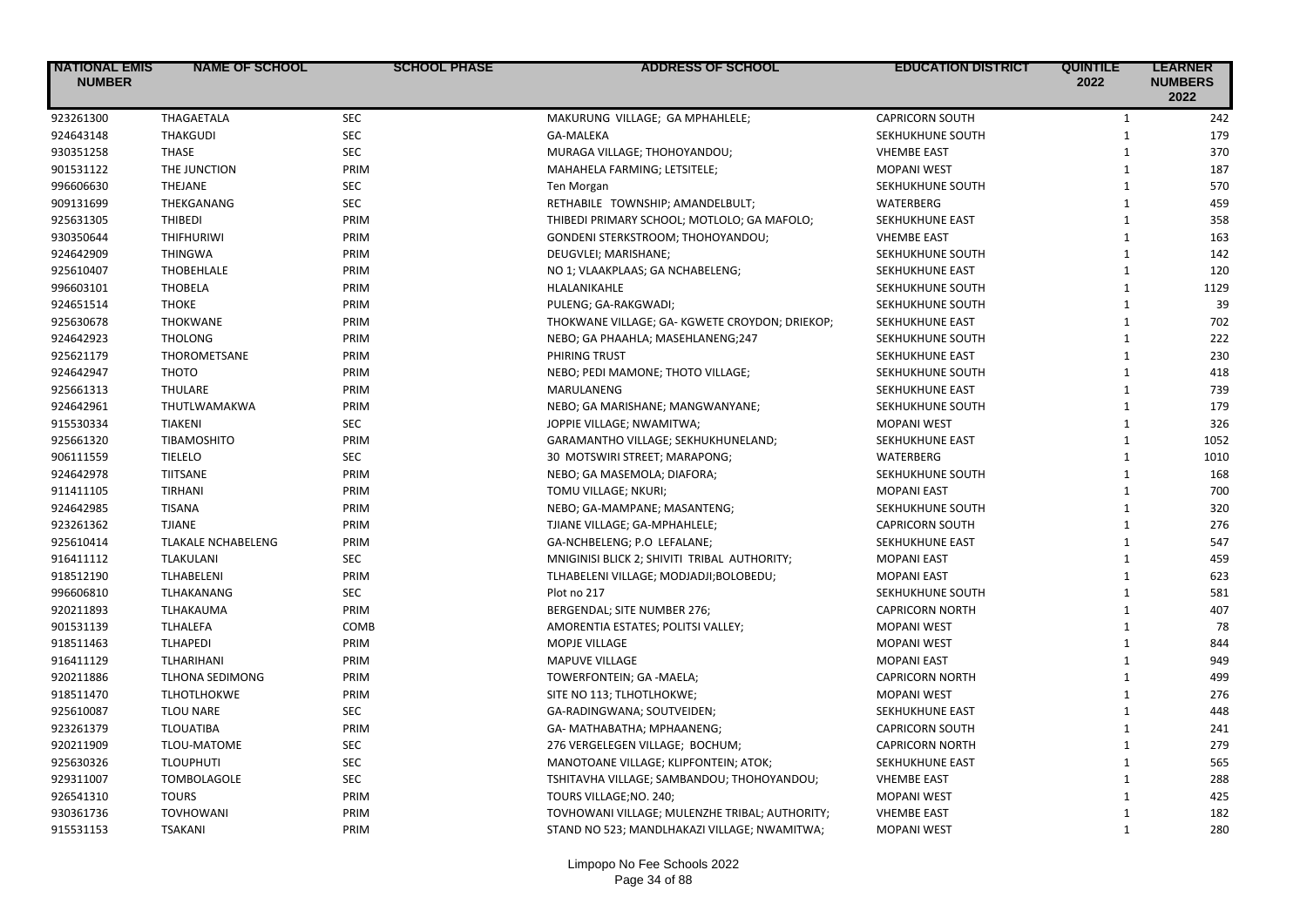| <b>NATIONAL EMIS</b><br><b>NUMBER</b> | <b>NAME OF SCHOOL</b>    | <b>SCHOOL PHASE</b> | <b>ADDRESS OF SCHOOL</b>                            | <b>EDUCATION DISTRICT</b> | <b>QUINTILE</b><br>2022 | <b>LEARNER</b><br><b>NUMBERS</b><br>2022 |
|---------------------------------------|--------------------------|---------------------|-----------------------------------------------------|---------------------------|-------------------------|------------------------------------------|
| 901531177                             | <b>TSANENG</b>           | <b>SEC</b>          | <b>WESTFALIA ESTATE</b>                             | <b>MOPANI WEST</b>        | $\mathbf{1}$            | 250                                      |
| 925661337                             | <b>TSATANE</b>           | PRIM                | <b>TSATANE VILLAGE</b>                              | SEKHUKHUNE EAST           | $\mathbf{1}$            | 364                                      |
| 918521330                             | <b>TSEANA</b>            | <b>SEC</b>          | MAMAILA WARD A; GA - PHAPHADI;                      | <b>MOPANI EAST</b>        | $\mathbf{1}$            | 369                                      |
| 925610421                             | <b>TSEKE</b>             | PRIM                | MOKHULWANE SECTION; GA - NCHABELENG;741;99          | SEKHUKHUNE EAST           | $\mathbf{1}$            | 281                                      |
| 924643001                             | TSEKEMARISHANE           | <b>SEC</b>          | MATSHOLLELA; GA MARISHANE; MOROANGOATO;             | SEKHUKHUNE SOUTH          | $\mathbf{1}$            | 92                                       |
| 919361613                             | <b>TSEKERE</b>           | PRIM                | SOEKMEKAAR; GA-RAPHAHLELO; SOETFONTEIN;             | <b>MOPANI EAST</b>        | $\mathbf{1}$            | 520                                      |
| 921141345                             | <b>TSELAPEDI</b>         | PRIM                | <b>RUIGTEVLEI</b>                                   | MOGALAKWENA               | $\mathbf{1}$            | 269                                      |
| 925661344                             | <b>TSHABADIETLA</b>      | <b>SEC</b>          | GA-SEOPELA; SCHOONOORD; SEKHUKHUNE;                 | SEKHUKHUNE EAST           | $\mathbf{1}$            | 510                                      |
| 925621186                             | <b>TSHABELANG DINOKO</b> | <b>SEC</b>          | OHRIGSTAD; LEBOENG; GA-NEASE;                       | SEKHUKHUNE EAST           | $\mathbf{1}$            | 620                                      |
| 930350637                             | <b>TSHAMAVHUDZI</b>      | PRIM                | MALAMANGWA; MPHAPHULI;                              | <b>VHEMBE EAST</b>        | $\mathbf{1}$            | 250                                      |
| 919340753                             | <b>TSHANGWANE</b>        | PRIM                | SEPHUKUBJE VILLAGE; TSHAMAHASE SECTION; GA-KGOSI;   | <b>MOPANI EAST</b>        | $\mathbf{1}$            | 261                                      |
| 929310943                             | <b>TSHANZHE</b>          | PRIM                | THENGWE TRIBAL AUTHORITY; TSHANZHE VILLAGE;         | <b>VHEMBE EAST</b>        | $\mathbf{1}$            | 150                                      |
| 924643049                             | <b>TSHEGE</b>            | <b>SEC</b>          | NEBO; GAMAMPANE; KROKODILHEUWEL;                    | SEKHUKHUNE SOUTH          | $\mathbf{1}$            | 195                                      |
| 925661351                             | TSHEHLWANENG             | <b>SEC</b>          | MAGNET HEIGHTS; GA MOGASHOA;                        | SEKHUKHUNE EAST           | $\mathbf{1}$            | 946                                      |
| 916411136                             | <b>TSHEMBHANI</b>        | PRIM                | NWADZEKUDZEKU; BLOCK 4; BOX 30;                     | <b>MOPANI EAST</b>        | $\mathbf{1}$            | 850                                      |
| 920211916                             | TSHENYANE                | <b>SEC</b>          | GALLSHIELS GA HLAKO; BOCHUM;                        | <b>CAPRICORN NORTH</b>    | $\mathbf{1}$            | 171                                      |
| 925630685                             | <b>TSHIHLO</b>           | <b>SEC</b>          | MAGAKALA AREA; SERAFA VILLAGE;                      | SEKHUKHUNE EAST           | $\mathbf{1}$            | 150                                      |
| 911360115                             | <b>TSHIKIWANI</b>        | PRIM                | GIDJAMHANDENI VILLAGE                               | <b>VHEMBE EAST</b>        | $\mathbf{1}$            | 241                                      |
| 930350330                             | <b>TSHINETISE</b>        | PRIM                | TSHITOMBONI VILLAGE; MULENDZHE; THOHOYANDOU;        | <b>VHEMBE EAST</b>        | $\mathbf{1}$            | 521                                      |
| 916411143                             | <b>TSHOVANI</b>          | PRIM                | HLOMELA VILLAGE; BLOCK11B;                          | <b>MOPANI EAST</b>        | $\mathbf{1}$            | 214                                      |
| 991103201                             | <b>TSHUKUDU 1</b>        | PRIM                | <b>SISI FARMS</b>                                   | WATERBERG                 | $\mathbf{1}$            | 38                                       |
| 924643025                             | <b>TSHWAANE</b>          | PRIM                | DOORINGSPRUIT-GREENSIDE; NEBO;                      | SEKHUKHUNE SOUTH          | $\mathbf{1}$            | 184                                      |
| 925610643                             | <b>TSHWEELE</b>          | PRIM                | MOHLALETSE; GAMATSIMELA; SEKHUKHUNE LAND;           | SEKHUKHUNE EAST           | $\mathbf{1}$            | 168                                      |
| 924643070                             | <b>TSOATAGO</b>          | PRIM                | NEBO; MASEMOLA; SETLABOSWANE;                       | SEKHUKHUNE SOUTH          | $\mathbf{1}$            | 237                                      |
| 918511487                             | <b>TSOGANG</b>           | PRIM                | RAMODUMO VILLAGE; SENOPELA 20; MODJADJA AREA;       | <b>MOPANI WEST</b>        | $\mathbf{1}$            | 227                                      |
| 911361293                             | TSUNDZUKANI              | PRIM                | GREEN FARM MADONSI; SITE NO 130; MADONSI TRIBAL;    | <b>VHEMBE EAST</b>        | $\mathbf{1}$            | 495                                      |
| 925630630                             | <b>TSWAKO</b>            | PRIM                | DIPHALE VILLAGE; MOHLALA TRIBAL AUTHORITY;          | SEKHUKHUNE EAST           | $\mathbf{1}$            | 836                                      |
| 925621216                             | <b>TSWELOPELE</b>        | PRIM                | BOTHASHOEK; DITHABANENG;                            | SEKHUKHUNE EAST           | $\mathbf{1}$            | 648                                      |
| 925621193                             | <b>TSWENYANE</b>         | PRIM                | LEPELLE VILLAGE; STRJDOM TUNNEL;                    | SEKHUKHUNE EAST           | $\mathbf{1}$            | 166                                      |
| 930310746                             | <b>TSWERA</b>            | PRIM                | TSWERA VILLAGE; TSHIVHASE AREA;                     | <b>VHEMBE EAST</b>        | $\mathbf{1}$            | 259                                      |
| 925630692                             | <b>TSWERENG</b>          | PRIM                | LEDINGWE VILLAGE; WATERKOP;                         | SEKHUKHUNE EAST           | $\mathbf{1}$            | 213                                      |
| 925621209                             | <b>TSWETLANE</b>         | PRIM                | GA--MOTODI VILLAGE, STASIE SECTION, BURGERSFORT     | SEKHUKHUNE EAST           | $\mathbf{1}$            | 301                                      |
| 925621155                             | <b>TUBATSE</b>           | PRIM                | MANOKE VILLAGE                                      | SEKHUKHUNE EAST           | $\mathbf{1}$            | 267                                      |
| 920211930                             | <b>TUMAKGOLE</b>         | <b>SEC</b>          | BULTFONTEIIN; GA-MAMOLEKA; BOCHUM;                  | <b>CAPRICORN NORTH</b>    | $\mathbf{1}$            | 227                                      |
| 918511494                             | <b>TUMEDI</b>            | PRIM                | PAKONG GA- MORWATSHEHLA; MODJADJI;                  | <b>MOPANI EAST</b>        | $\mathbf{1}$            | 143                                      |
| 925631312                             | <b>TUMISHI</b>           | PRIM                | GAMAROGA; NOOIHOEK; GOWE VILLAGE;                   | SEKHUKHUNE EAST           | $\mathbf{1}$            | 638                                      |
| 916420727                             | <b>UKUTHULA</b>          | PRIM                | UKUTHULA SCHOOL; C/O MAGEVA VILLAGE;                | <b>MOPANI EAST</b>        | $\mathbf{1}$            | 911                                      |
| 910131775                             | <b>ULANDO</b>            | COMB                | EMMARENTIA; GELENHUYS; BUISKOP;                     | WATERBERG                 | $\mathbf{1}$            | 468                                      |
| 909131782                             | VAALPENSKRAAL            | PRIM                | VAALPENSKRAAL FARM                                  | WATERBERG                 | $\mathbf{1}$            | 28                                       |
| 918511500                             | VALLAMBROSA              | PRIM                | GA - MOKGWATHI; BLOCK -10; BOLOBEDU;                | <b>MOPANI WEST</b>        | $\mathbf{1}$            | 603                                      |
| 915530341                             | VASASELE                 | PRIM                | MAVELE VILLAGE; P.ONHAMITHA;                        | <b>MOPANI WEST</b>        | $\mathbf{1}$            | 511                                      |
| 930310530                             | <b>VHURIVHURI</b>        | PRIM                | VHURIVHURI VILLAGE; MPHAPHULI TERRITO; RIAL COUNCI; | <b>VHEMBE EAST</b>        | $\mathbf{1}$            | 424                                      |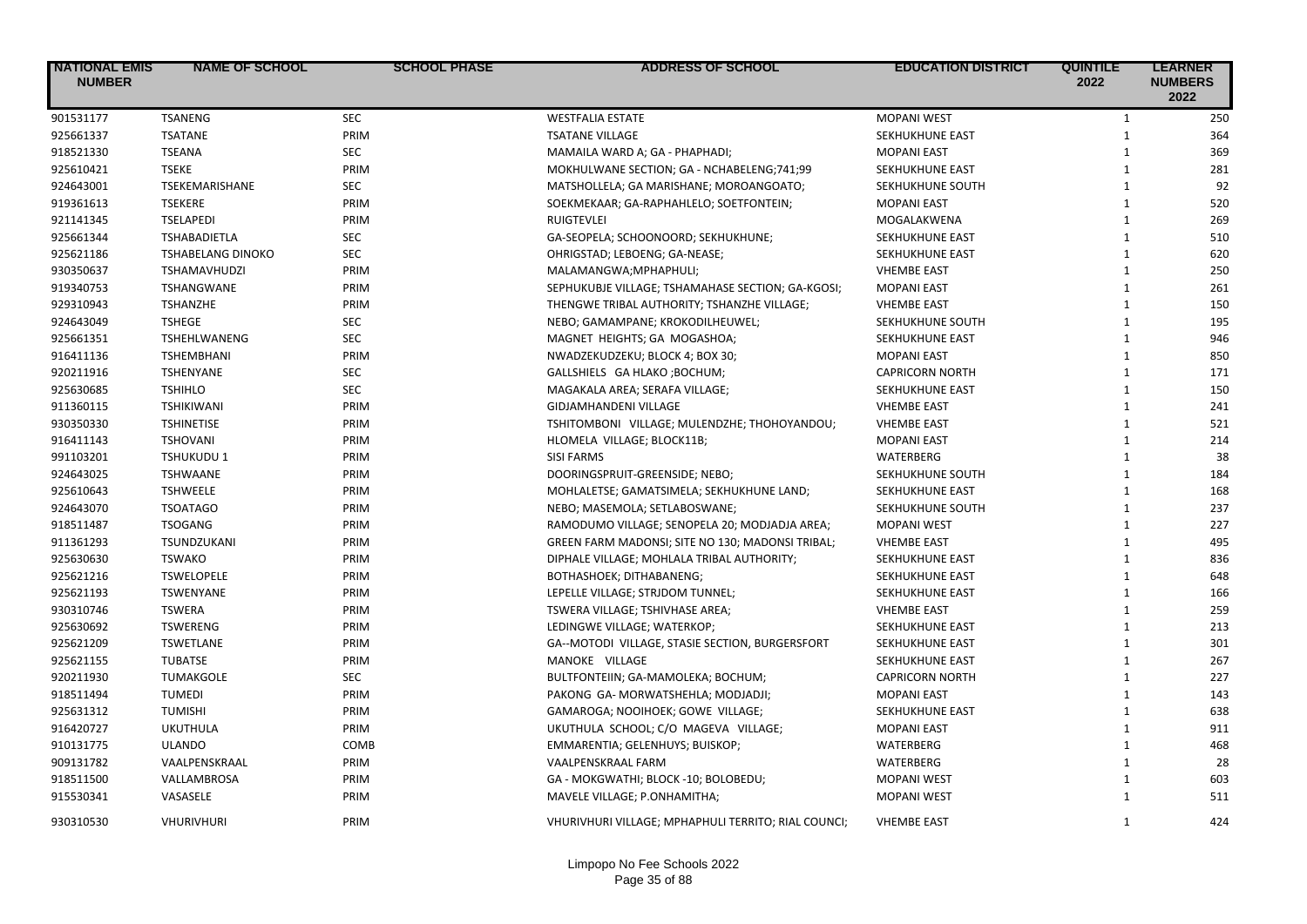| <b>NATIONAL EMIS</b><br><b>NUMBER</b> | <b>NAME OF SCHOOL</b>    | <b>SCHOOL PHASE</b> | <b>ADDRESS OF SCHOOL</b>                                            | <b>EDUCATION DISTRICT</b> | <b>QUINTILE</b><br>2022 | <b>LEARNER</b><br><b>NUMBERS</b><br>2022 |
|---------------------------------------|--------------------------|---------------------|---------------------------------------------------------------------|---------------------------|-------------------------|------------------------------------------|
| 991104402                             | VINGERKRAAL              | <b>SEC</b>          | <b>FARM</b>                                                         | WATERBERG                 | $\mathbf{1}$            | 72                                       |
| 911361194                             | <b>VONGANI</b>           | PRIM                | STAND 115; SASELAMI; SHIKUNDU;                                      | <b>VHEMBE EAST</b>        | $\mathbf{1}$            | 1073                                     |
| 916411181                             | <b>VUSIZI</b>            | PRIM                | MAHLATHI SETTLEMENT; SHIVITI TRIBAL AUTHORITY;                      | <b>MOPANI EAST</b>        | $\mathbf{1}$            | 674                                      |
| 993301105                             | <b>VUSWAYI</b>           | <b>SEC</b>          | STAND NO 660, MADONSI BOLTMAN A                                     | <b>VHEMBE EAST</b>        | $\mathbf{1}$            | 355                                      |
| 916411198                             | VUTLHARI                 | <b>SEC</b>          | BABANGU VILLAGE; HLANEKI KRAAL; GIYANI;                             | <b>MOPANI EAST</b>        | $\mathbf{1}$            | 207                                      |
| 930361001                             | VUVUMUTSHENA             | <b>SEC</b>          | LAMBANI                                                             | <b>VHEMBE EAST</b>        | $\mathbf{1}$            | 418                                      |
| 916411204                             | VUYANI                   | PRIM                | <b>MBHEDLE VILLAGE</b>                                              | <b>MOPANI EAST</b>        | $\mathbf{1}$            | 300                                      |
| 906121556                             | WEENEN                   | COMB                | WEENENFACEBRICK; R101 SOUTH; POTGIETESRUS;                          | MOGALAKWENA               | $\mathbf{1}$            | 258                                      |
| 915530358                             | XIBUKULANA               | <b>SEC</b>          | RUNNYMEDE VILLAGE; NWAMITWA;871;                                    | <b>MOPANI WEST</b>        | $\mathbf{1}$            | 383                                      |
| 915531191                             | <b>XIHOKO</b>            | PRIM                | RADOO VILLAGE                                                       | <b>MOPANI WEST</b>        | $\mathbf{1}$            | 426                                      |
| 911360320                             | <b>XIMIXONI</b>          | PRIM                | STAND NO 135A, XIMIXONI VILLAGE, XIKUNDU TRIBAL<br><b>AUTHORITY</b> | <b>VHEMBE EAST</b>        | $\mathbf{1}$            | 548                                      |
| 905361620                             | XIMUNWANA                | <b>SEC</b>          | PHAPHAZELA VILLAGE                                                  | <b>VHEMBE EAST</b>        | $\mathbf{1}$            | 1219                                     |
| 912521071                             | <b>XIMUWINI</b>          | PRIM                | BLINKWATER; HLANGANANI AREA;                                        | <b>MOPANI EAST</b>        | $\mathbf{1}$            | 684                                      |
| 918531207                             | XIRHULURHULU             | PRIM                | <b>XIHOKO VILLAGE</b>                                               | <b>MOPANI WEST</b>        | $\mathbf{1}$            | 228                                      |
| 916420758                             | <b>XITLAKATI</b>         | PRIM                | XITLAKATI; DZUMERI; GIYANI;                                         | <b>MOPANI EAST</b>        | $\mathbf{1}$            | 504                                      |
| 917420765                             | XITLHANGU                | PRIM                | MATIKO XIKAYA VILLAGE STAND NO 994                                  | <b>MOPANI EAST</b>        | $\mathbf{1}$            | 1163                                     |
| 909132013                             | YSTERBERG                | PRIM                | STATION ROAD; THABAZIMBI; REGOROGILE TWO;                           | WATERBERG                 | $\mathbf{1}$            | 1312                                     |
| 924650757                             | ZAMA ZAMA                | <b>SEC</b>          | P O MPUDULLE; MPUDULLE;1057;                                        | SEKHUKHUNE SOUTH          | $\mathbf{1}$            | 694                                      |
| 911411228                             | ZAMANI-1                 | PRIM                | 95; NKURI TRIBAL AUTHORITY;                                         | <b>MOPANI EAST</b>        | $\mathbf{1}$            | 542                                      |
| 924650764                             | ZAMOKUHLE                | <b>SEC</b>          | <b>MATHULASTANDS</b>                                                | SEKHUKHUNE SOUTH          | $\mathbf{1}$            | 755                                      |
| 917420789                             | ZAVA                     | <b>SEC</b>          | NWAMARHANGA VILLAGE; DZUMERI; GIYANI;                               | <b>MOPANI EAST</b>        | $\mathbf{1}$            | 366                                      |
| 924650771                             | ZENZELENI                | <b>SEC</b>          | TINDELA VILLAGE; NEXT TO MONSTERLUS; KGOSI MAHLANGU;                | SEKHUKHUNE SOUTH          | $\mathbf{1}$            | 126                                      |
| 901512350                             | ZET-ZET TWO              | PRIM                | BOEKENHOUTBULT; ZET ZET TWO FARM; MOOKETSI;                         | <b>MOPANI WEST</b>        | $\mathbf{1}$            | 30                                       |
| 924651477                             | ZWANANI                  | PRIM                | SEPHAKU VILL; FRISGEWAGHT; NEBO DISTRICT;                           | SEKHUKHUNE SOUTH          | $\mathbf{1}$            | 809                                      |
| 924650580                             | A.M. MASHEGO             | <b>SEC</b>          | <b>HLOGOTLOU TOWN SHIP</b>                                          | SEKHUKHUNE SOUTH          | $\overline{2}$          | 1035                                     |
| 921110013                             | ABBOTSPOORT              | PRIM                | ABBOTSPOORT VILLAGE                                                 | WATERBERG                 | $\overline{2}$          | 464                                      |
| 921140014                             | <b>ABIOT KOLOBE</b>      | PRIM                | LEYDEN VILLAGE;554;                                                 | MOGALAKWENA               | $\overline{2}$          | 556                                      |
| 930330190                             | <b>ADZIMMBAMBI</b>       | PRIM                | FONDWE; TSHIVHASE; THOHOYANDOU;                                     | <b>VHEMBE WEST</b>        | $\overline{2}$          | 145                                      |
| 922250010                             | AGISANANG                | PRIM                | LONSDALE GA-MMAMABASOTHO                                            | <b>CAPRICORN NORTH</b>    | $\overline{2}$          | 156                                      |
| 921121945                             | ALFRED B. MAKAPAN        | <b>SEC</b>          | MOSESETJANE VILLAGE; MOKOPANE; POTGIETERSRUS;                       | MOGALAKWENA               | $\overline{2}$          | 595                                      |
| 921120027                             | <b>ALFRED MASIBE</b>     | PRIM                | SEKURUWE VILLAGE; MAPELA;610;                                       | MOGALAKWENA               | $\overline{2}$          | 573                                      |
| 992201101                             | <b>ALLDAYS PRIMARY</b>   | PRIM                | 257 SPEAKER PARK; ALLDAYS                                           | <b>CAPRICORN NORTH</b>    | $\overline{2}$          | 607                                      |
| 920213146                             | <b>ALLDAYS SECONDARY</b> | <b>SEC</b>          | WATERHENT STR;ALLDAYS;MORMMOUTH PORTION;                            | <b>CAPRICORN NORTH</b>    | $\overline{2}$          | 433                                      |
| 993301205                             | <b>ALTEIN</b>            | <b>SEC</b>          | ALTEIN MTITITI TRIBAL ATHORITY                                      | <b>VHEMBE EAST</b>        | $\overline{2}$          | 199                                      |
| 925661580                             | ARETHABENG               | PRIM                | VERGELEGEN; JANE FURSE;                                             | SEKHUKHUNE EAST           | $\overline{2}$          | 230                                      |
| 930351203                             | <b>AZWIFARWI</b>         | <b>SEC</b>          | LEFULE 2; HATSHISELE; THOHOYANDOU;                                  | <b>VHEMBE EAST</b>        | $\overline{2}$          | 2001                                     |
| 915530013                             | <b>B. MKHABELE</b>       | <b>SEC</b>          | 304 MHANGWENI VILLAGE                                               | <b>MOPANI WEST</b>        | $\overline{2}$          | 156                                      |
| 906120034                             | <b>B.B. MATLAILA</b>     | PRIM                | STAND 989; MOOKEOPONG; NABOOMSPRUIT;                                | <b>WATERBERG</b>          | $\overline{2}$          | 1357                                     |
| 922250072                             | B.K. MATLALA COMMERCIAL  | <b>SEC</b>          | SETUMONG; GA MATLALA;                                               | <b>CAPRICORN NORTH</b>    | $\overline{2}$          | 371                                      |
| 925660020                             | <b>BAFEDI</b>            | PRIM                | DICHOEUNG VILLAGE; JANE FURSE;                                      | SEKHUKHUNE EAST           | $\overline{2}$          | 346                                      |
| 922220040                             | <b>BAILAFURI</b>         | PRIM                | MAHWIBITSUANE; MOLETJI SITE NO 18;                                  | <b>CAPRICORN NORTH</b>    | $\overline{2}$          | 178                                      |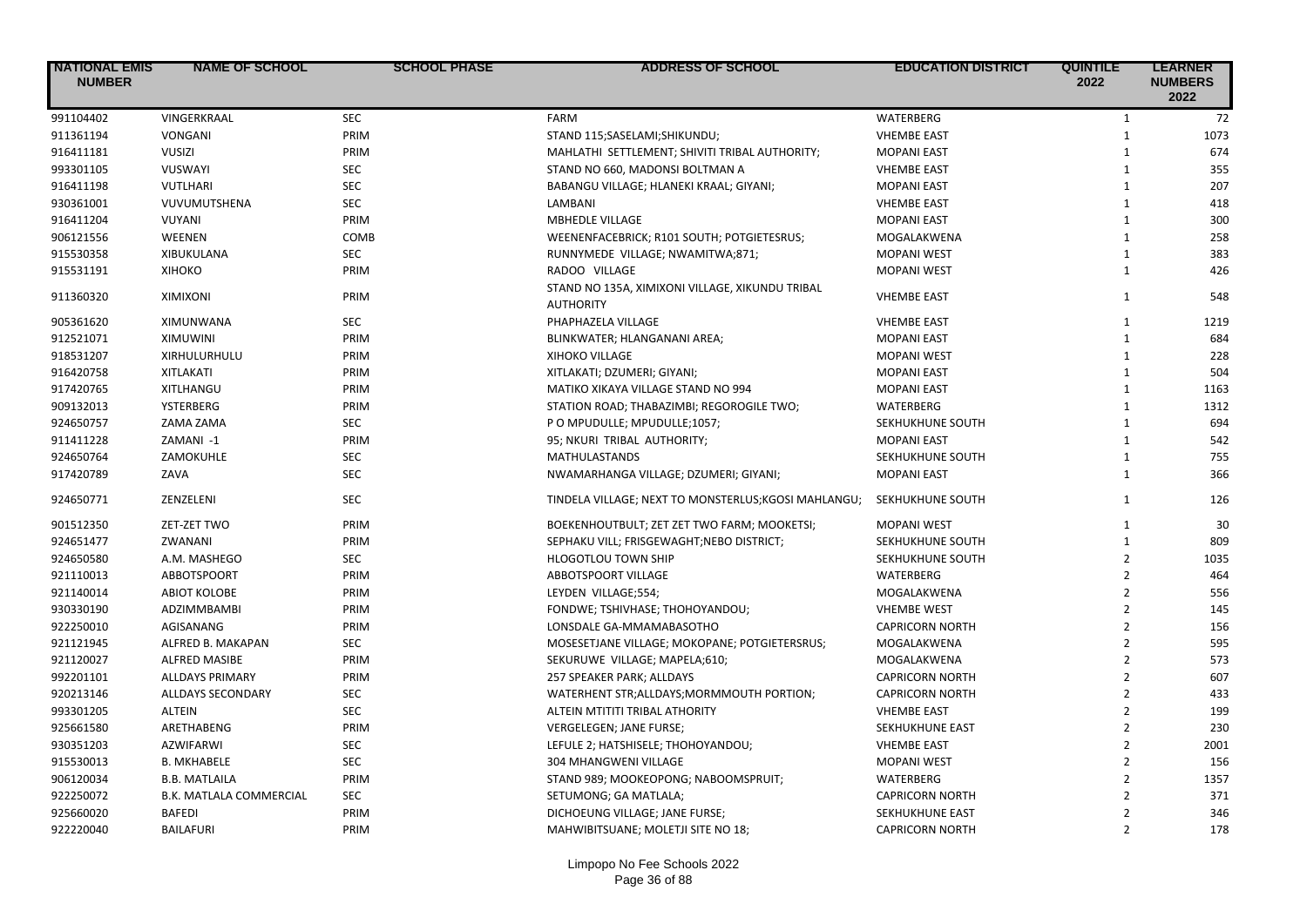| <b>NATIONAL EMIS</b><br><b>NUMBER</b> | <b>NAME OF SCHOOL</b>    | <b>SCHOOL PHASE</b> | <b>ADDRESS OF SCHOOL</b>                                      | <b>EDUCATION DISTRICT</b> | <b>QUINTILE</b><br>2022 | <b>LEARNER</b><br><b>NUMBERS</b><br>2022 |
|---------------------------------------|--------------------------|---------------------|---------------------------------------------------------------|---------------------------|-------------------------|------------------------------------------|
| 908110020                             | <b>BAITSWE</b>           | <b>SEC</b>          | BOSCHEDIESCHE VILLAGE; SELEKA;                                | <b>WATERBERG</b>          | $\overline{2}$          | 362                                      |
| 921142454                             | <b>BAKENBERG</b>         | <b>SEC</b>          | VLIEGKRAAL; MOTONG HALT; W 353;                               | MOGALAKWENA               | $\overline{2}$          | 571                                      |
| 921110037                             | BAKGALAKA                | PRIM                | SHONGOANE 1; VILLA NORA;                                      | <b>WATERBERG</b>          | $\overline{2}$          | 517                                      |
| 929310302                             | <b>BALE</b>              | PRIM                | BALE VILLAGE; NEAR FAITH MISSION CHURCH;                      | <b>VHEMBE EAST</b>        | $\overline{2}$          | 241                                      |
| 921110051                             | BANGALONG                | PRIM                | 213 OTHERWORLD VILLAGE                                        | WATERBERG                 | $\overline{2}$          | 199                                      |
| 921110068                             | <b>BAPHOTING</b>         | PRIM                | GA-SELEKA; SELEKA VILLAGE;                                    | <b>WATERBERG</b>          | $\overline{2}$          | 586                                      |
| 925660044                             | <b>BAROPODI</b>          | PRIM                | JANE FURSE; MORABA VILLAGE; 816KS;                            | SEKHUKHUNE EAST           | $\overline{2}$          | 1367                                     |
| 996606632                             | <b>BATAU</b>             | PRIM                | <b>MOUTSE</b>                                                 | SEKHUKHUNE SOUTH          | $\overline{2}$          | 276                                      |
| 920210029                             | <b>BATAUNG</b>           | <b>SEC</b>          | KONINGKRANZ; GA - MAPONTO; BOCHUM;                            | <b>CAPRICORN NORTH</b>    | $\overline{2}$          | 535                                      |
| 991104502                             | <b>BATHOPELE</b>         | <b>SEC</b>          | <b>BOTLHANE 607; PIENAARSRIVIER</b>                           | WATERBERG                 | $\overline{2}$          | 740                                      |
| 921110075                             | BATLHALERWA              | <b>SEC</b>          | SHONGOANE 3                                                   | WATERBERG                 | $\overline{2}$          | 547                                      |
| 996602111                             | <b>BATUBATSE</b>         | PRIM                | Praktiseer Ex 2 stand No .2923                                | SEKHUKHUNE EAST           | $\overline{2}$          | 1177                                     |
| 930360498                             | <b>BEGWA TSHITUMBE</b>   | PRIM                | BEGWA VILLAGE; NEXT TO TODANI FRUIT SHOP;                     | <b>VHEMBE EAST</b>        | $\overline{2}$          | 360                                      |
| 928331032                             | <b>BELE</b>              | PRIM                | VUVHA HA MULAMBILU                                            | <b>VHEMBE WEST</b>        | $\overline{2}$          | 325                                      |
| 921120058                             | <b>BEN HLOGWANE</b>      | <b>SEC</b>          | Stand No.50042 Hlongoane Section, Tshamahansi,<br>MAHWELERENG | MOGALAKWENA               | $\overline{2}$          | 271                                      |
| 912521491                             | <b>BEREA</b>             | PRIM                | ROTTERDAM VILLAGE; VUYANI TRIBAL AUTHORITY;                   | <b>MOPANI EAST</b>        | $\overline{2}$          | 269                                      |
| 923245536                             | <b>BJATLADI</b>          | <b>SEC</b>          | GA MAMABOLA; SEGOPJE;                                         | <b>CAPRICORN SOUTH</b>    | $\overline{2}$          | 456                                      |
| 919340593                             | <b>BODUMA</b>            | PRIM                | STAND NO Q75; RAMOKGOPHA VILLAGE; RAMOKGOPHA;                 | <b>CAPRICORN NORTH</b>    | $\overline{2}$          | 667                                      |
| 925631329                             | <b>BOGALATLADI</b>       | PRIM                | <b>JUCHLUST; ATOK;</b>                                        | SEKHUKHUNE EAST           | $\overline{2}$          | 964                                      |
| 925620053                             | <b>BOGWASHA</b>          | PRIM                | STAND NO 174; TUBATSE; PRAKJISEER;                            | SEKHUKHUNE EAST           | $\overline{2}$          | 1130                                     |
| 921142140                             | <b>BOHLAPA KOLOBE</b>    | PRIM                | RANTLAKANA                                                    | MOGALAKWENA               | $\overline{2}$          | 279                                      |
| 920210067                             | <b>BOIKHUTSO -1</b>      | PRIM                | SITE NO 106; BLOCK B; INDERMARK;                              | <b>CAPRICORN NORTH</b>    | $\overline{2}$          | 325                                      |
| 923260055                             | <b>BOKGOBELO</b>         | PRIM                | MAJA R5; MOSHATE; GA MAJA;                                    | <b>CAPRICORN SOUTH</b>    | $\overline{2}$          | 246                                      |
| 921142294                             | <b>BOKWIDI</b>           | PRIM                | <b>DOORINFONTIEN</b>                                          | MOGALAKWENA               | $\overline{2}$          | 270                                      |
| 921230016                             | <b>BOLAHLAKGOMO</b>      | PRIM                | GEWENCHT; BOLAHLAKGOMO VILLAGE;                               | <b>CAPRICORN SOUTH</b>    | $\overline{2}$          | 433                                      |
| 924650177                             | <b>BOLEU</b>             | <b>SEC</b>          | TAFELKOP; BAKGAGA-BAKOPA; GROBLERSDAL;                        | SEKHUKHUNE SOUTH          | $\overline{2}$          | 556                                      |
| 925660068                             | <b>BONEGA MADIKUBUNG</b> | PRIM                | GAMORETSELE; NEXT TO LESHOKA CAFE; BABINAPHUTI;               | SEKHUKHUNE EAST           | $\overline{2}$          | 432                                      |
| 924640064                             | <b>BOPEDIBAPEDI</b>      | <b>SEC</b>          | STAND NO84; MOKGOPONG; MOROANGWATO;                           | SEKHUKHUNE SOUTH          | $\overline{2}$          | 796                                      |
| 922250089                             | <b>BORUME</b>            | PRIM                | COOPERSPARK;GA-MANHLODI;                                      | <b>CAPRICORN NORTH</b>    | $\overline{2}$          | 439                                      |
| 921110105                             | <b>BORUTLA MOSIMA</b>    | PRIM                | STAND NO 79; DISAPPOINTMENT VILLAGE;                          | <b>WATERBERG</b>          | $\overline{2}$          | 139                                      |
| 922250096                             | <b>BOSAKGO</b>           | <b>SEC</b>          | MAKGODU BOREKWA; KAALSPRUIT;                                  | <b>CAPRICORN NORTH</b>    | $\overline{2}$          | 189                                      |
| 907130079                             | <b>BOSCHDRAAI</b>        | PRIM                | <b>BOSCHDRAAI FARM</b>                                        | <b>WATERBERG</b>          | $\overline{2}$          | 219                                      |
| 923260079                             | <b>BOSCHPLAATS</b>       | PRIM                | TOOSENG VILLAGE; GAMPHAHLELE;                                 | <b>CAPRICORN SOUTH</b>    | $\overline{2}$          | 334                                      |
| 922210081                             | BOSELAKGAKA              | PRIM                | MOHLAJENG VILLAGE; WITLIGHT;                                  | <b>CAPRICORN NORTH</b>    | $\overline{2}$          | 88                                       |
| 923240068                             | <b>BOSHEGA</b>           | PRIM                | Mariphathekong Village                                        | <b>CAPRICORN SOUTH</b>    | $\overline{2}$          | 419                                      |
| 992201303                             | <b>BOTHANANG</b>         | PRIM                | STAND NO.82, BOCHUM LOCATION                                  | <b>CAPRICORN NORTH</b>    | $\overline{2}$          | 1078                                     |
| 919340456                             | <b>BOTLOKWA</b>          | PRIM                | MPHAKANE VILLAGE; SITE 136 WARD 1; MACHAKA LOCAL G;           | <b>CAPRICORN NORTH</b>    | $\overline{2}$          | 339                                      |
| 922220095                             | <b>BOTSIKANA</b>         | <b>SEC</b>          | 473 SEGWAHLENG; MASHASHANE;                                   | <b>CAPRICORN NORTH</b>    | $\overline{2}$          | 293                                      |
| 911360351                             | <b>BOTSOLENI</b>         | PRIM                | BOTSOLENI VILLAGE; MHINGA TRIBAL AUTHORITY;                   | <b>VHEMBE EAST</b>        | $\overline{2}$          | 423                                      |
| 922210104                             | <b>BRUSSELS NGOAKO</b>   | PRIM                | BRUSSELS FARM; GA TIBU; BOCHUM;                               | <b>CAPRICORN NORTH</b>    | $\overline{2}$          | 189                                      |
| 915530051                             | CATA                     | <b>SEC</b>          | MAFARANA VILLAGE; LETSITELE;                                  | <b>MOPANI WEST</b>        | $\overline{2}$          | 186                                      |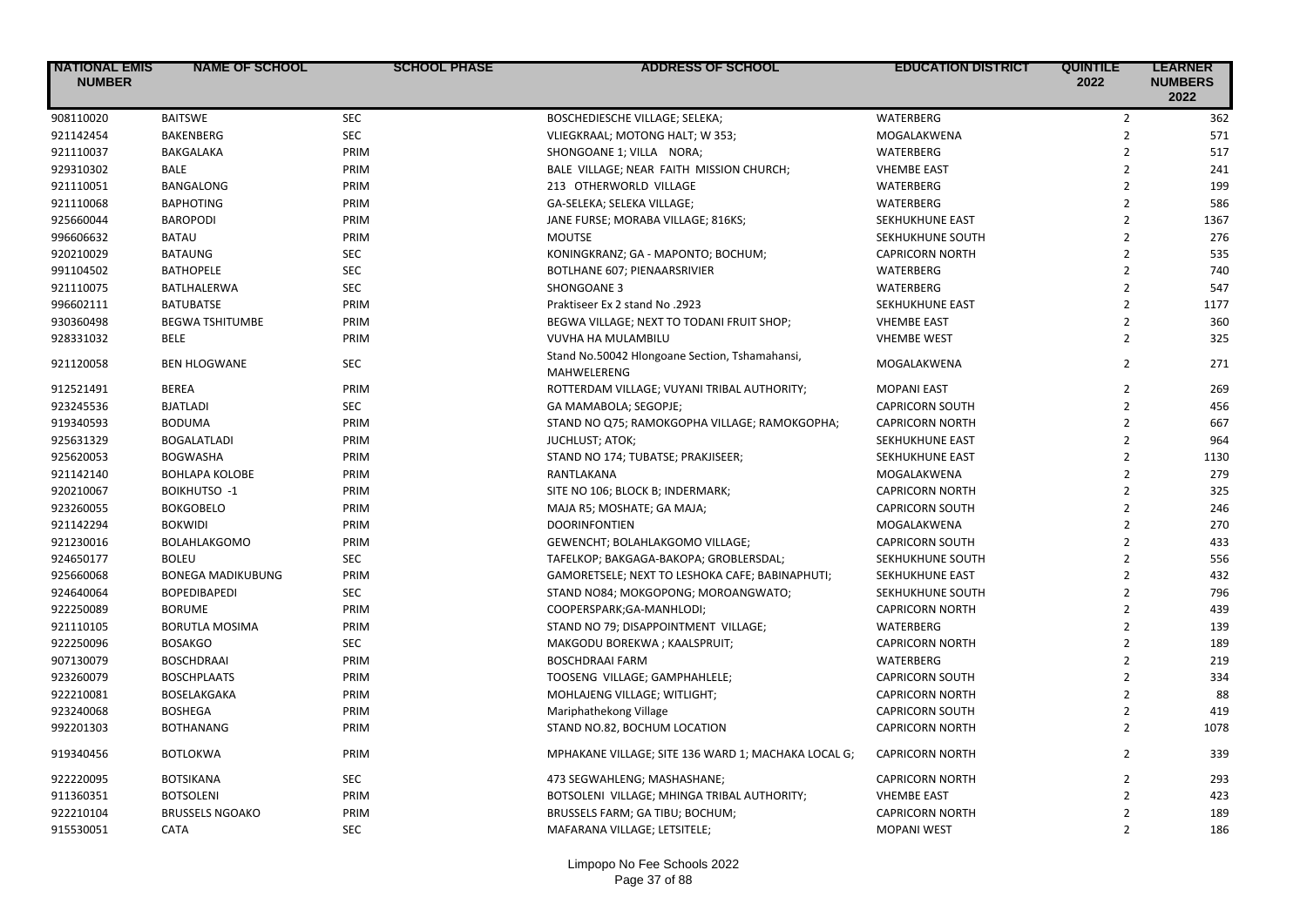| <b>INATIONAL EMIS</b><br><b>NUMBER</b> | <b>NAME OF SCHOOL</b>     | <b>SCHOOL PHASE</b> | <b>ADDRESS OF SCHOOL</b>                        | <b>EDUCATION DISTRICT</b> | <b>QUINTILE</b><br>2022 | <b>LEARNER</b><br><b>NUMBERS</b><br>2022 |
|----------------------------------------|---------------------------|---------------------|-------------------------------------------------|---------------------------|-------------------------|------------------------------------------|
| 922250119                              | <b>CERES</b>              | PRIM                | CERES VILLAGE; JUNO; 412 MOLETJIE AREA;         | <b>CAPRICORN NORTH</b>    | $\overline{2}$          | 242                                      |
| 923240075                              | <b>CHAKGA</b>             | <b>SEC</b>          | 200 MAKATA VILLAGE GAMOLEPO                     | <b>CAPRICORN SOUTH</b>    | $\overline{2}$          | 120                                      |
| 911360801                              | CHANYELA                  | PRIM                | MULAMULA HEAD-KRAAL                             | <b>VHEMBE EAST</b>        | $\overline{2}$          | 215                                      |
| 921141956                              | <b>CHARLES MARAKALALA</b> | <b>SEC</b>          | KROMKLOOF VILLAGE; BAKENBERG;                   | MOGALAKWENA               | $\overline{2}$          | 174                                      |
| 912520399                              | CHAVANI                   | PRIM                | CHAVANI VILLAGE KHENSANI TRIBAL AUTHORITY       | <b>VHEMBE WEST</b>        | $\overline{2}$          | 193                                      |
| 922250126                              | CHECHEMA                  | SEC                 | MAROWE; MOLETJIE; PIETERSBURG;                  | <b>CAPRICORN NORTH</b>    | $\overline{2}$          | 383                                      |
| 922250133                              | <b>CHIKA</b>              | <b>SEC</b>          | GA-MABITSELA VILLAGE; LEESDALE; LONSDALE;       | <b>CAPRICORN NORTH</b>    | $\overline{2}$          | 412                                      |
| 921230023                              | <b>CHITA KEKANA</b>       | <b>SEC</b>          | MOLETLANE VILLAGE; ZEBEDIELA;                   | <b>CAPRICORN SOUTH</b>    | $\overline{2}$          | 1018                                     |
| 922251631                              | <b>CHLOE</b>              | PRIM                | CHLOE SCHOOL 125; CHLOE TRUST FARM; NEAR S;     | <b>CAPRICORN NORTH</b>    | $\overline{2}$          | 103                                      |
| 922220118                              | <b>CHOKWE</b>             | PRIM                | E164 MOLETJIE; GA MOKGONYANA;                   | <b>CAPRICORN NORTH</b>    | $\overline{2}$          | 506                                      |
| 991102505                              | <b>CHRIS HANI</b>         | PRIM                | 910 Rolihlahla street                           | MOGALAKWENA               | $\overline{2}$          | 998                                      |
| 923260093                              | <b>CHUEUE KGOLO</b>       | <b>SEC</b>          | LENTING VILLAGE; GA-MPHAHLELE; THABAMOOPO DIST; | <b>CAPRICORN SOUTH</b>    | $\overline{2}$          | 526                                      |
| 921120089                              | CHUMANA                   | PRIM                | 820 Matjeke Section, Tshamahansi, MAHWELERENG   | MOGALAKWENA               | $\overline{2}$          | 1028                                     |
| 996606817                              | <b>CON ROUX</b>           | PRIM                | Stand No. 32 Driefontein,                       | SEKHUKHUNE SOUTH          | $\overline{2}$          | 670                                      |
| 921120096                              | <b>CORNELIUS MASIBE</b>   | PRIM                | MOTLHOTLO VILLAGE; MAPELA LOCATION; OVERASEL;   | MOGALAKWENA               | $\overline{2}$          | 376                                      |
| 928332097                              | <b>DANIEL MUBVA</b>       | PRIM                | RAVELE VILLAGE; SINTHUMULE;                     | <b>VHEMBE WEST</b>        | $\overline{2}$          | 984                                      |
| 930321202                              | DAVHANA                   | <b>SEC</b>          | HADAVHANA                                       | <b>VHEMBE EAST</b>        | $\overline{2}$          | 496                                      |
| 931340982                              | DAVID LUVHIMBA            | <b>SEC</b>          | MUILA LOCATION; TSHITALE DISTRICT; SOEKMEKAAR;  | <b>VHEMBE WEST</b>        | $\overline{2}$          | 552                                      |
| 930321318                              | DE HOOP                   | PRIM                | P.O.BOS 139; MASIA;                             | <b>VHEMBE WEST</b>        | $\overline{2}$          | 96                                       |
| 921140090                              | DENNIS MATLHABA II        | <b>SEC</b>          | SITE W357; MATLHABA VILLAGE; BAKENBERG;         | MOGALAKWENA               | $\overline{2}$          | 482                                      |
| 922250164                              | <b>DIAKGANYA</b>          | PRIM                | MOLETJIE AREA; GA-RAMOTLOKWANA; FAIRLENE;       | <b>CAPRICORN NORTH</b>    | $\overline{2}$          | 208                                      |
| 921110129                              | <b>DIAMMONA</b>           | <b>SEC</b>          | ELLISRAS; PALALA; MONGALO;                      | WATERBERG                 | $\overline{2}$          | 103                                      |
| 996606601                              | <b>DIBATHUTO</b>          | <b>SEC</b>          | <b>MOTETI</b>                                   | SEKHUKHUNE SOUTH          | $\overline{2}$          | 729                                      |
| 922250171                              | <b>DIBENG</b>             | PRIM                | DIBENG VILLAGE; GAMATLALA;                      | <b>CAPRICORN NORTH</b>    | $\overline{2}$          | 400                                      |
| 923240082                              | DIHLOPANENG               | PRIM                | 258 DIHLOPANENG; GA-MOLEPO;                     | <b>CAPRICORN SOUTH</b>    | $\overline{2}$          | 293                                      |
| 923260123                              | DIKOBE MOLABA             | <b>SEC</b>          | SELETENG; GA MPHAHLELE;                         | <b>CAPRICORN SOUTH</b>    | $\overline{2}$          | 116                                      |
| 921110136                              | <b>DIMPE</b>              | <b>SEC</b>          | STAND NO 092; KITTY VILLAGE;                    | WATERBERG                 | $\overline{2}$          | 293                                      |
| 923260130                              | <b>DINAO</b>              | <b>SEC</b>          | <b>GROOTVLEI</b>                                | <b>CAPRICORN SOUTH</b>    | $\overline{2}$          | 443                                      |
| 926540522                              | <b>DIPHUTI</b>            | PRIM                | THE OAKS VILLAGE;106110;                        | <b>MOPANI WEST</b>        | $\overline{2}$          | 1009                                     |
| 923240129                              | <b>DIPUWE</b>             | PRIM                | GA-SEBATI VILLAGE; MOLEPO AREA;                 | <b>CAPRICORN SOUTH</b>    | $\overline{2}$          | 366                                      |
| 920210142                              | <b>DITATSU</b>            | PRIM                | WIHANSHOHE FARM; BOCHUM;                        | <b>CAPRICORN NORTH</b>    | $\overline{2}$          | 336                                      |
| 996606602                              | <b>DITHAMAGA</b>          | <b>SEC</b>          | LEHWELERE                                       | SEKHUKHUNE SOUTH          | $\overline{2}$          | 463                                      |
| 904210159                              | <b>DITHEBELE</b>          | <b>SEC</b>          | 1784 AVON; MAROBJANE; BOCHUM;                   | <b>CAPRICORN NORTH</b>    | $\overline{2}$          | 445                                      |
| 907110150                              | <b>DITHEKU</b>            | PRIM                | ONVERWAGHT; BULGERIVIER;                        | WATERBERG                 | $\overline{2}$          | 1417                                     |
| 921230047                              | DITLHAKANENG              | PRIM                | <b>MAKGOPHONG VILLAGE</b>                       | <b>CAPRICORN SOUTH</b>    | $\overline{2}$          | 318                                      |
| 923260154                              | <b>DITSEPU</b>            | <b>SEC</b>          | MAJA VILLAGE 208                                | <b>CAPRICORN SOUTH</b>    | $\overline{2}$          | 363                                      |
| 911361385                              | <b>DLAMANI</b>            | <b>SEC</b>          | NYAVANI; SHIGALO; MALAMULELE;                   | <b>VHEMBE EAST</b>        | $\overline{2}$          | 1232                                     |
| 923240136                              | <b>DOASHO</b>             | <b>SEC</b>          | GA MAREDI; TSHWARE VILLAGE; GA MAMABOLO;        | <b>CAPRICORN SOUTH</b>    | $\overline{2}$          | 580                                      |
| 912520412                              | <b>DUMANI</b>             | PRIM                | ROTTERDAM VILLAGE; STAND NO 512; VUYANI;        | <b>MOPANI EAST</b>        | $\overline{2}$          | 501                                      |
| 921120140                              | <b>DUMAZI</b>             | PRIM                | Stand No.973B Hlongoane, Section, Tshamahansi   | MOGALAKWENA               | $\overline{2}$          | 466                                      |
| 930360511                              | <b>DUVHULEDZA</b>         | PRIM                | DUVHULEDZA VILLAGE                              | <b>VHEMBE EAST</b>        | $\overline{2}$          | 280                                      |
| 912520030                              | DUVULA MAHUNTSI           | <b>SEC</b>          | ROTTERDAM                                       | <b>MOPANI EAST</b>        | $\overline{2}$          | 667                                      |
| 929311458                              | <b>DZIMAULI</b>           | <b>SEC</b>          | <b>FOLOVHODWE VILLAGE</b>                       | <b>VHEMBE EAST</b>        | $\overline{2}$          | 758                                      |
|                                        |                           |                     |                                                 |                           |                         |                                          |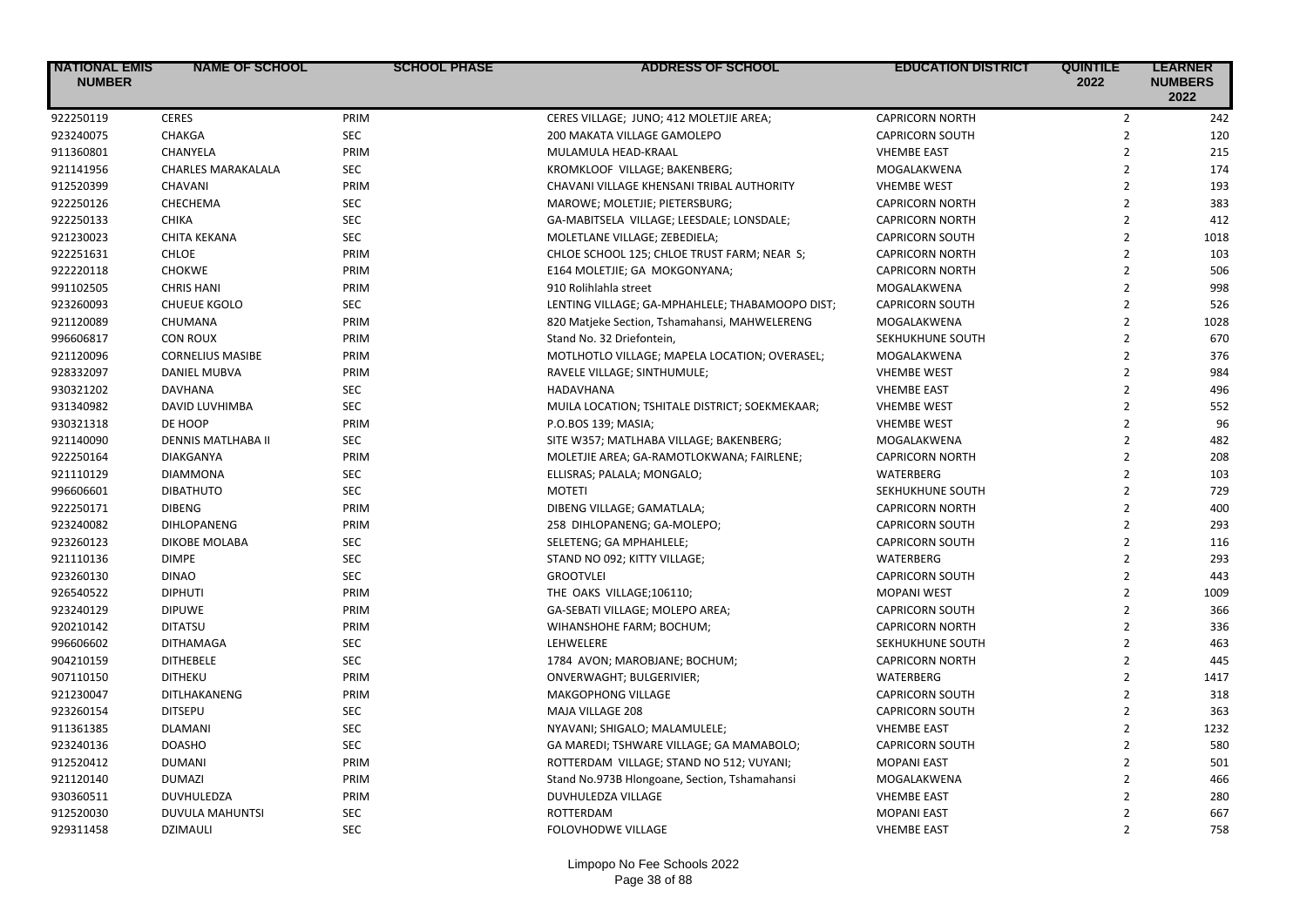| <b>NATIONAL EMIS</b><br><b>NUMBER</b> | <b>NAME OF SCHOOL</b>         | <b>SCHOOL PHASE</b> | ADDRESS OF SCHOOL                                   | <b>EDUCATION DISTRICT</b> | <b>QUINTILE</b><br>2022 | <b>LEARNER</b><br><b>NUMBERS</b><br>2022 |
|---------------------------------------|-------------------------------|---------------------|-----------------------------------------------------|---------------------------|-------------------------|------------------------------------------|
| 993304208                             | DZIVHALANOMBE                 | PRIM                | TSHITUNI (MAWONI)                                   | <b>VHEMBE WEST</b>        | $\overline{2}$          | 475                                      |
| 911320094                             | <b>DZWERANI</b>               | PRIM                | DZWERANI LOCATION; NEXT TO CLINIC ON ESTATE.;       | <b>VHEMBE EAST</b>        | $\overline{2}$          | 513                                      |
| 930321219                             | EDISON NESENGANI              | SEC                 | TSHINO HANESESENGANI                                | <b>VHEMBE EAST</b>        | $\overline{2}$          | 1475                                     |
| 916410102                             | <b>EDWARD HOMU</b>            | <b>SEC</b>          | <b>MAPAYENI BLOCK13</b>                             | <b>MOPANI EAST</b>        | $\overline{2}$          | 693                                      |
| 930320902                             | <b>EDWARD MPFUNENI</b>        | PRIM                | TSHIMBUPFE; TSHILINDI;                              | <b>VHEMBE EAST</b>        | $\overline{2}$          | 278                                      |
| 931340968                             | EDZISANI                      | PRIM                | TSWIKA VILLAGE; MULIMA;                             | <b>VHEMBE WEST</b>        | $\overline{2}$          | 234                                      |
| 996606726                             | EKUCATHULENI                  | PRIM                | STAND NO 921                                        | SEKHUKHUNE SOUTH          | $\overline{2}$          | 798                                      |
| 996603302                             | <b>ELIAS MASANGO</b>          | PRIM                | <b>BAPEDING</b>                                     | SEKHUKHUNE SOUTH          | $\overline{2}$          | 259                                      |
| 996606811                             | <b>EPHRAIM MOGALE</b>         | PRIM                | STAND NO 250                                        | SEKHUKHUNE SOUTH          | $\overline{2}$          | 526                                      |
| 996606716                             | <b>F.K. TJIANE</b>            | <b>INT</b>          | NO .1 MALEOKO STREET                                | SEKHUKHUNE SOUTH          | $\overline{2}$          | 96                                       |
| 996606728                             | <b>FAWCETT MATHEBE</b>        | <b>INT</b>          | ELANDSDOORN                                         | SEKHUKHUNE SOUTH          | $\overline{2}$          | 433                                      |
| 919341114                             | <b>FEDILE</b>                 | <b>SEC</b>          | NYAKELANG VILLAGE; MPHAKANE;                        | <b>CAPRICORN NORTH</b>    | $\overline{2}$          | 944                                      |
| 923260185                             | <b>FEKE</b>                   | PRIM                | GA MAJA; FEKE VILLAGE;                              | <b>CAPRICORN SOUTH</b>    | $\overline{2}$          | 243                                      |
| 996603401                             | FLAG-BOSHIELO                 | PRIM                | MATJEDING VILLAGE                                   | SEKHUKHUNE SOUTH          | $\overline{2}$          | 187                                      |
| 929310288                             | <b>FOLOVHODWE</b>             | PRIM                | P.O BOX 74; MESSINA;900;                            | <b>VHEMBE EAST</b>        | $\overline{2}$          | 972                                      |
| 911361484                             | <b>FRANCE SOMBHANI</b>        | <b>SEC</b>          | MUSWANI VILLAGE                                     | <b>VHEMBE EAST</b>        | $\overline{2}$          | 242                                      |
| 912520153                             | <b>FRANK MAHATLANI</b>        | SEC                 | <b>MAHATLANI VILLAGE</b>                            | <b>VHEMBE WEST</b>        | $\overline{2}$          | 231                                      |
| 916321431                             | FRANK MUKHASWAKULE            | PRIM                | <b>MASHAU HATHENGA</b>                              | <b>VHEMBE WEST</b>        | $\overline{2}$          | 450                                      |
| 911360016                             | <b>FUMANI</b>                 | PRIM                | STAND NO:244 ALTEIN VILLAGE                         | <b>VHEMBE EAST</b>        | $\overline{2}$          | 528                                      |
| 930360528                             | GABA                          | PRIM                | GABA VILLAGE; PFENENWE;                             | <b>VHEMBE EAST</b>        | $\overline{2}$          | 392                                      |
| 921230054                             | <b>GAUTA JONATHAN</b>         | PRIM                | SEHLABENG SECTION; MOGOTO VILLAGE; ZEBEDIELA;       | <b>CAPRICORN SOUTH</b>    | $\overline{2}$          | 883                                      |
| 915530495                             | <b>GAVAZA</b>                 | PRIM                | SITE 30; COBLENTZ VILLAGE;                          | <b>MOPANI WEST</b>        | $\overline{2}$          | 664                                      |
| 911361491                             | <b>GEORGE HASANI</b>          | PRIM                | MAVAMBE TRIBE 814; MALAMULELE;                      | <b>VHEMBE EAST</b>        | $\overline{2}$          | 455                                      |
| 921141840                             | <b>GEORGE LANGA</b>           | <b>SEC</b>          | SITE NO. 1615169; POTGIETERSRUS; STEILOOP ROAD > H; | MOGALAKWENA               | $\overline{2}$          | 405                                      |
| 911360870                             | <b>GEORGE SONTO</b>           | <b>SEC</b>          | MAHONISI VILLAGE; MALAMULELE; SITE 411;             | <b>VHEMBE EAST</b>        | $\overline{2}$          | 1016                                     |
| 920210173                             | <b>GEORGE TLADI TECHNICAL</b> | <b>SEC</b>          | <b>WURTHDORP B 182</b>                              | <b>CAPRICORN NORTH</b>    | $\overline{2}$          | 1043                                     |
| 923240143                             | <b>GERSON NTJIE</b>           | <b>SEC</b>          | 0437; GA - RAMOGALE; GA - MOTHAPO;                  | <b>CAPRICORN SOUTH</b>    | $\overline{2}$          | 1071                                     |
| 911361262                             | <b>GIDJANA</b>                | <b>SEC</b>          | <b>MAGONA VILLAGE</b>                               | <b>VHEMBE EAST</b>        | $\overline{2}$          | 375                                      |
| 916410140                             | <b>GIJA NGOVE</b>             | <b>SEC</b>          | <b>NGOVE VILLAGE</b>                                | <b>MOPANI EAST</b>        | $\overline{2}$          | 1181                                     |
| 921142300                             | <b>GIVEN MANGOLO</b>          | PRIM                | KLIPPLAATDRIFT; KADITSHWENE;591;                    | MOGALAKWENA               | $\overline{2}$          | 287                                      |
| 921121952                             | <b>GOBELA</b>                 | <b>SEC</b>          | 6252 Ga-Magongoa; MOKOPANE                          | MOGALAKWENA               | $\overline{2}$          | 247                                      |
| 911360375                             | <b>GONANI</b>                 | PRIM                | <b>GONANI VILLAGE</b>                               | <b>VHEMBE EAST</b>        | $\overline{2}$          | 87                                       |
| 924650597                             | <b>GOODHOPE</b>               | <b>SEC</b>          | <b>BOUKONHOUTKLOOF VILLAGE</b>                      | SEKHUKHUNE SOUTH          | $\overline{2}$          | 224                                      |
| 911360153                             | GOVHU                         | PRIM                | <b>GOVHU VILLAGE</b>                                | <b>VHEMBE EAST</b>        | $\overline{2}$          | 356                                      |
| 911361392                             | GOVHU                         | <b>SEC</b>          | <b>GOVHU VILLAGE</b>                                | <b>VHEMBE EAST</b>        | $\overline{2}$          | 257                                      |
| 929311090                             | <b>GUNDANI</b>                | PRIM                | GUNDANI VILLAGE; THENGWE TRIBAL; MUTALE;            | <b>VHEMBE EAST</b>        | $\overline{2}$          | 71                                       |
| 921120270                             | <b>GWENANE</b>                | <b>SEC</b>          | GWENANE SEC.SCHOOL; SEKGAKGAPENG; POTGIETERSRUS;    | MOGALAKWENA               | $\overline{2}$          | 1070                                     |
| 922250188                             | <b>HAKALA</b>                 | PRIM                | GA-SELOLO; GAMATLALA; SESHEGO DISTRICT;             | <b>CAPRICORN NORTH</b>    | $\overline{2}$          | 282                                      |
| 906142157                             | HAM NO 1                      | PRIM                | POTGIETERSRUST; LIMBURG ; GILEAD WINKEL;            | MOGALAKWENA               | $\overline{2}$          | 500                                      |
| 905320995                             | <b>HANANI</b>                 | PRIM                | TSHIMBUPFE; HANANI VILLAGE;                         | <b>VHEMBE EAST</b>        | $\overline{2}$          | 253                                      |
| 911321806                             | HANGALAKANI                   | PRIM                | STAND NO. 55 NKAVELE VILLAGE                        | <b>VHEMBE EAST</b>        | $\overline{2}$          | 594                                      |
| 921120294                             | <b>HANS MASIBE</b>            | PRIM                | MAPELA GAMASENYA                                    | MOGALAKWENA               | $\overline{2}$          | 483                                      |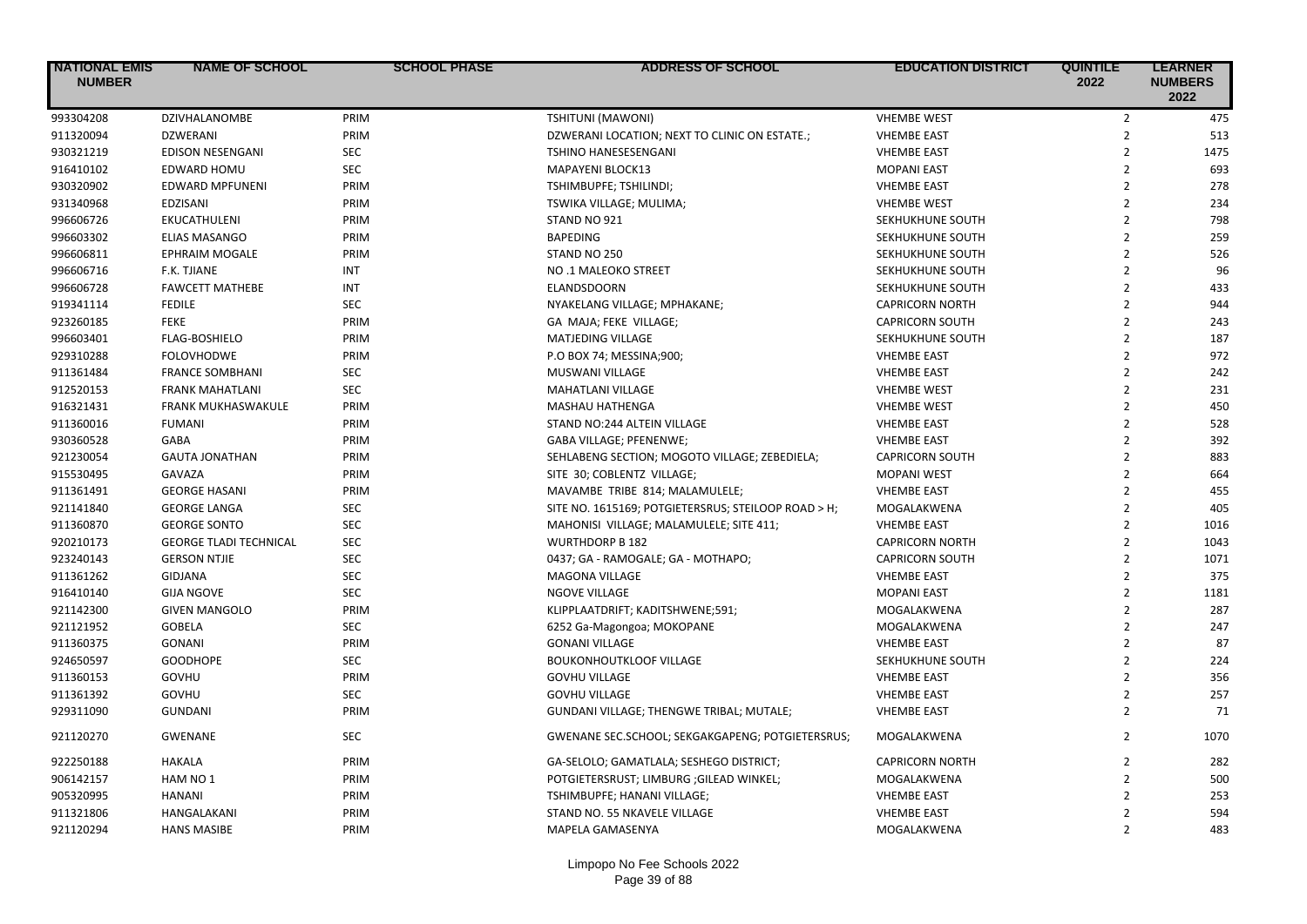| <b>NATIONAL EMIS</b><br><b>NUMBER</b> | <b>NAME OF SCHOOL</b>     | <b>SCHOOL PHASE</b> | <b>ADDRESS OF SCHOOL</b>                             | <b>EDUCATION DISTRICT</b> | <b>QUINTILE</b><br>2022 | <b>LEARNER</b><br><b>NUMBERS</b><br>2022 |
|---------------------------------------|---------------------------|---------------------|------------------------------------------------------|---------------------------|-------------------------|------------------------------------------|
| 929310370                             | HANYANI                   | <b>SEC</b>          | <b>TSHIPISE VILLAGE</b>                              | <b>VHEMBE EAST</b>        | $\overline{2}$          | 463                                      |
| 905332066                             | <b>HAROLD RUDZANI</b>     | PRIM                | TSHIOZWI VILLAGE; SINTHUMULE TRIBAL; AUTHORITY;      | <b>VHEMBE WEST</b>        | $\overline{2}$          | 553                                      |
| 916410249                             | HIPAMBUKILE               | PRIM                | HOMU BLOCK 14B; GIYANI;                              | <b>MOPANI EAST</b>        | $\overline{2}$          | 814                                      |
| 911360177                             | HISEKELANI                | PRIM                | Nghezimani village                                   | <b>VHEMBE EAST</b>        | $\overline{2}$          | 307                                      |
| 931312052                             | HITEKANI                  | PRIM                | SHIKUNDU NGHEZIMAI VILLAGE                           | <b>VHEMBE EAST</b>        | $\overline{2}$          | 86                                       |
| 922220200                             | HLABANA                   | PRIM                | MOLETJIE; MADIGORONG;                                | <b>CAPRICORN NORTH</b>    | $\overline{2}$          | 168                                      |
| 924651965                             | <b>HLABI</b>              | <b>SEC</b>          | LUCKAU A MOGAUNG                                     | SEKHUKHUNE SOUTH          | $\overline{2}$          | 1041                                     |
| 911361644                             | <b>HLALUKO</b>            | <b>SEC</b>          | MAVAMBE TRIBAL; AUTHORITY;                           | <b>VHEMBE EAST</b>        | $\overline{2}$          | 961                                      |
| 911361781                             | HLALUKWENI                | <b>SEC</b>          | MUDABULA SETTLEMENT; MALAMULELE;                     | <b>VHEMBE EAST</b>        | $\overline{2}$          | 649                                      |
| 916410270                             | HLAYISINANI               | PRIM                | SHIMANGE; SETTLEMENT;                                | <b>MOPANI EAST</b>        | $\overline{2}$          | 517                                      |
| 929360382                             | <b>HLENGANI</b>           | PRIM                | <b>HLENGANI VILLAGE</b>                              | <b>VHEMBE EAST</b>        | $\overline{2}$          | 470                                      |
| 916410294                             | <b>HLOVANI</b>            | <b>SEC</b>          | VUHEHLI VILLAGE; HOMU SETTLEMENT; GIYANI;            | <b>MOPANI EAST</b>        | $\overline{2}$          | 139                                      |
| 905360160                             | <b>HOJI</b>               | PRIM                | MAGONA VILLAGE STAND NO:467                          | <b>VHEMBE EAST</b>        | $\overline{2}$          | 179                                      |
| 922251716                             | <b>IKAGELENG MAKOBE</b>   | PRIM                | 2082 VLAKFONTEIN; GA-MATLALA;                        | <b>CAPRICORN NORTH</b>    | $\overline{2}$          | 640                                      |
| 924650061                             | IKAGENG                   | PRIM                | 710 MOTETEMA                                         | SEKHUKHUNE SOUTH          | $\overline{2}$          | 279                                      |
| 996602108                             | <b>IKHWEZI LOKUSA</b>     | PRIM                | SAINT PAUL CATHOLIC MISSION, SEBIDIKANE, BURGERSFORT | <b>SEKHUKHUNE EAST</b>    | $\overline{2}$          | 1006                                     |
| 908111528                             | <b>IKITSENG</b>           | PRIM                | MELVILLE VILLAGE                                     | WATERBERG                 | 2                       | 963                                      |
| 922250201                             | <b>IPOPENG</b>            | <b>SEC</b>          | SETUMONG; GA- MATLALA;                               | <b>CAPRICORN NORTH</b>    | $\overline{2}$          | 557                                      |
| 925620138                             | <b>ITIRELE</b>            | PRIM                | STAND NO 1158; PRAKTISEER; NEXT TO CHICKS TUCKSHOP;  | <b>SEKHUKHUNE EAST</b>    | $\overline{2}$          | 1154                                     |
| 991104401                             | <b>ITIRELENG</b>          | <b>SEC</b>          | <b>ITIRELENG SECONDARY</b>                           | WATERBERG                 | $\overline{2}$          | 217                                      |
| 922220279                             | J.H. MOLOTO               | <b>SEC</b>          | STAND NO 297 MOLETJIE; GA MABOTJA VILLAGE; KOLOTI;   | <b>CAPRICORN NORTH</b>    | $\overline{2}$          | 443                                      |
| 915530532                             | <b>JACK MASHAMBA</b>      | PRIM                | <b>BERLYN VILLAGE</b>                                | <b>MOPANI WEST</b>        | $\overline{2}$          | 181                                      |
| 924651576                             | <b>JACK MORARE</b>        | PRIM                | TAFELKOP; GA-KGOSHI; RAMMUPUDU;                      | SEKHUKHUNE SOUTH          | $\overline{2}$          | 281                                      |
| 921110228                             | JACOB LANGA               | PRIM                | LEPHALALE                                            | <b>WATERBERG</b>          | $\overline{2}$          | 767                                      |
| 921120362                             | <b>JACOB PUKA</b>         | PRIM                | MAPELA; MOHLOTLO VILLAGE NEXT TO THOBANE SHOP0;      | MOGALAKWENA               | $\overline{2}$          | 441                                      |
| 924650078                             | <b>JACOB SEFAKO</b>       | PRIM                | TAFELKOP; NYAKELANG; Z2B;180                         | SEKHUKHUNE SOUTH          | $\overline{2}$          | 608                                      |
| 993303205                             | <b>JACOB ZUMA</b>         | PRIM                | STAND NO 486, VAALWATER VILLAGE 2                    | <b>MOPANI EAST</b>        | $\overline{2}$          | 603                                      |
| 912521532                             | <b>ILAL</b>               | <b>SEC</b>          | 373; MADOBI VILLAGE; KHOMANANI;                      | <b>VHEMBE WEST</b>        | $\overline{2}$          | 251                                      |
| 921120379                             | JAKAMENE                  | PRIM                | <b>VAALTYN VILLAGE</b>                               | MOGALAKWENA               | $\overline{2}$          | 346                                      |
| 921120386                             | <b>JAN MALEBANA</b>       | PRIM                | MAPELA MOTHLOTLO                                     | MOGALAKWENA               | $\overline{2}$          | 429                                      |
| 911360894                             | <b>JIM CHAVANI</b>        | <b>SEC</b>          | MAGOMANI                                             | <b>VHEMBE EAST</b>        | $\overline{2}$          | 2246                                     |
| 911361231                             | <b>JIM YINGWANI</b>       | <b>SEC</b>          | 385;DUMELA-BULWINI VILL;MULAMULA TRIBAL;             | <b>VHEMBE EAST</b>        | $\overline{2}$          | 308                                      |
| 921120393                             | <b>JOHANNES MASIBE</b>    | PRIM                | MAPELA; MASHAHLENG;                                  | MOGALAKWENA               | $\overline{2}$          | 1081                                     |
| 911361895                             | <b>JOHANNES RAMAVHOYA</b> | <b>SEC</b>          | KHAKHANWA; MULENZE;                                  | <b>VHEMBE EAST</b>        | $\overline{2}$          | 184                                      |
| 930321226                             | JOHN MUTHEIWANA           | <b>SEC</b>          | SCHIELFARM TSHIMPFE VUWANI                           | <b>VHEMBE EAST</b>        | $\overline{2}$          | 699                                      |
| 906120409                             | <b>JOHN PETRO</b>         | <b>SEC</b>          | 10001 Machikiri Village                              | MOGALAKWENA               | $\overline{2}$          | 380                                      |
| 915540560                             | JOSEPH MAENETJA           | PRIM                | MOIME VILLAGE; LENYENYE;                             | <b>MOPANI WEST</b>        | $\overline{2}$          | 397                                      |
| 993301303                             | <b>JOSEPH RHANGANI</b>    | <b>SEC</b>          | STAND 437; BOTSOLENI VILLAGE                         | <b>VHEMBE EAST</b>        | $\overline{2}$          | 334                                      |
| 922250218                             | KABELA                    | <b>SEC</b>          | SITE 447; LONSDALE; MOLETJIE;                        | <b>CAPRICORN NORTH</b>    | $\overline{2}$          | 704                                      |
| 925661559                             | KALAFONG                  | PRIM                | VERGELEGEN B; STANDI SHARING BOU; NIARIES WIT;       | SEKHUKHUNE EAST           | $\overline{2}$          | 712                                      |
| 925620152                             | <b>KANAMA</b>             | <b>SEC</b>          | GA MALEPE; HOLFONTEIN;                               | SEKHUKHUNE EAST           | $\overline{2}$          | 39                                       |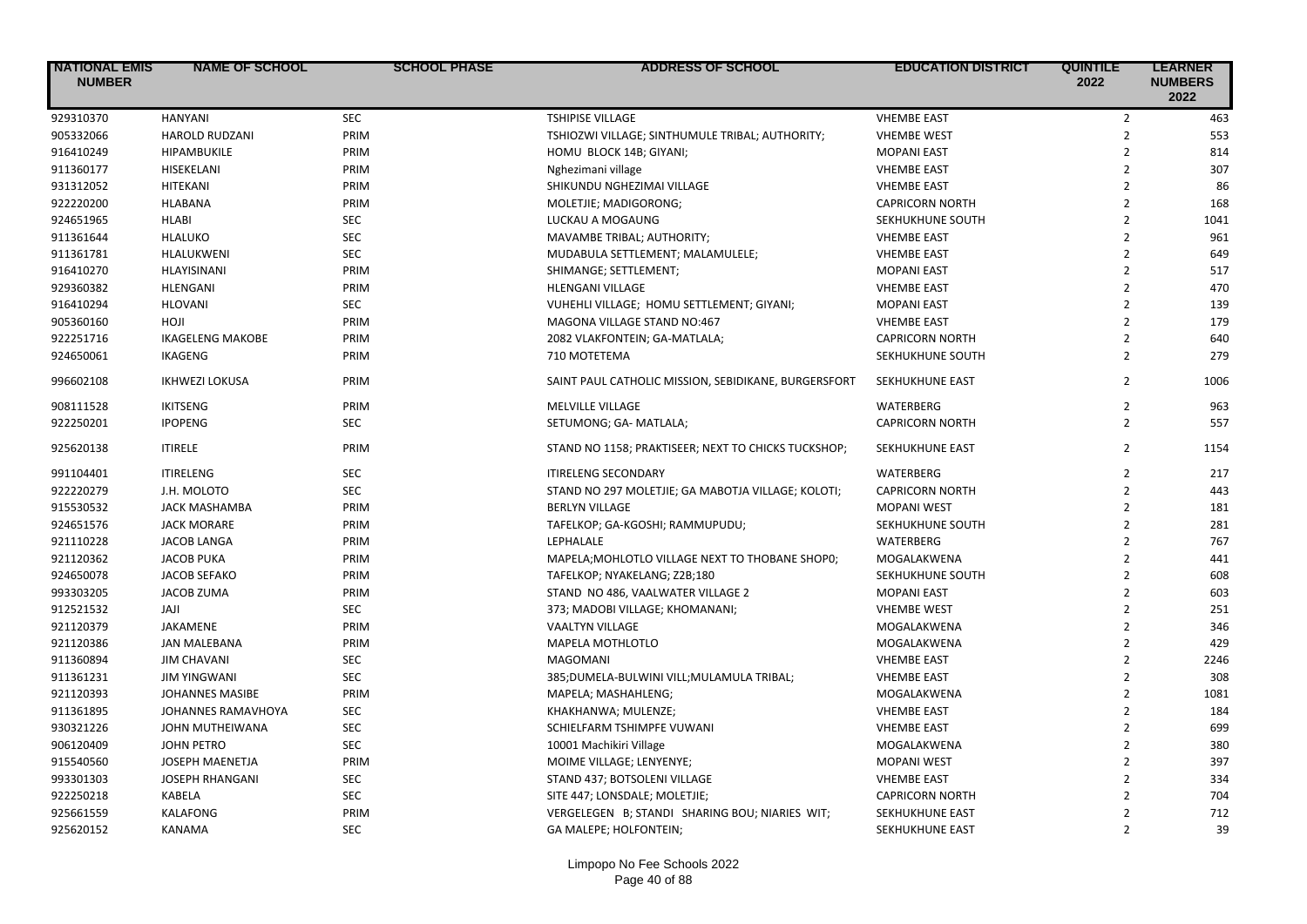| <b>NATIONAL EMIS</b><br><b>NUMBER</b> | <b>NAME OF SCHOOL</b>  | <b>SCHOOL PHASE</b> | <b>ADDRESS OF SCHOOL</b>                            | <b>EDUCATION DISTRICT</b> | <b>QUINTILE</b><br>2022 | <b>LEARNER</b><br><b>NUMBERS</b><br>2022 |
|---------------------------------------|------------------------|---------------------|-----------------------------------------------------|---------------------------|-------------------------|------------------------------------------|
| 922210234                             | <b>KANANA</b>          | PRIM                | WESSEL FARM; KANANA VILLAGE;123;                    | <b>CAPRICORN NORTH</b>    | $\overline{2}$          | 287                                      |
| 922220323                             | <b>KAPUTLA NKOANA</b>  | PRIM                | STAND NO 10315; MASHOBOHLENG; MOLETJI;              | <b>CAPRICORN NORTH</b>    | $\overline{2}$          | 314                                      |
| 930310493                             | <b>KAREL NGIGIDENI</b> | PRIM                | DOMBONI VILLAGE; HAMAKUYA;                          | <b>VHEMBE EAST</b>        | $\overline{2}$          | 434                                      |
| 923240167                             | <b>KATANE</b>          | PRIM                | SEGWASHI; GA - MAMABOLO;                            | <b>CAPRICORN SOUTH</b>    | $\overline{2}$          | 293                                      |
| 996606710                             | KAU-MAGANA             | PRIM                | LESEHLENG VILLAGE                                   | SEKHUKHUNE SOUTH          | $\overline{2}$          | 459                                      |
| 924650405                             | KAWUSIME               | PRIM                | PHARDEPLAAS A                                       | SEKHUKHUNE SOUTH          | $\overline{2}$          | 214                                      |
| 922250232                             | <b>KEDISHI</b>         | <b>SEC</b>          | 347 GAMABILWANE; MOLETJI TRIBAL AUTHORITY;          | <b>CAPRICORN NORTH</b>    | $\overline{2}$          | 146                                      |
| 921120430                             | KGABA                  | <b>SEC</b>          | STAND 35; GA-MADIBA Village                         | MOGALAKWENA               | $\overline{2}$          | 344                                      |
| 921122068                             | KGABAGARE              | PRIM                | MATOPA VILLAGE; MAPELA TRIBAL;                      | MOGALAKWENA               | $\overline{2}$          | 264                                      |
| 921142102                             | KGABEDI                | <b>SEC</b>          | TENERIFFE; GA-RAMELA;                               | MOGALAKWENA               | $\overline{2}$          | 154                                      |
| 921120454                             | KGABETLI               | PRIM                | <b>MAROTENG NO.15</b>                               | MOGALAKWENA               | $\overline{2}$          | 539                                      |
| 992202401                             | <b>KGABO PARK</b>      | PRIM                | KGABO PARK VILLAGE STAND NO 183; MOLETJIE;          | <b>CAPRICORN NORTH</b>    | $\overline{2}$          | 387                                      |
| 923260253                             | KGAGANOKO              | PRIM                | SAHLOKOE VILLAGE; GAMPHAHLELE;                      | <b>CAPRICORN SOUTH</b>    | $\overline{2}$          | 466                                      |
| 923260260                             | KGAGATLOU              | <b>SEC</b>          | SEFALAOLO; GA-MPHAHLELE;                            | <b>CAPRICORN SOUTH</b>    | $\overline{2}$          | 1052                                     |
| 921140229                             | <b>KGAKGALA</b>        | PRIM                | 130 SCHUURMANSHOOGTE VILLAGE; MOKAMOLE;             | MOGALAKWENA               | $\overline{2}$          | 119                                      |
| 921142126                             | KGAKGATHU              | <b>SEC</b>          | KGAKGATHU SCHOOL; SCIRAPPIS; VILLAGE;               | MOGALAKWENA               | $\overline{2}$          | 228                                      |
| 922220934                             | <b>KGAKOA</b>          | <b>SEC</b>          | MAKGODU; RAMONGWANA NO.2; 1608;                     | <b>CAPRICORN NORTH</b>    | $\overline{2}$          | 1669                                     |
| 991102502                             | KGAMANYANA             | PRIM                | 210 BKOCK C, PHOLAPARK. 0600                        | MOGALAKWENA               | $\overline{2}$          | 697                                      |
| 923260284                             | <b>KGAMPI</b>          | PRIM                | KOPERMYN; GAMAJA;                                   | <b>CAPRICORN SOUTH</b>    | $\overline{2}$          | 831                                      |
| 919340678                             | KGARAHARA              | <b>SEC</b>          | HAPOLATLA; BOTLOKWA;                                | <b>CAPRICORN NORTH</b>    | $\overline{2}$          | 208                                      |
| 921120461                             | <b>KGATABELA</b>       | PRIM                | Stand No.10670 Block 8, Ga-Madiba                   | MOGALAKWENA               | $\overline{2}$          | 1024                                     |
| 991102100                             | KGATELOPELE            | PRIM                | 1238 Hospital View, MAHWELERENG                     | MOGALAKWENA               | $\overline{2}$          | 874                                      |
| 921120478                             | KGATI YA MOSHATE       | <b>SEC</b>          | NEXT TO LETSATSING BAR LOUNGE; MOSHATE MAHWELEREN;  | MOGALAKWENA               | $\overline{2}$          | 1182                                     |
| 921142447                             | KGAUBOTLHALE           | <b>SEC</b>          | 799 LR; SCHILPADSKRAAL;                             | MOGALAKWENA               | $\overline{2}$          | 114                                      |
| 920210265                             | KGEBETLI               | PRIM                | OVERDYK VILLAGE, GA MOLEELE                         | <b>CAPRICORN NORTH</b>    | $\overline{2}$          | 261                                      |
| 923260291                             | <b>KGETSA</b>          | PRIM                | MATABOLE; GA-MAJA;                                  | <b>CAPRICORN SOUTH</b>    | $\overline{2}$          | 484                                      |
| 922210289                             | <b>KGOBOKANANG</b>     | PRIM                | <b>INDERMARK VILLAGE</b>                            | <b>CAPRICORN NORTH</b>    | $\overline{2}$          | 1005                                     |
| 921111719                             | <b>KGOBUKI</b>         | PRIM                | STAND NO 6 A; TAUEATSOALA VILLAGE;                  | MOGALAKWENA               | $\overline{2}$          | 820                                      |
| 921142720                             | <b>KGOKA</b>           | PRIM                | W 357; MATHLABA VILLAGE;                            | MOGALAKWENA               | $\overline{2}$          | 689                                      |
| 921140274                             | <b>KGOKARI</b>         | <b>SEC</b>          | TIBERIUS; LEKALAKALA TRIBAL; AUTHORITY 94;          | MOGALAKWENA               | $\overline{2}$          | 227                                      |
| 922250249                             | <b>KGOKE</b>           | <b>SEC</b>          | 91547162; PHETOLE VILLAGE; GA MATLALA A THABA;      | <b>CAPRICORN NORTH</b>    | $\overline{2}$          | 292                                      |
| 921140281                             | <b>KGOKOLO</b>         | PRIM                | SITE NO 520; GRASVLEI VILLAGE; LEBELO TRIBAL AUTHO; | MOGALAKWENA               | $\overline{2}$          | 157                                      |
| 921142409                             | <b>KGOLODI</b>         | <b>SEC</b>          | TIPENG; MASALAKWIN;                                 | MOGALAKWENA               | $\mathfrak{p}$          | 219                                      |
| 920210326                             | KGOLOUTHWANA           | <b>SEC</b>          | BOCHUM FARM; DILAENENG; MAFIFI;                     | <b>CAPRICORN NORTH</b>    | $\overline{2}$          | 964                                      |
| 921110242                             | KGOMO-MOKGALO          | PRIM                | FRIENDSHIP VILLAGE; P O BOX 17; SELEKA;             | <b>WATERBERG</b>          | $\overline{2}$          | 329                                      |
| 922250256                             | <b>KGOMONTSWERE</b>    | PRIM                | BORATAPELO VILLAGE; GA MATLALA;                     | <b>CAPRICORN NORTH</b>    | $\overline{2}$          | 221                                      |
| 921140304                             | KGOMOSHIAKWENA         | PRIM                | HAAKDORINGDRAAI; MARULANENG;153;                    | MOGALAKWENA               | $\overline{2}$          | 311                                      |
| 921142737                             | <b>KGOPEDI</b>         | PRIM                | TAOLOME VILLAGE; P/O BOX 408; BAKENBERG;            | MOGALAKWENA               | $\overline{2}$          | 254                                      |
| 921122079                             | <b>KGOPEDINOTA</b>     | PRIM                | KGOBUDI VILLAGE; MOSESETJANE AREA;                  | MOGALAKWENA               | $\overline{2}$          | 1161                                     |
| 922250263                             | <b>KGOPODI</b>         | PRIM                | NTLOLANE VILLAGE; GA-MATLALA;                       | <b>CAPRICORN NORTH</b>    | $\overline{2}$          | 211                                      |
| 924640439                             | <b>KGOPOLO E BOTSE</b> | PRIM                | NEBO; MATHUKUTHELA;                                 | SEKHUKHUNE SOUTH          | $\overline{2}$          | 280                                      |
| 922250270                             | <b>KGOROSHI</b>        | PRIM                | GOOD HOPE; GA-KGOROSHI VILLAGE;                     | <b>CAPRICORN NORTH</b>    | $\overline{2}$          | 125                                      |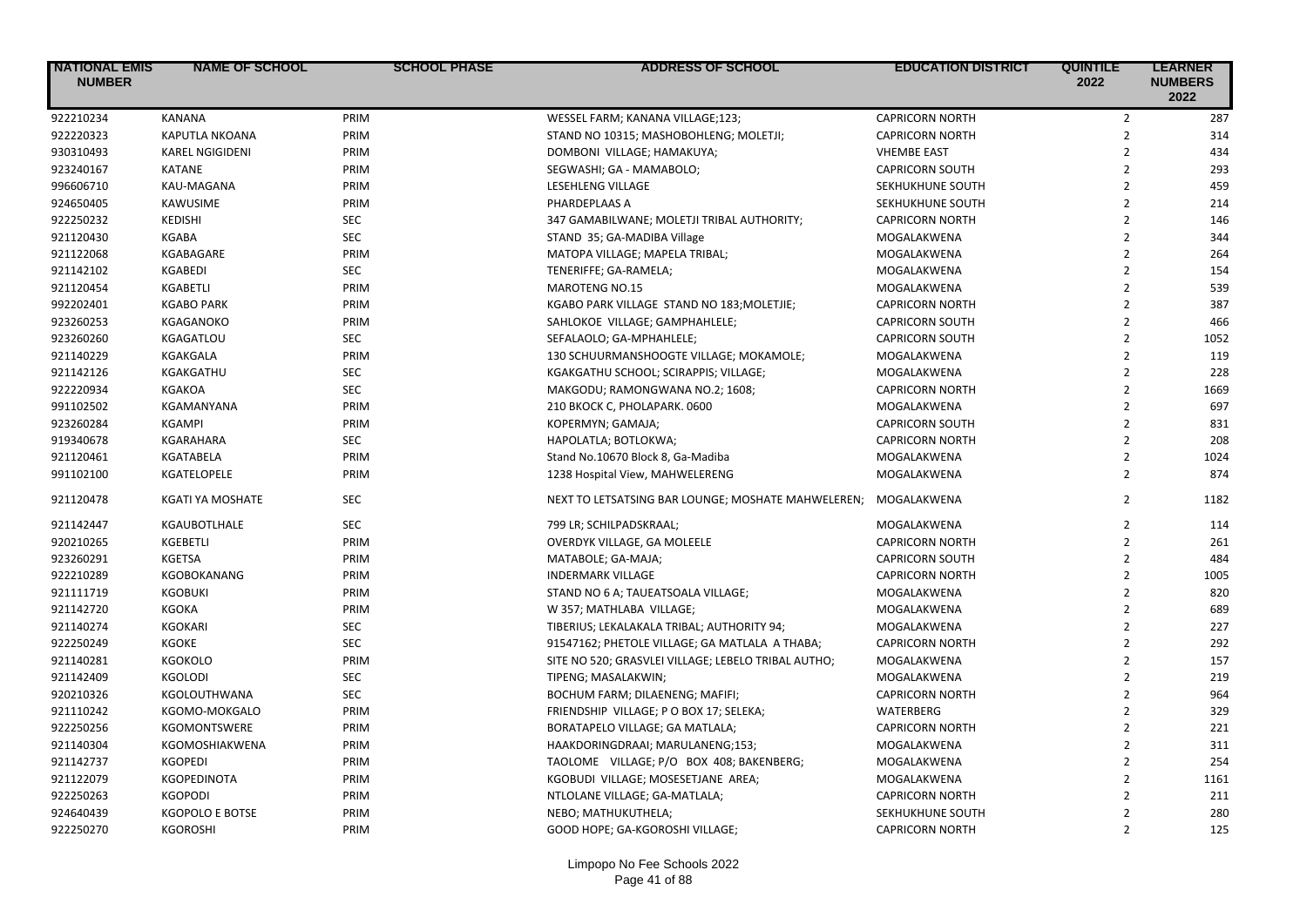| 996606715<br><b>KGOTHALA</b><br><b>SEC</b><br>STAND 919 ELANDSDOORN TOWNSHIP<br>SEKHUKHUNE SOUTH            | $\overline{2}$<br>411<br>$\overline{2}$<br>822<br>$\overline{2}$<br>161 |
|-------------------------------------------------------------------------------------------------------------|-------------------------------------------------------------------------|
|                                                                                                             |                                                                         |
| 920210340<br><b>KGOTLOANA</b><br>PRIM<br><b>135 KONINGKRANTZ</b><br><b>CAPRICORN NORTH</b>                  |                                                                         |
| 921140328<br><b>KGOTSORO</b><br>PRIM<br>GILLEAD AREA; SCIRRAPES VILLAGE; 295 MATLALANE;<br>MOGALAKWENA      |                                                                         |
| 923260307<br>KGWADIAMOLEKE<br><b>SEC</b><br>TOOSENG VILLAGE; GA-MPHAHLELE;<br><b>CAPRICORN SOUTH</b>        | $\overline{2}$<br>121                                                   |
| 919340791<br>PRIM<br>KGWADU<br>Botlokwa Village, Botlokwa, 0812<br><b>CAPRICORN NORTH</b>                   | $\overline{2}$<br>1216                                                  |
| 922220361<br>PRIM<br><b>KGWAREDI</b><br>GA MANAMELA; MACHOANE MOLETJIE;<br><b>CAPRICORN NORTH</b>           | $\overline{2}$<br>261                                                   |
| 921120492<br>PRIM<br>KGWATHELE<br>MMALEPETLEKE VILLAGE<br>MOGALAKWENA                                       | $\overline{2}$<br>585                                                   |
| 918510125<br><b>SEC</b><br><b>KGWEKGWE</b><br>MOLEKETLA VILLAGE; BOLOBEDU SOUTH;<br><b>MOPANI WEST</b>      | $\overline{2}$<br>400                                                   |
| PRIM<br>911361507<br><b>KHANANI</b><br>MENELE VILLAGE; MADONSI BOLTMAN B;<br><b>VHEMBE EAST</b>             | $\overline{2}$<br>509                                                   |
| <b>SEC</b><br>929310738<br>KHANGALE<br>LURANGWE; TSHIKUNDAMALEMA;<br><b>VHEMBE EAST</b>                     | $\overline{2}$<br>194                                                   |
| PRIM<br>912520841<br><b>КНАРАКНАРА</b><br>stand no 934 MAJOSI VILLAGE; MAJOSI;<br><b>VHEMBE WEST</b>        | $\overline{2}$<br>564                                                   |
| 928332622<br>KHARIVHA<br>PRIM<br>NDOUVHADA; DZANANI; VENDA;<br><b>VHEMBE WEST</b>                           | $\overline{2}$<br>103                                                   |
| 930310646<br>KHAVHAMBE<br>PRIM<br>KHAVHAMBE VILLAGE; HA-MAKUYA;<br><b>VHEMBE EAST</b>                       | $\overline{2}$<br>274                                                   |
| 911360207<br>PRIM<br><b>KHODOBI</b><br>PENINGHOTSA VILLAGE STAND NO:9928<br><b>VHEMBE EAST</b>              | $\overline{2}$<br>122                                                   |
| 912520115<br><b>SEC</b><br>KHOMANANI<br>MAJOSI VILLAGE; KHOMANANI TRIBAL; AUTHORITY;<br><b>VHEMBE WEST</b>  | $\overline{2}$<br>822                                                   |
| 928331858<br>PRIM<br><b>KHOMELA</b><br>KHOMELA VILLAGE<br><b>VHEMBE WEST</b>                                | $\overline{2}$<br>455                                                   |
| 915531344<br><b>KHOPO</b><br>PRIM<br>KHOPO VILLAGE; NEXT TO KHOSA CAFE;<br><b>MOPANI WEST</b>               | $\overline{2}$<br>526                                                   |
| <b>SEC</b><br>919341800<br>KHUDUGANE<br><b>MOPANI EAST</b><br>ROERFONTEIN; GA-MAMAILA;                      | $\overline{2}$<br>761                                                   |
| PRIM<br>915540591<br><b>KHUJWANA</b><br>STAND NO 358; KHUTJWANA VILLAGE;<br><b>MOPANI WEST</b>              | $\overline{2}$<br>1381                                                  |
| 918510187<br>PRIM<br>KHUMELONG<br>SEAPHOLE VILLAGE; BLOCK 17; BOLOBEDU DISTRICT;<br><b>MOPANI EAST</b>      | $\overline{2}$<br>284                                                   |
| 916410416<br>PRIM<br>KHUNGULU<br>N'WAMANKENA VILLAGE<br><b>MOPANI EAST</b>                                  | $\overline{2}$<br>284                                                   |
| 919340807<br>PRIM<br>A22, MAGOEBASKLOOF, 0730<br>KHUNWANA<br><b>CAPRICORN NORTH</b>                         | $\overline{2}$<br>423                                                   |
| 991102200<br><b>KHUTJANG</b><br>PRIM<br>STAND 118A, SKIMMING<br>MOGALAKWENA                                 | $\overline{2}$<br>459                                                   |
| 918510194<br><b>KHUTSONG</b><br>PRIM<br><b>MOPANI EAST</b><br>NTATA VILLAGE; MODJADJI;                      | $\overline{2}$<br>452                                                   |
| PRIM<br>916410423<br>KHWEZU<br><b>MOPANI EAST</b><br>SITE NO. 590; SHAWELA BLOCK 23; NKOMO;                 | $\overline{2}$<br>465                                                   |
| 921110266<br>KITTY<br>PRIM<br>KITTY VILLAGE/HAAKDORINKUIL<br>WATERBERG                                      | $\overline{2}$<br>176                                                   |
| PRIM<br>921110273<br><b>KLIPSPRUIT</b><br>KLIPSPRUIT VILLAGE; SELEKA;<br>WATERBERG                          | $\overline{2}$<br>367                                                   |
| 925621230<br>PRIM<br><b>KOBOTI</b><br>STAND NO 2432; DARK CITY; PRAKTISEER;<br>SEKHUKHUNE EAST              | $\overline{2}$<br>820                                                   |
| 922210371<br>PRIM<br><b>CAPRICORN NORTH</b><br><b>KODUMELA</b><br>SCHOONVELD VILLAGE                        | $\overline{2}$<br>61                                                    |
| 921111474<br><b>KODUPO</b><br><b>SEC</b><br>MADIBANENG VILLAGE; DE END FARM; SELEKA;609<br><b>WATERBERG</b> | $\overline{2}$<br>171                                                   |
| 922250294<br>PRIM<br>KOKAMI<br>361; SEMANENG;<br><b>CAPRICORN NORTH</b>                                     | $\overline{2}$<br>187                                                   |
| 928330640<br>PRIM<br><b>VHEMBE WEST</b><br><b>KOKWANE</b><br>HAMATIDZA; NZHELELE;                           | $\overline{2}$<br>563                                                   |
| 921142430<br>KOLOBE RAMASOBANA<br><b>SEC</b><br>DOORINGFONTEIN; BOKWIDI; BAKENBERG TRIBAL;<br>MOGALAKWENA   | $\overline{2}$<br>144                                                   |
| 996606714<br>KOLOFANE<br><b>INT</b><br>78 B KERKVOSCHFONTEIN<br>SEKHUKHUNE SOUTH                            | $\overline{2}$<br>360                                                   |
| 930321141<br><b>SEC</b><br>KOLOKOSHANI<br>TSHIVHAZWAULU HA-NESENGANI VUWANI<br><b>VHEMBE WEST</b>           | $\overline{2}$<br>1084                                                  |
| 922220385<br>KOMAPE-MOLAPO<br>PRIM<br>MOLETSI; GA-MOETI;<br><b>CAPRICORN NORTH</b>                          | $\overline{2}$<br>493                                                   |
| 922251648<br><b>KONKOTI</b><br>PRIM<br>596; SAAI PLAAS; BAKONE;<br><b>CAPRICORN NORTH</b>                   | $\overline{2}$<br>133                                                   |
| 924640507<br><b>KOPJENG</b><br>PRIM<br>NEBO VLEESCHBOOM; KUTUPU;292;<br>SEKHUKHUNE SOUTH                    | $\overline{2}$<br>477                                                   |
| 992205101<br>PRIM<br><b>KOROSO</b><br>STAND NO 402 GA KOBO; MOLETJIE<br><b>CAPRICORN NORTH</b>              | $\overline{2}$<br>143                                                   |
| 923240242<br><b>KOTANKWE</b><br>PRIM<br>GA-MAILULA;STAND 007; MAMABOLO A;<br><b>CAPRICORN SOUTH</b>         | $\overline{2}$<br>245                                                   |
| 924650887<br><b>SEC</b><br><b>KOTOLE</b><br>DITHOLONG; GA RAKGADI; NEBO DISTRICT;<br>SEKHUKHUNE SOUTH       | $\overline{2}$<br>412                                                   |
| 921250300<br><b>SEC</b><br><b>KUBUSHE</b><br><b>BREDA FARM</b><br>MOGALAKWENA                               | $\overline{2}$<br>113                                                   |
| <b>SEC</b><br>925620213<br><b>KWELEDI</b><br>SEKHUKHUNE EAST<br>173 TUBATSE TOWNSHIP; PRAKTISEER;GA-MAROTA; | $\overline{2}$<br>1283                                                  |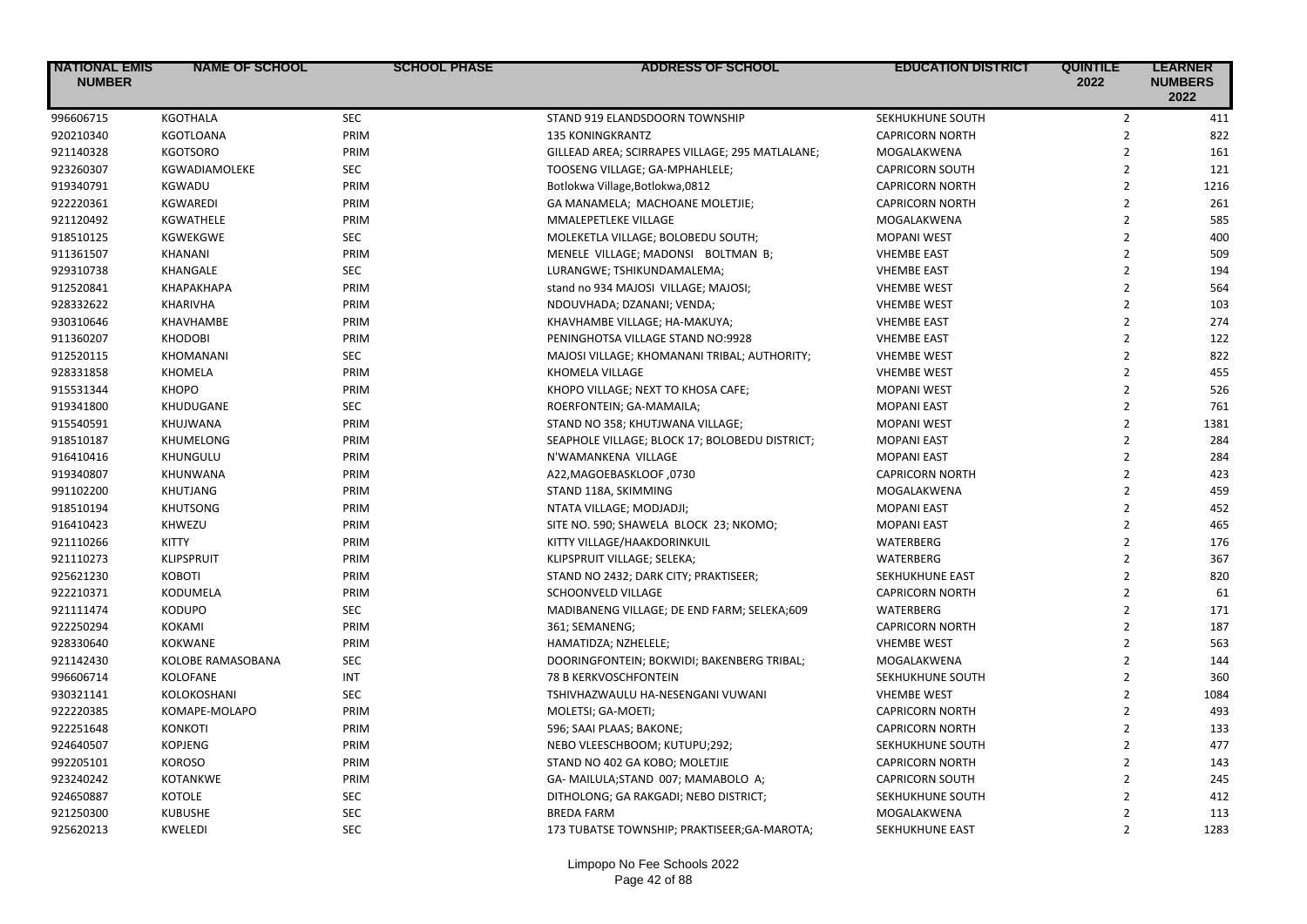| <b>NATIONAL EMIS</b><br><b>NUMBER</b> | <b>NAME OF SCHOOL</b> | <b>SCHOOL PHASE</b> | <b>ADDRESS OF SCHOOL</b>                                               | <b>EDUCATION DISTRICT</b> | <b>QUINTILE</b><br>2022 | <b>LEARNER</b><br><b>NUMBERS</b><br>2022 |
|---------------------------------------|-----------------------|---------------------|------------------------------------------------------------------------|---------------------------|-------------------------|------------------------------------------|
| 923240259                             | <b>LAASTE HOOP</b>    | PRIM                | Ga-Molepo, LAASTE HOOP                                                 | <b>CAPRICORN SOUTH</b>    | $\mathbf 2$             | 375                                      |
| 929310622                             | LADZANI               | PRIM                | THENGWE VILLAGE; MUTALE;                                               | <b>VHEMBE EAST</b>        | $\overline{2}$          | 384                                      |
| 921120546                             | LANGALIBALELE         | <b>SEC</b>          | GA-MOLEKANA; MAPELA;                                                   | MOGALAKWENA               | $\overline{2}$          | 234                                      |
| 928331827                             | LANGANANI             | PRIM                | MUDIMELI VILLAGE; MPHEPHU TRIBAL; DZANANI;                             | <b>VHEMBE WEST</b>        | $\overline{2}$          | 296                                      |
| 930310516                             | LAVHURALA             | PRIM                | LAMVI VILLAGE; MPHAPHULI; TRIBAL AUTHORITY;                            | <b>VHEMBE EAST</b>        | $\overline{2}$          | 155                                      |
| 925620220                             | LEAGATHOKO            | <b>SEC</b>          | GAISHE ROAD; ANNESLEY AVENUE; PENGE;                                   | SEKHUKHUNE EAST           | $\overline{2}$          | 376                                      |
| 918510200                             | LEAKHALE              | PRIM                | LEAKHALE SCHOOL; MADUMELENG VILLAGE;                                   | <b>MOPANI EAST</b>        | $\overline{2}$          | 574                                      |
| 920210401                             | LEBOHO                | PRIM                | LEBOHO SCHOOL; ROYSTON VILLAGE GAKIBI;                                 | <b>CAPRICORN NORTH</b>    | $\overline{2}$          | 278                                      |
| 921140373                             | LECHABA               | PRIM                | STAND 100; MATEBELENG;                                                 | MOGALAKWENA               | $\overline{2}$          | 173                                      |
| 922220460                             | LEETETJA              | PRIM                | STAND NO 194 GA-MABOTJA; MOLETJIE VILLAGE; DITHABENG;<br><b>KOLOTI</b> | <b>CAPRICORN NORTH</b>    | $\overline{2}$          | 173                                      |
| 915530129                             | LEFARA                | <b>SEC</b>          | LEFARA VILLAGE; SITE 300;                                              | <b>MOPANI WEST</b>        | $\overline{2}$          | 223                                      |
| 919340814                             | LEFATANE              | PRIM                | 929 Xihoko, Nwamitwa, Tzaneen 0871                                     | <b>CAPRICORN NORTH</b>    | $\overline{2}$          | 420                                      |
| 924650788                             | LEGADIMANE            | PRIM                | LETEBEJANE; GOEIE UITSIG; GA RAKGOADI;                                 | SEKHUKHUNE SOUTH          | $\overline{2}$          | 688                                      |
| 920210418                             | LEHAIWA               | <b>SEC</b>          | MOHODI MANTHATA; MADIKANA VILLAGE;                                     | <b>CAPRICORN NORTH</b>    | $\overline{2}$          | 271                                      |
| 925660266                             | LEHUTJWANA            | <b>SEC</b>          | <b>GA- MORETSELE</b>                                                   | SEKHUKHUNE EAST           | $\overline{2}$          | 376                                      |
| 924640569                             | LEHWELERE             | <b>SEC</b>          | MAKOSHALA VILLAGE; NEBO; PHOKOANE;                                     | SEKHUKHUNE SOUTH          | $\overline{2}$          | 941                                      |
| 931340197                             | LEKGOLO -1            | PRIM                | MUILA VILLAGE                                                          | <b>VHEMBE WEST</b>        | $\overline{2}$          | 171                                      |
| 926540621                             | <b>LEKGOLO MAAKE</b>  | PRIM                | MOIME VILLAGE                                                          | <b>MOPANI WEST</b>        | $\overline{2}$          | 436                                      |
| 922250331                             | LEKGORONG             | PRIM                | LEKGORONG VILLAGE GAMATLALA                                            | <b>CAPRICORN NORTH</b>    | $\overline{2}$          | 185                                      |
| 922250348                             | LEKHURENG             | PRIM                | NO 190;LA PUCELLA VILL;GA-MATLALA;                                     | MOGALAKWENA               | $\overline{2}$          | 388                                      |
| 921120577                             | LEKWA                 | <b>SEC</b>          | 37; GA-KGOBUDI; MOSESETJANE;                                           | MOGALAKWENA               | $\overline{2}$          | 615                                      |
| 922250362                             | LEKWALAKWALA          | PRIM                | MONYOANENG VILLAGE; MOLETSI; MONYOANENG;                               | <b>CAPRICORN NORTH</b>    | $\overline{2}$          | 250                                      |
| 925661450                             | LENGAMA               | <b>SEC</b>          | <b>VERGELEGEN B</b>                                                    | SEKHUKHUNE EAST           | $\overline{2}$          | 218                                      |
| 923260406                             | LENTING               | PRIM                | LENTING VILLAGE; P.O. BOX 566; GAMPHAHLELE;761                         | <b>CAPRICORN SOUTH</b>    | $\overline{2}$          | 594                                      |
| 922251624                             | LEOKANENG             | PRIM                | 428; LIESCHINGSHOFF; MOLETJIE;                                         | <b>CAPRICORN NORTH</b>    | $\overline{2}$          | 271                                      |
| 926540096                             | LEOMA                 | <b>SEC</b>          | 290; FINALE VILLAGE; VIA THE OKS VILLAGE;                              | <b>MOPANI WEST</b>        | $\overline{2}$          | 345                                      |
| 921141833                             | <b>LEPHADIMISHA</b>   | <b>SEC</b>          | TAOLOME VILLAGE; BAKENBERG;                                            | MOGALAKWENA               | $\overline{2}$          | 323                                      |
| 919340821                             | LEPHALALA             | PRIM                | Maini Block K, Thohoyandou, 0950                                       | <b>CAPRICORN NORTH</b>    | $\overline{2}$          | 1170                                     |
| 926540669                             | LEPHEPANE             | PRIM                | LEPHEPANE VILLAGE; MOGOBOYA; LETABA STATION;                           | <b>MOPANI WEST</b>        | $\overline{2}$          | 771                                      |
| 996606531                             | LERIANA               | <b>SEC</b>          | <b>SNTAND NO. 3333</b>                                                 | SEKHUKHUNE SOUTH          | $\overline{2}$          | 204                                      |
| 907131973                             | LESEDING              | <b>SEC</b>          | 855 CNR WATERBERG STR. EXT 1; LESEDING TOWNSHIP;                       | WATERBERG                 | $\overline{2}$          | 935                                      |
| 926540676                             | LESEKA                | PRIM                | 130 MAHLOGWE; LEPHEPNE; MOGOBOY;                                       | <b>MOPANI WEST</b>        | $\overline{2}$          | 181                                      |
| 923260432                             | LESHIKISHIKI          | <b>SEC</b>          | MARATAPELO VILLAGE; GA CHUENE;                                         | <b>CAPRICORN SOUTH</b>    | $\overline{2}$          | 386                                      |
| 923242453                             | LESHOANE              | PRIM                | GA MAMABOLO; TSHWARE; NEXT TO TSHWARE SHOP;                            | <b>CAPRICORN SOUTH</b>    | $\overline{2}$          | 207                                      |
| 921120607                             | LESHOBA               | PRIM                | 1292; GA MADIBA; Village                                               | MOGALAKWENA               | $\overline{2}$          | 672                                      |
| 921140441                             | <b>LESODI MOTLANA</b> | PRIM                | SITE NO 04 B; GA- MOTLANA VILLAGE; MOKAMOLE AREA;                      | MOGALAKWENA               | $\overline{2}$          | 174                                      |
| 919340685                             | LETHEBA               | <b>SEC</b>          | Saselamani B, Malamulele, 0928                                         | <b>CAPRICORN NORTH</b>    | $\overline{2}$          | 492                                      |
| 921110396                             | LETLAMORENG           | PRIM                | <b>IMMELMAN VILLAGE SELEKA</b>                                         | <b>WATERBERG</b>          | $\overline{2}$          | 204                                      |
| 921111450                             | LETUPU                | <b>SEC</b>          | ROB RO4; SELEKA;                                                       | WATERBERG                 | $\overline{2}$          | 485                                      |
| 921140465                             | LEUBANENG             | PRIM                | MARULANENG VILLAGE                                                     | MOGALAKWENA               | $\overline{2}$          | 624                                      |
| 928331889                             | LIPHAKHA              | PRIM                | <b>MATSA VILLAGE</b>                                                   | <b>VHEMBE WEST</b>        | $\overline{2}$          | 331                                      |
| 931521392                             | LISHAVHANA            | <b>SEC</b>          | TSHIVHUYUNI MAKULANA; MASHAMBA;                                        | <b>VHEMBE WEST</b>        | $\overline{2}$          | 334                                      |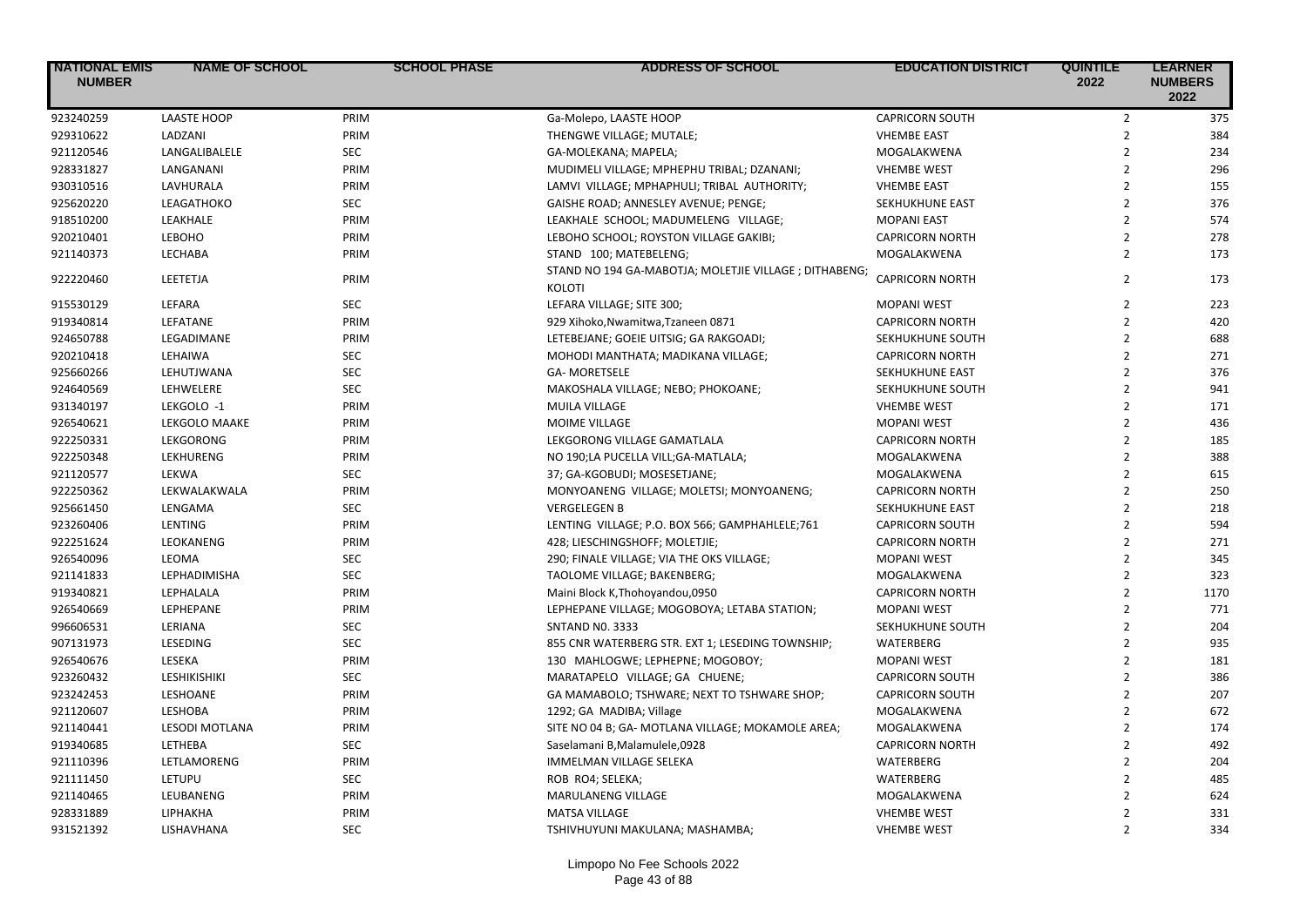| <b>NATIONAL EMIS</b><br><b>NUMBER</b> | <b>NAME OF SCHOOL</b>   | <b>SCHOOL PHASE</b> | <b>ADDRESS OF SCHOOL</b>                         | <b>EDUCATION DISTRICT</b> | <b>QUINTILE</b><br>2022 | <b>LEARNER</b><br><b>NUMBERS</b><br>2022 |
|---------------------------------------|-------------------------|---------------------|--------------------------------------------------|---------------------------|-------------------------|------------------------------------------|
| 930350255                             | LONDOLANI               | PRIM                | TSHIVHILWI VILLAGE; TSHIVHISE TRIBAL; SIBASA;    | <b>VHEMBE EAST</b>        | $\overline{2}$          | 294                                      |
| 931340050                             | LOTAVHA                 | PRIM                | GOEDVERWACHT; HA-MULIMA;                         | <b>VHEMBE WEST</b>        | $\overline{2}$          | 51                                       |
| 931520528                             | LOTSHA                  | PRIM                | MUKONDENI; MULIMA TRIBAL;                        | <b>VHEMBE WEST</b>        | $\overline{2}$          | 566                                      |
| 928330961                             | LUATAME                 | <b>SEC</b>          | TSHITUNITSHAPHASI; NZHELELE;                     | <b>VHEMBE WEST</b>        | $\overline{2}$          | 439                                      |
| 928330824                             | LUDANE                  | PRIM                | STAND NO 650 RABALI VILLAGE; NZHELELE;           | <b>VHEMBE WEST</b>        | $\overline{2}$          | 138                                      |
| 930350477                             | LUFULE                  | PRIM                | HA-TSHISELE; LUFULE 2; PUNDA MALIA ROAD;         | <b>VHEMBE EAST</b>        | $\overline{2}$          | 351                                      |
| 930350460                             | LUKWARANI               | PRIM                | <b>BUDELI VILLAGE</b>                            | <b>VHEMBE EAST</b>        | $\overline{2}$          | 281                                      |
| 929311021                             | LUNWANNGWE              | <b>SEC</b>          | MIANZWI LOCATION                                 | <b>VHEMBE EAST</b>        | $\overline{2}$          | 246                                      |
| 931340875                             | LUPENYO                 | PRIM                | HA-MUILA LOCAL COUNCIL; THOTHOLOLO;              | <b>VHEMBE WEST</b>        | $\overline{2}$          | 249                                      |
| 902351487                             | LUPHAI                  | <b>SEC</b>          | <b>MARANZHE VILLAGE</b>                          | <b>VHEMBE EAST</b>        | $\overline{2}$          | 350                                      |
| 930351043                             | LUTANDALE               | PRIM                | LUFULE 1                                         | <b>VHEMBE EAST</b>        | $\mathbf 2$             | 257                                      |
| 928332318                             | LUVHIVHINI              | <b>SEC</b>          | MAEBANE VILLAGE; KUTAMA; SITE NO 748;            | <b>VHEMBE WEST</b>        | $\overline{2}$          | 518                                      |
| 930320735                             | <b>LWAMONDO</b>         | <b>SEC</b>          | TSHIFULANANI VILLAGE;LWAMONDO;                   | <b>VHEMBE WEST</b>        | $\overline{2}$          | 1800                                     |
| 930320223                             | LWANDANI                | <b>SEC</b>          | <b>TSHISAHULU</b>                                | <b>VHEMBE EAST</b>        | $\overline{2}$          | 372                                      |
| 993302201                             | LWAPHUNGU               | <b>SEC</b>          | TSHIUNGANI VILLAGE                               | <b>VHEMBE EAST</b>        | $\overline{2}$          | 842                                      |
| 916410652                             | M.K. KHAMBANI           | PRIM                | NGOVE; BLOCK 21; GIYANI;                         | <b>MOPANI EAST</b>        | $\overline{2}$          | 761                                      |
| 923241061                             | M.P. MAMABOLO           | <b>SEC</b>          | BJATLADI TRIBAL; AUTHORITY; SEGOBJE GA VAN VUUR; | <b>CAPRICORN SOUTH</b>    | $\overline{2}$          | 197                                      |
| 926540119                             | MAAHLEMELE              | <b>SEC</b>          | THE OAKS VILLAGE; GA MAMETJA;                    | <b>MOPANI WEST</b>        | $\overline{2}$          | 479                                      |
| 928330626                             | MAANGANI                | PRIM                | <b>MAANGANI VILLAGE</b>                          | <b>VHEMBE WEST</b>        | $\overline{2}$          | 148                                      |
| 926540720                             | <b>MAATLA</b>           | PRIM                | STAND NO 217; FINALE NO1;                        | <b>MOPANI WEST</b>        | $\overline{2}$          | 487                                      |
| 996606812                             | MABAKE                  | <b>SEC</b>          | SECTION I STAND NO.28                            | SEKHUKHUNE SOUTH          | $\mathbf 2$             | 383                                      |
| 993301201                             | <b>MABAYENI</b>         | PRIM                | <b>MABAYENI VILLAGE</b>                          | <b>VHEMBE EAST</b>        | $\overline{2}$          | 255                                      |
| 920210456                             | <b>MABEA</b>            | <b>SEC</b>          | 374 BURGERREECHT VILL; BLOUBERG MUNISPALIT;      | <b>CAPRICORN NORTH</b>    | $\overline{2}$          | 470                                      |
| 919340838                             | MABEBA                  | PRIM                | Lwamondo Village, Thohoyandou, 0950              | <b>CAPRICORN NORTH</b>    | $\overline{2}$          | 508                                      |
| 921140038                             | <b>MABETHA</b>          | PRIM                | BASTERSPAD VILLAGE; SITE NO. 60;                 | MOGALAKWENA               | $\overline{2}$          | 197                                      |
| 996606517                             | MABHANDE                | PRIM                | SEHLAKWANE                                       | SEKHUKHUNE SOUTH          | $\overline{2}$          | 620                                      |
| 929311144                             | <b>MABILA</b>           | PRIM                | <b>MABILA LOCATION</b>                           | <b>VHEMBE EAST</b>        | $\overline{2}$          | 107                                      |
| 930350750                             | <b>MABILU</b>           | PRIM                | GONDENI HA MABILU; TSHIVHASE;                    | <b>VHEMBE EAST</b>        | $\overline{2}$          | 250                                      |
| 922250416                             | MABITSELA               | PRIM                | R 10; LEESDALE MABITSELA VILLAGE;LONDALE;        | <b>CAPRICORN NORTH</b>    | $\overline{2}$          | 280                                      |
| 992205202                             | MABOKELELE              | PRIM                | 305 MABOKELELE VILLAGE                           | <b>CAPRICORN NORTH</b>    | $\overline{2}$          | 608                                      |
| 921250423                             | MABOPA-ABO-MPUWA        | PRIM                | DUREN HALT; POTGIETERSRUS;                       | MOGALAKWENA               | $\overline{2}$          | 200                                      |
| 931321952                             | MABUDUGA                | PRIM                | TSHISAHULU                                       | <b>VHEMBE EAST</b>        | $\overline{2}$          | 194                                      |
| 921140472                             | <b>MABUSELA</b>         | PRIM                | <b>GROENIGIN ROOIWAL; S;</b>                     | MOGALAKWENA               | $\overline{2}$          | 282                                      |
| 926540133                             | <b>MABUSHE</b>          | <b>SEC</b>          | 1003 TICKYLINE; GA MAAKE; LENYENYE;              | <b>MOPANI WEST</b>        | $\overline{2}$          | 617                                      |
| 919340845                             | <b>MABYANENE</b>        | PRIM                | Thononda Village, Thohoyandou, 0933              | <b>CAPRICORN NORTH</b>    | $\overline{2}$          | 230                                      |
| 904210500                             | <b>MACHABA</b>          | PRIM                | PURASPAN VILLAGE; BOCHUM; SITE NO 223;           | <b>CAPRICORN NORTH</b>    | $\overline{2}$          | 1077                                     |
| 904241092                             | MACHAKA ROBERT MAMABOLO | <b>SEC</b>          | MANKWENG TRIBAL; AUTHORITY;                      | <b>CAPRICORN SOUTH</b>    | $\overline{2}$          | 292                                      |
| 911360597                             | MACHELE                 | PRIM                | MUDABULA T. B; MALAMULELE;                       | <b>VHEMBE EAST</b>        | $\overline{2}$          | 321                                      |
| 922220514                             | <b>MACHEMA</b>          | PRIM                | GA-SELEPE; HELLENA TRUST FARM;                   | <b>CAPRICORN NORTH</b>    | $\overline{2}$          | 40                                       |
| 906120676                             | <b>MACHIKIRI</b>        | PRIM                | 10176 Main Street, Machikiri Village             | MOGALAKWENA               | $\overline{2}$          | 408                                      |
| 921230146                             | <b>MACK SEMEKA</b>      | <b>SEC</b>          | ZEBEDIELA; HLAKANO VILLAGE; KORINGPUNT;          | <b>CAPRICORN SOUTH</b>    | $\overline{2}$          | 879                                      |
| 928332127                             | <b>MADABANI</b>         | PRIM                | SITE NO 224; MADABANI VILLAGE; SINTHUMULE;       | <b>VHEMBE WEST</b>        | $\overline{2}$          | 528                                      |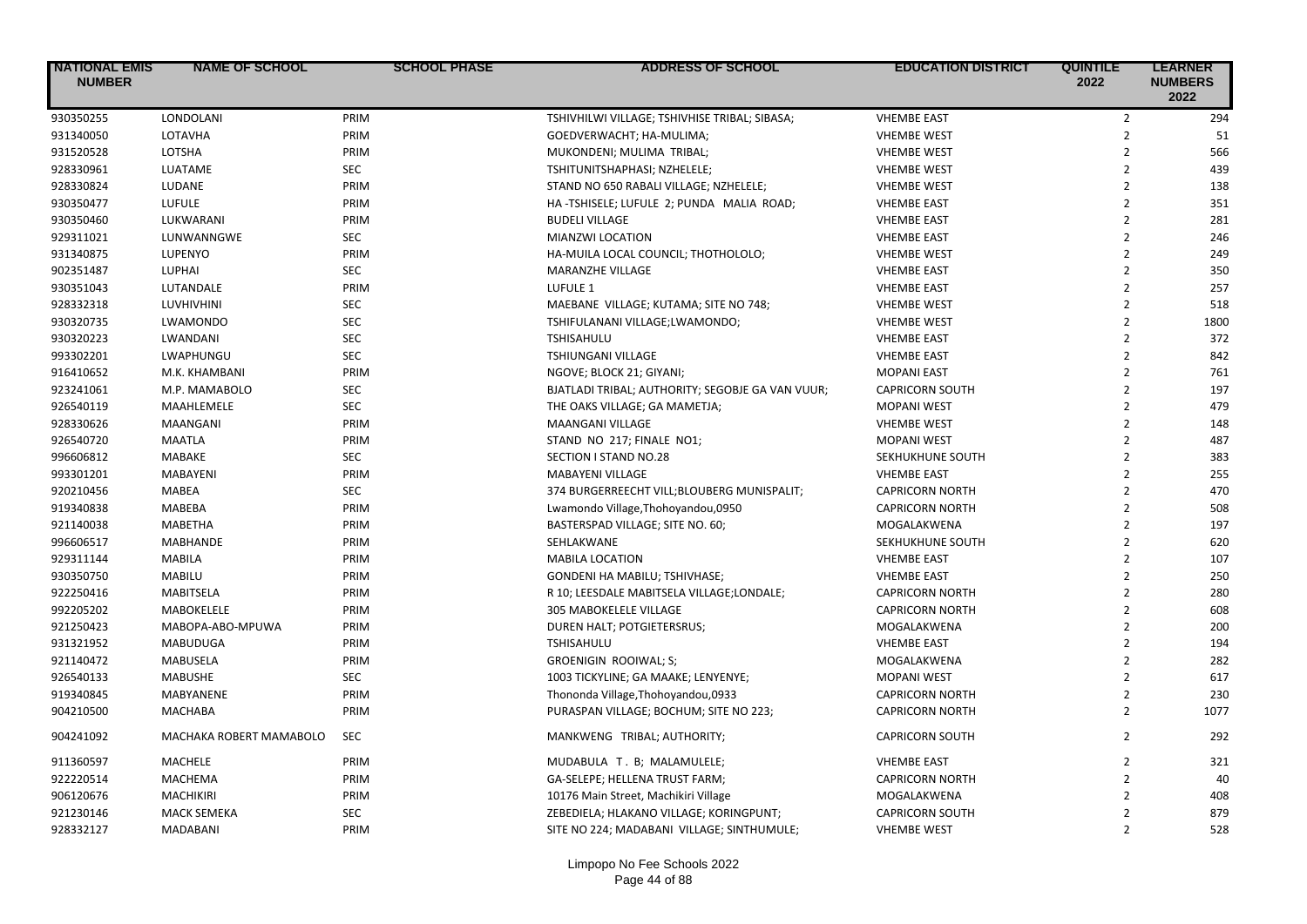| <b>NATIONAL EMIS</b><br><b>NUMBER</b> | <b>NAME OF SCHOOL</b> | <b>SCHOOL PHASE</b> | <b>ADDRESS OF SCHOOL</b>                            | <b>EDUCATION DISTRICT</b> | <b>QUINTILE</b><br>2022 | <b>LEARNER</b><br><b>NUMBERS</b><br>2022 |
|---------------------------------------|-----------------------|---------------------|-----------------------------------------------------|---------------------------|-------------------------|------------------------------------------|
| 931340029                             | <b>MADABUDE</b>       | PRIM                | MPOFU VILLAGE; NTHABALALA AREA;                     | <b>VHEMBE WEST</b>        | $\overline{2}$          | 170                                      |
| 911360900                             | MADADZHE              | <b>SEC</b>          | HA-TSHIKONELO; VILLAGE; MALAMULELE;                 | <b>VHEMBE EAST</b>        | $\overline{2}$          | 200                                      |
| 931340036                             | MADADZHI              | PRIM                | MADADHZI VILLAGE; EAST OF MULIMA;                   | <b>VHEMBE WEST</b>        | $\overline{2}$          | 209                                      |
| 929310165                             | MADANGANI             | PRIM                | MUSHITHE; TSHIPISE MUTELE; ROAD;                    | <b>VHEMBE EAST</b>        | $\overline{2}$          | 83                                       |
| 930310349                             | MADAVHILA             | PRIM                | HA MUTALE; MADAVHILA; MUTALE BENT;                  | <b>VHEMBE EAST</b>        | $\overline{2}$          | 382                                      |
| 921110419                             | MADIBANENG            | PRIM                | 000753 DE END                                       | WATERBERG                 | $\overline{2}$          | 70                                       |
| 922250430                             | MADIETANE             | PRIM                | MADIETANE VILLAGE; GAMATLALA'ATHABA;                | <b>CAPRICORN NORTH</b>    | $\overline{2}$          | 527                                      |
| 929310226                             | <b>MADIFHA</b>        | PRIM                | ZWIGODINI VILLAGE; TSHIKUNDAMALEMA; MUTALE DISTRIC; | <b>VHEMBE EAST</b>        | $\overline{2}$          | 135                                      |
| 931340043                             | MADIHADZULI           | PRIM                | MADUWA VILLAGE; NTHABALALA;                         | <b>VHEMBE WEST</b>        | $\overline{2}$          | 72                                       |
| 922210517                             | <b>MADIKANA</b>       | PRIM                | RHEINLAND FARM; BOCHUM;                             | <b>CAPRICORN NORTH</b>    | $\overline{2}$          | 141                                      |
| 925620374                             | MADIKOLOSHE MALEPE    | <b>SEC</b>          | SEGORONG VILLAGE; PRAKTISEER                        | SEKHUKHUNE EAST           | $\overline{2}$          | 259                                      |
| 921120690                             | <b>MADIKWE</b>        | <b>SEC</b>          | SITE NO 1968; GA-LEBELO VILLAGE;                    | MOGALAKWENA               | $\overline{2}$          | 421                                      |
| 922210524                             | <b>MADIKWENG</b>      | <b>SEC</b>          | UITKYK NO.1                                         | <b>CAPRICORN NORTH</b>    | $\overline{2}$          | 236                                      |
| 906120706                             | MADIPHATLO KGOMO      | PRIM                | SEKGAKGAPENG; MOKOPANE;                             | MOGALAKWENA               | $\overline{2}$          | 808                                      |
| 923240310                             | <b>MADIPOANE</b>      | <b>SEC</b>          | MASIONENG; GA-MOTHAPO; THOLONGWE;                   | <b>CAPRICORN SOUTH</b>    | $\overline{2}$          | 329                                      |
| 928332035                             | <b>MADODONGA</b>      | PRIM                | NO 95; MADODONGA VILLAGE; KUTAMA;                   | <b>VHEMBE WEST</b>        | $\overline{2}$          | 549                                      |
| 928331179                             | MADOMBIDZHA           | PRIM                | MADOMBIDZHA; ZONE 1 SINTHUMULE;                     | <b>VHEMBE WEST</b>        | $\overline{2}$          | 306                                      |
| 922250447                             | MADUMA                | PRIM                | SITE NO 306; JUNO VILLAGE;                          | <b>CAPRICORN NORTH</b>    | $\overline{2}$          | 285                                      |
| 911360405                             | MADZIKUSE             | PRIM                | <b>HA-TSHIKONELO</b>                                | <b>VHEMBE EAST</b>        | $\overline{2}$          | 265                                      |
| 916410485                             | <b>MADZIVI</b>        | PRIM                | <b>HOMU BLOCK 14 B</b>                              | <b>MOPANI EAST</b>        | $\overline{2}$          | 559                                      |
| 928332103                             | <b>MAEBANI</b>        | PRIM                | MAEBANI VILLAGE; KUTAMA;                            | <b>VHEMBE WEST</b>        | $\overline{2}$          | 746                                      |
| 921110426                             | MAETELETJA            | PRIM                | 330 HARRISMITH                                      | WATERBERG                 | $\overline{2}$          | 297                                      |
| 915530655                             | <b>MAFARANA</b>       | PRIM                | MAFARANA VILLAGE; MUHLAVA TRIBAL AUTHORITY;         | <b>MOPANI WEST</b>        | $\overline{2}$          | 376                                      |
| 921141994                             | <b>MAFASA</b>         | <b>SEC</b>          | MATJITJILENG; VILLAGE/FARM; POTGIETERSRUS;          | MOGALAKWENA               | $\overline{2}$          | 150                                      |
| 924650085                             | <b>MAFATO</b>         | PRIM                | MOTETEMA 565                                        | SEKHUKHUNE SOUTH          | $\overline{2}$          | 822                                      |
| 930320421                             | MAFHARALALA           | PRIM                | 894 TSHIANDA VILLAGE                                | <b>VHEMBE WEST</b>        | $\overline{2}$          | 184                                      |
| 930320520                             | <b>MAFHUMULELE</b>    | PRIM                | HAMUTSHA;TSHIRANGADZI;                              | <b>VHEMBE WEST</b>        | $\overline{2}$          | 246                                      |
| 925630104                             | <b>MAFISE</b>         | PRIM                | MABULELA VILLAGE; ZEEKOEIGAT; ATOK AREA;            | SEKHUKHUNE EAST           | $\overline{2}$          | 187                                      |
| 929311168                             | <b>MAFUKANI</b>       | PRIM                | MAFUKANI VILLAGE                                    | <b>VHEMBE EAST</b>        | $\overline{2}$          | 164                                      |
| 926540157                             | <b>MAFUTSANE</b>      | <b>SEC</b>          | GA-RAKOMA VILLAGE; MOGOBOYA; LENYENYE;              | <b>MOPANI WEST</b>        | $\overline{2}$          | 823                                      |
| 923242484                             | MAGAEDISHA            | <b>SEC</b>          | LAASTEHOOP; GA-MOLEPO; PODILE;                      | <b>CAPRICORN SOUTH</b>    | $\overline{2}$          | 511                                      |
| 996602404                             | MAGAKANTSHE           | PRIM                | Masemola Street                                     | SEKHUKHUNE EAST           | $\overline{2}$          | 421                                      |
| 921140502                             | MAGALAKWINSTROOM      | PRIM                | KGALAKWENA VILLAGE                                  | MOGALAKWENA               | $\overline{2}$          | 149                                      |
| 930320254                             | MAGALANNGWE           | <b>SEC</b>          | ITSANI; TSHISAHULU;                                 | <b>VHEMBE EAST</b>        | $\overline{2}$          | 292                                      |
| 924640828                             | MAGALE                | <b>SEC</b>          | NEBO; PHOKOANE; MASERUMULE PARK;604                 | SEKHUKHUNE SOUTH          | $\overline{2}$          | 321                                      |
| 911361538                             | MAGANGENI             | PRIM                | SITE 637 A; MALAMULELE TOWNSHIP;                    | <b>VHEMBE EAST</b>        | $\overline{2}$          | 1397                                     |
| 925620411                             | <b>MAGATAGABOTSE</b>  | <b>SEC</b>          | GA MOTSHANA; BURGERSFORT;                           | SEKHUKHUNE EAST           | $\overline{2}$          | 113                                      |
| 996606614                             | <b>MAGATE LEOPE</b>   | PRIM                | <b>STAND NO. 1355</b>                               | SEKHUKHUNE SOUTH          | $\overline{2}$          | 856                                      |
| 921230184                             | <b>MAGATLE</b>        | PRIM                | MAGATLE VILLLAGE;105;                               | <b>CAPRICORN SOUTH</b>    | $\overline{2}$          | 600                                      |
| 923240341                             | <b>MAGATOLLE</b>      | PRIM                | GA - MOLEPO; MAKUBUNG;                              | <b>CAPRICORN SOUTH</b>    | $\overline{2}$          | 247                                      |
| 928331216                             | MAGAU                 | PRIM                | MAGAU VILLAGE; SITE NUMBER 418; SIMTHUMULE TRIBAL;  | <b>VHEMBE WEST</b>        | $\mathfrak{p}$          | 868                                      |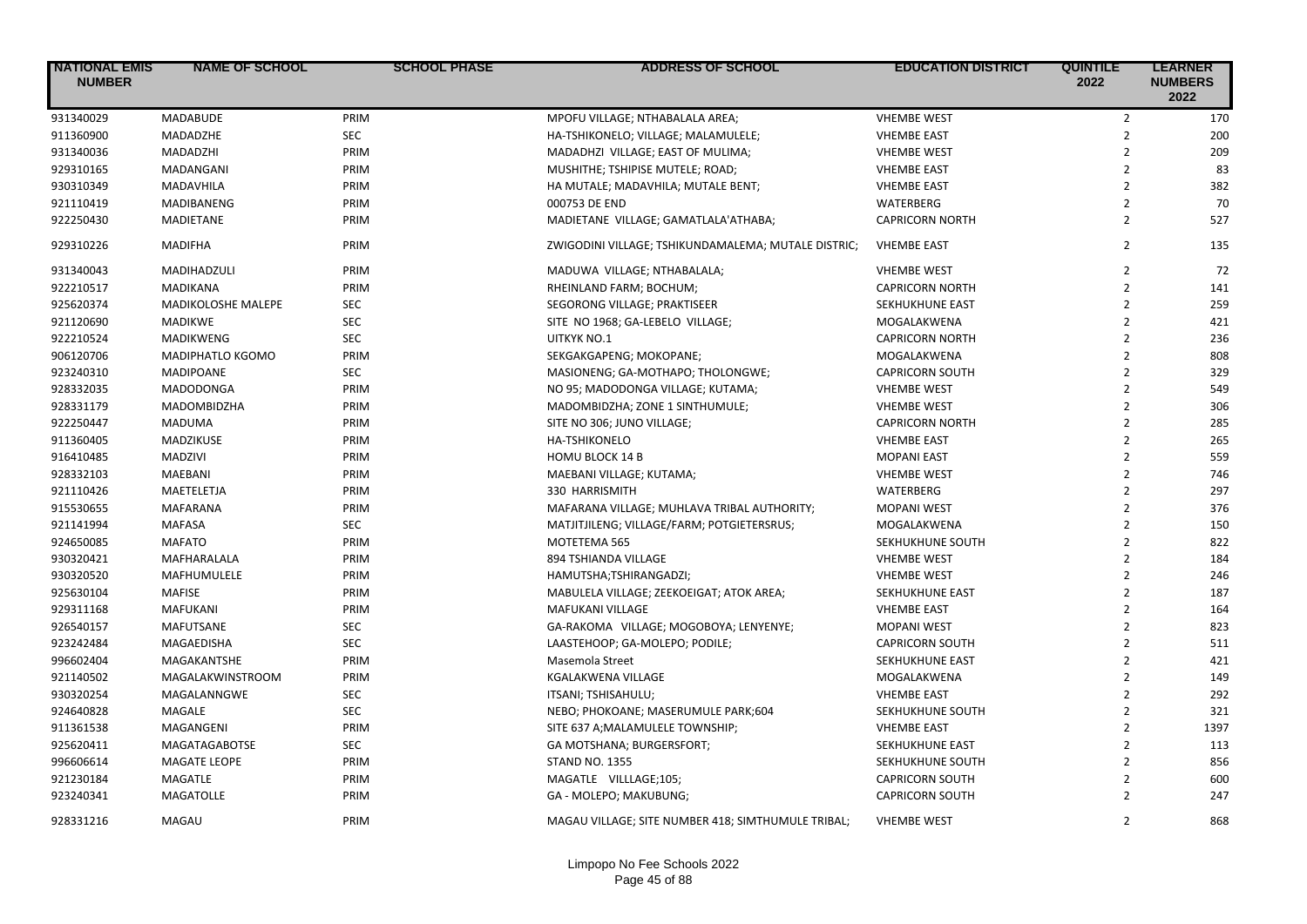| <b>NATIONAL EMIS</b><br><b>NUMBER</b> | <b>NAME OF SCHOOL</b> | <b>SCHOOL PHASE</b> | <b>ADDRESS OF SCHOOL</b>                               | <b>EDUCATION DISTRICT</b> | <b>QUINTILE</b><br>2022 | <b>LEARNER</b><br><b>NUMBERS</b><br>2022 |
|---------------------------------------|-----------------------|---------------------|--------------------------------------------------------|---------------------------|-------------------------|------------------------------------------|
| 921120720                             | MAGEME                | PRIM                | SEKGAPAMENG; BETWEEN LUTH AND UNITING REF CHURCHS;     | MOGALAKWENA               | $\overline{2}$          | 1361                                     |
| 929310509                             | MAGILEDZHI            | PRIM                | MAHENI VILLAGE; THENGWE TERRTORIAL; MUTALE;            | <b>VHEMBE EAST</b>        | $\overline{2}$          | 228                                      |
| 921142201                             | <b>MAGOBA</b>         | PRIM                | BLINKWATER VILLAGE; POTGIETERSRUS;                     | MOGALAKWENA               | $\overline{2}$          | 280                                      |
| 911361545                             | <b>MAGODA</b>         | PRIM                | STAND NO 477; JEROME; MORGANA;                         | <b>VHEMBE EAST</b>        | $\overline{2}$          | 925                                      |
| 911360412                             | <b>MAGOMANI</b>       | PRIM                | SITE NUMBER 189; SHIKUNDU T/A; MAGOMANI VILLAGE;       | <b>VHEMBE EAST</b>        | $\overline{2}$          | 656                                      |
| 911360191                             | <b>MAGONA</b>         | PRIM                | <b>MAGONA VILLAGE</b>                                  | <b>VHEMBE EAST</b>        | $\overline{2}$          | 306                                      |
| 928332578                             | <b>MAGONI</b>         | <b>SEC</b>          | <b>HARAVELE VILLAGE</b>                                | <b>VHEMBE WEST</b>        | $\overline{2}$          | 115                                      |
| 922250461                             | <b>MAGOSHI</b>        | PRIM                | 102 MARIBANA; POURLA PATRIE; MOLETJIE;                 | <b>CAPRICORN NORTH</b>    | $\overline{2}$          | 297                                      |
| 928331162                             | MAGUADA               | PRIM                | <b>VUVHA LOCATION</b>                                  | <b>VHEMBE WEST</b>        | $\overline{2}$          | 182                                      |
| 920210531                             | MAHADIKANA            | <b>SEC</b>          | 311 GROOTPAN VILL; KIBI TRIBAL AUTHORITY;              | <b>CAPRICORN NORTH</b>    | $\overline{2}$          | 315                                      |
| 912520566                             | <b>MAHATLANE</b>      | PRIM                | MAHATLANE                                              | <b>VHEMBE WEST</b>        | $\overline{2}$          | 460                                      |
| 930320131                             | MAHEMATSHENA          | PRIM                | DZWERANI - HA-MADALA                                   | <b>VHEMBE EAST</b>        | $\overline{2}$          | 831                                      |
| 922250478                             | <b>MAHLABELA</b>      | <b>SEC</b>          | RAMETLOANA VILLAGE; MOLETJI; PIETERSBERG;              | <b>CAPRICORN NORTH</b>    | $\overline{2}$          | 321                                      |
| 924640842                             | MAHLAKANASELENG       | PRIM                | MATLAKATLE VILLAGE                                     | SEKHUKHUNE SOUTH          | $\overline{2}$          | 77                                       |
| 993301404                             | MAHLAMBANDLOPFU       | PRIM                | STAND 1947, MHINGA VILLAGE                             | <b>VHEMBE EAST</b>        | $\overline{2}$          | 852                                      |
| 926540171                             | MAHLANE               | <b>SEC</b>          | LEPHEPANE; MOGOBOYA LOCATION;                          | <b>MOPANI WEST</b>        | $\overline{2}$          | 643                                      |
| 923240365                             | MAHLANHLE             | PRIM                | 460 MAHLANNALE VILLAGE; GA MAMABOLO;                   | <b>CAPRICORN SOUTH</b>    | $\overline{2}$          | 117                                      |
| 907132313                             | <b>MAHLASEDI</b>      | PRIM                | OLD VAALWATER HOSTEL; VAALWATER;                       | WATERBERG                 | $\overline{2}$          | 1411                                     |
| 911360603                             | MAHLEFUNYE            | PRIM                | MULAMULA VILLAGE; MALAMULELE;                          | <b>VHEMBE EAST</b>        | $\overline{2}$          | 413                                      |
| 923260529                             | <b>MAHLOGEDI</b>      | <b>SEC</b>          | GA-PHIRI; GA-MAJA;719;                                 | <b>CAPRICORN SOUTH</b>    | $\overline{2}$          | 507                                      |
| 912520160                             | <b>MAHLORI</b>        | <b>SEC</b>          | TIYANI VILLAGE; VONGANI;930;                           | <b>VHEMBE WEST</b>        | $\overline{2}$          | 149                                      |
| 921250485                             | MAHLWARENG            | PRIM                | TIBANEFONTEIN;GA-MOTHAPO;MATSITSILENG;                 | MOGALAKWENA               | $\overline{2}$          | 87                                       |
| 922250492                             | <b>MAHOAI</b>         | <b>SEC</b>          | MAHOAI VILLAGE; MATLALA A THABA;                       | <b>CAPRICORN NORTH</b>    | $\overline{2}$          | 934                                      |
| 912520573                             | <b>МАНОСНОМВА</b>     | PRIM                | ROTTERDAM VILLAGE                                      | <b>MOPANI EAST</b>        | $\overline{2}$          | 790                                      |
| 930310486                             | <b>MAHOLONI</b>       | PRIM                | MAKUYA TERRITORIAL; COUNCIL; MAHOLONI VILLAGE;         | <b>VHEMBE EAST</b>        | $\overline{2}$          | 206                                      |
| 911361552                             | <b>MAHONISI</b>       | PRIM                | MAHONISI VILLLAGE; MALAMULELE; MAVAMBE;                | <b>VHEMBE EAST</b>        | $\overline{2}$          | 865                                      |
| 916410515                             | <b>MAHUMANI</b>       | <b>SEC</b>          | NKOMO 22B; GIYANI; MAHUMANI TRIBAL;                    | <b>MOPANI EAST</b>        | $\overline{2}$          | 613                                      |
| 912520580                             | <b>MAHUNTSI</b>       | PRIM                | ROTTER DAM VILLAGE; VUYANI TRIBAL;                     | <b>MOPANI EAST</b>        | $\overline{2}$          | 431                                      |
| 911361651                             | <b>MAHUNTSI</b>       | <b>SEC</b>          |                                                        | <b>VHEMBE EAST</b>        | $\overline{2}$          | 566                                      |
|                                       | <b>MAHWIBITSWANE</b>  | <b>SEC</b>          | SHITLELANI VILLAGE; MAVAMBE TRIBAL;<br><b>KOPERMYN</b> |                           | $\overline{2}$          |                                          |
| 923260536                             |                       |                     |                                                        | <b>CAPRICORN SOUTH</b>    |                         | 532                                      |
| 923260543                             | <b>MAIJANE</b>        | PRIM                | MAIJANE VILLAGE; MPHAHLELE;455;                        | <b>CAPRICORN SOUTH</b>    | $\overline{2}$          | 745                                      |
| 931340203                             | MAILA -2              | PRIM                | NTHABALALA AUTHORITY; DIARY VILLAGE;                   | <b>VHEMBE WEST</b>        | $\overline{2}$          | 343                                      |
| 931341008                             | MAINGANYA             | <b>SEC</b>          | MUWAWENI VILLAGE                                       | <b>VHEMBE WEST</b>        | $\overline{2}$          | 303                                      |
| 923245492                             | <b>MAISHA</b>         | <b>SEC</b>          | <b>BOSHEGA GAMOLEPO; SITE NUMBER 32;</b>               | <b>CAPRICORN SOUTH</b>    | $\overline{2}$          | 139                                      |
| 921110457                             | MAJADIBODU            | <b>SEC</b>          | ABBOTSPOORT; PALALA ELLISRAS;                          | WATERBERG                 | $\overline{2}$          | 489                                      |
| 926540799                             | MAJE                  | PRIM                | KHOPO LEPHEPANE VILLAGE; NEXT TO PORCUPINE RESTAU;     | <b>MOPANI WEST</b>        | $\overline{2}$          | 690                                      |
| 912520597                             | <b>MAJOSI</b>         | PRIM                | MAJOSI VILLAGE; KHOMANANI HLANGANANI;                  | <b>VHEMBE WEST</b>        | $\overline{2}$          | 595                                      |
| 911360436                             | MAKAHLULE             | PRIM                | NTLHAVENI MHINGA TRIBAL AUTHORITY                      | <b>VHEMBE EAST</b>        | $\overline{2}$          | 447                                      |
| 930320315                             | MAKAKAVHALE           | <b>SEC</b>          | LWAMONDO; TSHIVHALE;                                   | <b>VHEMBE WEST</b>        | $\overline{2}$          | 524                                      |
| 996606806                             | MAKALAKANYE           | PRIM                | Street 06 Stand no 475                                 | SEKHUKHUNE SOUTH          | $\overline{2}$          | 525                                      |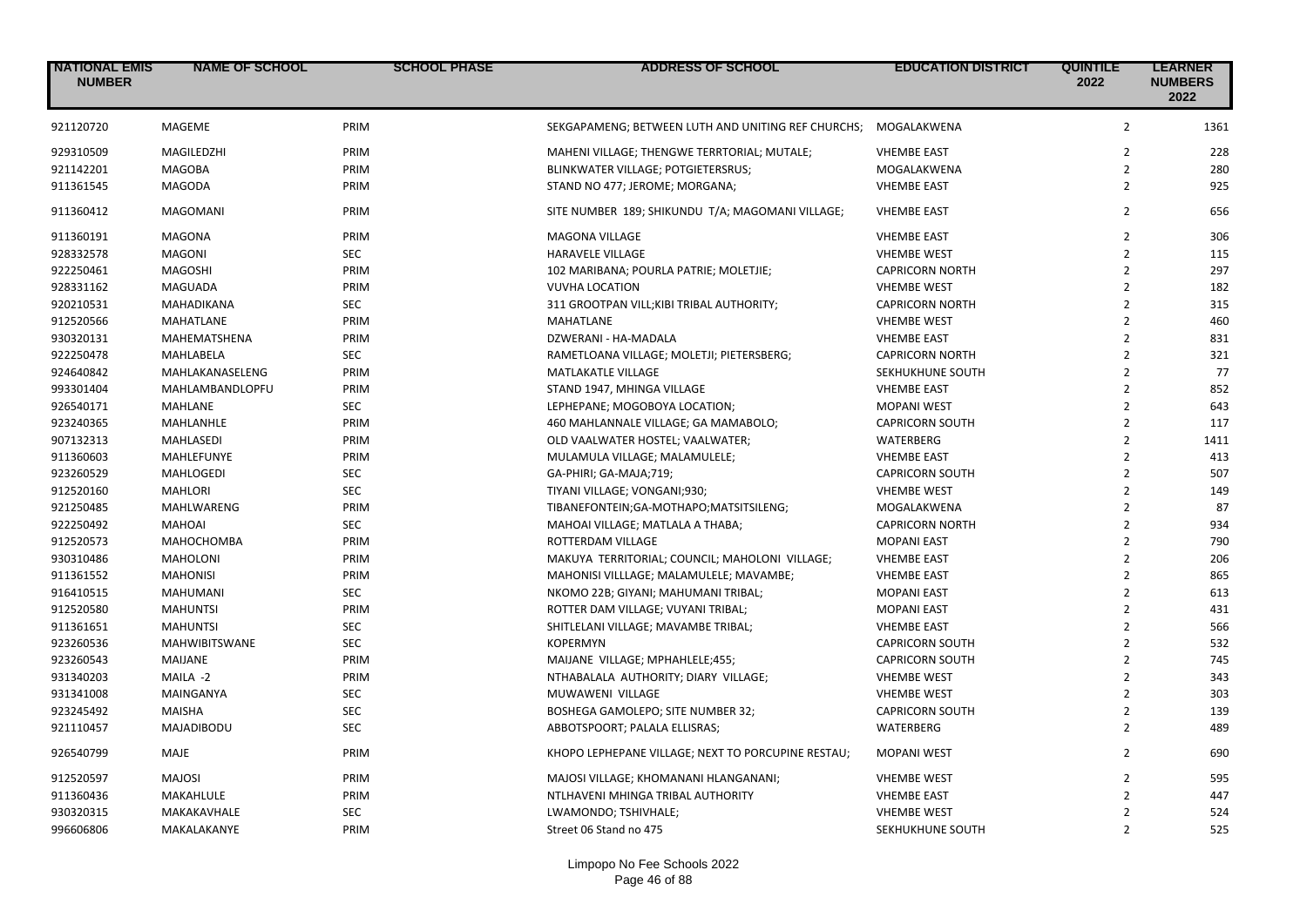| <b>NATIONAL EMIS</b><br><b>NUMBER</b> | <b>NAME OF SCHOOL</b>  | <b>SCHOOL PHASE</b> | <b>ADDRESS OF SCHOOL</b>                          | <b>EDUCATION DISTRICT</b> | <b>QUINTILE</b><br>2022 | <b>LEARNER</b><br><b>NUMBERS</b><br>2022 |
|---------------------------------------|------------------------|---------------------|---------------------------------------------------|---------------------------|-------------------------|------------------------------------------|
| 930350446                             | MAKANYU                | PRIM                | HA- MPHEGO VILLAGE; NEAR PLANTATION THOHOYANDOU;  | <b>VHEMBE EAST</b>        | $\overline{2}$          | 339                                      |
| 923240396                             | <b>MAKATA</b>          | PRIM                | 186; MAKATA; GA- MOLEPO;                          | <b>CAPRICORN SOUTH</b>    | $\overline{2}$          | 154                                      |
| 929311649                             | MAKAVHINI              | PRIM                | MAKAVHINI VILLAGE                                 | <b>VHEMBE EAST</b>        | $\overline{2}$          | 147                                      |
| 923240402                             | MAKEKETELA             | PRIM                | GA_KAMA(NAGENG); GA MAMABOLO;                     | <b>CAPRICORN SOUTH</b>    | $\overline{2}$          | 874                                      |
| 992203300                             | MAKGALAPANE            | PRIM                | makatsane village                                 | <b>CAPRICORN SOUTH</b>    | $\overline{2}$          | 176                                      |
| 992203501                             | MAKGALE PHASHE         | <b>SEC</b>          | <b>257 VERIRFONTEIN</b>                           | <b>CAPRICORN SOUTH</b>    | $\overline{2}$          | 387                                      |
| 920210593                             | MAKGARI                | PRIM                | MAKGARI LOUISENTHAL; VILLAGE; ELDORADO;           | <b>CAPRICORN NORTH</b>    | $\overline{2}$          | 162                                      |
| 919340661                             | <b>MAKGATO</b>         | <b>SEC</b>          | Sane Village, Makhado, 0920                       | <b>CAPRICORN NORTH</b>    | $\overline{2}$          | 275                                      |
| 992202501                             | MAKGETHA               | <b>SEC</b>          | Ga-Piet Moletjie                                  | <b>CAPRICORN NORTH</b>    | $\overline{2}$          | 207                                      |
| 921120768                             | MAKGUBUKETJA           | PRIM                | 152 Marima Street, Hlongoane Section, TSHMAHANSI  | MOGALAKWENA               | $\overline{2}$          | 611                                      |
| 924643131                             | <b>MAKHATO</b>         | <b>SEC</b>          | VLEISCHBOOM; KUTUPU VILLAGE;                      | SEKHUKHUNE SOUTH          | $\overline{2}$          | 333                                      |
| 995502101                             | <b>MAKHOSANI</b>       | PRIM                | STAND NO 429 Ndzengeza Nwamatatani RDP            | <b>VHEMBE WEST</b>        | $\overline{2}$          | 528                                      |
| 996606519                             | <b>MAKHUMA</b>         | COMB                | keerom                                            | SEKHUKHUNE SOUTH          | $\overline{2}$          | 978                                      |
| 921110464                             | MAKHURUMULA            | PRIM                | MELKBOSCH VILLAGE; SITE NO 125;                   | <b>WATERBERG</b>          | $\overline{2}$          | 281                                      |
| 906121877                             | MAKHUTJISHA            | <b>SEC</b>          | 506 MOOKGOPONG; NABOOMSPRUIT;                     | WATERBERG                 | $\overline{2}$          | 1568                                     |
| 925620480                             | <b>MAKHWESE</b>        | <b>SEC</b>          | GA MOKGOTO; PENGE;                                | SEKHUKHUNE EAST           | $\overline{2}$          | 415                                      |
| 921142003                             | MAKOBE                 | PRIM                | MAKOBE VILLAGE; BAKONE TRIBAL; BAVARIIA;          | MOGALAKWENA               | $\overline{2}$          | 322                                      |
| 904242347                             | <b>MAKOME</b>          | <b>SEC</b>          | SEGWASHI; GA MAMABOLO;                            | <b>CAPRICORN SOUTH</b>    | $\overline{2}$          | 251                                      |
| 911361576                             | MAKUMEKE L H           | PRIM                | MAKUMEKE VILLAGE; MAVAMBE TRIBAL; MALAMULELE;     | <b>VHEMBE EAST</b>        | $\overline{2}$          | 306                                      |
| 923260581                             | <b>MAKURUNG</b>        | PRIM                | MAKURUNG VILLAGE; DOORNVLEI;                      | <b>CAPRICORN SOUTH</b>    | $\overline{2}$          | 646                                      |
| 930310691                             | MAKUYA                 | <b>SEC</b>          | DOMBONI VILLAGE; MAKUYA TERRITORIAL; COUNCIL;     | <b>VHEMBE EAST</b>        | $\overline{2}$          | 589                                      |
| 925620510                             | MAKWALE                | PRIM                | LEFAHLA VILLAGE; PENGE;                           | SEKHUKHUNE EAST           | $\overline{2}$          | 150                                      |
| 930310882                             | MAKWARANI              | PRIM                | MAKWARANI; TSHIVHASE TRIBAL;                      | <b>VHEMBE EAST</b>        | $\overline{2}$          | 231                                      |
| 924640996                             | <b>MAKWE</b>           | <b>SEC</b>          | 490 MOHLAREKOMA VILLAGE; NEBO;13;                 | SEKHUKHUNE SOUTH          | $\overline{2}$          | 475                                      |
| 924641005                             | <b>MAKWETLE</b>        | <b>SEC</b>          | MATHUKUTHELA VILLAGE                              | SEKHUKHUNE SOUTH          | $\overline{2}$          | 293                                      |
| 928310011                             | MALALE                 | PRIM                | <b>MALALE VILLAGE</b>                             | <b>VHEMBE EAST</b>        | $\overline{2}$          | 792                                      |
| 911360856                             | MALAMULELE             | <b>SEC</b>          | STAND 398A; MALAMULELE TOWNSHIP;                  | <b>VHEMBE EAST</b>        | $\overline{2}$          | 675                                      |
| 921140557                             | MALAPILE               | PRIM                | SWARTKOP; GA MALAPILE;                            | MOGALAKWENA               | $\overline{2}$          | 116                                      |
| 923240501                             | <b>MALATSWA</b>        | <b>SEC</b>          | 546 LAASTEHOOP; GA-MOLEP0;                        | <b>CAPRICORN SOUTH</b>    | $\overline{2}$          | 265                                      |
| 920212742                             | <b>MALEBO</b>          | <b>SEC</b>          | 998 MORURANE STREET; REBONE;617;                  | MOGALAKWENA               | $\overline{2}$          | 546                                      |
| 911360450                             | MALEDZA                | PRIM                | NTLHAVENI BLOCK D; MAFENYA;SAMBO;                 | <b>VHEMBE EAST</b>        | $\overline{2}$          | 451                                      |
| 923260604                             | MALEMATI               | PRIM                | GA-MPHAHLELE; LEKURUNG; MALEMATI;                 | <b>CAPRICORN SOUTH</b>    | $\overline{2}$          | 603                                      |
| 921140564                             | MALEMOCHA              | SEC                 | 161 VLAKFONTEIN; BAKENBURG;                       | MOGALAKWENA               | $\overline{2}$          | 203                                      |
| 916410546                             | <b>MALENGA</b>         | <b>SEC</b>          | NWAMANKENA VILLAGE; GIYANE;                       | <b>MOPANI EAST</b>        | $\overline{2}$          | 658                                      |
| 925630135                             | MALENGINE              | <b>SEC</b>          | MONAMETSE VILLAGE; BRAKFONTEIN 84; VIA ATOK MINE; | SEKHUKHUNE EAST           | $\overline{2}$          | 257                                      |
| 921120782                             | MALEYA                 | <b>SEC</b>          | SEKHUKHUNE VILLAGE; MAPELA;                       | MOGALAKWENA               | $\overline{2}$          | 343                                      |
| 930321639                             | <b>MALIGANA WILSON</b> | <b>SEC</b>          | MISEVHE A; HAMASHAU;                              | <b>VHEMBE WEST</b>        | $\overline{2}$          | 418                                      |
| 929311359                             | MALILELE               | <b>SEC</b>          | SHAKADZA; THENGWE; MUTALE;                        | <b>VHEMBE EAST</b>        | $\overline{2}$          | 318                                      |
| 930320964                             | <b>MALINDINI</b>       | PRIM                | MALONGA MAKHUVHA VLLAGE; TSHIMBUPFE;              | <b>VHEMBE EAST</b>        | $\overline{2}$          | 333                                      |
| 929310141                             | MALINGE                | PRIM                | <b>MUSWODI DIPENI</b>                             | <b>VHEMBE EAST</b>        | $\overline{2}$          | 461                                      |
| 922220590                             |                        | PRIM                |                                                   | <b>CAPRICORN NORTH</b>    | $\overline{2}$          | 1021                                     |
| 921140571                             | MALOKANENG<br>MALOKONG | PRIM                | STAND 294 MOLETJIE; GA-HLAHLA;                    |                           | $\overline{2}$          | 400                                      |
|                                       |                        |                     | PUDIAKGOPA; BAKENBERG; W251;                      | MOGALAKWENA               |                         |                                          |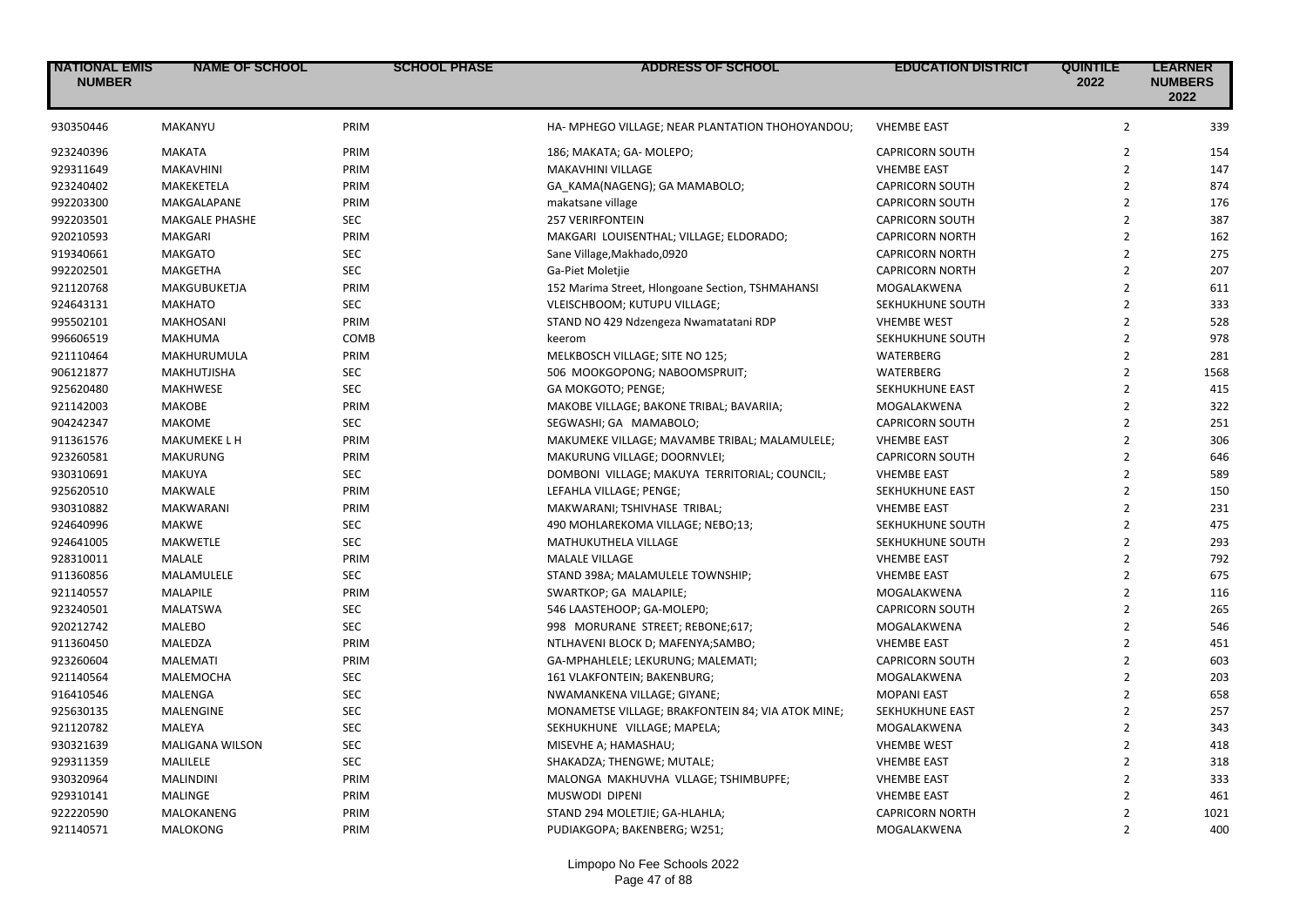| <b>NATIONAL EMIS</b><br><b>NUMBER</b> | <b>NAME OF SCHOOL</b> | <b>SCHOOL PHASE</b> | <b>ADDRESS OF SCHOOL</b>                          | <b>EDUCATION DISTRICT</b> | <b>QUINTILE</b><br>2022 | <b>LEARNER</b><br><b>NUMBERS</b><br>2022 |
|---------------------------------------|-----------------------|---------------------|---------------------------------------------------|---------------------------|-------------------------|------------------------------------------|
| 920210654                             | MALOLOANE             | PRIM                | PAX VILLAGE                                       | <b>CAPRICORN NORTH</b>    | $\overline{2}$          | 390                                      |
| 922220606                             | MALOPENG              | PRIM                | 165; JUPITER; MASHASHANE;                         | <b>CAPRICORN NORTH</b>    | $\mathbf 2$             | 422                                      |
| 912521224                             | MALOVHANA             | <b>SEC</b>          | SERENI 22080; MASAKONA TRIBAL; AUTHORITY;         | <b>VHEMBE WEST</b>        | $\overline{2}$          | 143                                      |
| 920210661                             | <b>MALUSI</b>         | <b>SEC</b>          | MALUSI NO 503; AVON MAROBJANE;                    | <b>CAPRICORN NORTH</b>    | $\overline{2}$          | 728                                      |
| 920210678                             | <b>MAMA</b>           | PRIM                | LOUISENTHAL VILLAGE                               | <b>CAPRICORN NORTH</b>    | $\overline{2}$          | 165                                      |
| 923240532                             | MAMABOLO              | PRIM                | MONYOANENG VILLAGE; STAND NO 217; MAMABOLO;       | <b>CAPRICORN SOUTH</b>    | $\overline{2}$          | 615                                      |
| 922210685                             | <b>MAMADISHA</b>      | PRIM                | SCHOONGEZICHT VILLAGE                             | <b>CAPRICORN NORTH</b>    | $\overline{2}$          | 305                                      |
| 921120799                             | MAMAGOLA              | PRIM                | MAGOPE VILLAGE; MAPELA; SITE NO. 257;             | MOGALAKWENA               | $\overline{2}$          | 94                                       |
| 996606814                             | MAMANENG              | PRIM                | <b>PLOT 149</b>                                   | SEKHUKHUNE SOUTH          | $\overline{2}$          | 32                                       |
| 992205102                             | МАМОСНОКО             | <b>SEC</b>          | STAND 406, MOLETJIE; GA-KOBO VILLAGE              | <b>CAPRICORN NORTH</b>    | $\overline{2}$          | 176                                      |
| 923240563                             | MAMODIKELENG          | <b>SEC</b>          | MOLEPO TRIBAL; AUTHORITY;                         | <b>CAPRICORN SOUTH</b>    | $\overline{2}$          | 231                                      |
| 920210715                             | MAMODUWANE            | <b>SEC</b>          | MALEBOHO POLICE STATION; (ELDORADO); BOCHUM;      | <b>CAPRICORN NORTH</b>    | $\overline{2}$          | 127                                      |
| 919340371                             | <b>MAMOKUTUPI</b>     | <b>SEC</b>          | 363 SEPHALA SECTION; RAMOKGOPA VILLAGE;           | <b>CAPRICORN NORTH</b>    | $\overline{2}$          | 191                                      |
| 904210722                             | MAMOLELE              | PRIM                | STETTIN FARM; MOHODI; GA MADIKANA;                | <b>CAPRICORN NORTH</b>    | $\overline{2}$          | 334                                      |
| 922220613                             | MAMOLEMANE            | <b>SEC</b>          | STAND 502 MOLETJIE; GA MATAMANYANE VILLAGE;       | <b>CAPRICORN NORTH</b>    | $\overline{2}$          | 690                                      |
| 925620541                             | MAMOLOBELA            | <b>SEC</b>          | GAMAKOFANE VILLAGE; BURGERSFORT                   | SEKHUKHUNE EAST           | $\overline{2}$          | 308                                      |
| 922220620                             | MAMOLOKO              | PRIM                | DITENGTENG; MOLETJI;                              | <b>CAPRICORN NORTH</b>    | $\overline{2}$          | 220                                      |
| 924650108                             | MAMORAKE              | PRIM                | TAFELKOP; BOTLOPUNYA NEXT TO MAJAKANENG;          | SEKHUKHUNE SOUTH          | $\overline{2}$          | 553                                      |
| 923240587                             | <b>MAMOTHALO</b>      | PRIM                | LAASTEHOOP; GA-MOLEPO;                            | <b>CAPRICORN SOUTH</b>    | $\overline{2}$          | 706                                      |
| 919340852                             | <b>MAMOTHIBI</b>      | PRIM                | SEKAKENE VILLAGE 90; BOTLOKWA;                    | <b>CAPRICORN NORTH</b>    | $\overline{2}$          | 295                                      |
| 919340869                             | MAMOTSHANA            | PRIM                | SEKONYE VILLAGE; BOTLOKWA;                        | <b>CAPRICORN NORTH</b>    | $\overline{2}$          | 734                                      |
| 923240594                             | MAMPA                 | PRIM                | LEKGOTHOANE VILLAGE; 213 GA - MOLEPO;             | <b>CAPRICORN SOUTH</b>    | $\overline{2}$          | 165                                      |
| 929311373                             | <b>MAMPHODO</b>       | <b>SEC</b>          | GUMELA VILLAGE; RAMBUDA;                          | <b>VHEMBE EAST</b>        | $\overline{2}$          | 100                                      |
| 928331759                             | MAMVUKA               | <b>SEC</b>          | MAMVUKA VILLAGE; MPHEPHU; DZANANI;                | <b>VHEMBE WEST</b>        | $\overline{2}$          | 563                                      |
| 921230245                             | MANAILENG             | PRIM                | GA-RAFIRI .MANAILENG; KORINGPUNT;                 | <b>CAPRICORN SOUTH</b>    | $\overline{2}$          | 489                                      |
| 930320100                             | MANAMANI              | PRIM                | MANAMANI LOCATION                                 | <b>VHEMBE EAST</b>        | $\overline{2}$          | 631                                      |
| 922220637                             | MANAMELA              | PRIM                | GA - MANAMELA; MASEKGALAKA;                       | <b>CAPRICORN NORTH</b>    | $\overline{2}$          | 325                                      |
| 921110501                             | MANANYE               | <b>SEC</b>          | EMMELMAN; SELEKA;                                 | WATERBERG                 | $\overline{2}$          | 675                                      |
| 911361583                             | MANAVELE              | PRIM                | 283 ROODHUIS;XIGALO;MALAMULELE;                   | <b>VHEMBE EAST</b>        | $\overline{2}$          | 800                                      |
| 922250546                             | <b>MANCHIMUDI</b>     | PRIM                | RAMETLWANA 446; LONSDALE;                         | <b>CAPRICORN NORTH</b>    | $\overline{2}$          | 409                                      |
| 923260642                             | MANEENG               | PRIM                | MAKURUNG VILLAGE; GA-MPHAHLELE; SITE 253-256;     | <b>CAPRICORN SOUTH</b>    | $\overline{2}$          | 409                                      |
| 929310271                             | MANENZHE              | PRIM                | HAMANENZHE LOCATION; MATAULU VILLAGE; BOX 200;    | <b>VHEMBE EAST</b>        | $\overline{2}$          | 305                                      |
| 996602402                             | MANGABANE             | PRIM                | mangabane village                                 | SEKHUKHUNE EAST           | $\overline{2}$          | 750                                      |
| 923260659                             | MANGAKANELERATE       | PRIM                | <b>GACHUENE MOSHATE</b>                           | <b>CAPRICORN SOUTH</b>    | $\overline{2}$          | 358                                      |
| 929311533                             | MANGAYA               | PRIM                | MANGANYA VILLAGE; THENGWE TERRITORIAL COUNCIL;    | <b>VHEMBE EAST</b>        | $\overline{2}$          | 300                                      |
| 930360467                             | MANGHENA              | PRIM                | MANGHENA - XIKUNDU                                | <b>VHEMBE EAST</b>        | $\overline{2}$          | 291                                      |
| 919341053                             | MANGOAKO              | <b>SEC</b>          | SITE 99; ITIELENE VILLAGE; GA-RAPHAHLELO;         | <b>MOPANI EAST</b>        | $\overline{2}$          | 481                                      |
| 920210777                             | <b>MANGWATO</b>       | PRIM                | <b>625 WURTHSDORP</b>                             | <b>CAPRICORN NORTH</b>    | $\overline{2}$          | 712                                      |
| 921140595                             | <b>MANGWEDI</b>       | PRIM                | 276 VERDORINGDRAAI; MOKAMOLE;                     | MOGALAKWENA               | $\overline{2}$          | 385                                      |
| 928331780                             | MANGWELE              | PRIM                | MANGWELE SCHOOL                                   | <b>VHEMBE WEST</b>        | $\overline{2}$          | 90                                       |
| 923240631                             | MANKGAILE             | PRIM                | MANKGAILE SCHOOL; MANKGAILE VILLAGE; MOLEPO AREA; | <b>CAPRICORN SOUTH</b>    | $\overline{2}$          | 420                                      |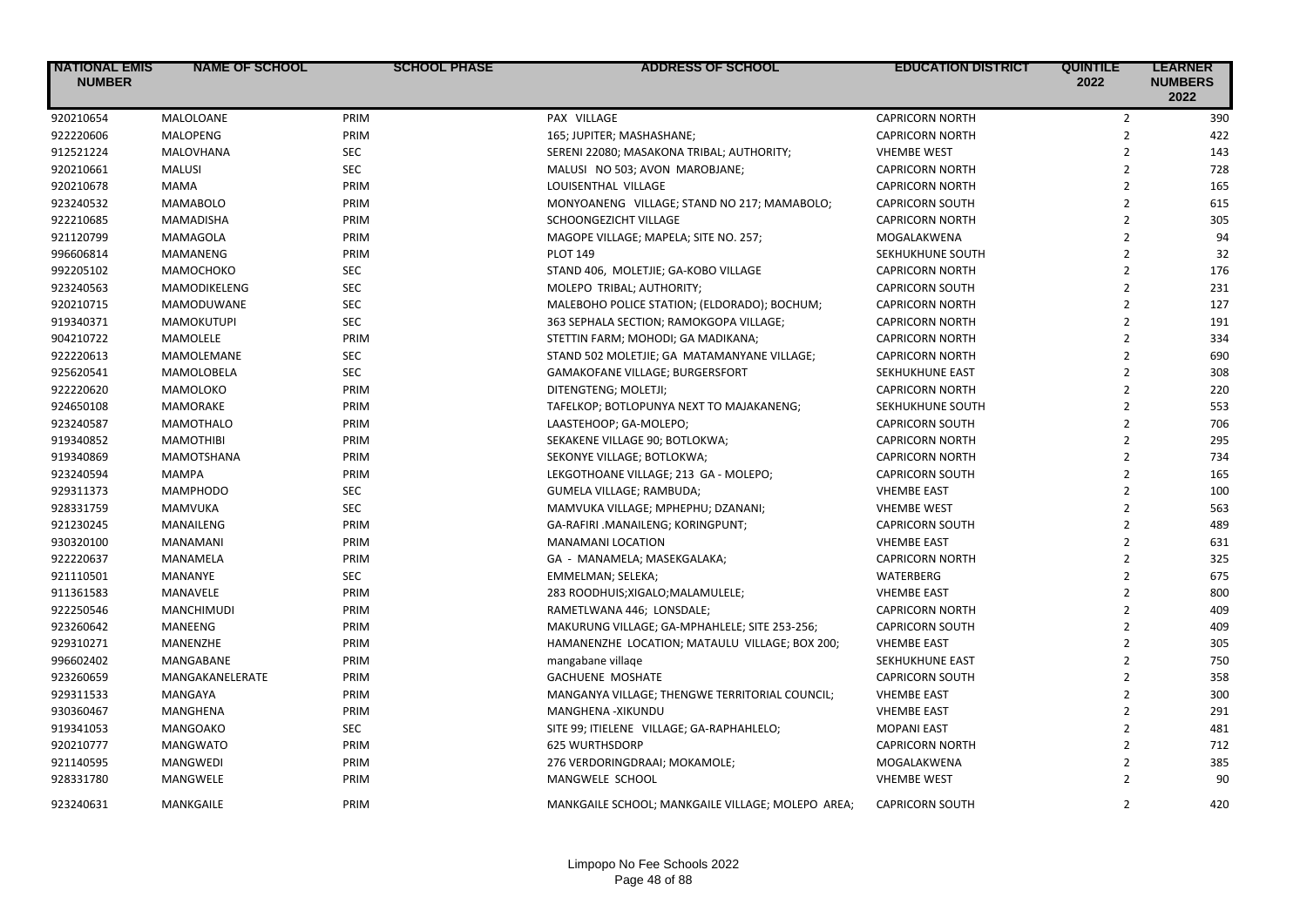| <b>NATIONAL EMIS</b><br><b>NUMBER</b> | <b>NAME OF SCHOOL</b>   | <b>SCHOOL PHASE</b> | <b>ADDRESS OF SCHOOL</b>                            | <b>EDUCATION DISTRICT</b> | <b>QUINTILE</b><br>2022 | <b>LEARNER</b><br><b>NUMBERS</b><br>2022 |
|---------------------------------------|-------------------------|---------------------|-----------------------------------------------------|---------------------------|-------------------------|------------------------------------------|
| 920210784                             | MANKGAKGATLA            | <b>SEC</b>          | PICKUM-WILHEMSHAWE; BOCHUM DISTRICT; BOCHUM;790     | <b>CAPRICORN NORTH</b>    | $\overline{2}$          | 253                                      |
| 931340180                             | <b>MANKO</b>            | PRIM                | MULIMA TRIBAL AUTHORITY                             | <b>VHEMBE WEST</b>        | $\overline{2}$          | 124                                      |
| 923240648                             | MANKOENG                | SEC                 | MONGOANENG VILLAGE; GA-MAMABOLO;                    | <b>CAPRICORN SOUTH</b>    | $\overline{2}$          | 276                                      |
| 923240655                             | <b>MANOSHI</b>          | <b>SEC</b>          | SEHLALE; GA MAMATSHA; MOLEPO;                       | <b>CAPRICORN SOUTH</b>    | $\overline{2}$          | 492                                      |
| 921142485                             | MANTLHAKANE             | PRIM                | VLIEGKRAAL; W 325;                                  | MOGALAKWENA               | $\overline{2}$          | 279                                      |
| 925620589                             | <b>MANTOPI</b>          | PRIM                | GA MALEPE; HOLFONTEIN;                              | SEKHUKHUNE EAST           | $\overline{2}$          | 128                                      |
| 920210807                             | <b>MANTSHABE</b>        | PRIM                | JUNIORSLOOP VILLAGE; GA RAKWELE; RADITSHABA;        | <b>CAPRICORN NORTH</b>    | $\overline{2}$          | 166                                      |
| 928331865                             | <b>MANYII</b>           | PRIM                | MAMVUKA VILLAGE; DZANANI;                           | <b>VHEMBE WEST</b>        | $\overline{2}$          | 440                                      |
| 930361071                             | MANZEMBA                | PRIM                | MANZEMBA LOCATION; TSHAULU; NEXT TO A CHURCH;       | <b>VHEMBE EAST</b>        | $\overline{2}$          | 375                                      |
| 922250553                             | <b>MAOWANENG</b>        | <b>SEC</b>          | NKHUMISHE VILLAGE; GA MATLALA;                      | <b>CAPRICORN NORTH</b>    | $\overline{2}$          | 101                                      |
| 929310196                             | <b>MAPAKONI</b>         | PRIM                | P.O BOX 152; MANENZHE TLAUTHORITY; MUTALE DISTRICT; | <b>VHEMBE EAST</b>        | $\overline{2}$          | 234                                      |
| 921142478                             | <b>MAPALA</b>           | PRIM                | 19779; BASTERSPAD;                                  | MOGALAKWENA               | $\overline{2}$          | 208                                      |
| 919340463                             | <b>MAPALEDI</b>         | PRIM                | SITE NUMBER 483; MADIEHE-MAPALEDI;GA-RAMOKGOPA;     | <b>CAPRICORN NORTH</b>    | $\overline{2}$          | 392                                      |
| 928331896                             | <b>MAPANI</b>           | PRIM                | HAMAKUSHU                                           | <b>VHEMBE WEST</b>        | $\overline{2}$          | 439                                      |
| 930320124                             | <b>MAPATE</b>           | PRIM                | MAPATE VILLAGE; THOHOYANDOU DIST; TSHIVHASE TRIBAL; | <b>VHEMBE WEST</b>        | $\overline{2}$          | 518                                      |
| 921230269                             | MAPATJAKENG             | PRIM                | MAPATJAKENG VILLAGE; ZEBEDIELA; MOKERONG;           | <b>CAPRICORN SOUTH</b>    | $\overline{2}$          | 304                                      |
| 921120843                             | <b>MAPELA</b>           | PRIM                | FOTHANE VILLAGE; MAPELA;                            | MOGALAKWENA               | $\overline{2}$          | 589                                      |
| 923246693                             | MAPHEFO -1              | PRIM                | PODILE GA MOLEPO; LAASTE HOOP;                      | <b>CAPRICORN SOUTH</b>    | $\overline{2}$          | 328                                      |
| 904210821                             | <b>MAPHUTHA</b>         | <b>SEC</b>          | INDERMARK; BLOCK C;                                 | <b>CAPRICORN NORTH</b>    | $\overline{2}$          | 337                                      |
| 922251662                             | <b>MAPHUTHA</b>         | PRIM                | GOEDGEVONDEN VILLAGE; GA-MATLALA SITE NO. 2721;     | <b>CAPRICORN NORTH</b>    | $\overline{2}$          | 174                                      |
| 921140625                             | <b>MAPITIKAMA</b>       | PRIM                | 799; SCHULPADKRAAL; MAPELA AUTHORITY;               | MOGALAKWENA               | $\overline{2}$          | 188                                      |
| 996606713                             | <b>MAPULA</b>           | PRIM                | <b>DENNILTON</b>                                    | SEKHUKHUNE SOUTH          | $\overline{2}$          | 139                                      |
| 929310295                             | <b>MARAMANZHI</b>       | PRIM                | MARAMANZI VILLAGE                                   | <b>VHEMBE EAST</b>        | $\overline{2}$          | 196                                      |
| 923260673                             | MARATAPELO              | PRIM                | MARATAPELO; GA CHUENE;                              | <b>CAPRICORN SOUTH</b>    | $\overline{2}$          | 597                                      |
| 929310806                             | MARAXWE                 | PRIM                | MARAXWE LOCATION                                    | <b>VHEMBE EAST</b>        | $\overline{2}$          | 191                                      |
| 921120874                             | <b>MARCUS MASIBE</b>    | PRIM                | GA PILA 552; STREKWATER MOKOPANE;                   | MOGALAKWENA               | $\overline{2}$          | 359                                      |
| 923240716                             | <b>MAREDI-1</b>         | PRIM                | MASIONENG VILLAGE; GA MOTHAPO;                      | <b>CAPRICORN SOUTH</b>    | $\overline{2}$          | 163                                      |
| 915540775                             | MARGRET SHILUVANE       | PRIM                | MOHLABA CROSS VILLAGE                               | <b>MOPANI WEST</b>        | $\overline{2}$          | 765                                      |
| 912520184                             | <b>MARHOLENI</b>        | <b>SEC</b>          | NJAKANJAKA VILLAGE                                  | <b>VHEMBE WEST</b>        | $\overline{2}$          | 767                                      |
| 930321448                             | MARIADZE                | PRIM                | Mashau, Doli next to Fruit shop, Makhado 0943       | <b>VHEMBE WEST</b>        | $\overline{2}$          | 498                                      |
| 923240723                             | <b>MARIBE</b>           | PRIM                | VANVUUREN SECTION; SEOPYE VILLAGE; BJATLADI;        | <b>CAPRICORN SOUTH</b>    | $\overline{2}$          | 403                                      |
| 912520207                             | <b>MARIMANE</b>         | <b>SEC</b>          | MBOKOTA VILLAGE                                     | <b>VHEMBE WEST</b>        | $\overline{2}$          | 827                                      |
| 922220668                             | MARIPHU                 | PRIM                | STAND NO 625; MAKGODU RAMONGWANA NO. 2;             | <b>CAPRICORN NORTH</b>    | $\overline{2}$          | 504                                      |
| 921230283                             | <b>MAROBA</b>           | <b>SEC</b>          | RAKGOATHA VILLAGE; ZEBEDIELA;                       | <b>CAPRICORN SOUTH</b>    | $\overline{2}$          | 359                                      |
| 902332707                             | <b>MARTIN DE PORREZ</b> | PRIM                | Harper Ext 6                                        | <b>VHEMBE WEST</b>        | $\overline{2}$          | 1202                                     |
| 919341060                             | <b>MARUATONA</b>        | <b>SEC</b>          | SENWAMOKGOPE TOWNSHIP                               | <b>MOPANI EAST</b>        | $\overline{2}$          | 317                                      |
| 920210845                             | <b>MARUMOFASE</b>       | <b>SEC</b>          | INDERMARK VILLAGE; BOCHUM;                          | <b>CAPRICORN NORTH</b>    | $\overline{2}$          | 751                                      |
| 926540898                             | MARUMOFASE              | PRIM                | MARUMOFASE VILLAGE; BAKGAGA TRIBALA; SITE NO 57547; | <b>MOPANI WEST</b>        | $\overline{2}$          | 352                                      |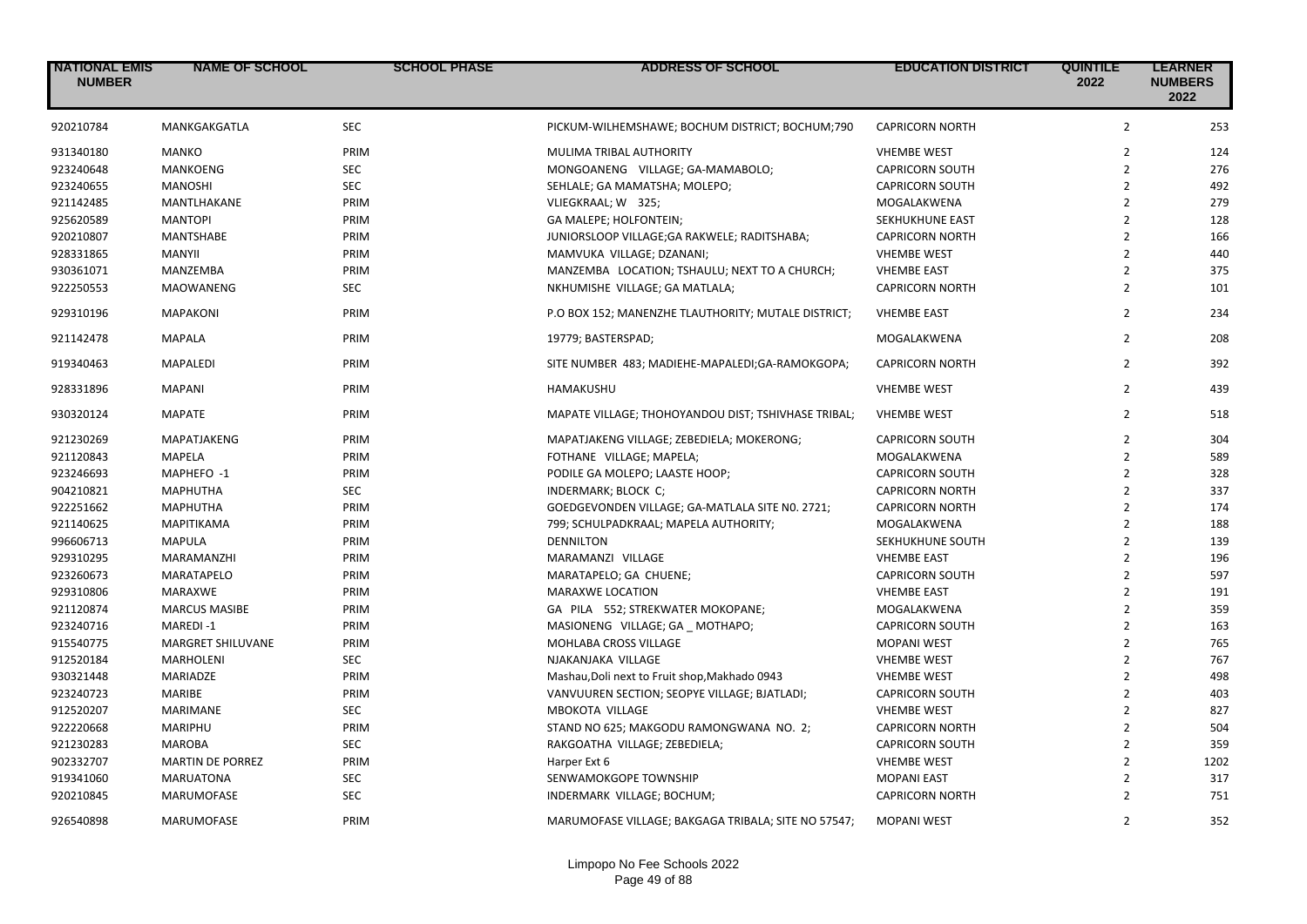| <b>NATIONAL EMIS</b><br><b>NUMBER</b> | <b>NAME OF SCHOOL</b> | <b>SCHOOL PHASE</b> | ADDRESS OF SCHOOL                                 | <b>EDUCATION DISTRICT</b> | <b>QUINTILE</b><br>2022 | <b>LEARNER</b><br><b>NUMBERS</b><br>2022 |
|---------------------------------------|-----------------------|---------------------|---------------------------------------------------|---------------------------|-------------------------|------------------------------------------|
| 905310325                             | MASALA                | PRIM                | <b>MUTELE A</b>                                   | <b>VHEMBE EAST</b>        | $\overline{2}$          | 140                                      |
| 929310332                             | <b>MASEA</b>          | PRIM                | MASEA; TSHIKUNDAMALEMA; MUTALE;                   | <b>VHEMBE EAST</b>        | $\overline{2}$          | 735                                      |
| 920210852                             | MASEALELE             | PRIM                | <b>GEMARKE FARM</b>                               | <b>CAPRICORN NORTH</b>    | $\overline{2}$          | 243                                      |
| 922220682                             | MASEGELA              | PRIM                | STAND NO 214 MOLETJIE; GA-SEMENYA;                | <b>CAPRICORN NORTH</b>    | $\overline{2}$          | 570                                      |
| 919340272                             | MASEHLONE             | PRIM                | ITIELENE VILLAGE; MOSTERDHOEK; GA RAPHAHLELO;     | <b>MOPANI EAST</b>        | $\overline{2}$          | 479                                      |
| 931520634                             | MASEKANI              | PRIM                | STAND NO 1145; MBOKOTA VILLAGE;                   | <b>VHEMBE WEST</b>        | $\overline{2}$          | 620                                      |
| 923240778                             | MASEKWAMENG           | PRIM                | GAMALAHLELA 986                                   | <b>CAPRICORN SOUTH</b>    | $\overline{2}$          | 412                                      |
| 920210876                             | <b>MASENWE</b>        | PRIM                | STAND NO. 3; WURTHSDORD VILLAGE;                  | <b>CAPRICORN NORTH</b>    | $\overline{2}$          | 230                                      |
| 928331742                             | MASERENI              | <b>SEC</b>          | KHOMELA VILLAGE                                   | <b>VHEMBE WEST</b>        | $\overline{2}$          | 226                                      |
| 922220699                             | <b>MASEROLE</b>       | <b>SEC</b>          | <b>GA-MANAMELA</b>                                | <b>CAPRICORN NORTH</b>    | $\overline{2}$          | 704                                      |
| 921120881                             | MASERUNYANE           | <b>SEC</b>          | 527; MESOPOTAMIA; MAPELA;                         | MOGALAKWENA               | $\overline{2}$          | 202                                      |
| 920331964                             | MASETE                | PRIM                | SEBOLA GENERAL DEALER; TAAIBOSCH GROET;           | <b>CAPRICORN NORTH</b>    | $\overline{2}$          | 1407                                     |
| 931340173                             | <b>MASETHE</b>        | PRIM                | MASETHE VILLAGE; NTHABALALA;                      | <b>VHEMBE WEST</b>        | $\overline{2}$          | 119                                      |
| 919340395                             | <b>MASHAHA</b>        | <b>SEC</b>          | MAJJASGOEDFONTEIN; RAMOKGOPA;                     | <b>CAPRICORN NORTH</b>    | $\overline{2}$          | 196                                      |
| 911360481                             | <b>MASHAKADZI</b>     | PRIM                | MHINGAJOSEPH VILLAGE                              | <b>VHEMBE EAST</b>        | $\overline{2}$          | 334                                      |
| 931520641                             | <b>MASHAMBA</b>       | PRIM                | MASHAMBA VILLAGE; BUSHYPARK;                      | <b>VHEMBE WEST</b>        | $\overline{2}$          | 828                                      |
| 921142348                             | MASHAO MABUSHA        | PRIM                | 127 TIPENG VILLAGE; REBONE;                       | MOGALAKWENA               | $\overline{2}$          | 351                                      |
| 905321417                             | MASHAU                | PRIM                | MASHAU THONDONI; OPPOSITE SAPEKOE;                | <b>VHEMBE WEST</b>        | $\overline{2}$          | 410                                      |
| 930350392                             | MASHAWANA             | PRIM                | MASHAWANA VILLAGE; THOHOYANDOU;                   | <b>VHEMBE EAST</b>        | $\overline{2}$          | 128                                      |
| 916410577                             | MASHENGANI            | PRIM                | XIKUKWANA VILLAGE; BLOCK 16;                      | <b>MOPANI EAST</b>        | $\overline{2}$          | 1168                                     |
| 922250577                             | <b>MASHIANE</b>       | <b>SEC</b>          | LEOKANENG VILLAGE; MOLETSI;                       | <b>CAPRICORN NORTH</b>    | $\overline{2}$          | 55                                       |
| 921230449                             | MASHIGOANA            | PRIM                | TLHAKANO VILLAGE KORINGPUNT ZEBEDIELA             | <b>CAPRICORN SOUTH</b>    | $\overline{2}$          | 1063                                     |
| 930320209                             | <b>MASHILA</b>        | PRIM                | <b>TSHISAULU</b>                                  | <b>VHEMBE EAST</b>        | $\overline{2}$          | 225                                      |
| 921421027                             | <b>MASHOBELA</b>      | <b>SEC</b>          | 742; GA-LEBELO; GRASVLEI;                         | MOGALAKWENA               | $\overline{2}$          | 229                                      |
| 911360122                             | <b>MASHOBYE</b>       | PRIM                | NTLHAVENI BLOCK F; BOX 404; SAMBO;986             | <b>VHEMBE EAST</b>        | $\overline{2}$          | 381                                      |
| 921142263                             | <b>MASHOSHO</b>       | PRIM                | 275; NON-PLUS ALTRA;                              | MOGALAKWENA               | $\overline{2}$          | 346                                      |
| 921141918                             | MASHUBASHUBA          | <b>SEC</b>          | STERKWATER VILLAGE; BOX 439; REBONE;617           | MOGALAKWENA               | $\overline{2}$          | 101                                      |
| 996606805                             | <b>MASHUNG</b>        | PRIM                | Ga Ramoshebo                                      | SEKHUKHUNE SOUTH          | $\overline{2}$          | 455                                      |
| 930350231                             | <b>MASIKHWA</b>       | PRIM                | STAND NO 108; HALUVHIMBI VILLAGE TSHIVHASE TRIBA; | <b>VHEMBE EAST</b>        | $\overline{2}$          | 333                                      |
| 931331223                             | <b>MASINDI</b>        | PRIM                | MAILASKOP VILLAGE; MUNZHEDZI;                     | <b>VHEMBE WEST</b>        | $\overline{2}$          | 1254                                     |
| 929310158                             | <b>MASISI</b>         | PRIM                | P.OBOX 96; MASISI;989;                            | <b>VHEMBE EAST</b>        | $\overline{2}$          | 438                                      |
| 924650849                             | MASOGANENG            | PRIM                | PHETWANE VILLAGE; MARBLE HALL; SITE NO;           | SEKHUKHUNE SOUTH          | $\overline{2}$          | 188                                      |
| 920210890                             | MASOKA                | <b>SEC</b>          | LONGDEN VILLAGE; GA-KIBI; BOCHUM;                 | <b>CAPRICORN NORTH</b>    | $\overline{2}$          | 167                                      |
| 918510545                             | <b>MASOPHA</b>        | <b>SEC</b>          | MATIPANE VILLAGE; NEXT TO MATIPANE; SHOW GROUND;  | <b>MOPANI EAST</b>        | $\overline{2}$          | 467                                      |
| 912520658                             | <b>MASUNGI</b>        | PRIM                | BUNGANI VILLAGE; HLANGANANI;                      | <b>VHEMBE WEST</b>        | $\overline{2}$          | 938                                      |
| 912331056                             | MASUNGULO-1           | PRIM                | STAND NO 9209 PASTORAL VILLAGE                    | <b>VHEMBE WEST</b>        | $\overline{2}$          | 516                                      |
| 930321936                             | MASUVHELELE           | PRIM                | TSHAKHUMA; DIAMBELE;                              | <b>VHEMBE WEST</b>        | $\overline{2}$          | 141                                      |
| 930320698                             | <b>MASWIE</b>         | <b>SEC</b>          | MASWIE; TSHAKHUMA;                                | <b>VHEMBE WEST</b>        | $\overline{2}$          | 377                                      |
| 921110532                             | MASWIKANANOKO         | PRIM                | SITE NO 1; MONGALO; THORNSLAND;                   | <b>WATERBERG</b>          | $\overline{2}$          | 154                                      |
| 996606520                             | <b>MATAILANE</b>      | <b>SEC</b>          | Keerom                                            | SEKHUKHUNE SOUTH          | $\overline{2}$          | 215                                      |
| 930320940                             | <b>MATAMELA</b>       | PRIM                | BALANGANANI; HADAVHANA; VUWANI;                   | <b>VHEMBE EAST</b>        | $\overline{2}$          | 456                                      |
| 928330817                             | <b>MATANDA</b>        | PRIM                | <b>MATANDA</b>                                    | <b>VHEMBE WEST</b>        | $\overline{2}$          | 713                                      |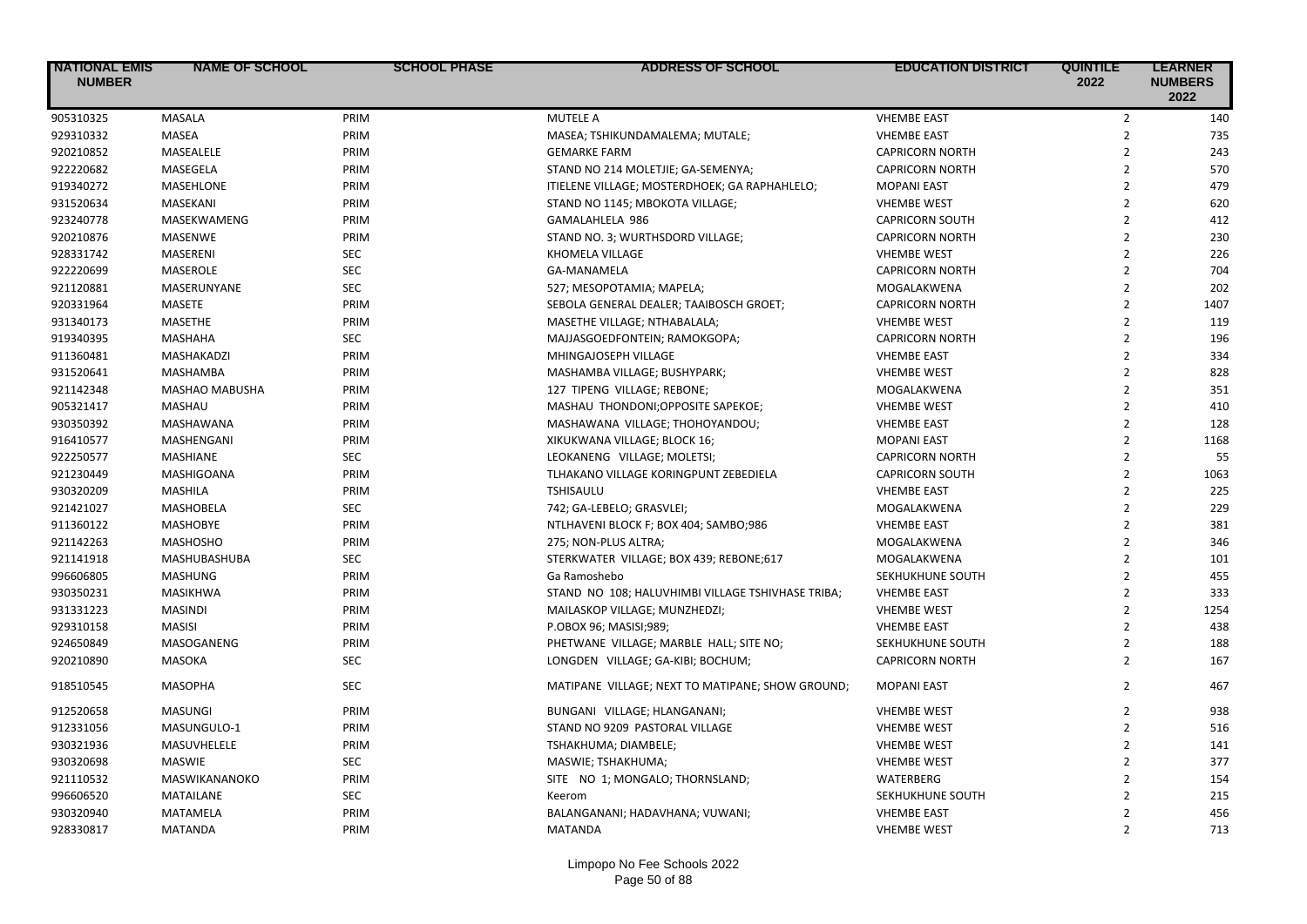| <b>NATIONAL EMIS</b><br><b>NUMBER</b> | <b>NAME OF SCHOOL</b>  | <b>SCHOOL PHASE</b> | ADDRESS OF SCHOOL                                               | <b>EDUCATION DISTRICT</b> | <b>QUINTILE</b><br>2022 | <b>LEARNER</b><br><b>NUMBERS</b><br>2022 |
|---------------------------------------|------------------------|---------------------|-----------------------------------------------------------------|---------------------------|-------------------------|------------------------------------------|
| 930310790                             | <b>MATANGARI</b>       | PRIM                | <b>MATANGARI LOCATION</b>                                       | <b>VHEMBE EAST</b>        | $\overline{2}$          | 888                                      |
| 921120911                             | <b>MATANTA</b>         | <b>SEC</b>          | PILA VILLAGE; GA-PILA STERKWATER;                               | MOGALAKWENA               | $\overline{2}$          | 232                                      |
| 921142423                             | <b>MATATANE</b>        | <b>SEC</b>          | KLIPPLAATDRIFT; 256 KADITSHWENE;                                | MOGALAKWENA               | $\overline{2}$          | 165                                      |
| 929310103                             | <b>MATATANI</b>        | PRIM                | <b>MATATANI</b>                                                 | <b>VHEMBE EAST</b>        | $\overline{2}$          | 181                                      |
| 930320568                             | <b>MATAVHA</b>         | PRIM                | MATAVHA VILLAGE; TSHAKHUMA TERRIT;                              | <b>VHEMBE WEST</b>        | $\overline{2}$          | 447                                      |
| 929311380                             | MATAVHELA              | <b>SEC</b>          | MAFUKANI VILLAGE; THENGWE LOCAL; COUNCIL MUTALE;                | <b>VHEMBE EAST</b>        | $\overline{2}$          | 1227                                     |
| 922220736                             | MATHABATHA             | <b>SEC</b>          | STAND NO. 100 RAMONGWANA NO 1; MOLETJIE;                        | <b>CAPRICORN NORTH</b>    | $\overline{2}$          | 128                                      |
| 923260734                             | <b>MATHABE</b>         | PRIM                | GAMASHOENE VILLAGE; GAMPHAHLELE;                                | <b>CAPRICORN SOUTH</b>    | $\overline{2}$          | 443                                      |
| 996606530                             | MATHAKGE               | COMB                | Stand No. 233 Masoing Village                                   | SEKHUKHUNE SOUTH          | $\overline{2}$          | 158                                      |
| 928331469                             | <b>MATHEDE</b>         | SEC                 | MURUNWA; VHULAUDZI;                                             | <b>VHEMBE WEST</b>        | $\overline{2}$          | 345                                      |
| 921142218                             | MATHEKGA               | PRIM                | 305; BAVARIA GA-MATHAPO; GA-MATLALA;                            | MOGALAKWENA               | $\overline{2}$          | 192                                      |
| 992201304                             | <b>MATHEW PHOSA</b>    | <b>SEC</b>          | STAND NO.1151, EXT 5, BOCHUM                                    | <b>CAPRICORN NORTH</b>    | $\overline{2}$          | 1031                                     |
| 930320032                             | MATHITHIVHALE          | PRIM                | <b>ITSAMI VILLAGE</b>                                           | <b>VHEMBE EAST</b>        | $\overline{2}$          | 385                                      |
| 930321370                             | <b>MATHOTHWE</b>       | PRIM                | HAMASHAU; MATHOTHWE VILLAGE;                                    | <b>VHEMBE WEST</b>        | $\overline{2}$          | 144                                      |
| 923240792                             | <b>MATHUKANA</b>       | <b>SEC</b>          | MALAHLELA; GA-- MAMABOLO;                                       | <b>CAPRICORN SOUTH</b>    | $\overline{2}$          | 315                                      |
| 921142416                             | MATHULAMISHA           | <b>SEC</b>          | MABULA VILLAGE; BAKENBERG;                                      | MOGALAKWENA               | $\overline{2}$          | 506                                      |
| 921110549                             | MATHULASERA            | <b>SEC</b>          | MELKBOSCH VILLAGE                                               | <b>WATERBERG</b>          | $\overline{2}$          | 149                                      |
| 925631480                             | MATIANYANE             | PRIM                | TJIBENG VILLAGE;                                                | SEKHUKHUNE EAST           | $\overline{2}$          | 475                                      |
| 911361422                             | <b>MATIMBA</b>         | <b>SEC</b>          | NTLHAVENI-NKAVELE; VILLAGE;                                     | <b>VHEMBE EAST</b>        | $\overline{2}$          | 453                                      |
| 923260758                             | <b>MATIME 2</b>        | <b>SEC</b>          | SELETENG; GA MPHAHLELE;                                         | <b>CAPRICORN SOUTH</b>    | $\overline{2}$          | 154                                      |
| 915540218                             | <b>MATIMU</b>          | <b>SEC</b>          | KHUJWANA VILLAGE; LETABA;                                       | <b>MOPANI WEST</b>        | $\overline{2}$          | 893                                      |
| 911360252                             | <b>MATIYANI</b>        | PRIM                | MATIYANI WARD B; MHINGA AUTHORIRY; MHINGA;                      | <b>VHEMBE EAST</b>        | $\overline{2}$          | 893                                      |
| 921230306                             | <b>MATLADI PROJECT</b> | <b>SEC</b>          | MOLETLANE VILLAGE; ZEBEDIELA;                                   | <b>CAPRICORN SOUTH</b>    | $\overline{2}$          | 859                                      |
| 996606802                             | <b>MATLALA</b>         | PRIM                | <b>MARBLE HALL</b>                                              | SEKHUKHUNE SOUTH          | $\overline{2}$          | 358                                      |
| 996606807                             | MATLEREKENG            | PRIM                | STAND NO 723                                                    | SEKHUKHUNE SOUTH          | $\overline{2}$          | 544                                      |
| 921120928                             | <b>MATLHABA</b>        | PRIM                | SITE NO 551; SANDSLOOT; SAPILA VILLAGE;                         | MOGALAKWENA               | $\overline{2}$          | 240                                      |
| 915540225                             | <b>MATLHARI</b>        | <b>SEC</b>          | SHIKWAMBANAB VILLAGE; LETABA;                                   | <b>MOPANI WEST</b>        | $\overline{2}$          | 851                                      |
| 931521514                             | MATOANZIE              | PRIM                | RIVERSDALE; MASHAMBA;0942;                                      | <b>VHEMBE WEST</b>        | $\overline{2}$          | 212                                      |
| 930321172                             | <b>MATODZI</b>         | <b>SEC</b>          | MAKHUVHA VILLAGE; MALONGA; TSHIMBUPFE;                          | <b>VHEMBE EAST</b>        | $\overline{2}$          | 275                                      |
| 921230313                             | <b>MATOME</b>          | PRIM                | <b>MATOME VILLAGE</b>                                           | <b>CAPRICORN SOUTH</b>    | $\overline{2}$          | 302                                      |
| 920210944                             | MATOME-A-MOSIMA        | PRIM                | <b>BOUWLUST VILLAGE</b>                                         | <b>CAPRICORN NORTH</b>    | $\overline{2}$          | 85                                       |
| 930350774                             | <b>MATONDONI</b>       | PRIM                | TSHIKUNDA VILLAGE                                               | <b>VHEMBE EAST</b>        | $\overline{2}$          | 317                                      |
| 921140731                             | <b>MATOPA</b>          | <b>SEC</b>          | <b>LESODI VILLAGE</b>                                           | MOGALAKWENA               | $\overline{2}$          | 311                                      |
| 928330695                             | <b>MATSA</b>           | PRIM                | MATSA PHAPHAPHANI; NEXT TO THE OLD CLINIC;                      | <b>VHEMBE WEST</b>        | $\overline{2}$          | 178                                      |
| 925660761                             | <b>MATSEBONG</b>       | <b>SEC</b>          | <b>DICHOEUNG VILLAGE</b>                                        | SEKHUKHUNE EAST           | $\overline{2}$          | 776                                      |
| 921110556                             | MATSETSENG             | PRIM                | 144 ENTERPRISE; VILLAGE;                                        | WATERBERG                 | $\overline{2}$          | 237                                      |
| 928331308                             | MATSHAVHAWE            | PRIM                | MATSHAVHAWE VILLAGE; MATSHAVHAWE; MPHEPHU TRIBAL; VHEMBE WEST   |                           | $\overline{2}$          | 413                                      |
|                                       |                        |                     |                                                                 |                           |                         |                                          |
| 923240808                             | MATSHELANE MOTHAPO     | PRIM                | MATSHELANE MOTHAPO; MAKGWARENG VILLAGE; THOLON; CAPRICORN SOUTH |                           | $\overline{2}$          | 499                                      |
| 924320469                             | MATSHELE               | PRIM                | LWAMONDO;BADAMA;OPPOSITE CLINIC;                                | <b>VHEMBE WEST</b>        | $\overline{2}$          | 75                                       |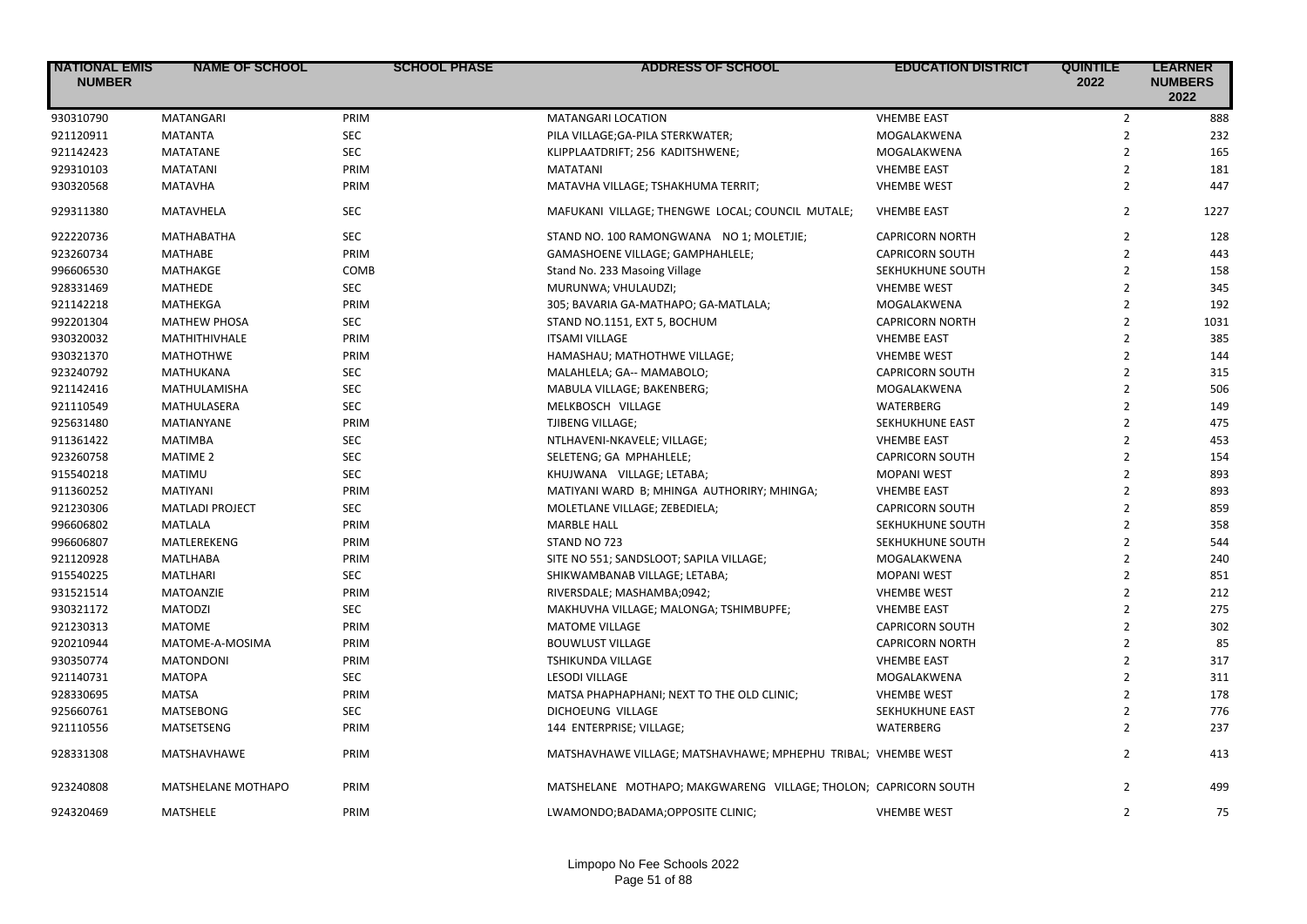| <b>NATIONAL EMIS</b><br><b>NUMBER</b> | <b>NAME OF SCHOOL</b>   | <b>SCHOOL PHASE</b> | <b>ADDRESS OF SCHOOL</b>                            | <b>EDUCATION DISTRICT</b> | <b>QUINTILE</b><br>2022  | <b>LEARNER</b><br><b>NUMBERS</b><br>2022 |
|---------------------------------------|-------------------------|---------------------|-----------------------------------------------------|---------------------------|--------------------------|------------------------------------------|
| 929310066                             | <b>MATSHENA</b>         | PRIM                | MATSHENA VILLAGE; NEXT TO FRUIT SHOP; MANENZHE TER; | <b>VHEMBE EAST</b>        | $\overline{2}$           | 353                                      |
| 996606616                             | <b>MATSHIPHE</b>        | COMB                | <b>TEN MORGAN</b>                                   | SEKHUKHUNE SOUTH          | $\overline{2}$           | 1318                                     |
| 924641517                             | MATSHUMANE              | <b>SEC</b>          | MORGENZON; GLEN COWIE; NEBO;                        | SEKHUKHUNE SOUTH          | $\overline{2}$           | 1056                                     |
| 921230214                             | MATSHUMU                | PRIM                | MOLETLANE VILLAGE; ZEBEDIELA;                       | <b>CAPRICORN SOUTH</b>    | $\overline{2}$           | 1142                                     |
| 921110570                             | <b>MATSHWARA</b>        | <b>SEC</b>          | SHONGOANE NO 1; MELUILL SECTION; VILLANORA;         | WATERBERG                 | $\overline{2}$           | 1261                                     |
| 921110587                             | MATSIABABA              | <b>SEC</b>          | STAND NO.1; ANTON VILLAGE;                          | WATERBERG                 | $\overline{2}$           | 288                                      |
| 921120935                             | <b>MATSIBE</b>          | <b>SEC</b>          | MALEPETLEKE VILLAGE; MOKOPANE TRIBAL AUTHORI;       | MOGALAKWENA               | $\overline{2}$           | 337                                      |
| 930321745                             | <b>MATSILA</b>          | PRIM                | <b>HAMATSILA</b>                                    | <b>VHEMBE WEST</b>        | $\overline{2}$           | 270                                      |
| 930321424                             | MATSINDEVHE             | PRIM                | MATSINDEVHE VILLAGE; MASHAU;                        | <b>VHEMBE WEST</b>        | $\overline{2}$           | 265                                      |
| 923260772                             | <b>MATSOBANE</b>        | PRIM                | SELETENG; GA-MPHAHLELE;                             | <b>CAPRICORN SOUTH</b>    | $\overline{2}$           | 370                                      |
| 921140748                             | MATSOGELLA              | <b>SEC</b>          | GROENENGIN; MOLOKONGKOP; ROOIVAL;                   | MOGALAKWENA               | $\overline{2}$           | 195                                      |
| 928330664                             | MAULUMA                 | PRIM                | MAULUMA VILLAGE                                     | <b>VHEMBE WEST</b>        | $\overline{2}$           | 331                                      |
| 922220798                             | <b>MAUNE</b>            | PRIM                | 311; SEBORA VILLAGE; MASHASHANE;                    | <b>CAPRICORN NORTH</b>    | $\overline{2}$           | 317                                      |
| 922210975                             | <b>MAUPYE</b>           | PRIM                | <b>GA-WELDEN VREDE</b>                              | <b>CAPRICORN NORTH</b>    | $\overline{2}$           | 118                                      |
| 919340883                             | <b>MAUTSWI</b>          | PRIM                | BOTLOKWA; MATSEKE VILLAGE;                          | <b>CAPRICORN NORTH</b>    | $\overline{2}$           | 605                                      |
| 911361750                             | <b>MAVAMBE</b>          | PRIM                | MAVAMBE HEADKRAAL; TRIBAL AUTHORITY;                | <b>VHEMBE EAST</b>        | $\overline{2}$           | 327                                      |
| 930321325                             | <b>MAVHINA</b>          | PRIM                | HA MASHAU; BODWE;                                   | <b>VHEMBE WEST</b>        | $\overline{2}$           | 312                                      |
| 929311328                             | <b>MAVHODE</b>          | PRIM                | <b>MAVHODE VILLAGE</b>                              | <b>VHEMBE EAST</b>        | $\overline{2}$           | 103                                      |
| 928330794                             | <b>MAVHUNGA</b>         | PRIM                | MAVHUNGA VILLAGE; DZANANI;                          | <b>VHEMBE WEST</b>        | $\overline{2}$           | 294                                      |
| 930320780                             | <b>MAVHUNGU ANDRIES</b> | <b>SEC</b>          | TSHAKHUMA; MAUNGANI;                                | <b>VHEMBE WEST</b>        | $\overline{2}$           | 181                                      |
| 931520672                             | <b>MAWELA</b>           | PRIM                | SERENI HAMASAKONA; BOX 48; MASHAMBA;942             | <b>VHEMBE WEST</b>        | $\overline{2}$           | 390                                      |
| 911360269                             | MAYEKE                  | PRIM                | HEADMAN XIFAXANI; XIKUNDU VILLAGE;343;              | <b>VHEMBE EAST</b>        | $\overline{2}$           | 465                                      |
| 921110594                             | <b>MAZWE</b>            | <b>SEC</b>          | WARD1; SELEKA; SELEKA TRIBAL;                       | WATERBERG                 | $\overline{2}$           | 257                                      |
| 929310905                             | <b>MBAHELA</b>          | PRIM                | MBAHELA VILLAGE; TSHIVHASE TRIBAL; AUTHORITY;       | <b>VHEMBE EAST</b>        | $\overline{2}$           | 186                                      |
| 915530792                             | <b>MBANGWA</b>          | PRIM                | BONN VILLAGE; LETSITELE;                            | <b>MOPANI WEST</b>        | $\overline{2}$           | 433                                      |
| 915531337                             | <b>MBETANA</b>          | PRIM                | <b>SEDAN VILLAGE</b>                                | <b>MOPANI WEST</b>        | $\overline{2}$           | 348                                      |
| 911320971                             | <b>MBHALATI</b>         | PRIM                | 161 MBHALATI VILLAGE; HASANI KRAAL; MDABULA AREA;   | <b>VHEMBE EAST</b>        | $\overline{2}$           | 419                                      |
| 916410614                             | MBHANGAZEKI             | <b>SEC</b>          | <b>XIKUKWANI</b>                                    | <b>MOPANI EAST</b>        | $\overline{2}$           | 782                                      |
| 911361767                             | <b>MBHANYELE</b>        | <b>SEC</b>          | MAPAPILA VILLAGE                                    | <b>VHEMBE EAST</b>        | $\overline{2}$           | 685                                      |
| 911361798                             | MBHEDLHE-MABASA         | <b>SEC</b>          | SHIHOSANA VILLAGE                                   | <b>VHEMBE EAST</b>        | $\overline{2}$           | 458                                      |
| 929310028                             | <b>MBODI</b>            | PRIM                | <b>MBODI VILLAGE</b>                                | <b>VHEMBE EAST</b>        | $\overline{2}$           | 21                                       |
| 912520689                             | <b>МВОКОТА</b>          | PRIM                | STAND NO 1150; MBOKOTA;                             | <b>VHEMBE WEST</b>        | $\overline{2}$           | 639                                      |
| 929311175                             | <b>MBONENI</b>          | PRIM                | TSHIBVUMO VILLAGE; RAMBUDA AREA;                    | <b>VHEMBE EAST</b>        | $\overline{2}$           | 440                                      |
| 930320551                             | <b>MBOSWOBENI</b>       | PRIM                | <b>THIANDA</b>                                      | <b>VHEMBE WEST</b>        | $\overline{2}$           | 453                                      |
| 930350781                             | MBULAHENI               | PRIM                | NGUDZA VILLAGE; BOX 24; SIBASA;970                  | <b>VHEMBE EAST</b>        | $\overline{2}$           | 145                                      |
| 930350224                             | <b>MBULU</b>            | PRIM                | KHUBVI VILLAGE                                      | <b>VHEMBE EAST</b>        | $\overline{2}$           | 740                                      |
| 907130833                             | MEETSETSHEHLA           | <b>SEC</b>          | HARTEBEESPOORT FARM; VAALWATER;                     | WATERBERG                 | $\overline{2}$           | 613                                      |
| 911360139                             | <b>MERWE</b>            | PRIM                | <b>MERWE VILLAGE</b>                                | <b>VHEMBE EAST</b>        | $\overline{2}$           | 277                                      |
| 921110600                             | <b>MFAKE</b>            | PRIM                | 133 ROBROY NO 2; VILLAGE (SELEKA); P.O. BOX 2;      | WATERBERG                 | $\overline{2}$           | 374                                      |
| 915530815                             | <b>MHANGWENI</b>        | PRIM                | MHANGWENI VILLAGE                                   | <b>MOPANI WEST</b>        | $\overline{2}$           | 414                                      |
| 911360672                             | <b>MHEHO</b>            | PRIM                | MPHAMBO VILLAGE; MALAMULELE; SITE NO. 375;          | <b>VHEMBE EAST</b>        | $\overline{\phantom{a}}$ | 434                                      |
| 911360276                             | <b>MHINGA</b>           | PRIM                | MHINGA ZONE 3; STAND NO 204;                        | <b>VHEMBE EAST</b>        | $\overline{2}$           | 348                                      |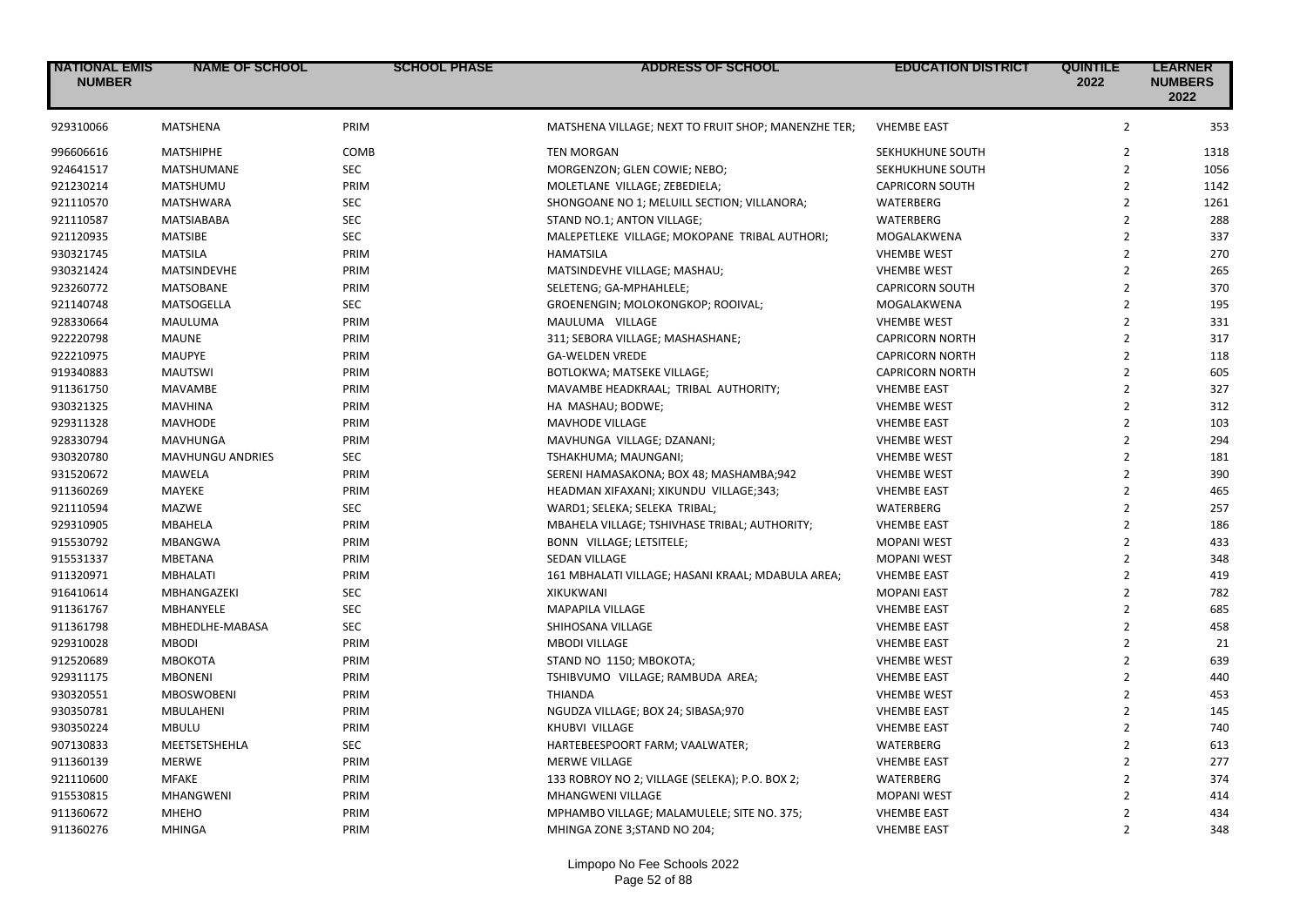| <b>NATIONAL EMIS</b><br><b>NUMBER</b> | <b>NAME OF SCHOOL</b>    | <b>SCHOOL PHASE</b> | <b>ADDRESS OF SCHOOL</b>                        | <b>EDUCATION DISTRICT</b>       | <b>QUINTILE</b><br>2022          | <b>LEARNER</b><br><b>NUMBERS</b><br>2022 |
|---------------------------------------|--------------------------|---------------------|-------------------------------------------------|---------------------------------|----------------------------------|------------------------------------------|
| 916410645                             | MHLANGANISWENI           | PRIM                | SOEKMEKAAR; GIYANI STATION; SKHUNYANI BLOCK 20; | <b>MOPANI EAST</b>              | $\overline{2}$                   | 781                                      |
| 912520696                             | <b>MHLURI</b>            | PRIM                | STAND NO:646; NJAKANJAKA VILLAGE; BUNGENI;      | <b>VHEMBE WEST</b>              | $\mathbf{2}$                     | 743                                      |
| 929310783                             | MIANZWI                  | PRIM                | MIANZWI VILLAGE; TSHIVHASE TRIBAL; AUTHORITY;   | <b>VHEMBE EAST</b>              | $\overline{2}$                   | 331                                      |
| 905332842                             | MICHAEL DENGA RAMABULANA | <b>SEC</b>          | <b>MAILA VILLAGE</b>                            | <b>VHEMBE WEST</b>              | $\overline{2}$                   | 897                                      |
| 930350835                             | <b>MIKOSI</b>            | PRIM                | <b>GONDENI VILLAGE</b>                          | <b>VHEMBE EAST</b>              | $\overline{2}$                   | 266                                      |
| 930330282                             | <b>MILABONI</b>          | PRIM                | MILABONI VILLAGE                                | <b>VHEMBE WEST</b>              | $\overline{2}$                   | 196                                      |
| 930360962                             | MILTON MPFUMEDZENI       | SEC                 | LUKALO                                          | <b>VHEMBE EAST</b>              | $\overline{2}$                   | 1243                                     |
| 930330480                             | MIRIYAVHAVHA TEC         | <b>SEC</b>          | KHAKHU TRIBAL AUTHORITY                         | <b>VHEMBE WEST</b>              | $\overline{2}$                   | 640                                      |
| 993306400                             | <b>MISSION</b>           | PRIM                | <b>KURULEN VILLAGE</b>                          | <b>VHEMBE WEST</b>              | $\overline{2}$                   | 208                                      |
| 928331834                             | <b>MITUMBA</b>           | PRIM                | MUDIMELI VILLAGE; DZANANI; VENDA;               | <b>VHEMBE WEST</b>              | $\overline{2}$                   | 515                                      |
| 915530839                             | <b>MLUNGHISI</b>         | PRIM                | STAND NO5; MLATI VILLAGE; N;                    | <b>MOPANI WEST</b>              | $\overline{2}$                   | 341                                      |
| 992206301                             | MMABULEPU                | <b>SEC</b>          | MATHIBELA STAND NO 890                          | <b>CAPRICORN SOUTH</b>          | $\overline{2}$                   | 420                                      |
| 921121990                             | MMADIKANA                | SEC                 | MASEHLANENG; VAALTYN;                           | MOGALAKWENA                     | $\overline{2}$                   | 630                                      |
| 922250621                             | MMADITSHIKA              | PRIM                | CERES VILLAGE;GA- NGOETJANA;                    | <b>CAPRICORN NORTH</b>          | $\overline{2}$                   | 191                                      |
| 922220842                             | <b>MMAKGABO</b>          | <b>SEC</b>          | MOLETJIE MOSHATE                                | <b>CAPRICORN NORTH</b>          | $\overline{2}$                   | 396                                      |
| 922250638                             | <b>MMAKGABO</b>          | PRIM                | GA RAMMOBOLA; OLYMPUS; MOLETJIE;                | <b>CAPRICORN NORTH</b>          | $\overline{2}$                   | 227                                      |
| 920210999                             | MMAKGOMOTSHWEU           | PRIM                | WERDEN B FARM, GA MAMOLELE                      | <b>CAPRICORN NORTH</b>          | $\overline{2}$                   | 82                                       |
| 921120980                             | MMAMANGINA               | PRIM                | MASODI VILLAGE; VAALTYN; MOKOPANE;              | MOGALAKWENA                     | $\overline{2}$                   | 1686                                     |
| 922251785                             | MMAMEHLABE               | <b>SEC</b>          | MAMEHLABE VILLAGE; SOUR APPLE TREE;             | <b>CAPRICORN NORTH</b>          | $\overline{2}$                   | 292                                      |
| 921230320                             | <b>MMAMMATI</b>          | PRIM                | MADISHA DITORO; ZEBEDIELA;                      | <b>CAPRICORN SOUTH</b>          | $\overline{2}$                   | 293                                      |
| 922250645                             | <b>MMAMOLOPE</b>         | <b>SEC</b>          | GA-SEEMA; SCHOONGELEGEN;337;MATLALA             | <b>CAPRICORN NORTH</b>          | $\overline{2}$                   | 561                                      |
| 923240624                             | MMANANYA                 | PRIM                | GA MOLEPO MOSHATE; MPHOGODIBA;                  | <b>CAPRICORN SOUTH</b>          | $\overline{2}$                   | 178                                      |
| 922251792                             | MMANKOGAEDUPE            | <b>SEC</b>          | GA MATLALATHABA; TIBANEFONTEIN; JUNO VILLAGE;   | <b>CAPRICORN NORTH</b>          | $\overline{2}$                   | 128                                      |
| 923240662                             | <b>MMANTHE</b>           | PRIM                | PHUITI VILLAGE; GA-MOTHAPA;1050;                | <b>CAPRICORN SOUTH</b>          | $\overline{2}$                   | 326                                      |
| 921120997                             | <b>MMANTUTULE</b>        | <b>SEC</b>          | MAPELA GA MABUSELA STAND NO. 1                  | MOGALAKWENA                     | $\overline{2}$                   | 872                                      |
| 923240822                             | <b>MMAPADI</b>           | <b>SEC</b>          | GA RAMPHERI; MOLEPO TRIBAL AUTHORITY;           | <b>CAPRICORN SOUTH</b>          | $\overline{2}$                   | 222                                      |
| 926540966                             | <b>MMAPHAI</b>           | PRIM                | RAMALEMA; TICKEY LINE; SITE NO 1000;            | <b>MOPANI WEST</b>              | $\overline{2}$                   | 1188                                     |
| 922251730                             | <b>MMAPHEKGO</b>         | PRIM                | GA - PHAKA; MATLALA -A- THABA;                  | <b>CAPRICORN NORTH</b>          | $\overline{2}$                   | 264                                      |
| 923240839                             | <b>MMAPHOTLA</b>         | PRIM                | MAHLOHLOKWE VILLAGE                             | <b>CAPRICORN SOUTH</b>          | $\overline{2}$                   | 446                                      |
| 922211039                             | <b>MMARATHA</b>          | PRIM                | SCHOONGEZIGHT B, MOTSE MOSWA                    | <b>CAPRICORN NORTH</b>          | $\overline{2}$                   | 92                                       |
| 992205204                             | MMASERA                  | PRIM                | GA-NGWASHENG                                    | <b>CAPRICORN NORTH</b>          | $\overline{2}$                   | 315                                      |
| 922220903                             | <b>MMATLOU</b>           | PRIM                | MAUPYE DAMPLAAS; SESHEGO;                       | <b>CAPRICORN NORTH</b>          | $\overline{2}$                   | 127                                      |
| 920211046                             | <b>MMATSELA</b>          | <b>SEC</b>          | PAX VILLAGE; BOCHUM AREA;                       | <b>CAPRICORN NORTH</b>          | $\overline{2}$                   | 259                                      |
| 904220910                             | <b>MMATSHIPI</b>         | <b>SEC</b>          | STAND NUMBER 330; UTJANE VILLAGE; MASHASHANE;   | <b>CAPRICORN NORTH</b>          | $\overline{2}$                   | 397                                      |
| 921111634                             | MMAY                     | <b>SEC</b>          | <b>WAGNERSVLEI</b>                              | <b>WATERBERG</b>                | $\overline{2}$                   | 196                                      |
| 928332172                             | MMBABADA                 | PRIM                | MUDULUNI VILLAGE;STAND NUMBER 285;KUTAMA;       | <b>VHEMBE WEST</b>              | $\overline{2}$                   | 406                                      |
|                                       |                          |                     |                                                 |                                 | $\overline{2}$                   |                                          |
| 928332080                             | MMBEREGENI               | PRIM<br>PRIM        | 801 MADODONGA                                   | <b>VHEMBE WEST</b><br>WATERBERG | $\overline{2}$                   | 625                                      |
| 991103401                             | <b>MMERA</b>             |                     | Phahladira Village, LEPHALALE                   |                                 | $\overline{2}$                   | 671<br>575                               |
| 924641647                             | <b>MMESHI</b>            | PRIM                | MOHLAREKOMA VILLAGE; PHOKOANE; NEBO;            | SEKHUKHUNE SOUTH                |                                  |                                          |
| 928332288                             | <b>MMILIGE</b>           | <b>SEC</b>          | MIDORONI VILLAGE                                | <b>VHEMBE WEST</b>              | $\overline{2}$<br>$\overline{2}$ | 336                                      |
| 921121020                             | <b>MMOPA</b>             | PRIM                | MABUSELA VILLAGE; MAPELA GAMABUSELA; MAPELA;    | MOGALAKWENA                     |                                  | 311                                      |
| 921110631                             | <b>MOABI</b>             | PRIM                | MOLINDA VILLAGE; KITTY VILLAGE;                 | WATERBERG                       | $\overline{2}$                   | 238                                      |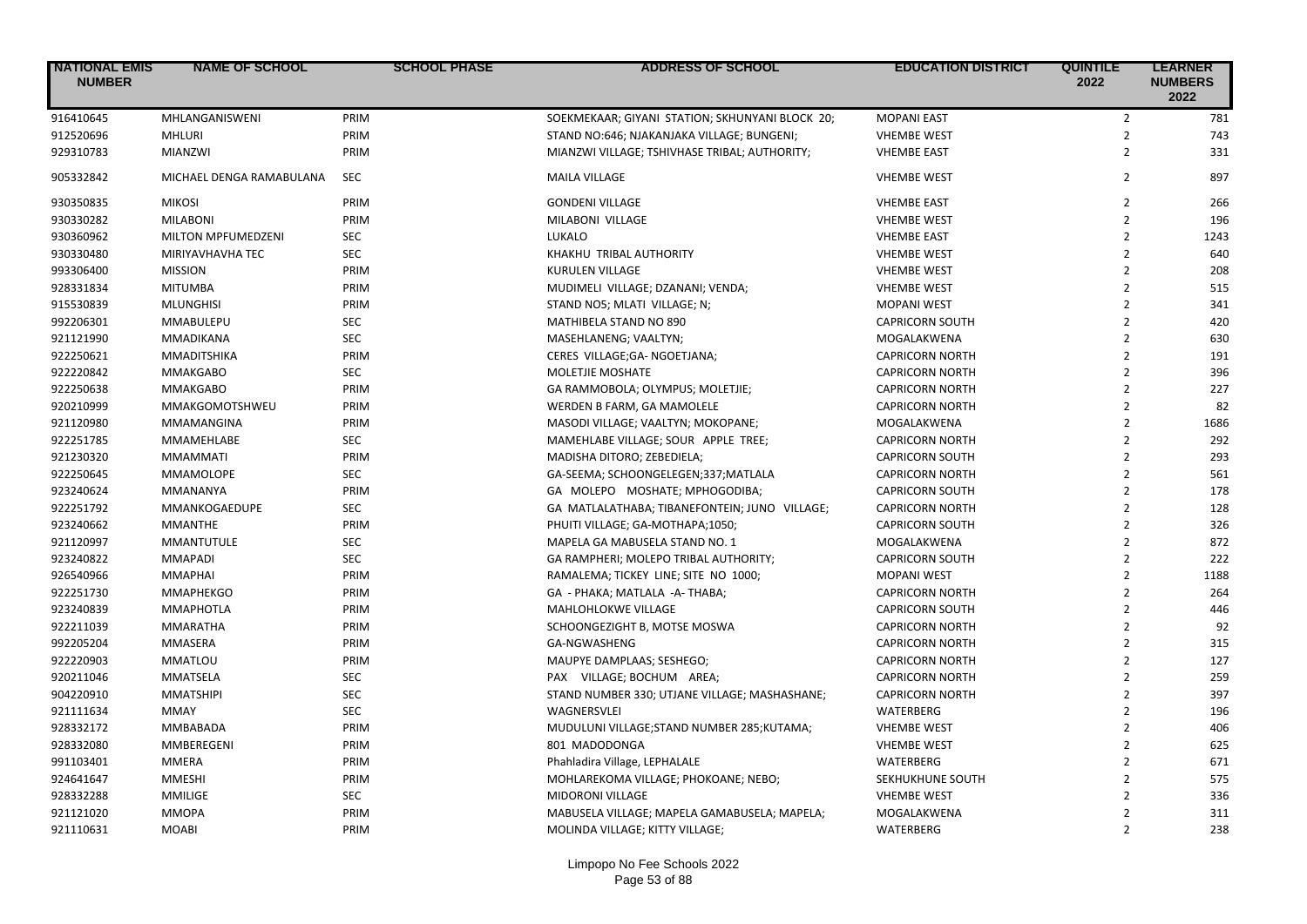| <b>NATIONAL EMIS</b><br><b>NUMBER</b> | <b>NAME OF SCHOOL</b> | <b>SCHOOL PHASE</b> | <b>ADDRESS OF SCHOOL</b>                            | <b>EDUCATION DISTRICT</b> | <b>QUINTILE</b><br>2022 | <b>LEARNER</b><br><b>NUMBERS</b><br>2022 |
|---------------------------------------|-----------------------|---------------------|-----------------------------------------------------|---------------------------|-------------------------|------------------------------------------|
| 922250676                             | <b>MOCHEDI</b>        | <b>SEC</b>          | MOCHEDI SCHOOL; WAGKRAAL VILLAGE; MOLETJIE;         | <b>CAPRICORN NORTH</b>    | $\overline{2}$          | 387                                      |
| 921110648                             | <b>MOCHEKO</b>        | PRIM                | VAN LEEUWEN NEXT TO MOROLONG SHOP                   | WATERBERG                 | $\overline{2}$          | 172                                      |
| 923240853                             | <b>MODIBONE</b>       | PRIM                | KGWARENG SECTION; BJATLADI TRIBAL AUTHORIT; SEGOPJ; | <b>CAPRICORN SOUTH</b>    | $\overline{2}$          | 236                                      |
| 922250683                             | MODIENYANA            | PRIM                | GA MATLALA A THABA; GA CHIPANA                      | MOGALAKWENA               | $\overline{2}$          | 186                                      |
| 906211053                             | <b>MODIKWA</b>        | PRIM                | SIMSON ; GA KIBI; RADITSHABA;                       | <b>CAPRICORN NORTH</b>    | $\overline{2}$          | 412                                      |
| 921521378                             | <b>MODISHA</b>        | PRIM                | WATERVAL; REBONE;                                   | MOGALAKWENA               | $\overline{2}$          | 297                                      |
| 922211077                             | <b>MODUMELA</b>       | <b>SEC</b>          | WITLICNT VILLAGE; PRIVATEBAG X7888; PITERSBURG;     | <b>CAPRICORN NORTH</b>    | $\overline{2}$          | 142                                      |
| 922250690                             | <b>MODUMO</b>         | <b>SEC</b>          | <b>GAMARIBANA</b>                                   | <b>CAPRICORN NORTH</b>    | $\overline{2}$          | 210                                      |
| 926540973                             | <b>MODUPI</b>         | PRIM                | 1127 MOTHOPANE; BATLHABINE; TRIBAL AUTHORITY;       | <b>MOPANI WEST</b>        | $\overline{2}$          | 272                                      |
| 923240860                             | <b>MOEFADI</b>        | PRIM                | <b>GA-THABA VILLAGE</b>                             | <b>CAPRICORN SOUTH</b>    | $\overline{2}$          | 558                                      |
| 922251655                             | MOETAGARE             | PRIM                | MOETAGARE VILLAGE GAMATLALA                         | <b>CAPRICORN NORTH</b>    | $\overline{2}$          | 274                                      |
| 926540980                             | <b>MOGABE</b>         | PRIM                | LEPHEPANE VILLAGE; GA-MOGOBOYA; RASEBALANE;         | <b>MOPANI WEST</b>        | $\overline{2}$          | 315                                      |
| 922250706                             | <b>MOGALADI</b>       | PRIM                | <b>MAROWE MOLETSI</b>                               | <b>CAPRICORN NORTH</b>    | $\overline{2}$          | 467                                      |
| 924652237                             | MOGALATSANA           | PRIM                | MOGALATSANE VILLAGE; NEXT TO ARABIE;                | SEKHUKHUNE SOUTH          | $\overline{2}$          | 214                                      |
| 924650481                             | MOGANETSWA            | PRIM                | BOEKENHOUTSKLOOF; BAKWENA TRIBAL; AUTHORITY;        | SEKHUKHUNE SOUTH          | $\overline{2}$          | 169                                      |
| 923240884                             | <b>MOGANO</b>         | PRIM                | MPHOGODIBA;732;                                     | <b>CAPRICORN SOUTH</b>    | $\overline{2}$          | 191                                      |
| 926540768                             | MOGOBOYA              | PRIM                | BATLHABINE LOCAL; GOV.; STAND NO. 1367;             | <b>MOPANI WEST</b>        | $\overline{2}$          | 449                                      |
| 992202301                             | <b>MOGOSHI</b>        | PRIM                | <b>GA MATLALA</b>                                   | <b>CAPRICORN NORTH</b>    | $\overline{2}$          | 127                                      |
| 921230351                             | <b>MOGOTO</b>         | PRIM                | MOGOTO VILLAGE; ZEBEDIELA;                          | <b>CAPRICORN SOUTH</b>    | $\overline{2}$          | 586                                      |
| 924650276                             | <b>MOGUDI</b>         | <b>SEC</b>          | ZIE 539; MGABABA; TAFELKOP;                         | SEKHUKHUNE SOUTH          | $\overline{2}$          | 136                                      |
| 915541495                             | <b>MOHLABA</b>        | PRIM                | NKUNA TRIBAL AUTHORITY                              | <b>MOPANI WEST</b>        | $\overline{2}$          | 287                                      |
| 920211091                             | <b>MOHLABI</b>        | PRIM                | 73; AVON;                                           | <b>CAPRICORN NORTH</b>    | $\overline{2}$          | 801                                      |
|                                       |                       |                     | BOEKENHOUTSKLOOF; NEXT TO ROAD NYLSTROOM TO         |                           |                         |                                          |
| 907130994                             | MOHLAKAMOTALA         | <b>SEC</b>          | VAALWAT;                                            | WATERBERG                 | $\overline{2}$          | 349                                      |
| 996606702                             | MOHLAMME              | <b>SEC</b>          | <b>DENNILTON</b>                                    | SEKHUKHUNE SOUTH          | $\overline{2}$          | 493                                      |
| 926541006                             | MOHLODUMELA           | PRIM                | LEOLO VILLAGE; P O MOSORONI; LETABA;874             | <b>MOPANI WEST</b>        | $\overline{2}$          | 132                                      |
| 921230375                             | <b>MOHLOPHENG</b>     | <b>SEC</b>          | GA-RAFIRI; ZEBEDIELA;                               | <b>CAPRICORN SOUTH</b>    | $\overline{2}$          | 224                                      |
| 922220958                             | <b>MOHWIBIDU</b>      | PRIM                | STAND NO 51 MOLETJIE; GA-SETATI;                    | <b>CAPRICORN NORTH</b>    | $\overline{2}$          | 245                                      |
| 924651552                             | MOILANONG MATSEPE     | PRIM                | ZIE 496; MGABABA VILLAGE; TAFELKOP;                 | SEKHUKHUNE SOUTH          | $\overline{2}$          | 717                                      |
| 926541013                             | <b>MOIME</b>          | PRIM                | MAAKE VILLAGE                                       | <b>MOPANI WEST</b>        | $\overline{2}$          | 210                                      |
| 922220972                             | <b>MOKGOBA</b>        | PRIM                | MOLETSI TRIBAL; NEXT TO MOSHUNG;                    | <b>CAPRICORN NORTH</b>    | $\overline{2}$          | 821                                      |
| 924650979                             | MOKGOMA MATLALA       | <b>SEC</b>          | PHETWANE VILLAGE; MARBLE HALL;                      | SEKHUKHUNE SOUTH          | $\overline{2}$          | 143                                      |
| 924641814                             | <b>MOKGOSHI</b>       | PRIM                | NEBO; VLEISBOOM; KUTUPU;291                         | SEKHUKHUNE SOUTH          | $\overline{2}$          | 401                                      |
| 996606826                             | MOKGWANENG            | PRIM                | <b>PLOT 108</b>                                     | SEKHUKHUNE SOUTH          | $\overline{2}$          | 174                                      |
| 926540249                             | MOKHAPA               | <b>SEC</b>          | MOGOBOYA VILLAGE; LEPHEPANE; NAPHUNO;               | <b>MOPANI WEST</b>        | $\overline{2}$          | 567                                      |
| 923260840                             | <b>MOKHOPO</b>        | PRIM                | MMOTONG WA BOGOBE; MOKHOPO SCHOOL; P O MAJA;        | <b>CAPRICORN SOUTH</b>    | $\overline{2}$          | 314                                      |
| 921110679                             | <b>MOKONENKWENOKO</b> | <b>SEC</b>          | OLIFANTSDRIFT VIL.; P.O ABBOTS POORT;608;           | <b>WATERBERG</b>          | $\overline{2}$          | 459                                      |
| 991102303                             | MOKOPANE-SOUTH        | PRIM                | SEKGAPENG VILLAGE, MOKOPANE                         | MOGALAKWENA               | $\overline{2}$          | 1098                                     |
| 923240907                             | <b>MOKWATEDI</b>      | <b>SEC</b>          | MANKGAILE VILLAGE; GA-MOLEPO;                       | <b>CAPRICORN SOUTH</b>    | $\overline{2}$          | 565                                      |
| 921110686                             | MOKWELE               | PRIM                | LETLORA VILLAGE                                     | WATERBERG                 | $\overline{2}$          | 370                                      |
| 915530174                             | MOLABOSANE            | <b>SEC</b>          | RITAVILLAGE                                         | <b>MOPANI WEST</b>        | $\overline{2}$          | 861                                      |
| 922220989                             | MOLALAHARE            | PRIM                | <b>MOLETSI MOSHATE</b>                              | <b>CAPRICORN NORTH</b>    | $\overline{2}$          | 675                                      |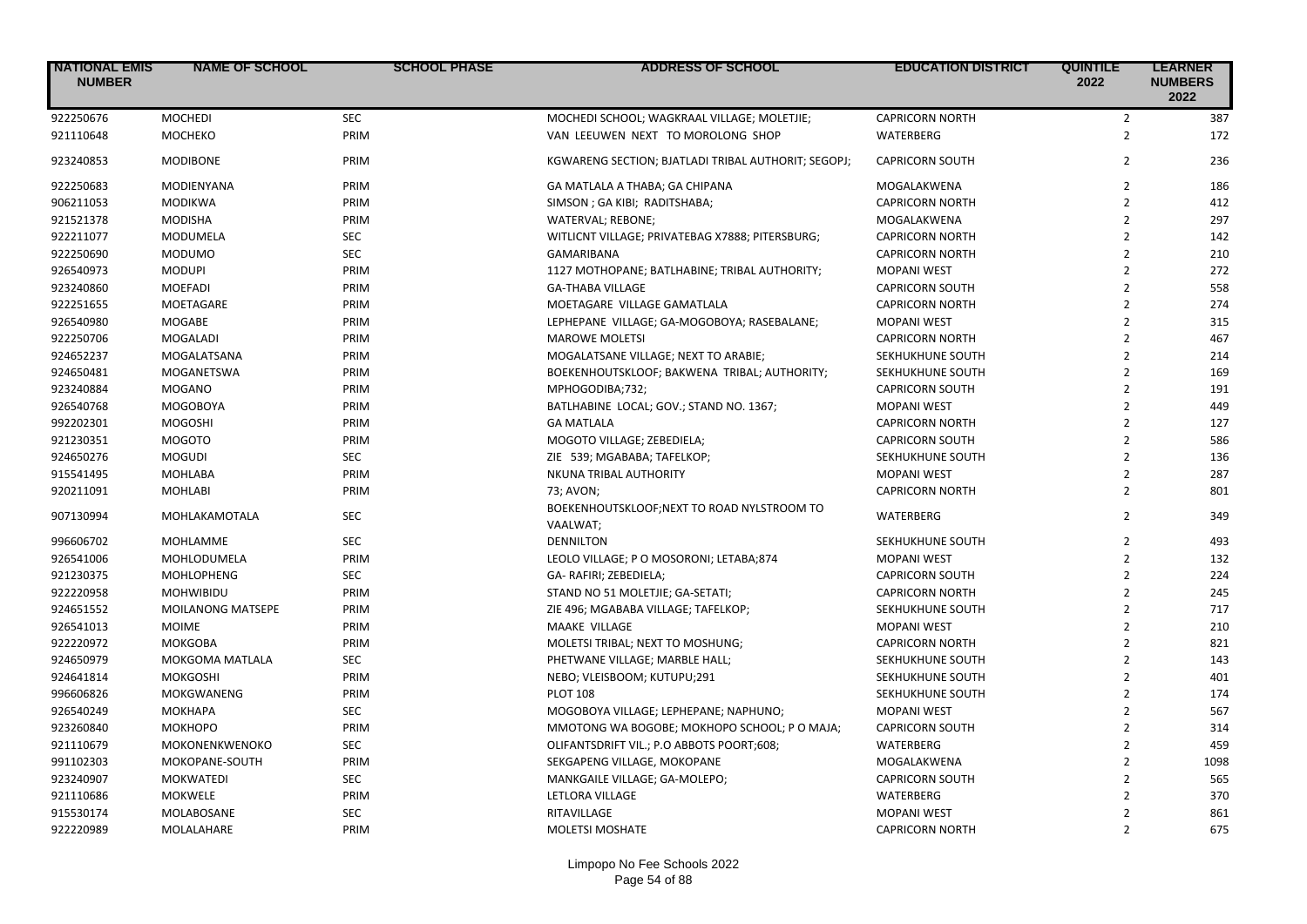| <b>NATIONAL EMIS</b><br><b>NUMBER</b> | <b>NAME OF SCHOOL</b> | <b>SCHOOL PHASE</b> | <b>ADDRESS OF SCHOOL</b>                           | <b>EDUCATION DISTRICT</b> | <b>QUINTILE</b><br>2022 | <b>LEARNER</b><br><b>NUMBERS</b><br>2022 |
|---------------------------------------|-----------------------|---------------------|----------------------------------------------------|---------------------------|-------------------------|------------------------------------------|
| 924641838                             | MOLEIJANE             | PRIM                | UITKYK B; BROOKLYN;                                | SEKHUKHUNE SOUTH          | $\overline{2}$          | 378                                      |
| 919340890                             | MOLEMOLE              | PRIM                | 006 BOHLOKWA; GA POLATLA; MACHAKA TRIBAL AUTHORIT; | <b>CAPRICORN NORTH</b>    | $\overline{2}$          | 568                                      |
| 923240921                             | <b>MOLEPO</b>         | PRIM                | BETHEL MISSION; GA-MOLEPO;                         | <b>CAPRICORN SOUTH</b>    | $\overline{2}$          | 372                                      |
| 992202403                             | MOLETJANA             | PRIM                | MOLETJANA VILLAGE, MOLETJI                         | <b>CAPRICORN NORTH</b>    | $\overline{2}$          | 150                                      |
| 921111481                             | <b>MONALA</b>         | PRIM                | <b>GA-HLAKO VILLAGE</b>                            | MOGALAKWENA               | $\overline{2}$          | 494                                      |
| 925630173                             | <b>MONAMETSE</b>      | PRIM                | 84 BRAKFONTEIN; MONAMETSE VILLAG;                  | SEKHUKHUNE EAST           | $\overline{2}$          | 303                                      |
| 924650214                             | MONAMODI MATSEPE      | <b>SEC</b>          | BOTLOPUNYA VILLAGE; TAFELKOP; Z2B 700;             | SEKHUKHUNE SOUTH          | $\overline{2}$          | 498                                      |
| 992203400                             | <b>MONGWANENG</b>     | PRIM                | <b>GA MAMABOLO</b>                                 | <b>CAPRICORN SOUTH</b>    | $\overline{2}$          | 178                                      |
| 926541051                             | <b>MONTSHENG</b>      | PRIM                | NEW RITA; GA MAAKE; SITE NO 315;                   | <b>MOPANI WEST</b>        | $\overline{2}$          | 1015                                     |
| 920211152                             | MONYEMATHULA          | PRIM                | <b>STETTIN</b>                                     | <b>CAPRICORN NORTH</b>    | $\overline{2}$          | 375                                      |
| 920211169                             | MONYESEBODU           | PRIM                | BRILLIANT FARM; BOCHUM;                            | <b>CAPRICORN NORTH</b>    | $\overline{2}$          | 406                                      |
| 921142362                             | <b>MOOKAMEDI</b>      | <b>SEC</b>          | JAKKALSKUIL; LEMKINSBUSHALT; BAKENBERG;            | MOGALAKWENA               | $\overline{2}$          | 237                                      |
| 991102401                             | <b>MOOKGOPHONG</b>    | PRIM                | STAND 1615, MOOKGOPONG                             | WATERBERG                 | $\overline{2}$          | 921                                      |
| 925620800                             | <b>MOOKOTSI</b>       | PRIM                | GA MAKOFANE; PHEFONG VILLAGE;                      | SEKHUKHUNE EAST           | $\overline{2}$          | 202                                      |
| 902331711                             | <b>MOPANE</b>         | COMB                | <b>MOPANE</b>                                      | <b>VHEMBE WEST</b>        | $\overline{2}$          | 464                                      |
| 921110709                             | <b>MORAKOLO</b>       | SEC                 | SHONGOANE 2; CHIEFSHONGOANE; BATLHALERWA T. AUT.;  | WATERBERG                 | $\overline{2}$          | 896                                      |
| 924641968                             | <b>MOREKO</b>         | SEC                 | UITKYK BULT; MAL 7; MOKGAPANENG;                   | SEKHUKHUNE SOUTH          | $\overline{2}$          | 942                                      |
| 922221005                             | MORELEBAKGANYAGO      | PRIM                | GA-KGASHA VILLAGE; MASHASHANE;                     | <b>CAPRICORN NORTH</b>    | $\overline{2}$          | 310                                      |
| 922221012                             | <b>MOREMI</b>         | PRIM                | GA RAMAKGAPHOLA; P.O. KOLOTI; MOLETJI WEST;        | <b>CAPRICORN NORTH</b>    | $\overline{2}$          | 244                                      |
| 996606827                             | MORE-O-MOSO           | PRIM                | STAND NO 32 SECTION J                              | SEKHUKHUNE SOUTH          | $\overline{2}$          | 498                                      |
| 925660891                             | <b>MORETSELE</b>      | PRIM                | <b>GAMORETSELE</b>                                 | <b>SEKHUKHUNE EAST</b>    | $\overline{2}$          | 543                                      |
| 925661405                             | <b>MORIPANE</b>       | PRIM                | MORIPANE VILLAGE; TO THE WEST OF; NGWANA MATLANG;  | SEKHUKHUNE EAST           | $\overline{2}$          | 282                                      |
| 921142133                             | <b>MOROBA</b>         | PRIM                | SODOMA VILLAGE; NO 225;                            | MOGALAKWENA               | $\overline{2}$          | 268                                      |
| 921110723                             | <b>MOROE</b>          | PRIM                | STAND NO 35; ROBROY NO1;                           | WATERBERG                 | $\overline{2}$          | 464                                      |
| 920211183                             | <b>MORONGWA</b>       | PRIM                | 57; SIAS VILLAGE; KIBI TRIBAL;                     | <b>CAPRICORN NORTH</b>    | $\overline{2}$          | 150                                      |
| 921230436                             | <b>MOROPA</b>         | <b>SEC</b>          | MADISHA DITORO; ZEBEDIELA; GOMPIES;                | <b>CAPRICORN SOUTH</b>    | $\overline{2}$          | 414                                      |
| 923260895                             | <b>MORORE</b>         | PRIM                | MMAMATONYA; GA-MPHAHLELE; ROOIBOCHBULT;            | <b>CAPRICORN SOUTH</b>    | $\overline{2}$          | 107                                      |
| 923260901                             | <b>MOROTSE</b>        | PRIM                | MOROTSE VILLAGE; GA-MPHAHLELE;                     | <b>CAPRICORN SOUTH</b>    | $\overline{2}$          | 281                                      |
| 921110730                             | <b>MORUKHURUKHUNG</b> | PRIM                | 81 WITPOORT; GANTONE;                              | WATERBERG                 | $\overline{2}$          | 227                                      |
| 922221029                             | <b>MORUPAHALE</b>     | PRIM                | P/BAG X33; P.O. KOLOTI; GA MABITSELA;              | <b>CAPRICORN NORTH</b>    | $\overline{2}$          | 299                                      |
| 925631527                             | <b>MORWASWI</b>       | <b>SEC</b>          | TJIBENG VILLAGE; GA MATIANYANE;                    | SEKHUKHUNE EAST           | $\overline{2}$          | 231                                      |
| 921121082                             | MOSESANE BALOYI       | PRIM                | 28 Baloyi Section; TSHAMAHASI Village              | MOGALAKWENA               | $\overline{2}$          | 549                                      |
| 922221043                             | <b>MOSHASHA</b>       | PRIM                | MOLETJI; GA KOMAPE;344;                            | <b>CAPRICORN NORTH</b>    | $\overline{2}$          | 217                                      |
| 922250744                             | MOSHIBI-MOKOBODI      | PRIM                | BOCHEFSLAAGTE; GAMATLALA;748;                      | <b>CAPRICORN NORTH</b>    | $\overline{2}$          | 351                                      |
| 922250584                             | <b>MOSHIDI</b>        | <b>SEC</b>          | GA-SECHABA; SITE 367-70;                           | <b>CAPRICORN NORTH</b>    | $\overline{2}$          | 170                                      |
| 921140847                             | <b>MOSHIRA</b>        | PRIM                | TIBERIUS FARM; GA-LEKALAKALA;649;                  | MOGALAKWENA               | $\overline{2}$          | 338                                      |
| 921230443                             | <b>MOSHODO</b>        | PRIM                | MAWANENG SECTION; MOLETLANE VILLAGE; ZEBEDIELA;    | <b>CAPRICORN SOUTH</b>    | $\overline{2}$          | 463                                      |
| 922221015                             | MOSHUBABA             | <b>SEC</b>          | MASHOBOHLENG; MOLETJIE;                            | <b>CAPRICORN NORTH</b>    | $\overline{2}$          | 496                                      |
| 921110747                             | <b>MOSIMA</b>         | PRIM                | ROOIPOORT NO 2; HLAGALAKWENA;                      | WATERBERG                 | $\overline{2}$          | 159                                      |
| 919340906                             | MOSIMA -1             | PRIM                | SPRINGS VILLAGE; GA-MACHAKA; SITE NO. 2000;        | <b>CAPRICORN NORTH</b>    | $\overline{2}$          | 563                                      |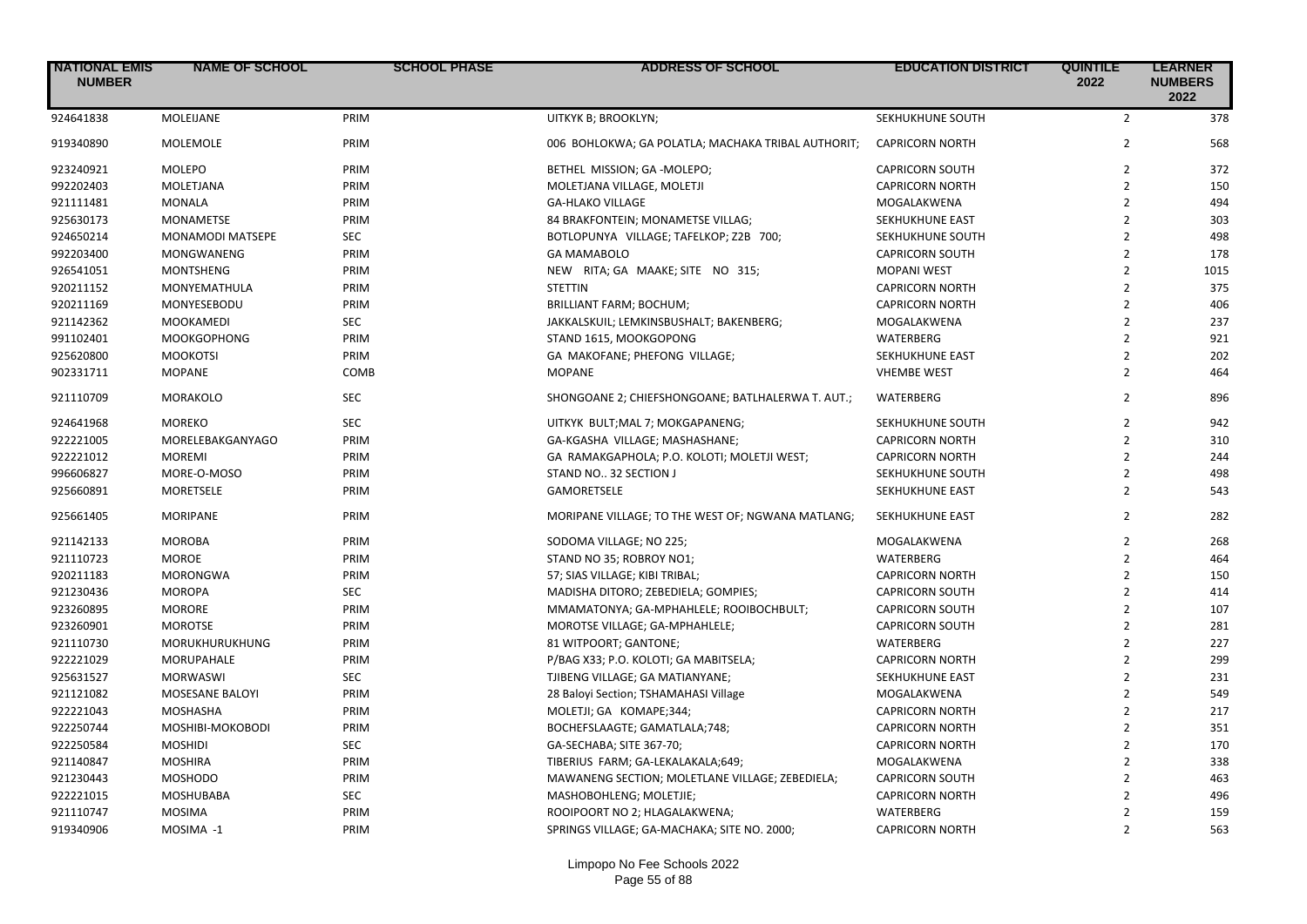| <b>INATIONAL EMIS</b><br><b>NUMBER</b> | <b>NAME OF SCHOOL</b>           | <b>SCHOOL PHASE</b>      | <b>ADDRESS OF SCHOOL</b>                                     | <b>EDUCATION DISTRICT</b>                | <b>QUINTILE</b><br>2022          | <b>LEARNER</b><br><b>NUMBERS</b><br>2022 |
|----------------------------------------|---------------------------------|--------------------------|--------------------------------------------------------------|------------------------------------------|----------------------------------|------------------------------------------|
| 922250751                              | <b>MOSONYA</b>                  | <b>SEC</b>               | COOPERSPARK; GA MANHLODI;460;                                | <b>CAPRICORN NORTH</b>                   | $\overline{2}$                   | 189                                      |
| 924642053                              | <b>MOTEANE</b>                  | <b>SEC</b>               | LEEUKRAAL VILLAGE; NEBO;                                     | SEKHUKHUNE SOUTH                         | $\overline{2}$                   | 301                                      |
| 923241009                              | <b>MOTHAPO</b>                  | PRIM                     | SEBJENG VILLAGE                                              | <b>CAPRICORN SOUTH</b>                   | $\overline{2}$                   | 325                                      |
| 996606725                              | <b>MOTHIBEDI</b>                | COMB                     | 01 MABOPANE                                                  | SEKHUKHUNE SOUTH                         | $\overline{2}$                   | 803                                      |
| 922250775                              | <b>MOTJERE</b>                  | <b>SEC</b>               | MOTJERE;LAPUCELLA VILLAGE;GA-MATLALA;                        | MOGALAKWENA                              | $\overline{2}$                   | 291                                      |
| 919340333                              | MOTLALAOHLE                     | <b>SEC</b>               | MALAKA LOCATION; DWARSRIVER;                                 | <b>CAPRICORN NORTH</b>                   | $\overline{2}$                   | 1373                                     |
| 921110754                              | <b>MOTLHAJWA</b>                | <b>SEC</b>               | RIETFONTEIN; VILLAGE; SELEKA 415;                            | WATERBERG                                | $\overline{2}$                   | 260                                      |
| 908110761                              | MOTLHASEDI                      | PRIM                     | BOSCHEDIESCHE; VILLAGE; SELEKA AREA;                         | WATERBERG                                | $\overline{2}$                   | 855                                      |
| 922252017                              | <b>MOTLISHI</b>                 | <b>SEC</b>               | VLAKFONTEIN; MATLALA;                                        | <b>CAPRICORN NORTH</b>                   | $\overline{2}$                   | 232                                      |
| 924652248                              | <b>MOTODI</b>                   | <b>SEC</b>               | MOGLATJANE; VILLAGE NEXT TO TOMPI; SELEKA COL;               | SEKHUKHUNE SOUTH                         | $\overline{2}$                   | 103                                      |
| 925630234                              | <b>MOTSEPE</b>                  | PRIM                     | SEFATENG VILLAGE; GA- NKOANA;                                | SEKHUKHUNE EAST                          | $\overline{2}$                   | 566                                      |
| 925620862                              | <b>MOTSHANA</b>                 | PRIM                     | MOTSHANA VILLAGE; BURGERSFORT                                | SEKHUKHUNE EAST                          | $\overline{2}$                   | 225                                      |
| 921121129                              | <b>MOTSHITSHI</b>               | PRIM                     | VAALTYN (MASEHLANENG)                                        | MOGALAKWENA                              | $\overline{2}$                   | 567                                      |
| 922221074                              | <b>MOTSIRI</b>                  | PRIM                     | SEGWAHLENG; MASHASHANE;                                      | <b>CAPRICORN NORTH</b>                   | $\overline{2}$                   | 312                                      |
| 921230450                              | <b>MOTSOFALA</b>                | PRIM                     | MADISHA DITORO; ZEBEDIELA; MOKERONG 03;                      | <b>CAPRICORN SOUTH</b>                   | $\overline{2}$                   | 658                                      |
| 923260932                              | <b>MOUPO</b>                    | PRIM                     | PHALAKWANE VILLAGE; MPHAHLELE;                               | <b>CAPRICORN SOUTH</b>                   | $\overline{2}$                   | 96                                       |
| 991101301                              | <b>MOYANENG</b>                 | <b>SEC</b>               | MOYANENG VILLAGE, HAM, 0613                                  | MOGALAKWENA                              | $\overline{2}$                   | 292                                      |
| 930360955                              | <b>MPANDELI</b>                 | <b>SEC</b>               | TSHIFUDI VILLAGE; VENDA;                                     | <b>VHEMBE EAST</b>                       | $\overline{2}$                   | 734                                      |
| 920211206                              | <b>MPATAPATA</b>                | <b>SEC</b>               | <b>BRILLIANT FARM, NO 155</b>                                | <b>CAPRICORN NORTH</b>                   | $\overline{2}$                   | 190                                      |
| 920211213                              | <b>MPEBE</b>                    | PRIM                     | LONGDEN; GAMODIMONTHUSE;                                     | <b>CAPRICORN NORTH</b>                   | $\overline{2}$                   | 297                                      |
| 921111573                              | <b>MPEDI</b>                    | <b>SEC</b>               | GA HLAKO; VILLAGE; REBONE;617                                | MOGALAKWENA                              | $\overline{2}$                   | 260                                      |
| 930321349                              | <b>MPHAGANE</b>                 | PRIM                     | <b>TSHIRANNO</b>                                             | <b>VHEMBE WEST</b>                       | $\overline{2}$                   | 584                                      |
| 996603304                              | <b>MPHAGE</b>                   | <b>SEC</b>               | KAMPENG SECTION, TAFELKOP                                    | SEKHUKHUNE SOUTH                         | $\overline{2}$                   | 384                                      |
| 921141871                              | <b>МРНАКА</b>                   | PRIM                     | SEPHARANE VILLAGE                                            | MOGALAKWENA                              | $\overline{2}$                   | 267                                      |
| 923260499                              | MPHAKANYANE                     | PRIM                     | GAMAJA MOSHATE; SITE NO 44;                                  | <b>CAPRICORN SOUTH</b>                   | $\overline{2}$                   | 120                                      |
| 911360283                              | <b>MPHAKATI</b>                 | PRIM                     | SITE 140; MPHAKATI VILLAGE; SHIGALO TRIBAL;                  | <b>VHEMBE EAST</b>                       | $\overline{2}$                   | 970                                      |
| 930310998                              | MPHALALENI                      | <b>SEC</b>               | MATANGARY LOCATION; SIBASA; THOHOYANDOU;                     | <b>VHEMBE EAST</b>                       | $\overline{2}$                   | 1339                                     |
| 911361200                              | <b>MPHAMBO</b>                  | <b>SEC</b>               | 359; MPHAMBO TRIBAL AUTHORITY;                               | <b>VHEMBE EAST</b>                       | $\overline{2}$                   | 959                                      |
| 930320933                              | <b>MPHENI</b>                   | PRIM                     | STAND NO 451; NESENGANI TRIBAL AUTHORITY;                    | <b>VHEMBE EAST</b>                       | $\overline{2}$                   | 705                                      |
| 928330350                              | <b>MPHEPHU</b>                  | <b>SEC</b>               | <b>DZANANI</b>                                               | <b>VHEMBE WEST</b>                       | $\overline{2}$                   | 447                                      |
| 992205203                              | MPHETHANTSHA                    | <b>SEC</b>               | MOLETJI, GA-MPHELA                                           | <b>CAPRICORN NORTH</b>                   | $\overline{2}$                   | 177                                      |
| 924650696                              | MPHEZULU                        | <b>SEC</b>               | STAND NUMBER 1649; HLOGOTLOU TOWNSHIP;NEBO;                  | SEKHUKHUNE SOUTH                         | $\overline{2}$                   | 788                                      |
| 920211244                              | <b>MPHOKANENG</b>               | PRIM                     | <b>BLOCKA; INDER MARK;</b>                                   | <b>CAPRICORN NORTH</b>                   | $\overline{2}$                   | 374                                      |
| 921250782                              | <b>MPHOKENG</b>                 | <b>SEC</b>               | MAHLWARENG STATION; MATTANAU FARM; POTGIETERSRUS;            | MOGALAKWENA                              | $\overline{2}$                   | 355                                      |
| 904242446                              | <b>MPHOME</b>                   | PRIM                     | DOORNHOEK; MASEALAMA;                                        | <b>CAPRICORN SOUTH</b>                   | $\overline{2}$                   | 102                                      |
| 921121167                              | <b>MPHUNYE</b>                  | <b>SEC</b>               | MAPELA (MOTHLOTLO); MAPELA TRIBAL AUTHORITY; MOTHL;          | MOGALAKWENA                              | $\overline{2}$                   | 621                                      |
| 930320988                              | <b>MPOFU</b>                    | PRIM                     | DAVHANA - HAMABIDI                                           | <b>VHEMBE EAST</b>                       | $\overline{2}$                   | 129                                      |
| 915540270                              | MPUMULANA                       | <b>SEC</b>               | MOHLABA VILLAGE; MOHLABA HEADKRAAL; KHUJWANA;                | <b>MOPANI WEST</b>                       | $\overline{2}$                   | 343                                      |
| 912520238<br>911361415                 | <b>MSENGI</b><br><b>MTITITI</b> | <b>SEC</b><br><b>SEC</b> | STAND NO 499 NWAMATATANI<br>MTITITI VILLAGE PLEDGE/NEW OLESE | <b>VHEMBE WEST</b><br><b>VHEMBE EAST</b> | $\overline{2}$<br>$\overline{2}$ | 912<br>323                               |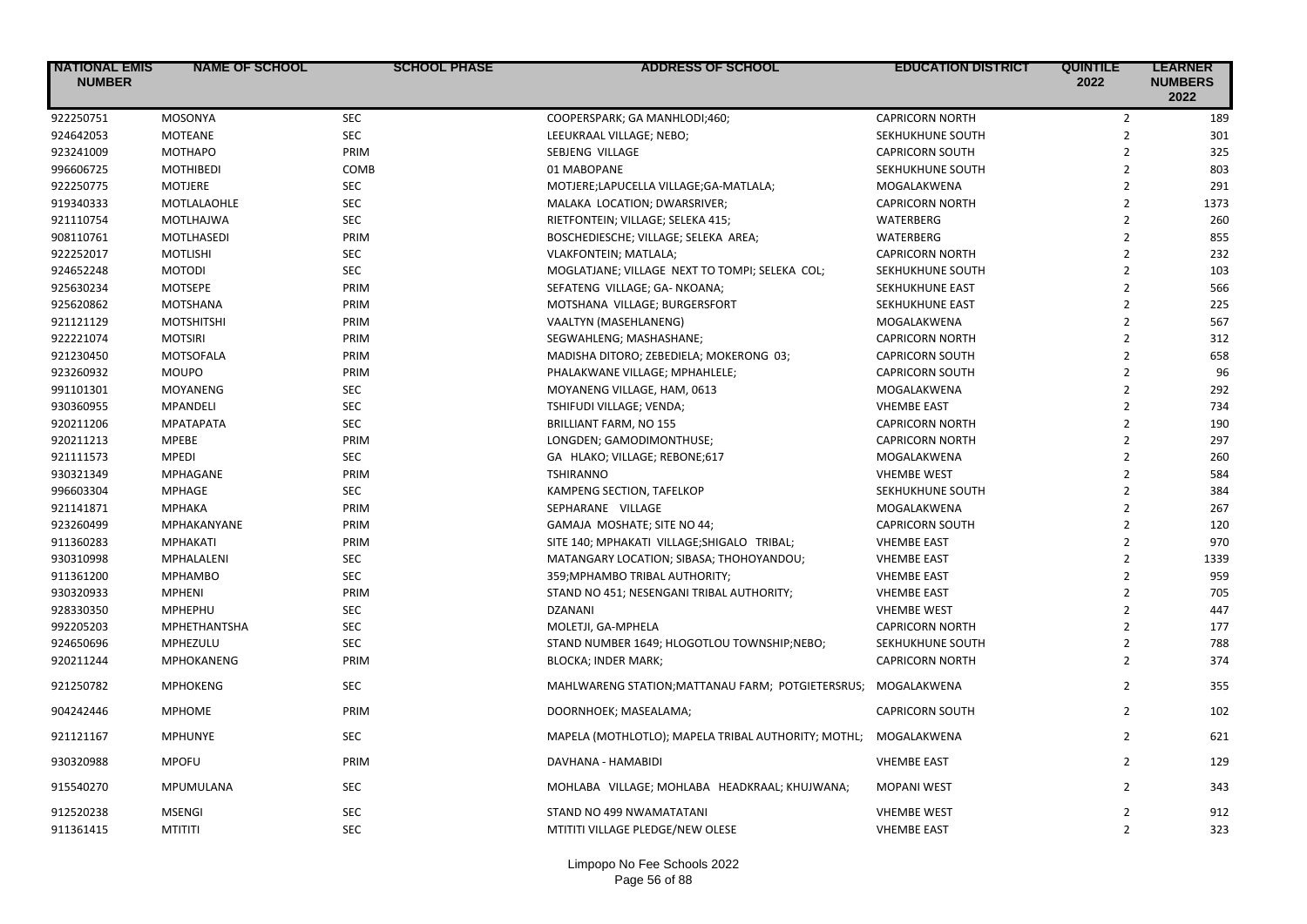| <b>INATIONAL EMIS</b><br><b>NUMBER</b> | <b>NAME OF SCHOOL</b> | <b>SCHOOL PHASE</b> | <b>ADDRESS OF SCHOOL</b>                                       | <b>EDUCATION DISTRICT</b> | <b>QUINTILE</b><br>2022 | <b>LEARNER</b><br><b>NUMBERS</b><br>2022 |
|----------------------------------------|-----------------------|---------------------|----------------------------------------------------------------|---------------------------|-------------------------|------------------------------------------|
| 929310684                              | MUBALANGANYI          | <b>SEC</b>          | MANGAYA VILLAGE; THENGWE;                                      | <b>VHEMBE EAST</b>        | $\overline{2}$          | 386                                      |
| 930361132                              | <b>MUBVUMONI</b>      | PRIM                | MUBVUMONI VILLAGE; TSHAULU;                                    | <b>VHEMBE EAST</b>        | $\overline{2}$          | 159                                      |
| 911360689                              | <b>MUDABULA</b>       | PRIM                | MUDABUALA SCHOOL; SHIHOSANA VILLAGE; MALAMULELE<br>WEST;       | <b>VHEMBE EAST</b>        | $\overline{2}$          | 445                                      |
| 931340166                              | MUDIKHOMU             | PRIM                | LAMBANI VILLAGE; PO MULIMA;                                    | <b>VHEMBE WEST</b>        | $\overline{2}$          | 268                                      |
| 928331674                              | <b>MUDIMELI</b>       | <b>SEC</b>          | <b>MUDIMELI</b>                                                | <b>VHEMBE WEST</b>        | $\overline{2}$          | 492                                      |
| 930321547                              | <b>MUDINANE</b>       | <b>SEC</b>          | <b>VHANGANI VILLAGE</b>                                        | <b>VHEMBE WEST</b>        | $\overline{2}$          | 540                                      |
| 930330107                              | MUDUNUNGU             | PRIM                | MUDUNUNGU                                                      | <b>VHEMBE WEST</b>        | $\overline{2}$          | 218                                      |
| 928331957                              | <b>MUDZINGA</b>       | PRIM                | <b>TSHITAVHA</b>                                               | <b>VHEMBE WEST</b>        | $\overline{2}$          | 526                                      |
| 931520702                              | <b>MUFEBA</b>         | PRIM                | BELLEVUE WEST; MUFEBA VILLAGE; MASHAMBA;                       | <b>VHEMBE WEST</b>        | $\overline{2}$          | 188                                      |
| 928331636                              | <b>MUFONGODI</b>      | PRIM                | HA-LISHIVHA                                                    | <b>VHEMBE WEST</b>        | $\overline{2}$          | 268                                      |
| 939311182                              | <b>MUFULWI</b>        | PRIM                | MUFULWI VILLAGE                                                | <b>VHEMBE EAST</b>        | $\overline{2}$          | 308                                      |
| 995502201                              | MUGEJWANI             | PRIM                | <b>MBOKOTA VILLAGE</b>                                         | <b>VHEMBE WEST</b>        | $\mathfrak{p}$          | 193                                      |
| 993304509                              | <b>MUGIDANE</b>       | PRIM                | STAND NUMBER 14 TSHIOZWI VILLAGE; SINTHUMULE;0921              | <b>VHEMBE WEST</b>        | $\overline{2}$          | 662                                      |
| 930321165                              | <b>MUGOIDWA</b>       | <b>SEC</b>          | TSHIMBUPFE TRIBAL; AUTHORITY; TSHIVHULANA VILLAGE;             | <b>VHEMBE EAST</b>        | $\overline{2}$          | 454                                      |
| 928331971                              | MUGORORWANE           | PRIM                | STAND NO. 347 MURALENI LOC. SINTHUMULE MAKHADO MUN VHEMBE WEST |                           | $\overline{2}$          | 442                                      |
| 930351296                              | MUHANELWA             | <b>SEC</b>          | TSHIKAMBE VILLAGE; MPHAPHULI TRIBAL AUTHORITY;                 | <b>VHEMBE EAST</b>        | $\overline{2}$          | 170                                      |
| 912520719                              | <b>MUHUNGUTI</b>      | PRIM                | RUNGULANI TRIBAL                                               | <b>VHEMBE WEST</b>        | $\overline{2}$          | 305                                      |
| 930321882                              | MUHUVHOYA             | PRIM                | MUHUVHOYA NILLAGE; SITE 1896;                                  | <b>VHEMBE WEST</b>        | $\overline{2}$          | 64                                       |
| 930310769                              | MUHUYU                | PRIM                | MUHUYU VILLAGE                                                 | <b>VHEMBE EAST</b>        | $\overline{2}$          | 172                                      |
| 930351500                              | MUHUYUWATHOMBA        | <b>SEC</b>          | TSHITEREKE VILLAGE; VHUFULU HATSHIVHASA;                       | <b>VHEMBE EAST</b>        | $\overline{2}$          | 652                                      |
| 931340159                              | MUILA                 | PRIM                | <b>GUMANI HA MUILA</b>                                         | <b>VHEMBE WEST</b>        | $\overline{2}$          | 571                                      |
| 929330176                              | <b>MUILADI</b>        | PRIM                | TSHIFUME; KHAKHU;                                              | <b>VHEMBE WEST</b>        | $\overline{2}$          | 102                                      |
| 931340142                              | <b>MUISE</b>          | PRIM                | MAMPHAGI VILLAGE; MULIMA;                                      | <b>VHEMBE WEST</b>        | $\overline{2}$          | 174                                      |
| 930310547                              | MUKOMAWABANI          | PRIM                | MUKOMAWABANI VILLAGE; MAKUYA TRIBAL;                           | <b>VHEMBE EAST</b>        | $\overline{2}$          | 58                                       |
| 929310202                              | MUKOVHABALE           | PRIM                | MUKOVHABALE; THENGWE; MUTALE;                                  | <b>VHEMBE EAST</b>        | $\overline{2}$          | 269                                      |
| 916410676                              | <b>MUKULA</b>         | <b>SEC</b>          | STAND NO 702; SHAWELA VILLAGE; NKOMO;                          | <b>MOPANI EAST</b>        | $\overline{2}$          | 656                                      |
| 930351302                              | <b>MUKULA</b>         | <b>SEC</b>          | MUKULA; TSHIVHASE TRIBAL; AUTHORITY;                           | <b>VHEMBE EAST</b>        | $\overline{2}$          | 244                                      |
| 930350804                              | MUKUMBANI             | PRIM                | MUKUMBANI VILLAGE;TSHIVHASE TRIBAL AUTHORITY;                  | <b>VHEMBE EAST</b>        | $\overline{2}$          | 232                                      |
| 929310127                              | <b>MUKUNUNDE</b>      | PRIM                | MUKUNDE VILLAGE; HAMUKUNDE;                                    | <b>VHEMBE EAST</b>        | $\overline{2}$          | 105                                      |
| 911360702                              | MULAMULA              | PRIM                | DUMELA VILLAGE                                                 | <b>VHEMBE EAST</b>        | $\overline{2}$          | 321                                      |
| 930351783                              | MULAMULI              | PRIM                | MULAMULI VILLAGE                                               | <b>VHEMBE EAST</b>        | $\overline{2}$          | 154                                      |
| 930320506                              | MULANGAPHUMA          | PRIM                | MAGUVHUNI LOCATION; TSHAKHUMA;                                 | <b>VHEMBE WEST</b>        | $\overline{2}$          | 184                                      |
| 928330855                              | <b>MULENGA</b>        | <b>SEC</b>          | HA MATSHA VILLAGE; NZHELELE; VENDA;                            | <b>VHEMBE WEST</b>        | $\overline{2}$          | 536                                      |
| 931341138                              | <b>MULIMA</b>         | <b>SEC</b>          | SIO LIKHADE VILLAGE; MULIMA;                                   | <b>VHEMBE WEST</b>        | $\overline{2}$          | 343                                      |
| 931520733                              | MULINDATHAVHA         | PRIM                | MAKULANA VILLAGE NEXT TO LISHAVANA SEC SCHOOL                  | <b>VHEMBE WEST</b>        | $\overline{2}$          | 198                                      |
| 993304303                              | <b>MULWELI</b>        | PRIM                | 01 - BLOCK D                                                   | <b>VHEMBE WEST</b>        | $\overline{2}$          | 925                                      |
| 928332219                              | <b>MUNAU</b>          | PRIM                | STAND 715; RAMAHANTSHA;938;                                    | <b>VHEMBE WEST</b>        | $\overline{2}$          | 762                                      |
| 928330565                              | MUNGOMANI             | PRIM                | <b>TSHISWENDA</b>                                              | <b>VHEMBE WEST</b>        | $\overline{2}$          | 895                                      |
| 930321387                              | <b>MUNWAI</b>         | PRIM                | HA-MASIA; TSHIPHUSENI; NEXT TO COMMUNITY HALL;                 | <b>VHEMBE WEST</b>        | $\overline{2}$          | 361                                      |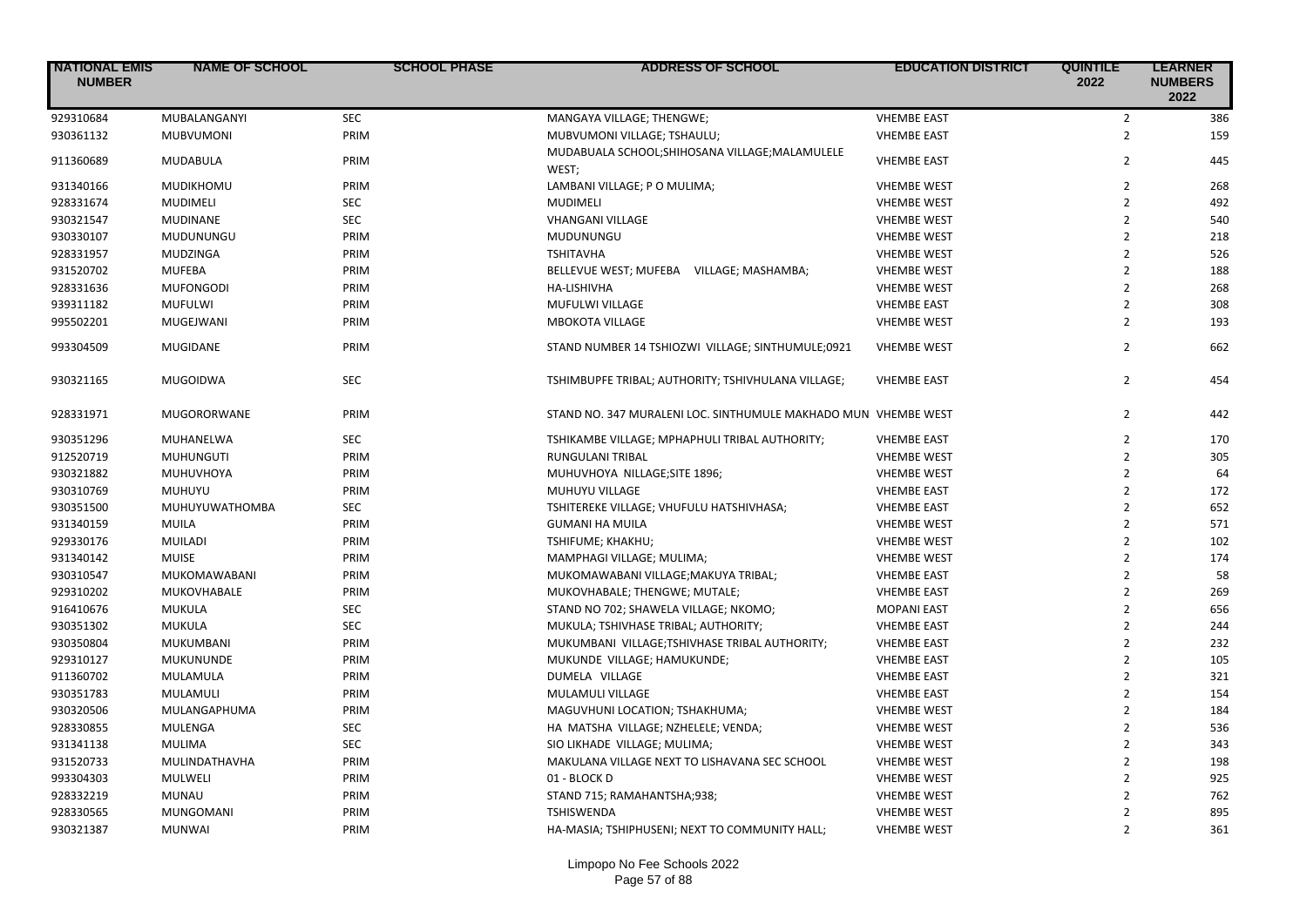| <b>NATIONAL EMIS</b><br><b>NUMBER</b> | <b>NAME OF SCHOOL</b> | <b>SCHOOL PHASE</b> | <b>ADDRESS OF SCHOOL</b>                         | <b>EDUCATION DISTRICT</b> | <b>QUINTILE</b><br>2022 | <b>LEARNER</b><br><b>NUMBERS</b><br>2022 |
|---------------------------------------|-----------------------|---------------------|--------------------------------------------------|---------------------------|-------------------------|------------------------------------------|
| 994401101                             | MUNYANGANI            | PRIM                | NWANKHUWANA VILLAGE                              | <b>MOPANI EAST</b>        | $\mathbf{2}$            | 108                                      |
| 930350811                             | <b>MURANGONI</b>      | PRIM                | MARANZHE;TSHIVHASE TRIBAL AUTHORITY;             | <b>VHEMBE EAST</b>        | $\overline{2}$          | 313                                      |
| 993305103                             | <b>MURATHO</b>        | PRIM                | THUKHUTHA VILLAGE, THOHOYANDOU                   | <b>VHEMBE EAST</b>        | $\overline{2}$          | 474                                      |
| 919341897                             | <b>MUROGOLO</b>       | PRIM                | HA MUILA; KWAAIDRAAI; TSHITALE;                  | <b>VHEMBE WEST</b>        | $\overline{2}$          | 155                                      |
| 912521576                             | MUSANDIWA             | PRIM                | TSHIVHANGANI VILLAGE; GA-MASHAMBA;               | <b>VHEMBE WEST</b>        | $\overline{2}$          | 109                                      |
| 928331803                             | <b>MUSEKWA</b>        | PRIM                | MUSEKWA LOCATION; STAND NO. D20; MPHEPHU TRIBAL; | <b>VHEMBE WEST</b>        | $\overline{2}$          | 243                                      |
| 928330442                             | MUSHAATHONI           | SEC                 | SENDEDZA LOCATION; TSHAVHALOVHENDZI; NZHELELE;   | <b>VHEMBE WEST</b>        | $\overline{2}$          | 398                                      |
| 915530891                             | <b>MUSHOTI</b>        | PRIM                | STAND NO. 242; RIFARA VILLAGE;                   | <b>MOPANI WEST</b>        | $\overline{2}$          | 386                                      |
| 929311199                             | MUSUNDA               | PRIM                | MUSUNDA VILLAGE                                  | <b>VHEMBE EAST</b>        | $\overline{2}$          | 81                                       |
| 911360726                             | <b>MUSWANE</b>        | PRIM                | MUSWANE VILLAGE; MALAMULELE;                     | <b>VHEMBE EAST</b>        | $\overline{2}$          | 446                                      |
| 929310035                             | <b>MUSWODI</b>        | PRIM                | Muswodi Tshisimani                               | <b>VHEMBE EAST</b>        | $\overline{2}$          | 453                                      |
| 930320599                             | MUTANGWA-MANUGU       | PRIM                | 1092;TSIANDA;                                    | <b>VHEMBE WEST</b>        | $\overline{2}$          | 268                                      |
| 930350200                             | <b>MUTAVHE</b>        | PRIM                | TSHIRUNZINI; MUKULA;                             | <b>VHEMBE EAST</b>        | $\overline{2}$          | 159                                      |
| 930310318                             | <b>MUTELE</b>         | PRIM                | MUTELE B LOCATION                                | <b>VHEMBE EAST</b>        | $\overline{2}$          | 143                                      |
| 930320117                             | <b>MUTENDE</b>        | PRIM                | POSAITO; TSHISAHULU;                             | <b>VHEMBE EAST</b>        | $\overline{2}$          | 347                                      |
| 930320285                             | <b>MUTHAMARO</b>      | <b>SEC</b>          | MANAMANI VILLAGE; THOHOYANDOU;                   | <b>VHEMBE EAST</b>        | $\overline{2}$          | 400                                      |
| 931331155                             | MUTHUHADINI           | PRIM                | MPHENI VILLAGE BLOCK A; ELIM HOSPITAL;960;       | <b>VHEMBE WEST</b>        | $\overline{2}$          | 1824                                     |
| 930361156                             | <b>MUTHULI</b>        | PRIM                | TSHIFUDI VILLAGE; P.O TSHIFUDI;                  | <b>VHEMBE EAST</b>        | $\overline{2}$          | 338                                      |
| 930320049                             | <b>MUTHUNDINNE</b>    | PRIM                | <b>MAPATE</b>                                    | <b>VHEMBE WEST</b>        | $\overline{2}$          | 203                                      |
| 930321158                             | MUTHURWANA            | <b>SEC</b>          | SUNDANI VILLAGE; HADAVHANA; VUWANI;              | <b>VHEMBE EAST</b>        | $\overline{2}$          | 171                                      |
| 928330572                             | <b>MUTITITI</b>       | PRIM                | MUTITITI VILLAGE; MATSA;                         | <b>VHEMBE WEST</b>        | $\overline{2}$          | 709                                      |
| 923260956                             | <b>MUTLE</b>          | PRIM                | SELETENG; GA_MPHAHLELE;                          | <b>CAPRICORN SOUTH</b>    | $\overline{2}$          | 489                                      |
| 912520740                             | <b>MUTSETWENI</b>     | <b>SEC</b>          | STAND NO.831; MUTSETWENI;                        | <b>VHEMBE WEST</b>        | $\overline{2}$          | 538                                      |
| 930350828                             | MUTSHALINGANA         | PRIM                | VONDWE; LWAVUNE VILLAGE;                         | <b>VHEMBE EAST</b>        | $\overline{2}$          | 197                                      |
| 929310757                             | MUTSHENZHENI          | PRIM                | MUTSHENZHENI; TSHIVHASE;                         | <b>VHEMBE EAST</b>        | $\overline{2}$          | 112                                      |
| 930361163                             | <b>MUTSHETSHE</b>     | PRIM                | <b>TSHAULU</b>                                   | <b>VHEMBE EAST</b>        | $\overline{2}$          | 563                                      |
| 930321905                             | <b>MUTSHIPISI</b>     | PRIM                | GELEBE; LWAMONDO ZWAVHAVHILI;                    | <b>VHEMBE WEST</b>        | $\overline{2}$          | 1001                                     |
| 929310974                             | <b>MUTSHUTSHU</b>     | <b>SEC</b>          | MUTSHENZHENI; TSHIVHASA;                         | <b>VHEMBE EAST</b>        | $\overline{2}$          | 312                                      |
| 928330206                             | MUTUWAFHETHU          | PRIM                | DOPENI VILLAGE                                   | <b>VHEMBE WEST</b>        | $\overline{2}$          | 749                                      |
| 928332011                             | <b>MUUNGADI</b>       | PRIM                | ZAMENKOMSTE TRUST FARM; STAND NO 222;            | <b>VHEMBE WEST</b>        | $\overline{2}$          | 291                                      |
| 930321899                             | MUUNGAMUNWE           | PRIM                | MUUNGAMUNWE VILLAGE; HAMUTSHA; SITE NO1323;      | <b>VHEMBE WEST</b>        | $\overline{2}$          | 1004                                     |
|                                       |                       | SEC                 |                                                  |                           | $\overline{2}$          | 342                                      |
| 930351234                             | MUVHAVHA              |                     | TSWINGA VILLAGE; MPHAHPULI;                      | <b>VHEMBE EAST</b>        | $\overline{2}$          |                                          |
| 930350378                             | MUVHI TSHIKOVHA       | PRIM                | <b>HA TSHIKOVHA</b>                              | <b>VHEMBE EAST</b>        |                         | 455                                      |
| 931520757                             | <b>MUVIMBI</b>        | PRIM                | MASAKONA TRIBAL; AUTHORITY;                      | <b>VHEMBE WEST</b>        | $\overline{2}$          | 368                                      |
| 931340111                             | <b>MUWAWENI</b>       | PRIM                | MUWAWENI VILLAGE                                 | <b>VHEMBE WEST</b>        | $\overline{2}$          | 280                                      |
| 930351726                             | <b>MVUDI</b>          | PRIM                | MULEDANE BLOCK J                                 | <b>VHEMBE EAST</b>        | $\overline{2}$          | 931                                      |
| 993301403                             | <b>MZAMANI THOMAS</b> | PRIM                | DUMELA VILLAGE 100 B Navelani Section            | <b>VHEMBE EAST</b>        | $\overline{2}$          | 152                                      |
| 916420437                             | MZILELA               | PRIM                | MZILELA VILLAGE; BLOCK 32; GIYANI;               | <b>MOPANI EAST</b>        | $\overline{2}$          | 207                                      |
| 921140908                             | NAKONKWETLOU          | <b>SEC</b>          | SITE NUMBER 171; WATERVAAL;                      | MOGALAKWENA               | $\overline{2}$          | 211                                      |
| 996606705                             | <b>NALA</b>           | <b>SEC</b>          | <b>MABOPANE</b>                                  | SEKHUKHUNE SOUTH          | $\overline{2}$          | 617                                      |
| 931341121                             | NAMADZAVHO            | <b>SEC</b>          | RAMARU VILLAGE; NTHABALALA; TSHITALE;            | <b>VHEMBE WEST</b>        | $\overline{2}$          | 147                                      |
| 930320889                             | <b>NANDONI</b>        | PRIM                | <b>VUWANI LOCATION</b>                           | <b>VHEMBE EAST</b>        | $\overline{2}$          | 451                                      |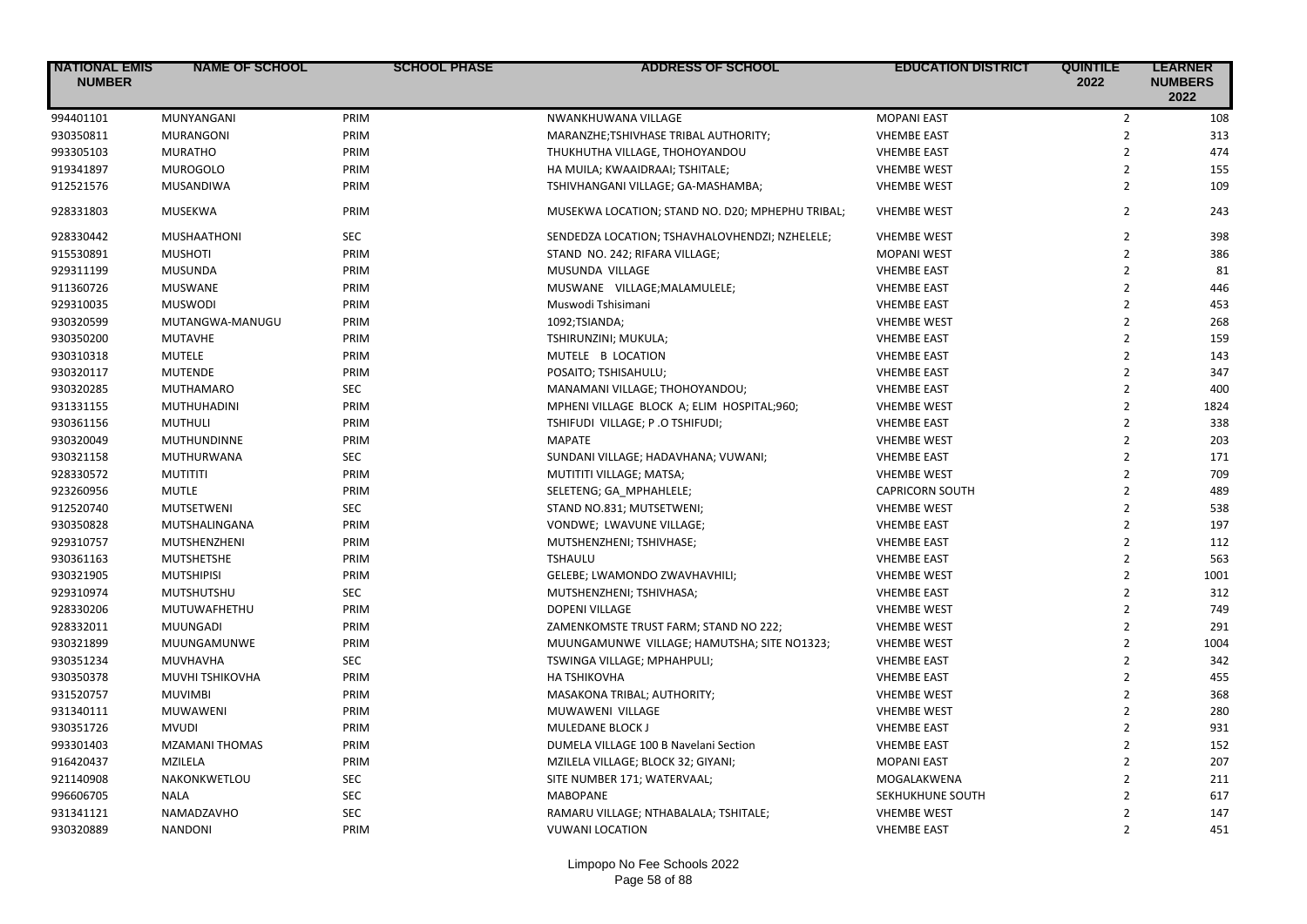| <b>NATIONAL EMIS</b><br><b>NUMBER</b> | <b>NAME OF SCHOOL</b>  | <b>SCHOOL PHASE</b> | <b>ADDRESS OF SCHOOL</b>                        | <b>EDUCATION DISTRICT</b> | <b>QUINTILE</b><br>2022 | <b>LEARNER</b><br><b>NUMBERS</b><br>2022 |
|---------------------------------------|------------------------|---------------------|-------------------------------------------------|---------------------------|-------------------------|------------------------------------------|
| 920211282                             | <b>NANEDI</b>          | PRIM                | WEST PHALIA FARM; GA BROEKMANE;                 | <b>CAPRICORN NORTH</b>    | $\overline{2}$          | 282                                      |
| 928330589                             | <b>NANGA</b>           | PRIM                | MAULUMA VILLAGE; VENDA;                         | <b>VHEMBE WEST</b>        | $\overline{2}$          | 140                                      |
| 924651484                             | <b>NAPE A NGWATO</b>   | <b>SEC</b>          | STAND NO 3; MOOI HOEK; TSIMANYANE VILLAGE;      | SEKHUKHUNE SOUTH          | $\overline{2}$          | 402                                      |
| 926541985                             | <b>NAPSCOM</b>         | <b>SEC</b>          | TICKYLINE VILLAGE; NEXT TO LENYENYE;            | <b>MOPANI WEST</b>        | $\overline{2}$          | 719                                      |
| 922221142                             | <b>NARE</b>            | <b>SEC</b>          | STAND NO 465 GA-SEMENYA; MOLETJIE;              | <b>CAPRICORN NORTH</b>    | $\overline{2}$          | 1097                                     |
| 922250799                             | NAREMOHLALERWA         | PRIM                | 412; LUCYSOWN FARM; MATLALA TRIBAL;             | <b>CAPRICORN NORTH</b>    | $\overline{2}$          | 403                                      |
| 922251754                             | NCHELELENG             | <b>SEC</b>          | ELBERFIELD HWIBI; GAMATLALAATHABA;              | <b>CAPRICORN NORTH</b>    | $\overline{2}$          | 132                                      |
| 930320230                             | <b>NDAEDZO</b>         | <b>SEC</b>          | STAND NO 385; DWERANI VILLAGE; LWAMONDO;        | <b>VHEMBE EAST</b>        | $\overline{2}$          | 615                                      |
| 930320919                             | <b>NDAENI</b>          | PRIM                | DAVHANA; TSHIRULULUNI; VUWANI;                  | <b>VHEMBE EAST</b>        | $\overline{2}$          | 22                                       |
| 931520245                             | <b>NDALAMO</b>         | SEC                 | MUFEBA VILLAGE; MASHAMBA;                       | <b>VHEMBE WEST</b>        | $\overline{2}$          | 79                                       |
| 929310837                             | <b>NDIDIVHANI</b>      | PRIM                | MATANGARI TSHIAWELO; TSHIVHASE TRIBAL;          | <b>VHEMBE EAST</b>        | $\overline{2}$          | 246                                      |
| 930350842                             | NDIKANDAFHI            | PRIM                | TSHITEREKE VILLAGE;549;                         | <b>VHEMBE EAST</b>        | $\overline{2}$          | 206                                      |
| 912520771                             | NDLHAVHEYA             | PRIM                | MUTSETWENI BASANI; SITE NO 833;                 | <b>VHEMBE WEST</b>        | $\overline{2}$          | 588                                      |
| 921141888                             | NELLY                  | PRIM                | SITE NO. 1003815978; NELLY VILLAGE;             | MOGALAKWENA               | $\overline{2}$          | 172                                      |
| 926541648                             | <b>NELSON RAMODIKE</b> | <b>SEC</b>          | STAND NO.423; LENYENYE;                         | <b>MOPANI WEST</b>        | $\overline{2}$          | 396                                      |
| 922250805                             | NGAKANA                | <b>SEC</b>          | SESHEGO; GA - MATLALA; MADIETANE;317            | <b>CAPRICORN NORTH</b>    | $\overline{2}$          | 286                                      |
| 929311206                             | NGALAVHANI             | PRIM                | NGALAVHANI                                      | <b>VHEMBE EAST</b>        | $\overline{2}$          | 125                                      |
| 911361255                             | NGHEZIMANI             | <b>SEC</b>          | NGHEZIMANI VILLAGE; SHIKUNDU;                   | <b>VHEMBE EAST</b>        | $\overline{2}$          | 270                                      |
| 911360023                             | NGHOMUNGHOMU           | PRIM                | NGHOMUNGHOMU VILLAGE                            | <b>VHEMBE EAST</b>        | $\overline{2}$          | 367                                      |
| 923260970                             | <b>NGOATOTLOU</b>      | <b>SEC</b>          | NGOATOTLOU SECONDARY; GA CHUENCE; SEPANAPUDI;   | <b>CAPRICORN SOUTH</b>    | $\overline{2}$          | 180                                      |
| 930350859                             | <b>NGUDZA</b>          | PRIM                | NGUDZA VILLAGE                                  | <b>VHEMBE EAST</b>        | $\overline{2}$          | 206                                      |
| 911361828                             | <b>NGULA</b>           | <b>SEC</b>          | MANGHENA; HLENGANI; PHAWENI;                    | <b>VHEMBE EAST</b>        | $\overline{2}$          | 177                                      |
| 922221166                             | <b>NGWAKO</b>          | PRIM                | STAND 505 MOLETJIE; GA-LEGODI;                  | <b>CAPRICORN NORTH</b>    | $\overline{2}$          | 223                                      |
| 920212476                             | NGWAKWANA              | <b>SEC</b>          | SIMSON VILLAGE; GAKIBI;                         | <b>CAPRICORN NORTH</b>    | $\overline{2}$          | 259                                      |
| 921230498                             | NGWANA MOKWENA KEKANA  | PRIM                | MAKWENG VILLAGE; ZEBEDIELA;332;                 | <b>CAPRICORN SOUTH</b>    | $\overline{2}$          | 300                                      |
| 921230504                             | NGWANABAHLALERWA       | <b>SEC</b>          | MATOME VILLAGE; ZEBEDIELA;                      | <b>CAPRICORN SOUTH</b>    | $\overline{2}$          | 258                                      |
| 923060994                             | <b>NGWANAMAGO</b>      | PRIM                | MOTHIBA NGWANAMAGO GA-MAGA JASKRAAL             | <b>CAPRICORN SOUTH</b>    | $\overline{2}$          | 526                                      |
| 923241115                             | NGWANASEALA            | <b>SEC</b>          | SEKGWENG VILLAGE                                | <b>CAPRICORN SOUTH</b>    | $\overline{2}$          | 217                                      |
| 924642299                             | NGWANASENANA           | PRIM                | MOTSELEOPE DISANYANE; GOEDGEDAGT A; NORTH OF;   | SEKHUKHUNE SOUTH          | $\overline{2}$          | 78                                       |
| 996606711                             | NGWATO-A-MPHELA        | <b>SEC</b>          | 400 Uitspanning                                 | SEKHUKHUNE SOUTH          | $\overline{2}$          | 289                                      |
| 930351128                             | <b>NGWENANI</b>        | PRIM                | NGWENANI THEMELI; P/BAG 2178; SIBASA;970        | <b>VHEMBE EAST</b>        | $\overline{2}$          | 237                                      |
| 916410805                             | NHLUVUKO               | <b>SEC</b>          | SHIMANGE SETTLEMENT                             | <b>MOPANI EAST</b>        | $\overline{2}$          | 472                                      |
| 911360740                             | NHOMBELANI             | PRIM                | NHOMBELANI VILLAGE; MULAMULA TRIBAL; AUTHORITY; | <b>VHEMBE EAST</b>        | $\overline{2}$          | 257                                      |
| 929310363                             | <b>NIANI</b>           | <b>SEC</b>          | MANENZHE                                        | <b>VHEMBE EAST</b>        | $\overline{2}$          | 471                                      |
| 996606704                             | NJINGA SINDANE         | PRIM                | 134 TAMBO VILLAGE                               | SEKHUKHUNE SOUTH          | $\overline{2}$          | 1117                                     |
| 996606617                             | NKADIMENG              | PRIM                | Dennilton                                       | SEKHUKHUNE SOUTH          | $\overline{2}$          | 616                                      |
| 921121204                             | NKAKABIDI              | <b>SEC</b>          | SEKGAKGAPENG VILLAGE; STAND NO.1723;            | MOGALAKWENA               | $\overline{2}$          | 976                                      |
| 911360146                             | NKANDZIYI              | PRIM                | <b>BEVHULA VILLAGE</b>                          | <b>VHEMBE EAST</b>        | $\overline{2}$          | 423                                      |
| 911360863                             | <b>NKATINI</b>         | <b>SEC</b>          | SHIGALO TRIBAL; AUTHORITY;                      | <b>VHEMBE EAST</b>        | $\overline{2}$          | 274                                      |
| 919340258                             | <b>NKEI</b>            | PRIM                | <b>ITIELENE VILLAGE</b>                         | <b>MOPANI EAST</b>        | $\overline{2}$          | 365                                      |
| 921141895                             | NKEKETHLALWA           | COMB                | EERST EGELUK; DIPHICHI VILLAGE; KGOPENG;117     | MOGALAKWENA               | $\overline{2}$          | 293                                      |
| 921142461                             | NKGAKGAUTHA            | PRIM                | MALOKONGKOP; BAKENBERG;                         | MOGALAKWENA               | $\overline{2}$          | 129                                      |
| 922250720                             | <b>NKGELE</b>          | PRIM                | LAMOLASLAAGTEFARM; GA - PIET; MOLETSI LOCAL;    | <b>CAPRICORN NORTH</b>    | $\overline{2}$          | 234                                      |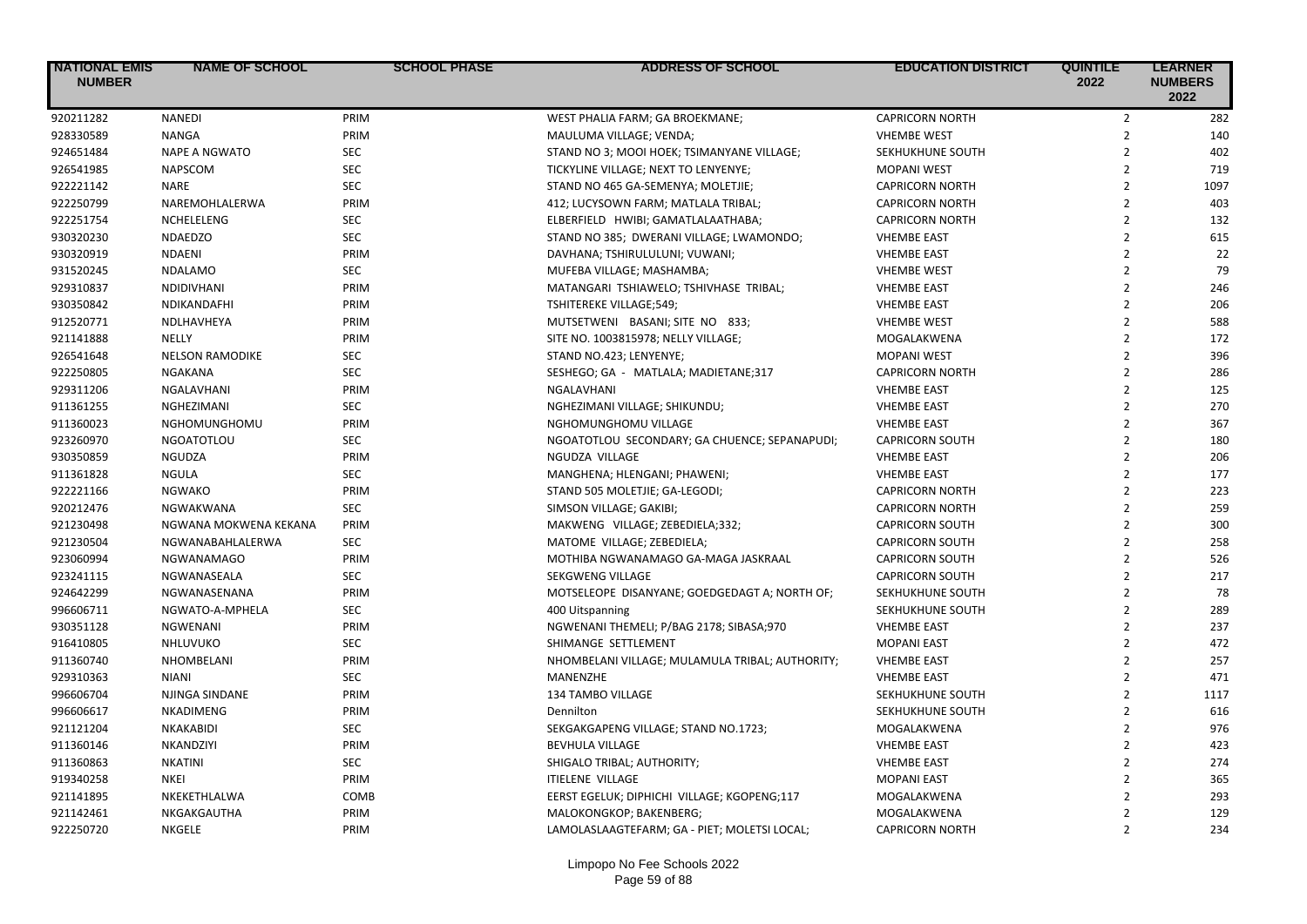| <b>NATIONAL EMIS</b><br><b>NUMBER</b> | <b>NAME OF SCHOOL</b>    | <b>SCHOOL PHASE</b> | <b>ADDRESS OF SCHOOL</b>                                        | <b>EDUCATION DISTRICT</b> | <b>QUINTILE</b><br>2022 | <b>LEARNER</b><br><b>NUMBERS</b><br>2022 |
|---------------------------------------|--------------------------|---------------------|-----------------------------------------------------------------|---------------------------|-------------------------|------------------------------------------|
| 922251761                             | <b>NKGOPOLENG BAKONE</b> | <b>SEC</b>          | CHLOE TRUST FARM; MATLALA DISTRICT;252;                         | <b>CAPRICORN NORTH</b>    | $\mathbf 2$             | 812                                      |
| 921140953                             | <b>NKGORU</b>            | <b>SEC</b>          | BASTERSDAD VILLAGE; MOKAMOLE;                                   | MOGALAKWENA               | $\overline{2}$          | 336                                      |
| 911360290                             | NKHAVI                   | PRIM                | STAND NO 684; ZONE 1MHINGA TRIBAL AUTHORITY;                    | <b>VHEMBE EAST</b>        | $\overline{2}$          | 255                                      |
| 922250669                             | NKHUMISHE MMUSHI         | PRIM                | 363 KGOMOSCHOOL; GA MATLALA;                                    | <b>CAPRICORN NORTH</b>    | $\overline{2}$          | 250                                      |
| 921140960                             | NKIDIKITLANA             | PRIM                | GANKIDIKITLANA; POTGIETERSRUS;                                  | MOGALAKWENA               | $\overline{2}$          | 293                                      |
| 922211299                             | <b>NKOANA</b>            | PRIM                | NKOANA SCHOOL; SITE NO 421; MOLETJE;                            | <b>CAPRICORN NORTH</b>    | $\overline{2}$          | 270                                      |
| 928330374                             | <b>NKONENI</b>           | <b>SEC</b>          | TSHIENDEULU; DZANANI;                                           | <b>VHEMBE WEST</b>        | $\overline{2}$          | 126                                      |
| 921140977                             | NKONTLHA                 | PRIM                | 148 KABEANE VILLAGE; BAKENBERG;                                 | MOGALAKWENA               | $\overline{2}$          | 199                                      |
| 923241122                             | <b>NKOSHILO</b>          | <b>SEC</b>          | KOMANENG VILLAGE; GA- MAMABOLO;                                 | <b>CAPRICORN SOUTH</b>    | $\overline{2}$          | 923                                      |
| 921110839                             | NKU                      | PRIM                | MMALETSWAI 75                                                   | WATERBERG                 | $\overline{2}$          | 511                                      |
| 921140984                             | <b>NKUBE</b>             | <b>SEC</b>          | LEYDEN VILLAGE; POTGIETERSRUS;1615204;                          | MOGALAKWENA               | $\overline{2}$          | 235                                      |
| 912520818                             | NKUZANA                  | PRIM                | STAND NO 100 NKUZANA; HOOGNOED;                                 | <b>VHEMBE WEST</b>        | $\overline{2}$          | 551                                      |
| 930320759                             | NNDAMULELENI             | <b>SEC</b>          | HAMUTSHA VILLAGE                                                | <b>VHEMBE WEST</b>        | $\overline{2}$          | 724                                      |
| 930320629                             | <b>NNDWAMMBI</b>         | PRIM                | DZANANWA VILLAGE; TSHAKHUMA TRIBAL AUTHORI;                     | <b>VHEMBE WEST</b>        | $\overline{2}$          | 232                                      |
| 930330343                             | <b>NNDWELENI</b>         | <b>SEC</b>          | Thononda Village, Thohoyandou, 0933                             | <b>VHEMBE WEST</b>        | $\overline{2}$          | 257                                      |
| 922250850                             | <b>NONG MODIKWA</b>      | PRIM                | 01 ELBERFIELD; BAKONE TRIBAL; AUTHORITY;                        | <b>CAPRICORN NORTH</b>    | $\overline{2}$          | 323                                      |
| 921121198                             | <b>NTATA</b>             | <b>SEC</b>          | Stand No.1291 Ga-Madiba                                         | MOGALAKWENA               | $\overline{2}$          | 464                                      |
| 924642343                             | <b>NTETELENG</b>         | PRIM                | MANOTOLWANENG VILLAGE; NEAR GAREAGOPOLA;<br>PHOKOANE;           | SEKHUKHUNE SOUTH          | $\overline{2}$          | 149                                      |
| 930360986                             | NTEVHEDZENI              | <b>SEC</b>          | DUVHULEDZA VILLAGE                                              | <b>VHEMBE EAST</b>        | $\overline{2}$          | 53                                       |
| 931340104                             | NTHABALALA               | PRIM                | MATHULI B; NTHABALALA;                                          | <b>VHEMBE WEST</b>        | $\overline{2}$          | 143                                      |
| 996602406                             | <b>NTHAME</b>            | PRIM                | <b>SETASENG SECTION</b>                                         | SEKHUKHUNE EAST           | $\overline{2}$          | 1269                                     |
| 921142010                             | <b>NTHUBA</b>            | <b>SEC</b>          | 306 BAVARIA VILLAGE; GA MATHAPO;                                | MOGALAKWENA               | $\overline{2}$          | 484                                      |
| 923241139                             | NTJI MOTHAPO             | PRIM                | GA-MAGOOA                                                       | <b>CAPRICORN SOUTH</b>    | $\overline{2}$          | 1200                                     |
| 911361446                             | NTLHAVENI                | <b>SEC</b>          | NTLAVENI BLOCK C/MAKHUBELA                                      | <b>VHEMBE EAST</b>        | $\overline{2}$          | 299                                      |
| 920211312                             | NTLHODUMELA              | PRIM                | <b>KONIGKRANTS</b>                                              | <b>CAPRICORN NORTH</b>    | $\overline{2}$          | 847                                      |
| 930360993                             | <b>NTODENI</b>           | <b>SEC</b>          | GABA VILLAGE; VENDA;                                            | <b>VHEMBE EAST</b>        | $\overline{2}$          | 790                                      |
| 996606609                             | <b>NTOTA</b>             | <b>INT</b>          | <b>128 FIVE MORGAN</b>                                          | SEKHUKHUNE SOUTH          | $\overline{2}$          | 131                                      |
| 930361088                             | NTSEDZENI                | <b>SEC</b>          | TSHAULU VILLAGE; MADZHAMU;                                      | <b>VHEMBE EAST</b>        | $\overline{2}$          | 224                                      |
| 996606832                             | <b>NTSHIBA</b>           | <b>SEC</b>          | Street 06 Stand no 475                                          | SEKHUKHUNE SOUTH          | $\overline{2}$          | 382                                      |
| 912520832                             | <b>NTSHUXI</b>           | COMB                | STAND NO 198 NTSHUXI VILLAGE, KHOMANANI                         | <b>VHEMBE WEST</b>        | $\overline{2}$          | 213                                      |
| 930350361                             | NTSUMBEDZENI             | PRIM                | HAMAKHUVHA; TSHILIVHO MPHAPHULI; TRIBAL AUTHORITY;              | <b>VHEMBE EAST</b>        | $\overline{2}$          | 356                                      |
| 912520849                             | <b>NWA MHANDZI</b>       | PRIM                | STAND NO 336 NWA MHANZI VILLAGE BUNGENI                         | <b>VHEMBE WEST</b>        | $\overline{2}$          | 228                                      |
| 994401401                             | N'WAMANKENA              | PRIM                | N'WAMANKENA VILLAGE                                             | <b>MOPANI EAST</b>        | $\overline{2}$          | 424                                      |
| 993304207                             | NWAMBEDI                 | PRIM                | <b>TSHITUNI TSHAFHASI</b>                                       | <b>VHEMBE WEST</b>        | $\overline{2}$          | 131                                      |
| 929311212                             | NWANEDI                  | PRIM                | <b>GUMELA VILLAGE</b>                                           | <b>VHEMBE EAST</b>        | $\overline{2}$          | 103                                      |
| 916321868                             | <b>NWARIDI</b>           | <b>SEC</b>          | MASHAU TRIBAL AUTHORITY; BODWE;                                 | <b>VHEMBE WEST</b>        | $\overline{2}$          | 417                                      |
| 930350651                             | NWELI                    | PRIM                | MALAVUME; THOHOYANDOU; MVUDI;                                   | <b>VHEMBE EAST</b>        | $\overline{2}$          | 223                                      |
| 911360078                             | NXANGUYINTSHWA           | PRIM                | NTLAVENI BLOCK C/MAKHUBELA STAND NO:190                         | <b>VHEMBE EAST</b>        | $\overline{2}$          | 434                                      |
| 929310721                             | NYADZANI                 | <b>SEC</b>          | MULEDZHI; THENGWE; MUTALE;                                      | <b>VHEMBE EAST</b>        | $\overline{2}$          | 243                                      |
| 930350194                             | NYAHANELANI              | PRIM                | MUKULA VILLAGE KHAVHAMBE;TSHIVHASE TRIBAL AUTHORIT; VHEMBE EAST |                           | $\overline{2}$          | 431                                      |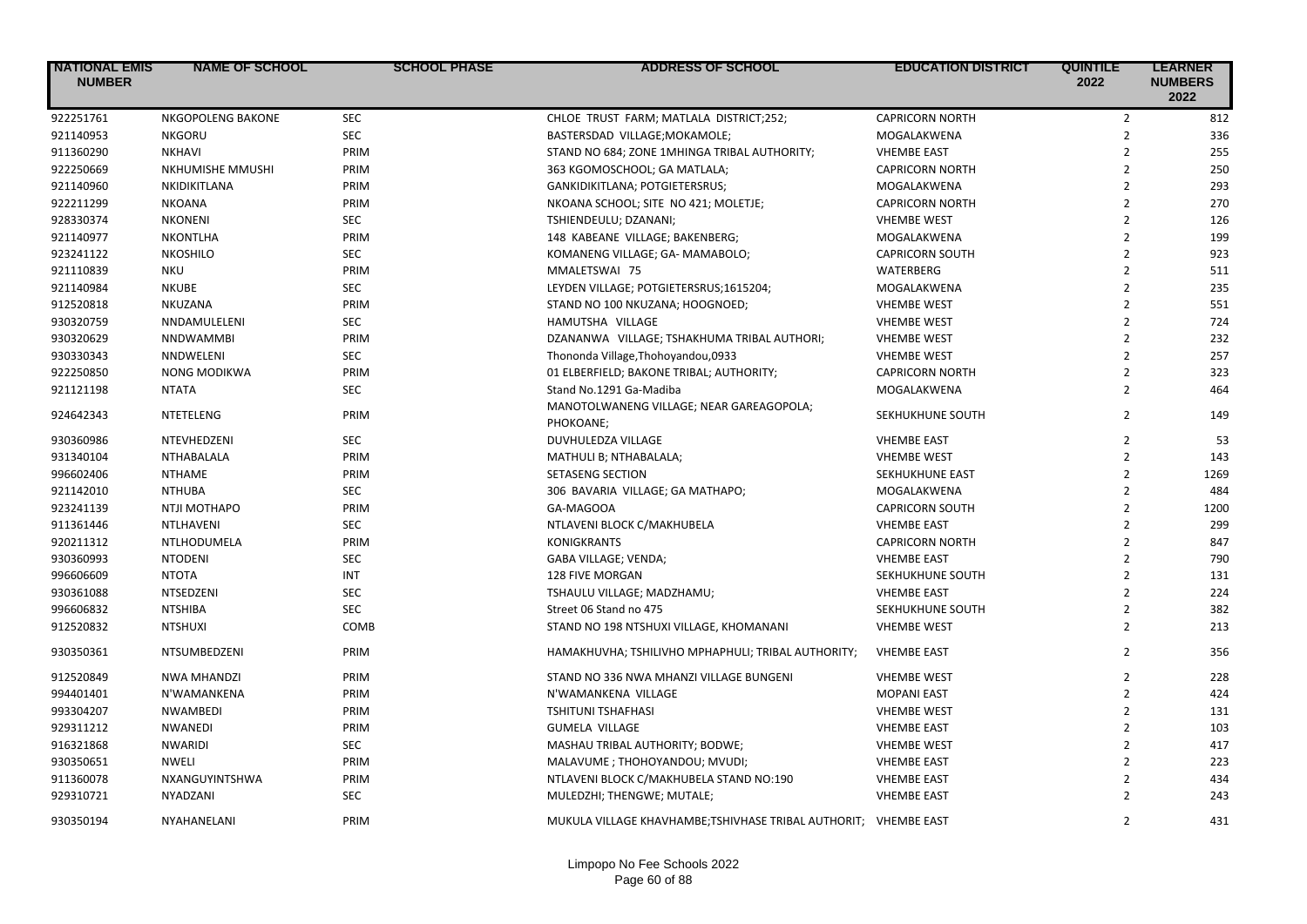| <b>NATIONAL EMIS</b><br><b>NUMBER</b> | <b>NAME OF SCHOOL</b>  | <b>SCHOOL PHASE</b> | <b>ADDRESS OF SCHOOL</b>                                        | <b>EDUCATION DISTRICT</b> | <b>QUINTILE</b><br>2022 | <b>LEARNER</b><br><b>NUMBERS</b><br>2022 |
|---------------------------------------|------------------------|---------------------|-----------------------------------------------------------------|---------------------------|-------------------------|------------------------------------------|
| 996606706                             | NYAKHOROANA            | COMB                | KIRKVORSCHFONTEIN A                                             | SEKHUKHUNE SOUTH          | $\mathbf 2$             | 260                                      |
| 925631572                             | <b>NYAKU</b>           | <b>SEC</b>          | ROSTOCK VILLAGE; MAHLABANG;                                     | SEKHUKHUNE EAST           | $\overline{2}$          | 226                                      |
| 930361170                             | NYAMULIWANI            | PRIM                | TSHAULU; DZWABONI;                                              | <b>VHEMBE EAST</b>        | $\overline{2}$          | 374                                      |
| 915530976                             | <b>NYANTSHIRI</b>      | PRIM                | NTSAKO VILLAGE                                                  | <b>MOPANI WEST</b>        | $\overline{2}$          | 741                                      |
| 928331049                             | NYATEMA                | PRIM                | MURUNWA LOCATION; VHULAUDZI 0926;                               | <b>VHEMBE WEST</b>        | $\overline{2}$          | 622                                      |
| 911360061                             | <b>NYAVANI</b>         | PRIM                | NYAVANI VILLAGE                                                 | <b>VHEMBE EAST</b>        | $\overline{2}$          | 425                                      |
| 916420529                             | <b>NYUMBANI</b>        | <b>SEC</b>          | NDHAMBI VILLAGE; DZUMERI;                                       | <b>MOPANI EAST</b>        | $\overline{2}$          | 596                                      |
| 930321042                             | NZWELULE               | PRIM                | MANAVHELA                                                       | <b>VHEMBE EAST</b>        | $\overline{2}$          | 316                                      |
| 921110846                             | <b>OLIFANTSDRIFT</b>   | PRIM                | <b>OLIFANTSDRIFT VILLAGE</b>                                    | <b>WATERBERG</b>          | $\overline{2}$          | 549                                      |
| 905321592                             | ONGEDACHT              | <b>SEC</b>          | 003 KURULENI K52; WEST OF VUWANI TOWN BETWEEN HAMA; VHEMBE WEST |                           | $\overline{2}$          | 214                                      |
| 996603303                             | <b>ONISMUS MOGAFE</b>  | PRIM                | <b>TAFELKOP STADIUM VIEW</b>                                    | SEKHUKHUNE SOUTH          | $\overline{2}$          | 465                                      |
| 996606701                             | OR TAMBO COMPREHENSIVE | <b>SEC</b>          | 506 Tambo Square                                                | SEKHUKHUNE SOUTH          | $\overline{2}$          | 634                                      |
| 921142058                             | <b>PALEDI</b>          | <b>SEC</b>          | VERSTOETLING VILLAGE; STELLOOP;REBONE;                          | MOGALAKWENA               | $\overline{2}$          | 278                                      |
| 996606703                             | PALEDI                 | PRIM                | BEHIND PHILADELPHIA HOSPITAL                                    | SEKHUKHUNE SOUTH          | $\overline{2}$          | 78                                       |
| 923261034                             | <b>PATOGA</b>          | PRIM                | SELETENG GA- MALEKA; NEXT TO LAFATA FOOD PAVILION;              | <b>CAPRICORN SOUTH</b>    | $\overline{2}$          | 289                                      |
| 928330923                             | PATRICK RAMAANO        | <b>SEC</b>          | RAMAVHOYA VILLAGE                                               | <b>VHEMBE WEST</b>        | $\overline{2}$          | 2228                                     |
| 922250874                             | PELABELA               | PRIM                | MOLETSI GAMASHAMAITE; VISKURL;822;                              | <b>CAPRICORN NORTH</b>    | $\overline{2}$          | 298                                      |
| 912520887                             | PEMBUNUKA              | PRIM                | MAKHASA VILLAGE 303;                                            | <b>VHEMBE WEST</b>        | $\overline{2}$          | 240                                      |
| 925620947                             | PENGE                  | PRIM                | STAND NO 1; ZONE I; PENGE VILLAGE                               | SEKHUKHUNE EAST           | $\overline{2}$          | 448                                      |
| 928331230                             | PETAMUKANDA            | PRIM                | MADOMBIDZHA NO 2; HA- SINTHUMULE;                               | <b>VHEMBE WEST</b>        | $\overline{2}$          | 1248                                     |
| 920211343                             | PETER HERMANS          | PRIM                | KONINGKRANTZ 135                                                | <b>CAPRICORN NORTH</b>    | $\overline{2}$          | 566                                      |
| 924642398                             | PETLOANE               | PRIM                | NEBO; PHOKOANE; MAKOSHALA;                                      | SEKHUKHUNE SOUTH          | $\overline{2}$          | 462                                      |
| 930350866                             | PFANO                  | PRIM                | NGWENANI HAMAPHOLI                                              | <b>VHEMBE EAST</b>        | $\overline{2}$          | 337                                      |
| 928330015                             | PFUMBADA               | PRIM                | <b>MAMUHOHI</b>                                                 | <b>VHEMBE WEST</b>        | $\overline{2}$          | 169                                      |
| 912520900                             | PFUMELANI              | PRIM                | OLIFANTSHOEK;1402;                                              | <b>VHEMBE WEST</b>        | $\overline{2}$          | 455                                      |
| 920211350                             | PHAGAMANG              | <b>SEC</b>          | OVERDYK FARM, NO.82, GA MOLELE                                  | <b>CAPRICORN NORTH</b>    | $\overline{2}$          | 550                                      |
| 921141901                             | PHAHLAPHAHLA           | <b>SEC</b>          | NKIDIKITLANA VILLAGE; BOX 1554; NKIDIKITLANA;                   | MOGALAKWENA               | $\overline{2}$          | 136                                      |
| 920211367                             | PHALA                  | <b>SEC</b>          | WESTPHALIA; GA- BROEKMAN;                                       | <b>CAPRICORN NORTH</b>    | $\overline{2}$          | 526                                      |
| 991102203                             | PHALADINGOE            | <b>SEC</b>          | MASHAHLENG, MAPELA, 0610                                        | MOGALAKWENA               | $\overline{2}$          | 475                                      |
| 921230542                             | PHALALONG              | PRIM                | <b>NATOME VILLAGE</b>                                           | <b>CAPRICORN SOUTH</b>    | $\overline{2}$          | 214                                      |
| 922222510                             | PHALATLOU              | <b>SEC</b>          | DAMPLAAS MAUPYE; GA-SELEPE; PIETERSBURG;                        | <b>CAPRICORN NORTH</b>    | $\overline{2}$          | 114                                      |
| 915530266                             | PHANGASASA             | <b>SEC</b>          | GABAZA VILLAGE; COBLENTZ;                                       | <b>MOPANI WEST</b>        | $\overline{2}$          | 335                                      |
| 928332110                             | PHARANI                | PRIM                | MIDORONI LOCATION; KUTAMA TRIBAL AUTHORITY;                     | <b>VHEMBE WEST</b>        | $\overline{2}$          | 659                                      |
| 924642428                             | PHATAMETSANE           | <b>SEC</b>          | PHOKOANE VILLAGE; P.O. STOFFBERG; NEBO;                         | SEKHUKHUNE SOUTH          | $\overline{2}$          | 376                                      |
| 911360047                             | PHATIMA                | PRIM                | MTITITI VILLAGE PLEDGE STAND NO:246                             | <b>VHEMBE EAST</b>        | $\overline{2}$          | 560                                      |
| 923261058                             | PHAUWE                 | <b>SEC</b>          | MALEMATI; GA-MPHAHLELE;                                         | <b>CAPRICORN SOUTH</b>    | $\overline{2}$          | 98                                       |
| 922250898                             | PHEHLE                 | PRIM                | MAPHULO VILLAGE; GA-MATLALA A THABA;1012;                       | <b>CAPRICORN NORTH</b>    | $\overline{2}$          | 156                                      |
| 930321486                             | PHINIMINI              | PRIM                | MASHAU; MISEVHEYAMBWENDA A;                                     | <b>VHEMBE WEST</b>        | $\overline{2}$          | 500                                      |
| 930351135                             | PHIPHIDI               | PRIM                | PHIPHIDI                                                        | <b>VHEMBE EAST</b>        | $\overline{2}$          | 161                                      |
| 930330336                             | PHIRIPHIRI             | <b>SEC</b>          | <b>FONDWE VILLAGE</b>                                           | <b>VHEMBE WEST</b>        | $\mathfrak{p}$          | 746                                      |
| 921230559                             | PHISHOANA              | PRIM                | <b>GARAKGOATHA VILLAGE</b>                                      | <b>CAPRICORN SOUTH</b>    | $\overline{2}$          | 1153                                     |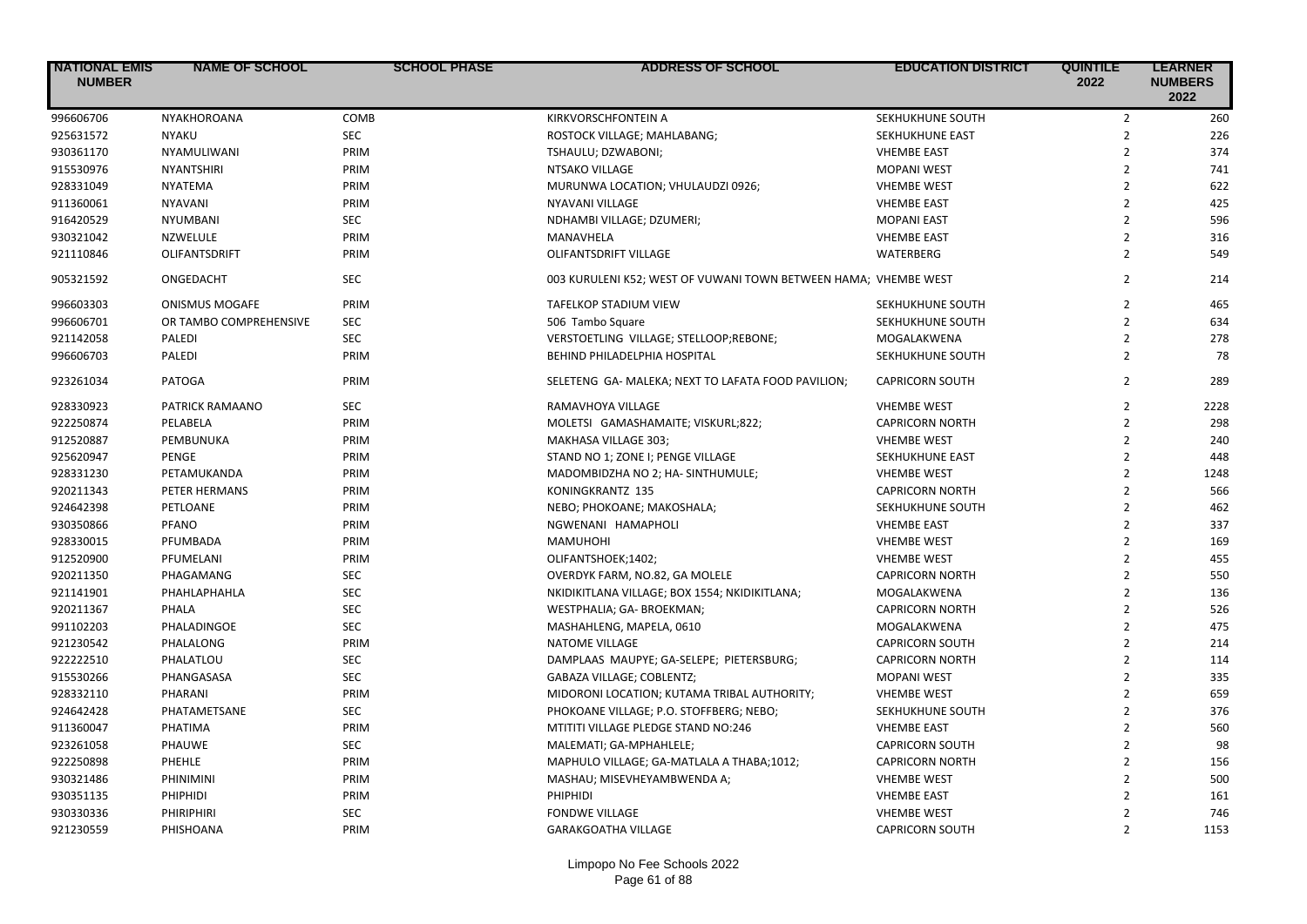| <b>NATIONAL EMIS</b><br><b>NUMBER</b> | <b>NAME OF SCHOOL</b>          | <b>SCHOOL PHASE</b> | ADDRESS OF SCHOOL                             | <b>EDUCATION DISTRICT</b> | <b>QUINTILE</b><br>2022 | <b>LEARNER</b><br><b>NUMBERS</b><br>2022 |
|---------------------------------------|--------------------------------|---------------------|-----------------------------------------------|---------------------------|-------------------------|------------------------------------------|
| 922250904                             | PHOFFU                         | PRIM                | PHOFFU VILLAG; GAMATLALA;                     | <b>CAPRICORN NORTH</b>    | $\overline{2}$          | 355                                      |
| 929311397                             | PHOPHI                         | <b>SEC</b>          | <b>GUYUNI VILLAGE</b>                         | <b>VHEMBE EAST</b>        | $\overline{2}$          | 252                                      |
| 911361453                             | PHOTANI                        | SEC                 | MULAMULA VILLAGE; MALAMULELE;                 | <b>VHEMBE EAST</b>        | $\overline{2}$          | 438                                      |
| 924642503                             | PHOTOHLOGOANA                  | PRIM                | STAND NO 496; LEEUKRAAL VILLAGE; NEBO;        | SEKHUKHUNE SOUTH          | $\overline{2}$          | 567                                      |
| 923241160                             | PHUNYAKO                       | <b>SEC</b>          | DIHLOPHANENG; GA MOLEPO;                      | <b>CAPRICORN SOUTH</b>    | $\overline{2}$          | 476                                      |
| 920212445                             | PHUTI-1                        | PRIM                | LISSA B VILLAGE; GA-MOKGEHLE;                 | <b>CAPRICORN NORTH</b>    | $\overline{2}$          | 72                                       |
| 923241177                             | PHUTI-2                        | PRIM                | MOSATE GA - MOTHAPO; MOTHAPO LOCAL G;         | <b>CAPRICORN SOUTH</b>    | $\overline{2}$          | 364                                      |
| 922221302                             | PHUTI MAKIBELO                 | PRIM                | STAND 353 MAKIBELO VILLAGE                    | <b>CAPRICORN NORTH</b>    | $\overline{2}$          | 941                                      |
| 922250928                             | PHUTI SEOPA                    | <b>SEC</b>          | SITE NO. 378; DIBENG VILLAGE; GA MATLALA;     | <b>CAPRICORN NORTH</b>    | $\overline{2}$          | 83                                       |
| 910131294                             | PIENAARSRIVIER                 | PRIM                | OLD RUST DE WINTER ROAD NO.4; PIENAARSRIVIER; | WATERBERG                 | $\overline{2}$          | 1065                                     |
| 921230566                             | PIET N. APHANE                 | <b>SEC</b>          | MAGATLE VILLAGE; ZEBEDIELA;                   | <b>CAPRICORN SOUTH</b>    | $\overline{2}$          | 468                                      |
| 929311311                             | PILE                           | PRIM                | PILE VILLAGE; P O BOX 1148; MUTALE;           | <b>VHEMBE EAST</b>        | $\overline{2}$          | 330                                      |
| 921142119                             | PIRWANA                        | <b>SEC</b>          | 226 TREVES; SODOMA VILLAGE;                   | MOGALAKWENA               | $\overline{2}$          | 129                                      |
| 922250935                             | PITSI A MASHILO                | PRIM                | MOLETSI; GA MABILOANE; PIETERSBURG;           | <b>CAPRICORN NORTH</b>    | $\overline{2}$          | 299                                      |
| 921121297                             | <b>PODILE</b>                  | PRIM                | GA MOLEKANA; VAALKOP;                         | MOGALAKWENA               | $\overline{2}$          | 891                                      |
| 920211398                             | <b>POKANONG</b>                | PRIM                | BURGERREGT VILL.NO 30; BOCHUM;                | <b>CAPRICORN NORTH</b>    | $\overline{2}$          | 287                                      |
| 915541112                             | <b>PONANI</b>                  | PRIM                | <b>MOHLABA CROSS</b>                          | <b>MOPANI WEST</b>        | $\overline{2}$          | 907                                      |
| 925630265                             | POTLAKE                        | <b>SEC</b>          | GA NKOANA; SEFATENG VILLAGE; ATOK AREA;       | SEKHUKHUNE EAST           | $\overline{2}$          | 368                                      |
| 921110877                             | POULOS MOSIMA                  | PRIM                | WAGENERSVLEI                                  | WATERBERG                 | $\overline{2}$          | 150                                      |
| 915530273                             | PROFESSOR MUHLAVA<br>SHILUVANA | SEC                 | BONN VILLAGE; BANKUNA TRIBAL; AUTHORITY;      | <b>MOPANI WEST</b>        | $\overline{2}$          | 470                                      |
| 922251822                             | PROSPECT                       | PRIM                | PROSPECT VILLAGE; GA - LEPADIMA;              | <b>CAPRICORN NORTH</b>    | $\overline{2}$          | 156                                      |
| 921142706                             | PT MATLALA                     | <b>SEC</b>          | BLINKWATER VILLAGE; SITE NO.299;              | MOGALAKWENA               | $\overline{2}$          | 226                                      |
| 922250942                             | <b>PUDUTJE</b>                 | PRIM                | GA MANAMELA; GA MATLALA A THABA; PIETERSBURG; | <b>CAPRICORN NORTH</b>    | $\overline{2}$          | 311                                      |
| 922250959                             | PULA SEOPA                     | PRIM                | 376 PHETOLE VILLAGE; GA MATLALA;              | <b>CAPRICORN NORTH</b>    | $\overline{2}$          | 309                                      |
| 919340913                             | PULEDI                         | PRIM                | STAND NO L 491; DIPATENG VILLAGE; BOTLOKWA;   | <b>CAPRICORN NORTH</b>    | $\overline{2}$          | 803                                      |
| 924650382                             | <b>QHUBANI MAHLOGOTLOU</b>     | PRIM                | STAND NO 1648; MONSTERLUS; MPUDULLE;          | SEKHUKHUNE SOUTH          | $\overline{2}$          | 916                                      |
| 928330671                             | RABALI                         | PRIM                | RABALI VILLAGE; NZHELELE; MPHEPHU TRIBAL;     | <b>VHEMBE WEST</b>        | $\overline{2}$          | 891                                      |
| 921142027                             | RABASOTHO                      | PRIM                | MMOTONG VILLAGE; 231669 BAKENBERG;            | MOGALAKWENA               | $\overline{2}$          | 314                                      |
| 908111535                             | <b>RABODITSE</b>               | <b>SEC</b>          | 118ENTERPRISE                                 | WATERBERG                 | $\overline{2}$          | 99                                       |
| 922250966                             | RACHEBOLE                      | PRIM                | MAHOAI VILLAGE; GA MATLALA A THABA;           | <b>CAPRICORN NORTH</b>    | $\overline{2}$          | 405                                      |
| 921110891                             | RADIBAKI                       | PRIM                | KAULETSI VILLAGE; SELEKA;                     | WATERBERG                 | $\overline{2}$          | 859                                      |
| 922211411                             | RADIBOLOTJE                    | PRIM                | LISSA VILLAGE                                 | <b>CAPRICORN NORTH</b>    | $\overline{2}$          | 159                                      |
| 923261119                             | RADIKGOMO                      | <b>SEC</b>          | GA MOTHIBA; NGWANAMAGO;                       | <b>CAPRICORN SOUTH</b>    | $\overline{2}$          | 261                                      |
| 921111436                             | RADINONG                       | <b>SEC</b>          | KAULETSI VILLAGE; SELEKA;                     | WATERBERG                 | $\overline{2}$          | 433                                      |
| 992202402                             | <b>RADIPITSI</b>               | <b>SEC</b>          | <b>STAND NO 10162</b>                         | <b>CAPRICORN NORTH</b>    | $\overline{2}$          | 70                                       |
| 930321578                             | <b>RADZAMBO</b>                | <b>SEC</b>          | MASIA TRIBAL AUTHORITY; MATSILA VILLAGE;      | <b>VHEMBE WEST</b>        | $\overline{2}$          | 137                                      |
| 928330725                             | RADZILANI                      | PRIM                | TSHEDZA VILLAGE; VHULAUDZI; DZANANI;          | <b>VHEMBE WEST</b>        | $\overline{2}$          | 263                                      |
| 921230573                             | RAKGOATHA                      | PRIM                | RAKGOATHA VILLAGE; ZEBEDIELA;                 | <b>CAPRICORN SOUTH</b>    | $\overline{2}$          | 336                                      |
| 923241207                             | <b>RAKOPI</b>                  | PRIM                | MAMABOLO LOCATION; SPITZKOP VILLAGE; DRIEKOP; | <b>CAPRICORN SOUTH</b>    | $\overline{2}$          | 232                                      |
| 906110907                             | RALEHUMANE                     | PRIM                | UITSPAN VILLAGE; P.O MARKEN; MARKEN;605       | MOGALAKWENA               | $\overline{2}$          | 388                                      |
| 904211442                             | RALEKWALANA                    | <b>SEC</b>          | PURASPAN VILLAGE; BOCHUM;                     | <b>CAPRICORN NORTH</b>    | $\overline{2}$          | 872                                      |
| 921142355                             | RALELEDU                       | <b>SEC</b>          |                                               |                           | $\overline{2}$          | 385                                      |
|                                       |                                |                     | UITZICHT VILLAGE; SITE NO 240; UITZICHT;      | MOGALAKWENA               |                         |                                          |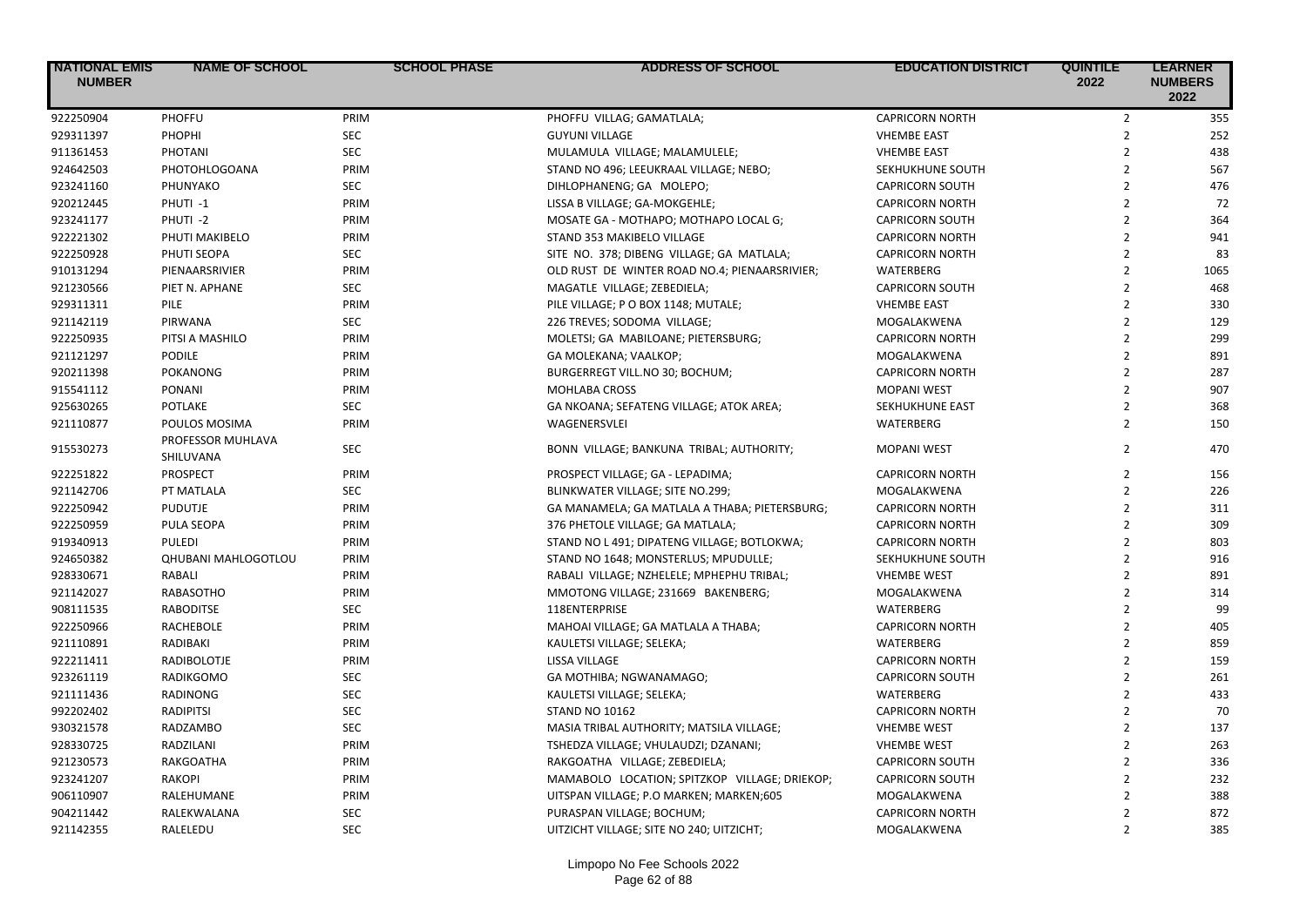| <b>NATIONAL EMIS</b><br><b>NUMBER</b> | <b>NAME OF SCHOOL</b>   | <b>SCHOOL PHASE</b> | <b>ADDRESS OF SCHOOL</b>                                                | <b>EDUCATION DISTRICT</b> | <b>QUINTILE</b><br>2022 | <b>LEARNER</b><br><b>NUMBERS</b><br>2022 |
|---------------------------------------|-------------------------|---------------------|-------------------------------------------------------------------------|---------------------------|-------------------------|------------------------------------------|
| 922222626                             | <b>RALEMA</b>           | PRIM                | 05 GA-RAMPHELE; MOLETJIE;                                               | <b>CAPRICORN NORTH</b>    | $\overline{2}$          | 823                                      |
| 928330718                             | RALIPHASWA              | PRIM                | RALIPHASWA                                                              | <b>VHEMBE WEST</b>        | $\mathbf 2$             | 731                                      |
| 930351449                             | <b>RALSON TSHINANNE</b> | <b>SEC</b>          | NGOVHELA VILLAGE                                                        | <b>VHEMBE EAST</b>        | $\overline{2}$          | 506                                      |
| 931520276                             | RALUOMBE                | <b>SEC</b>          | MASHAMBA VLLAGE; TSHITALE DISTRICT;                                     | <b>VHEMBE WEST</b>        | $\overline{2}$          | 152                                      |
| 930320414                             | RALUTHAGA               | PRIM                | MAVHULANI VILLAGE; TSHAKHUMA;                                           | <b>VHEMBE WEST</b>        | $\overline{2}$          | 304                                      |
| 930351319                             | RALUVHIMBA              | <b>SEC</b>          | MAKONDE VILLAGE; TSHIVASE TRIBAL AUTHORITY;                             | <b>VHEMBE EAST</b>        | $\overline{2}$          | 212                                      |
| 920211459                             | RAMAAHLO                | PRIM                | GROOTPAN VILLAGE; GAKIBI; BOCHUM;                                       | <b>CAPRICORN NORTH</b>    | $\overline{2}$          | 459                                      |
| 921230580                             | RAMABELE                | <b>SEC</b>          | MOGOTO VILLAGE; ZEBEDIELA;                                              | <b>CAPRICORN SOUTH</b>    | $\overline{2}$          | 245                                      |
| 928331681                             | RAMABULANA              | <b>SEC</b>          | HALISHIVHA                                                              | <b>VHEMBE WEST</b>        | $\overline{2}$          | 282                                      |
| 923241221                             | RAMAKANYANE             | <b>SEC</b>          | Ga-Mojapelo, Mankweng Area                                              | <b>CAPRICORN SOUTH</b>    | $\overline{2}$          | 277                                      |
| 921230597                             | <b>RAMAKGOTHO</b>       | PRIM                | MOLETLANE; GA-MOGOTLANE;                                                | <b>CAPRICORN SOUTH</b>    | $\overline{2}$          | 798                                      |
| 906111771                             | <b>RAMAKWAPENG</b>      | PRIM                | <b>62 KOKSTAD</b>                                                       | WATERBERG                 | $\overline{2}$          | 136                                      |
| 922250973                             | RAMALAPA                | PRIM                | STAND NO.1; RAMALAPA VILLAGE; GA- MATLALA A THA;                        | <b>CAPRICORN NORTH</b>    | $\overline{2}$          | 126                                      |
| 931322018                             | RAMALIGELA              | PRIM                | HA-DAVHANA                                                              | <b>VHEMBE EAST</b>        | $\overline{2}$          | 101                                      |
| 918510880                             | RAMAOLWANE              | <b>SEC</b>          | FEMANE VILLAGE; P.O. MODJADJI;837;                                      | <b>MOPANI EAST</b>        | $\overline{2}$          | 189                                      |
| 930330367                             | RAMASHIA                | <b>SEC</b>          | MUDUNUNGU VILLAGE                                                       | <b>VHEMBE WEST</b>        | $\overline{2}$          | 313                                      |
| 921250980                             | RAMASHILO               | PRIM                | BREEDA FARM; REBONE;                                                    | MOGALAKWENA               | $\overline{2}$          | 181                                      |
| 920211473                             | RAMATEMA                | <b>SEC</b>          | WUPERTOE; GA-RAMMUTLA;                                                  | <b>CAPRICORN NORTH</b>    | $\overline{2}$          | 229                                      |
| 930321554                             | RAMAUBA                 | <b>SEC</b>          | TSHIPHUSENI VILLAGE; MASIA; VUWANI DIST;                                | <b>VHEMBE WEST</b>        | $\overline{2}$          | 209                                      |
| 929311588                             | RAMBUDA                 | <b>SEC</b>          | RAMBUDA LOCAL AUTHORITYL                                                | <b>VHEMBE EAST</b>        | $\overline{2}$          | 342                                      |
| 921140987                             | RAMELA                  | PRIM                | TENNERIFFE; GA-MATLALA;192;                                             | MOGALAKWENA               | $\overline{2}$          | 405                                      |
| 922250997                             | RAMETLOANA              | PRIM                | MABASOTHO VILLAGE; LONSDALE;                                            | <b>CAPRICORN NORTH</b>    | $\mathbf 2$             | 307                                      |
| 920211480                             | RAMMUTLA                | PRIM                | WUPPERTOE; GA-RAMMUTLA;                                                 | <b>CAPRICORN NORTH</b>    | $\overline{2}$          | 211                                      |
| 926540393                             | <b>RAMOBA</b>           | <b>SEC</b>          | SITE NO. 1125; MOSORONI VILLAGE; GA MOGOBOYA;                           | <b>MOPANI WEST</b>        | $\overline{2}$          | 523                                      |
| 921121327                             | RAMOGABUDI              | <b>SEC</b>          | MAROTENG VILLAGE; SITE NUMBER 541;                                      | MOGALAKWENA               | $\overline{2}$          | 951                                      |
| 922221357                             | RAMOGOBE                | PRIM                | GA RAMONGWANA NO.1; FIRST VILLAGE R.4; DENDRON ROA;<br>STAND NUMBER 420 | <b>CAPRICORN NORTH</b>    | $\overline{2}$          | 565                                      |
| 996606718                             | RAMOGOSETSI MAGANA      | <b>SEC</b>          | <b>ELANDSDOORN B</b>                                                    | SEKHUKHUNE SOUTH          | $\overline{2}$          | 446                                      |
| 921110921                             | RAMOJAPUDI              | PRIM                | SHONGOANE NO2                                                           | WATERBERG                 | $\overline{2}$          | 695                                      |
| 921141109                             | RAMOKGAKGELE            | PRIM                | 177 HERMANSDAL; P.O SUSWE; SUSWE;                                       | MOGALAKWENA               | $\overline{2}$          | 177                                      |
| 921141116                             | RAMOLLWANE              | <b>SEC</b>          | ELDORADO FARM; MAMATLAKALA; MOKAMOLE;                                   | MOGALAKWENA               | $\overline{2}$          | 245                                      |
| 921230610                             | RAMOLOKOANE             | PRIM                | MOGOTO VILLAGE; NEW STANDS; VORINGPUNT;                                 | <b>CAPRICORN SOUTH</b>    | $\overline{2}$          | 798                                      |
| 922221364                             | RAMONGWANA              | PRIM                | GA RAMONGWANA NO. 2 STAND NO. 248; MAKGODU;<br><b>MOLETJIE</b>          | <b>CAPRICORN NORTH</b>    | $\overline{2}$          | 926                                      |
| 923241238                             | <b>RAMOSHOBOHLE</b>     | <b>SEC</b>          | MAKEKETELA VILLAGE; GA MAMABOLO;                                        | <b>CAPRICORN SOUTH</b>    | $\overline{2}$          | 664                                      |
| 919340692                             | RAMOTLHALE              | PRIM                | GA-RAMOKGOPA; THOKA VILLAGE;                                            | <b>CAPRICORN NORTH</b>    | $\overline{2}$          | 590                                      |
| 921142287                             | RAMOTLHATSWANE          | PRIM                | KROMKLOOF VILLAGE;111;                                                  | MOGALAKWENA               | $\overline{2}$          | 294                                      |
| 920211510                             | <b>RAMOTSHABI</b>       | <b>SEC</b>          | <b>GEMARK VILLAGE, BOCHUM</b>                                           | <b>CAPRICORN NORTH</b>    | $\overline{2}$          | 143                                      |
| 923241252                             | RAMPHERI                | PRIM                | RAMPHERI VILLAGE; GA-MOLEPO;                                            | <b>CAPRICORN SOUTH</b>    | $\overline{2}$          | 323                                      |
| 919340340                             | RAMPO                   | <b>SEC</b>          | BOTLOKWA HA MACHAKA; P.O DWARSRIVER;812;                                | <b>CAPRICORN NORTH</b>    | $\overline{2}$          | 313                                      |
| 922251006                             | RAMPURU                 | PRIM                | MOLETSI; BACHUS; GA RAMPURU;                                            | <b>CAPRICORN NORTH</b>    | $\overline{2}$          | 370                                      |
| 930350187                             | RAMUSHASHA              | PRIM                | MUKULA THONDONI; TSHIVHASE;                                             | <b>VHEMBE EAST</b>        | $\overline{2}$          | 443                                      |
| 921141154                             | RANTJIE                 | PRIM                | KLIPFONTEIN; 02B;                                                       | MOGALAKWENA               | $\overline{2}$          | 347                                      |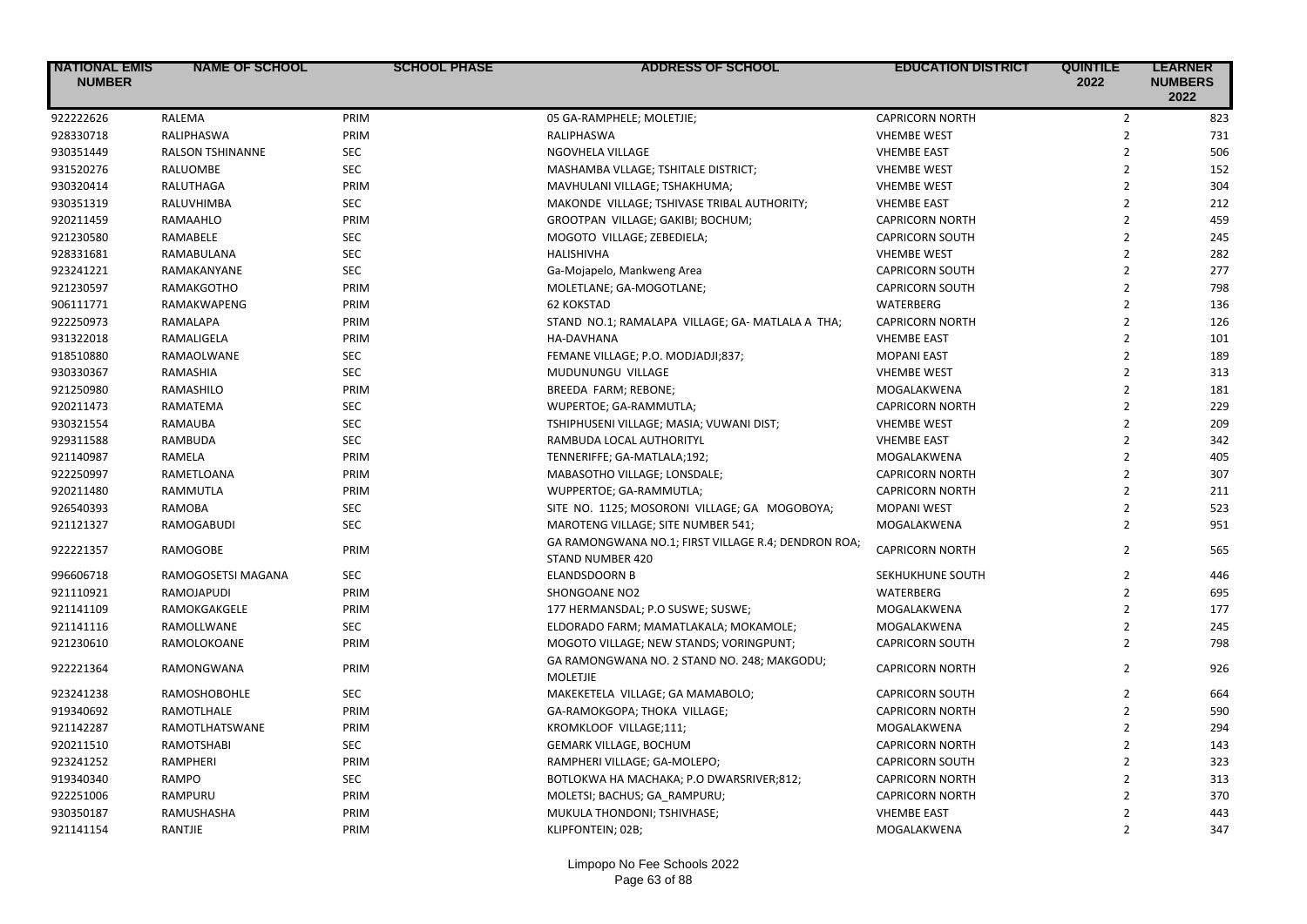| <b>NATIONAL EMIS</b><br><b>NUMBER</b> | <b>NAME OF SCHOOL</b> | <b>SCHOOL PHASE</b> | <b>ADDRESS OF SCHOOL</b>                          | <b>EDUCATION DISTRICT</b> | <b>QUINTILE</b><br>2022 | <b>LEARNER</b><br><b>NUMBERS</b><br>2022 |
|---------------------------------------|-----------------------|---------------------|---------------------------------------------------|---------------------------|-------------------------|------------------------------------------|
| 920211565                             | RAPHOTOLOLO           | PRIM                | ARRIE; GA-KIBI;                                   | <b>CAPRICORN NORTH</b>    | $\overline{2}$          | 93                                       |
| 922251013                             | RAPITSI               | PRIM                | RAPITSI VILLAGE; MOLETJIE; SESHEGO;               | <b>CAPRICORN NORTH</b>    | $\overline{2}$          | 376                                      |
| 920211572                             | <b>RAPOHO</b>         | PRIM                | STAND 843; MOHODI; WURTHSDORP;                    | <b>CAPRICORN NORTH</b>    | $\overline{2}$          | 1144                                     |
| 992201301                             | RASELAELO             | PRIM                | SCHELLENBERG FARM; BOCHUM;                        | <b>CAPRICORN NORTH</b>    | $\overline{2}$          | 74                                       |
| 919341152                             | RASEMA                | SEC                 | RAMATJOWE VILLAGE; BOTLOKWA; GA-MACHAKA;          | <b>CAPRICORN NORTH</b>    | $\overline{2}$          | 402                                      |
| 926541150                             | RASEMANA              | PRIM                | MOKOMOTJI;500;                                    | <b>MOPANI WEST</b>        | $\overline{2}$          | 287                                      |
| 921111443                             | RASERITE              | <b>SEC</b>          | WYK III; SELEKA TRIBAL; AUTHORITY;                | WATERBERG                 | $\overline{2}$          | 434                                      |
| 993303202                             | RASILA                | <b>SEC</b>          | MUUMONI VILLAGE                                   | <b>VHEMBE WEST</b>        | $\overline{2}$          | 386                                      |
| 930321004                             | RASIVHETSHELE         | PRIM                | HAMANGILASI VILLAGE; NEXT TO TSHIKULWE RESTURANT; | <b>VHEMBE WEST</b>        | $\overline{2}$          | 856                                      |
| 996606819                             | <b>RATHOKE</b>        | PRIM                | STAND NO. 43 SECTION E                            | SEKHUKHUNE SOUTH          | $\overline{2}$          | 597                                      |
| 919340647                             | RATHOMA               | PRIM                | GA RAMOKGOPA; VUKA VILLAGE; SITE NO 95;           | <b>CAPRICORN NORTH</b>    | $\overline{2}$          | 340                                      |
| 921142270                             | RATINKE               | PRIM                | WISCONSIN VILLAGE; POTGIETERSRUS;                 | MOGALAKWENA               | $\overline{2}$          | 155                                      |
| 929310424                             | RATSHIBVUMO           | SEC                 | <b>MUSWODI</b>                                    | <b>VHEMBE EAST</b>        | $\overline{2}$          | 769                                      |
| 930321783                             | RATSHIEDANA           | PRIM                | RATSHIEDANA                                       | <b>VHEMBE EAST</b>        | $\overline{2}$          | 244                                      |
| 930321134                             | RATSHIKWEKWETE        | <b>SEC</b>          | TSHITUNGULWANE                                    | <b>VHEMBE EAST</b>        | $\overline{2}$          | 388                                      |
| 929311403                             | RATSHILUMELA          | <b>SEC</b>          | TSHIXWADZA VILLAGE; RAMMBUDA TRIBAL; AUTHORITY;   | <b>VHEMBE EAST</b>        | $\overline{2}$          | 198                                      |
| 929310387                             | RATSHISASE            | <b>SEC</b>          | <b>MATSHENA VILLAGE</b>                           | <b>VHEMBE EAST</b>        | $\overline{2}$          | 1213                                     |
| 930351142                             | RATSHITANGA           | PRIM                | NGULUMBI VILLAGE; SIBASA; VENDA;                  | <b>VHEMBE EAST</b>        | $\overline{2}$          | 688                                      |
| 928331452                             | RAVHUHALI             | <b>SEC</b>          | MATSHAVHASE; DZANANI TRIBAL AUTHORITY;            | <b>VHEMBE WEST</b>        | $\overline{2}$          | 268                                      |
| 929310899                             | RAVHURA               | PRIM                | <b>MAKONDE SHADANI</b>                            | <b>VHEMBE EAST</b>        | $\overline{2}$          | 131                                      |
| 921141161                             | RAWESHI               | PRIM                | MAMATLAKALA VILLAGE; MOKAMOLE; SIDE NO 230;       | MOGALAKWENA               | $\overline{2}$          | 429                                      |
| 906111696                             | REABILWE              | PRIM                | REABILWE;258 GUMED;REBONE TOWNSHIP;               | MOGALAKWENA               | $\overline{2}$          | 981                                      |
| 996606613                             | <b>REBONE</b>         | PRIM                | moteti                                            | SEKHUKHUNE SOUTH          | $\overline{2}$          | 601                                      |
| 996603301                             | REFILWE               | <b>SEC</b>          | <b>MOTETEMA</b>                                   | SEKHUKHUNE SOUTH          | $\overline{2}$          | 1288                                     |
| 996606820                             | <b>REFILWE</b>        | <b>SEC</b>          | keerom village                                    | SEKHUKHUNE SOUTH          | $\overline{2}$          | 173                                      |
| 996606527                             | REHLAHLILWE           | PRIM                | <b>KEEROM VILLAGE</b>                             | SEKHUKHUNE SOUTH          | $\overline{2}$          | 351                                      |
| 921230634                             | <b>REHOLEGILE</b>     | <b>SEC</b>          | MOGOTO VILLAGE; KORINGPUNT; ZEBEDIELA;            | <b>CAPRICORN SOUTH</b>    | $\overline{2}$          | 591                                      |
| 996606631                             | <b>REITOMETJE</b>     | <b>SEC</b>          | 01 KGAPAMADI                                      | SEKHUKHUNE SOUTH          | $\overline{2}$          | 397                                      |
| 996606815                             | <b>REKHUDITSE</b>     | <b>SEC</b>          | STAND NO: 518; UITVLUGHT                          | SEKHUKHUNE SOUTH          | $\overline{2}$          | 694                                      |
| 923261812                             | REKHUTJITJE           | <b>SEC</b>          | MARULANENG; GA-MPHAHLELE;                         | <b>CAPRICORN SOUTH</b>    | $\overline{2}$          | 254                                      |
| 931520948                             | REMBULUWANI           | PRIM                | STAND NO 01                                       | <b>VHEMBE WEST</b>        | $\overline{2}$          | 126                                      |
| 993304402                             | RENAISSANCE           | <b>SEC</b>          | 3751 Freedom Street                               | <b>VHEMBE WEST</b>        | $\overline{2}$          | 1436                                     |
| 996606824                             | <b>REPHAFOGILE</b>    | <b>SEC</b>          | Matlelerekeng Village                             | SEKHUKHUNE SOUTH          | $\overline{2}$          | 562                                      |
| 911361460                             | RHABELA               | SEC                 | NHOMBELANI VILLAGE                                | <b>VHEMBE EAST</b>        | $\overline{2}$          | 125                                      |
| 911360313                             | RHANGANI              | PRIM                | MHINGA WARD A; ZONE 3; P O MHINGA;                | <b>VHEMBE EAST</b>        | $\overline{2}$          | 756                                      |
|                                       |                       |                     |                                                   |                           |                         |                                          |
| 910131461                             | RHENOSTERKLOOF        | PRIM                | RHENOSTERKLOOF AND VINGERKRAAL FARMS; WARMBATHS;  | WATERBERG                 | $\overline{2}$          | 150                                      |
| 916410942                             | RHIDA                 | PRIM                | MAPAYENI; BLOCK 13; SITE NUMBER 90;               | <b>MOPANI EAST</b>        | $\overline{2}$          | 848                                      |
| 911360924                             | RIPAMBETA             | <b>SEC</b>          | MHINGA WARD A; ZONE 3; MUTHATHI;                  | <b>VHEMBE EAST</b>        | $\overline{2}$          | 905                                      |
| 911361248                             | RIPINDZI              | PRIM                | MORGAN A; HLALUKU HEADKRAAL;                      | <b>VHEMBE EAST</b>        | $\overline{2}$          | 363                                      |
| 911360665                             | RISANA                | PRIM                | MUDABULA VILLAGE; MALAMULELE AREA;                | <b>VHEMBE EAST</b>        | $\overline{2}$          | 406                                      |
| 915531030                             | <b>RITA</b>           | PRIM                | RITA VILLAGE; GA-MAAKE; 068KT;                    | <b>MOPANI WEST</b>        | $\overline{2}$          | 932                                      |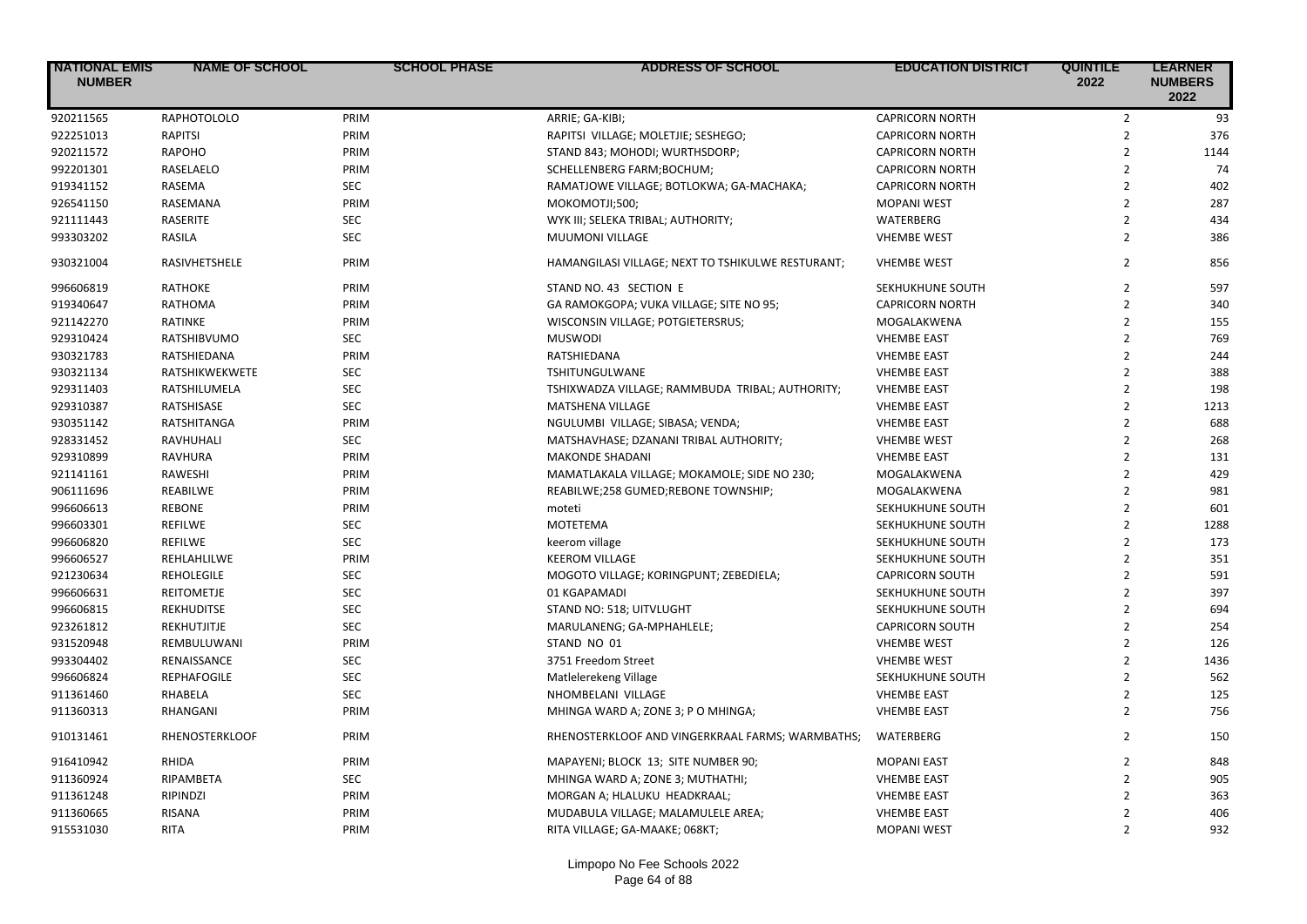| <b>NATIONAL EMIS</b><br><b>NUMBER</b> | <b>NAME OF SCHOOL</b>                                 | <b>SCHOOL PHASE</b>      | <b>ADDRESS OF SCHOOL</b>                        | <b>EDUCATION DISTRICT</b> | <b>QUINTILE</b><br>2022 | <b>LEARNER</b><br><b>NUMBERS</b><br>2022 |
|---------------------------------------|-------------------------------------------------------|--------------------------|-------------------------------------------------|---------------------------|-------------------------|------------------------------------------|
| 931520955                             | RIVERPLAATS                                           | PRIM                     | RIVERPLAATS; NKHENSANI TRIBAL AUTHORI;          | <b>VHEMBE WEST</b>        | $\overline{2}$          | 277                                      |
| 912520962                             | <b>RIVONINGO</b>                                      | PRIM                     | RIBUNGWANI VILLAGE; HLANGANANI DISTRICT;        | <b>VHEMBE WEST</b>        | $\overline{2}$          | 598                                      |
| 905332516                             | <b>RIVUBYE</b>                                        | <b>SEC</b>               | VALDEZIA-MAMBEDI; COMMUNITY AUTHORITY;          | <b>VHEMBE WEST</b>        | $\overline{2}$          | 800                                      |
| 906121822                             | <b>ROEDTAN</b>                                        | COMB                     | THUSANG TOWNSHIP; ROEDTAN;                      | <b>WATERBERG</b>          | $\overline{2}$          | 285                                      |
| 925621032                             | <b>ROTOLE</b>                                         | PRIM                     | ROTOLE SCHOOL; GA-MOKGOTHO; OSTEND;             | SEKHUKHUNE EAST           | $\overline{2}$          | 457                                      |
| 912520710                             | ROTTERDAM                                             | <b>SEC</b>               | <b>VUYANI TRIBAL; AUTHORITY;</b>                | <b>MOPANI EAST</b>        | $\overline{2}$          | 518                                      |
| 912520306                             | <b>RUSSEL BUNGENI</b>                                 | <b>SEC</b>               | STAND 275; BUNGENI; HLANGANANI;                 | <b>VHEMBE WEST</b>        | $\overline{2}$          | 742                                      |
| 993301202                             | S.D.W. NXUMALO                                        | <b>SEC</b>               | NGHOMUNGHOMU VILLAGE                            | <b>VHEMBE EAST</b>        | $\overline{2}$          | 599                                      |
| 930351241                             | <b>SAM MAVHINA</b>                                    | <b>SEC</b>               | 546 THOHOYANDOU BLOCK J                         | <b>VHEMBE EAST</b>        | $\overline{2}$          | 461                                      |
| 928332646                             | <b>SANE</b>                                           | PRIM                     | Sane Village, Makhado, 0920                     | <b>VHEMBE WEST</b>        | $\overline{2}$          | 169                                      |
| 920211626                             | SCHOONGEZICHT                                         | SEC                      | SCHOONGEZICHT VILLAGE                           | <b>CAPRICORN NORTH</b>    | $\overline{2}$          | 208                                      |
| 915530297                             | SCOTCH MABOKO                                         | <b>SEC</b>               | STAND 445 MULATI VILLAGE                        | <b>MOPANI WEST</b>        | $\overline{2}$          | 294                                      |
| 996606603                             | SEBAKANAGA                                            | <b>SEC</b>               | NTSWELEMOTSE                                    | SEKHUKHUNE SOUTH          | $\overline{2}$          | 973                                      |
| 919340227                             | SEBELAOLO                                             | PRIM                     | <b>GA- RAPHAHLELO</b>                           | <b>MOPANI EAST</b>        | $\overline{2}$          | 1729                                     |
| 921121358                             | SEBILOANE                                             | PRIM                     | <b>GA--MATLOU MAPELA</b>                        | MOGALAKWENA               | $\overline{2}$          | 657                                      |
| 996606816                             | SEBJALEBJALE                                          | SEC                      | STAND NO A8                                     | SEKHUKHUNE SOUTH          | $\overline{2}$          | 375                                      |
| 924642619                             | SEBJANENG                                             | PRIM                     | GLEN COWIE MISSION; NEXT TO ST RITAS; HOSPITAL; | SEKHUKHUNE SOUTH          | $\overline{2}$          | 601                                      |
| 922221416                             | SEBOKELA                                              | PRIM                     | MPHELA THANTSHA VILLAGES; KOLOTI; SITE 219;     | <b>CAPRICORN NORTH</b>    | $\overline{2}$          | 432                                      |
| 922221425                             | <b>SEBUSHI</b>                                        | PRIM                     | GA-MASHASHANE; MANYAPYE VILLAGE;                | <b>CAPRICORN NORTH</b>    | $\overline{2}$          | 223                                      |
| 915530303                             | SEDAN                                                 | <b>SEC</b>               | SEDAN VILLAGE; SITE NUMBER 453;                 | <b>MOPANI WEST</b>        | $\overline{2}$          | 216                                      |
| 923261188                             | <b>SEDIMOTHOLE</b>                                    | <b>SEC</b>               | SELETENG; GA MPHAHLELE; MASHOENG AREA;          | <b>CAPRICORN SOUTH</b>    | $\overline{2}$          | 428                                      |
| 922251051                             | SEETLA                                                | PRIM                     | GA RANKUWE; MOLETSI;                            | <b>CAPRICORN NORTH</b>    | $\overline{2}$          | 362                                      |
| 923261195                             | SEFALAOLO                                             | PRIM                     | SEFALAOLO VILLAGE; GA-MPHAHLELE;                | <b>CAPRICORN SOUTH</b>    | $\overline{2}$          | 506                                      |
| 922251068                             | SEFATALADI                                            | PRIM                     | 400; RAMOSHOANE; MOLETJIE;                      | <b>CAPRICORN NORTH</b>    | $\overline{2}$          | 280                                      |
| 921111016                             | <b>SEFITLHOGO</b>                                     | PRIM                     | <b>RIETFONTEIN</b>                              | <b>WATERBERG</b>          | $\overline{2}$          | 616                                      |
| 921111023                             | SEGALE                                                | PRIM                     | <b>HONEY VILLAGE</b>                            | <b>WATERBERG</b>          | $\overline{2}$          | 64                                       |
| 921141185                             | SEGOLE                                                | PRIM                     | <b>SEGOLE NO 1;119;</b>                         | MOGALAKWENA               | $\overline{2}$          | 393                                      |
| 996606634                             | SEGOLOKWANE                                           | <b>INT</b>               | STAND NO. 1                                     | SEKHUKHUNE SOUTH          | $\overline{2}$          | 428                                      |
| 925621063                             | SEGORONG                                              | PRIM                     | SEGORONG VILLAGE; PRAKTISEER                    | SEKHUKHUNE EAST           | $\overline{2}$          | 290                                      |
| 922221456                             | SEHLAGANE                                             | PRIM                     | STAND NO 459 GA-MATAMANYANE; MOLETJIE;          | <b>CAPRICORN NORTH</b>    | $\overline{2}$          | 531                                      |
| 996606529                             | SEHLAKWANA                                            | PRIM                     | 97 SEHLAKWANE ROAD                              | SEKHUKHUNE SOUTH          | $\overline{2}$          | 423                                      |
| 923241313                             | SEHLALE                                               | PRIM                     | GA MMAMATSHA; MOLEPO AREA;                      | <b>CAPRICORN SOUTH</b>    | $\overline{2}$          | 681                                      |
| 923261201                             | SEHLOLA                                               | <b>SEC</b>               | MATOBOLE VILLAGE; GA-MAJA;                      | CAPRICORN SOUTH           | $\overline{2}$          | 251                                      |
| 923241320                             | SEHLOMOLA                                             | PRIM                     | GA-MAMPHAKA                                     | <b>CAPRICORN SOUTH</b>    | $\overline{2}$          | 230                                      |
| 922221470                             | SEIPONE                                               | <b>SEC</b>               | JUPITER VILLAGE; MASHASHANE;                    | <b>CAPRICORN NORTH</b>    | $\overline{2}$          | 358                                      |
| 926540423                             | SEKABA                                                | <b>SEC</b>               | MOIME VILLAGE                                   | <b>MOPANI WEST</b>        | $\overline{2}$          | 386                                      |
| 921141857                             |                                                       | PRIM                     | JAKKALSKUIL VILLAGE; MARKEN ROAD; SITE 102;     |                           | $\overline{2}$          | 197                                      |
|                                       | SEKANEKAMOYI                                          |                          |                                                 | MOGALAKWENA               | $\overline{2}$          |                                          |
| 923261218                             | SEKATE                                                | <b>SEC</b><br><b>SEC</b> | THAMAGANE MOROTSE;                              | <b>CAPRICORN SOUTH</b>    | $\overline{2}$          | 248                                      |
| 922251075                             | <b>SEKATI</b>                                         |                          | GA KGOROSHI VILLAGE; GOOD HOPE; SANDFONTEIN;    | <b>CAPRICORN NORTH</b>    |                         | 66                                       |
| 920211688                             | SEKELEKA                                              | <b>SEC</b>               | DITATSU VILLLAGE; BOCHUM;                       | <b>CAPRICORN NORTH</b>    | $\overline{2}$          | 329                                      |
| 992201202                             | <b>SEKETE</b>                                         | <b>SEC</b>               | moletjie                                        | <b>CAPRICORN NORTH</b>    | $\overline{2}$          | 145                                      |
| 993303201                             | <b>SEKGOSESE (SCIENCE &amp;</b><br><b>TECHNOLOGY)</b> | <b>SEC</b>               | <b>MAIN TARRED ROAD</b>                         | <b>MOPANI EAST</b>        | $\overline{2}$          | 982                                      |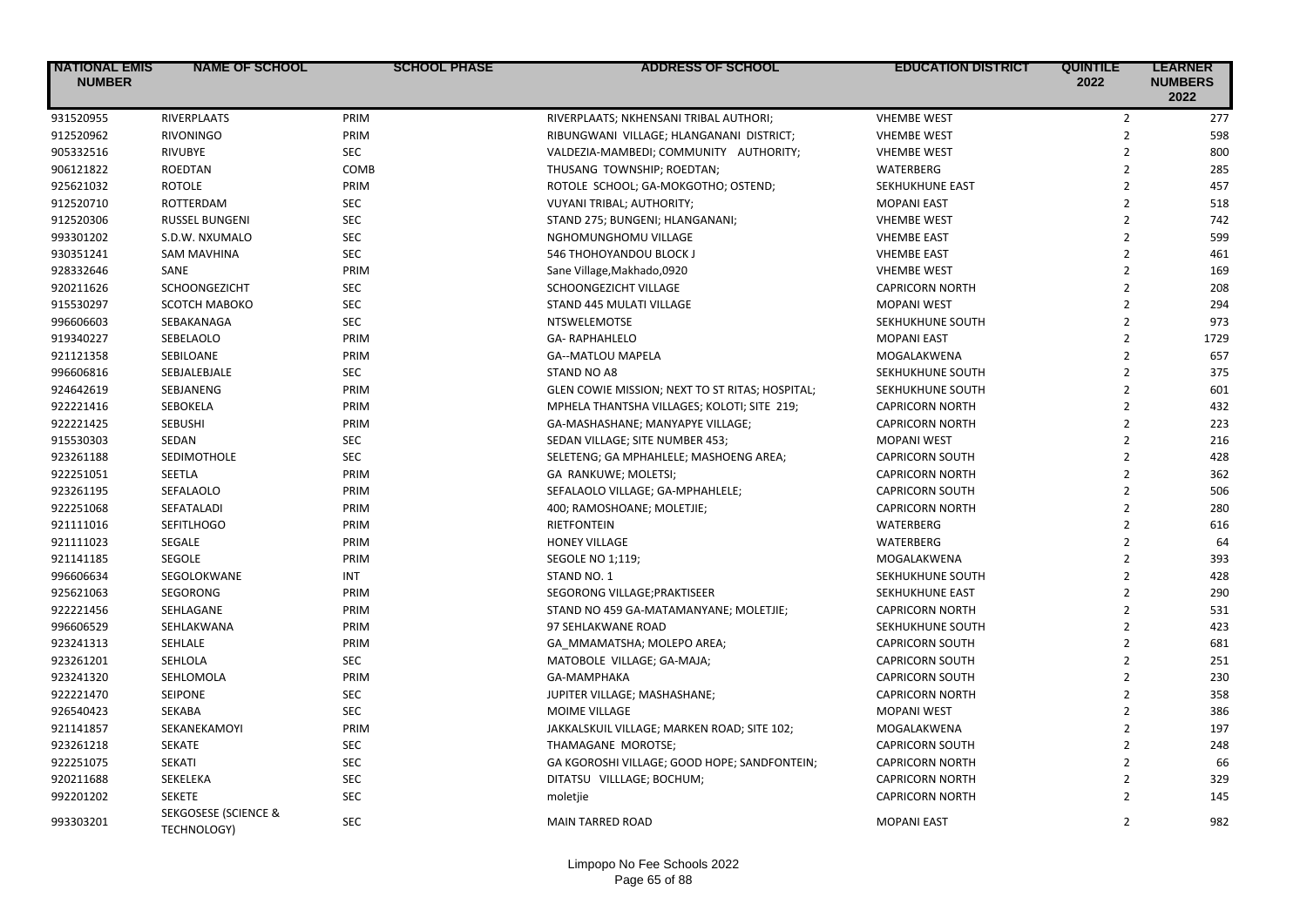| <b>NATIONAL EMIS</b><br><b>NUMBER</b> | <b>NAME OF SCHOOL</b>  | <b>SCHOOL PHASE</b> | <b>ADDRESS OF SCHOOL</b>                            | <b>EDUCATION DISTRICT</b> | <b>QUINTILE</b><br>2022 | <b>LEARNER</b><br><b>NUMBERS</b><br>2022 |
|---------------------------------------|------------------------|---------------------|-----------------------------------------------------|---------------------------|-------------------------|------------------------------------------|
| 922251082                             | SEKGWARI               | PRIM                | SETUMONG; GA MATLALA A THABA;                       | <b>CAPRICORN NORTH</b>    | $\overline{2}$          | 285                                      |
| 923241337                             | SEKGWENG               | PRIM                | SEKGWENG VILLAGE; GA MOLEPO;                        | <b>CAPRICORN SOUTH</b>    | $\overline{2}$          | 238                                      |
| 919340920                             | <b>SEKITI</b>          | PRIM                | STAND NO 2451/A; SEKAKANE VILLAGE; MATOKS;          | <b>CAPRICORN NORTH</b>    | $\overline{2}$          | 242                                      |
| 921121389                             | <b>SEKOBA</b>          | <b>SEC</b>          | <b>GA-MASENYA VILLAGE</b>                           | MOGALAKWENA               | $\overline{2}$          | 231                                      |
| 926541631                             | <b>SEKOKO</b>          | PRIM                | FINAAL 2; VIA THE OAKS VILLAGE; SITE NO 1;          | <b>MOPANI WEST</b>        | $\overline{2}$          | 207                                      |
| 922211718                             | SEKURUWE               | COMB                | WESTHEIN; MOLETJIE SEKURUWE; PERCY 1;               | <b>CAPRICORN NORTH</b>    | $\overline{2}$          | 627                                      |
| 921230702                             | SEKUTUPU               | PRIM                | 256 MATHIBELA                                       | <b>CAPRICORN SOUTH</b>    | $\overline{2}$          | 1064                                     |
| 922251099                             | SELAMODI               | SEC                 | BOSCHSLAAGTE VILLAGE GAMATLALA-A-THABA              | <b>CAPRICORN NORTH</b>    | $\overline{2}$          | 439                                      |
| 919341864                             | SELAMOLA               | <b>SEC</b>          | VAALWATER VILLAGE; P/BAG X1303; SOEKMEKAAR;         | <b>MOPANI EAST</b>        | $\overline{2}$          | 219                                      |
| 921111047                             | SELEKA                 | PRIM                | SELEKA VILLAGE; WYK1; SELEKA;                       | WATERBERG                 | $\overline{2}$          | 330                                      |
| 921230719                             | SELLO                  | PRIM                | MAKWENG VILLAGE; PRIVATE BAG X499; GROOTHOEK HOSPI; | <b>CAPRICORN SOUTH</b>    | $\overline{2}$          | 581                                      |
| 922251112                             | SEMANENG               | <b>SEC</b>          | SEMANENG VILLAGE; GA MATLALA;                       | <b>CAPRICORN NORTH</b>    | $\overline{2}$          | 273                                      |
| 920211749                             | <b>SEMETSE</b>         | PRIM                | THE GLADE VILLAGE; BOCHUM;790;                      | <b>CAPRICORN NORTH</b>    | $\overline{2}$          | 100                                      |
| 922251129                             | <b>SEMORISHI</b>       | PRIM                | GA SEEMA; MATLALA;                                  | <b>CAPRICORN NORTH</b>    | $\overline{2}$          | 320                                      |
| 928330121                             | SENDEDZA               | PRIM                | NEXT TO SENDEDZA TRADING STORE                      | <b>VHEMBE WEST</b>        | $\overline{2}$          | 309                                      |
| 920211756                             | SENWABARWANA           | PRIM                | BORKUM FARM; DILAENENG; SITE 399;                   | <b>CAPRICORN NORTH</b>    | $\overline{2}$          | 1084                                     |
| 919340777                             | SENWAMOKGOPE           | PRIM                | SENWAMOKGOPE TOWNSHIP; VIA POLICE STATION;          | <b>MOPANI EAST</b>        | $\overline{2}$          | 502                                      |
| 922211763                             | <b>SEOBI</b>           | PRIM                | STAND NO.374, UITKYK NO1                            | <b>CAPRICORN NORTH</b>    | $\overline{2}$          | 85                                       |
| 922251143                             | <b>SEOKENG</b>         | <b>SEC</b>          | 413 SITE; CERES VILLAGE; MOLETJIE;                  | <b>CAPRICORN NORTH</b>    | $\overline{2}$          | 349                                      |
| 921111054                             | <b>SEOKETSENG</b>      | <b>SEC</b>          | MALETSWAI VILLAGE WITPOORT NO                       | WATERBERG                 | $\overline{2}$          | 306                                      |
| 904241368                             | SEOLWANA               | <b>SEC</b>          | GA - MAILULA; MAMABOLO LOCATION;                    | <b>CAPRICORN SOUTH</b>    | $\overline{2}$          | 251                                      |
| 920211770                             | SEPANYA                | PRIM                | THE GRANGE VILLAGE (SETLOKING)                      | <b>CAPRICORN NORTH</b>    | $\overline{2}$          | 96                                       |
| 921121396                             | SEPEDI                 | PRIM                | 02 SEKGOBOKO VILLAGE                                | MOGALAKWENA               | $\overline{2}$          | 972                                      |
| 919340630                             | <b>SEPHALA</b>         | PRIM                | SEPHALA SECTION; RAMOKGOPA; STAND NO 483;           | <b>CAPRICORN NORTH</b>    | $\overline{2}$          | 264                                      |
| 921111061                             | <b>SEPHUTHI</b>        | <b>SEC</b>          | TAUEATSONLA VILLAGE                                 | MOGALAKWENA               | $\overline{2}$          | 493                                      |
| 921142256                             | <b>SEPOBE</b>          | PRIM                | 195; GALELIA VILLAGE; STEILOOP;                     | MOGALAKWENA               | $\overline{2}$          | 171                                      |
| 921142522                             | SEREMA                 | <b>SEC</b>          | SEREMA; VANVYKSPAN VILLAGE;                         | MOGALAKWENA               | $\overline{2}$          | 189                                      |
| 996606727                             | SEREME                 | COMB                | <b>FIVE MORGAN</b>                                  | SEKHUKHUNE SOUTH          | $\overline{2}$          | 730                                      |
| 922211794                             | <b>SERIPA</b>          | <b>SEC</b>          | 57BRUSSELS; GA TIBU;                                | <b>CAPRICORN NORTH</b>    | $\overline{2}$          | 299                                      |
| 921121402                             | <b>SERITARITA</b>      | <b>SEC</b>          | <b>ZWARTFONTEIN</b>                                 | MOGALAKWENA               | $\overline{2}$          | 751                                      |
| 925631626                             | SEROKOLO               | <b>SEC</b>          | ATOK; ALONG PIETRESBURG BUGERSFORT ROAD ZZEKOEIGAT; | SEKHUKHUNE EAST           | $\overline{2}$          | 464                                      |
| 926540447                             | SERURUBELE             | <b>SEC</b>          | TOPANAMA VILLAGE; BATHLABINE;                       | <b>MOPANI WEST</b>        | $\overline{2}$          | 463                                      |
| 921141734                             | SESHOATLHA             | <b>SEC</b>          | RANTLAKANA VILLAGE; MOKAMOLE;                       | MOGALAKWENA               | $\overline{2}$          | 330                                      |
| 923241375                             | SESOAI                 | PRIM                | MAMABOLO TRIBAL; AUTHORITY; SEGOPJE;                | <b>CAPRICORN SOUTH</b>    | $\overline{2}$          | 411                                      |
| 921111078                             | <b>SETHULA</b>         | <b>SEC</b>          | OTHERWORLD; SOSHANGUVE TRIBAL AUTHORITY;            | <b>WATERBERG</b>          | $\overline{2}$          | 135                                      |
| 921230740                             | SETHWETHWA             | <b>SEC</b>          | MAKOENG VILLAGE; ZEBEDIELA;                         | <b>CAPRICORN SOUTH</b>    | $\overline{2}$          | 826                                      |
| 921121419                             | SETJOAMADI             | PRIM                | 344 MOSHate village                                 | MOGALAKWENA               | $\overline{2}$          | 310                                      |
| 922251150                             | SETLHAKO               | PRIM                | MOLETSI; GA-SECHABA;                                | <b>CAPRICORN NORTH</b>    | $\overline{2}$          | 277                                      |
| 921230757                             | <b>SETUKA</b>          | <b>SEC</b>          | STAND NO.5; GA-MOGOTLANE; MOGOTO VILLAGE;           | <b>CAPRICORN SOUTH</b>    | $\overline{2}$          | 276                                      |
| 921142072                             | SEWELABATHO COMMERCIAL | <b>SEC</b>          | MONTE CHRISTO VILLAGE; STEILOOP;                    | MOGALAKWENA               | $\overline{2}$          | 204                                      |
| 929311229                             | SHAKADZA               | PRIM                | THENGE-SHAKADZA VILLAGE; MUTALE DISTRICT;           | <b>VHEMBE EAST</b>        | $\overline{2}$          | 317                                      |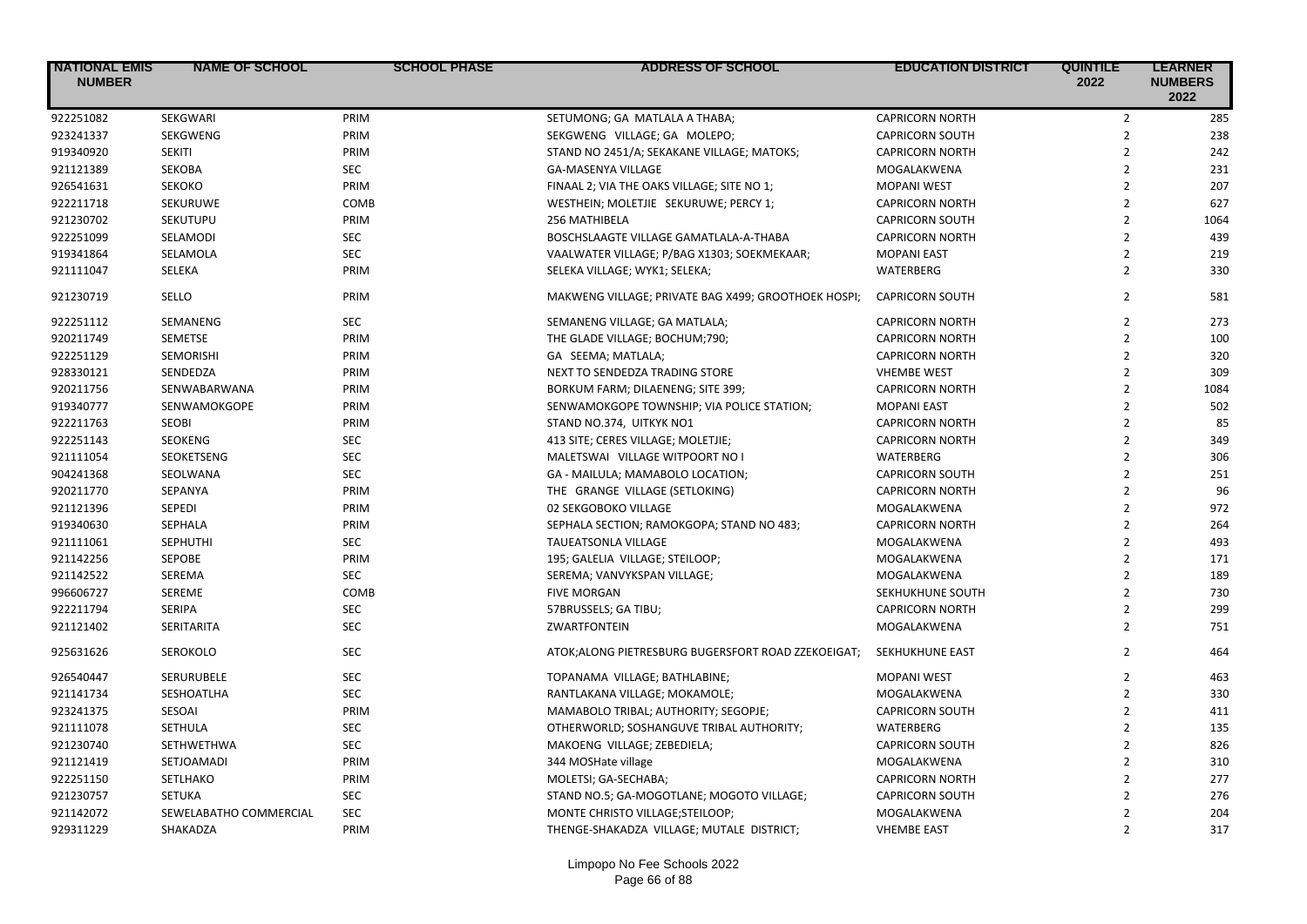| <b>NATIONAL EMIS</b><br><b>NUMBER</b> | <b>NAME OF SCHOOL</b> | <b>SCHOOL PHASE</b> | ADDRESS OF SCHOOL                                   | <b>EDUCATION DISTRICT</b> | <b>QUINTILE</b><br>2022 | <b>LEARNER</b><br><b>NUMBERS</b><br>2022 |
|---------------------------------------|-----------------------|---------------------|-----------------------------------------------------|---------------------------|-------------------------|------------------------------------------|
| 922211848                             | <b>SHAKOLENG</b>      | <b>SEC</b>          | 160 RHEINLAND FARM; PRIVATE BAG X 04; NEARDERTAL;   | <b>CAPRICORN NORTH</b>    | $\overline{2}$          | 128                                      |
| 930321356                             | SHANDUKANI            | PRIM                | SINTHUMULE-VHANGANI                                 | <b>VHEMBE WEST</b>        | $\overline{2}$          | 306                                      |
| 919340937                             | SHAPO                 | PRIM                | MANSATA MISSION; BOTLOKWA;                          | <b>CAPRICORN NORTH</b>    | $\overline{2}$          | 261                                      |
| 930332356                             | SHAVHANI              | PRIM                | SHANZHA VILLAGE                                     | <b>VHEMBE WEST</b>        | $\overline{2}$          | 399                                      |
| 929311236                             | SHESHE                | PRIM                | DZAMBA SHESHE; VILLAGE; RAMBUDA MUTALE 19012;       | <b>VHEMBE WEST</b>        | $\overline{2}$          | 158                                      |
| 911361347                             | SHIBANGWA             | PRIM                | SHIBANGWA VILLAGE; MADONSI TRIBAL; SITE 311;        | <b>VHEMBE EAST</b>        | $\overline{2}$          | 457                                      |
| 911361279                             | SHIGALO               | PRIM                | 265 XIGALO TRIBAL AUTHO RITY; SHIGALO VILLAGE;      | <b>VHEMBE EAST</b>        | $\overline{2}$          | 1097                                     |
| 911361477                             | SHIGAMANI             | <b>SEC</b>          | SHIGAMANI VILLAGE; SITE NO 524; MALAMULELE;         | <b>VHEMBE EAST</b>        | $\overline{2}$          | 246                                      |
| 911360054                             | SHIGOMBE              | PRIM                | <b>JILONGO VILLAGE</b>                              | <b>VHEMBE EAST</b>        | $\overline{2}$          | 525                                      |
| 912331117                             | SHIHLOBYENI           | PRIM                | ELIM/MAGANGENI VILLAGE                              | <b>VHEMBE WEST</b>        | $\overline{2}$          | 503                                      |
| 911360030                             | <b>SHIKATSA</b>       | PRIM                | HALAHALA VILLAGE                                    | <b>VHEMBE EAST</b>        | $\overline{2}$          | 255                                      |
| 915541457                             | SHIKHATI              | PRIM                | KHUJWANA VILLAGE                                    | <b>MOPANI WEST</b>        | $\overline{2}$          | 533                                      |
| 921230771                             | SHIKOANE              | PRIM                | MOLETLANE VILLAGE; NEXT TO MANDEBELE TRD STORE;     | <b>CAPRICORN SOUTH</b>    | $\overline{2}$          | 152                                      |
| 911360931                             | SHIKUNDU              | <b>SEC</b>          | XUKUNDU TRIBAL AUTHORITY                            | <b>VHEMBE EAST</b>        | $\overline{2}$          | 1204                                     |
| 911360337                             | SHILUNGWA             | PRIM                | JOSEFA VILLAGE; MHINGA TRIBAL AUTHORITY;            | <b>VHEMBE EAST</b>        | $\overline{2}$          | 612                                      |
| 911361330                             | SHIMAMBANI            | PRIM                | SHIMAMBANI PRIMARY; BASOPAVILLAGE; SHIGALO;         | <b>VHEMBE EAST</b>        | $\overline{2}$          | 815                                      |
| 912520313                             | SHINGUWA              | <b>SEC</b>          | KHENSANI TRIBAL AUTHOURI; CHAVANI SETTLEMENT; HLAN; | <b>VHEMBE WEST</b>        | $\overline{2}$          | 700                                      |
| 911360825                             | SHIRILELE             | <b>SEC</b>          | MAVAMBE TRIBAL AUTHORITY; SITE 370;                 | <b>VHEMBE EAST</b>        | $\overline{2}$          | 790                                      |
| 912521088                             | <b>SHITACHI</b>       | PRIM                | STAND NO 153 XITACHI; HEADMAN XITACHI; MALMESBURY;  | <b>VHEMBE WEST</b>        | $\overline{2}$          | 460                                      |
| 911361408                             | SHITLHANGOMA          | <b>SEC</b>          | MERWE VILLAGE STAND NO:348                          | <b>VHEMBE EAST</b>        | $\overline{2}$          | 165                                      |
| 921111085                             | SHONGOANE             | PRIM                | SHONGOANE NO 1; VILLA NORA;                         | WATERBERG                 | $\overline{2}$          | 256                                      |
| 918511418                             | <b>SHOTONG</b>        | PRIM                | SHOTONG TRIBAL AUTHORITY; SHOTONG VILLAGE; MOJADJI; | <b>MOPANI EAST</b>        | $\overline{2}$          | 835                                      |
| 921230788                             | <b>SHUPENG</b>        | PRIM                | 25 MAGATLE VILLAGE; ZEBEDIELA;                      | <b>CAPRICORN SOUTH</b>    | $\overline{2}$          | 638                                      |
| 928330183                             | <b>SHURA</b>          | PRIM                | HA-MAKATU VILLAGE; DZANANI;                         | <b>VHEMBE WEST</b>        | $\overline{2}$          | 423                                      |
| 930351693                             | SIAMBE                | PRIM                | <b>GOKOLO VILLAGE</b>                               | <b>VHEMBE EAST</b>        | $\overline{2}$          | 595                                      |
| 996606708                             | <b>SIBISI</b>         | PRIM                | 78 Kirkvorschfontein A                              | SEKHUKHUNE SOUTH          | $\overline{2}$          | 555                                      |
| 930321073                             | SIGWAVHULIMU          | PRIM                | MUTHEIWANA; TSHIMBUPFE;                             | <b>VHEMBE EAST</b>        | $\overline{2}$          | 247                                      |
| 916411037                             | SIKHUNYANI            | <b>SEC</b>          | SIKHUNYANI VILAGE                                   | <b>MOPANI EAST</b>        | $\overline{2}$          | 313                                      |
| 928331766                             | SIKHWIVHILU           | PRIM                | MAMVUKA VILLAGE                                     | <b>VHEMBE WEST</b>        | $\overline{2}$          | 525                                      |
| 930351326                             | SILEMALE              | <b>SEC</b>          | RINAVHO STREET BLOCK A KHUBVI VILLAGE               | <b>VHEMBE EAST</b>        | $\overline{2}$          | 409                                      |
| 928330329                             | SILOAM                | PRIM                | SILOAM VILLAGE                                      | <b>VHEMBE WEST</b>        | $\overline{2}$          | 1085                                     |
| 928332257                             | <b>SINTHUMULE</b>     | <b>SEC</b>          | STAND NO1; RAMAHANTSHA; GREATER LOUIS TRICHARDT;    | <b>VHEMBE WEST</b>        | $\overline{2}$          | 2002                                     |
| 928331490                             | SINUGANI              | <b>SEC</b>          | 478 MAGAU; SINTHUMULE; GREATER LOUIS TRICHARDT;     | <b>VHEMBE WEST</b>        | $\overline{2}$          | 279                                      |
| 912520986                             | <b>SITHUMANI</b>      | PRIM                | 1728 BOKISI VILLAGE NKHENSANI TRIBAL AUHTORITY      | <b>VHEMBE WEST</b>        | $\overline{2}$          | 353                                      |
| 930321721                             | SIWADAWADA            | PRIM                | MUZIAFERA; TSHIMBUPFE; VUWANI;                      | <b>VHEMBE EAST</b>        | $\overline{2}$          | 345                                      |
| 996606528                             | SKHOSANA              | SEC                 | 784 NEW STAND ZAAIPLAAS                             | SEKHUKHUNE SOUTH          | $\overline{2}$          | 439                                      |
| 912520993                             | SKHOSANA              | PRIM                | MAVINA/NWAXINYAMANI VILLAGE NKHESANI; SITE 614;     | <b>VHEMBE WEST</b>        | $\overline{2}$          | 436                                      |
| 919340944                             | SOKA LEHOLO           | PRIM                | MAKGATO VILLAGE; LETSATSANA; BOTLOKWA;              | <b>CAPRICORN NORTH</b>    | $\overline{2}$          | 215                                      |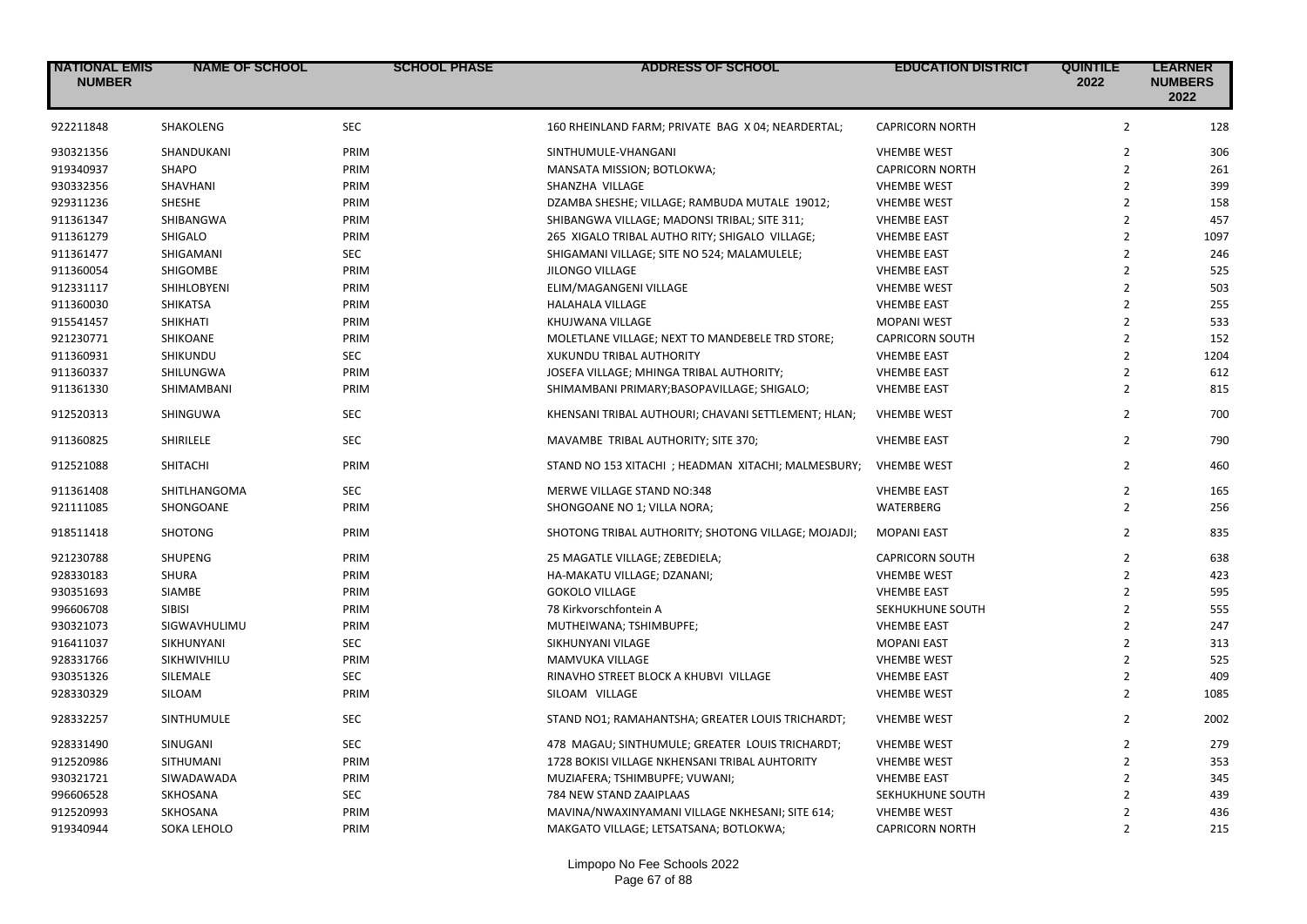| <b>INATIONAL EMIS</b><br><b>NUMBER</b> | <b>NAME OF SCHOOL</b>  | <b>SCHOOL PHASE</b> | <b>ADDRESS OF SCHOOL</b>                            | <b>EDUCATION DISTRICT</b> | <b>QUINTILE</b><br>2022 | <b>LEARNER</b><br><b>NUMBERS</b><br>2022 |
|----------------------------------------|------------------------|---------------------|-----------------------------------------------------|---------------------------|-------------------------|------------------------------------------|
| 921121426                              | SOKGEDLWA              | PRIM                | 2629; SEKGAKGAPENG; VAALTYN;                        | MOGALAKWENA               | $\overline{2}$          | 1376                                     |
| 928331384                              | <b>SOLOMON MAELULA</b> | <b>SEC</b>          | MAELULA VILLAGE                                     | <b>VHEMBE WEST</b>        | $\overline{2}$          | 422                                      |
| 921121433                              | SOMAVUGHA              | <b>SEC</b>          | 60197 Matjeke Section Tshamahansi                   | MOGALAKWENA               | $\overline{2}$          | 863                                      |
| 923261287                              | SOPHONIACHUENE         | PRIM                | BOX 2008; MAJA;719;                                 | <b>CAPRICORN SOUTH</b>    | $\overline{2}$          | 158                                      |
| 996606608                              | <b>ST JOSEFS</b>       | <b>SEC</b>          | 147 Ten Morgan                                      | SEKHUKHUNE SOUTH          | $\overline{2}$          | 596                                      |
| 923241412                              | ST. BEDE               | <b>SEC</b>          | SIBIACO MISSION; GAMOTHAPO;                         | <b>CAPRICORN SOUTH</b>    | $\overline{2}$          | 845                                      |
| 925661799                              | ST. MARK'S             | PRIM                | VERGELEGEN 'B'; JANE FURSE;                         | <b>SEKHUKHUNE EAST</b>    | $\overline{2}$          | 640                                      |
| 924650740                              | ST. PAUL'S             | SEC                 | LUCKAU VILLAGE                                      | SEKHUKHUNE SOUTH          | $\overline{2}$          | 862                                      |
| 931340098                              | ST. SCHOLASTICA        | PRIM                | ST SCHOLASTIC MISSION; MULIMA; VUKA VILLAGE;        | <b>VHEMBE WEST</b>        | $\overline{2}$          | 383                                      |
| 923241429                              | <b>SUBIACO</b>         | PRIM                | BAROMENG; GA-MOTHAPO; SUBIACO;                      | <b>CAPRICORN SOUTH</b>    | $\overline{2}$          | 683                                      |
| 930351748                              | SUDZULUSANI            | PRIM                | NARADALI; NEXT TO CLINIC;                           | <b>VHEMBE EAST</b>        | $\overline{2}$          | 325                                      |
| 930321097                              | SUNDANI                | PRIM                | DAVHANA TRIBAL COUNCIL; P.O.VUWANI;                 | <b>VHEMBE EAST</b>        | $\overline{2}$          | 214                                      |
| 911360344                              | SUNDUZA                | PRIM                | MHINGA ZONE 2; MUTHATHI;                            | <b>VHEMBE EAST</b>        | $\overline{2}$          | 536                                      |
| 996606627                              | SUPATSELA              | PRIM                | <b>STAND NO 1850</b>                                | SEKHUKHUNE SOUTH          | $\overline{2}$          | 630                                      |
| 921142331                              | <b>SUPI</b>            | PRIM                | VANWYKSPAN                                          | MOGALAKWENA               | $\overline{2}$          | 127                                      |
| 921142249                              | SUSWE                  | PRIM                | ESSELSDRIFT;BAKENBERG;                              | MOGALAKWENA               | $\overline{2}$          | 395                                      |
| 928332332                              | <b>SWOBANI</b>         | <b>SEC</b>          | MADABANI                                            | <b>VHEMBE WEST</b>        | $\overline{2}$          | 237                                      |
| 928332592                              | <b>SWONGOZWI</b>       | <b>SEC</b>          | MADODONGA VILLAGE; STAND NO. 1195; KUTAMA;          | <b>VHEMBE WEST</b>        | $\overline{2}$          | 530                                      |
| 992201503                              | T.P SEAKAMELA          | PRIM                | TP SEAKAMELA PRIMARY                                | <b>CAPRICORN NORTH</b>    | $\overline{2}$          | 859                                      |
| 996606610                              | <b>TADIMANE</b>        | COMB                | stompo                                              | SEKHUKHUNE SOUTH          | $\overline{2}$          | 414                                      |
| 930350170                              | TAKALANI-2             | PRIM                | MAKULA VILLAGE; THONDONI; TSHIVHASE;                | <b>VHEMBE EAST</b>        | $\overline{2}$          | 198                                      |
| 922251167                              | <b>TAU-KWENA</b>       | PRIM                | KORDON VILLAGE; GA-MATLALA; PIETERSBURG WEST;       | <b>CAPRICORN NORTH</b>    | $\overline{2}$          | 164                                      |
| 923261294                              | <b>TAUPHUTI</b>        | <b>SEC</b>          | MAIJANE VILLAGE; GA-MPHAHLELE;                      | <b>CAPRICORN SOUTH</b>    | $\overline{2}$          | 422                                      |
| 996606813                              | TAU-TLOU               | PRIM                | P.O. BOX 202                                        | SEKHUKHUNE SOUTH          | $\overline{2}$          | 729                                      |
| 920211862                              | <b>TEMA</b>            | <b>SEC</b>          | DRESTEINPEST;8545;                                  | <b>CAPRICORN NORTH</b>    | $\overline{2}$          | 493                                      |
| 923241436                              | <b>THABA DORA</b>      | PRIM                | MOJAPELO TRIBAL; AUTHORITY GAMABOI; SITE NUMBER 38; | <b>CAPRICORN SOUTH</b>    | $\overline{2}$          | 498                                      |
| 923241443                              | <b>THABAKGONE</b>      | PRIM                | THABAKGONE VILLAGE; MAMABOLO;                       | <b>CAPRICORN SOUTH</b>    | $\overline{2}$          | 380                                      |
| 910131645                              | THABAKHIBIDU           | PRIM                | MAROELA STREET; NEXT TO S.A.P. SITE NO 45;          | WATERBERG                 | $\overline{2}$          | 397                                      |
| 996606707                              | THABAKHUBEDU           | PRIM                | <b>DENNILTON</b>                                    | SEKHUKHUNE SOUTH          | $\overline{2}$          | 808                                      |
| 919341572                              | THABANATSHWANA         | PRIM                | <b>TSHABELANG VILLAGE</b>                           | <b>MOPANI EAST</b>        | $\overline{2}$          | 324                                      |
| 921111115                              | <b>THABANG</b>         | <b>SEC</b>          | SITE NO 331; GA-MAETELETJA AREA;                    | WATERBERG                 | $\overline{2}$          | 176                                      |
| 926541235                              | <b>THABENG</b>         | PRIM                | SEGABENG VILLAGE; LENYENYE;                         | <b>MOPANI WEST</b>        | $\overline{2}$          | 901                                      |
| 926541242                              | <b>THABINA</b>         | PRIM                | GA-RAKOMA; MOGOBOYA AREA; SITE NO 1126;             | <b>MOPANI WEST</b>        | $\overline{2}$          | 486                                      |
| 991103304                              | <b>THABO MBEKI</b>     | PRIM                | <b>THABO MBEKI STREET</b>                           | WATERBERG                 | $\overline{2}$          | 395                                      |
| 923261317                              | THAMAGANE              | PRIM                | <b>THAMAGANE VILLAGE</b>                            | <b>CAPRICORN SOUTH</b>    | $\overline{2}$          | 166                                      |
| 930320261                              | <b>THAMBATSHIRA</b>    | <b>SEC</b>          | <b>TSHISAHULU VILLAGE</b>                           | <b>VHEMBE EAST</b>        | $\overline{2}$          | 222                                      |
| 911361862                              | <b>THAMBISA</b>        | <b>SEC</b>          | SHIGALO TRIBAL AUTHORITY; NDLHAZINI VILLAGE;        | <b>VHEMBE EAST</b>        | $\overline{2}$          | 919                                      |
| 930310950                              | <b>THATHE</b>          | <b>SEC</b>          | TSHIDZIVHE VILLAGE                                  | <b>VHEMBE EAST</b>        | $\overline{2}$          | 159                                      |
| 930310868                              | THENZHENI              | PRIM                | THENZENI LOCATION                                   | <b>VHEMBE EAST</b>        | $\overline{2}$          | 238                                      |
| 930351333                              | THINASHAKA             | <b>SEC</b>          | TSHIVHILWI VILLAGE; TSHIVHASE;                      | <b>VHEMBE EAST</b>        | $\overline{2}$          | 448                                      |
| 930351272                              | THIVHILAELI            | <b>SEC</b>          | HA-TSHIKOVHA VILLAGE                                | <b>VHEMBE EAST</b>        | $\overline{2}$          | 561                                      |
| 930320179                              | THIVHULAWI RUDZANI     | PRIM                | THIVHULANI RUDZANI; SCHOOL; ITSANI VILLAGE;         | <b>VHEMBE EAST</b>        | $\overline{2}$          | 227                                      |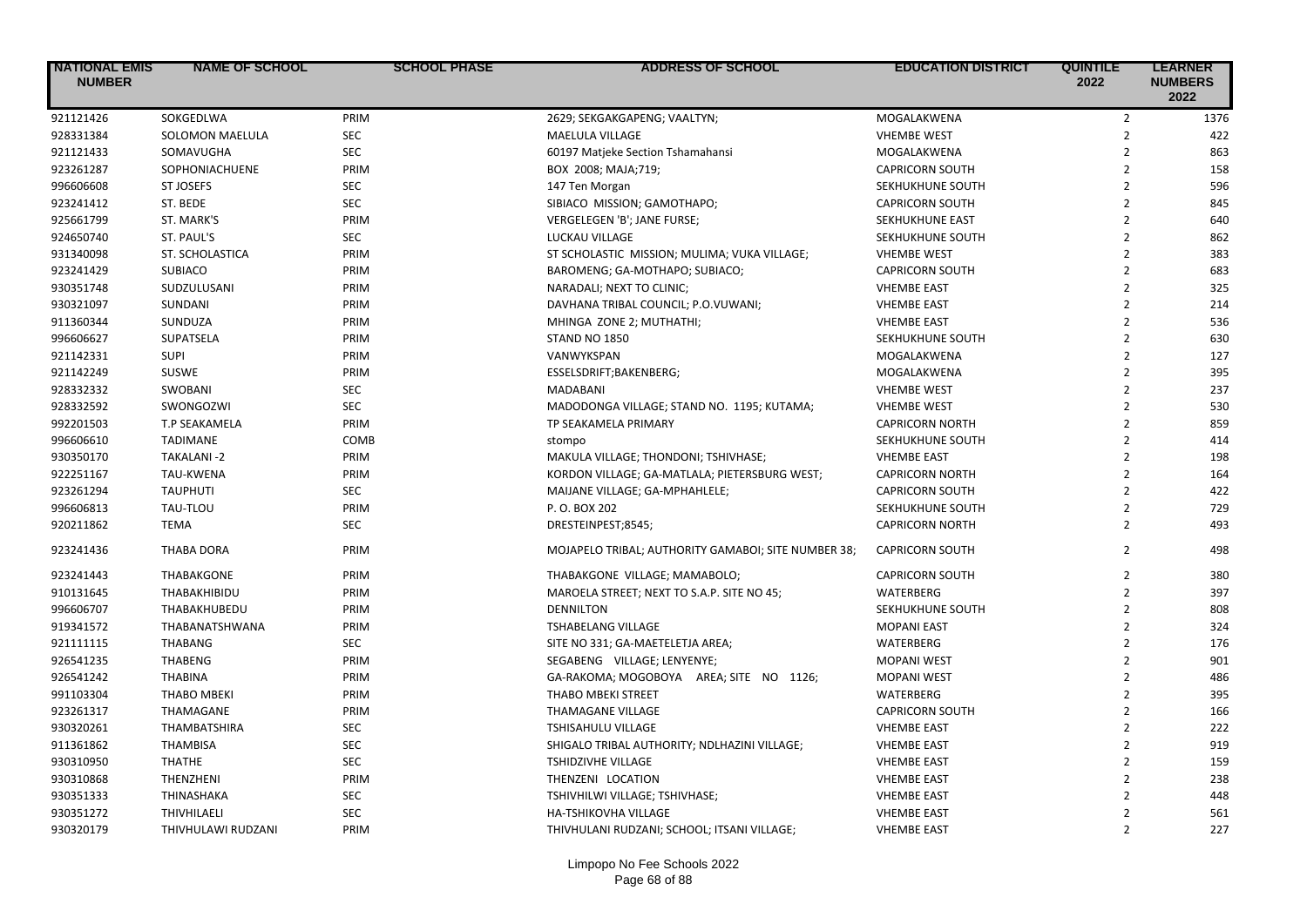| <b>NATIONAL EMIS</b><br><b>NUMBER</b> | <b>NAME OF SCHOOL</b> | <b>SCHOOL PHASE</b> | <b>ADDRESS OF SCHOOL</b>                                   | <b>EDUCATION DISTRICT</b> | <b>QUINTILE</b><br>2022 | <b>LEARNER</b><br><b>NUMBERS</b><br>2022 |
|---------------------------------------|-----------------------|---------------------|------------------------------------------------------------|---------------------------|-------------------------|------------------------------------------|
| 996606625                             | <b>THLAKO</b>         | <b>SEC</b>          | MarbleHall R573                                            | SEKHUKHUNE SOUTH          | $\overline{2}$          | 783                                      |
| 923261324                             | <b>THOGOA</b>         | <b>SEC</b>          | GA-CHUENE; THOKGWANENG;                                    | <b>CAPRICORN SOUTH</b>    | $\overline{2}$          | 376                                      |
| 923261331                             | <b>THOKA</b>          | PRIM                | SEPANAPUDL; GA CHUENE;                                     | <b>CAPRICORN SOUTH</b>    | $\overline{2}$          | 194                                      |
| 920332271                             | THOKAMPE              | <b>SEC</b>          | NO 242; TAAI BOSCH VILLAGE; KGA MAMADI;                    | <b>CAPRICORN NORTH</b>    | $\overline{2}$          | 822                                      |
| 921261942                             | THOKGWANENG           | PRIM                | THOGOANENG VILLAGE; GACHUENE;                              | <b>CAPRICORN SOUTH</b>    | $\overline{2}$          | 1041                                     |
| 930361187                             | <b>THOMANI</b>        | PRIM                | GABA VILLAGE; TSHIVHUYU;                                   | <b>VHEMBE EAST</b>        | $\overline{2}$          | 718                                      |
| 930321363                             | THOMAS NTSHAVHENI     | PRIM                | VYEBOOM MASIA                                              | <b>VHEMBE WEST</b>        | $\overline{2}$          | 394                                      |
| 930330312                             | <b>THONONDA</b>       | PRIM                | THONONDA VILLAGE; TSHIVHASE TRIBAL; AUTHORITY;             | <b>VHEMBE WEST</b>        | $\overline{2}$          | 415                                      |
| 931340081                             | <b>THONZWE</b>        | PRIM                | STAND NO 245; MULIMA;                                      | <b>VHEMBE WEST</b>        | $\overline{2}$          | 217                                      |
| 924642930                             | <b>THOTANENG</b>      | PRIM                | MAKOSHALA VILLAGE; PHOKOANE;333;                           | SEKHUKHUNE SOUTH          | $\overline{2}$          | 889                                      |
| 919241467                             | <b>THUNE</b>          | PRIM                | THUNE VILLAGE; MAMABOLO AREA; SITE NO 88;                  | <b>CAPRICORN SOUTH</b>    | $\overline{2}$          | 434                                      |
| 930350019                             | THUSALUSHAKA          | <b>SEC</b>          | MBAHE VILLAGE; SIBASA; THOHOYANDOU;                        | <b>VHEMBE EAST</b>        | $\overline{2}$          | 160                                      |
| 921141314                             | <b>THUTLANE</b>       | PRIM                | GA NITHWATHWASE; P.O. BOX 1067; B;                         | MOGALAKWENA               | $\mathbf 2$             | 411                                      |
| 931341015                             | <b>THWALIMA</b>       | <b>SEC</b>          | HA- MADUWA VILLAGE; NTHABALALA;                            | <b>VHEMBE WEST</b>        | $\overline{2}$          | 351                                      |
| 922251679                             | TIBANEFONTEIN         | PRIM                | TIBANE VILLAGE; MATLALATHABA; SESHEGO;                     | <b>CAPRICORN NORTH</b>    | $\overline{2}$          | 327                                      |
| 919340609                             | <b>TIDIMA</b>         | <b>SEC</b>          | SITE NUMBER 20; MATSEKE VILLAGE; GAMACHAKA;<br>DWARSRIVER; | <b>CAPRICORN NORTH</b>    | $\overline{2}$          | 775                                      |
| 915541280                             | <b>TINGHITSI</b>      | PRIM                | CHIEF MOHLABA; SASEKANI VILLAGE;                           | <b>MOPANI WEST</b>        | $\overline{2}$          | 417                                      |
| 921230801                             | <b>TINTELA</b>        | PRIM                | MOGOTO VILLAGE; ZEBEDIELA;                                 | <b>CAPRICORN SOUTH</b>    | $\overline{2}$          | 515                                      |
| 911360092                             | <b>TINYIKO</b>        | PRIM                | LOMBARD VILLAGE                                            | <b>VHEMBE EAST</b>        | $\overline{2}$          | 308                                      |
| 911361316                             | TITIRHELENI           | PRIM                | DINGA VILLAGE; MAVAMBE TRIBAL OFFICE 017;                  | <b>VHEMBE EAST</b>        | $\overline{2}$          | 416                                      |
| 911361842                             | <b>TIVANANI</b>       | PRIM                | JIMMY JONES; VILLAGE; MAVAMBE;                             | <b>VHEMBE EAST</b>        | $\overline{2}$          | 845                                      |
| 911360108                             | TIVONELENI            | PRIM                | NKOVANI VILLAGE                                            | <b>VHEMBE EAST</b>        | $\overline{2}$          | 476                                      |
| 912521565                             | <b>TIYANI</b>         | <b>SEC</b>          | TIYANI VILLAGE; MAKHAYINGI STREET; VONGANI;930             | <b>VHEMBE WEST</b>        | $\overline{2}$          | 968                                      |
| 911361309                             | <b>TIYISELANI</b>     | PRIM                | GANDLANANI VILLAGE; MALAMULELE;                            | <b>VHEMBE EAST</b>        | $\overline{2}$          | 466                                      |
| 923241474                             | <b>TJATJANENG</b>     | PRIM                | SITE NUMBER 13; MOTHAPO TRIBAL; AUTHORITY;                 | <b>CAPRICORN SOUTH</b>    | $\overline{2}$          | 545                                      |
| 996606536                             | <b>TJETJE</b>         | <b>SEC</b>          | SEHLAKWANE                                                 | SEKHUKHUNE SOUTH          | $\overline{2}$          | 681                                      |
| 921121471                             | <b>TJITJILA</b>       | <b>SEC</b>          | GA-MATLOU; MAPELA;                                         | MOGALAKWENA               | $\overline{2}$          | 451                                      |
| 919340951                             | <b>TLADI</b>          | PRIM                | SEKAKENG VILLAGE; BOTLOKWA; DWARSRIVER;                    | <b>CAPRICORN NORTH</b>    | $\overline{2}$          | 158                                      |
| 921121488                             | <b>TLAKANA</b>        | PRIM                | GA-CHABA VILLAGE; MAPELA;                                  | MOGALAKWENA               | $\overline{2}$          | 143                                      |
| 924642992                             | <b>TLAME</b>          | PRIM                | GLENCOWIE; MOCHADI;                                        | SEKHUKHUNE SOUTH          | $\overline{2}$          | 605                                      |
| 911360764                             | TLANGELANI            | PRIM                | MUDABULA VILL; XIKHULU; MALAMULELE;                        | <b>VHEMBE EAST</b>        | $\overline{2}$          | 231                                      |
| 921141864                             | <b>TLHAKO</b>         | PRIM                | PREEZBURG; REBONE; MOKERONG DISTRICT;                      | MOGALAKWENA               | $\overline{2}$          | 165                                      |
| 911360306                             | TLHELANI              | PRIM                | SHIKUNDU XIFAXANI                                          | <b>VHEMBE EAST</b>        | $\overline{2}$          | 503                                      |
| 904241481                             | <b>TLHOTLHONYA</b>    | PRIM                | Moshate, Ga-Mamabolo                                       | <b>CAPRICORN SOUTH</b>    | $\overline{2}$          | 247                                      |
| 922251174                             | <b>TLOU</b>           | <b>SEC</b>          | PHOFFU VILLAGE; GA-MATLALA;                                | <b>CAPRICORN NORTH</b>    | $\overline{2}$          | 170                                      |
| 921141321                             | <b>TLOU MATLALA</b>   | <b>SEC</b>          | ZEEKOIEGAT                                                 | MOGALAKWENA               | $\overline{2}$          | 223                                      |
| 904242309                             | <b>TLOUKOLOBE</b>     | PRIM                | MOROPO VILLAGE; GA-MAMABOLO;                               | <b>CAPRICORN SOUTH</b>    | $\overline{2}$          | 559                                      |
| 996606724                             | TLOU-KWENA            | INT                 | <b>DENNILTON</b>                                           | SEKHUKHUNE SOUTH          | $\overline{2}$          | 569                                      |
| 929311427                             | <b>TODANI</b>         | <b>SEC</b>          | TSHILAMBA LOCATION MUTALE                                  | <b>VHEMBE EAST</b>        | $\overline{2}$          | 1076                                     |
| 930361101                             | TONDALUSHAKA          | <b>SEC</b>          | TSHAULU VILLAGE; THOHOYANDOU; VENDA;                       | <b>VHEMBE EAST</b>        | $\overline{2}$          | 425                                      |
| 928330541                             | <b>TONDANI</b>        | PRIM                | PHADZIMA LOCATION; DZANANI;                                | <b>VHEMBE WEST</b>        | $\overline{2}$          | 532                                      |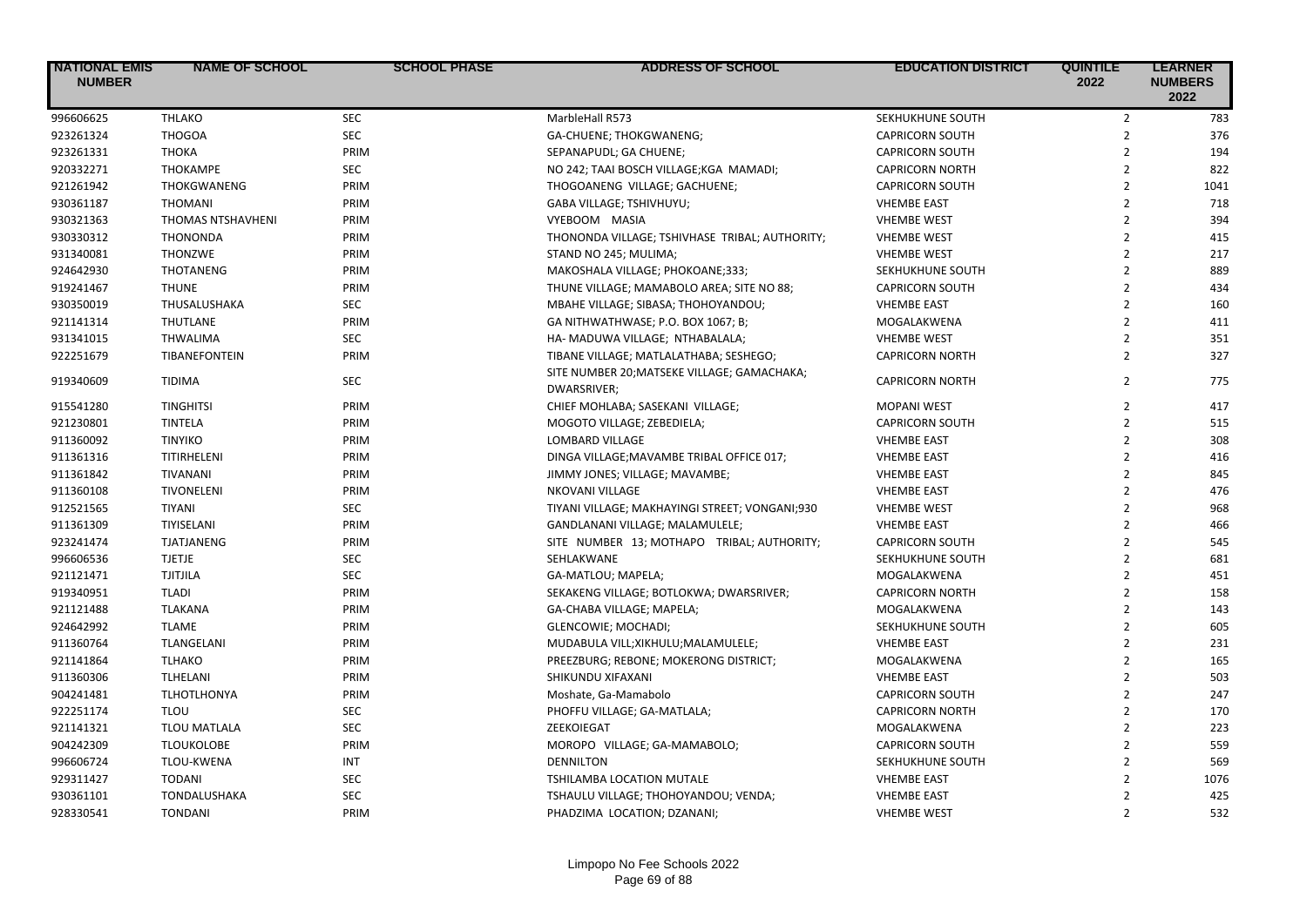| <b>NATIONAL EMIS</b><br><b>NUMBER</b> | <b>NAME OF SCHOOL</b> | <b>SCHOOL PHASE</b> | <b>ADDRESS OF SCHOOL</b>                               | <b>EDUCATION DISTRICT</b> | <b>QUINTILE</b><br>2022 | <b>LEARNER</b><br><b>NUMBERS</b><br>2022 |
|---------------------------------------|-----------------------|---------------------|--------------------------------------------------------|---------------------------|-------------------------|------------------------------------------|
| 915531146                             | <b>TOTWANA</b>        | PRIM                | ZANGHOMMA VILLAGE; LETSITELE; NKUNA TRIBAL AUTHORI;    | <b>MOPANI WEST</b>        | $\overline{2}$          | 229                                      |
| 923241504                             | <b>TSELA CHUEU</b>    | <b>SEC</b>          | GA-MOLEPO; GA-MMAROBO;                                 | <b>CAPRICORN SOUTH</b>    | $\overline{2}$          | 66                                       |
| 928330114                             | <b>TSHABVUMA</b>      | PRIM                | PFUMBADA VILLAGE                                       | <b>VHEMBE WEST</b>        | $\overline{2}$          | 107                                      |
| 930351524                             | <b>TSHADAMA</b>       | <b>SEC</b>          | NGWENANI VILLAGE; YA MAPHOLI;                          | <b>VHEMBE EAST</b>        | $\overline{2}$          | 617                                      |
| 930350880                             | <b>TSHADZUME</b>      | PRIM                | VHUFULI LOCATION; TSHIVHASE TRIBAL; AUTHORITY;         | <b>VHEMBE EAST</b>        | $\overline{2}$          | 1196                                     |
| 905332853                             | <b>TSHAKANDE</b>      | PRIM                | MUSEKWA NGUNDU                                         | <b>VHEMBE WEST</b>        | $\overline{2}$          | 155                                      |
| 930320575                             | <b>TSHAKHUMA</b>      | PRIM                | TSHAKHUMA MUHOVHOYA; NEXT TO THE TSHKHUMA<br>POSTOFF;  | <b>VHEMBE WEST</b>        | $\overline{2}$          | 216                                      |
| 928330381                             | <b>TSHALA</b>         | <b>SEC</b>          | <b>MAMUHOYI</b>                                        | <b>VHEMBE WEST</b>        | $\overline{2}$          | 233                                      |
| 928330978                             | <b>TSHAMAKWATINI</b>  | <b>SEC</b>          | MAVHUNGA VILLAGE; NZHELELE;                            | <b>VHEMBE WEST</b>        | $\overline{2}$          | 562                                      |
| 911360788                             | <b>TSHAMANI</b>       | PRIM                | SITE NO. 284; MPHAMBO VILLAGE;                         | <b>VHEMBE EAST</b>        | $\overline{2}$          | 267                                      |
| 993303203                             | <b>TSHAMISEKA</b>     | PRIM                | ROTTERDAM VILLAGE                                      | <b>MOPANI EAST</b>        | $\overline{2}$          | 72                                       |
| 911360795                             | <b>TSHAMISEKA</b>     | PRIM                | SHIGAMANI VILLAGE; MALAMULELE;                         | <b>VHEMBE EAST</b>        | $\overline{2}$          | 422                                      |
| 929311243                             | <b>TSHAMULUNGWI</b>   | PRIM                | TSHAMULUNGWI VILLAGE; RAMMBUDA TERRITORIAL;<br>AUTHOR; | <b>VHEMBE EAST</b>        | $\overline{2}$          | 219                                      |
| 930361118                             | <b>TSHAMUTSHEDZI</b>  | PRIM                | <b>TSHAULU</b>                                         | <b>VHEMBE EAST</b>        | $\overline{2}$          | 228                                      |
| 929311250                             | <b>TSHANDAMA</b>      | PRIM                | TSHANDAMA VILLAGE; THENGWE TRIBAL AUTHORITY;           | <b>VHEMBE EAST</b>        | $\overline{2}$          | 611                                      |
| 930350712                             | <b>TSHANOWA</b>       | PRIM                | <b>VONDO VILLAGE</b>                                   | <b>VHEMBE EAST</b>        | $\overline{2}$          | 214                                      |
| 929311422                             | <b>TSHAPASHA</b>      | PRIM                | TSHAPASHA VILLAGE; DZIMAULI;                           | <b>VHEMBE EAST</b>        | $\overline{2}$          | 194                                      |
| 929310073                             | <b>TSHAPINDA</b>      | PRIM                | <b>TSHAPINDA LOCATION</b>                              | <b>VHEMBE EAST</b>        | $\overline{2}$          | 511                                      |
| 930360221                             | <b>TSHAULU</b>        | PRIM                | TSHAULU-TSHILAPHALA                                    | <b>VHEMBE EAST</b>        | $\overline{2}$          | 222                                      |
| 929311274                             | TSHAVHADINDA          | PRIM                | <b>DZIMAULI VILLAGE</b>                                | <b>VHEMBE EAST</b>        | $\overline{2}$          | 262                                      |
| 923241511                             | <b>TSHEBELA</b>       | SEC                 | GAMOLEPO; SITE NO 614;                                 | <b>CAPRICORN SOUTH</b>    | $\overline{2}$          | 316                                      |
| 921111160                             | <b>TSHEESEBE</b>      | PRIM                | 110 MOONG VILLAGE                                      | <b>WATERBERG</b>          | $\overline{2}$          | 228                                      |
| 923261393                             | <b>TSHEHLO</b>        | <b>SEC</b>          | GA-CHUENE; MOSHATE;                                    | <b>CAPRICORN SOUTH</b>    | $\overline{2}$          | 180                                      |
| 921111467                             | <b>TSHELAMMAKE</b>    | PRIM                | WITFONTEIN VILLAGE SELEKA                              | <b>WATERBERG</b>          | $\overline{2}$          | 70                                       |
| 929310172                             | TSHENZHELANI          | PRIM                | TSHENZHELANI                                           | <b>VHEMBE EAST</b>        | $\overline{2}$          | 89                                       |
| 921251181                             | <b>TSHERANE</b>       | PRIM                | CARLSRUHE VILLAGE                                      | MOGALAKWENA               | $\overline{2}$          | 156                                      |
| 929310585                             | <b>TSHIAKHATHO</b>    | PRIM                | LURANGWE VILLAGE; TSHIKHUNDAMALEMA;                    | <b>VHEMBE EAST</b>        | $\overline{2}$          | 381                                      |
| 928331650                             | <b>TSHIANANE</b>      | <b>SEC</b>          | TSHIANANE SEC; MUSEKWA VILLAGE; DZANANI;               | <b>VHEMBE WEST</b>        | $\overline{2}$          | 474                                      |
| 929330084                             | <b>TSHIAVHA</b>       | PRIM                | <b>TSHIAVHA</b>                                        | <b>VHEMBE WEST</b>        | $\overline{2}$          | 290                                      |
| 930321103                             | <b>TSHIAWELO</b>      | PRIM                | TSHITUNGULWANE; VUWANI;                                | <b>VHEMBE EAST</b>        | $\overline{2}$          | 364                                      |
| 930351340                             | <b>TSHIDIMBINI</b>    | <b>SEC</b>          | TSHIDIMBINI VILLAGE TSHIVASE TRIBAL AUTHORITY          | <b>VHEMBE EAST</b>        | $\overline{2}$          | 270                                      |
| 929310592                             | <b>TSHIDONGOLOLWE</b> | PRIM                | TSHIDONGOLOLWE; THENGWE AREA;                          | <b>VHEMBE EAST</b>        | $\overline{2}$          | 422                                      |
| 930360214                             | <b>TSHIDZINI</b>      | PRIM                | TSHIDZINI VILLAGE; MPHAPHULI;                          | <b>VHEMBE EAST</b>        | $\overline{2}$          | 417                                      |
| 930310936                             | <b>TSHIDZIVHE</b>     | PRIM                | TSHIDZIVHE VILLAGE                                     | <b>VHEMBE EAST</b>        | $\overline{2}$          | 191                                      |
| 930320711                             | <b>TSHIEMUEMU</b>     | <b>SEC</b>          | LUVHALANI VILLAGE;TSHAKHUMA;                           | <b>VHEMBE WEST</b>        | $\overline{2}$          | 718                                      |
| 928330275                             | <b>TSHIENDEULU</b>    | PRIM                | TSHIENDEULU VILLAGE                                    | <b>VHEMBE WEST</b>        | $\overline{2}$          | 203                                      |
| 930320582                             | <b>TSHIFHANDE</b>     | PRIM                | STAND NO 1431; TSHIANDA LOCAL AUTHORITY;               | <b>VHEMBE WEST</b>        | $\overline{2}$          | 76                                       |
| 930350163                             | <b>TSHIFHATANI</b>    | PRIM                | TSHIDIMBINI; OPPOSITE VONDWE; HARDWARE;                | <b>VHEMBE EAST</b>        | $\overline{2}$          | 189                                      |
| 928330459                             | <b>TSHIFHENA</b>      | <b>SEC</b>          | TSHIFHENA; VILLAGE;                                    | <b>VHEMBE WEST</b>        | $\overline{2}$          | 307                                      |
| 928331193                             | <b>TSHIFHIRE</b>      | PRIM                | MAELULA VILLAGE; DZANANI DISTRICT; NZHELELE;           | <b>VHEMBE WEST</b>        | $\overline{2}$          | 459                                      |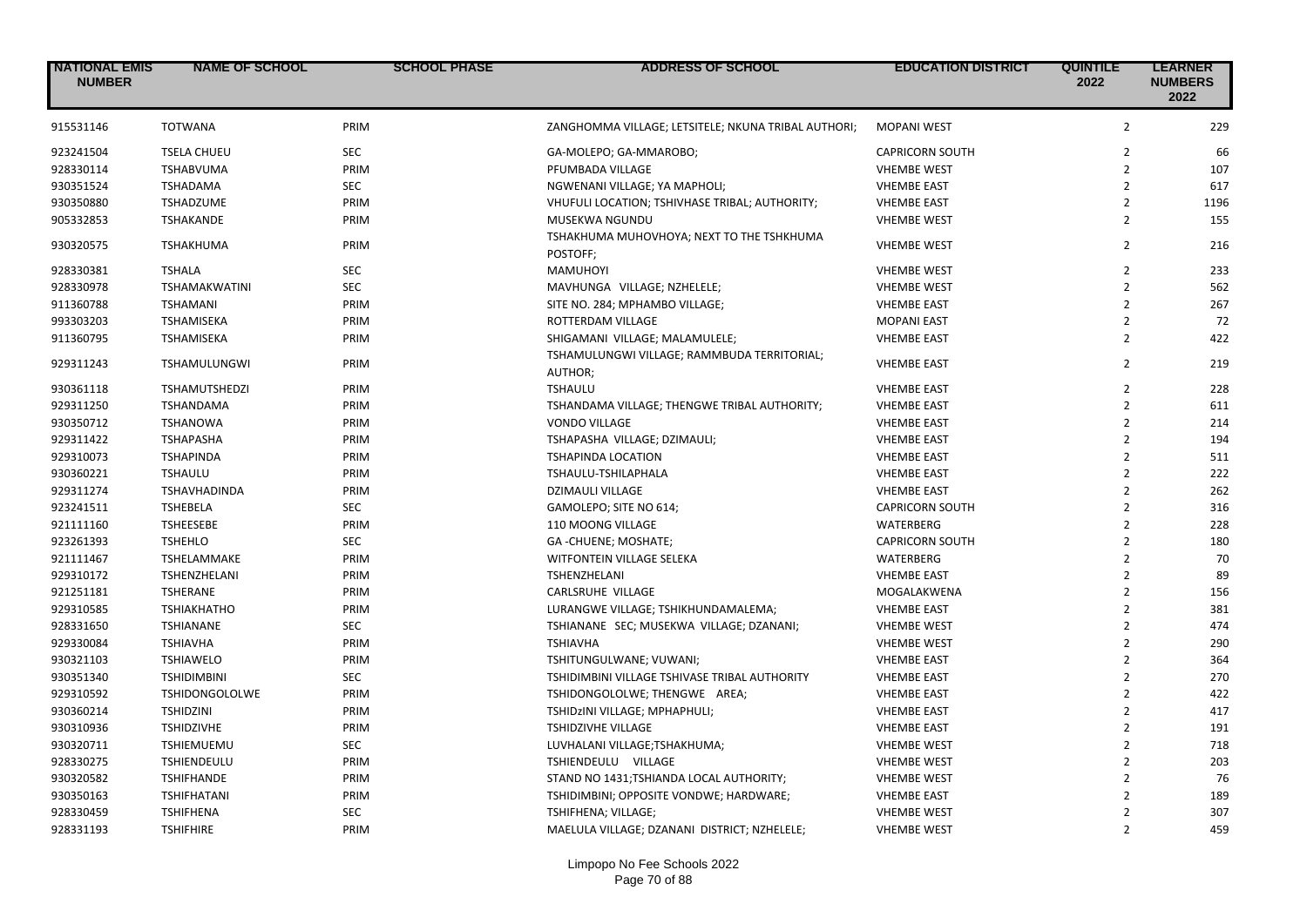| 930320476<br><b>TSHIFHUMULO</b><br><b>VHEMBE WEST</b><br>$\overline{2}$<br>305<br>PRIM<br>KHUMBE VILLAGE;LWAMONDO;<br>$\overline{2}$<br>PRIM<br>930351166<br><b>TSHIFIFI</b><br>TSHIFIFI; MASHAKADZA; NEAR LUVHENGO;<br><b>VHEMBE EAST</b><br>396<br>$\overline{2}$<br>930360245<br>PRIM<br>648<br><b>TSHIFUDI</b><br>TSHIFUDI VILLAGE; MPHAPHULI; TRIBAL AUTHORITY;<br><b>VHEMBE EAST</b><br>$\overline{2}$<br>930320537<br>PRIM<br>338<br>TSHIFULANANI<br>MATHULE;TSHIFULANANI; LWAMONDO;<br><b>VHEMBE WEST</b><br>930330046<br>$\overline{2}$<br>222<br><b>TSHIHENI</b><br>PRIM<br>TSHIHENI VILLAGE; PRIVATE BAG X 716; NZHELELE;<br><b>VHEMBE WEST</b><br>$\overline{2}$<br>126<br>931340074<br>PRIM<br>MANYIMA RAMARU; LOCATION; NTHABALALA;<br><b>TSHIILAHO</b><br><b>VHEMBE WEST</b><br>$\overline{2}$<br>931331209<br>PRIM<br>200<br><b>TSHIISAPHUNGO</b><br>VARI (MODDERVLEI); VILLAGE; ELIM;<br><b>VHEMBE WEST</b><br>$\overline{2}$<br>931520337<br><b>SEC</b><br>991<br><b>TSHIITWA</b><br>MASHAMBA VILLAGE BUSHYPARK<br><b>VHEMBE WEST</b><br>$\overline{2}$<br>930310554<br>PRIM<br>214<br><b>TSHIKALANGE</b><br>GUYINI HAMAKUYA; MAKUYA T. COUNCIL;<br><b>VHEMBE EAST</b><br>930350156<br>$\overline{2}$<br>283<br>PRIM<br><b>TSHIKAMBE</b><br>TSHIKAMBE VILLAGE MPHAPHUDI TRIBAL<br><b>VHEMBE EAST</b><br>$\overline{2}$<br>479<br>996606828<br><b>SEC</b><br>STAND NO 879<br><b>TSHIKANOSHI</b><br>SEKHUKHUNE SOUTH<br>$\overline{2}$<br>993306201<br><b>TSHIKHOVHOKHOVHO</b><br>PRIM<br><b>VHEMBE WEST</b><br>215<br>Thohoyandou<br>$\overline{2}$<br>930350354<br>738<br><b>TSHIKHUDINI</b><br>PRIM<br>TSHIKHUDINI VILLAGE; THOHOYANDOU;<br><b>VHEMBE EAST</b><br>$\overline{2}$<br>921520344<br><b>SEC</b><br>647<br><b>TSHIKHUTHULA</b><br>MUKONDENI VILLAGE.; MULIMA TRIBAL; NOOIT GED;<br><b>VHEMBE WEST</b><br>$\overline{2}$<br>928331254<br>PRIM<br>507<br><b>TSHIKHWANI</b><br>TSHIKHWANI 202;SINTHUMULE; LOUISTRICHARDT;<br><b>VHEMBE WEST</b><br>928330138<br>$\overline{2}$<br><b>TSHIKOMBANI</b><br>PRIM<br>TSHIKOMBANI VILLAGE; TSHIVHASE TRIBAL; THOHOYAN;<br>443<br><b>VHEMBE WEST</b><br>$\overline{2}$<br>300<br>930310639<br><b>TSHIKONDENI</b><br>PRIM<br>SANARI VILLAGE<br><b>VHEMBE EAST</b><br>$\overline{2}$<br>911360238<br><b>TSHIKONELO</b><br>PRIM<br>TSHIKONELO VILLAGE; NEXT TO HEADKRAAL; THOHOYANDO;<br>571<br><b>VHEMBE EAST</b><br>$\overline{2}$<br>929311281<br>PRIM<br>115<br><b>TSHIKOSI</b><br>RAMBUDA; DZIMAULI; BAIMORO;<br><b>VHEMBE EAST</b><br>$\overline{2}$<br>930330145<br>PRIM<br>94<br><b>TSHIKOVHANI</b><br>HA-KHAKHU THONDONI<br><b>VHEMBE WEST</b><br>$\overline{2}$<br>919<br>929310394<br>TSHIKUNDAMALEMA<br><b>SEC</b><br>MARAMANZHI; VILLAGE; MASISI;989<br><b>VHEMBE EAST</b><br>$\overline{2}$<br>930321929<br>TSHIKURUKURU -2<br>PRIM<br>HA-MUTSHA<br><b>VHEMBE WEST</b><br>616<br>$\overline{2}$<br>928330602<br>1325<br><b>TSHIKUWI</b><br>PRIM<br><b>TSHIKUWI LOCATION</b><br><b>VHEMBE WEST</b><br>$\overline{2}$<br>929310233<br>91<br><b>TSHIKUYU</b><br>PRIM<br><b>TSHIKUYU VILLAGE</b><br><b>VHEMBE EAST</b><br>$\overline{2}$<br>928331285<br>PRIM<br><b>VHEMBE WEST</b><br>401<br>TSHIKWARANI<br>STAND NO. 481; MADOMBIDZHA 2; SINTHUMULE;<br>$\overline{2}$<br>930351265<br><b>SEC</b><br>454<br><b>TSHILALA</b><br>DUMASI VILLAGE<br><b>VHEMBE EAST</b><br>$\overline{2}$<br>930350897<br><b>TSHILAPFENE</b><br>PRIM<br>TSHILAPFENE VILLAGE;TSHIVHASE TRIBAL AUTHORITY;<br>184<br><b>VHEMBE EAST</b><br>$\overline{2}$<br>930320308<br>259<br>TSHILAVHUTUME<br><b>SEC</b><br>THOHOYANDOU; MAPATE VILLAGE;<br><b>VHEMBE WEST</b><br>$\overline{2}$<br>930350347<br>PRIM<br>540<br><b>TSHILIVHO</b><br>2144 DUMASI VILLAGE; THOHOYANDOU;<br><b>VHEMBE EAST</b><br>$\overline{2}$<br>928330404<br><b>SEC</b><br>656<br><b>TSHILOGONI</b><br>DOPENI VILLAGE; THOHOYANDOU;<br><b>VHEMBE WEST</b><br>$\overline{2}$<br>930310929<br>PRIM<br>111<br><b>TSHILUNGWI</b><br>TSHILUNGWI VILLAGE; TSHIVHASE TRIBAL; AUTHORITY;<br><b>VHEMBE EAST</b><br>$\overline{2}$<br>928330688<br>PRIM<br>494<br><b>TSHILUWI</b><br>TSHITUNI TSHAFHASI; HA-GAVHE;<br><b>VHEMBE WEST</b><br>928332202<br>$\overline{2}$<br>TSHILWAVHUSIKU<br>PRIM<br>MADOMBIDZHA; ZONE 2; SINTHUMULE.;<br><b>VHEMBE WEST</b><br>713<br>$\overline{2}$<br>930320407<br>116<br>PRIM<br><b>TSHIMBILUNI</b><br>TSHAKHUMA; TERRITORIAL; AUTHORITY;<br><b>VHEMBE WEST</b><br>$\overline{2}$<br>930321196<br><b>SEC</b><br>279<br><b>TSHIMBUPFE</b><br>TSHIMBUPFE; TRIBAL AUTHORITY;<br><b>VHEMBE EAST</b><br>$\overline{2}$<br>930350903<br>PRIM<br>344<br>TSHIMEDZWA<br>LUNUNGWI VILLAGE; TSHIVHASE TRIBAL AUTHORITY;<br><b>VHEMBE EAST</b><br>$\overline{2}$<br>847<br>931331346<br><b>TSHIMONELA</b><br>PRIM<br>MPHENI TRIBAL; AUTHORITY;<br><b>VHEMBE WEST</b><br>$\overline{2}$<br>931520320<br><b>SEC</b><br>624<br><b>TSHINANGE</b><br>MASAKONA; HLANGANANI;<br><b>VHEMBE WEST</b> | <b>NATIONAL EMIS</b><br><b>NUMBER</b> | <b>NAME OF SCHOOL</b> | <b>SCHOOL PHASE</b> | <b>ADDRESS OF SCHOOL</b> | <b>EDUCATION DISTRICT</b> | <b>QUINTILE</b><br>2022 | <b>LEARNER</b><br><b>NUMBERS</b><br>2022 |
|--------------------------------------------------------------------------------------------------------------------------------------------------------------------------------------------------------------------------------------------------------------------------------------------------------------------------------------------------------------------------------------------------------------------------------------------------------------------------------------------------------------------------------------------------------------------------------------------------------------------------------------------------------------------------------------------------------------------------------------------------------------------------------------------------------------------------------------------------------------------------------------------------------------------------------------------------------------------------------------------------------------------------------------------------------------------------------------------------------------------------------------------------------------------------------------------------------------------------------------------------------------------------------------------------------------------------------------------------------------------------------------------------------------------------------------------------------------------------------------------------------------------------------------------------------------------------------------------------------------------------------------------------------------------------------------------------------------------------------------------------------------------------------------------------------------------------------------------------------------------------------------------------------------------------------------------------------------------------------------------------------------------------------------------------------------------------------------------------------------------------------------------------------------------------------------------------------------------------------------------------------------------------------------------------------------------------------------------------------------------------------------------------------------------------------------------------------------------------------------------------------------------------------------------------------------------------------------------------------------------------------------------------------------------------------------------------------------------------------------------------------------------------------------------------------------------------------------------------------------------------------------------------------------------------------------------------------------------------------------------------------------------------------------------------------------------------------------------------------------------------------------------------------------------------------------------------------------------------------------------------------------------------------------------------------------------------------------------------------------------------------------------------------------------------------------------------------------------------------------------------------------------------------------------------------------------------------------------------------------------------------------------------------------------------------------------------------------------------------------------------------------------------------------------------------------------------------------------------------------------------------------------------------------------------------------------------------------------------------------------------------------------------------------------------------------------------------------------------------------------------------------------------------------------------------------------------------------------------------------------------------------------------------------------------------------------------------------------------------------------------------------------------------------------------------------------------------------------------------------------------------------------------------------------------------------------------------------------------------------------------------------------------------------------------------------------------------------------------------------------------------------------------------------------------------------------------------------------------------------------------------------------------------------------------------------|---------------------------------------|-----------------------|---------------------|--------------------------|---------------------------|-------------------------|------------------------------------------|
|                                                                                                                                                                                                                                                                                                                                                                                                                                                                                                                                                                                                                                                                                                                                                                                                                                                                                                                                                                                                                                                                                                                                                                                                                                                                                                                                                                                                                                                                                                                                                                                                                                                                                                                                                                                                                                                                                                                                                                                                                                                                                                                                                                                                                                                                                                                                                                                                                                                                                                                                                                                                                                                                                                                                                                                                                                                                                                                                                                                                                                                                                                                                                                                                                                                                                                                                                                                                                                                                                                                                                                                                                                                                                                                                                                                                                                                                                                                                                                                                                                                                                                                                                                                                                                                                                                                                                                                                                                                                                                                                                                                                                                                                                                                                                                                                                                                                                                                                      |                                       |                       |                     |                          |                           |                         |                                          |
|                                                                                                                                                                                                                                                                                                                                                                                                                                                                                                                                                                                                                                                                                                                                                                                                                                                                                                                                                                                                                                                                                                                                                                                                                                                                                                                                                                                                                                                                                                                                                                                                                                                                                                                                                                                                                                                                                                                                                                                                                                                                                                                                                                                                                                                                                                                                                                                                                                                                                                                                                                                                                                                                                                                                                                                                                                                                                                                                                                                                                                                                                                                                                                                                                                                                                                                                                                                                                                                                                                                                                                                                                                                                                                                                                                                                                                                                                                                                                                                                                                                                                                                                                                                                                                                                                                                                                                                                                                                                                                                                                                                                                                                                                                                                                                                                                                                                                                                                      |                                       |                       |                     |                          |                           |                         |                                          |
|                                                                                                                                                                                                                                                                                                                                                                                                                                                                                                                                                                                                                                                                                                                                                                                                                                                                                                                                                                                                                                                                                                                                                                                                                                                                                                                                                                                                                                                                                                                                                                                                                                                                                                                                                                                                                                                                                                                                                                                                                                                                                                                                                                                                                                                                                                                                                                                                                                                                                                                                                                                                                                                                                                                                                                                                                                                                                                                                                                                                                                                                                                                                                                                                                                                                                                                                                                                                                                                                                                                                                                                                                                                                                                                                                                                                                                                                                                                                                                                                                                                                                                                                                                                                                                                                                                                                                                                                                                                                                                                                                                                                                                                                                                                                                                                                                                                                                                                                      |                                       |                       |                     |                          |                           |                         |                                          |
|                                                                                                                                                                                                                                                                                                                                                                                                                                                                                                                                                                                                                                                                                                                                                                                                                                                                                                                                                                                                                                                                                                                                                                                                                                                                                                                                                                                                                                                                                                                                                                                                                                                                                                                                                                                                                                                                                                                                                                                                                                                                                                                                                                                                                                                                                                                                                                                                                                                                                                                                                                                                                                                                                                                                                                                                                                                                                                                                                                                                                                                                                                                                                                                                                                                                                                                                                                                                                                                                                                                                                                                                                                                                                                                                                                                                                                                                                                                                                                                                                                                                                                                                                                                                                                                                                                                                                                                                                                                                                                                                                                                                                                                                                                                                                                                                                                                                                                                                      |                                       |                       |                     |                          |                           |                         |                                          |
|                                                                                                                                                                                                                                                                                                                                                                                                                                                                                                                                                                                                                                                                                                                                                                                                                                                                                                                                                                                                                                                                                                                                                                                                                                                                                                                                                                                                                                                                                                                                                                                                                                                                                                                                                                                                                                                                                                                                                                                                                                                                                                                                                                                                                                                                                                                                                                                                                                                                                                                                                                                                                                                                                                                                                                                                                                                                                                                                                                                                                                                                                                                                                                                                                                                                                                                                                                                                                                                                                                                                                                                                                                                                                                                                                                                                                                                                                                                                                                                                                                                                                                                                                                                                                                                                                                                                                                                                                                                                                                                                                                                                                                                                                                                                                                                                                                                                                                                                      |                                       |                       |                     |                          |                           |                         |                                          |
|                                                                                                                                                                                                                                                                                                                                                                                                                                                                                                                                                                                                                                                                                                                                                                                                                                                                                                                                                                                                                                                                                                                                                                                                                                                                                                                                                                                                                                                                                                                                                                                                                                                                                                                                                                                                                                                                                                                                                                                                                                                                                                                                                                                                                                                                                                                                                                                                                                                                                                                                                                                                                                                                                                                                                                                                                                                                                                                                                                                                                                                                                                                                                                                                                                                                                                                                                                                                                                                                                                                                                                                                                                                                                                                                                                                                                                                                                                                                                                                                                                                                                                                                                                                                                                                                                                                                                                                                                                                                                                                                                                                                                                                                                                                                                                                                                                                                                                                                      |                                       |                       |                     |                          |                           |                         |                                          |
|                                                                                                                                                                                                                                                                                                                                                                                                                                                                                                                                                                                                                                                                                                                                                                                                                                                                                                                                                                                                                                                                                                                                                                                                                                                                                                                                                                                                                                                                                                                                                                                                                                                                                                                                                                                                                                                                                                                                                                                                                                                                                                                                                                                                                                                                                                                                                                                                                                                                                                                                                                                                                                                                                                                                                                                                                                                                                                                                                                                                                                                                                                                                                                                                                                                                                                                                                                                                                                                                                                                                                                                                                                                                                                                                                                                                                                                                                                                                                                                                                                                                                                                                                                                                                                                                                                                                                                                                                                                                                                                                                                                                                                                                                                                                                                                                                                                                                                                                      |                                       |                       |                     |                          |                           |                         |                                          |
|                                                                                                                                                                                                                                                                                                                                                                                                                                                                                                                                                                                                                                                                                                                                                                                                                                                                                                                                                                                                                                                                                                                                                                                                                                                                                                                                                                                                                                                                                                                                                                                                                                                                                                                                                                                                                                                                                                                                                                                                                                                                                                                                                                                                                                                                                                                                                                                                                                                                                                                                                                                                                                                                                                                                                                                                                                                                                                                                                                                                                                                                                                                                                                                                                                                                                                                                                                                                                                                                                                                                                                                                                                                                                                                                                                                                                                                                                                                                                                                                                                                                                                                                                                                                                                                                                                                                                                                                                                                                                                                                                                                                                                                                                                                                                                                                                                                                                                                                      |                                       |                       |                     |                          |                           |                         |                                          |
|                                                                                                                                                                                                                                                                                                                                                                                                                                                                                                                                                                                                                                                                                                                                                                                                                                                                                                                                                                                                                                                                                                                                                                                                                                                                                                                                                                                                                                                                                                                                                                                                                                                                                                                                                                                                                                                                                                                                                                                                                                                                                                                                                                                                                                                                                                                                                                                                                                                                                                                                                                                                                                                                                                                                                                                                                                                                                                                                                                                                                                                                                                                                                                                                                                                                                                                                                                                                                                                                                                                                                                                                                                                                                                                                                                                                                                                                                                                                                                                                                                                                                                                                                                                                                                                                                                                                                                                                                                                                                                                                                                                                                                                                                                                                                                                                                                                                                                                                      |                                       |                       |                     |                          |                           |                         |                                          |
|                                                                                                                                                                                                                                                                                                                                                                                                                                                                                                                                                                                                                                                                                                                                                                                                                                                                                                                                                                                                                                                                                                                                                                                                                                                                                                                                                                                                                                                                                                                                                                                                                                                                                                                                                                                                                                                                                                                                                                                                                                                                                                                                                                                                                                                                                                                                                                                                                                                                                                                                                                                                                                                                                                                                                                                                                                                                                                                                                                                                                                                                                                                                                                                                                                                                                                                                                                                                                                                                                                                                                                                                                                                                                                                                                                                                                                                                                                                                                                                                                                                                                                                                                                                                                                                                                                                                                                                                                                                                                                                                                                                                                                                                                                                                                                                                                                                                                                                                      |                                       |                       |                     |                          |                           |                         |                                          |
|                                                                                                                                                                                                                                                                                                                                                                                                                                                                                                                                                                                                                                                                                                                                                                                                                                                                                                                                                                                                                                                                                                                                                                                                                                                                                                                                                                                                                                                                                                                                                                                                                                                                                                                                                                                                                                                                                                                                                                                                                                                                                                                                                                                                                                                                                                                                                                                                                                                                                                                                                                                                                                                                                                                                                                                                                                                                                                                                                                                                                                                                                                                                                                                                                                                                                                                                                                                                                                                                                                                                                                                                                                                                                                                                                                                                                                                                                                                                                                                                                                                                                                                                                                                                                                                                                                                                                                                                                                                                                                                                                                                                                                                                                                                                                                                                                                                                                                                                      |                                       |                       |                     |                          |                           |                         |                                          |
|                                                                                                                                                                                                                                                                                                                                                                                                                                                                                                                                                                                                                                                                                                                                                                                                                                                                                                                                                                                                                                                                                                                                                                                                                                                                                                                                                                                                                                                                                                                                                                                                                                                                                                                                                                                                                                                                                                                                                                                                                                                                                                                                                                                                                                                                                                                                                                                                                                                                                                                                                                                                                                                                                                                                                                                                                                                                                                                                                                                                                                                                                                                                                                                                                                                                                                                                                                                                                                                                                                                                                                                                                                                                                                                                                                                                                                                                                                                                                                                                                                                                                                                                                                                                                                                                                                                                                                                                                                                                                                                                                                                                                                                                                                                                                                                                                                                                                                                                      |                                       |                       |                     |                          |                           |                         |                                          |
|                                                                                                                                                                                                                                                                                                                                                                                                                                                                                                                                                                                                                                                                                                                                                                                                                                                                                                                                                                                                                                                                                                                                                                                                                                                                                                                                                                                                                                                                                                                                                                                                                                                                                                                                                                                                                                                                                                                                                                                                                                                                                                                                                                                                                                                                                                                                                                                                                                                                                                                                                                                                                                                                                                                                                                                                                                                                                                                                                                                                                                                                                                                                                                                                                                                                                                                                                                                                                                                                                                                                                                                                                                                                                                                                                                                                                                                                                                                                                                                                                                                                                                                                                                                                                                                                                                                                                                                                                                                                                                                                                                                                                                                                                                                                                                                                                                                                                                                                      |                                       |                       |                     |                          |                           |                         |                                          |
|                                                                                                                                                                                                                                                                                                                                                                                                                                                                                                                                                                                                                                                                                                                                                                                                                                                                                                                                                                                                                                                                                                                                                                                                                                                                                                                                                                                                                                                                                                                                                                                                                                                                                                                                                                                                                                                                                                                                                                                                                                                                                                                                                                                                                                                                                                                                                                                                                                                                                                                                                                                                                                                                                                                                                                                                                                                                                                                                                                                                                                                                                                                                                                                                                                                                                                                                                                                                                                                                                                                                                                                                                                                                                                                                                                                                                                                                                                                                                                                                                                                                                                                                                                                                                                                                                                                                                                                                                                                                                                                                                                                                                                                                                                                                                                                                                                                                                                                                      |                                       |                       |                     |                          |                           |                         |                                          |
|                                                                                                                                                                                                                                                                                                                                                                                                                                                                                                                                                                                                                                                                                                                                                                                                                                                                                                                                                                                                                                                                                                                                                                                                                                                                                                                                                                                                                                                                                                                                                                                                                                                                                                                                                                                                                                                                                                                                                                                                                                                                                                                                                                                                                                                                                                                                                                                                                                                                                                                                                                                                                                                                                                                                                                                                                                                                                                                                                                                                                                                                                                                                                                                                                                                                                                                                                                                                                                                                                                                                                                                                                                                                                                                                                                                                                                                                                                                                                                                                                                                                                                                                                                                                                                                                                                                                                                                                                                                                                                                                                                                                                                                                                                                                                                                                                                                                                                                                      |                                       |                       |                     |                          |                           |                         |                                          |
|                                                                                                                                                                                                                                                                                                                                                                                                                                                                                                                                                                                                                                                                                                                                                                                                                                                                                                                                                                                                                                                                                                                                                                                                                                                                                                                                                                                                                                                                                                                                                                                                                                                                                                                                                                                                                                                                                                                                                                                                                                                                                                                                                                                                                                                                                                                                                                                                                                                                                                                                                                                                                                                                                                                                                                                                                                                                                                                                                                                                                                                                                                                                                                                                                                                                                                                                                                                                                                                                                                                                                                                                                                                                                                                                                                                                                                                                                                                                                                                                                                                                                                                                                                                                                                                                                                                                                                                                                                                                                                                                                                                                                                                                                                                                                                                                                                                                                                                                      |                                       |                       |                     |                          |                           |                         |                                          |
|                                                                                                                                                                                                                                                                                                                                                                                                                                                                                                                                                                                                                                                                                                                                                                                                                                                                                                                                                                                                                                                                                                                                                                                                                                                                                                                                                                                                                                                                                                                                                                                                                                                                                                                                                                                                                                                                                                                                                                                                                                                                                                                                                                                                                                                                                                                                                                                                                                                                                                                                                                                                                                                                                                                                                                                                                                                                                                                                                                                                                                                                                                                                                                                                                                                                                                                                                                                                                                                                                                                                                                                                                                                                                                                                                                                                                                                                                                                                                                                                                                                                                                                                                                                                                                                                                                                                                                                                                                                                                                                                                                                                                                                                                                                                                                                                                                                                                                                                      |                                       |                       |                     |                          |                           |                         |                                          |
|                                                                                                                                                                                                                                                                                                                                                                                                                                                                                                                                                                                                                                                                                                                                                                                                                                                                                                                                                                                                                                                                                                                                                                                                                                                                                                                                                                                                                                                                                                                                                                                                                                                                                                                                                                                                                                                                                                                                                                                                                                                                                                                                                                                                                                                                                                                                                                                                                                                                                                                                                                                                                                                                                                                                                                                                                                                                                                                                                                                                                                                                                                                                                                                                                                                                                                                                                                                                                                                                                                                                                                                                                                                                                                                                                                                                                                                                                                                                                                                                                                                                                                                                                                                                                                                                                                                                                                                                                                                                                                                                                                                                                                                                                                                                                                                                                                                                                                                                      |                                       |                       |                     |                          |                           |                         |                                          |
|                                                                                                                                                                                                                                                                                                                                                                                                                                                                                                                                                                                                                                                                                                                                                                                                                                                                                                                                                                                                                                                                                                                                                                                                                                                                                                                                                                                                                                                                                                                                                                                                                                                                                                                                                                                                                                                                                                                                                                                                                                                                                                                                                                                                                                                                                                                                                                                                                                                                                                                                                                                                                                                                                                                                                                                                                                                                                                                                                                                                                                                                                                                                                                                                                                                                                                                                                                                                                                                                                                                                                                                                                                                                                                                                                                                                                                                                                                                                                                                                                                                                                                                                                                                                                                                                                                                                                                                                                                                                                                                                                                                                                                                                                                                                                                                                                                                                                                                                      |                                       |                       |                     |                          |                           |                         |                                          |
|                                                                                                                                                                                                                                                                                                                                                                                                                                                                                                                                                                                                                                                                                                                                                                                                                                                                                                                                                                                                                                                                                                                                                                                                                                                                                                                                                                                                                                                                                                                                                                                                                                                                                                                                                                                                                                                                                                                                                                                                                                                                                                                                                                                                                                                                                                                                                                                                                                                                                                                                                                                                                                                                                                                                                                                                                                                                                                                                                                                                                                                                                                                                                                                                                                                                                                                                                                                                                                                                                                                                                                                                                                                                                                                                                                                                                                                                                                                                                                                                                                                                                                                                                                                                                                                                                                                                                                                                                                                                                                                                                                                                                                                                                                                                                                                                                                                                                                                                      |                                       |                       |                     |                          |                           |                         |                                          |
|                                                                                                                                                                                                                                                                                                                                                                                                                                                                                                                                                                                                                                                                                                                                                                                                                                                                                                                                                                                                                                                                                                                                                                                                                                                                                                                                                                                                                                                                                                                                                                                                                                                                                                                                                                                                                                                                                                                                                                                                                                                                                                                                                                                                                                                                                                                                                                                                                                                                                                                                                                                                                                                                                                                                                                                                                                                                                                                                                                                                                                                                                                                                                                                                                                                                                                                                                                                                                                                                                                                                                                                                                                                                                                                                                                                                                                                                                                                                                                                                                                                                                                                                                                                                                                                                                                                                                                                                                                                                                                                                                                                                                                                                                                                                                                                                                                                                                                                                      |                                       |                       |                     |                          |                           |                         |                                          |
|                                                                                                                                                                                                                                                                                                                                                                                                                                                                                                                                                                                                                                                                                                                                                                                                                                                                                                                                                                                                                                                                                                                                                                                                                                                                                                                                                                                                                                                                                                                                                                                                                                                                                                                                                                                                                                                                                                                                                                                                                                                                                                                                                                                                                                                                                                                                                                                                                                                                                                                                                                                                                                                                                                                                                                                                                                                                                                                                                                                                                                                                                                                                                                                                                                                                                                                                                                                                                                                                                                                                                                                                                                                                                                                                                                                                                                                                                                                                                                                                                                                                                                                                                                                                                                                                                                                                                                                                                                                                                                                                                                                                                                                                                                                                                                                                                                                                                                                                      |                                       |                       |                     |                          |                           |                         |                                          |
|                                                                                                                                                                                                                                                                                                                                                                                                                                                                                                                                                                                                                                                                                                                                                                                                                                                                                                                                                                                                                                                                                                                                                                                                                                                                                                                                                                                                                                                                                                                                                                                                                                                                                                                                                                                                                                                                                                                                                                                                                                                                                                                                                                                                                                                                                                                                                                                                                                                                                                                                                                                                                                                                                                                                                                                                                                                                                                                                                                                                                                                                                                                                                                                                                                                                                                                                                                                                                                                                                                                                                                                                                                                                                                                                                                                                                                                                                                                                                                                                                                                                                                                                                                                                                                                                                                                                                                                                                                                                                                                                                                                                                                                                                                                                                                                                                                                                                                                                      |                                       |                       |                     |                          |                           |                         |                                          |
|                                                                                                                                                                                                                                                                                                                                                                                                                                                                                                                                                                                                                                                                                                                                                                                                                                                                                                                                                                                                                                                                                                                                                                                                                                                                                                                                                                                                                                                                                                                                                                                                                                                                                                                                                                                                                                                                                                                                                                                                                                                                                                                                                                                                                                                                                                                                                                                                                                                                                                                                                                                                                                                                                                                                                                                                                                                                                                                                                                                                                                                                                                                                                                                                                                                                                                                                                                                                                                                                                                                                                                                                                                                                                                                                                                                                                                                                                                                                                                                                                                                                                                                                                                                                                                                                                                                                                                                                                                                                                                                                                                                                                                                                                                                                                                                                                                                                                                                                      |                                       |                       |                     |                          |                           |                         |                                          |
|                                                                                                                                                                                                                                                                                                                                                                                                                                                                                                                                                                                                                                                                                                                                                                                                                                                                                                                                                                                                                                                                                                                                                                                                                                                                                                                                                                                                                                                                                                                                                                                                                                                                                                                                                                                                                                                                                                                                                                                                                                                                                                                                                                                                                                                                                                                                                                                                                                                                                                                                                                                                                                                                                                                                                                                                                                                                                                                                                                                                                                                                                                                                                                                                                                                                                                                                                                                                                                                                                                                                                                                                                                                                                                                                                                                                                                                                                                                                                                                                                                                                                                                                                                                                                                                                                                                                                                                                                                                                                                                                                                                                                                                                                                                                                                                                                                                                                                                                      |                                       |                       |                     |                          |                           |                         |                                          |
|                                                                                                                                                                                                                                                                                                                                                                                                                                                                                                                                                                                                                                                                                                                                                                                                                                                                                                                                                                                                                                                                                                                                                                                                                                                                                                                                                                                                                                                                                                                                                                                                                                                                                                                                                                                                                                                                                                                                                                                                                                                                                                                                                                                                                                                                                                                                                                                                                                                                                                                                                                                                                                                                                                                                                                                                                                                                                                                                                                                                                                                                                                                                                                                                                                                                                                                                                                                                                                                                                                                                                                                                                                                                                                                                                                                                                                                                                                                                                                                                                                                                                                                                                                                                                                                                                                                                                                                                                                                                                                                                                                                                                                                                                                                                                                                                                                                                                                                                      |                                       |                       |                     |                          |                           |                         |                                          |
|                                                                                                                                                                                                                                                                                                                                                                                                                                                                                                                                                                                                                                                                                                                                                                                                                                                                                                                                                                                                                                                                                                                                                                                                                                                                                                                                                                                                                                                                                                                                                                                                                                                                                                                                                                                                                                                                                                                                                                                                                                                                                                                                                                                                                                                                                                                                                                                                                                                                                                                                                                                                                                                                                                                                                                                                                                                                                                                                                                                                                                                                                                                                                                                                                                                                                                                                                                                                                                                                                                                                                                                                                                                                                                                                                                                                                                                                                                                                                                                                                                                                                                                                                                                                                                                                                                                                                                                                                                                                                                                                                                                                                                                                                                                                                                                                                                                                                                                                      |                                       |                       |                     |                          |                           |                         |                                          |
|                                                                                                                                                                                                                                                                                                                                                                                                                                                                                                                                                                                                                                                                                                                                                                                                                                                                                                                                                                                                                                                                                                                                                                                                                                                                                                                                                                                                                                                                                                                                                                                                                                                                                                                                                                                                                                                                                                                                                                                                                                                                                                                                                                                                                                                                                                                                                                                                                                                                                                                                                                                                                                                                                                                                                                                                                                                                                                                                                                                                                                                                                                                                                                                                                                                                                                                                                                                                                                                                                                                                                                                                                                                                                                                                                                                                                                                                                                                                                                                                                                                                                                                                                                                                                                                                                                                                                                                                                                                                                                                                                                                                                                                                                                                                                                                                                                                                                                                                      |                                       |                       |                     |                          |                           |                         |                                          |
|                                                                                                                                                                                                                                                                                                                                                                                                                                                                                                                                                                                                                                                                                                                                                                                                                                                                                                                                                                                                                                                                                                                                                                                                                                                                                                                                                                                                                                                                                                                                                                                                                                                                                                                                                                                                                                                                                                                                                                                                                                                                                                                                                                                                                                                                                                                                                                                                                                                                                                                                                                                                                                                                                                                                                                                                                                                                                                                                                                                                                                                                                                                                                                                                                                                                                                                                                                                                                                                                                                                                                                                                                                                                                                                                                                                                                                                                                                                                                                                                                                                                                                                                                                                                                                                                                                                                                                                                                                                                                                                                                                                                                                                                                                                                                                                                                                                                                                                                      |                                       |                       |                     |                          |                           |                         |                                          |
|                                                                                                                                                                                                                                                                                                                                                                                                                                                                                                                                                                                                                                                                                                                                                                                                                                                                                                                                                                                                                                                                                                                                                                                                                                                                                                                                                                                                                                                                                                                                                                                                                                                                                                                                                                                                                                                                                                                                                                                                                                                                                                                                                                                                                                                                                                                                                                                                                                                                                                                                                                                                                                                                                                                                                                                                                                                                                                                                                                                                                                                                                                                                                                                                                                                                                                                                                                                                                                                                                                                                                                                                                                                                                                                                                                                                                                                                                                                                                                                                                                                                                                                                                                                                                                                                                                                                                                                                                                                                                                                                                                                                                                                                                                                                                                                                                                                                                                                                      |                                       |                       |                     |                          |                           |                         |                                          |
|                                                                                                                                                                                                                                                                                                                                                                                                                                                                                                                                                                                                                                                                                                                                                                                                                                                                                                                                                                                                                                                                                                                                                                                                                                                                                                                                                                                                                                                                                                                                                                                                                                                                                                                                                                                                                                                                                                                                                                                                                                                                                                                                                                                                                                                                                                                                                                                                                                                                                                                                                                                                                                                                                                                                                                                                                                                                                                                                                                                                                                                                                                                                                                                                                                                                                                                                                                                                                                                                                                                                                                                                                                                                                                                                                                                                                                                                                                                                                                                                                                                                                                                                                                                                                                                                                                                                                                                                                                                                                                                                                                                                                                                                                                                                                                                                                                                                                                                                      |                                       |                       |                     |                          |                           |                         |                                          |
|                                                                                                                                                                                                                                                                                                                                                                                                                                                                                                                                                                                                                                                                                                                                                                                                                                                                                                                                                                                                                                                                                                                                                                                                                                                                                                                                                                                                                                                                                                                                                                                                                                                                                                                                                                                                                                                                                                                                                                                                                                                                                                                                                                                                                                                                                                                                                                                                                                                                                                                                                                                                                                                                                                                                                                                                                                                                                                                                                                                                                                                                                                                                                                                                                                                                                                                                                                                                                                                                                                                                                                                                                                                                                                                                                                                                                                                                                                                                                                                                                                                                                                                                                                                                                                                                                                                                                                                                                                                                                                                                                                                                                                                                                                                                                                                                                                                                                                                                      |                                       |                       |                     |                          |                           |                         |                                          |
|                                                                                                                                                                                                                                                                                                                                                                                                                                                                                                                                                                                                                                                                                                                                                                                                                                                                                                                                                                                                                                                                                                                                                                                                                                                                                                                                                                                                                                                                                                                                                                                                                                                                                                                                                                                                                                                                                                                                                                                                                                                                                                                                                                                                                                                                                                                                                                                                                                                                                                                                                                                                                                                                                                                                                                                                                                                                                                                                                                                                                                                                                                                                                                                                                                                                                                                                                                                                                                                                                                                                                                                                                                                                                                                                                                                                                                                                                                                                                                                                                                                                                                                                                                                                                                                                                                                                                                                                                                                                                                                                                                                                                                                                                                                                                                                                                                                                                                                                      |                                       |                       |                     |                          |                           |                         |                                          |
|                                                                                                                                                                                                                                                                                                                                                                                                                                                                                                                                                                                                                                                                                                                                                                                                                                                                                                                                                                                                                                                                                                                                                                                                                                                                                                                                                                                                                                                                                                                                                                                                                                                                                                                                                                                                                                                                                                                                                                                                                                                                                                                                                                                                                                                                                                                                                                                                                                                                                                                                                                                                                                                                                                                                                                                                                                                                                                                                                                                                                                                                                                                                                                                                                                                                                                                                                                                                                                                                                                                                                                                                                                                                                                                                                                                                                                                                                                                                                                                                                                                                                                                                                                                                                                                                                                                                                                                                                                                                                                                                                                                                                                                                                                                                                                                                                                                                                                                                      |                                       |                       |                     |                          |                           |                         |                                          |
|                                                                                                                                                                                                                                                                                                                                                                                                                                                                                                                                                                                                                                                                                                                                                                                                                                                                                                                                                                                                                                                                                                                                                                                                                                                                                                                                                                                                                                                                                                                                                                                                                                                                                                                                                                                                                                                                                                                                                                                                                                                                                                                                                                                                                                                                                                                                                                                                                                                                                                                                                                                                                                                                                                                                                                                                                                                                                                                                                                                                                                                                                                                                                                                                                                                                                                                                                                                                                                                                                                                                                                                                                                                                                                                                                                                                                                                                                                                                                                                                                                                                                                                                                                                                                                                                                                                                                                                                                                                                                                                                                                                                                                                                                                                                                                                                                                                                                                                                      |                                       |                       |                     |                          |                           |                         |                                          |
|                                                                                                                                                                                                                                                                                                                                                                                                                                                                                                                                                                                                                                                                                                                                                                                                                                                                                                                                                                                                                                                                                                                                                                                                                                                                                                                                                                                                                                                                                                                                                                                                                                                                                                                                                                                                                                                                                                                                                                                                                                                                                                                                                                                                                                                                                                                                                                                                                                                                                                                                                                                                                                                                                                                                                                                                                                                                                                                                                                                                                                                                                                                                                                                                                                                                                                                                                                                                                                                                                                                                                                                                                                                                                                                                                                                                                                                                                                                                                                                                                                                                                                                                                                                                                                                                                                                                                                                                                                                                                                                                                                                                                                                                                                                                                                                                                                                                                                                                      |                                       |                       |                     |                          |                           |                         |                                          |
|                                                                                                                                                                                                                                                                                                                                                                                                                                                                                                                                                                                                                                                                                                                                                                                                                                                                                                                                                                                                                                                                                                                                                                                                                                                                                                                                                                                                                                                                                                                                                                                                                                                                                                                                                                                                                                                                                                                                                                                                                                                                                                                                                                                                                                                                                                                                                                                                                                                                                                                                                                                                                                                                                                                                                                                                                                                                                                                                                                                                                                                                                                                                                                                                                                                                                                                                                                                                                                                                                                                                                                                                                                                                                                                                                                                                                                                                                                                                                                                                                                                                                                                                                                                                                                                                                                                                                                                                                                                                                                                                                                                                                                                                                                                                                                                                                                                                                                                                      |                                       |                       |                     |                          |                           |                         |                                          |
|                                                                                                                                                                                                                                                                                                                                                                                                                                                                                                                                                                                                                                                                                                                                                                                                                                                                                                                                                                                                                                                                                                                                                                                                                                                                                                                                                                                                                                                                                                                                                                                                                                                                                                                                                                                                                                                                                                                                                                                                                                                                                                                                                                                                                                                                                                                                                                                                                                                                                                                                                                                                                                                                                                                                                                                                                                                                                                                                                                                                                                                                                                                                                                                                                                                                                                                                                                                                                                                                                                                                                                                                                                                                                                                                                                                                                                                                                                                                                                                                                                                                                                                                                                                                                                                                                                                                                                                                                                                                                                                                                                                                                                                                                                                                                                                                                                                                                                                                      |                                       |                       |                     |                          |                           |                         |                                          |
|                                                                                                                                                                                                                                                                                                                                                                                                                                                                                                                                                                                                                                                                                                                                                                                                                                                                                                                                                                                                                                                                                                                                                                                                                                                                                                                                                                                                                                                                                                                                                                                                                                                                                                                                                                                                                                                                                                                                                                                                                                                                                                                                                                                                                                                                                                                                                                                                                                                                                                                                                                                                                                                                                                                                                                                                                                                                                                                                                                                                                                                                                                                                                                                                                                                                                                                                                                                                                                                                                                                                                                                                                                                                                                                                                                                                                                                                                                                                                                                                                                                                                                                                                                                                                                                                                                                                                                                                                                                                                                                                                                                                                                                                                                                                                                                                                                                                                                                                      | 930321530                             | <b>TSHINAVHE</b>      | <b>SEC</b>          | <b>VYEBOOM</b>           | <b>VHEMBE WEST</b>        | $\overline{2}$          | 439                                      |
| $\overline{2}$<br>930321028<br>249<br><b>TSHINO</b><br>PRIM<br>NESENGANI TRIBAL AUTHORITY<br><b>VHEMBE EAST</b>                                                                                                                                                                                                                                                                                                                                                                                                                                                                                                                                                                                                                                                                                                                                                                                                                                                                                                                                                                                                                                                                                                                                                                                                                                                                                                                                                                                                                                                                                                                                                                                                                                                                                                                                                                                                                                                                                                                                                                                                                                                                                                                                                                                                                                                                                                                                                                                                                                                                                                                                                                                                                                                                                                                                                                                                                                                                                                                                                                                                                                                                                                                                                                                                                                                                                                                                                                                                                                                                                                                                                                                                                                                                                                                                                                                                                                                                                                                                                                                                                                                                                                                                                                                                                                                                                                                                                                                                                                                                                                                                                                                                                                                                                                                                                                                                                      |                                       |                       |                     |                          |                           |                         |                                          |
| $\overline{2}$<br>929310813<br>315<br><b>TSHIOMBO</b><br>PRIM<br>TSHIOMBO VILLAGE; THOHOYANDOU DISTRICT;<br><b>VHEMBE EAST</b>                                                                                                                                                                                                                                                                                                                                                                                                                                                                                                                                                                                                                                                                                                                                                                                                                                                                                                                                                                                                                                                                                                                                                                                                                                                                                                                                                                                                                                                                                                                                                                                                                                                                                                                                                                                                                                                                                                                                                                                                                                                                                                                                                                                                                                                                                                                                                                                                                                                                                                                                                                                                                                                                                                                                                                                                                                                                                                                                                                                                                                                                                                                                                                                                                                                                                                                                                                                                                                                                                                                                                                                                                                                                                                                                                                                                                                                                                                                                                                                                                                                                                                                                                                                                                                                                                                                                                                                                                                                                                                                                                                                                                                                                                                                                                                                                       |                                       |                       |                     |                          |                           |                         |                                          |
| $\overline{2}$<br>930350149<br>PRIM<br>TSHIPAKO VILLAGE TSHIVHASE TRIBAL AUTHORITY<br>157<br><b>TSHIPAKO</b><br><b>VHEMBE EAST</b>                                                                                                                                                                                                                                                                                                                                                                                                                                                                                                                                                                                                                                                                                                                                                                                                                                                                                                                                                                                                                                                                                                                                                                                                                                                                                                                                                                                                                                                                                                                                                                                                                                                                                                                                                                                                                                                                                                                                                                                                                                                                                                                                                                                                                                                                                                                                                                                                                                                                                                                                                                                                                                                                                                                                                                                                                                                                                                                                                                                                                                                                                                                                                                                                                                                                                                                                                                                                                                                                                                                                                                                                                                                                                                                                                                                                                                                                                                                                                                                                                                                                                                                                                                                                                                                                                                                                                                                                                                                                                                                                                                                                                                                                                                                                                                                                   |                                       |                       |                     |                          |                           |                         |                                          |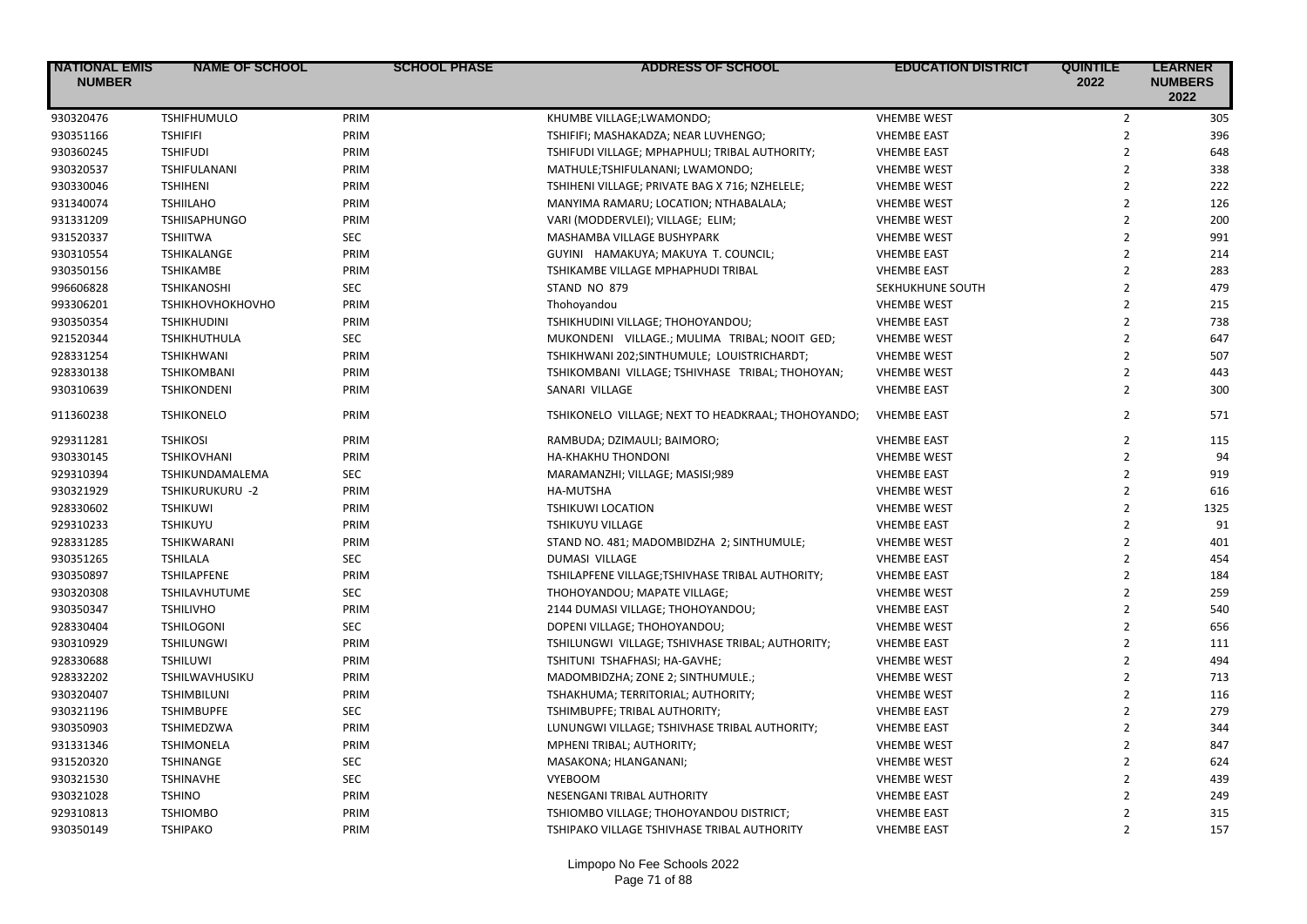| <b>NATIONAL EMIS</b><br><b>NUMBER</b> | <b>NAME OF SCHOOL</b> | <b>SCHOOL PHASE</b> | <b>ADDRESS OF SCHOOL</b>                             | <b>EDUCATION DISTRICT</b> | <b>QUINTILE</b><br>2022 | <b>LEARNER</b><br><b>NUMBERS</b><br>2022 |
|---------------------------------------|-----------------------|---------------------|------------------------------------------------------|---------------------------|-------------------------|------------------------------------------|
| 930321264                             | <b>TSHIPAKONI</b>     | <b>SEC</b>          | NESENGANI TSHINO; NEXT TO CLINIC; VUWANI;            | <b>VHEMBE EAST</b>        | $\overline{2}$          | 367                                      |
| 930330251                             | <b>TSHIPANGE</b>      | PRIM                | TSHIPANGE; THONONDA; TSHIVHASE TRIBAL NEXT TO MOUNT; | <b>VHEMBE WEST</b>        | $\overline{2}$          | 162                                      |
| 930320766                             | <b>TSHIPETANE</b>     | <b>SEC</b>          | HA MUTSHA VILLAGE; VUWANI; VENDA;                    | <b>VHEMBE WEST</b>        | $\overline{2}$          | 385                                      |
| 929310110                             | <b>TSHIPISE</b>       | PRIM                | <b>TSHIPISE VILLAGE</b>                              | <b>VHEMBE EAST</b>        | $\overline{2}$          | 349                                      |
| 906111788                             | <b>TSHIRELETSO</b>    | SEC                 | <b>BOSKOP</b>                                        | WATERBERG                 | $\overline{2}$          | 326                                      |
| 928330152                             | <b>TSHIRENZHENI</b>   | PRIM                | TSHIRENZHENI VILLAGE; THOHOYANDOU; VENDA;            | <b>VHEMBE WEST</b>        | $\overline{2}$          | 258                                      |
| 928330800                             | <b>TSHIROLWE</b>      | PRIM                | <b>TSHIROLWE</b>                                     | <b>VHEMBE WEST</b>        | $\overline{2}$          | 484                                      |
| 928332349                             | TSHIRULULUNI          | <b>SEC</b>          | MURALENI VILLAGE; SINTHUMULE MAKHADO; GREATER LTT;   | <b>VHEMBE WEST</b>        | $\overline{2}$          | 136                                      |
| 930321455                             | TSHIRUNZANANI         | PRIM                | VYEBOOM VILLAGE; P.O.BOX 1700; VUWANI;952            | <b>VHEMBE WEST</b>        | $\overline{2}$          | 225                                      |
| 929310097                             | <b>TSHIRUNZINI</b>    | PRIM                | MPUMBULUNI VILLAGE                                   | <b>VHEMBE EAST</b>        | $\overline{2}$          | 123                                      |
| 930320162                             | TSHISAHULU            | PRIM                | TSHISAHULU VILLAGE; MAUNGUWE;                        | <b>VHEMBE EAST</b>        | $\overline{2}$          | 1304                                     |
| 930350132                             | TSHISELUSELU          | PRIM                | TSHISELUSELU VILLAGE TSHIVHASE TRIBAL VILLAGE        | <b>VHEMBE EAST</b>        | $\overline{2}$          | 346                                      |
| 930320926                             | <b>TSHISEVHE</b>      | PRIM                | TSHIMBUPFE; MAVHULANI;                               | <b>VHEMBE EAST</b>        | $\overline{2}$          | 433                                      |
| 930321035                             | TSHITAMBAMUNWE        | PRIM                | TSHIMBUPFE; VUWANI;                                  | <b>VHEMBE EAST</b>        | $\overline{2}$          | 318                                      |
| 929311298                             | <b>TSHITANDANI</b>    | PRIM                | TSHAANDA VILLAGE                                     | <b>VHEMBE EAST</b>        | $\overline{2}$          | 102                                      |
| 931521002                             | <b>TSHITANGULE</b>    | PRIM                | RIVERSDALE MASHAMBA                                  | <b>VHEMBE WEST</b>        | $\overline{2}$          | 220                                      |
| 905320391                             | <b>TSHITAVHADULU</b>  | PRIM                | ZET-BERG FARM; LEVUBU; PLOT B12;                     | <b>VHEMBE WEST</b>        | $\overline{2}$          | 381                                      |
| 930350910                             | <b>TSHITEREKE</b>     | PRIM                | <b>TSHITEREKE LOCATION</b>                           | <b>VHEMBE EAST</b>        | $\overline{2}$          | 247                                      |
| 928330077                             | <b>TSHITHUTHUNI</b>   | PRIM                | TSHITHUTHUNI VILLAGE                                 | <b>VHEMBE WEST</b>        | $\overline{2}$          | 251                                      |
| 928330596                             | <b>TSHITUNI</b>       | PRIM                | HAMAPILA; DZANANI;                                   | <b>VHEMBE WEST</b>        | $\overline{2}$          | 130                                      |
| 930350323                             | <b>TSHIULUNGOMA</b>   | PRIM                | TSHIULUNGOMA; MPHAPHULU TRIBAL; AUTHORITY;           | <b>VHEMBE EAST</b>        | $\overline{2}$          | 429                                      |
| 929310134                             | <b>TSHIUNGANI</b>     | PRIM                | TSHIVNGANI                                           | <b>VHEMBE EAST</b>        | $\overline{2}$          | 268                                      |
| 928332295                             | <b>TSHIUNGULELA</b>   | <b>SEC</b>          | TSHIKWARANI VILLAGE KTAMA                            | <b>VHEMBE WEST</b>        | $\overline{2}$          | 507                                      |
| 930321493                             | <b>TSHIVHADE</b>      | PRIM                | BODWE TSHIVHADE; HAMASHAU;                           | <b>VHEMBE WEST</b>        | $\overline{2}$          | 417                                      |
| 930320056                             | <b>TSHIVHALE</b>      | PRIM                | LWAMONDO TRIBAL AUTHORITY; LUKAU VILLAGE;            | <b>VHEMBE WEST</b>        | $\overline{2}$          | 255                                      |
| 930320063                             | <b>TSHIVHAMBE</b>     | PRIM                | <b>DUTHUNI</b>                                       | <b>VHEMBE EAST</b>        | $\overline{2}$          | 426                                      |
| 930351531                             | <b>TSHIVHASE</b>      | <b>SEC</b>          | <b>VHUFULI VILLAGE</b>                               | <b>VHEMBE EAST</b>        | $\overline{2}$          | 2532                                     |
| 930321059                             | TSHIVHAZWAULU         | PRIM                | HANESENGANI; HA-RAMUKHUBA;                           | <b>VHEMBE WEST</b>        | $\overline{2}$          | 1208                                     |
| 930332370                             | TSHIVHILIDULU         | PRIM                | TSHIVHILIDULU VILLAGE NEXT TO VHUSENDEKA HIGH SCH    | <b>VHEMBE WEST</b>        | $\overline{2}$          | 387                                      |
| 930351579                             | <b>TSHIVHILWI</b>     | PRIM                | TSHIVHILWI; VILLAGE; TSHIVHASE TRABAL AUTHORITY;     | <b>VHEMBE EAST</b>        | $\overline{2}$          | 350                                      |
| 929310219                             | <b>TSHIVHONGWENI</b>  | PRIM                | TSHIVHONGWENI LOCATION                               | <b>VHEMBE EAST</b>        | $\overline{2}$          | 104                                      |
| 930321011                             | TSHIVHULANA           | PRIM                | TSHIVHULANA VILLAGE;TSHIMBUPFE; VUWANI;              | <b>VHEMBE EAST</b>        | $\overline{2}$          | 712                                      |
| 930351180                             | TSHIVHULANI           | PRIM                | Tshivhulani                                          | <b>VHEMBE EAST</b>        | $\overline{2}$          | 544                                      |
| 930350927                             | TSHIVHUNGULULU        | PRIM                | TSHIVHUNGULULU VILLAGE                               | <b>VHEMBE EAST</b>        | $\overline{2}$          | 108                                      |
| 931521026                             | TSHIVHUYUNI-1         | PRIM                | TSHIVHUYUNI VILLAGE;HA MASHAMBA;TSHITALE;            | <b>VHEMBE WEST</b>        | $\overline{2}$          | 477                                      |
| 931521507                             | TSHIVHUYUNI-2         | PRIM                | 3364 ZONE 10; EXTENSION 3; SHAYANDIMA;               | <b>VHEMBE EAST</b>        | $\overline{2}$          | 169                                      |
| 929311410                             | TSHIWANGAMATEMBELE    | <b>SEC</b>          | BAIMORO DZIMAULI;RAMBUDA TRRRITORAIL AUTHORITY;      | <b>VHEMBE EAST</b>        | $\overline{2}$          | 279                                      |
| 930320216                             | <b>TSHIWEDZA</b>      | PRIM                | TSHIVHALE VILLAGE; LWAMONDO;                         | <b>VHEMBE WEST</b>        | 2                       | 448                                      |
| 929311304                             | TSHIXWADZA            | PRIM                | TSHIXWADZA                                           | <b>VHEMBE EAST</b>        | $\overline{2}$          | 227                                      |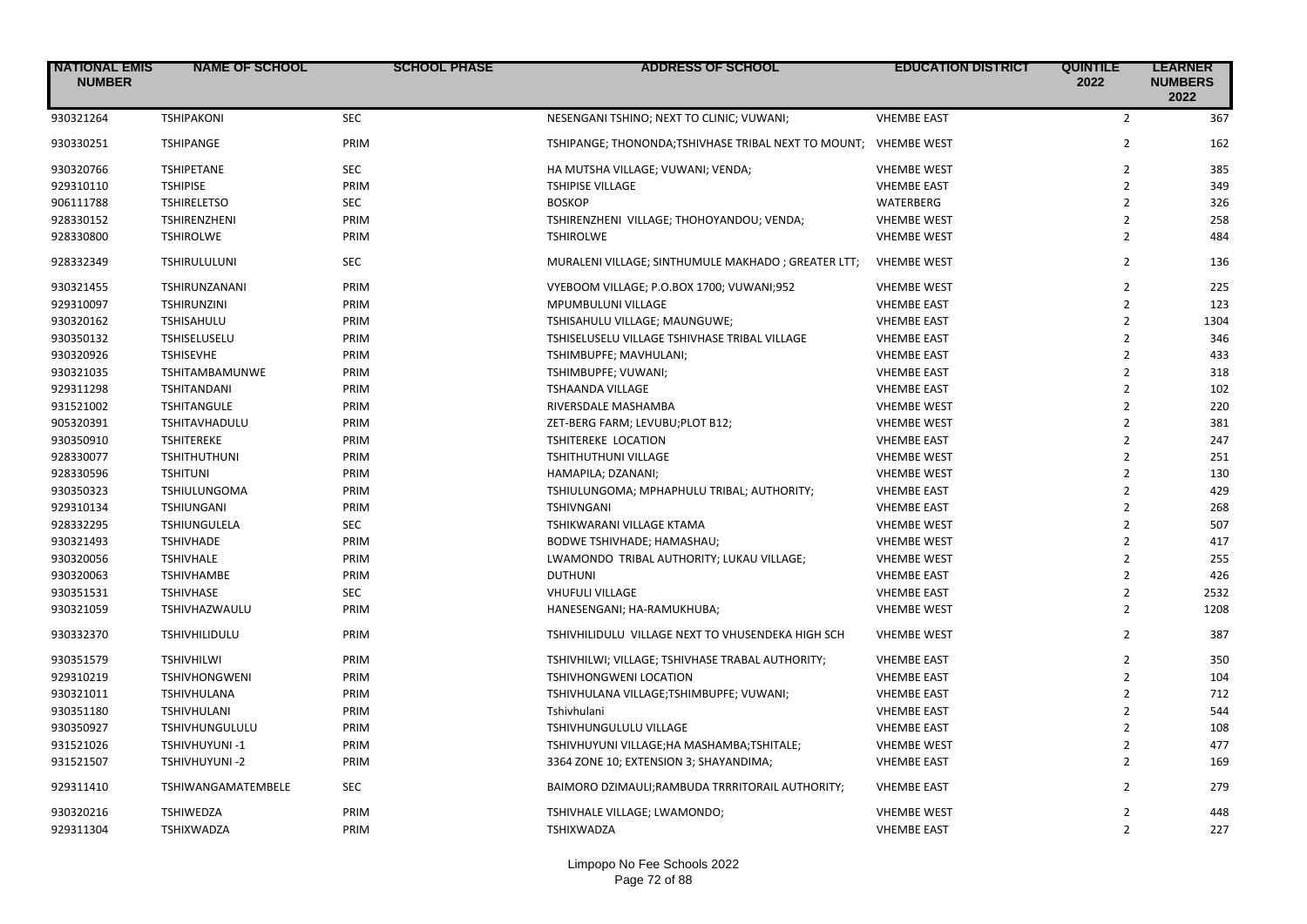| <b>NATIONAL EMIS</b><br><b>NUMBER</b> | <b>NAME OF SCHOOL</b>  | <b>SCHOOL PHASE</b> | ADDRESS OF SCHOOL                                  | <b>EDUCATION DISTRICT</b> | <b>QUINTILE</b><br>2022 | <b>LEARNER</b><br><b>NUMBERS</b><br>2022 |
|---------------------------------------|------------------------|---------------------|----------------------------------------------------|---------------------------|-------------------------|------------------------------------------|
| 929310059                             | <b>TSHOKOTSHOKO</b>    | PRIM                | TSHOKOTSHOKO; NEXT TO SHAKADZA ON THE EAST; MPUMB; | <b>VHEMBE EAST</b>        | $\overline{2}$          | 38                                       |
| 921111191                             | <b>TSHUKUDU</b>        | PRIM                | SHOGOANE #3                                        | WATERBERG                 | $\overline{2}$          | 929                                      |
| 922251808                             | <b>TSHUKUTSWE</b>      | <b>SEC</b>          | MOETAGARE; GA-MATLALA; PIETERSBURG;                | <b>CAPRICORN NORTH</b>    | $\overline{2}$          | 238                                      |
| 924643056                             | <b>TSHWATLHAKGE</b>    | PRIM                | MASERUMULEPARK; VILLAGE STAND 325;                 | SEKHUKHUNE SOUTH          | $\overline{2}$          | 743                                      |
| 929311540                             | <b>TSILAWA</b>         | PRIM                | <b>THENGWE MAPATE</b>                              | <b>VHEMBE EAST</b>        | $\overline{2}$          | 68                                       |
| 924651521                             | TSIMANYANE             | PRIM                | TSIMANYAJNE VILLAGE                                | SEKHUKHUNE SOUTH          | $\overline{2}$          | 555                                      |
| 922251198                             | <b>TSOGE</b>           | PRIM                | 662 MAINELENG VILLAGE; GAMATLALA A THABA;          | <b>CAPRICORN NORTH</b>    | $\overline{2}$          | 142                                      |
| 920211923                             | <b>TSWATSANE</b>       | PRIM                | PICKUM FARM; P.O BOX 157; BOCHUM;                  | <b>CAPRICORN NORTH</b>    | $\overline{2}$          | 135                                      |
| 928330947                             | <b>TSWIME</b>          | <b>SEC</b>          | MAULUMA MAVHUNGA; NZHELELE;                        | <b>VHEMBE WEST</b>        | $\overline{2}$          | 148                                      |
| 930350514                             | <b>TSWINGA</b>         | PRIM                | TSWINGA VILLAGE; THOHOYANDOU DISTR; REGION 3;      | <b>VHEMBE EAST</b>        | $\overline{2}$          | 1128                                     |
| 921230818                             | <b>TUBAKE</b>          | <b>SEC</b>          | STAND NO: 15; PHASWANE; MAPATJAKENG VILLAGE;       | <b>CAPRICORN SOUTH</b>    | $\overline{2}$          | 663                                      |
| 922221609                             | TUTWANA                | PRIM                | GAMATLAPA;DOORNFONTEIN; MASHASHANE;                | <b>CAPRICORN NORTH</b>    | $\overline{2}$          | 345                                      |
| 931340067                             | <b>TUWANI</b>          | PRIM                | <b>DONKERHOEK</b>                                  | <b>VHEMBE WEST</b>        | $\overline{2}$          | 351                                      |
| 911360771                             | TWANANANI              | PRIM                | MUDABULA VILLAGE; MALAMULELE WEST;                 | <b>VHEMBE EAST</b>        | $\overline{2}$          | 162                                      |
| 996606723                             | UMTHOMBO WEMFUNDO      | PRIM                | <b>DENNILTON</b>                                   | SEKHUKHUNE SOUTH          | $\overline{2}$          | 676                                      |
| 922221616                             | <b>UTJANE</b>          | PRIM                | UTJANE VILLAGE; GA-MASHASHANE;                     | <b>CAPRICORN NORTH</b>    | $\overline{2}$          | 310                                      |
| 920211947                             | V.P. MANTHATA          | <b>SEC</b>          | 1; MOHODI-MANTHATA; WURTHSDORP;                    | <b>CAPRICORN NORTH</b>    | $\overline{2}$          | 785                                      |
| 921121525                             | VAALTYN                | PRIM                | POTGIETERSRUS; RAILWAY STATION; MOSHATE VILLAGE;   | MOGALAKWENA               | $\overline{2}$          | 642                                      |
| 916411150                             | VAHLAVE                | PRIM                | <b>NGOVE VILLAGE</b>                               | <b>MOPANI EAST</b>        | $\overline{2}$          | 701                                      |
| 905331131                             | VALDEZIA               | PRIM                | VALDEZIA MISSION; STATION;                         | <b>VHEMBE WEST</b>        | $\overline{2}$          | 374                                      |
| 931341190                             | <b>VARI</b>            | PRIM                | NEW STANDS; NTHABALALA;                            | <b>VHEMBE WEST</b>        | $\overline{2}$          | 248                                      |
| 929311441                             | <b>VELE</b>            | <b>SEC</b>          | <b>VELE VILLAGE</b>                                | <b>VHEMBE EAST</b>        | $\overline{2}$          | 286                                      |
| 928330862                             | VELELAMBEU             | <b>SEC</b>          | MAULUMA VILLAGE; NZHELELE; VENDA;                  | <b>VHEMBE WEST</b>        | $\overline{2}$          | 214                                      |
| 930321561                             | <b>VHAFAMADI</b>       | <b>SEC</b>          | HAMASHAU                                           | <b>VHEMBE WEST</b>        | $\overline{2}$          | 1308                                     |
| 931341022                             | VHALUVHU               | <b>SEC</b>          | PFANANANI; MULIMA;                                 | <b>VHEMBE WEST</b>        | $\overline{2}$          | 513                                      |
| 930321479                             | VHANGANI               | PRIM                | VHANGANI VILLAGE; NEW ENGLAND; MASIA;              | <b>VHEMBE WEST</b>        | $\overline{2}$          | 355                                      |
| 905321585                             | VHUDZANI               | <b>SEC</b>          | MASHAU THONDONI; MASHAU TRIBAL COUNCIL;            | <b>VHEMBE WEST</b>        | $\overline{2}$          | 151                                      |
| 930350934                             | <b>VHUFULI</b>         | PRIM                | <b>VHUFULI VILLAGE</b>                             | <b>VHEMBE EAST</b>        | $\overline{2}$          | 632                                      |
| 928330930                             | VHULAUDZI              | <b>SEC</b>          | VHULAUDZI VILLAGE                                  | <b>VHEMBE WEST</b>        | $\overline{2}$          | 489                                      |
| 930330428                             | VHUSENDEKA             | <b>SEC</b>          | TSHIVHILIDULU VILLAGE; NZHELELE;THOHOYANDOU;       | <b>VHEMBE WEST</b>        | $\overline{2}$          | 150                                      |
| 929310844                             | VHUTALU                | PRIM                | SITE NO.1; VHUTALU VILLAGE;                        | <b>VHEMBE EAST</b>        | $\overline{2}$          | 96                                       |
| 930310981                             | VHUTAVHATSINDI         | <b>SEC</b>          | MAKWARANI VILLAGE; MAKONDE;                        | <b>VHEMBE EAST</b>        | $\overline{2}$          | 286                                      |
| 928330299                             | VHUTUWANGADZEBU        | PRIM                | DZANANI NZHELELE; VHUTUWANGADZEBU; MPHEPHU TRIBAL; | <b>VHEMBE WEST</b>        | $\overline{2}$          | 686                                      |
| 930350118                             | VONDWE                 | PRIM                | VONDWE-MAKUNDANI; NEAR MUTSHINDUDI; CIRCUIT O;     | <b>VHEMBE EAST</b>        | $\overline{2}$          | 626                                      |
| 916411167                             | VUHEHLI                | PRIM                | VUHEHLI VILLAGE; HOME TRIBAL AUTHORITY; BLOCK 12;  | <b>MOPANI EAST</b>        | $\overline{2}$          | 319                                      |
| 912521033                             | VULANI                 | PRIM                | VVULANI LAND HP SCHOOL; TIYANI VILLAGE; HLANGANAN; | <b>VHEMBE WEST</b>        | $\overline{2}$          | 286                                      |
| 912521040                             | VUNGELA                | PRIM                | TIYANI VILLAGE; HLANGANANI;                        | <b>VHEMBE WEST</b>        | $\overline{2}$          | 543                                      |
| 931521057                             | <b>WAYENI</b>          | PRIM                | STAND NO 16; PO BOX 2254                           | <b>VHEMBE WEST</b>        | $\overline{2}$          | 265                                      |
| 930351456                             | <b>WILLIAM THEMELI</b> | <b>SEC</b>          | NGWENANI HA THEMELI; ALONG THE ROAD;               | <b>VHEMBE EAST</b>        | $\overline{2}$          | 385                                      |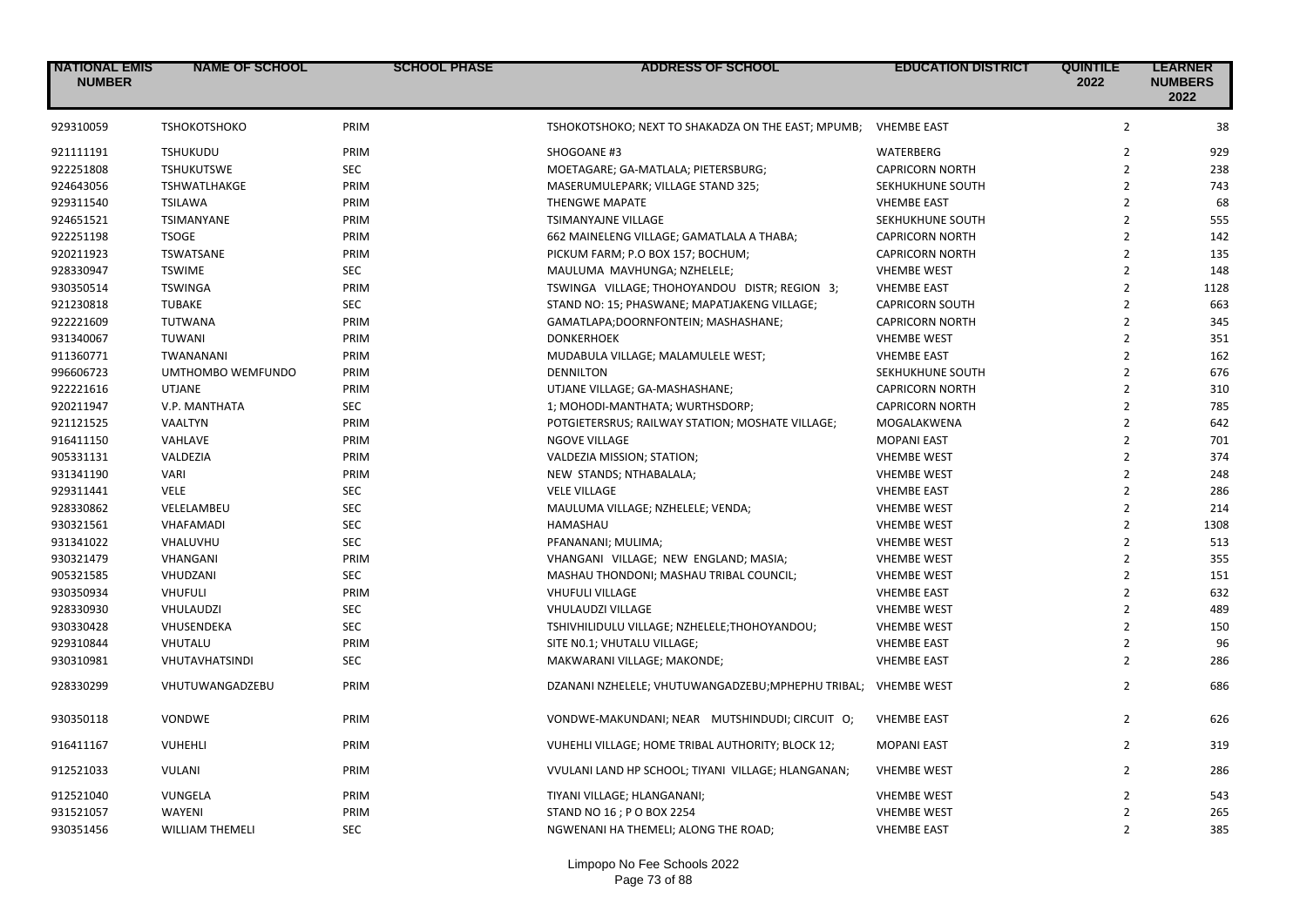| <b>NATIONAL EMIS</b><br><b>NUMBER</b> | <b>NAME OF SCHOOL</b>   | <b>SCHOOL PHASE</b> | <b>ADDRESS OF SCHOOL</b>                           | <b>EDUCATION DISTRICT</b> | <b>QUINTILE</b><br>2022 | <b>LEARNER</b><br><b>NUMBERS</b><br>2022 |
|---------------------------------------|-------------------------|---------------------|----------------------------------------------------|---------------------------|-------------------------|------------------------------------------|
| 922251204                             | WINGFIELD               | PRIM                | WINGFIELD PRIMARY; MAMEHLABE VILLAGE; GA- MATLALA; | <b>CAPRICORN NORTH</b>    | $\overline{2}$          | 325                                      |
| 922211954                             | <b>WITLIG</b>           | PRIM                | LANARK STORE; WITLIG;                              | <b>CAPRICORN NORTH</b>    | $\overline{2}$          | 134                                      |
| 911361286                             | XIHLOVO                 | PRIM                | STAND NO 325B MALAMULELE TOWNSHIP                  | <b>VHEMBE EAST</b>        | $\overline{2}$          | 901                                      |
| 916411211                             | <b>XIKUKWANA</b>        | PRIM                | XIKUKWANA VILLAGE; NEXT TO MBHAZIMA STORE;         | <b>MOPANI EAST</b>        | $\overline{2}$          | 783                                      |
| 912521064                             | XILUMANI                | PRIM                | 1571 NKHENSANI TRIBAL CHAVANI VILLAGE              | <b>VHEMBE WEST</b>        | $\overline{2}$          | 731                                      |
| 996606514                             | YEGUGULETHU             | PRIM                | Stand 333                                          | SEKHUKHUNE SOUTH          | $\overline{2}$          | 135                                      |
| 912520351                             | YINGWANI-RIBUNGWANI     | <b>SEC</b>          | RIBUNGWANI VILLAGE; HLANGANANI SOUTH; VONGANI;     | <b>VHEMBE WEST</b>        | $\overline{2}$          | 231                                      |
| 996606505                             | ZAAIPLAAS               | PRIM                | ZAAIPLAAS                                          | SEKHUKHUNE SOUTH          | $\overline{2}$          | 574                                      |
| 923241542                             | <b>ZOETFONTEIN</b>      | SEC                 | THABA TRUST FARM; GA MOLEPO;                       | <b>CAPRICORN SOUTH</b>    | $\overline{2}$          | 215                                      |
| 930352075                             | ZWITHUZWAVHUDI          | <b>SEC</b>          | <b>GONDENI LA MABILA</b>                           | <b>VHEMBE EAST</b>        | $\overline{2}$          | 228                                      |
| 922220019                             | <b>ABRAM SIBASA</b>     | PRIM                | GAMAGONGOA 207; KALKSPRUIT                         | <b>CAPRICORN SOUTH</b>    | 3                       | 227                                      |
| 915531306                             | AKANANI                 | PRIM                | MAWENI VILLAGE; NWAMITWA; BALO;                    | <b>MOPANI WEST</b>        | 3                       | 696                                      |
| 912520016                             | <b>AKANI</b>            | <b>SEC</b>          | <b>TIYANI VILLAGE</b>                              | <b>VHEMBE WEST</b>        | 3                       | 359                                      |
| 907132324                             | <b>ALBERT LITHULI</b>   | PRIM                | STAND 5824; EXT 5 BELA BELA TOWNSHIP;              | WATERBERG                 | 3                       | 1012                                     |
| 922220026                             | ALF MAKALENG            | PRIM                | 557 ZONE 2; SESHEGO;472;                           | <b>CAPRICORN SOUTH</b>    | 3                       | 1322                                     |
| 901540478                             | ALLERGRAINE             | PRIM                | BORDEAUX FARM; OFCOLACO;                           | <b>MOPANI WEST</b>        | 3                       | 144                                      |
| 922220033                             | <b>APRIL MAKGAKGA</b>   | PRIM                | PERSKEBULT NEXT TO CLINIC; MOLETJIE SOUTH;         | <b>CAPRICORN SOUTH</b>    | $\overline{3}$          | 509                                      |
| 994402206                             | <b>B.N. NTSANWISI</b>   | PRIM                | 5013 BENFARM/MAJEJE                                | <b>MOPANI EAST</b>        | 3                       | 892                                      |
| 930351289                             | <b>BABABA</b>           | <b>SEC</b>          | HALUVHIMBI VILLAGE; MAKONDE; TSHIVHASE;            | <b>VHEMBE EAST</b>        | $\overline{3}$          | 436                                      |
| 996606830                             | <b>BABINATLOU</b>       | PRIM                | 79 ZAMEKOMSTE, SECTION B, MOUTSE WEST              | SEKHUKHUNE SOUTH          | 3                       | 553                                      |
| 923240013                             | <b>BADIMONG</b>         | PRIM                | MAMADIMO GEN SHOP; SITE NUMBER 436; VIERFONTEIN;   | <b>CAPRICORN SOUTH</b>    | 3                       | 800                                      |
| 928330770                             | <b>BALALILA</b>         | PRIM                | <b>TSHITUNI TSHA NTHA</b>                          | <b>VHEMBE WEST</b>        | 3                       | 624                                      |
| 926540485                             | <b>BALLOON MANTJANA</b> | PRIM                | BALLOON VILLAGE; TRICHARDTSDAL;                    | <b>MOPANI WEST</b>        | 3                       | 668                                      |
| 915530396                             | BANANA                  | PRIM                | DAN VILLAGE; RHULANI                               | <b>MOPANI WEST</b>        | 3                       | 1250                                     |
| 915530020                             | <b>BANKUNA</b>          | SEC                 | NKOWANKOWA STAND NO 954 B;TAMBO STREET             | <b>MOPANI WEST</b>        | $\overline{3}$          | 253                                      |
| 923240037                             | <b>BAPHUTHENG</b>       | <b>SEC</b>          | 1231; SEBAYENG TOWNSHIP; SOLOMONDALE;              | <b>CAPRICORN SOUTH</b>    | $\overline{3}$          | 568                                      |
| 929311069                             | <b>BASHASHA</b>         | PRIM                | MULODI NEXT TO MUTALE MABISTRATE                   | <b>VHEMBE EAST</b>        | 3                       | 1202                                     |
| 993304403                             | <b>BEITBRIDGE</b>       | PRIM                | PHASE 3, MATSWALE VILLAGE, MUSINA                  | <b>VHEMBE WEST</b>        | 3                       | 1310                                     |
| 910130048                             | <b>BELA-BELA</b>        | <b>SEC</b>          | 751 MOKONE STREET; BELA BELA; WARMBATHS;           | <b>WATERBERG</b>          | $\overline{3}$          | 1284                                     |
| 930320018                             | <b>BELEMU</b>           | PRIM                | MAI ROAD TO BELEMU VILLAGE                         | <b>VHEMBE WEST</b>        | 3                       | 143                                      |
| 916410041                             | <b>BENSON SHIVITI</b>   | PRIM                | THOMO BLOCK 7; SHIVITI TRIBAL AUTHORITY;           | <b>MOPANI EAST</b>        | $\overline{3}$          | 660                                      |
| 926540010                             | <b>BESSIE MAAKE</b>     | <b>SEC</b>          | NO 378 MAJAKANENG VILLAGE; GA-MAAKE;               | <b>MOPANI WEST</b>        | 3                       | 247                                      |
| 930350941                             | <b>BEUSTER</b>          | PRIM                | MAUNGANI LOCATION; THOHOYANDOU;                    | <b>VHEMBE EAST</b>        | 3                       | 120                                      |
| 922220057                             | <b>BOETSE</b>           | <b>SEC</b>          | MOLETJI; MABOKELELE; MOLETSI MOSHATE;              | <b>CAPRICORN NORTH</b>    | 3                       | 1197                                     |
| 922220064                             | <b>BOIKETLO</b>         | PRIM                | 1827 ZONE 3; SESHEGO;                              | <b>CAPRICORN SOUTH</b>    | 3                       | 845                                      |
| 922220071                             | <b>BOKAMOSO</b>         | <b>SEC</b>          | 3836 ZONE 2; SESHEGO;751;                          | <b>CAPRICORN SOUTH</b>    | 3                       | 997                                      |
| 926540027                             | <b>BOKGAGA</b>          | <b>SEC</b>          | 18KT-SEDAN                                         | <b>MOPANI WEST</b>        | $\overline{3}$          | 671                                      |
| 901420031                             | <b>BOLLANOTO</b>        | PRIM                | MAKHUSHANE; MAUNE VILLAGE;                         | <b>MOPANI EAST</b>        | $\overline{3}$          | 398                                      |
| 915530402                             | <b>BOMBELENI</b>        | PRIM                | NKOWANKOWA SECTION B 1735; BOMBELENI STREET        | <b>MOPANI WEST</b>        | $\mathbf{a}$            | 760                                      |
| 902331902                             | <b>BONWA UDI</b>        | PRIM                | STAND NO. 802; MESSINA NANCEFIEZ; MESSINA;         | <b>VHEMBE WEST</b>        | 3                       | 954                                      |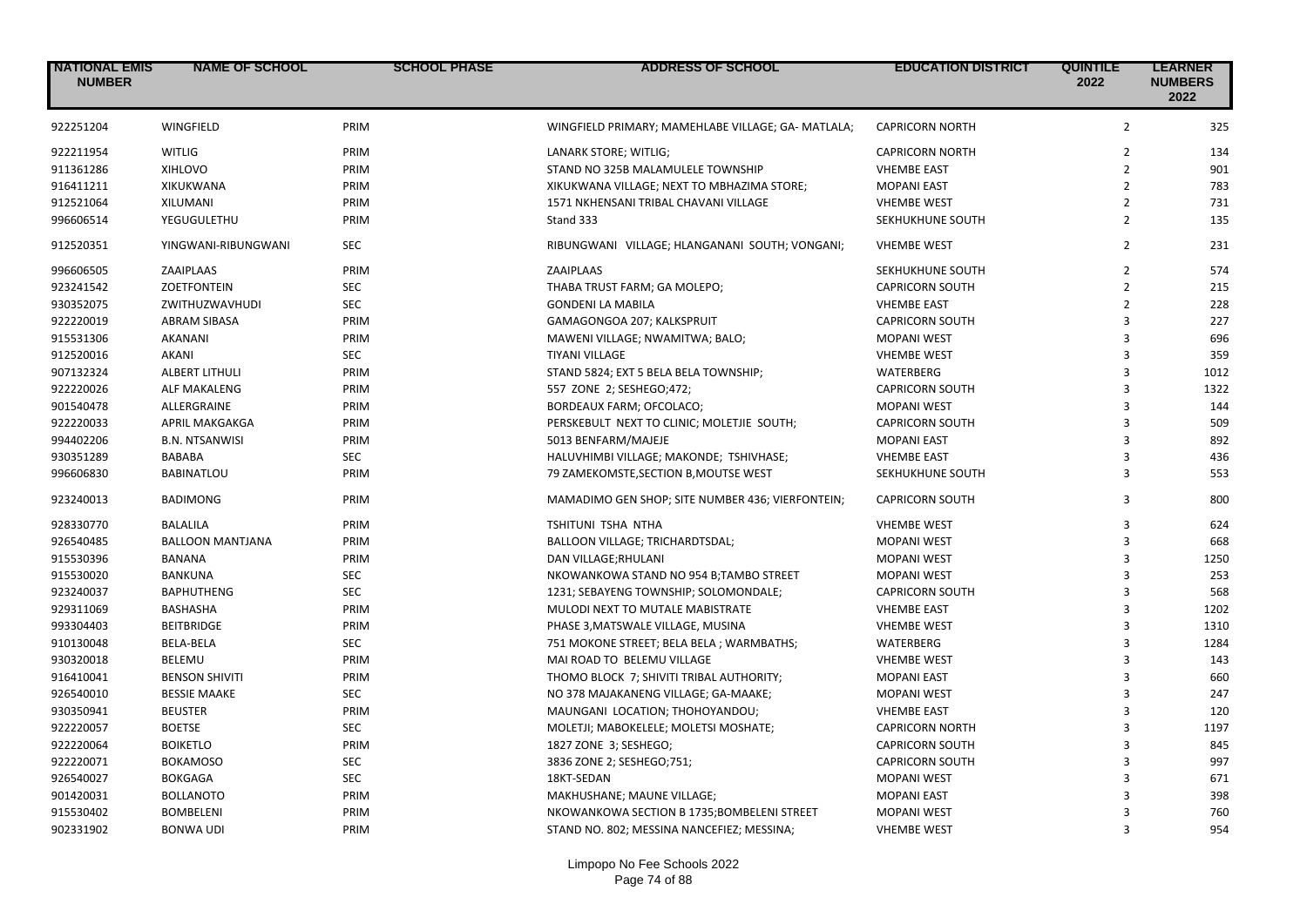| <b>NATIONAL EMIS</b><br><b>NUMBER</b> | <b>NAME OF SCHOOL</b>      | <b>SCHOOL PHASE</b> | <b>ADDRESS OF SCHOOL</b>                                       | <b>EDUCATION DISTRICT</b> | <b>QUINTILE</b><br>2022 | <b>LEARNER</b><br><b>NUMBERS</b><br>2022 |
|---------------------------------------|----------------------------|---------------------|----------------------------------------------------------------|---------------------------|-------------------------|------------------------------------------|
| 915540492                             | <b>BORDEAUX</b>            | PRIM                | BORDEAUX FARM; NEXT TO NYANYUKANI; VILLAGE;                    | <b>MOPANI WEST</b>        | 3                       | 368                                      |
| 923240051                             | <b>BOSHEGO</b>             | <b>SEC</b>          | MANTHEDING VILLAGE; GA--DIKGALE;                               | <b>CAPRICORN SOUTH</b>    | $\overline{3}$          | 281                                      |
| 912520375                             | <b>BUNGENI</b>             | PRIM                | STAND NO 230 BUNGENI TRIBAL AUTHORITY; BUNGENI;<br>HLANGANANI; | <b>VHEMBE WEST</b>        | 3                       | 661                                      |
| 915541587                             | <b>BURGHERSDORP</b>        | <b>SEC</b>          | <b>BURGHERSDORP VILLAGE</b>                                    | <b>MOPANI WEST</b>        | 3                       | 434                                      |
| 926541984                             | CALAIS                     | <b>SEC</b>          | STAND NO 737 CALAIS VILLAGE                                    | <b>MOPANI WEST</b>        | 3                       | 300                                      |
| 915530068                             | <b>CHARLES MATHONSI</b>    | SEC                 | CNR LYDENBURG AND LETSITELE VALLEY                             | <b>MOPANI WEST</b>        | 3                       | 616                                      |
| 922220125                             | <b>CM SEHLAPELO</b>        | PRIM                | 1560 ZONE 3; SESHEGO;751;                                      | <b>CAPRICORN SOUTH</b>    | $\overline{3}$          | 291                                      |
| 921120102                             | D.G. TSEBE                 | <b>SEC</b>          | 2298 A ZONE1; MAHWELERENG;                                     | MOGALAKWENA               | 3                       | 932                                      |
| 915530075                             | D.Z.J. MTEBULE             | <b>SEC</b>          | 6th AVENUE;NKOWANKOWA B                                        | <b>MOPANI WEST</b>        | $\overline{\mathbf{3}}$ | 1326                                     |
| 907130130                             | <b>DAGBREEK</b>            | PRIM                | 169 KUBUZI STREET; PHAGAMENG LOCATION; NYSTROOM;               | WATERBERG                 | 3                       | 1248                                     |
| 930350316                             | <b>DAMANI</b>              | PRIM                | DAMANI VILLAGE; KHUBVI TSHIVHASE TRIBAL AUTHORITY;             | <b>VHEMBE EAST</b>        | 3                       | 160                                      |
| 993306101                             | DAMBALWASHE                | PRIM                | 1043 SHAYANDIMA MAIN STREET                                    | <b>VHEMBE EAST</b>        | 3                       | 496                                      |
| 915530426                             | DAN                        | PRIM                | DAN VILLAGE STAND NO. 50010; NEAR TIBENCU CAFÉ                 | <b>MOPANI WEST</b>        | 3                       | 411                                      |
| 922222459                             | <b>DAVID NKOANA</b>        | PRIM                | STAND NO. 667; ZONE 8; SESHEGO;742                             | <b>CAPRICORN SOUTH</b>    | $\overline{3}$          | 234                                      |
| 904210395                             | <b>DENDRON</b>             | PRIM                | KEISER STREET; DENDRON;                                        | <b>CAPRICORN NORTH</b>    | 3                       | 1111                                     |
| 992201201                             | <b>DENDRON</b>             | <b>SEC</b>          | 1007 KEISER STREET                                             | <b>CAPRICORN NORTH</b>    | 3                       | 1549                                     |
| 931340999                             | <b>DENGA</b>               | <b>SEC</b>          | NTHABALALA TRIBAL COUNCIL                                      | <b>VHEMBE WEST</b>        | 3                       | 203                                      |
| 930351364                             | <b>DENGA TSHIVHASE</b>     | <b>SEC</b>          | PHIPHIDI VILLAGE                                               | <b>VHEMBE EAST</b>        | 3                       | 391                                      |
| 930351357                             | DENGENYA                   | <b>SEC</b>          | DENGENYA; DZINGANE;                                            | <b>VHEMBE EAST</b>        | $\overline{3}$          | 645                                      |
| 930360504                             | <b>DENZHE</b>              | PRIM                | TSHIDZINI; TSHIFUDI;                                           | <b>VHEMBE EAST</b>        | 3                       | 211                                      |
| 923260109                             | <b>DEREK KOBE</b>          | <b>SEC</b>          | UNIT B LEBOWAKGOMO OPPOSITE LDC                                | <b>CAPRICORN SOUTH</b>    | $\overline{3}$          | 1564                                     |
| 923240099                             | <b>DIKGOPHENG</b>          | PRIM                | DIKGOPENG MOSATE; DIKGALE;                                     | <b>CAPRICORN SOUTH</b>    | $\overline{3}$          | 154                                      |
| 923240105                             | <b>DIKOLOBE</b>            | PRIM                | 616 ZONE 1; DIKOLOBE STREET; MANKWENG TOWNSHIP;                | <b>CAPRICORN SOUTH</b>    | 3                       | 1325                                     |
| 906120126                             | <b>DIKUBU</b>              | PRIM                | 404 KGABO STREET; MOKGOPHONG; NABOOMSPRUIT;                    | <b>WATERBERG</b>          | $\overline{3}$          | 1189                                     |
| 923240112                             | <b>DIKWATA</b>             | PRIM                | NTSHESHANE;921;                                                | <b>CAPRICORN SOUTH</b>    | 3                       | 472                                      |
| 930320247                             | <b>DIMANI AGRICULTURAL</b> | <b>SEC</b>          | SHAYANDIMA; LOCATION; THOHOYANDOU;                             | <b>VHEMBE EAST</b>        | 3                       | 1509                                     |
| 928330893                             | DIMBANYIKA                 | <b>SEC</b>          | RALIPHASWA                                                     | <b>VHEMBE WEST</b>        | 3                       | 570                                      |
| 916410089                             | <b>DINGAMANZI</b>          | PRIM                | DINGAMANZI VILLAGE; GIYANE;                                    | <b>MOPANI EAST</b>        | 3                       | 316                                      |
| 920235734                             | <b>DIOPONG</b>             | PRIM                | STAND NO. 104; GA-MAKANYE; GA MOTHAPO;                         | <b>CAPRICORN SOUTH</b>    | $\overline{3}$          | 1216                                     |
| 923242217                             | <b>DITLALEMESO</b>         | <b>SEC</b>          | 1054 UNIT C; MANKWENG TOWNSHIP; SOVENGA;                       | <b>CAPRICORN SOUTH</b>    | 3                       | 1640                                     |
| 928330763                             | <b>DIVHANI</b>             | PRIM                | <b>DIVHANI</b>                                                 | <b>VHEMBE WEST</b>        | 3                       | 340                                      |
| 931331186                             | <b>DJUNANE</b>             | PRIM                | STAND NO. 1534; WATERVAL TOWNSHIP; ELIM HOSPITAL;              | <b>VHEMBE WEST</b>        | 3                       | 1274                                     |
| 904220132                             | <b>DOORNSPRUIT</b>         | PRIM                | DOORNSPRUIT FARM; ROMENG; GA MASHASHANE;                       | <b>CAPRICORN SOUTH</b>    | $\overline{3}$          | 662                                      |
| 922220149                             | <b>DOROTHY LANGA</b>       | PRIM                | NO 3818; ZONE 2; SESHEGO;                                      | <b>CAPRICORN SOUTH</b>    | 3                       | 360                                      |
| 922220156                             | DR. A.M.S. MAKUNYANE       | <b>SEC</b>          | STAND NO. 1070; ZONE 5; SESHEGO;                               | <b>CAPRICORN SOUTH</b>    | 3                       | 624                                      |
| 923260161                             | DR. DIXON MPHAHLELE        | PRIM                | 361 UNIT F; LEBOWAKGOMO;                                       | <b>CAPRICORN SOUTH</b>    | 3                       | 1312                                     |
| 922220163                             | DR. M.J. MADIBA            | <b>SEC</b>          | GA-MADIBA; MASHASHANE;                                         | <b>CAPRICORN NORTH</b>    | 3                       | 261                                      |
| 915530457                             | <b>DUDUDU</b>              | PRIM                | STAND NO 1469A; NKOWANKOWA;                                    | <b>MOPANI WEST</b>        | $\mathbf{a}$            | 1540                                     |
| 929311052                             | <b>DZAMBA</b>              | PRIM                | DZAMBA VILLAGE; MABULO NEXT TO MATSHAVHAWE;                    | <b>VHEMBE EAST</b>        | 3                       | 78                                       |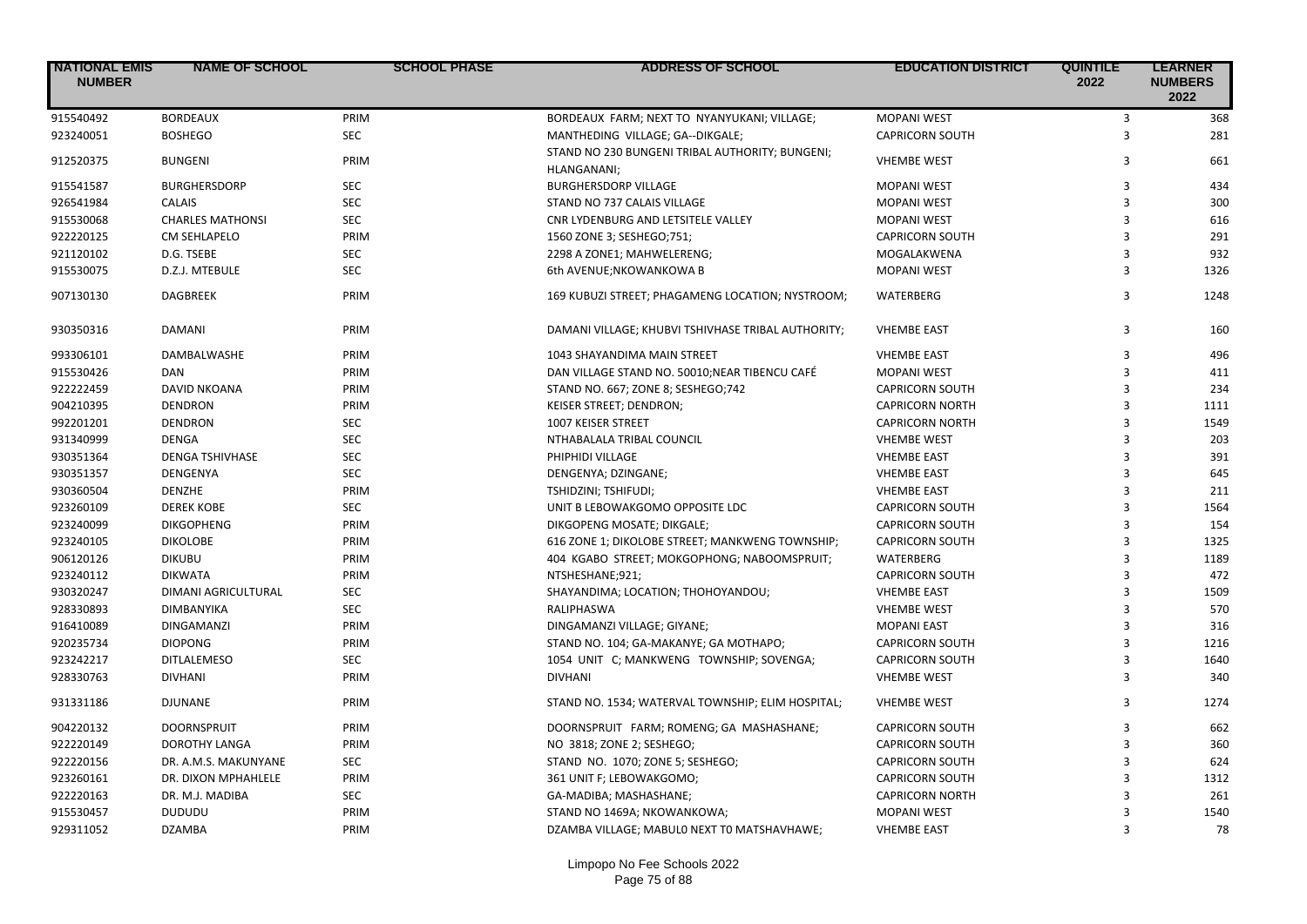| <b>NATIONAL EMIS</b><br><b>NUMBER</b> | <b>NAME OF SCHOOL</b>       | <b>SCHOOL PHASE</b> | <b>ADDRESS OF SCHOOL</b>                                  | <b>EDUCATION DISTRICT</b> | <b>QUINTILE</b><br>2022 | <b>LEARNER</b><br><b>NUMBERS</b><br>2022 |
|---------------------------------------|-----------------------------|---------------------|-----------------------------------------------------------|---------------------------|-------------------------|------------------------------------------|
| 928330268                             | <b>DZANANI</b>              | PRIM                | MIGAVHINI VILLAGE; NZHELELE; MPHEPHU TRIBAL AUTHORI;      | <b>VHEMBE WEST</b>        | 3                       | 218                                      |
| 928330466                             | <b>DZATA</b>                | <b>SEC</b>          | VHUTUWANGADZEBU; DZANANI;                                 | <b>VHEMBE WEST</b>        | 3                       | 2300                                     |
| 930320155                             | <b>DZINDI</b>               | PRIM                | ITSANI LOCATION; TSHISAHULU; TLC WARD 7;                  | <b>VHEMBE EAST</b>        | $\overline{\mathbf{3}}$ | 778                                      |
| 930351005                             | <b>DZINGAHE</b>             | PRIM                | <b>DZINGANE VILLAGE</b>                                   | <b>VHEMBE EAST</b>        | 3                       | 507                                      |
| 930320483                             | <b>DZONDO</b>               | PRIM                | KHUMBE VILLAGE; LWAMONDO;                                 | <b>VHEMBE WEST</b>        | 3                       | 334                                      |
| 930332363                             | DZUMBULUWANI                | PRIM                | MANDALA VILLAGE; TSHIVHASE TRIBAL;                        | <b>VHEMBE WEST</b>        | $\overline{\mathbf{3}}$ | 158                                      |
| 930351371                             | <b>DZWABONI</b>             | <b>SEC</b>          | TSHIFIFI VILLAGE; MPHAPHULI TRIBAL; AUTHORITY;            | <b>VHEMBE EAST</b>        | $\overline{\mathbf{3}}$ | 428                                      |
| 921120164                             | E.D.L. RAMPOLA              | <b>SEC</b>          | 119 Zone 2, Mahwelereng                                   | MOGALAKWENA               | $\overline{\mathbf{3}}$ | 600                                      |
| 911360832                             | E.P.P. MHINGA               | <b>SEC</b>          | 502 UNITC; MALAMULELE TOWN; MALAMULELE;                   | <b>VHEMBE EAST</b>        | $\overline{\mathbf{3}}$ | 1686                                     |
| 921120157                             | EBENEZER                    | <b>SEC</b>          | 227 ZONE 2; MAHWELERENG;                                  | MOGALAKWENA               | 3                       | 1166                                     |
| 917420079                             | EHLEKETANI                  | PRIM                | NONDWENI MAJEJE 3; SITE NO 100;                           | <b>MOPANI EAST</b>        | 3                       | 331                                      |
| 912331100                             | <b>ELIM</b>                 | PRIM                | STAND NO 9208 PASTORAL VILLAGE                            | <b>VHEMBE WEST</b>        | $\overline{\mathbf{3}}$ | 298                                      |
| 912331377                             | <b>ELIM</b>                 | <b>SEC</b>          | ELIM SETTLEMENT                                           | <b>VHEMBE WEST</b>        | 3                       | 1232                                     |
| 922220170                             | <b>ERNEST MATLOU</b>        | PRIM                | STAND NO 122; BLOODRIVER; MOLETJI;                        | <b>CAPRICORN SOUTH</b>    | 3                       | 1418                                     |
| 922222480                             | <b>ESAU MOSEDAME</b>        | PRIM                | 1318 ZONE 8; SESHEGO;                                     | <b>CAPRICORN SOUTH</b>    | $\overline{\mathbf{3}}$ | 162                                      |
| 923260178                             | <b>EUREKA</b>               | PRIM                | 2935 ZONE B; LEBOWAKGOMO;                                 | <b>CAPRICORN SOUTH</b>    | 3                       | 1153                                     |
| 929311076                             | <b>FEFE</b>                 | PRIM                | RAMBUDA TRIBAL AUTHORITY                                  | <b>VHEMBE EAST</b>        | 3                       | 47                                       |
| 918510811                             | <b>FOBENI</b>               | <b>SEC</b>          | FOBENI VILLAGE; MODJADJI;                                 | <b>MOPANI WEST</b>        | 3                       | 461                                      |
| 930330244                             | <b>FONDWE</b>               | PRIM                | <b>FONDWE VILLAGE</b>                                     | <b>VHEMBE WEST</b>        | 3                       | 1000                                     |
| 913420710                             | <b>FOSKOR</b>               | PRIM                | 760 ZONE D; FOSKOR; NAMAKGALE;                            | <b>MOPANI EAST</b>        | $\overline{\mathbf{3}}$ | 1008                                     |
| 928330985                             | <b>FRANK RAVELE</b>         | <b>SEC</b>          | <b>DIVHANI</b>                                            | <b>VHEMBE WEST</b>        | 3                       | 244                                      |
| 992203502                             | <b>FRANS MOHLALA</b>        | <b>SEC</b>          | TLHATLAGANYA, SOVENGA                                     | <b>CAPRICORN SOUTH</b>    | 3                       | 602                                      |
| 930351463                             | <b>FRANS RASIMPHI</b>       | <b>SEC</b>          | HA-RADALI LOCATION                                        | <b>VHEMBE EAST</b>        | 3                       | 605                                      |
| 921121969                             | <b>FRED LEDWABA</b>         | <b>SEC</b>          | ZONE 1; MAHWELERENG; SITE NO. 2273;                       | MOGALAKWENA               | 3                       | 209                                      |
| 930360535                             | <b>FUNZWANI</b>             | <b>SEC</b>          | <b>TSHIDZINI LOCATION</b>                                 | <b>VHEMBE EAST</b>        | $\overline{3}$          | 312                                      |
| 930350309                             | GALANANZHELE                | PRIM                | TSHIDIMBINI LOCATION; TSHIVHASE; TRIBAL AUTHORITY;        | <b>VHEMBE EAST</b>        | 3                       | 427                                      |
| 930320513                             | GANYANE                     | PRIM                | MAKHAVHANI OR REMBULUWANI; TSHAKHUMA;                     | <b>VHEMBE WEST</b>        | $\overline{\mathbf{3}}$ | 507                                      |
| 913420093                             | GAZA                        | PRIM                | 1805 ZONE1                                                | <b>MOPANI EAST</b>        | $\overline{\mathbf{3}}$ | 431                                      |
| 928330879                             | <b>GEORGE MBULAHENI</b>     | <b>SEC</b>          | TSHIKUWI VILLAGE; DZANANI;                                | <b>VHEMBE WEST</b>        | 3                       | 977                                      |
| 922220187                             | <b>GEORGE MORAGULA</b>      | <b>SEC</b>          | 348 NEWLANDS                                              | <b>CAPRICORN SOUTH</b>    | 3                       | 420                                      |
| 918521095                             | <b>GEORGE MSWAZI</b>        | <b>SEC</b>          | <b>BELLEVUE BLOCK 12</b>                                  | <b>VHEMBE WEST</b>        | 3                       | 166                                      |
| 930350293                             | <b>GEORGENHOLTZ</b>         | PRIM                | HALUVHIMBI VILLAGE                                        | <b>VHEMBE EAST</b>        | 3                       | 117                                      |
| 912520429                             | GIJA                        | PRIM                | STAND NO 852 NKUZANA SETTLEMENT; KHOMANANI TRIBAL<br>AUT; | <b>VHEMBE WEST</b>        | 3                       | 508                                      |
| 930330053                             | <b>GILBERT MULONDO</b>      | PRIM                | KHALAUVHA VILLAGE; NEXT TO CHIEF'S KRAAL;                 | <b>VHEMBE WEST</b>        | 3                       | 40                                       |
| 930350286                             | <b>GILBERT NNDANGANENI</b>  | PRIM                | KHUBVI VILLAGE; LUKANDWANI THSIVHASE;                     | <b>VHEMBE EAST</b>        | 3                       | 403                                      |
| 916410164                             | <b>GIYANI</b>               | <b>SEC</b>          | 860 GIYANI SECTION D1                                     | <b>MOPANI EAST</b>        | 3                       | 1451                                     |
| 916411422                             | <b>GIYANI COMPREHENSIVE</b> | PRIM                | <b>GIYANI SECTION 7</b>                                   | <b>MOPANI EAST</b>        | 3                       | 1017                                     |
| 928332189                             | <b>GOGOBOLE</b>             | PRIM                | stand no: 1 GOGOBOLE village; SINTHUMULE;                 | <b>VHEMBE WEST</b>        | 3                       | 612                                      |
| 929311083                             | GOGOGO                      | PRIM                | GOGOGO; RAMMBUDA TRIBAL; AUTHORITY;                       | <b>VHEMBE EAST</b>        | $\overline{\mathbf{3}}$ | 223                                      |
| 921120256                             | <b>GOJELA</b>               | <b>SEC</b>          | 2286 Molalakgori Street; MAHWELERENG                      | MOGALAKWENA               | $\overline{\mathbf{3}}$ | 463                                      |
| 930361019                             | <b>GONELA</b>               | PRIM                | BOX 06; TSHIFUDI; VENDA;                                  | <b>VHEMBE EAST</b>        | $\overline{3}$          | 325                                      |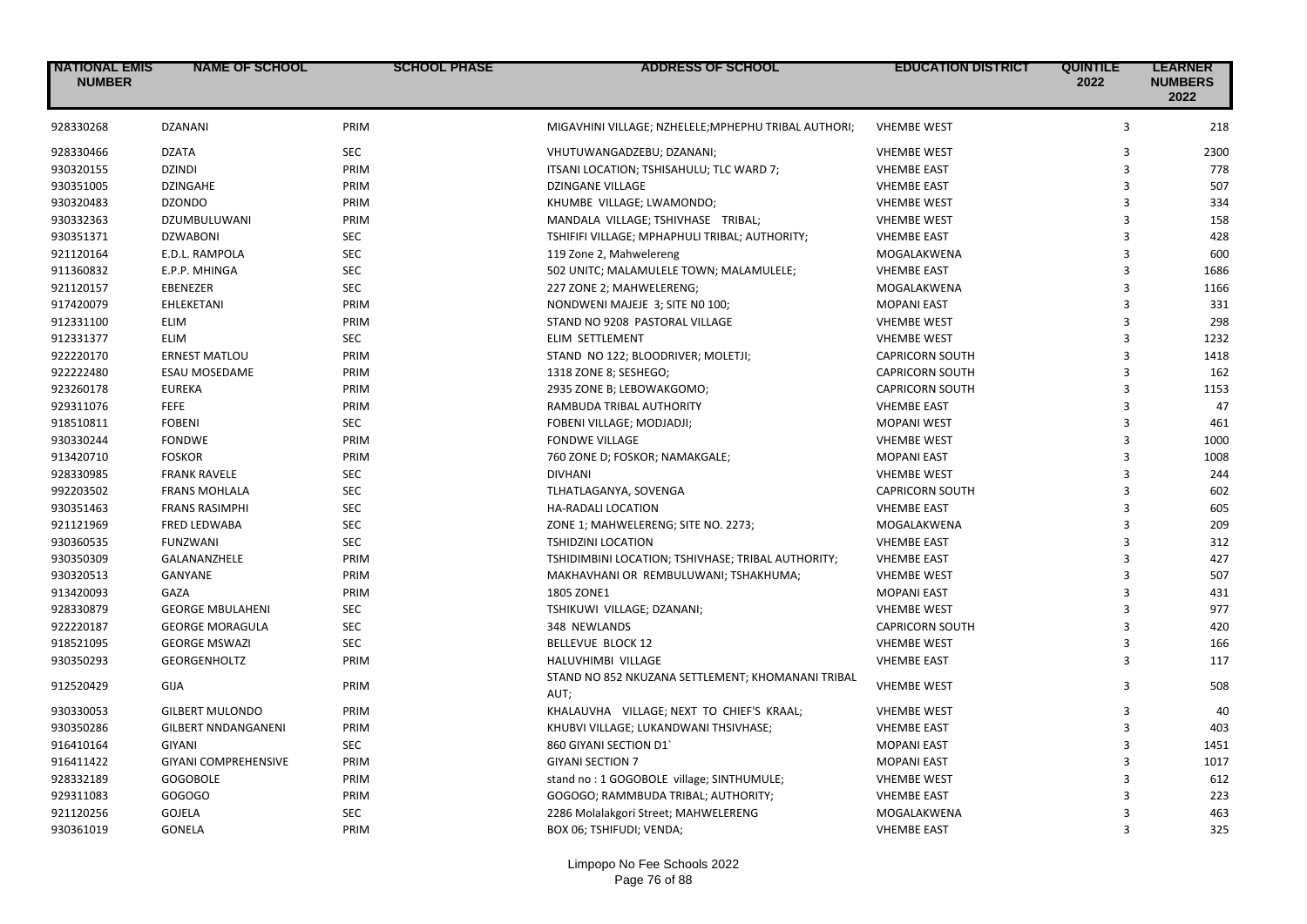| <b>NATIONAL EMIS</b><br><b>NUMBER</b> | <b>NAME OF SCHOOL</b>          | <b>SCHOOL PHASE</b> | <b>ADDRESS OF SCHOOL</b>                                              | <b>EDUCATION DISTRICT</b> | <b>QUINTILE</b><br>2022 | <b>LEARNER</b><br><b>NUMBERS</b><br>2022 |
|---------------------------------------|--------------------------------|---------------------|-----------------------------------------------------------------------|---------------------------|-------------------------|------------------------------------------|
| 992205502                             | <b>GOOD HOPE</b>               | PRIM                | 47 BEN HARRIS STREET; WESTENBURG;                                     | <b>CAPRICORN SOUTH</b>    | 3                       | 1257                                     |
| 912520436                             | GOZA                           | PRIM                | TIYANI TRIBAL; VONGANI;                                               | <b>VHEMBE WEST</b>        | 3                       | 285                                      |
| 992205513                             | <b>GREENSIDE</b>               | PRIM                | 9759 Ext 44                                                           | <b>CAPRICORN SOUTH</b>    | 3                       | 1498                                     |
| 924643377                             | <b>GUARDIAN ANGELS COLLEGE</b> | <b>SEC</b>          | <b>GLEN COWIE MISSION</b>                                             | SEKHUKHUNE SOUTH          | 3                       | 428                                      |
| 930351555                             | <b>GUMANI TECHNICAL</b>        | <b>SEC</b>          | VONDWE VILLAGE; BEHIND MUTSHINDUDI CIRCUIT OFFICE;                    | <b>VHEMBE EAST</b>        | 3                       | 602                                      |
| 930351388                             | GUVHUKUVHU                     | <b>SEC</b>          | PHIPHIDI VILLAGE; TSHIVHASE TRIBAL; AUTHORITY;                        | <b>VHEMBE EAST</b>        | 3                       | 475                                      |
| 929311006                             | <b>GUYUNI</b>                  | PRIM                | <b>GUYUNI VILLAGE</b>                                                 | <b>VHEMBE EAST</b>        | 3                       | 113                                      |
| 930320728                             | <b>GWAMASENGA</b>              | <b>SEC</b>          | TSIANDA VILLAGE;NO. 893; PO LWAMONDO;                                 | <b>VHEMBE WEST</b>        | 3                       | 622                                      |
| 912332530                             | H.S. PHILLIPS MEMORIAL         | <b>SEC</b>          | SHIRLEY VILLAGE;                                                      | <b>VHEMBE WEST</b>        | 3                       | 283                                      |
| 904242316                             | HAENERTSBURG                   | PRIM                | <b>RUSH STREET; HAENERTSBURG;</b>                                     | <b>MOPANI WEST</b>        | 3                       | 268                                      |
| 930320445                             | <b>HAMUTSHA</b>                | PRIM                | HAMUTSHA VILLAGE                                                      | <b>VHEMBE WEST</b>        | 3                       | 342                                      |
| 912510061                             | HANYANI NKUZANA                | <b>SEC</b>          | NKUZANA VILLAGE; HLANGANANI CENTRAL;                                  | <b>VHEMBE WEST</b>        | 3                       | 800                                      |
| 916410188                             | HANYANI THOMO                  | <b>SEC</b>          | THOMO VILLAGE; BLOCK 7;                                               | <b>MOPANI EAST</b>        | 3                       | 1338                                     |
| 906250195                             | <b>HARRY OPPENHEIMER</b>       | <b>SEC</b>          | STIRUM LIMBURG; POTGIETERSRUS                                         | <b>CAPRICORN NORTH</b>    | 3                       | 896                                      |
| 916410225                             | <b>HATSHAMA</b>                | PRIM                | HATSHAMA SETTLEMENT; MAKOSHA; BLOCK 15;                               | <b>MOPANI EAST</b>        | 3                       | 1131                                     |
| 923261843                             | <b>HILLSIDE PARK</b>           | PRIM                | 1238 UNIT A; LEBOWAKGOMO;                                             | <b>CAPRICORN SOUTH</b>    | 3                       | 230                                      |
| 916411310                             | HIVUYERIWILE COMMERCIAL        | <b>SEC</b>          | DZINGIDZINGI SETT; LEMENT; GIYANI;826                                 | <b>MOPANI EAST</b>        | 3                       | 801                                      |
| 931331261                             | HLALELANI                      | PRIM                | WATERVAL TSHIP; ELIM HOSPITAL;960;                                    | <b>VHEMBE WEST</b>        | 3                       | 591                                      |
| 910130314                             | HLEKETANI                      | PRIM                | STAND NO 2277; EXT 2; LESEDING BELA-BELA;                             | WATERBERG                 | 3                       | 1319                                     |
| 912520078                             | HLUVUKA                        | <b>SEC</b>          | BUNGENI SETLEMENT; HLANGANANI; CENTRAL CIRCUIT;                       | <b>VHEMBE WEST</b>        | 3                       | 1015                                     |
| 916410300                             | HOLA-PONDO                     | <b>SEC</b>          | BODE VILLAGE; GIYANI; HLANEKI AREA;                                   | <b>MOPANI EAST</b>        | 3                       | 258                                      |
| 922220248                             | <b>HOSEA NTSOANE</b>           | PRIM                | <b>CHEBENG VILLAGE</b>                                                | <b>CAPRICORN SOUTH</b>    | 3                       | 150                                      |
| 915540553                             | <b>HOVHENI</b>                 | PRIM                | HOVHENI VILLAGE; JULESBURG;                                           | <b>MOPANI WEST</b>        | 3                       | 308                                      |
| 915530105                             | <b>HUDSON NTSANWISI</b>        | <b>SEC</b>          | NKOWANKOWA 1470 A;RICHINDZELE STREET                                  | <b>MOPANI WEST</b>        | 3                       | 1301                                     |
| 923260215                             | <b>HUELERENG</b>               | PRIM                | HWELERENG VILLAGE; SHAKU TRADING STORE;                               | <b>CAPRICORN SOUTH</b>    | 3                       | 349                                      |
| 928330954                             | HUMBELANI                      | <b>SEC</b>          | PHADZIMA; DZUMBATHOHO;                                                | <b>VHEMBE WEST</b>        | 3                       | 510                                      |
| 923240150                             | <b>HWITI</b>                   | <b>SEC</b>          | 118 ZONE 1; HWITI STREET; MANKWENG TOWNSHIP;                          | <b>CAPRICORN SOUTH</b>    | 3                       | 550                                      |
| 919340579                             | <b>IKAGELENG</b>               | PRIM                | MASEDI ZONE 4;317; RAMOKGOPA;                                         | <b>CAPRICORN NORTH</b>    | 3                       | 373                                      |
| 921120355                             | <b>ITHUTENG</b>                | PRIM                | 2287 ZONE A; MAHWELERENG; Cnr & Molalakgori & Morula<br><b>Street</b> | MOGALAKWENA               | 3                       | 1131                                     |
| 919340784                             | <b>ITIELENE</b>                | PRIM                | EISLEBEN VILLAGE; EISLEBEN;9;                                         | <b>CAPRICORN NORTH</b>    | 3                       | 383                                      |
| 923245633                             | <b>ITIRELENG</b>               | PRIM                | <b>MAKOTOPONG VILLAGE</b>                                             | <b>CAPRICORN SOUTH</b>    | 3                       | 231                                      |
| 905340562                             | <b>ITSHOMELENG</b>             | PRIM                | 22 HLAKANANG ST; NTHABISENG LOC; SOEKMEKAAR;                          | <b>CAPRICORN NORTH</b>    | 3                       | 453                                      |
| 930330398                             | <b>JACK LAVHENGWA</b>          | <b>SEC</b>          | KHALAVHA VILLAGE                                                      | <b>VHEMBE WEST</b>        | 3                       | 294                                      |
| 996606201                             | JANE FURSE COMPREHENSIVE       | COMB                | <b>VERGELEGEN C JANE FURSE</b>                                        | SEKHUKHUNE EAST           | 3                       | 2193                                     |
| 922220262                             | <b>JAWEJAWE LEDWABA</b>        | <b>SEC</b>          | VENUS VILLAGR; MASHASHANE;                                            | <b>CAPRICORN SOUTH</b>    | 3                       | 341                                      |
| 930350279                             | <b>JIM MASINDI</b>             | PRIM                | <b>MAKONDE VILLAGE</b>                                                | <b>VHEMBE EAST</b>        | 3                       | 250                                      |
| 930350484                             | <b>JIM TSHIVHONELO</b>         | PRIM                | MULEDANE; VHATUKANANI;                                                | <b>VHEMBE EAST</b>        | 3                       | 567                                      |
| 910132099                             | <b>JINNAH PARK</b>             | PRIM                | 12 MIA STREET; JINNAH PARK; WARMBARTHS;                               | WATERBERG                 | 3                       | 853                                      |
| 928331438                             | JOHANNES MULAMBILU             | <b>SEC</b>          | <b>VUVHA</b>                                                          | <b>VHEMBE WEST</b>        | $\mathbf{a}$            | 329                                      |
| 930351029                             | <b>JOHN MARUBINI</b>           | PRIM                | PHIPHIDI                                                              | <b>VHEMBE EAST</b>        | 3                       | 1088                                     |
| 922220293                             | JOHN NRIMBA                    | PRIM                | KALKSPRUIT: GA MARABA: SITE NO 315:                                   | <b>CAPRICORN SOUTH</b>    | ξ                       | 221                                      |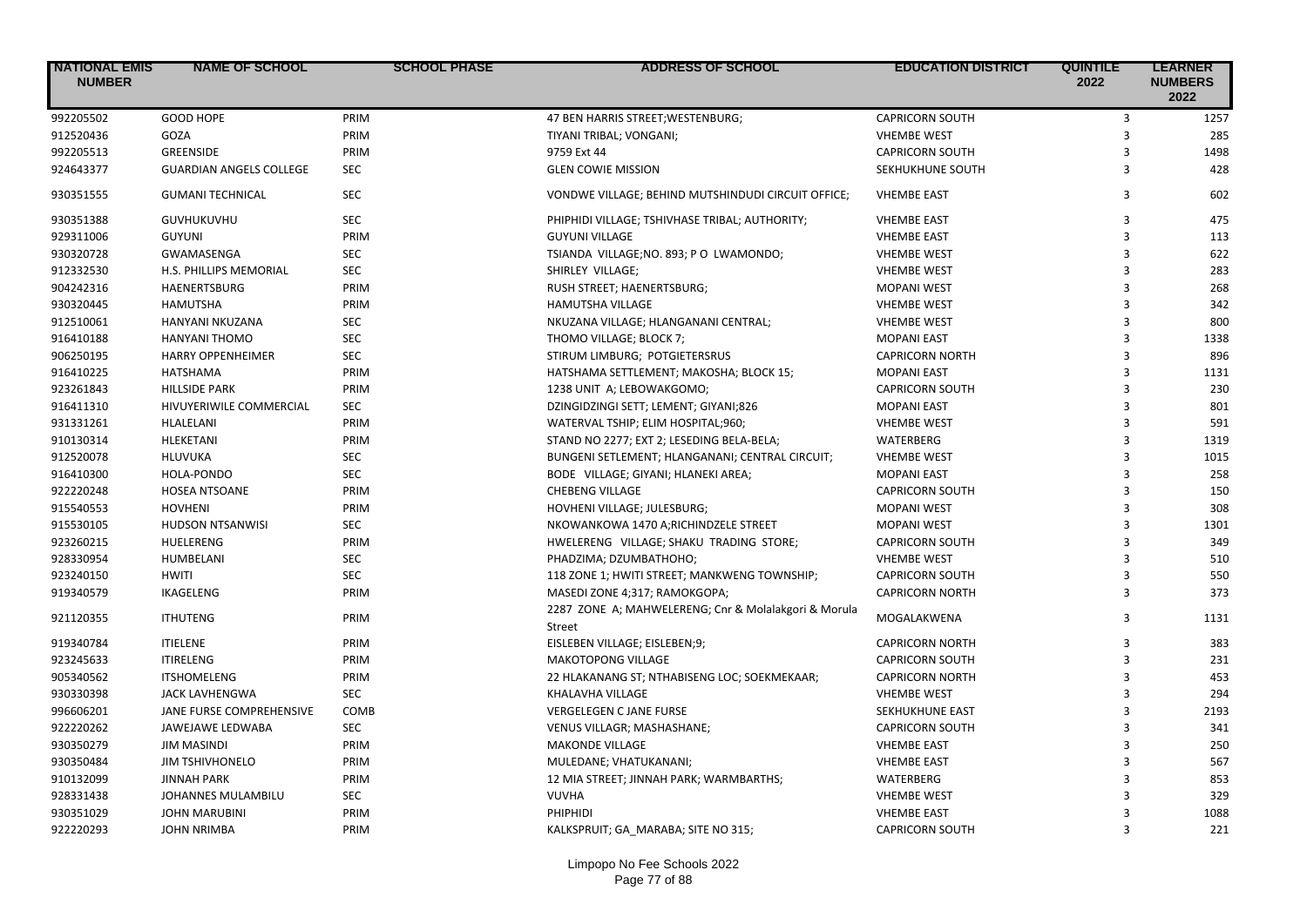| <b>NATIONAL EMIS</b><br><b>NUMBER</b> | <b>NAME OF SCHOOL</b>  | <b>SCHOOL PHASE</b> | <b>ADDRESS OF SCHOOL</b>                           | <b>EDUCATION DISTRICT</b> | <b>QUINTILE</b><br>2022 | <b>LEARNER</b><br><b>NUMBERS</b><br>2022 |
|---------------------------------------|------------------------|---------------------|----------------------------------------------------|---------------------------|-------------------------|------------------------------------------|
| 922220309                             | JONAS LESETJA LEDWABA  | PRIM                | CHRISTIANA VILLAGE; GA MARABA;                     | <b>CAPRICORN SOUTH</b>    | 3                       | 165                                      |
| 928330909                             | JONATHAN MUSHAATHAMA   | <b>SEC</b>          | 134; TSHIROLWE;                                    | <b>VHEMBE WEST</b>        | $\overline{3}$          | 860                                      |
| 928331407                             | JONATHAN THIFULUFHELWI | <b>SEC</b>          | MADOMBIDZHA ZONE 2; SINTHUMULE;                    | <b>VHEMBE WEST</b>        | 3                       | 804                                      |
| 993305304                             | JR TSHIKALANGE         | PRIM                | <b>TSHIFIFI</b>                                    | <b>VHEMBE EAST</b>        | 3                       | 332                                      |
| 992205506                             | KABELO                 | <b>SEC</b>          | 9159 BENHARRIS STR                                 | <b>CAPRICORN SOUTH</b>    | $\overline{\mathbf{3}}$ | 656                                      |
| 922220330                             | <b>KGABO</b>           | <b>SEC</b>          | MOLETJI; GA-MOKGOKONG;                             | <b>CAPRICORN NORTH</b>    | 3                       | 632                                      |
| 926540577                             | <b>KGAHARA</b>         | PRIM                | KGAHARA STREET; NEXT TO POLICE ST.; NO-1483;       | <b>MOPANI WEST</b>        | $\overline{3}$          | 411                                      |
| 923240174                             | KGALAKA                | PRIM                | MOKGOPO VILLAGE; DIKGALE;                          | <b>CAPRICORN SOUTH</b>    | 3                       | 366                                      |
| 918510101                             | <b>KGAPANE</b>         | <b>SEC</b>          | STAND NO 1656; MANNENG BURG EXTENTION; GA KGAPANE; | <b>MOPANI WEST</b>        | 3                       | 1874                                     |
| 922220354                             | KGOLOKGOTLHA LEDWABA   | <b>SEC</b>          | MASHASHANE TRIBAL; MAPATENG VILLAGE;               | <b>CAPRICORN NORTH</b>    | 3                       | 299                                      |
| 996606809                             | KGOMOTLOU              | PRIM                | <b>PLOT 475</b>                                    | SEKHUKHUNE SOUTH          | $\overline{3}$          | 123                                      |
| 913420130                             | KGOPSANE               | PRIM                | 1793; NAMAKGALE; ZONE 1;                           | <b>MOPANI EAST</b>        | 3                       | 171                                      |
| 923240204                             | KGOTLHO                | PRIM                | MODUANE VILLAGE; DIKGALE;912;                      | <b>CAPRICORN SOUTH</b>    | 3                       | 135                                      |
| 910130420                             | <b>KHABELE</b>         | PRIM                | 1507 MORAKA STREET; BELA--BELA;                    | <b>WATERBERG</b>          | 3                       | 471                                      |
| 922220378                             | <b>KHAISO</b>          | <b>SEC</b>          | 1564 ZONE3; SESHEGO;                               | <b>CAPRICORN SOUTH</b>    | $\overline{3}$          | 1024                                     |
| 929330435                             | <b>KHAKHU</b>          | <b>SEC</b>          | <b>KHAKHU VILLAGE</b>                              | <b>VHEMBE WEST</b>        | 3                       | 373                                      |
| 930330091                             | KHALAVHA               | PRIM                | KHALAVHA VILLAGE                                   | <b>VHEMBE WEST</b>        | $\mathbf{a}$            | 322                                      |
| 930350729                             | KHALILALE              | PRIM                | TSHIVHASE TRIBAL ; MAVHOLA VILLAGE;                | <b>VHEMBE EAST</b>        | 3                       | 172                                      |
| 912520474                             | KHAMANYANI             | PRIM                | <b>5010 OLIFANTS HOEK</b>                          | <b>VHEMBE WEST</b>        | 3                       | 566                                      |
| 926540065                             | KHATAZA                | <b>SEC</b>          | SHILUVANA VILLAGE; EZEKHAYA FARM; MOHLABA TRIBAL;  | <b>MOPANI WEST</b>        | 3                       | 312                                      |
| 928332165                             | KHOGONYANE             | PRIM                | TSHIKWARANI; KUTAMA;                               | <b>VHEMBE WEST</b>        | 3                       | 682                                      |
| 916410409                             | <b>KHOMISANI</b>       | PRIM                | BODE-DZINGI-DZINGI VILLAGE                         | <b>MOPANI EAST</b>        | 3                       | 1170                                     |
| 930350262                             | KHUBVI                 | PRIM                | KHUBVI VILLAGE NEAR KHUBVI FILLING STATION TSH     | <b>VHEMBE EAST</b>        | 3                       | 388                                      |
| 926540072                             | KHUDU                  | <b>SEC</b>          | LORRAINE VILLAGE; KHUDU; GA- SEKORORO;             | <b>MOPANI WEST</b>        | $\mathbf{a}$            | 518                                      |
| 928331247                             | <b>KHUNDA</b>          | PRIM                | KHUNDA                                             | <b>VHEMBE WEST</b>        | 3                       | 47                                       |
| 930320339                             | KHWEVHA COMMERCIAL     | <b>SEC</b>          | KHWEVHA STREET SHAYANDIMA                          | <b>VHEMBE EAST</b>        | 3                       | 849                                      |
| 923240211                             | <b>KLAAS MOTHAPO</b>   | <b>SEC</b>          | NO. 1196; PALEDI Ga-Thoka; GA-MOTHAPO;             | <b>CAPRICORN SOUTH</b>    | 3                       | 1572                                     |
| 923242361                             | <b>KOKONA DIKGALE</b>  | PRIM                | GA MOTHAPO 912                                     | <b>CAPRICORN SOUTH</b>    | 3                       | 132                                      |
| 930351036                             | KONANANI               | PRIM                | NGOVHELA; HA TSHIVHASASA;                          | <b>VHEMBE EAST</b>        | 3                       | 532                                      |
| 923240235                             | <b>KONOTO</b>          | PRIM                | KHOLETSHENG; GA-DIKGALE;337;                       | <b>CAPRICORN SOUTH</b>    | 3                       | 363                                      |
| 923260321                             | <b>KOPANO</b>          | <b>SEC</b>          | 576 ZONE S; LEBOWAKGOMO;                           | <b>CAPRICORN SOUTH</b>    | 3                       | 679                                      |
| 912520504                             | KULANI                 | PRIM                | <b>TIYANI SETLEMENT</b>                            | <b>VHEMBE WEST</b>        | 3                       | 886                                      |
| 994402207                             | KURHULA                | PRIM                | STAND 194B LULEKANI                                | <b>MOPANI EAST</b>        | 3                       | 1102                                     |
| 928332301                             | <b>KUTAMA</b>          | <b>SEC</b>          | MUDULUNI; SITE NUMBER 621 KUTAMA;                  | <b>VHEMBE WEST</b>        | 3                       | 938                                      |
| 925631787                             | LAERSKOOL ATOKIA       | PRIM                | ALPHASTRAAT; ATOK;                                 | SEKHUKHUNE EAST           | 3                       | 389                                      |
| 923260352                             | LAFATA                 | PRIM                | SITE 820; LEBOWAKGOMO ZONES;                       | <b>CAPRICORN SOUTH</b>    | 3                       | 614                                      |
| 911361323                             | LANGUTANI              | PRIM                | MAVAMBE TRIBAL; AUTHORITY; MALAMULELE;             | <b>VHEMBE EAST</b>        | $\mathbf{a}$            | 602                                      |
| 913420192                             | LEBEKO                 | <b>SEC</b>          | SOWETO HILL; MASHISHIMALE;                         | <b>MOPANI EAST</b>        | 3                       | 1010                                     |
| 915540089                             | <b>LEBITSO</b>         | <b>SEC</b>          | PHARARE VILLAGE                                    | <b>MOPANI WEST</b>        | $\overline{3}$          | 630                                      |
| 923260376                             | LEBOWA KGOMO           | <b>SEC</b>          | 254 ZONE A; LEBOWA KGOMO;                          | <b>CAPRICORN SOUTH</b>    | 3                       | 255                                      |
| 926540614                             | <b>LEFOKE</b>          | PRIM                | KANANA; GA SEKORORO; TRICHARDTSDAL;                | <b>MOPANI WEST</b>        | $\overline{\mathbf{3}}$ | 330                                      |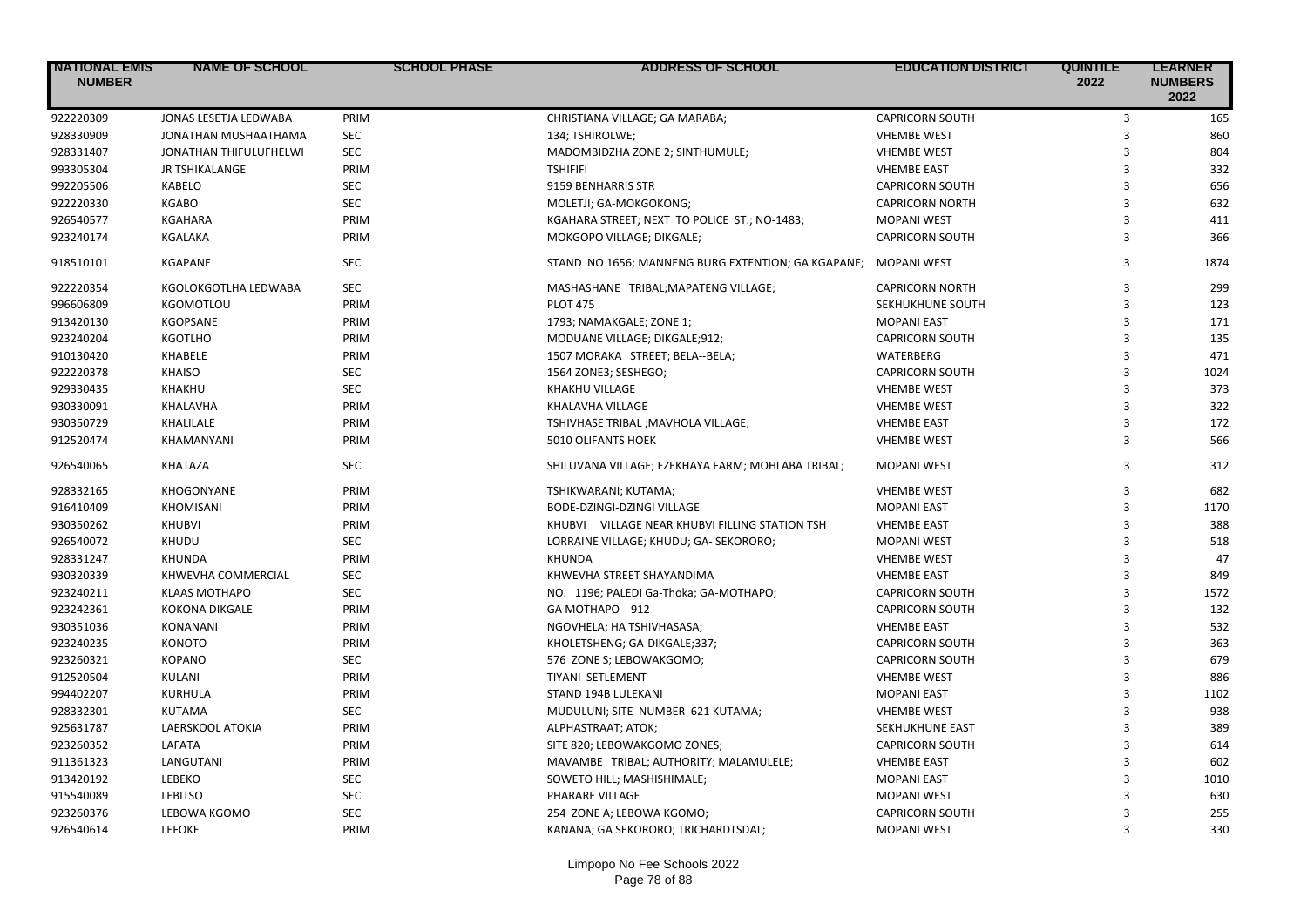| <b>INATIONAL EMIS</b><br><b>NUMBER</b> | <b>NAME OF SCHOOL</b>    | <b>SCHOOL PHASE</b> | <b>ADDRESS OF SCHOOL</b>                                                     | <b>EDUCATION DISTRICT</b> | <b>QUINTILE</b><br>2022 | <b>LEARNER</b><br><b>NUMBERS</b><br>2022 |
|----------------------------------------|--------------------------|---------------------|------------------------------------------------------------------------------|---------------------------|-------------------------|------------------------------------------|
| 907130642                              | LEKKERBREEK              | PRIM                | LEKKERLAAG; DORINGDRAAI;                                                     | WATERBERG                 | $\overline{3}$          | 1277                                     |
| 923240266                              | LEKOTA                   | <b>SEC</b>          | MAPIRIBIRI SECTION MAROBALA GADIKGALE                                        | <b>CAPRICORN SOUTH</b>    | 3                       | 397                                      |
| 912111542                              | LEMANA                   | <b>SEC</b>          | MAGANGENI VILLAGE; NJHAKANJHAKA; TTIBAL AUTHORITY;                           | <b>VHEMBE WEST</b>        | 3                       | 531                                      |
| 926540645                              | LENYENYE                 | PRIM                | 1485 LENYENYE STR; LENYENYE;                                                 | <b>MOPANI WEST</b>        | 3                       | 590                                      |
| 925620305                              | <b>LEOLO</b>             | <b>SEC</b>          | NEAR TUBATSE TOWNSHIP; 3 K.M FROM BOHLABELA; A;                              | SEKHUKHUNE EAST           | 3                       | 968                                      |
| 913420208                              | LEPATO M.                | <b>SEC</b>          | MAKHUSHANE VILLAGE; MAUNE;                                                   | <b>MOPANI EAST</b>        | 3                       | 751                                      |
| 923242422                              | LERULENG                 | <b>SEC</b>          | SEBAYENG VILLAGE; DIKGALE;                                                   | <b>CAPRICORN SOUTH</b>    | 3                       | 395                                      |
| 913420994                              | LESEDING                 | PRIM                | SCHOONPLAAS; JCI MINE; GRAVELOTTE;895                                        | <b>MOPANI EAST</b>        | 3                       | 131                                      |
| 922220484                              | LETLAKANA                | PRIM                | MARS TRUST FARM; NEXT OT ROMAN CATHOLIC CHURCH;                              | <b>CAPRICORN NORTH</b>    | 3                       | 149                                      |
| 922220491                              | LETLOTLO                 | PRIM                | 1913 ZONE 1; SESHEGO;                                                        | <b>CAPRICORN SOUTH</b>    | 3                       | 695                                      |
| 930320292                              | LIGEGE                   | <b>SEC</b>          | DUTHUNI VILLAGE; THOHOYANDOU; VENDA;                                         | <b>VHEMBE EAST</b>        | 3                       | 831                                      |
| 930350088                              | LIIVHA                   | COMB                | 285 BLOCK F; STAND 285 THOHOYANDOU;                                          | <b>VHEMBE EAST</b>        | 3                       | 2478                                     |
| 928332509                              | LITSHOVHU                | <b>SEC</b>          | MADOMBIDZHA II; SINTHUMULE;                                                  | <b>VHEMBE WEST</b>        | 3                       | 1326                                     |
| 923260444                              | LITTLE BEDFORDVIEW       | PRIM                | 255 UNIT A; LEBOWAKGOMO;                                                     | <b>CAPRICORN SOUTH</b>    | 3                       | 771                                      |
| 928330558                              | LIVHUWANI                | PRIM                | PHADZIMA                                                                     | <b>VHEMBE WEST</b>        | 3                       | 331                                      |
| 926540683                              | <b>LORRAINE BANARENG</b> | PRIM                | LORRAINE VILLAGE; SITE 960; LORRAINE VILLAGE; GA-<br>SEKORORO; TRICHARDTSDAL | <b>MOPANI WEST</b>        | 3                       | 791                                      |
| 930310967                              | LUCAS RATSHALINGWA       | <b>SEC</b>          | MUHUYU THENZHENI                                                             | <b>VHEMBE EAST</b>        | 3                       | 372                                      |
| 929311113                              | LUHENI                   | PRIM                | MUKONDENI 2; DZIMAULI;                                                       | <b>VHEMBE EAST</b>        | 3                       | 203                                      |
| 929311120                              | LUKAU                    | PRIM                | LUKAU VILLAGE                                                                | <b>VHEMBE EAST</b>        | 3                       | 508                                      |
| 930350958                              | LUKUNDE                  | PRIM                | 871-872 BLOCK F; THOHOYANDOU;                                                | <b>VHEMBE EAST</b>        | 3                       | 466                                      |
| 917420222                              | LULEKANI                 | PRIM                | STAND NO 479 LULEKANI                                                        | <b>MOPANI EAST</b>        | 3                       | 512                                      |
| 930320026                              | LURENZHENI               | PRIM                | 113; SHAYANDIMA;                                                             | <b>VHEMBE EAST</b>        | 3                       | 464                                      |
| 992205604                              | <b>LUTHULI PARK</b>      | COMB                | PHASE 3, LUTHULI PARK                                                        | <b>CAPRICORN SOUTH</b>    | 3                       | 996                                      |
| 930320704                              | LUVHAIVHAI               | <b>SEC</b>          | MUTANDANI; LWAMONDO;                                                         | <b>VHEMBE WEST</b>        | 3                       | 239                                      |
| 930320384                              | LUVHALANI                | PRIM                | TSHAKHUMA; LUVHALANI; MAIN ROAD TO POST;                                     | <b>VHEMBE WEST</b>        | 3                       | 218                                      |
| 915530136                              | LWANDLAMUNI              | <b>SEC</b>          | NHLANGWANA VILLAGE; VALOYI TRIBAL AREA; NWAMITWA;                            | <b>MOPANI WEST</b>        | 3                       | 297                                      |
| 922220804                              | M.E. MAKGATO             | <b>SEC</b>          | 625 ZONE 4; SESHEGO;                                                         | <b>CAPRICORN SOUTH</b>    | 3                       | 520                                      |
| 915541549                              | MAAKE                    | PRIM                | 193 SERARE VILL; NEXT TO MAWASHA F PRODUCE BOKGAGA;                          | <b>MOPANI WEST</b>        | 3                       | 335                                      |
| 926540706                              | MAALE                    | PRIM                | NO.3; MAKHWIBIDUNG VILL NEXT TP CN PHATUDI HOSP;                             | <b>MOPANI WEST</b>        | 3                       | 699                                      |
| 926540126                              | MAALOBANE                | <b>SEC</b>          | BALLOON VILLAGE;12343;                                                       | <b>MOPANI WEST</b>        | $\mathbf{a}$            | 463                                      |
| 913420239                              | <b>MABINE</b>            | PRIM                | MASHISHIMALE; MOHLABENG;25;                                                  | <b>MOPANI EAST</b>        | 3                       | 1178                                     |
| 923240303                              | <b>MABOYANE</b>          | PRIM                | KHOLETSHENG VILLAGE; GADIKGALE;                                              | <b>CAPRICORN SOUTH</b>    | 3                       | 230                                      |
| 928331988                              | MADAHENI                 | COMB                | MAKHITHA VILLAGE; KUTAMA TRIBAL; LOUIS TRICHARD;                             | <b>VHEMBE WEST</b>        | 3                       | 674                                      |
| 930330213                              | <b>MADALA</b>            | PRIM                | KHAKHU TRIBAL OFFICE; P. O KHAKHU;974;                                       | <b>VHEMBE WEST</b>        | 3                       | 134                                      |
| 930311526                              | <b>MADATSHITSHI</b>      | PRIM                | <b>MADATSHITSHI</b>                                                          | <b>VHEMBE EAST</b>        | 3                       | 68                                       |
| 913420253                              | MADJADJI                 | PRIM                | STAND NO. 350; SELWANE VILLAGE;                                              | <b>MOPANI EAST</b>        | 3                       | 472                                      |
| 923240327                              | MAFOLOFOLO               | <b>SEC</b>          | SEBAYENG TOWN; STAND 1248;                                                   | <b>CAPRICORN SOUTH</b>    | 3                       | 793                                      |
| 916411341                              | <b>MAFUMANI</b>          | <b>SEC</b>          | HOMU BLOCK 14 A; GIYANI;826;                                                 | <b>MOPANI EAST</b>        | 3                       | 981                                      |
| 915541570                              | MAGEZA                   | <b>INT</b>          | NSOLANI NYANYUKANI; VILLAGE;332;                                             | <b>MOPANI WEST</b>        | 3                       | 133                                      |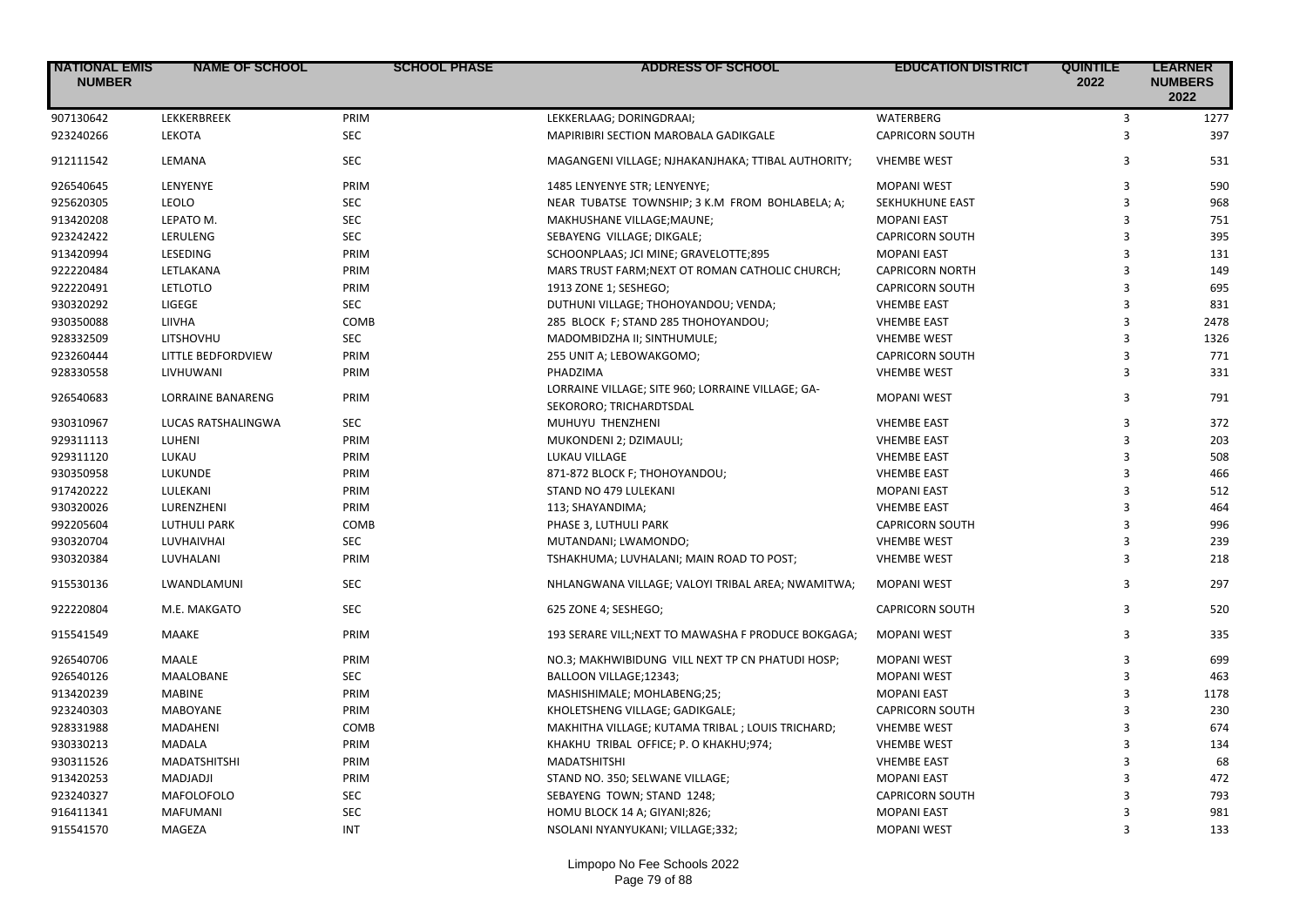| <b>NATIONAL EMIS</b><br><b>NUMBER</b> | <b>NAME OF SCHOOL</b> | <b>SCHOOL PHASE</b> | <b>ADDRESS OF SCHOOL</b>                               | <b>EDUCATION DISTRICT</b> | <b>QUINTILE</b><br>2022 | <b>LEARNER</b><br><b>NUMBERS</b><br>2022 |
|---------------------------------------|-----------------------|---------------------|--------------------------------------------------------|---------------------------|-------------------------|------------------------------------------|
| 923240358                             | MAGOGO                | <b>SEC</b>          | MAROBALA- LUSAKA; SITE NO 122;                         | <b>CAPRICORN SOUTH</b>    | 3                       | 144                                      |
| 918510279                             | <b>MAGOLETSA</b>      | <b>SEC</b>          | SITE NO 100; MEDINGEN VILLAGE; GA-KGAPANE;             | <b>MOPANI EAST</b>        | 3                       | 295                                      |
| 915530143                             | <b>MAGOZA</b>         | <b>SEC</b>          | DAN VILLAGE STAND NO.511 C                             | <b>MOPANI WEST</b>        | 3                       | 1383                                     |
| 922220545                             | MAHLODUMELA           | PRIM                | <b>CHEBENG VILLAGE</b>                                 | <b>CAPRICORN SOUTH</b>    | 3                       | 232                                      |
| 915530150                             | <b>MAHWAHWA</b>       | <b>SEC</b>          | NKAMBAKO VILLAGE; MAMITWA; SITE 331;                   | <b>MOPANI WEST</b>        | 3                       | 1067                                     |
| 930350453                             | MAHWASANE             | PRIM                | THOHOYANDOU BLOCK                                      | <b>VHEMBE EAST</b>        | $\overline{3}$          | 225                                      |
| 917420963                             | MAJEJE                | <b>SEC</b>          | 1551 B LULEKANI; LOCATION;                             | <b>MOPANI EAST</b>        | 3                       | 1781                                     |
| 924240389                             | MAKANYE               | PRIM                | MAKANYE VILLAGE; GA MOTHAPO;                           | <b>CAPRICORN SOUTH</b>    | $\overline{3}$          | 1128                                     |
| 923240426                             | <b>MAKGEFOLA</b>      | PRIM                | MATSHELAPATA; GA MAMABOLO;1152;                        | <b>CAPRICORN SOUTH</b>    | 3                       | 477                                      |
| 923260574                             | MAKGOATHANE           | PRIM                | MAKOTSE VILLAGE; NDLOVU TRIBAL<br>AUTHORITYTHABAMOOPO; | <b>CAPRICORN SOUTH</b>    | 3                       | 1033                                     |
| 923240433                             | MAKGOBAKETSE          | <b>SEC</b>          | SITE NO 300; PHOMOLONG; GA-MOTHAPO;                    | <b>CAPRICORN SOUTH</b>    | 3                       | 167                                      |
| 922220552                             | <b>MAKGOFE</b>        | <b>SEC</b>          | 905; MAKGOFE VILLAGE;                                  | <b>CAPRICORN SOUTH</b>    | $\overline{3}$          | 1082                                     |
| 923240457                             | MAKGOKA               | <b>SEC</b>          | MACLEAN FARM; BOYNE;                                   | <b>CAPRICORN SOUTH</b>    | 3                       | 1508                                     |
| 923240464                             | MAKGONGOANA           | <b>SEC</b>          | 474 GAMAKANYE VILLAGE; GAMOTHAPO; SOVENGA;727          | <b>CAPRICORN SOUTH</b>    | 3                       | 982                                      |
| 923240471                             | MAKGWADIBA            | PRIM                | NUMBER156; MAMOTINGTANE; SOVENGA;727                   | <b>CAPRICORN SOUTH</b>    | $\overline{3}$          | 368                                      |
| 926540188                             | MAKGWAHLENG           | <b>SEC</b>          | LORRAINE VILLAGE; GA- SEKORORO; TRICHARDTSDAL;         | <b>MOPANI WEST</b>        | 3                       | 787                                      |
| 922220569                             | MAKGWARENG            | PRIM                | MOLETSI; GA MAMADILA;                                  | <b>CAPRICORN SOUTH</b>    | 3                       | 167                                      |
| 913420277                             | MAKHUSHANE            | PRIM                | MAUNE AT MAKHUSHANE VILLAGE                            | <b>MOPANI EAST</b>        | $\overline{3}$          | 631                                      |
| 930350767                             | <b>MAKHUVHA</b>       | PRIM                | MAKHUVHA VILLAGE TSHIVASE TRIBAL AUTHORITY             | <b>VHEMBE EAST</b>        | 3                       | 494                                      |
| 913420291                             | MAKIKELA              | <b>SEC</b>          | SELOANE VILLAGE; STAND NO. 302;                        | <b>MOPANI EAST</b>        | 3                       | 659                                      |
| 930350248                             | <b>MAKONDE</b>        | PRIM                | MAKONDE VILLAGE; BOX 1617; P O MAKONDE;984             | <b>VHEMBE EAST</b>        | 3                       | 728                                      |
| 923240495                             | <b>MAKOTOPONG</b>     | PRIM                | BETWEEN LOCAL CLINIC AND EVANGILICAL CHURCH            | <b>CAPRICORN SOUTH</b>    | 3                       | 635                                      |
| 916410539                             | <b>MAKOVONGO</b>      | <b>SEC</b>          | HOME BLOCK 15B; MAKOSHA; GIYANI;                       | <b>MOPANI EAST</b>        | 3                       | 547                                      |
| 930320148                             | MAKUMBANE             | PRIM                | TSHISAHULU VILLAGE; BEHIND MAKUMBANE FILLING STATI;    | <b>VHEMBE EAST</b>        | 3                       | 252                                      |
| 928330756                             | <b>MAKUMBWI</b>       | PRIM                | <b>MUKUNGWI</b>                                        | <b>VHEMBE WEST</b>        | 3                       | 544                                      |
| 902331797                             | <b>MAKUSHU</b>        | PRIM                | 798 NANCEFIELD; MESSINA;                               | <b>VHEMBE WEST</b>        | $\overline{3}$          | 1155                                     |
| 930351548                             | MAKWARELA             | PRIM                | MILUWANI; SIBASA;                                      | <b>VHEMBE EAST</b>        | $\overline{3}$          | 1549                                     |
| 928331315                             | <b>MAKWATAMBANI</b>   | PRIM                | MAELULA VILLAGE; WITVLAG ROAD;                         | <b>VHEMBE WEST</b>        | 3                       | 256                                      |
| 928330657                             | MALEMA -1             | PRIM                | LUVHALANI VILLAGE                                      | <b>VHEMBE WEST</b>        | 3                       | 470                                      |
| 922220583                             | MALEMA -2             | PRIM                | NEW LANDS VILLAGE; MASHASHANE;                         | <b>CAPRICORN SOUTH</b>    | 3                       | 257                                      |
| 923240518                             | <b>MALESA</b>         | PRIM                | MENTZ VILLAGE; MAMABOLO LOCATION; NEXT TO JOE BANA;    | <b>CAPRICORN SOUTH</b>    | 3                       | 415                                      |
| 923240525                             | MALESELA              | PRIM                | TITIBE VILLAGE; DIKGALE; SITE 221;                     | <b>CAPRICORN SOUTH</b>    | 3                       | 612                                      |
| 915530693                             | MALUBANA              | PRIM                | NKAMBAKO VILLAGE; WARD 1; ALONG GIYANI ROAD;           | <b>MOPANI WEST</b>        | 3                       | 237                                      |
| 928331513                             | MALUTA                | <b>SEC</b>          | MADOMBIDZHA; ZONE 1; SINTHUMULE;                       | <b>VHEMBE WEST</b>        | $\overline{3}$          | 316                                      |
| 915530709                             | MALWANDLA             | PRIM                | PETANENGE VILLAGE; MOHLABA HEADKRAAL; MAJOMELA         | <b>MOPANI WEST</b>        | 3                       | 370                                      |
| 923240549                             | MAMABUDUSHA           | <b>SEC</b>          | MAMOTINTANE VILLAGE; GA-MAMABOLO;                      | <b>CAPRICORN SOUTH</b>    | 3                       | 729                                      |
| 923240556                             | <b>MAMAHLO</b>        | PRIM                | NOBODY; GA MOTHIBA;                                    | <b>CAPRICORN SOUTH</b>    | 3                       | 979                                      |
| 930351067                             | MAMALI SIKHWIVHILU    | PRIM                | NGOVHELA; TSHIVHASE; TRIBAL AUTHORITY;                 | <b>VHEMBE EAST</b>        | 3                       | 395                                      |
| 923260628                             | <b>MAMAOLO</b>        | PRIM                | MAMAOLO VILLAGE; GA MPHAHLELE;                         | <b>CAPRICORN SOUTH</b>    | 3                       | 570                                      |
| 918510385                             | MAMATLEPA KGASHANE    | PRIM                | STAND NO 658; GAKGAPANE;                               | <b>MOPANI WEST</b>        | $\overline{\mathbf{3}}$ | 766                                      |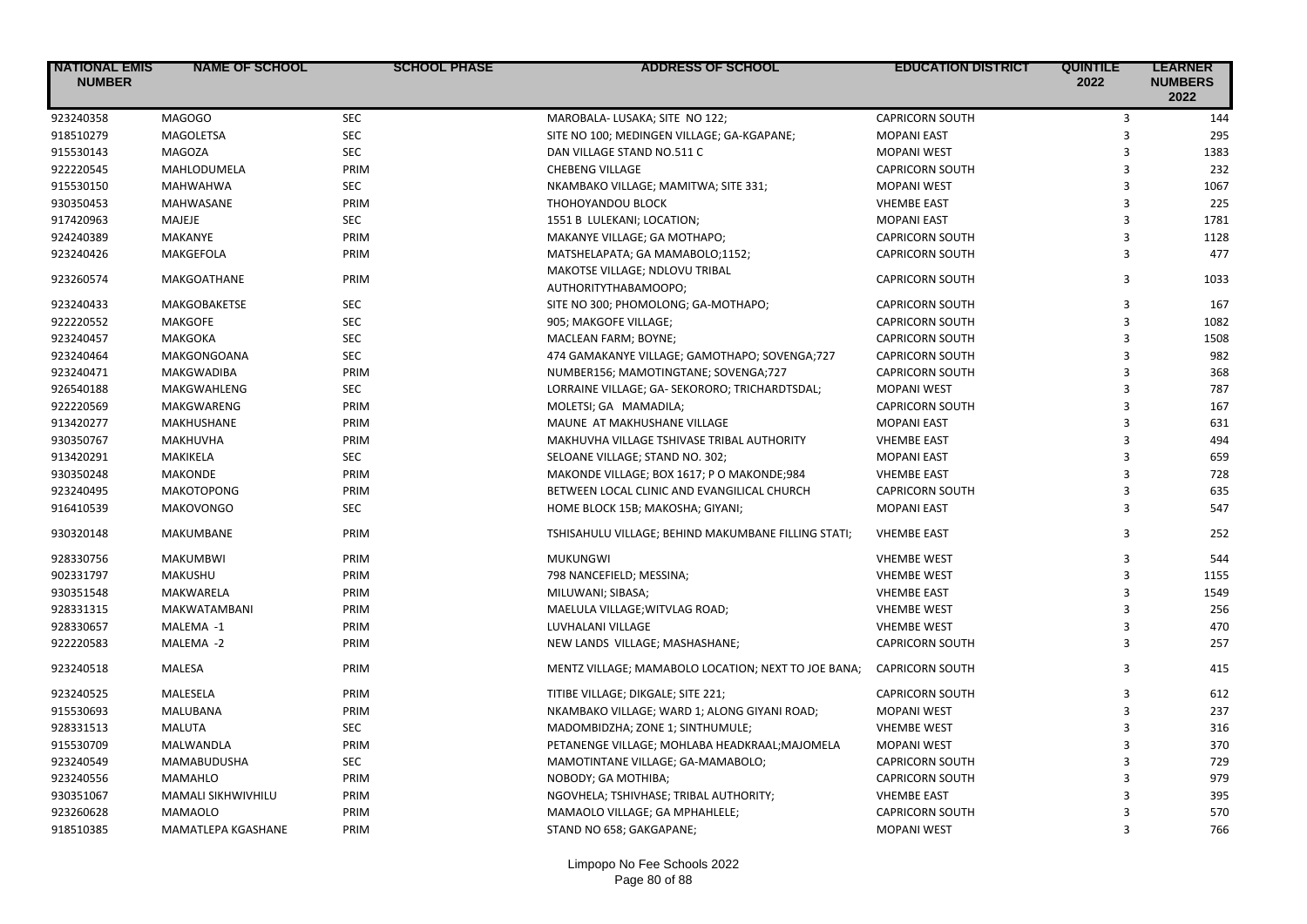| <b>NATIONAL EMIS</b><br><b>NUMBER</b> | <b>NAME OF SCHOOL</b> | <b>SCHOOL PHASE</b> | <b>ADDRESS OF SCHOOL</b>                            | <b>EDUCATION DISTRICT</b> | <b>QUINTILE</b><br>2022 | <b>LEARNER</b><br><b>NUMBERS</b><br>2022 |
|---------------------------------------|-----------------------|---------------------|-----------------------------------------------------|---------------------------|-------------------------|------------------------------------------|
| 901540195                             | <b>MAMOSALA</b>       | <b>SEC</b>          | TOURS VILL; SHILUVHANE; MASHILOANE VILL;            | <b>MOPANI WEST</b>        | 3                       | 109                                      |
| 919340487                             | <b>MAMOTHE</b>        | PRIM                | MASEROLO VILLAGE                                    | <b>CAPRICORN NORTH</b>    | 3                       | 345                                      |
| 904240600                             | MAMPHOKU              | <b>SEC</b>          | SITE 145; GA MAKGOBA B; PIETERSBURG;                | <b>CAPRICORN SOUTH</b>    | $\overline{3}$          | 425                                      |
| 923240617                             | <b>MANANGA</b>        | PRIM                | MAKOTOPONG VILLAGE; SITE NO 506;723;                | <b>CAPRICORN SOUTH</b>    | $\overline{3}$          | 1169                                     |
| 928332134                             | MANAVHELA             | PRIM                | MANAVHELA VILLAGE; KUTAMA STD 61;                   | <b>VHEMBE WEST</b>        | $\overline{3}$          | 441                                      |
| 928330220                             | MANDALA               | PRIM                | MANDALA SCHOOL; P.OBOX567; NZHELELE;993             | <b>VHEMBE WEST</b>        | $\overline{3}$          | 322                                      |
| 928330022                             | <b>MANDIWANA</b>      | PRIM                | <b>MANDIWANA</b>                                    | <b>VHEMBE WEST</b>        | 3                       | 382                                      |
| 928332264                             | MANELEDZI             | <b>SEC</b>          | 925 TSHIOZWI VILLAGE SINTHUMULE MAKHADO MUNICIPALI  | <b>VHEMBE WEST</b>        | 3                       | 822                                      |
| 930320452                             | <b>MANGOMANI</b>      | PRIM                | LWAMONDO                                            | <b>VHEMBE WEST</b>        | 3                       | 250                                      |
| 930350422                             | <b>MANIINI</b>        | PRIM                | THOHOYANDOU; BLOCK M MANIINI; STAND NO 1203 MANIIN; | <b>VHEMBE EAST</b>        | 3                       | 690                                      |
| 922220644                             | MANKGAKISHA           | PRIM                | STAND NO 353; GA MAKWEYA; MOLETJIE;                 | <b>CAPRICORN SOUTH</b>    | 3                       | 339                                      |
| 923240679                             | <b>MANTHEDING</b>     | PRIM                | MANTHEDING VILLAGE; SITE NO. 144; GA;               | <b>CAPRICORN SOUTH</b>    | $\overline{3}$          | 646                                      |
| 926540201                             | <b>MANTSOBELE</b>     | <b>SEC</b>          | GA-SSEKORORO; HEADKRAAL; TRICHARDTDAL;              | <b>MOPANI WEST</b>        | 3                       | 220                                      |
| 915530723                             | MANYUNYU              | PRIM                | MSIPHANI VILLAGE; NWAMITWA;                         | <b>MOPANI WEST</b>        | $\overline{3}$          | 728                                      |
| 930321752                             | MANZERE               | PRIM                | STAND NO 1474 SHAYANDIMA; ZONE 8;                   | <b>VHEMBE EAST</b>        | $\overline{3}$          | 263                                      |
| 910132379                             | <b>MAOKENG</b>        | PRIM                | 4162; MASENYA STREET; PHAGAMENG;                    | WATERBERG                 | $\overline{\mathbf{3}}$ | 1427                                     |
| 910130789                             | <b>MAOPE</b>          | <b>SEC</b>          | 1154 MOTHOKWA STREET; BELABELA;                     | <b>WATERBERG</b>          | 3                       | 1315                                     |
| 918510439                             | <b>MAPAANA</b>        | PRIM                | MAPAANA VILLAGE; GA KGAPANE;838;                    | <b>MOPANI WEST</b>        | $\overline{3}$          | 342                                      |
| 928330732                             | MAPAKOPHELE           | PRIM                | MOPAKOPHELE                                         | <b>VHEMBE WEST</b>        | $\overline{3}$          | 124                                      |
| 922220651                             | MAPANGULA             | PRIM                | GA-MAPANKULA 11; MASHASHANE;                        | <b>CAPRICORN SOUTH</b>    | $\overline{3}$          | 192                                      |
| 923240686                             | MAPELOANA             | <b>SEC</b>          | 611 NOBODY; GA MOTHAPO; THOLONGWE;                  | <b>CAPRICORN SOUTH</b>    | 3                       | 704                                      |
| 912520610                             | <b>MAPHANYI</b>       | PRIM                | NKHENSANI TRIBAL AUTHORIT                           | <b>VHEMBE WEST</b>        | 3                       | 307                                      |
| 913420307                             | MAPHOKWANE            | <b>SEC</b>          | MASEMANENG 52; MASHISHIMALE R2;                     | <b>MOPANI EAST</b>        | 3                       | 1510                                     |
| 930320438                             | <b>MAPHUPHE</b>       | PRIM                | VHUNGWILI VILLAGE; NEAR LUTHERAN CHURCH; LWAMOND;   | <b>VHEMBE WEST</b>        | 3                       | 286                                      |
| 923242439                             | <b>MAPHUTO</b>        | PRIM                | SEBAYENG TOWNSHIP; SOLOMONDALE;1234;                | <b>CAPRICORN SOUTH</b>    | 3                       | 892                                      |
| 918510446                             | MAPITLULA             | PRIM                | MAPITLULA VILLAGE; MODJADJI;                        | <b>MOPANI WEST</b>        | $\overline{3}$          | 273                                      |
| 923242279                             | <b>MAPUDITHOMO</b>    | PRIM                | NOBODY THAKGALANG; GA MOTHAPO;                      | <b>CAPRICORN SOUTH</b>    | $\overline{3}$          | 1258                                     |
| 928330749                             | MARANIKWE             | PRIM                | <b>TSHITUNI TSHA FHASI</b>                          | <b>VHEMBE WEST</b>        | $\overline{3}$          | 613                                      |
| 923260680                             | MARETLWANENG          | PRIM                | MAKGOATHANE VILLAGE                                 | <b>CAPRICORN SOUTH</b>    | $\overline{3}$          | 329                                      |
| 912520191                             | MARHORHWANI-MALALI    | <b>SEC</b>          | RUNGULANI COMMUNITY; AUTHOURITY; OLIFANTSHOEK;      | <b>VHEMBE WEST</b>        | 3                       | 722                                      |
| 915530730                             | <b>MARITO</b>         | PRIM                | PETANENGE VILLAGE                                   | <b>MOPANI WEST</b>        | 3                       | 291                                      |
| 915530747                             | <b>MARIVENI</b>       | PRIM                | MARIVENI VILLAGE                                    | <b>MOPANI WEST</b>        | $\overline{3}$          | 633                                      |
| 915530242                             | <b>MARK SHOPE</b>     | <b>SEC</b>          | STAND NO. 1008; MALOVISI VILLAGE;                   | <b>MOPANI WEST</b>        | $\overline{3}$          | 624                                      |
| 923240730                             | MAROBALA              | PRIM                | MAROBALA VILLAGE; DIKGALE;                          | <b>CAPRICORN SOUTH</b>    | 3                       | 357                                      |
| 923240747                             | <b>MAROBATHOTHA</b>   | <b>SEC</b>          | MORIA; BOYNE;                                       | <b>CAPRICORN SOUTH</b>    | 3                       | 1781                                     |
| 926540881                             | <b>MAROBONI</b>       | PRIM                | MAKHUBIDUNG VILLAGE; 155 SEDAN; SHILUVANE;          | <b>MOPANI WEST</b>        | $\overline{\mathbf{3}}$ | 792                                      |
| 905332030                             | <b>MARUDE</b>         | <b>SEC</b>          | UNIVERSITY ROAD; THOHOYANDOU;                       | <b>VHEMBE EAST</b>        | 3                       | 630                                      |
| 931520627                             | MASAKONA              | PRIM                | MASAKONA VILLAGE 875 (SITE #)                       | <b>VHEMBE WEST</b>        | 3                       | 484                                      |
| 917420321                             | MASASWIVONA           | <b>SEC</b>          | 325 MAHALE VILLAGE                                  | <b>MOPANI EAST</b>        | 3                       | 521                                      |
| 923240761                             | MASEBODILA            | PRIM                | SEBAYENG VILLAGE; DIKGALE TRIBAL; AUTHORITY;        | <b>CAPRICORN SOUTH</b>    | $\mathbf{a}$            | 468                                      |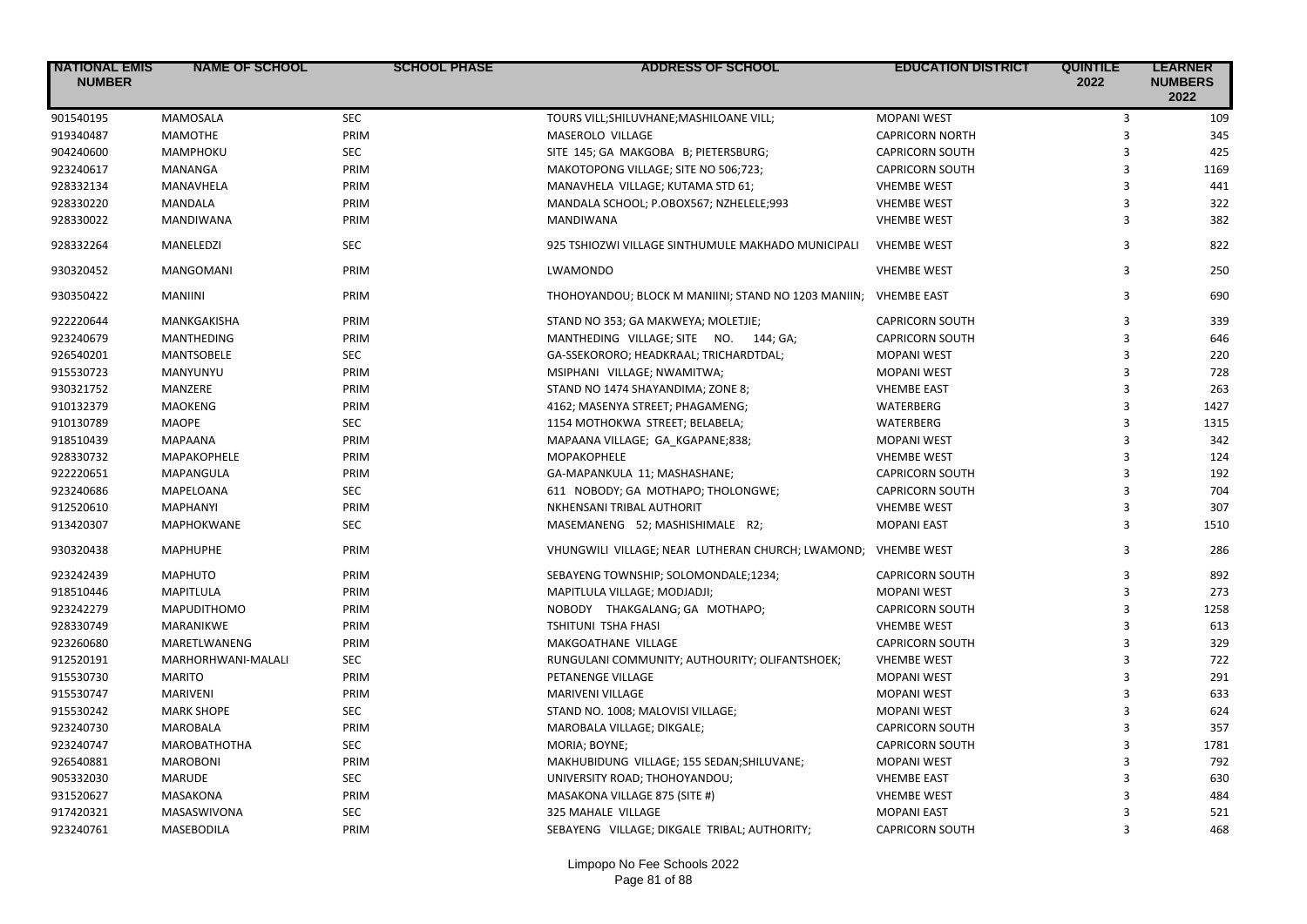| <b>NATIONAL EMIS</b><br><b>NUMBER</b> | <b>NAME OF SCHOOL</b>    | <b>SCHOOL PHASE</b> | <b>ADDRESS OF SCHOOL</b>                          | <b>EDUCATION DISTRICT</b> | <b>QUINTILE</b><br>2022 | <b>LEARNER</b><br><b>NUMBERS</b><br>2022 |
|---------------------------------------|--------------------------|---------------------|---------------------------------------------------|---------------------------|-------------------------|------------------------------------------|
| 919340388                             | <b>MASEDI</b>            | <b>SEC</b>          | MASEDI; GA RAMOKGOPA;                             | <b>CAPRICORN NORTH</b>    | 3                       | 451                                      |
| 905331476                             | <b>MASEDI</b>            | PRIM                | TSHIKOTA; LOUISTRICHARDT;                         | <b>VHEMBE WEST</b>        | $\overline{3}$          | 834                                      |
| 922220675                             | MASEDIBU                 | <b>SEC</b>          | 3833 ZONE II; SESHEGO; 742;                       | <b>CAPRICORN SOUTH</b>    | 3                       | 744                                      |
| 913420338                             | <b>MASEKE</b>            | PRIM                | MASEKE VILLAGE; NAMAKGALE DISTRICT; PHALABORWA;13 | <b>MOPANI EAST</b>        | 3                       | 807                                      |
| 922220705                             | MASHASHANE               | PRIM                | STAND NO 1158; MOSHATE VILLAGE; MASHASHAN;        | <b>CAPRICORN NORTH</b>    | 3                       | 182                                      |
| 913421003                             | MASHAVELA                | PRIM                | 546B MAJEJE TRIBAL; BENFARM VILLAGE;              | <b>MOPANI EAST</b>        | $\overline{3}$          | 1461                                     |
| 922220712                             | <b>MASHIANOKE</b>        | PRIM                | MONOTWANE; WATERPLAATS; MASHASHANE;               | <b>CAPRICORN NORTH</b>    | 3                       | 247                                      |
| 913420345                             | MASHISHIMALE             | PRIM                | MESEMANENG; VILLLAGE; NAMAKGALE;                  | <b>MOPANI EAST</b>        | 3                       | 1060                                     |
| 922220729                             | <b>MASHUPYE TLADI</b>    | PRIM                | 445 THUTU STREET; ZONE D; SESHEGO;                | <b>CAPRICORN SOUTH</b>    | 3                       | 737                                      |
| 912520241                             | MASIZA                   | <b>SEC</b>          | SITE 610; KHENSANI TRIBAL; AUTHORITY;             | <b>VHEMBE WEST</b>        | $\overline{3}$          | 781                                      |
| 923240785                             | <b>MASOBE</b>            | <b>SEC</b>          | GA MOTHAPO; MASEKOLENG;                           | <b>CAPRICORN SOUTH</b>    | 3                       | 487                                      |
| 921120898                             | <b>MASODI</b>            | <b>SEC</b>          | MASODI VILLAGE 8; VAALTYN LOCATION; POTGITERSR;   | MOGALAKWENA               | $\overline{3}$          | 1006                                     |
| 995503202                             | MASUNGULO-2              | PRIM                | NKOWANKOWA STAND NO. 1 C                          | <b>MOPANI WEST</b>        | 3                       | 373                                      |
| 919340876                             | <b>MASWAHLANE</b>        | PRIM                | EISLEBEN VILLAGE; RAMOMOKGOPA;                    | <b>CAPRICORN NORTH</b>    | 3                       | 610                                      |
| 916410584                             | MASWANGANYI              | PRIM                | MASWANGANYI VILLAGE                               | <b>MOPANI EAST</b>        | $\overline{3}$          | 551                                      |
| 923260741                             | <b>MATHOMOMAYO</b>       | <b>SEC</b>          | 966 UNITA; LEBOWAKGOMO;                           | <b>CAPRICORN SOUTH</b>    | 3                       | 419                                      |
| 928332141                             | MATITIVHALA              | PRIM                | TSHIKWARANI KUTAMA                                | <b>VHEMBE WEST</b>        | $\overline{3}$          | 374                                      |
| 922220767                             | MATOLO KHALO             | PRIM                | MATOLOKHALO; SENGATANE VILLAGE; MOLETSI;          | <b>CAPRICORN SOUTH</b>    | $\overline{3}$          | 738                                      |
| 915510583                             | <b>MATOME MODIKA</b>     | <b>SEC</b>          | MADIBENG VILLAGE; MODJADJI;                       | <b>MOPANI EAST</b>        | $\overline{3}$          | 476                                      |
| 913420352                             | MATOME-MALATJI           | SEC                 | MASEKE VILLAGE; PHALABORWA;                       | <b>MOPANI EAST</b>        | 3                       | 598                                      |
| 926540928                             | MATSHANGWANE             | PRIM                | MATSHOSING; GA-SEKORORO; TRICHARDTSDAL;           | <b>MOPANI WEST</b>        | 3                       | 742                                      |
| 922220774                             | MATSHELANA               | PRIM                | SITE NO 1767; TLAKALE; MASHASHANE TRIBAL;         | <b>CAPRICORN NORTH</b>    | 3                       | 602                                      |
| 922220576                             | <b>MATSIRI MOKGOKONG</b> | PRIM                | PERSKEBULD; GA MOKGOKONG;                         | <b>CAPRICORN SOUTH</b>    | $\overline{3}$          | 635                                      |
| 922220781                             | <b>MATUMA</b>            | PRIM                | BELLINGSGATE; GA-MASHASHANE;                      | <b>CAPRICORN SOUTH</b>    | $\overline{3}$          | 124                                      |
| 930350682                             | MAUNGANI                 | PRIM                | MAUNGANI; THOHOYANDOU;                            | <b>VHEMBE EAST</b>        | 3                       | 300                                      |
| 915530785                             | <b>MAVUMBHA</b>          | PRIM                | 995 DAN CLINIC STREET                             | <b>MOPANI WEST</b>        | $\overline{3}$          | 787                                      |
| 911360658                             | MAVUYISI                 | PRIM                | 396 A MALAMULELE TOWNSHIP                         | <b>VHEMBE EAST</b>        | 3                       | 335                                      |
| 930351074                             | MBALENI                  | PRIM                | MAKWARELA LOCATION                                | <b>VHEMBE EAST</b>        | $\overline{3}$          | 528                                      |
| 930351081                             | <b>MBILWANA</b>          | PRIM                | MAKANGA VILLAGE; MBILWI;                          | <b>VHEMBE EAST</b>        | $\overline{3}$          | 199                                      |
| 918511012                             | MEDINGEN                 | PRIM                | MEDINGEN VILLAGE; GA-KGAPANE;                     | <b>MOPANI EAST</b>        | $\overline{3}$          | 742                                      |
| 923240815                             | <b>MEGORING</b>          | PRIM                | MENTZ; GA-SHILOANE; 1004 VIERFONT;                | <b>CAPRICORN SOUTH</b>    | 3                       | 1572                                     |
| 916410638                             | <b>MEHLEKETO</b>         | PRIM                | GIYANI TOWNSHIP; SECTION A;                       | <b>MOPANI EAST</b>        | 3                       | 490                                      |
| 926540942                             | METZ                     | PRIM                |                                                   | <b>MOPANI WEST</b>        | 3                       | 813                                      |
|                                       |                          |                     | METZ VILLAGE; GA MAMAHLOLA; SITE NO 309;          |                           | $\overline{3}$          | 298                                      |
| 913420383<br>904223424                | MHALAMHALA               | PRIM                | 1807 ZONE A; NAMAKGALE;                           | <b>MOPANI EAST</b>        | $\overline{3}$          | 1495                                     |
|                                       | MILLENNIUM COLLEGE       | COMB                | MADIBA STREET; MADIBA PARK;                       | <b>CAPRICORN SOUTH</b>    | $\overline{3}$          |                                          |
| 926540959                             | <b>MMAKAU</b>            | PRIM                | HLOHLOKWE VILLAGE; GA-SEKORORO;                   | <b>MOPANI WEST</b>        |                         | 736                                      |
| 926540812                             | <b>MMAKGOTLO</b>         | PRIM                | NO 327; MOKGOLOBOTHO VILL; GA MAAKE;              | <b>MOPANI WEST</b>        | 3                       | 552                                      |
| 910130901                             | MMAMAKWA                 | PRIM                | 207/208 KHOTA STREET; BELE BELA; WARMBATHS;       | WATERBERG                 | $\overline{3}$          | 1132                                     |
| 922220866                             | MMAMARAMA                | <b>SEC</b>          | GA RAMAKGAPHOLA; VILLAGE; MOLETJI T AUTHORITY;    | <b>CAPRICORN SOUTH</b>    | 3                       | 258                                      |
| 910130918                             | <b>MMAMPATILE</b>        | PRIM                | 1037/8 KGOSANA STR; BELA-BELA; WARMBATHS;         | <b>WATERBERG</b>          | $\overline{3}$          | 1064                                     |
| 922220873                             | <b>MMANARE</b>           | <b>SEC</b>          | MOLETJIE; GA MAKWEYA;                             | <b>CAPRICORN SOUTH</b>    | 3                       | 561                                      |
| 922220880                             | <b>MMAPHUTI</b>          | <b>SEC</b>          | KALKSPRUIT; GA-KGOSHIGADI MARABA;                 | <b>CAPRICORN SOUTH</b>    | $\overline{\mathbf{3}}$ | 461                                      |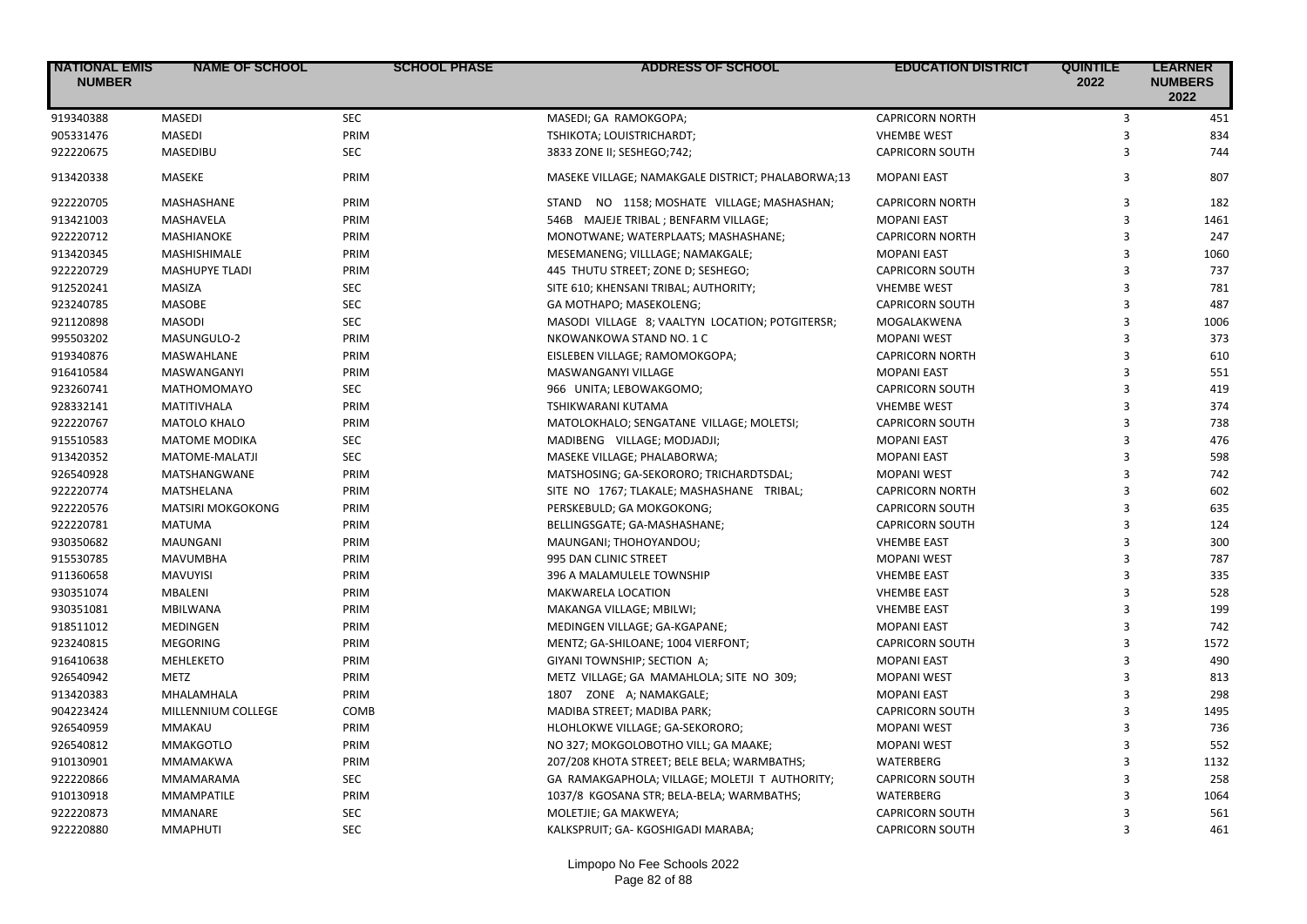| <b>NATIONAL EMIS</b><br><b>NUMBER</b> | <b>NAME OF SCHOOL</b> | <b>SCHOOL PHASE</b> | <b>ADDRESS OF SCHOOL</b>                                            | <b>EDUCATION DISTRICT</b> | <b>QUINTILE</b><br>2022 | <b>LEARNER</b><br><b>NUMBERS</b><br>2022 |
|---------------------------------------|-----------------------|---------------------|---------------------------------------------------------------------|---------------------------|-------------------------|------------------------------------------|
| 992205606                             | MMASESHA              | PRIM                | 37A LETSOKOANE                                                      | <b>CAPRICORN SOUTH</b>    | 3                       | 850                                      |
| 930351104                             | <b>MMBARA</b>         | PRIM                | MAKWARELA LOCATION; SIBASA VENDA;                                   | <b>VHEMBE EAST</b>        | 3                       | 274                                      |
| 922220927                             | МОСНОСНО              | PRIM                | MMOTONG WA PEREKISI; GA MABOTJA; BAKONE GENERAL OE; CAPRICORN SOUTH |                           | 3                       | 757                                      |
| 909138222                             | MODIMOLLE -1          | PRIM                | 500 KUBUZIE STREET; PHAGAMENG; NYLSTROOM;                           | WATERBERG                 | 3                       | 1166                                     |
| 918510651                             | <b>MODUBATSE</b>      | <b>SEC</b>          | 921 HOME 2000; GA-KGAPANE;                                          | <b>MOPANI WEST</b>        | 3                       | 1267                                     |
| 913420413                             | <b>MODUME</b>         | PRIM                | MASHISHIMALE; TSHUUBJE R 1;                                         | <b>MOPANI EAST</b>        | 3                       | 343                                      |
| 923240877                             | MOGABANE              | PRIM                | MOGABANE SCHOOL; BOX 58; DIKGALE;306                                | <b>CAPRICORN SOUTH</b>    | 3                       | 225                                      |
| 926540751                             | MOGOBOYA RAMODIKE     | PRIM                | LENYENYE LOCATION; NEXT TO THE GRAVEYARD;                           | <b>MOPANI WEST</b>        | 3                       | 148                                      |
| 923260819                             | <b>MOGODUMO</b>       | PRIM                | 2103 ZONE A LEBOWAKGOMO 0737                                        | <b>CAPRICORN SOUTH</b>    | 3                       | 870                                      |
| 925220941                             | MOHLAKANENG           | <b>SEC</b>          | 1912 ZONE 1; SESHEGO;                                               | <b>CAPRICORN SOUTH</b>    | 3                       | 554                                      |
| 922222503                             | MOHLAPETSE            | <b>SEC</b>          | 959 MMOTONG WA PEREKISI; GA-MABOTJA;                                | <b>CAPRICORN SOUTH</b>    | $\overline{3}$          | 1040                                     |
| 918510682                             | MOHLATLEGO MACHABA    | <b>SEC</b>          | <b>MOTUPA VILLAGE</b>                                               | <b>MOPANI WEST</b>        | 3                       | 1428                                     |
| 922220966                             | <b>MOKATI</b>         | PRIM                | 298 KGOHLOANE; MOLETSI;                                             | <b>CAPRICORN SOUTH</b>    | 3                       | 1045                                     |
| 918511067                             | <b>MOKGADI</b>        | PRIM                | 660; MAPOLANKENG; GA-KGAPANE;                                       | <b>MOPANI WEST</b>        | 3                       | 169                                      |
| 919340418                             | <b>MOKOMENE</b>       | <b>SEC</b>          | MOKOMENE VILLAGE RAMOKGOPA                                          | <b>CAPRICORN NORTH</b>    | $\overline{3}$          | 552                                      |
| 918511081                             | <b>MOKUTUPI</b>       | PRIM                | <b>MARIRONI VILLAGE</b>                                             | <b>MOPANI WEST</b>        | $\overline{3}$          | 534                                      |
| 926541037                             | MOLALATLADI           | PRIM                | METZ VILLAGE; GA-MAMAHLOLA;                                         | <b>MOPANI WEST</b>        | 3                       | 419                                      |
| 923240914                             | <b>MOLAMO</b>         | PRIM                | PALEDI VILLAGE 329; MOTHAPO AREA;                                   | <b>CAPRICORN SOUTH</b>    | 3                       | 1869                                     |
| 915541044                             | <b>MOLATI</b>         | PRIM                | 741 PHARARE VILLAGE; MAAKE AREA;                                    | <b>MOPANI WEST</b>        | $\overline{3}$          | 416                                      |
| 922222473                             | <b>MOLAUTSI</b>       | <b>SEC</b>          | <b>BLOODRIVER VILLAGE</b>                                           | <b>CAPRICORN SOUTH</b>    | $\overline{3}$          | 787                                      |
| 923240945                             | <b>MOLOISI</b>        | <b>SEC</b>          | GAMOLOISI; DIKGALE NO2; RIETFONTEIN;                                | <b>CAPRICORN SOUTH</b>    | $\overline{3}$          | 342                                      |
| 922222466                             | <b>MONYONG</b>        | <b>SEC</b>          | GA -MAKGAKGA; PERSKEBULT;                                           | <b>CAPRICORN NORTH</b>    | 3                       | 694                                      |
| 923240952                             | <b>MORARO</b>         | PRIM                | MAROBALA VILLAGE; MAPIRIBIRI SECTION; DIKGALE;                      | <b>CAPRICORN SOUTH</b>    | $\overline{3}$          | 491                                      |
| 923240969                             | <b>MORIA</b>          | PRIM                | ZION CITY MORIA; MACLEAN FARM;                                      | <b>CAPRICORN SOUTH</b>    | $\overline{3}$          | 718                                      |
| 923240976                             | <b>MORITING</b>       | PRIM                | 338 UNIT C; MANKWENG;                                               | <b>CAPRICORN SOUTH</b>    | 3                       | 1230                                     |
| 992205514                             | <b>MORULENG</b>       | <b>SEC</b>          | 1936 ZONE 1 SESHEGO                                                 | <b>CAPRICORN SOUTH</b>    | $\overline{3}$          | 550                                      |
| 923240983                             | <b>MORUTWA</b>        | <b>SEC</b>          | 859 MADIGA VILLAGE                                                  | <b>CAPRICORN SOUTH</b>    | 3                       | 293                                      |
| 922221036                             | MORWASETHULA          | PRIM                | MASHASHANE; MOSHATE NEXT TO; HLAKOOAPITSI BUTCHERY; CAPRICORN NORTH |                           | 3                       | 197                                      |
| 923240990                             | <b>MOSEBO</b>         | PRIM                | 504; MADIGA VILLAGE; DIKGALE AREA;                                  | <b>CAPRICORN SOUTH</b>    | 3                       | 545                                      |
| 923260918                             | <b>MOSEPEDI</b>       | <b>SEC</b>          | MAKOTSE VILLAGE                                                     | <b>CAPRICORN SOUTH</b>    | 3                       | 976                                      |
| 921121105                             | <b>MOSHUPSA</b>       | PRIM                | VAALTYN LOCATION; MAHWELERENG; POTGIETERSRUS;223                    | MOGALAKWENA               | 3                       | 375                                      |
| 926540263                             | <b>MOSIBUDI</b>       | <b>SEC</b>          | HLOHLOKWE; SEKORORO; TRICHARDTSDAL;                                 | <b>MOPANI WEST</b>        | 3                       | 302                                      |
| 923241016                             | <b>MOTHIBA</b>        | PRIM                | GA-MOTHIBA 69                                                       | <b>CAPRICORN SOUTH</b>    | 3                       | 508                                      |
| 923241023                             | <b>MOTHIMAKO</b>      | <b>SEC</b>          | BETWEEN MOTHIBA L AUTHO; AUTHORITY & MAKOTOPONG L; CAPRICORN SOUTH  |                           | 3                       | 703                                      |
| 923241030                             | <b>MOTHOLO</b>        | PRIM                | MOTHOLO VILLAGE                                                     | <b>CAPRICORN SOUTH</b>    | 3                       | 636                                      |
| 926541068                             | MOTLOLATSOKU          | PRIM                | EGEPETA VILLAGE; GA- SEKORORO; TRICHARTSDAL;                        | <b>MOPANI WEST</b>        | $\overline{3}$          | 721                                      |
| 923241054                             | MOUNTAINVIEW          | <b>SEC</b>          | MANKWENG UNIT B; 309 SITE NO;                                       | <b>CAPRICORN SOUTH</b>    | 3                       | 1371                                     |
| 928330060                             | MPHAILA               | PRIM                | MPHAILA VILLAGE NZHELELE DZANANI                                    | <b>VHEMBE WEST</b>        | 3                       | 130                                      |
| 930351401                             | <b>MPHAPHULI</b>      | <b>SEC</b>          | MAKWARELA/MAGIDI; LOCATION; SIBASA;                                 | <b>VHEMBE EAST</b>        | 3                       | 1468                                     |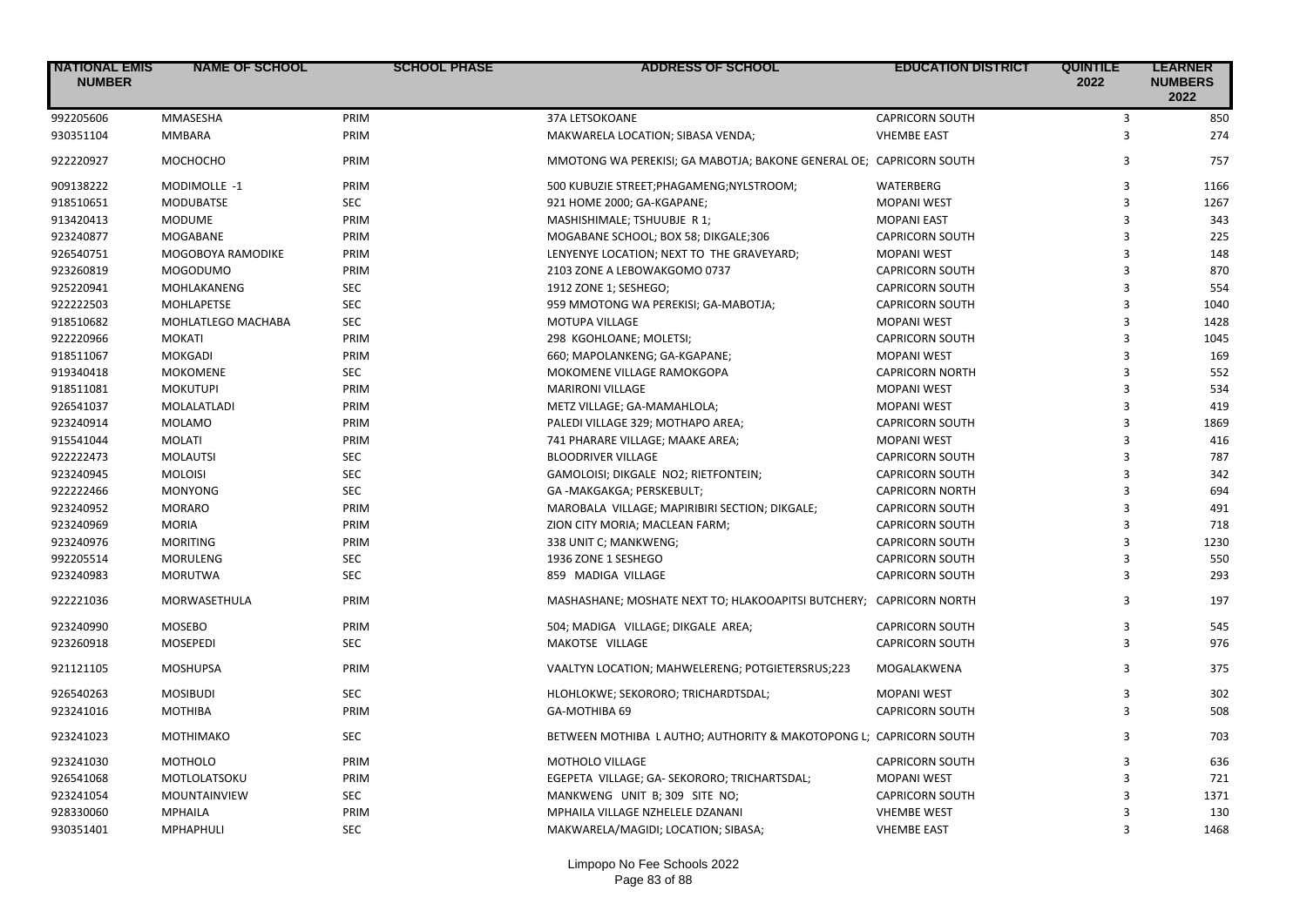| <b>NATIONAL EMIS</b><br><b>NUMBER</b> | <b>NAME OF SCHOOL</b>      | <b>SCHOOL PHASE</b> | <b>ADDRESS OF SCHOOL</b>                           | <b>EDUCATION DISTRICT</b> | <b>QUINTILE</b><br>2022 | <b>LEARNER</b><br><b>NUMBERS</b><br>2022 |
|---------------------------------------|----------------------------|---------------------|----------------------------------------------------|---------------------------|-------------------------|------------------------------------------|
| 922221081                             | <b>MPHARENG</b>            | PRIM                | MMOTONG WA PERSKEBULT; MAKGOFE VILLAGE;            | <b>CAPRICORN SOUTH</b>    | $\overline{3}$          | 1053                                     |
| 930350217                             | MPHATHELE                  | PRIM                | MPHATHELE SCHOOL; MUKULA VILLAGE;                  | <b>VHEMBE EAST</b>        | 3                       | 208                                      |
| 922221098                             | MPHATLALATSANE             | <b>SEC</b>          | DOORNSPRUIT FARM; DOORNSPRUIT; MASHASHANE;         | <b>CAPRICORN SOUTH</b>    | $\overline{3}$          | 130                                      |
| 923241078                             | <b>MPHETSEBE</b>           | <b>SEC</b>          | MENTZ BADIMONG; GA MAMABOLO;                       | <b>CAPRICORN SOUTH</b>    | $\overline{3}$          | 817                                      |
| 930350798                             | MPHIGALALE                 | PRIM                | VHUFULI                                            | <b>VHEMBE EAST</b>        | $\overline{3}$          | 169                                      |
| 922221104                             | MPONEGELE                  | PRIM                | 1927; ZONE 1; SESHEGO;                             | <b>CAPRICORN SOUTH</b>    | 3                       | 376                                      |
| 928332073                             | MUDULUNI                   | PRIM                | MUDULUNI VILLAGE; STAND NUMBER 102; KUTAMA 0940    | <b>VHEMBE WEST</b>        | 3                       | 242                                      |
| 915530235                             | MUGWAZENI                  | <b>SEC</b>          | STAND NO11; MUGWAZENI VILLAGE; NKAMBAKO;           | <b>MOPANI WEST</b>        | 3                       | 495                                      |
| 931332448                             | MUNZHEDZI                  | PRIM                | STAND NO358; VLEIFONTEIN;                          | <b>VHEMBE WEST</b>        | 3                       | 1031                                     |
| 902331698                             | <b>MUSINA</b>              | <b>SEC</b>          | 795 PATRICK MPHEPHU STREET; NANCEFIELD; MESSINA;   | <b>VHEMBE WEST</b>        | 3                       | 1266                                     |
| 915540287                             | MYAKAYAKA                  | <b>INT</b>          | SITE NO 718; MYAKAYAKA VILLAGELU;                  | <b>MOPANI WEST</b>        | 3                       | 234                                      |
| 921121181                             | N.D. MOKONYANE             | PRIM                | 1156 ZONE 2, MAHWELERENG                           | MOGALAKWENA               | 3                       | 285                                      |
| 913420444                             | NAMAKGALE                  | PRIM                | 1801;ZONE B; NAMAKGALE;                            | <b>MOPANI EAST</b>        | 3                       | 1009                                     |
| 922221111                             | <b>NAPE</b>                | PRIM                | GA RANOTO; PERSKESBUILT;                           | <b>CAPRICORN NORTH</b>    | 3                       | 515                                      |
| 922211280                             | <b>NAPE TLADI</b>          | PRIM                | NAPE TLADI PRIMARY; MMOTONG 1293; DIKOTING;        | <b>CAPRICORN NORTH</b>    | 3                       | 216                                      |
| 922221135                             | <b>NAPO</b>                | PRIM                | MASHASHANE; GA MADIBA;                             | <b>CAPRICORN NORTH</b>    | 3                       | 399                                      |
| 926540300                             | <b>NARENG</b>              | <b>SEC</b>          | MMAMAHLOLA- METZ VILLAGE; MOETLADIMO;              | <b>MOPANI WEST</b>        | 3                       | 294                                      |
| 923260963                             | NDLOVU                     | PRIM                | GA - LEDWABA LEDWABA TRIBAL AUTHORITY              | <b>CAPRICORN SOUTH</b>    | 3                       | 194                                      |
| 916410751                             | NDZALAMA                   | PRIM                | <b>GIYANI 163D1</b>                                | <b>MOPANI EAST</b>        | 3                       | 737                                      |
| 992205516                             | <b>NEW LOOK</b>            | PRIM                | 13356 EXT 71                                       | <b>CAPRICORN SOUTH</b>    | 3                       | 1481                                     |
| 923260994                             | <b>NGWANA MOHUBE</b>       | <b>SEC</b>          | GAMPHAHLELE; SELETENG;                             | <b>CAPRICORN SOUTH</b>    | 3                       | 662                                      |
| 923241108                             | NGWANALAKA                 | <b>SEC</b>          | <b>GA-MOTHIBA</b>                                  | <b>CAPRICORN SOUTH</b>    | 3                       | 330                                      |
| 926540331                             | NGWANAMAKHUTSWE            | <b>SEC</b>          | GASEKORORO; SOFAYA;                                | <b>MOPANI WEST</b>        | 3                       | 301                                      |
| 922223514                             | NGWANAMPHAHLELE            | PRIM                | KALKSPRUIT; LEPOTLAKO;                             | <b>CAPRICORN SOUTH</b>    | 3                       | 171                                      |
| 916410799                             | NHLALALA                   | PRIM                | GIYANI A EXT; EVUXAKENI ROAD; GIYANI;              | <b>MOPANI EAST</b>        | 3                       | 580                                      |
| 915530921                             | NHLENGELETI                | PRIM                | STAND NO; NWAJAHENI VILLAGE; NWAMITWA;             | <b>MOPANI WEST</b>        | 3                       | 547                                      |
| 912520788                             | NJAKANJAKA                 | PRIM                | STAND NO 03D05 NJAKANJAKA VILLAGE                  | <b>VHEMBE WEST</b>        | 3                       | 678                                      |
| 912520795                             | NJHINGHA                   | PRIM                | STAND NO 832; MUTSETWENI VILLAGE; BUNGENI;         | <b>VHEMBE WEST</b>        | 3                       | 393                                      |
| 915530938                             | NKAMBAKO                   | PRIM                | MAWENI VILLAGE; VALOYI TRIBAL AUTHORITY;           | <b>MOPANI WEST</b>        | $\overline{\mathbf{3}}$ | 912                                      |
| 912520801                             | NKANYANI                   | PRIM                | TIYANI VILLAGE; HLANGANANI;                        | <b>VHEMBE WEST</b>        | 3                       | 420                                      |
| 917420956                             | <b>NKATEKO</b>             | <b>SEC</b>          | STAND NO 473;JOSEPH SHEMANE STR;LULEKANI;          | <b>MOPANI EAST</b>        | 3                       | 1336                                     |
| 921121853                             | NKGODI SIPHUNGO            | PRIM                | 514 ZONE 1 GA-Magongoa Village                     | MOGALAKWENA               | 3                       | 876                                      |
| 905331124                             | <b>NKHENSA</b>             | PRIM                | VM002; VALDEZIA MISSION;                           | <b>VHEMBE WEST</b>        | 3                       | 675                                      |
| 924651606                             | NKOANA WILLY MADITSI       | PRIM                | CEMETRY STREET; LEEUWFONTEIN;                      | SEKHUKHUNE SOUTH          | $\overline{3}$          | 565                                      |
| 915531436                             | NKOWANKOWA                 | PRIM                | NKOWANKOWA 1626 A;NHLUVUKO STREET                  | <b>MOPANI WEST</b>        | 3                       | 799                                      |
| 922221197                             | <b>NNATILE</b>             | PRIM                | NO 368; BERGZICHT VILLAGE; KALKSPRUIT AREA;        | <b>CAPRICORN SOUTH</b>    | 3                       | 247                                      |
| 930320957                             | NNGWEKHULU                 | PRIM                | NNGWEKHULU VILLAGE                                 | <b>VHEMBE EAST</b>        | 3                       | 295                                      |
| 928330886                             |                            | <b>SEC</b>          | <b>MAKHADO</b>                                     |                           | 3                       | 1539                                     |
| 921121249                             | <b>NNGWENI</b><br>NOMALEMA | PRIM                |                                                    | <b>VHEMBE WEST</b>        | 3                       | 538                                      |
|                                       |                            |                     | 2275 Malopolosa Street Zone 1, MAHWELERENG         | MOGALAKWENA               |                         |                                          |
| 905341183                             | NTHABISENG                 | <b>SEC</b>          | 22 SEKGALABJE ST; NTHABISENG LOCATION; SOEKMEKAAR; | <b>CAPRICORN NORTH</b>    | 3                       | 252                                      |
| 930351418                             | NTHETSHELESENI             | <b>SEC</b>          | TSHIVHULANI LOC.; SIBASA;                          | <b>VHEMBE EAST</b>        | 3                       | 673                                      |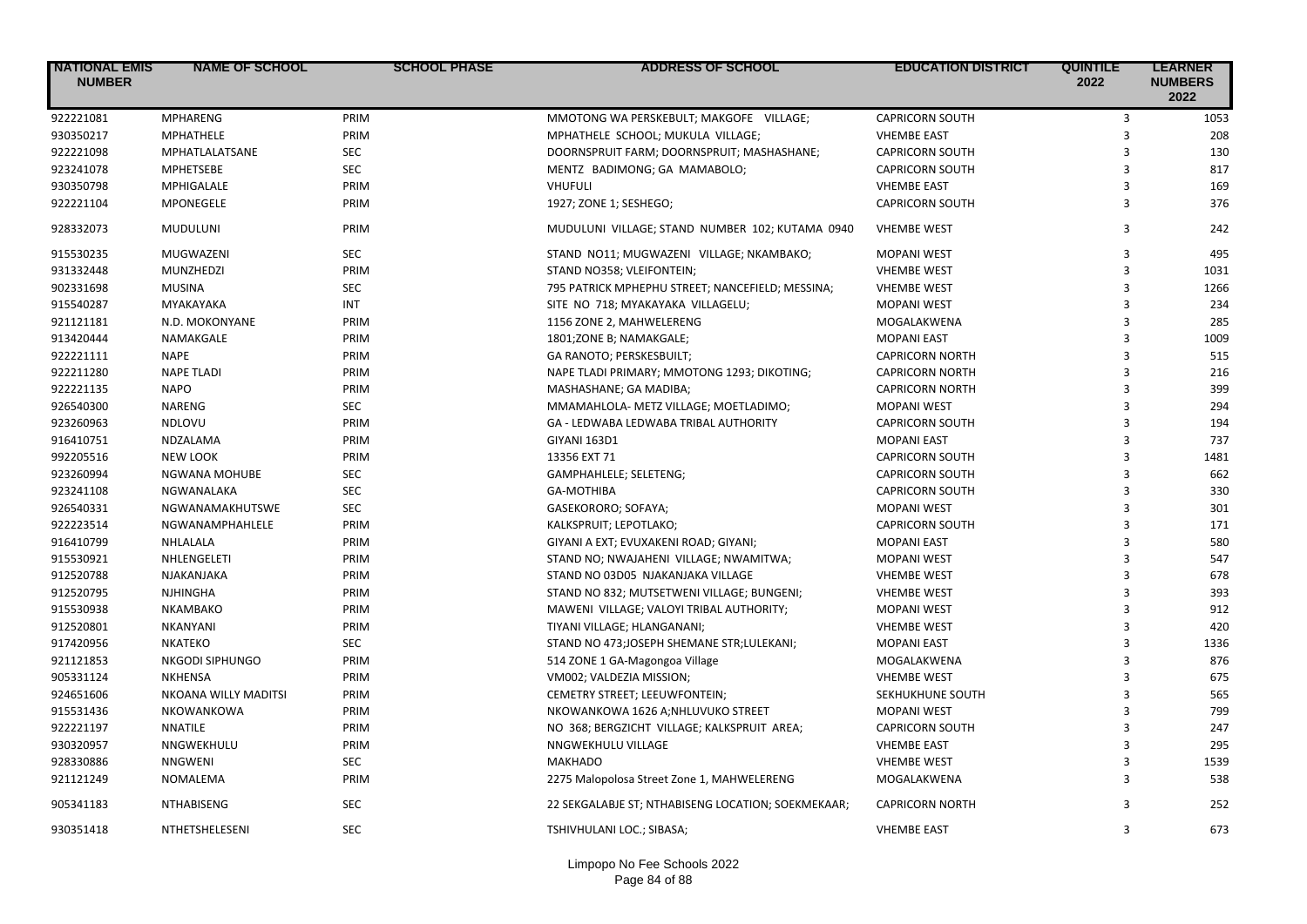| <b>NATIONAL EMIS</b><br><b>NUMBER</b> | <b>NAME OF SCHOOL</b> | <b>SCHOOL PHASE</b> | <b>ADDRESS OF SCHOOL</b>                              | <b>EDUCATION DISTRICT</b> | <b>QUINTILE</b><br>2022 | <b>LEARNER</b><br><b>NUMBERS</b><br>2022 |
|---------------------------------------|-----------------------|---------------------|-------------------------------------------------------|---------------------------|-------------------------|------------------------------------------|
| 923261027                             | NTSEEKGOPU            | PRIM                | LEBOWAKGOMO;1494 UNIT A;                              | <b>CAPRICORN SOUTH</b>    | 3                       | 489                                      |
| 917420482                             | <b>NTSHUXEKO</b>      | <b>SEC</b>          | MAJEJE TRIBAL AUTHORITY; BEN FARM;                    | <b>MOPANI EAST</b>        | $\overline{3}$          | 1683                                     |
| 922221210                             | NTSODI BAMBO          | PRIM                | WASHBANK VILLAGE; GA-MARABA;                          | <b>CAPRICORN SOUTH</b>    | 3                       | 181                                      |
| 915541082                             | <b>NTWANANO</b>       | PRIM                | <b>BURGERSDORP VILLAGE</b>                            | <b>MOPANI WEST</b>        | 3                       | 938                                      |
| 903420499                             | <b>NWA RISENGA</b>    | PRIM                | STAND NO. 1227B; LULEKANI;                            | <b>MOPANI EAST</b>        | 3                       | 444                                      |
| 915530952                             | NWAJAHENI             | PRIM                | STAND NO 11; NWAJAHENI;871;                           | <b>MOPANI WEST</b>        | 3                       | 680                                      |
| 912520269                             | NWAMALOBYE            | <b>SEC</b>          | TIYANI VILLAGE; HLANGANI SOUTH;                       | <b>VHEMBE WEST</b>        | $\overline{3}$          | 366                                      |
| 917420505                             | <b>NWASORINI</b>      | PRIM                | 134 ZONE B;SCHOOL SINGLE STR; LULEKANI;               | <b>MOPANI EAST</b>        | 3                       | 1306                                     |
| 915530969                             | NWAXINDZHELE          | PRIM                | <b>DAN VILLAGE</b>                                    | <b>MOPANI WEST</b>        | 3                       | 624                                      |
| 912520856                             | NWAXINYAMANI          | PRIM                | NWAXINYAMANI VILLAGE; MAHANGE HALT;                   | <b>VHEMBE WEST</b>        | 3                       | 527                                      |
| 912520863                             | NYELETI               | PRIM                | CHAVANI VILLAGE; NKHENSANITRI BALAU;                  | <b>VHEMBE WEST</b>        | 3                       | 322                                      |
| 922221227                             | O.R. MABOTJA          | <b>SEC</b>          | 2222 AND 1845; MAKGOFE VILLAGE;                       | <b>CAPRICORN SOUTH</b>    | 3                       | 184                                      |
| 931331421                             | <b>OZIAS DAVHANA</b>  | <b>SEC</b>          | MPHENI BLOCK B2 ELIM HOSPITAL 0960                    | <b>VHEMBE WEST</b>        | $\overline{3}$          | 934                                      |
| 904221258                             | PAXANA                | PRIM                | PAX; VAALKOP; MASHASHANA;                             | <b>CAPRICORN SOUTH</b>    | 3                       | 820                                      |
| 922221265                             | PEAKANYO              | PRIM                | STAND 1910; ZONE ONE; SESHEGO;                        | <b>CAPRICORN SOUTH</b>    | 3                       | 371                                      |
| 915530259                             | PETANENGE             | <b>SEC</b>          | PETANENG VILLAGE; STAND 50001; NKUNA TRIBAL AUTHORITY | <b>MOPANI WEST</b>        | 3                       | 295                                      |
| 922222497                             | PETER NCHABELENG      | <b>SEC</b>          | STAND 608; ZONE 8; SESHEGO;                           | <b>CAPRICORN SOUTH</b>    | 3                       | 242                                      |
| 907131270                             | PHAGAMENG             | <b>SEC</b>          | PHAGAMENG TOWNSHIP;NTLOGE STR NO 3845; NYLSTROOM;     | WATERBERG                 | 3                       | 2042                                     |
| 913420543                             | PHALABORWA            | PRIM                | 1797 NAMAKGALE ZONE A                                 | <b>MOPANI EAST</b>        | 3                       | 824                                      |
| 930351425                             | PHASWANA              | <b>SEC</b>          | SIBASA                                                | <b>VHEMBE EAST</b>        | 3                       | 1163                                     |
| 915541105                             | <b>PHEPENE</b>        | PRIM                | PHARARE VILLAGE ;GA MAAKE;SHILUVANE;                  | <b>MOPANI WEST</b>        | 3                       | 679                                      |
| 915540348                             | PHEREHLA-MAAKE        | <b>SEC</b>          | <b>411 MAKHUBIDUNE</b>                                | <b>MOPANI WEST</b>        | $\overline{3}$          | 1321                                     |
| 922221296                             | PHISHEGO              | PRIM                | 1935 ZONE 1; SESHEGO;                                 | <b>CAPRICORN SOUTH</b>    | 3                       | 675                                      |
| 918511234                             | PHOLOAHLABA           | PRIM                | <b>GA-KUBJANA VILLAGE</b>                             | <b>MOPANI WEST</b>        | 3                       | 483                                      |
| 923241153                             | PHOMOLONG             | <b>SEC</b>          | Stand No.388, Phomolong Section, MAKOTOPONG VILLAGE   | <b>CAPRICORN SOUTH</b>    | 3                       | 447                                      |
| 917420567                             | PHULANIBYIHOLA        | PRIM                | 262A MAJEJE 1; PHALABORWA;                            | <b>MOPANI EAST</b>        | 3                       | 706                                      |
| 926540355                             | PHUSELA               | <b>SEC</b>          | 1533 PHUSELA STREET; LENYENYE;857;                    | <b>MOPANI WEST</b>        | $\overline{3}$          | 856                                      |
| 915540362                             | PHYUPHYANI            | <b>INT</b>          | 360 HOVHENI VILLAGE; JULESBURG;                       | <b>MOPANI WEST</b>        | 3                       | 82                                       |
| 923241184                             | POGUTI MARIBULLA      | PRIM                | Stand No.101, Ngwanalaka Village, Ga-Mothiba          | <b>CAPRICORN SOUTH</b>    | 3                       | 739                                      |
| 917420581                             | PONDO                 | PRIM                | 764 LULEKANI                                          | <b>MOPANI EAST</b>        | 3                       | 720                                      |
| 917420598                             | PRIESKA               | COMB                | PRIESKA VILLAGE; LULEKANI;                            | <b>MOPANI EAST</b>        | 3                       | 242                                      |
| 915530280                             | <b>PROGRESS</b>       | <b>SEC</b>          | NKOWANKOWA STAND NO. 954 B;TAMBO STREET               | <b>MOPANI WEST</b>        | 3                       | 226                                      |
| 923241191                             | PULA-MADIBOGO         | PRIM                | 617; MANKWENG;                                        | <b>CAPRICORN SOUTH</b>    | 3                       | 1431                                     |
| 910131348                             | RAELENG               | <b>SEC</b>          | 3670 LESEDING SECTION; BELA BELA; WARMBATHS;          | WATERBERG                 | 3                       | 1066                                     |
| 930351432                             | RALUSWIELO            | <b>SEC</b>          | SIBASA                                                | <b>VHEMBE EAST</b>        | $\overline{3}$          | 326                                      |
| 923241214                             | <b>RAMABU</b>         | <b>SEC</b>          | MOKGOPO VILLAGE; DIKGALE;721;230                      | <b>CAPRICORN SOUTH</b>    | 3                       | 465                                      |
| 926541136                             | RAMALEMA              | PRIM                | STAND NO.1484; CORN MOKONYANE AND; SEDIKO STREET;     | <b>MOPANI WEST</b>        | 3                       | 935                                      |
| 926540386                             | RAMATAU               | <b>SEC</b>          | STAND NO 221, METZ VILLAGE, MOETLADIMO, 0891          | <b>MOPANI WEST</b>        | 3                       | 915                                      |
| 923241245                             | RAMATHOPE             | <b>SEC</b>          | Stand 1660; RAMATHOPE Section                         | <b>CAPRICORN SOUTH</b>    | 3                       | 1092                                     |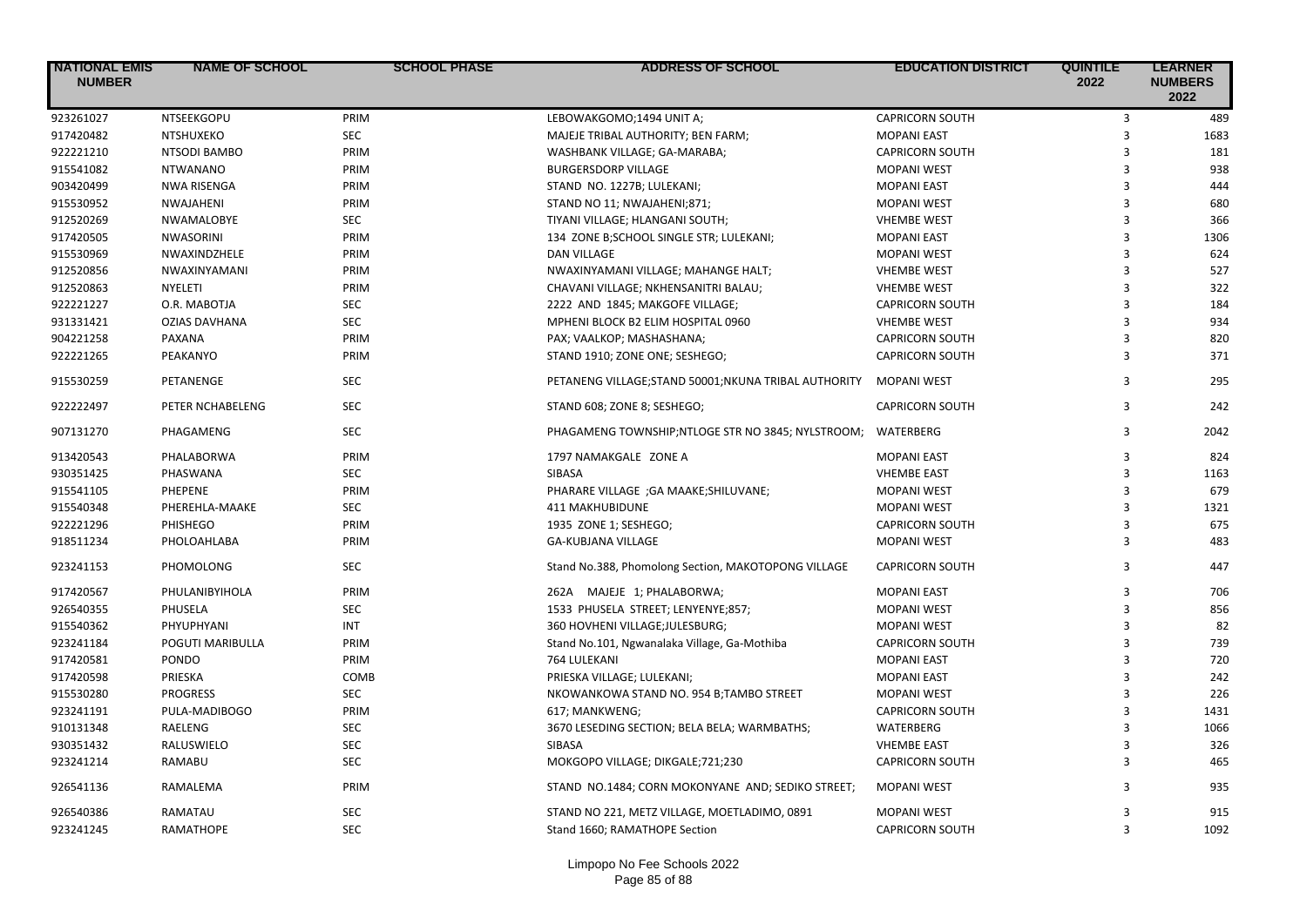| <b>NATIONAL EMIS</b><br><b>NUMBER</b> | <b>NAME OF SCHOOL</b>    | <b>SCHOOL PHASE</b> | <b>ADDRESS OF SCHOOL</b>                                         | <b>EDUCATION DISTRICT</b> | <b>QUINTILE</b><br>2022 | <b>LEARNER</b><br><b>NUMBERS</b><br>2022 |
|---------------------------------------|--------------------------|---------------------|------------------------------------------------------------------|---------------------------|-------------------------|------------------------------------------|
| 926541143                             | RANKAGELE                | PRIM                | BANARENG BA LETSOALO; TRIBAL AUTHORITY;                          | <b>MOPANI WEST</b>        | 3                       | 124                                      |
| 923241269                             | RANTI                    | SEC                 | KHOLETSHENG GADIKGALE                                            | <b>CAPRICORN SOUTH</b>    | $\overline{3}$          | 130                                      |
| 922221371                             | RANTSHU                  | PRIM                | DIANA VILLAGE; MASHASHANE;                                       | <b>CAPRICORN NORTH</b>    | $\overline{3}$          | 200                                      |
| 921121334                             | <b>RAPHELA</b>           | PRIM                | 2285 Molalakgori-Street; MAHWELERENG                             | MOGALAKWENA               | $\overline{3}$          | 482                                      |
| 904242354                             | RARANG                   | PRIM                | MAKGOBA VILLAGE; GA- MAKGOBA;                                    | <b>CAPRICORN SOUTH</b>    | 3                       | 341                                      |
| 918511296                             | <b>RATHAGA</b>           | PRIM                | RAKWADU VILLAGE                                                  | <b>MOPANI EAST</b>        | $\overline{3}$          | 792                                      |
| 994402301                             | <b>REFENTSE</b>          | PRIM                | <b>135 ZONE E</b>                                                | <b>MOPANI EAST</b>        | 3                       | 860                                      |
| 913420604                             | <b>REFILOE</b>           | PRIM                | SITE NO 3446; UNIT B;                                            | <b>MOPANI EAST</b>        | 3                       | 191                                      |
| 913420611                             | <b>RELEBOGILE</b>        | <b>SEC</b>          | 3427 ZONE B; NAMAKGALE;1391;                                     | <b>MOPANI EAST</b>        | 3                       | 1420                                     |
| 913420635                             | RETHABILE                | PRIM                | STAND 79; ZONE C; NAMAKGALE;                                     | <b>MOPANI EAST</b>        | 3                       | 794                                      |
| 913420642                             | <b>RETHUSITSWE</b>       | PRIM                | STAND NO.393; ZONE D;FOSCOR;                                     | <b>MOPANI EAST</b>        | 3                       | 912                                      |
| 922221395                             | REV M.P. MALATJIE        | PRIM                | 711; ZONE 8; SESHEGO;                                            | <b>CAPRICORN SOUTH</b>    | 3                       | 1245                                     |
| 916410973                             | <b>RISINGA</b>           | <b>SEC</b>          | STAND 89;GIYANI D2                                               | <b>MOPANI EAST</b>        | $\overline{\mathbf{3}}$ | 1565                                     |
| 915531047                             | <b>RITAVI</b>            | PRIM                | NKOWANKOWA SECTION A STAND NO 1685; RICHINDZELE<br><b>STREET</b> | <b>MOPANI WEST</b>        | 3                       | 1370                                     |
| 916410980                             | RITHLAVILE               | <b>SEC</b>          | STAND 1047; SECTION E; GIYANI TOWNSHIP;                          | <b>MOPANI EAST</b>        | 3                       | 459                                      |
| 902331612                             | <b>RIXILE</b>            | PRIM                | 1004 SHARMY MWALI; STREET; NANCEFIELD;                           | <b>VHEMBE WEST</b>        | 3                       | 628                                      |
| 929311342                             | <b>ROBERT MBULUNGENI</b> | <b>SEC</b>          | THENGWE; THONDONI MUTALEDI DISTRICT;                             | <b>VHEMBE EAST</b>        | 3                       | 299                                      |
| 922221401                             | SAMUEL THEMA             | PRIM                | 546 ZONE 3; SESHEGO;742;                                         | <b>CAPRICORN SOUTH</b>    | 3                       | 210                                      |
| 918511319                             | SARA                     | PRIM                | 581; FOBENI VILLAGE;                                             | <b>MOPANI WEST</b>        | 3                       | 395                                      |
| 926540409                             | SEAGOTLE                 | <b>SEC</b>          | STAND NO 775; SOFAYA; TRICHARDTSDAL;                             | <b>MOPANI WEST</b>        | 3                       | 1206                                     |
| 919340357                             | <b>SEALE</b>             | <b>SEC</b>          | SITE NO 254; ELSLEBEN VILLAGE; BOTLOKWA;                         | <b>CAPRICORN NORTH</b>    | 3                       | 574                                      |
| 913420673                             | SEBALAMAKGOLO            | <b>SEC</b>          | 1798 ZONE A; NAMAKGALE;                                          | <b>MOPANI EAST</b>        | 3                       | 536                                      |
| 923241290                             | SEBAYENG                 | PRIM                | SEBAYENG VILLAGE GADIKGALE                                       | <b>CAPRICORN SOUTH</b>    | 3                       | 857                                      |
| 915531451                             | SEBONE                   | PRIM                | GA-MOKGOLOBOTO VILLAGE                                           | <b>MOPANI WEST</b>        | $\overline{3}$          | 1017                                     |
| 926540416                             | SEBOYE                   | <b>SEC</b>          | LENYENYE TOWNSHIP                                                | <b>MOPANI WEST</b>        | 3                       | 506                                      |
| 919340432                             | SEFOLOKO                 | <b>SEC</b>          | C1A; RAMOROKA VILLAGE; RAMOKGOPA;                                | <b>CAPRICORN NORTH</b>    | $\overline{3}$          | 880                                      |
| 921121365                             | SEGOOA KGALA             | PRIM                | 2296 ZONE 1; Cnr Rufus Seakamela & Tau Street,<br>MAHWELERENG    | MOGALAKWENA               | 3                       | 292                                      |
| 992203500                             | <b>SEGORENG</b>          | PRIM                | STAND NO 122                                                     | <b>CAPRICORN SOUTH</b>    | 3                       | 796                                      |
| 922221463                             | <b>SEHLARE</b>           | PRIM                | NALEDI 644; MASHASHANE;                                          | <b>CAPRICORN SOUTH</b>    | $\overline{3}$          | 240                                      |
| 922221487                             | SEKGOPETJANA             | <b>SEC</b>          | GA- MARABA; KALKSPRUIT;                                          | <b>CAPRICORN SOUTH</b>    | $\overline{3}$          | 370                                      |
| 918510941                             | SEKHUKHUMELE             | SEC                 | MAPAANA VILLAGE; GA KGAPANE;                                     | <b>MOPANI WEST</b>        | 3                       | 205                                      |
| 926541196                             | <b>SEKORORO</b>          | PRIM                | 165 SOFAYA VILLAGE; GA - SEKORORO; TRICHARDTSDAL;                | <b>MOPANI WEST</b>        | 3                       | 550                                      |
| 913420680                             | SELWANA                  | PRIM                | 238 SELWANA VILLAGE                                              | <b>MOPANI EAST</b>        | 3                       | 592                                      |
| 926541204                             | <b>SEMANA</b>            | PRIM                | MOHLATLARENG; GA MAAKE;                                          | <b>MOPANI WEST</b>        | 3                       | 644                                      |
| 922221494                             | SEOKA                    | PRIM                | GLENROY VILLAGE; MASHASHANE;                                     | <b>CAPRICORN NORTH</b>    | $\overline{\mathbf{3}}$ | 84                                       |
| 926541211                             | <b>SEPEKE</b>            | PRIM                | SERARE VILLAGE; BOKGAKGA GA MAAKE; SITE NO 654B;                 | <b>MOPANI WEST</b>        | 3                       | 391                                      |
| 926541228                             | SERARE                   | <b>INT</b>          | SERARE VILLAGE                                                   | <b>MOPANI WEST</b>        | $\overline{3}$          | 230                                      |
| 922221500                             | <b>SESHIGO</b>           | <b>SEC</b>          | MOLETJIE; MABOKELELE; SITE 1036;                                 | <b>CAPRICORN NORTH</b>    | 3                       | 848                                      |
| 930320278                             | SHAYANDIMA               | SEC                 | SHAYANDIMA                                                       | <b>VHEMBE EAST</b>        | 3                       | 936                                      |
| 926540454                             | SHILUVANE                | PRIM                | SHILUVANE VILLAGE                                                | <b>MOPANI WEST</b>        | 3                       | 134                                      |
| 911360818                             | SHINGWEDZI               | <b>SEC</b>          | <b>MADONSI MENELE</b>                                            | <b>VHEMBE EAST</b>        | $\overline{\mathbf{3}}$ | 1574                                     |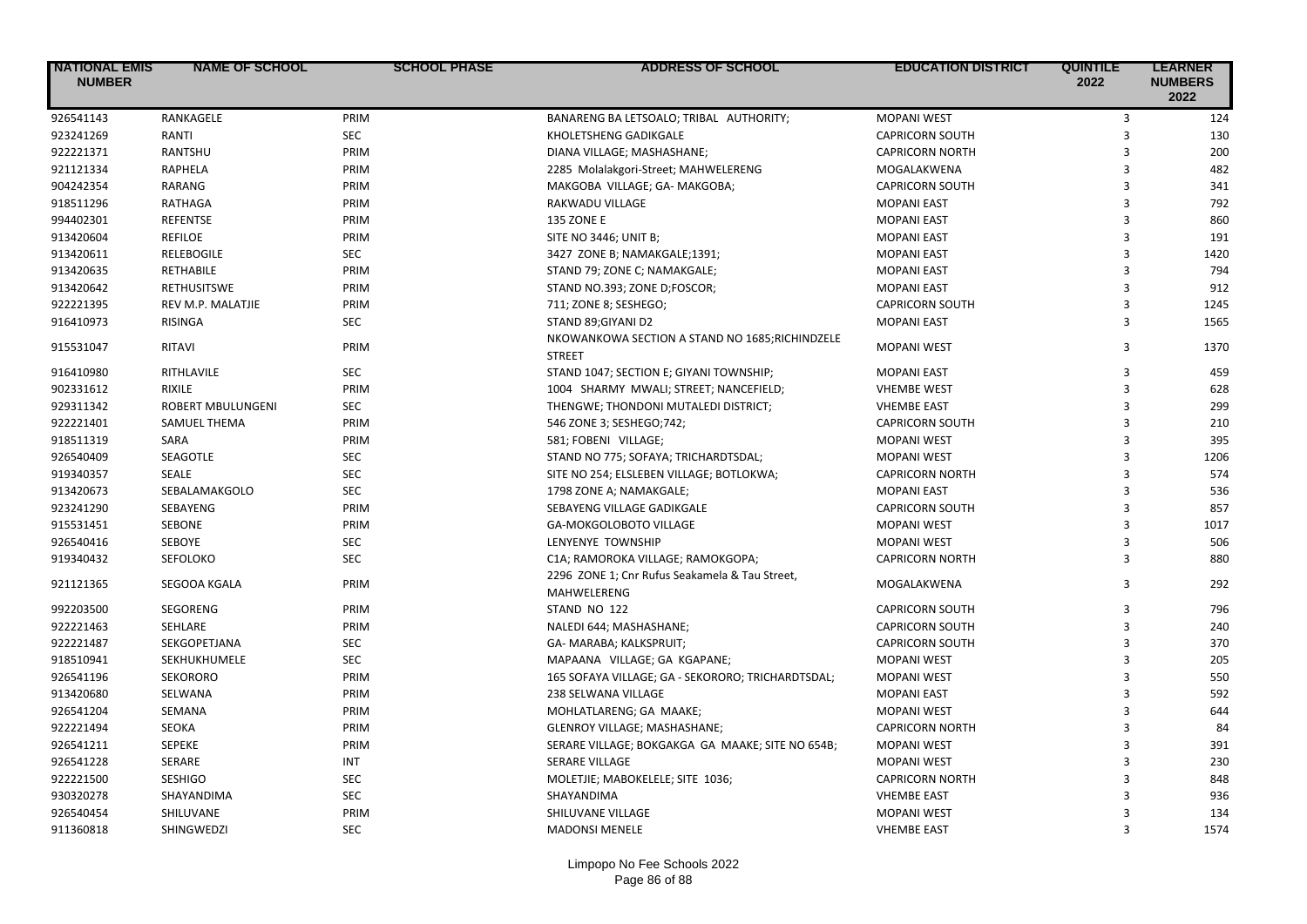| <b>NATIONAL EMIS</b><br><b>NUMBER</b> | <b>NAME OF SCHOOL</b>        | <b>SCHOOL PHASE</b> | <b>ADDRESS OF SCHOOL</b>                                                          | <b>EDUCATION DISTRICT</b> | <b>QUINTILE</b><br>2022 | <b>LEARNER</b><br><b>NUMBERS</b><br>2022 |
|---------------------------------------|------------------------------|---------------------|-----------------------------------------------------------------------------------|---------------------------|-------------------------|------------------------------------------|
| 912331070                             | SHIRLEY                      | PRIM                | SHIRLEY VILLAGE                                                                   | <b>VHEMBE WEST</b>        | 3                       | 292                                      |
| 995503301                             | SHONGANI                     | PRIM                | Shongani                                                                          | <b>MOPANI WEST</b>        | $\overline{3}$          | 158                                      |
| 923241399                             | <b>SIONE</b>                 | PRIM                | MACLEAN FARM; ST ENGENAS ZCC;                                                     | <b>CAPRICORN SOUTH</b>    | 3                       | 609                                      |
| 922221531                             | <b>SNELL PHOSHOKO</b>        | PRIM                | 3835 ZONE 2; SESHEGO;                                                             | <b>CAPRICORN SOUTH</b>    | $\overline{3}$          | 1012                                     |
| 991104200                             | SOLOMON MAHLANGU             | <b>SEC</b>          | 4519 Monatong street                                                              | <b>WATERBERG</b>          | $\overline{\mathbf{3}}$ | 1369                                     |
| 922221548                             | <b>SOLOMON MARABA</b>        | PRIM                | KALKSPRUIT; GA MARABA;                                                            | <b>CAPRICORN SOUTH</b>    | 3                       | 368                                      |
| 923241405                             | SOLOMONDALE                  | PRIM                | 270 SEBAYENG TOWN; SOVENGA;                                                       | <b>CAPRICORN SOUTH</b>    | $\overline{3}$          | 559                                      |
| 910131805                             | <b>SPA PARK</b>              | PRIM                | 70 WOODPECKER STR; SPA PARK; WARMBATHS;                                           | <b>WATERBERG</b>          | 3                       | 1502                                     |
| 916412053                             | ST. PATRICK MATHIBELA        | PRIM                | SHANGAAN VILLAGE; PHALABORWA TRIBAL AUTHORITY;                                    | <b>MOPANI EAST</b>        | $\overline{3}$          | 1022                                     |
| 918510859                             | <b>STANLEY MOPAI</b>         | <b>SEC</b>          | MAPITLULA VILLAGE                                                                 | <b>MOPANI WEST</b>        | 3                       | 329                                      |
| 916411068                             | SUKANI                       | PRIM                | STAND NO 433A; GIYANI LOCATION; SECTION A;                                        | <b>MOPANI EAST</b>        | $\overline{3}$          | 696                                      |
| 916411075                             | <b>TANANI</b>                | PRIM                | HOMU BLOCK 14A; HOMU TRIBAL AUTHORITY; GIYANI;                                    | <b>MOPANI EAST</b>        | $\overline{\mathbf{3}}$ | 738                                      |
| 921121464                             | <b>TETEMA</b>                | <b>SEC</b>          | <b>BAKONE TRIBAL AUTHORITY; MAROTEN;</b>                                          | MOGALAKWENA               | 3                       | 253                                      |
| 922221562                             | THAKGALANG                   | PRIM                | 98 BLOODRIVER; VILLAGE; MOLETJIE;                                                 | <b>CAPRICORN SOUTH</b>    | 3                       | 641                                      |
| 916411327                             | THANDABANTU                  | PRIM                | HOMU 14 C;MASINGITA;                                                              | <b>MOPANI EAST</b>        | 3                       | 608                                      |
| 918511449                             | <b>THAPANE</b>               | PRIM                | <b>THAPENE VILLAGE</b>                                                            | <b>MOPANI WEST</b>        | 3                       | 514                                      |
| 901540461                             | THAPOLA-A-NKONA              | PRIM                | <b>CALAIS VILLAGE</b>                                                             | <b>MOPANI WEST</b>        | 3                       | 615                                      |
| 929311434                             | <b>THENGWE</b>               | <b>SEC</b>          | TSHANDAMA VILLAGE; MUTALEMAGESTERIAL;                                             | <b>VHEMBE EAST</b>        | 3                       | 2832                                     |
| 916411099                             | THOMO -1                     | PRIM                | THOMO VILLAGE; BLOCK 7;                                                           | <b>MOPANI EAST</b>        | 3                       | 577                                      |
| 923241450                             | THOMO -2                     | PRIM                | NOBODY; GA-MOTHAPO;                                                               | <b>CAPRICORN SOUTH</b>    | 3                       | 1215                                     |
| 926541266                             | <b>TIMAMOGOLO</b>            | PRIM                | HLOHLOKWE VILLAGE SEKORORO TRICHARDTSDAL                                          | <b>MOPANI WEST</b>        | 3                       | 586                                      |
| 915541273                             | <b>TIMANGENI</b>             | PRIM                | BURGERSDORP; NKUNA TRIBAL; SHILUVANE;                                             | <b>MOPANI WEST</b>        | 3                       | 260                                      |
| 915541297                             | <b>TINGWAZI</b>              | PRIM                | MYAKAYAKA VILLAGE; VIA ITIRELENG DAY CARE CENTRE;                                 | <b>MOPANI WEST</b>        | 3                       | 498                                      |
| 915530518                             | <b>TITO MBOWENI</b>          | PRIM                | HOSANA MAVELE; MARIVENI B VILLAGE                                                 | <b>MOPANI WEST</b>        | $\mathbf{a}$            | 649                                      |
| 926541303                             | <b>TJALATJALA</b>            | PRIM                | TICKEY LINE; VILLAGE NO 2; GA SEKORORO;                                           | <b>MOPANI WEST</b>        | 3                       | 802                                      |
| 922221586                             | <b>TLAKALE MASHASHANE</b>    | <b>SEC</b>          | MAUNE VILLAGE; MASHASHANE;                                                        | <b>CAPRICORN NORTH</b>    | $\overline{3}$          | 1355                                     |
| 923261386                             | <b>TLOURWE</b>               | <b>SEC</b>          | MAMAOLO VILLAGE; MPHAHLELE;                                                       | <b>CAPRICORN SOUTH</b>    | 3                       | 38                                       |
| 923241498                             | <b>TORONTO</b>               | PRIM                | 3898; MANKWENGTOWNSHIP;                                                           | <b>CAPRICORN SOUTH</b>    | $\overline{3}$          | 1722                                     |
| 993304307                             | <b>TSAKANI</b>               | PRIM                |                                                                                   | <b>VHEMBE WEST</b>        | 3                       | 334                                      |
| 930351827                             | <b>TSHEDZA COMPREHENSIVE</b> | PRIM                | THOHOYANDOU BLK G                                                                 | <b>VHEMBE EAST</b>        | 3                       | 1670                                     |
| 931331506                             | <b>TSHIAWELO</b>             | SEC                 | 960 TSHIAWELO STREET CORNER JOE SLOVO AND CHRIS HANI<br><b>STREET VLEIFONTEIN</b> | <b>VHEMBE WEST</b>        | 3                       | 641                                      |
| 915320193                             | <b>TSHIDUMBI</b>             | PRIM                | 112 SHAYANDIMA; TOWNSHIP;                                                         | <b>VHEMBE EAST</b>        | 3                       | 243                                      |
| 993304300                             | <b>TSHIKOTA</b>              | SEC                 | 188 CORNER KGANAKGA AND LEPHALALE STR                                             | <b>VHEMBE WEST</b>        | 3                       | 629                                      |
| 930351173                             | TSHILAMBUVHE                 | PRIM                | MBILWI VILLAGE; MPHAPHULI; TRIBAL AUTHORITY;                                      | <b>VHEMBE EAST</b>        | 3                       | 240                                      |
| 930350620                             | <b>TSHILUVHI</b>             | PRIM                | THOHOYANDOU P EAST; STAND NO 566; THOHOYANDOU;                                    | <b>VHEMBE EAST</b>        | $\overline{3}$          | 1353                                     |
| 930350613                             | <b>TSHISHONGA</b>            | PRIM                | SITE NO 10; THOHOYANDOU C; THOHOYANDOU;                                           | <b>VHEMBE EAST</b>        | 3                       | 394                                      |
| 930350026                             | TSHIVHIDZO MASIAGWALA        | <b>SEC</b>          | MAUNGANI; THOHOYANDOU;                                                            | <b>VHEMBE EAST</b>        | 3                       | 276                                      |
| 918510989                             | <b>TSHWENI</b>               | <b>SEC</b>          | MMAPHAKGATHE VILLAGE; MODJADJI;                                                   | <b>MOPANI EAST</b>        | 3                       | 813                                      |
| 917420734                             | <b>VATSWATSI</b>             | PRIM                | STAND NUMBER 324; MAHALE VILLAGE;                                                 | <b>MOPANI EAST</b>        | 3                       | 745                                      |
| 994402209                             | VAXADZI                      | PRIM                | BIKO WEST SECTION,                                                                | <b>MOPANI EAST</b>        | 3                       | 545                                      |
| 922221623                             | <b>VENUS</b>                 | PRIM                | VENUS VILLAGE; MASHASHANE;                                                        | <b>CAPRICORN SOUTH</b>    | $\mathbf{a}$            | 183                                      |